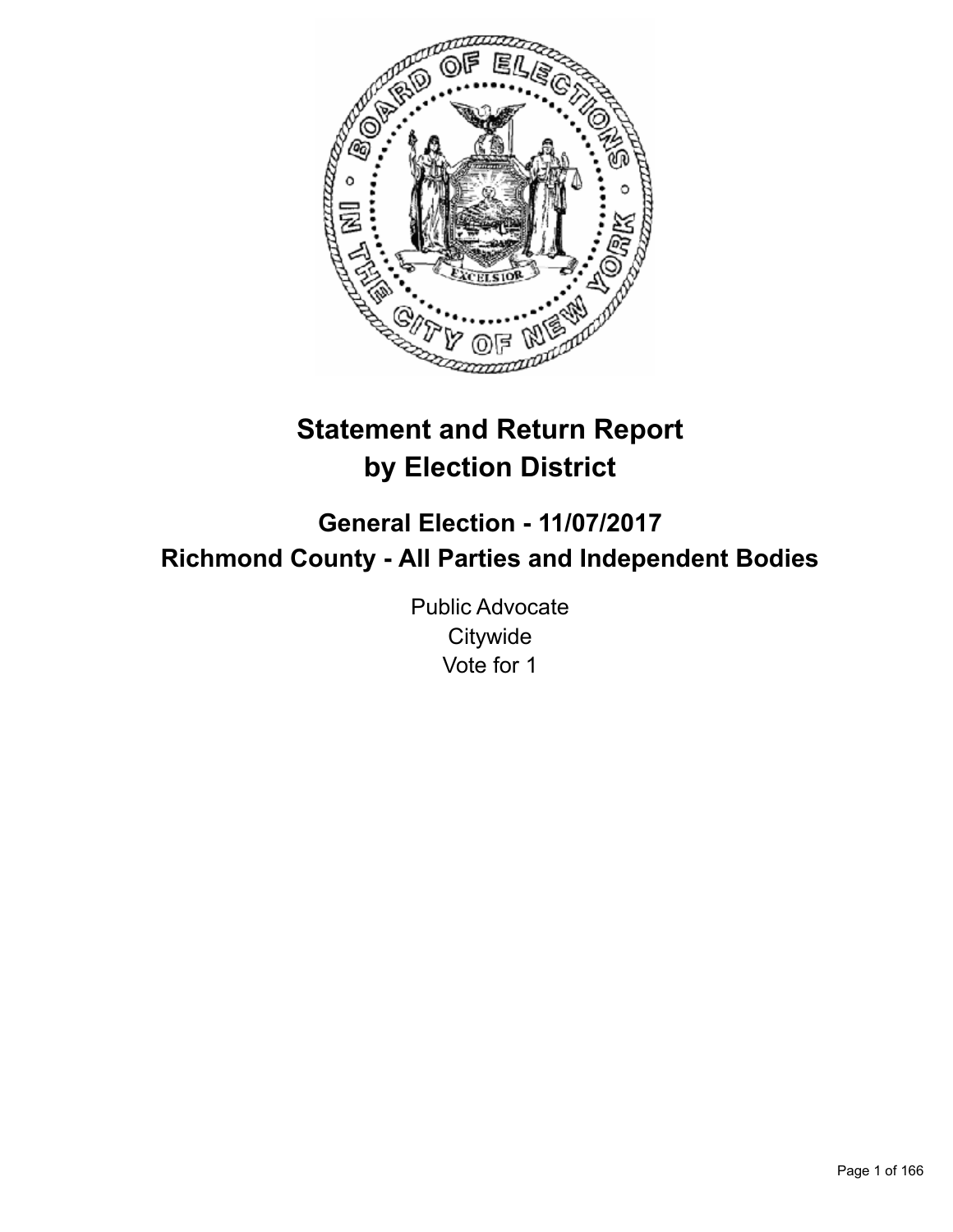

| PUBLIC COUNTER                                           | 322            |
|----------------------------------------------------------|----------------|
| MANUALLY COUNTED EMERGENCY                               | 0              |
| <b>ABSENTEE / MILITARY</b>                               | 12             |
| <b>AFFIDAVIT</b>                                         | 3              |
| <b>Total Ballots</b>                                     | 337            |
| Less - Inapplicable Federal/Special Presidential Ballots | 0              |
| <b>Total Applicable Ballots</b>                          | 337            |
| LETITIA JAMES (DEMOCRATIC)                               | 268            |
| JUAN CARLOS POLANCO (REPUBLICAN)                         | 23             |
| MICHAEL A. O'REILLY (CONSERVATIVE)                       | 7              |
| JAMES C. LANE (GREEN)                                    | 3              |
| LETITIA JAMES (WORKING FAMILIES)                         | 18             |
| JUAN CARLOS POLANCO (REFORM)                             | 1              |
| JUAN CARLOS POLANCO (STOP DE BLASIO)                     | 0              |
| DEVIN BALKIND (LIBERTARIAN)                              | $\overline{2}$ |
| ALEX ZABLOCKI (WRITE-IN)                                 | 1              |
| COREY ORTEGA (WRITE-IN)                                  | 1              |
| <b>Total Votes</b>                                       | 324            |
| Unrecorded                                               | 13             |

| <b>PUBLIC COUNTER</b>                                    | 330 |
|----------------------------------------------------------|-----|
| MANUALLY COUNTED EMERGENCY                               | 0   |
| ABSENTEE / MILITARY                                      | 16  |
| <b>AFFIDAVIT</b>                                         | 4   |
| <b>Total Ballots</b>                                     | 350 |
| Less - Inapplicable Federal/Special Presidential Ballots | 0   |
| <b>Total Applicable Ballots</b>                          | 350 |
| LETITIA JAMES (DEMOCRATIC)                               | 242 |
| JUAN CARLOS POLANCO (REPUBLICAN)                         | 26  |
| MICHAEL A. O'REILLY (CONSERVATIVE)                       | 23  |
| JAMES C. LANE (GREEN)                                    | 20  |
| LETITIA JAMES (WORKING FAMILIES)                         | 27  |
| <b>JUAN CARLOS POLANCO (REFORM)</b>                      | 3   |
| JUAN CARLOS POLANCO (STOP DE BLASIO)                     | 0   |
| DEVIN BALKIND (LIBERTARIAN)                              | 1   |
| GENA MIMOZO (WRITE-IN)                                   | 1   |
| <b>Total Votes</b>                                       | 343 |
| Unrecorded                                               | 7   |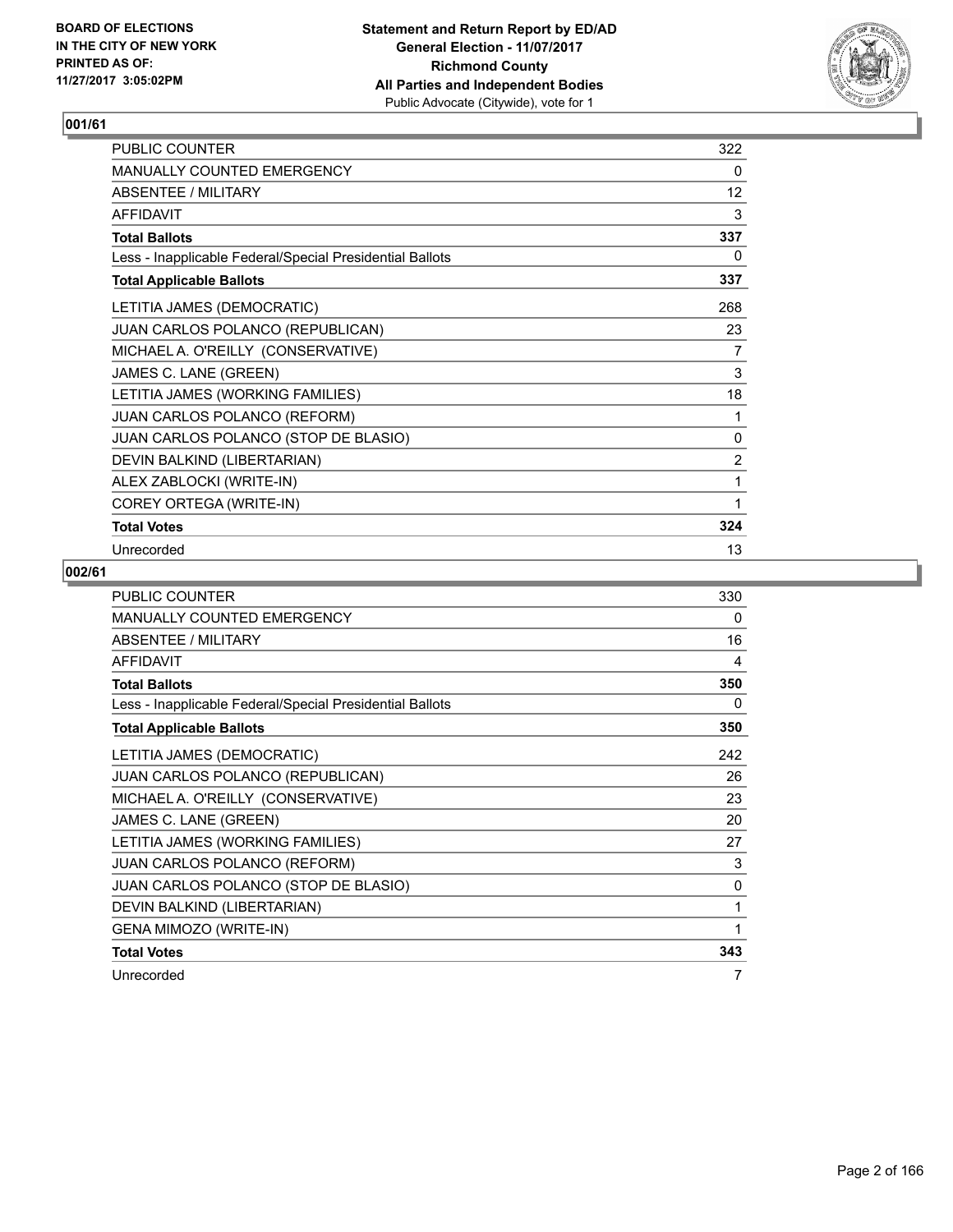

| PUBLIC COUNTER                                           | 360 |
|----------------------------------------------------------|-----|
| <b>MANUALLY COUNTED EMERGENCY</b>                        | 0   |
| ABSENTEE / MILITARY                                      | 17  |
| <b>AFFIDAVIT</b>                                         | 5   |
| <b>Total Ballots</b>                                     | 382 |
| Less - Inapplicable Federal/Special Presidential Ballots | 0   |
| <b>Total Applicable Ballots</b>                          | 382 |
| LETITIA JAMES (DEMOCRATIC)                               | 270 |
| <b>JUAN CARLOS POLANCO (REPUBLICAN)</b>                  | 41  |
| MICHAEL A. O'REILLY (CONSERVATIVE)                       | 24  |
| JAMES C. LANE (GREEN)                                    | 11  |
| LETITIA JAMES (WORKING FAMILIES)                         | 21  |
| <b>JUAN CARLOS POLANCO (REFORM)</b>                      | 1   |
| JUAN CARLOS POLANCO (STOP DE BLASIO)                     | 3   |
| DEVIN BALKIND (LIBERTARIAN)                              | 1   |
| <b>Total Votes</b>                                       | 372 |
| Unrecorded                                               | 10  |

| <b>PUBLIC COUNTER</b>                                    | 232 |
|----------------------------------------------------------|-----|
| MANUALLY COUNTED EMERGENCY                               | 0   |
| ABSENTEE / MILITARY                                      | 9   |
| <b>AFFIDAVIT</b>                                         | 3   |
| <b>Total Ballots</b>                                     | 244 |
| Less - Inapplicable Federal/Special Presidential Ballots | 0   |
| <b>Total Applicable Ballots</b>                          | 244 |
| LETITIA JAMES (DEMOCRATIC)                               | 160 |
| <b>JUAN CARLOS POLANCO (REPUBLICAN)</b>                  | 24  |
| MICHAEL A. O'REILLY (CONSERVATIVE)                       | 15  |
| JAMES C. LANE (GREEN)                                    | 8   |
| LETITIA JAMES (WORKING FAMILIES)                         | 19  |
| <b>JUAN CARLOS POLANCO (REFORM)</b>                      | 3   |
| JUAN CARLOS POLANCO (STOP DE BLASIO)                     | 2   |
| DEVIN BALKIND (LIBERTARIAN)                              | 3   |
| LOUIS RIVERA (WRITE-IN)                                  | 1   |
| <b>Total Votes</b>                                       | 235 |
| Unrecorded                                               | 9   |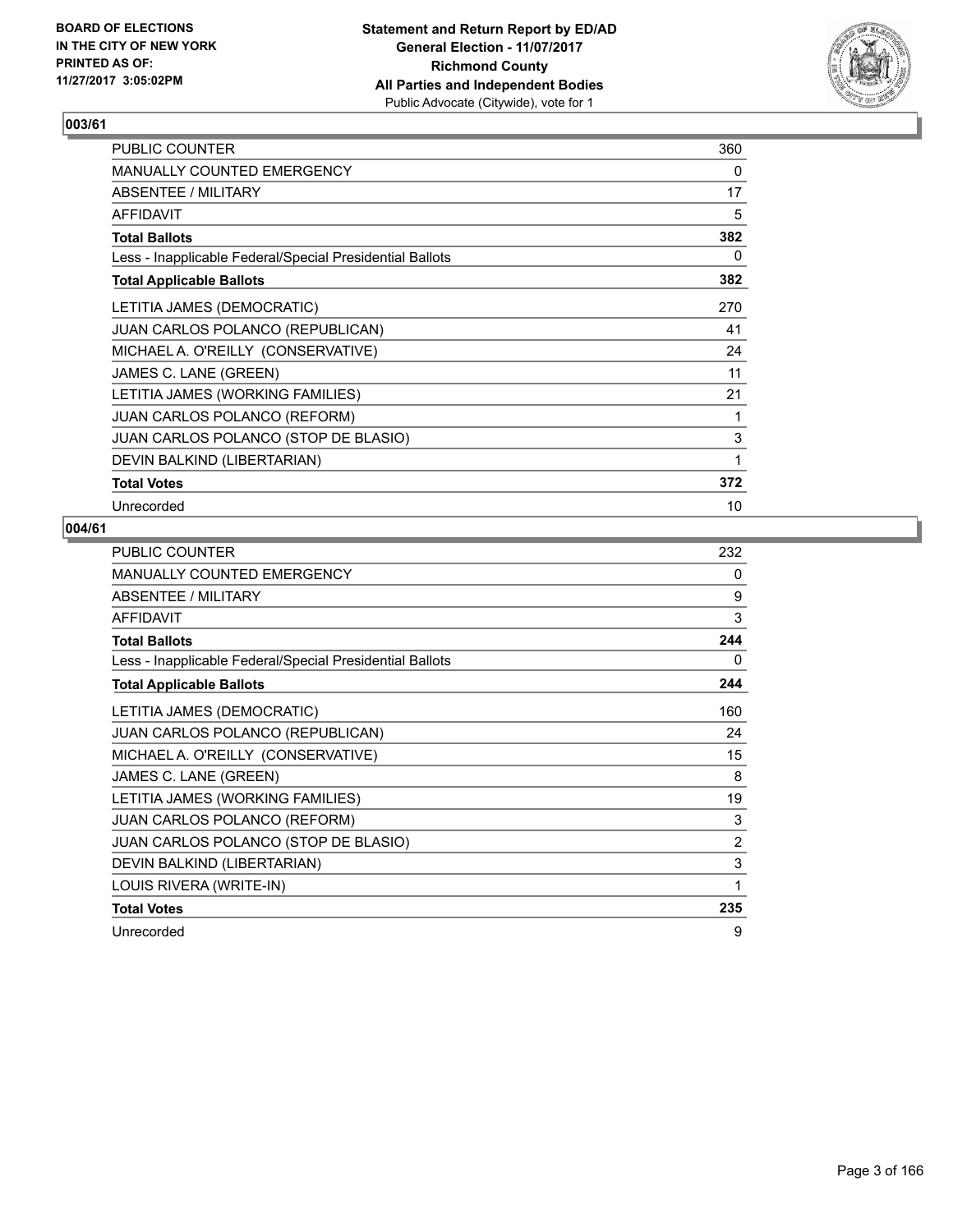

| PUBLIC COUNTER                                           | 226 |
|----------------------------------------------------------|-----|
| <b>MANUALLY COUNTED EMERGENCY</b>                        | 0   |
| ABSENTEE / MILITARY                                      | 6   |
| <b>AFFIDAVIT</b>                                         | 3   |
| <b>Total Ballots</b>                                     | 235 |
| Less - Inapplicable Federal/Special Presidential Ballots | 0   |
| <b>Total Applicable Ballots</b>                          | 235 |
| LETITIA JAMES (DEMOCRATIC)                               | 162 |
| <b>JUAN CARLOS POLANCO (REPUBLICAN)</b>                  | 18  |
| MICHAEL A. O'REILLY (CONSERVATIVE)                       | 9   |
| JAMES C. LANE (GREEN)                                    | 7   |
| LETITIA JAMES (WORKING FAMILIES)                         | 22  |
| <b>JUAN CARLOS POLANCO (REFORM)</b>                      | 4   |
| JUAN CARLOS POLANCO (STOP DE BLASIO)                     | 0   |
| DEVIN BALKIND (LIBERTARIAN)                              | 4   |
| <b>JULIE MOODY LEWIS (WRITE-IN)</b>                      | 1   |
| <b>Total Votes</b>                                       | 227 |
| Unrecorded                                               | 8   |

| <b>PUBLIC COUNTER</b>                                    | 157            |
|----------------------------------------------------------|----------------|
| MANUALLY COUNTED EMERGENCY                               | 0              |
| ABSENTEE / MILITARY                                      | 26             |
| <b>AFFIDAVIT</b>                                         | 1              |
| <b>Total Ballots</b>                                     | 184            |
| Less - Inapplicable Federal/Special Presidential Ballots | 0              |
| <b>Total Applicable Ballots</b>                          | 184            |
| LETITIA JAMES (DEMOCRATIC)                               | 94             |
| <b>JUAN CARLOS POLANCO (REPUBLICAN)</b>                  | 42             |
| MICHAEL A. O'REILLY (CONSERVATIVE)                       | 30             |
| JAMES C. LANE (GREEN)                                    | 7              |
| LETITIA JAMES (WORKING FAMILIES)                         | 4              |
| <b>JUAN CARLOS POLANCO (REFORM)</b>                      | $\overline{2}$ |
| JUAN CARLOS POLANCO (STOP DE BLASIO)                     | $\Omega$       |
| DEVIN BALKIND (LIBERTARIAN)                              | 0              |
| <b>Total Votes</b>                                       | 179            |
| Unrecorded                                               | 5              |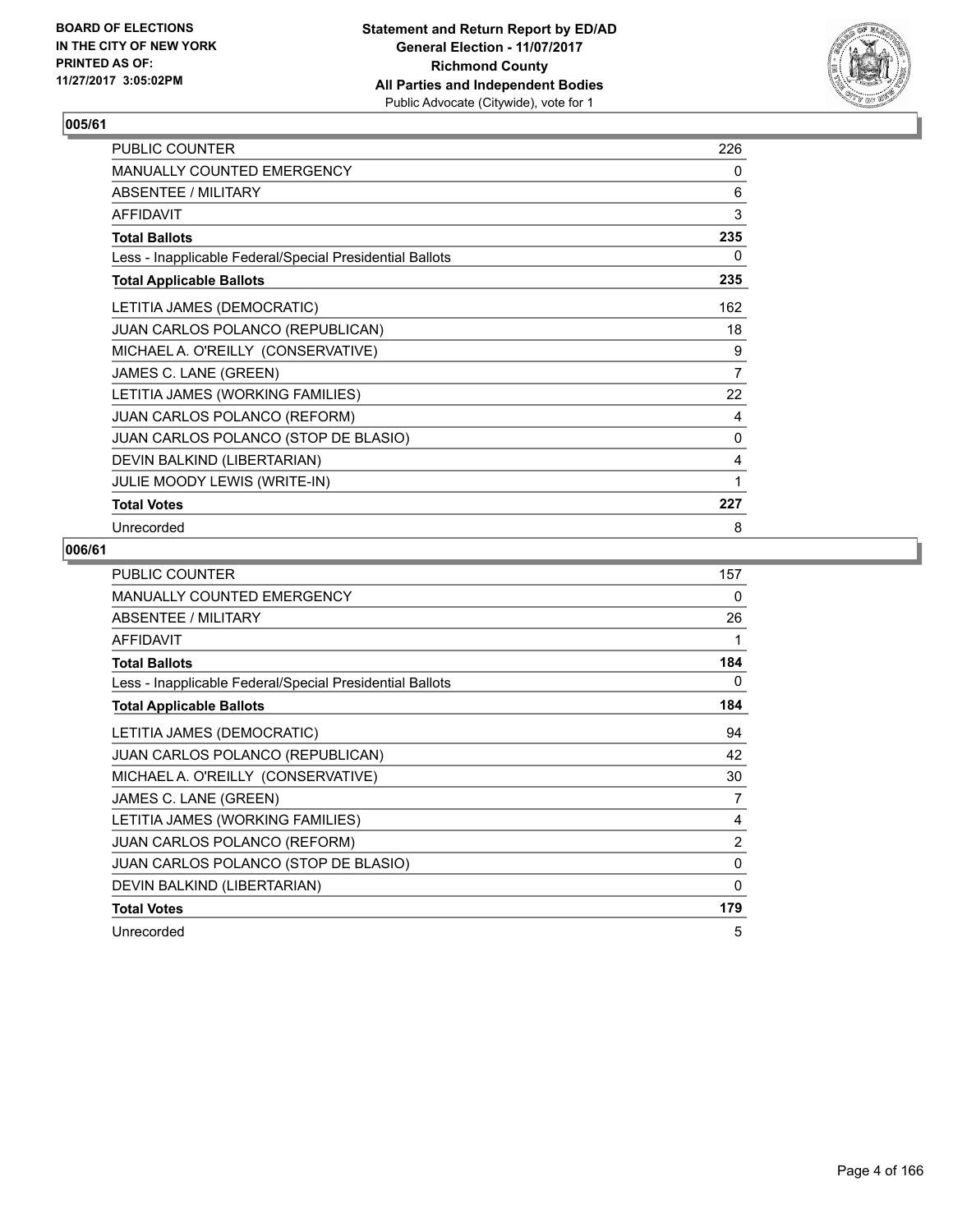

| <b>PUBLIC COUNTER</b>                                    | 234            |
|----------------------------------------------------------|----------------|
| <b>MANUALLY COUNTED EMERGENCY</b>                        | 0              |
| ABSENTEE / MILITARY                                      | $\overline{7}$ |
| <b>AFFIDAVIT</b>                                         | 2              |
| <b>Total Ballots</b>                                     | 243            |
| Less - Inapplicable Federal/Special Presidential Ballots | 0              |
| <b>Total Applicable Ballots</b>                          | 243            |
| LETITIA JAMES (DEMOCRATIC)                               | 201            |
| <b>JUAN CARLOS POLANCO (REPUBLICAN)</b>                  | 15             |
| MICHAEL A. O'REILLY (CONSERVATIVE)                       | 2              |
| JAMES C. LANE (GREEN)                                    | 5              |
| LETITIA JAMES (WORKING FAMILIES)                         | 8              |
| <b>JUAN CARLOS POLANCO (REFORM)</b>                      | 0              |
| JUAN CARLOS POLANCO (STOP DE BLASIO)                     | $\mathbf{0}$   |
| DEVIN BALKIND (LIBERTARIAN)                              | 4              |
| <b>Total Votes</b>                                       | 235            |
| Unrecorded                                               | 8              |

| <b>PUBLIC COUNTER</b>                                    | 156      |
|----------------------------------------------------------|----------|
| MANUALLY COUNTED EMERGENCY                               | 0        |
| ABSENTEE / MILITARY                                      | 2        |
| AFFIDAVIT                                                | 6        |
| <b>Total Ballots</b>                                     | 164      |
| Less - Inapplicable Federal/Special Presidential Ballots | 0        |
| <b>Total Applicable Ballots</b>                          | 164      |
| LETITIA JAMES (DEMOCRATIC)                               | 134      |
| JUAN CARLOS POLANCO (REPUBLICAN)                         | 9        |
| MICHAEL A. O'REILLY (CONSERVATIVE)                       | 5        |
| JAMES C. LANE (GREEN)                                    | 3        |
| LETITIA JAMES (WORKING FAMILIES)                         | 7        |
| <b>JUAN CARLOS POLANCO (REFORM)</b>                      | 1        |
| JUAN CARLOS POLANCO (STOP DE BLASIO)                     | 1        |
| DEVIN BALKIND (LIBERTARIAN)                              | $\Omega$ |
| <b>Total Votes</b>                                       | 160      |
| Unrecorded                                               | 4        |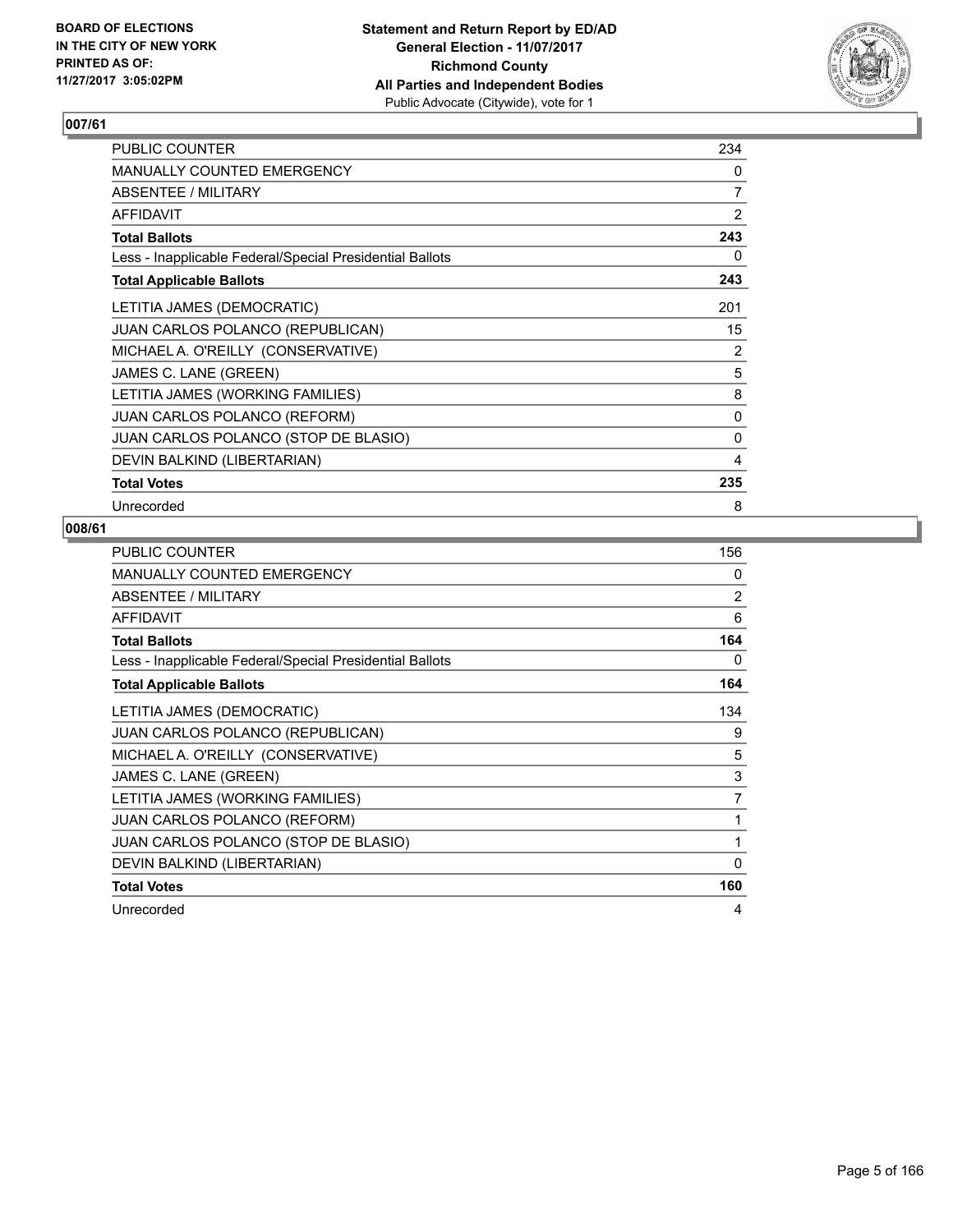

| PUBLIC COUNTER                                           | 399 |
|----------------------------------------------------------|-----|
| <b>MANUALLY COUNTED EMERGENCY</b>                        | 0   |
| <b>ABSENTEE / MILITARY</b>                               | 16  |
| <b>AFFIDAVIT</b>                                         | 0   |
| <b>Total Ballots</b>                                     | 415 |
| Less - Inapplicable Federal/Special Presidential Ballots | 0   |
| <b>Total Applicable Ballots</b>                          | 415 |
| LETITIA JAMES (DEMOCRATIC)                               | 298 |
| JUAN CARLOS POLANCO (REPUBLICAN)                         | 42  |
| MICHAEL A. O'REILLY (CONSERVATIVE)                       | 37  |
| JAMES C. LANE (GREEN)                                    | 5   |
| LETITIA JAMES (WORKING FAMILIES)                         | 11  |
| JUAN CARLOS POLANCO (REFORM)                             | 1   |
| JUAN CARLOS POLANCO (STOP DE BLASIO)                     | 1   |
| DEVIN BALKIND (LIBERTARIAN)                              | 3   |
| DAVID PARISI (WRITE-IN)                                  | 1   |
| DOMINICK R. DERUBBIO (WRITE-IN)                          | 1   |
| <b>JASON MAHONEY (WRITE-IN)</b>                          | 1   |
| <b>Total Votes</b>                                       | 401 |
| Unrecorded                                               | 14  |

| <b>PUBLIC COUNTER</b>                                    | 353 |
|----------------------------------------------------------|-----|
| <b>MANUALLY COUNTED EMERGENCY</b>                        | 0   |
| <b>ABSENTEE / MILITARY</b>                               | 13  |
| AFFIDAVIT                                                | 3   |
| <b>Total Ballots</b>                                     | 369 |
| Less - Inapplicable Federal/Special Presidential Ballots | 0   |
| <b>Total Applicable Ballots</b>                          | 369 |
| LETITIA JAMES (DEMOCRATIC)                               | 235 |
| JUAN CARLOS POLANCO (REPUBLICAN)                         | 45  |
| MICHAEL A. O'REILLY (CONSERVATIVE)                       | 25  |
| JAMES C. LANE (GREEN)                                    | 6   |
| LETITIA JAMES (WORKING FAMILIES)                         | 20  |
| <b>JUAN CARLOS POLANCO (REFORM)</b>                      | 4   |
| JUAN CARLOS POLANCO (STOP DE BLASIO)                     | 2   |
| DEVIN BALKIND (LIBERTARIAN)                              | 1   |
| <b>Total Votes</b>                                       | 338 |
| Unrecorded                                               | 31  |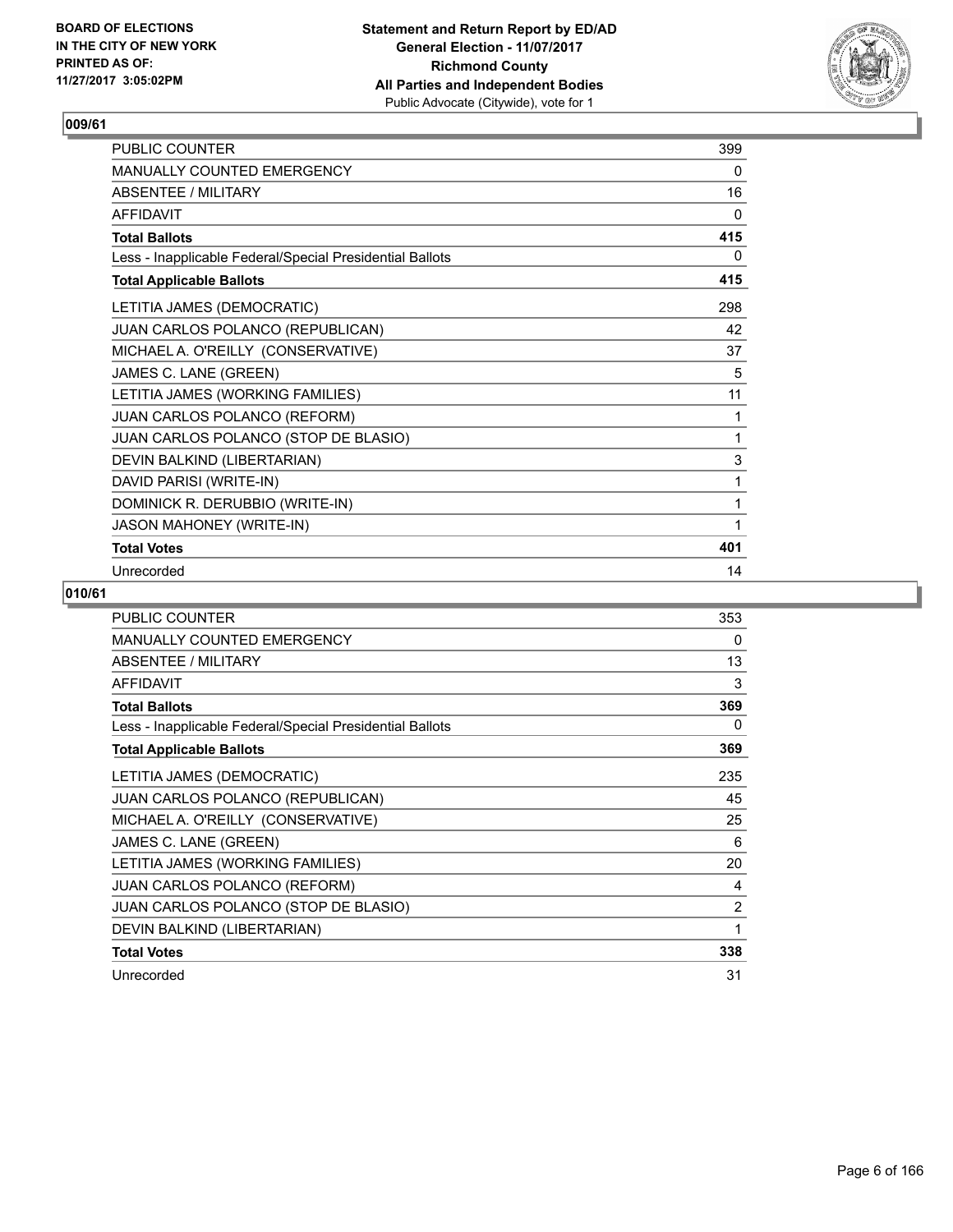

| <b>PUBLIC COUNTER</b>                                    | 292            |
|----------------------------------------------------------|----------------|
| MANUALLY COUNTED EMERGENCY                               | 0              |
| ABSENTEE / MILITARY                                      | 26             |
| <b>AFFIDAVIT</b>                                         | 3              |
| <b>Total Ballots</b>                                     | 321            |
| Less - Inapplicable Federal/Special Presidential Ballots | 0              |
| <b>Total Applicable Ballots</b>                          | 321            |
| LETITIA JAMES (DEMOCRATIC)                               | 191            |
| JUAN CARLOS POLANCO (REPUBLICAN)                         | 52             |
| MICHAEL A. O'REILLY (CONSERVATIVE)                       | 41             |
| JAMES C. LANE (GREEN)                                    | 6              |
| LETITIA JAMES (WORKING FAMILIES)                         | 17             |
| JUAN CARLOS POLANCO (REFORM)                             | 0              |
| JUAN CARLOS POLANCO (STOP DE BLASIO)                     | $\overline{2}$ |
| DEVIN BALKIND (LIBERTARIAN)                              | 0              |
| UNATTRIBUTABLE WRITE-IN (WRITE-IN)                       | 1              |
| <b>Total Votes</b>                                       | 310            |
| Unrecorded                                               | 11             |

| PUBLIC COUNTER                                           | 550 |
|----------------------------------------------------------|-----|
| <b>MANUALLY COUNTED EMERGENCY</b>                        | 0   |
| ABSENTEE / MILITARY                                      | 15  |
| <b>AFFIDAVIT</b>                                         | 7   |
| <b>Total Ballots</b>                                     | 572 |
| Less - Inapplicable Federal/Special Presidential Ballots | 0   |
| <b>Total Applicable Ballots</b>                          | 572 |
| LETITIA JAMES (DEMOCRATIC)                               | 261 |
| <b>JUAN CARLOS POLANCO (REPUBLICAN)</b>                  | 124 |
| MICHAEL A. O'REILLY (CONSERVATIVE)                       | 119 |
| JAMES C. LANE (GREEN)                                    | 10  |
| LETITIA JAMES (WORKING FAMILIES)                         | 17  |
| <b>JUAN CARLOS POLANCO (REFORM)</b>                      | 5   |
| JUAN CARLOS POLANCO (STOP DE BLASIO)                     | 4   |
| DEVIN BALKIND (LIBERTARIAN)                              | 4   |
| <b>Total Votes</b>                                       | 544 |
| Unrecorded                                               | 28  |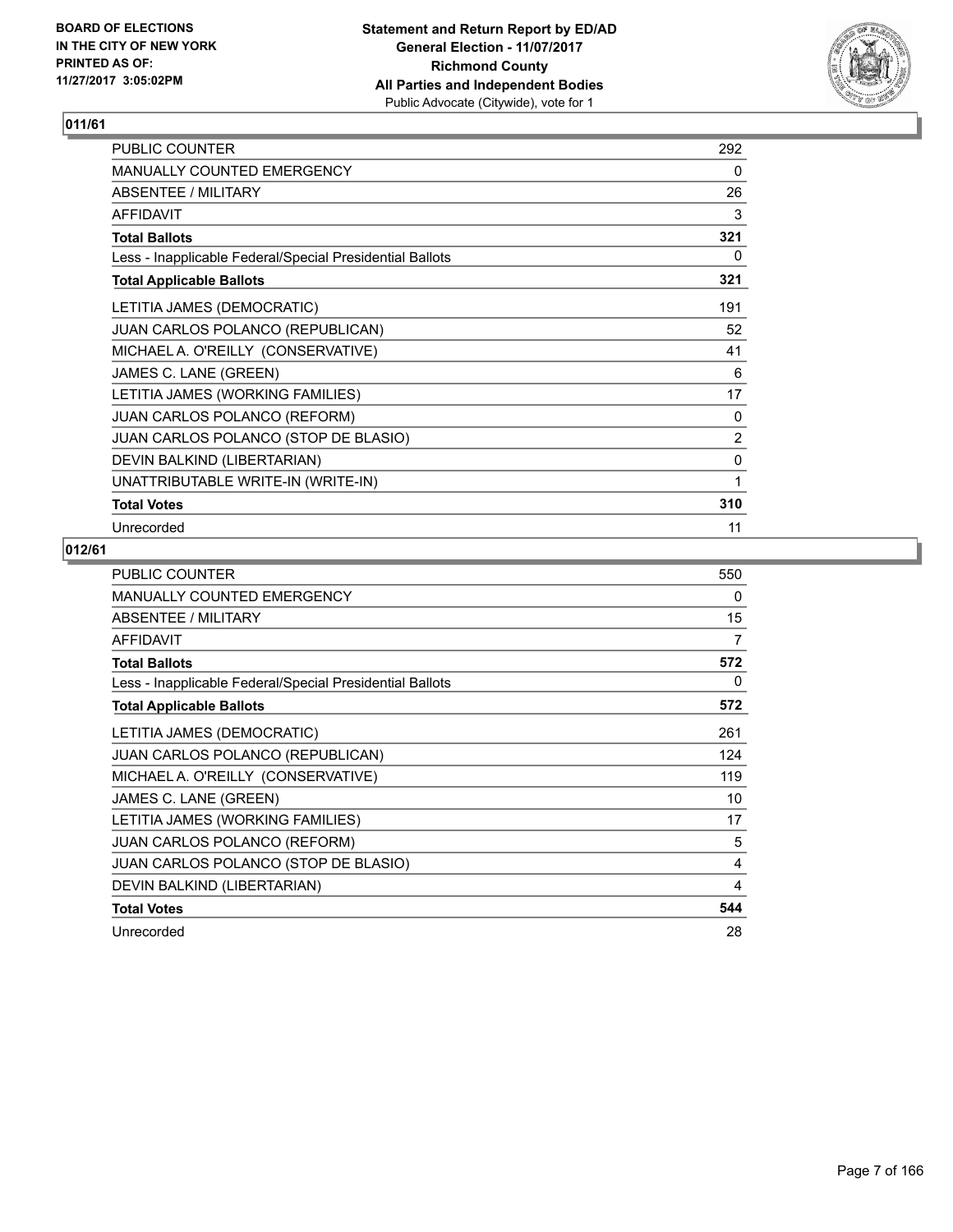

| PUBLIC COUNTER                                           | 304 |
|----------------------------------------------------------|-----|
| <b>MANUALLY COUNTED EMERGENCY</b>                        | 0   |
| ABSENTEE / MILITARY                                      | 15  |
| <b>AFFIDAVIT</b>                                         | 3   |
| <b>Total Ballots</b>                                     | 322 |
| Less - Inapplicable Federal/Special Presidential Ballots | 0   |
| <b>Total Applicable Ballots</b>                          | 322 |
| LETITIA JAMES (DEMOCRATIC)                               | 190 |
| JUAN CARLOS POLANCO (REPUBLICAN)                         | 42  |
| MICHAEL A. O'REILLY (CONSERVATIVE)                       | 48  |
| JAMES C. LANE (GREEN)                                    | 3   |
| LETITIA JAMES (WORKING FAMILIES)                         | 20  |
| JUAN CARLOS POLANCO (REFORM)                             | 0   |
| JUAN CARLOS POLANCO (STOP DE BLASIO)                     | 0   |
| DEVIN BALKIND (LIBERTARIAN)                              | 4   |
| <b>Total Votes</b>                                       | 307 |
| Unrecorded                                               | 15  |

| <b>PUBLIC COUNTER</b>                                    | 365 |
|----------------------------------------------------------|-----|
| <b>MANUALLY COUNTED EMERGENCY</b>                        | 0   |
| ABSENTEE / MILITARY                                      | 18  |
| AFFIDAVIT                                                | 3   |
| <b>Total Ballots</b>                                     | 386 |
| Less - Inapplicable Federal/Special Presidential Ballots | 0   |
| <b>Total Applicable Ballots</b>                          | 386 |
| LETITIA JAMES (DEMOCRATIC)                               | 180 |
| <b>JUAN CARLOS POLANCO (REPUBLICAN)</b>                  | 73  |
| MICHAEL A. O'REILLY (CONSERVATIVE)                       | 98  |
| JAMES C. LANE (GREEN)                                    | 3   |
| LETITIA JAMES (WORKING FAMILIES)                         | 11  |
| JUAN CARLOS POLANCO (REFORM)                             | 0   |
| JUAN CARLOS POLANCO (STOP DE BLASIO)                     | 2   |
| DEVIN BALKIND (LIBERTARIAN)                              | 3   |
| <b>Total Votes</b>                                       | 370 |
| Unrecorded                                               | 16  |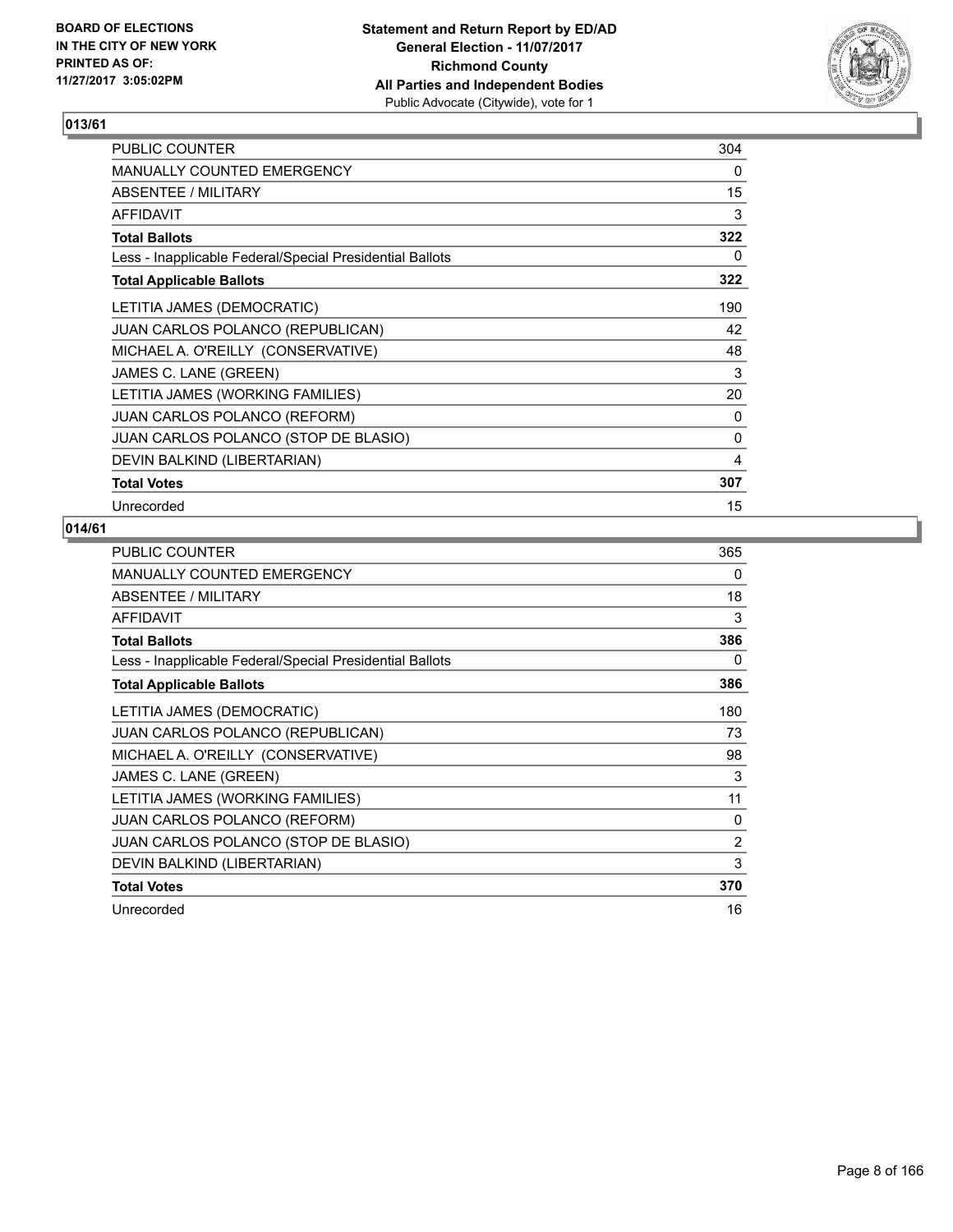

| PUBLIC COUNTER                                           | 281 |
|----------------------------------------------------------|-----|
| <b>MANUALLY COUNTED EMERGENCY</b>                        | 0   |
| ABSENTEE / MILITARY                                      | 10  |
| <b>AFFIDAVIT</b>                                         | 2   |
| <b>Total Ballots</b>                                     | 293 |
| Less - Inapplicable Federal/Special Presidential Ballots | 0   |
| <b>Total Applicable Ballots</b>                          | 293 |
| LETITIA JAMES (DEMOCRATIC)                               | 141 |
| JUAN CARLOS POLANCO (REPUBLICAN)                         | 63  |
| MICHAEL A. O'REILLY (CONSERVATIVE)                       | 52  |
| JAMES C. LANE (GREEN)                                    | 2   |
| LETITIA JAMES (WORKING FAMILIES)                         | 11  |
| JUAN CARLOS POLANCO (REFORM)                             | 0   |
| JUAN CARLOS POLANCO (STOP DE BLASIO)                     | 1   |
| DEVIN BALKIND (LIBERTARIAN)                              | 4   |
| <b>Total Votes</b>                                       | 274 |
| Unrecorded                                               | 19  |

| <b>PUBLIC COUNTER</b>                                    | 222 |
|----------------------------------------------------------|-----|
| <b>MANUALLY COUNTED EMERGENCY</b>                        | 0   |
| ABSENTEE / MILITARY                                      | 8   |
| AFFIDAVIT                                                | 5   |
| <b>Total Ballots</b>                                     | 235 |
| Less - Inapplicable Federal/Special Presidential Ballots | 0   |
| <b>Total Applicable Ballots</b>                          | 235 |
| LETITIA JAMES (DEMOCRATIC)                               | 190 |
| <b>JUAN CARLOS POLANCO (REPUBLICAN)</b>                  | 21  |
| MICHAEL A. O'REILLY (CONSERVATIVE)                       | 8   |
| JAMES C. LANE (GREEN)                                    | 1   |
| LETITIA JAMES (WORKING FAMILIES)                         | 9   |
| <b>JUAN CARLOS POLANCO (REFORM)</b>                      | 0   |
| JUAN CARLOS POLANCO (STOP DE BLASIO)                     | 0   |
| DEVIN BALKIND (LIBERTARIAN)                              | 0   |
| <b>Total Votes</b>                                       | 229 |
| Unrecorded                                               | 6   |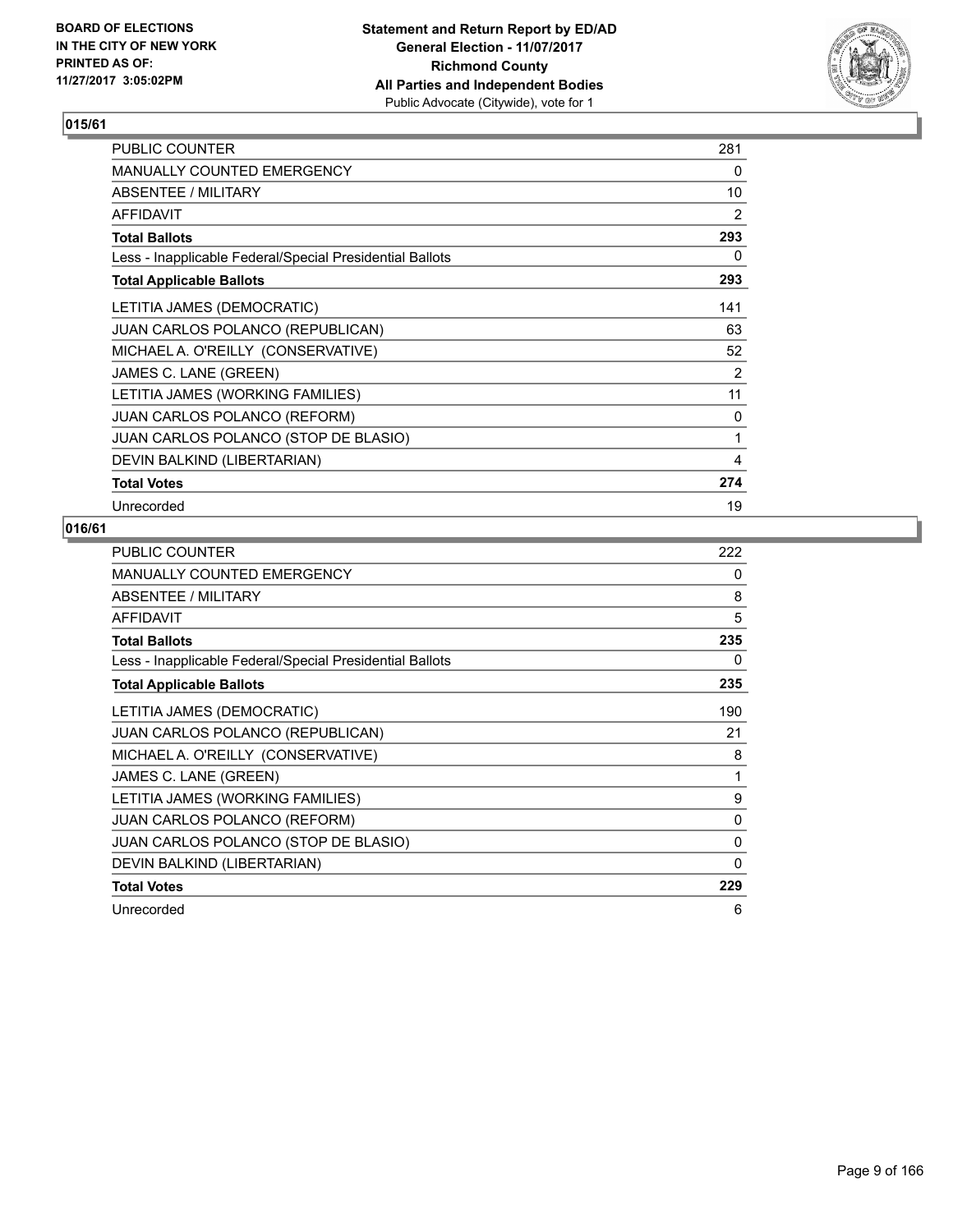

| PUBLIC COUNTER                                           | 251 |
|----------------------------------------------------------|-----|
| <b>MANUALLY COUNTED EMERGENCY</b>                        | 0   |
| ABSENTEE / MILITARY                                      | 10  |
| <b>AFFIDAVIT</b>                                         | 3   |
| <b>Total Ballots</b>                                     | 264 |
| Less - Inapplicable Federal/Special Presidential Ballots | 0   |
| <b>Total Applicable Ballots</b>                          | 264 |
| LETITIA JAMES (DEMOCRATIC)                               | 203 |
| <b>JUAN CARLOS POLANCO (REPUBLICAN)</b>                  | 17  |
| MICHAEL A. O'REILLY (CONSERVATIVE)                       | 19  |
| JAMES C. LANE (GREEN)                                    | 1   |
| LETITIA JAMES (WORKING FAMILIES)                         | 15  |
| <b>JUAN CARLOS POLANCO (REFORM)</b>                      | 1   |
| JUAN CARLOS POLANCO (STOP DE BLASIO)                     | 0   |
| DEVIN BALKIND (LIBERTARIAN)                              | 1   |
| <b>Total Votes</b>                                       | 257 |
| Unrecorded                                               | 7   |

| <b>PUBLIC COUNTER</b>                                    | 252 |
|----------------------------------------------------------|-----|
| <b>MANUALLY COUNTED EMERGENCY</b>                        | 0   |
| ABSENTEE / MILITARY                                      | 10  |
| AFFIDAVIT                                                | 4   |
| <b>Total Ballots</b>                                     | 266 |
| Less - Inapplicable Federal/Special Presidential Ballots | 0   |
| <b>Total Applicable Ballots</b>                          | 266 |
| LETITIA JAMES (DEMOCRATIC)                               | 133 |
| <b>JUAN CARLOS POLANCO (REPUBLICAN)</b>                  | 54  |
| MICHAEL A. O'REILLY (CONSERVATIVE)                       | 47  |
| JAMES C. LANE (GREEN)                                    | 4   |
| LETITIA JAMES (WORKING FAMILIES)                         | 5   |
| JUAN CARLOS POLANCO (REFORM)                             | 1   |
| JUAN CARLOS POLANCO (STOP DE BLASIO)                     | 3   |
| DEVIN BALKIND (LIBERTARIAN)                              | 1   |
| <b>Total Votes</b>                                       | 248 |
| Unrecorded                                               | 18  |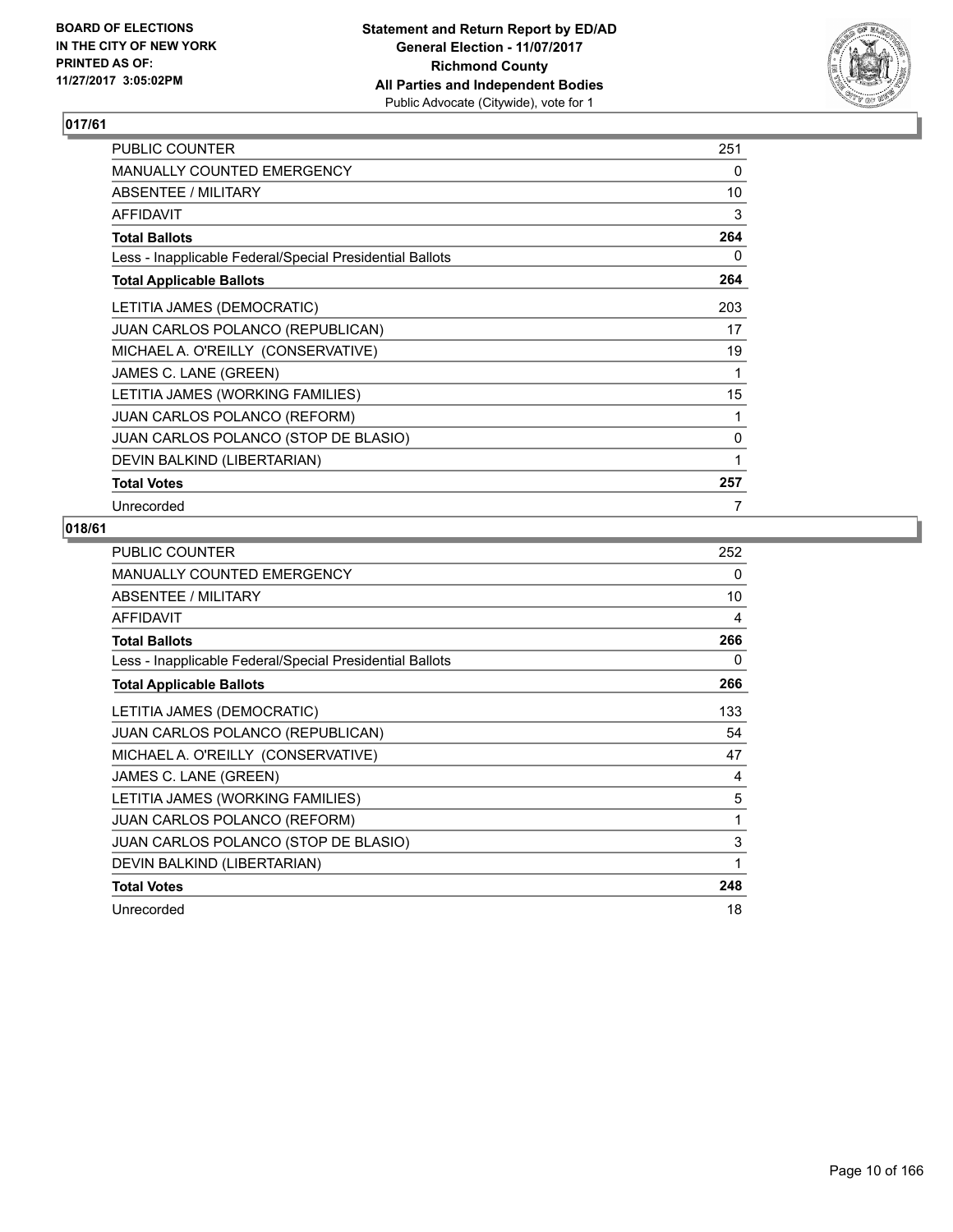

| PUBLIC COUNTER                                           | 306 |
|----------------------------------------------------------|-----|
| MANUALLY COUNTED EMERGENCY                               | 0   |
| <b>ABSENTEE / MILITARY</b>                               | 20  |
| <b>AFFIDAVIT</b>                                         | 0   |
| <b>Total Ballots</b>                                     | 326 |
| Less - Inapplicable Federal/Special Presidential Ballots | 0   |
| <b>Total Applicable Ballots</b>                          | 326 |
| LETITIA JAMES (DEMOCRATIC)                               | 159 |
| JUAN CARLOS POLANCO (REPUBLICAN)                         | 70  |
| MICHAEL A. O'REILLY (CONSERVATIVE)                       | 57  |
| JAMES C. LANE (GREEN)                                    | 5   |
| LETITIA JAMES (WORKING FAMILIES)                         | 11  |
| JUAN CARLOS POLANCO (REFORM)                             | 4   |
| JUAN CARLOS POLANCO (STOP DE BLASIO)                     | 1   |
| DEVIN BALKIND (LIBERTARIAN)                              | 0   |
| <b>BOBBY SANDS (WRITE-IN)</b>                            | 1   |
| UNATTRIBUTABLE WRITE-IN (WRITE-IN)                       | 1   |
| <b>Total Votes</b>                                       | 309 |
| Unrecorded                                               | 17  |

| <b>PUBLIC COUNTER</b>                                    | 283            |
|----------------------------------------------------------|----------------|
| <b>MANUALLY COUNTED EMERGENCY</b>                        | 0              |
| <b>ABSENTEE / MILITARY</b>                               | 9              |
| <b>AFFIDAVIT</b>                                         | 5              |
| <b>Total Ballots</b>                                     | 297            |
| Less - Inapplicable Federal/Special Presidential Ballots | 0              |
| <b>Total Applicable Ballots</b>                          | 297            |
| LETITIA JAMES (DEMOCRATIC)                               | 134            |
| <b>JUAN CARLOS POLANCO (REPUBLICAN)</b>                  | 80             |
| MICHAEL A. O'REILLY (CONSERVATIVE)                       | 64             |
| JAMES C. LANE (GREEN)                                    | 1              |
| LETITIA JAMES (WORKING FAMILIES)                         | 7              |
| JUAN CARLOS POLANCO (REFORM)                             | 0              |
| JUAN CARLOS POLANCO (STOP DE BLASIO)                     | 1              |
| DEVIN BALKIND (LIBERTARIAN)                              | $\overline{2}$ |
| <b>Total Votes</b>                                       | 289            |
| Unrecorded                                               | 8              |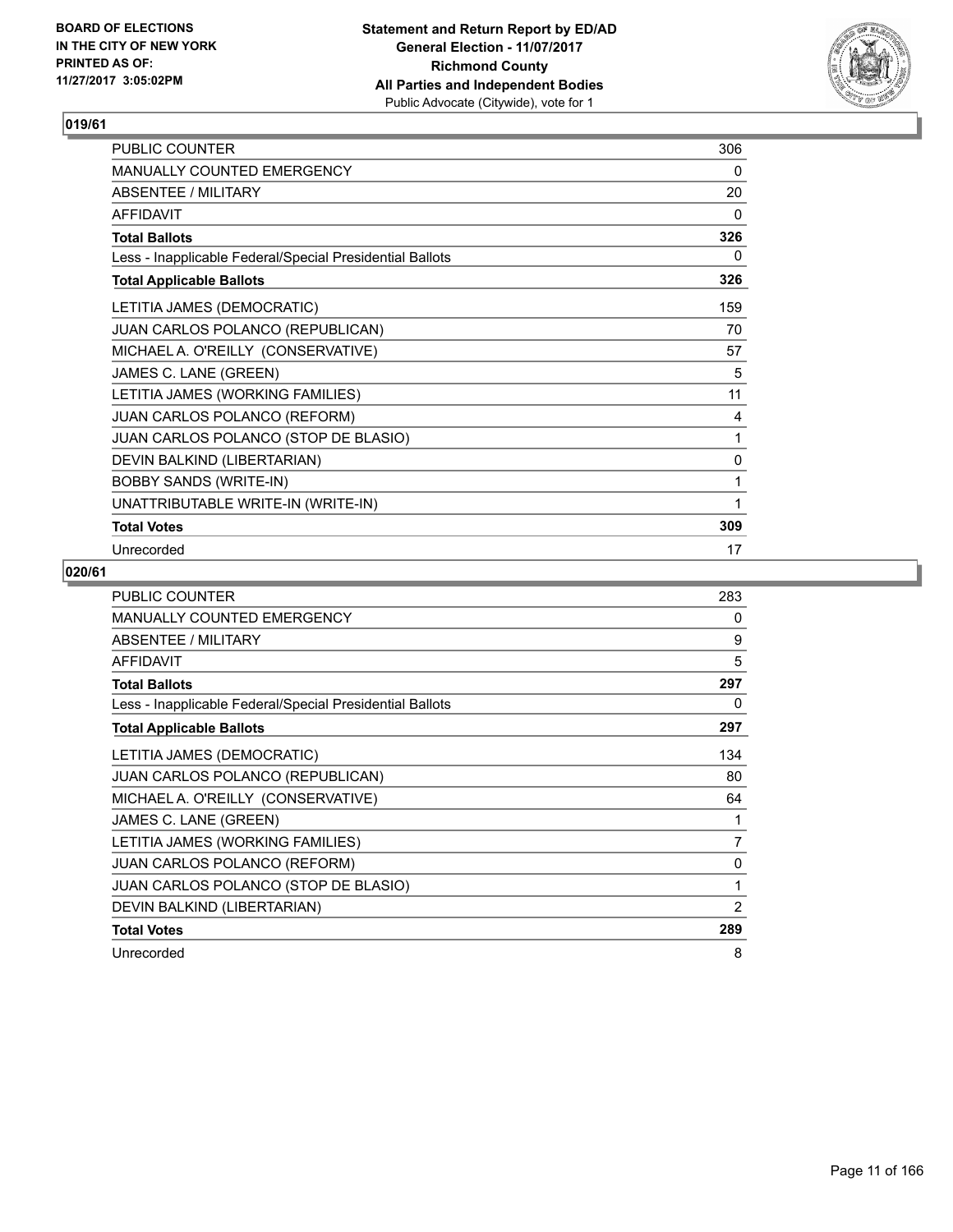

| PUBLIC COUNTER                                           | 244 |
|----------------------------------------------------------|-----|
| MANUALLY COUNTED EMERGENCY                               | 0   |
| ABSENTEE / MILITARY                                      | 11  |
| <b>AFFIDAVIT</b>                                         | 5   |
| <b>Total Ballots</b>                                     | 260 |
| Less - Inapplicable Federal/Special Presidential Ballots | 0   |
| <b>Total Applicable Ballots</b>                          | 260 |
| LETITIA JAMES (DEMOCRATIC)                               | 196 |
| JUAN CARLOS POLANCO (REPUBLICAN)                         | 21  |
| MICHAEL A. O'REILLY (CONSERVATIVE)                       | 17  |
| JAMES C. LANE (GREEN)                                    | 5   |
| LETITIA JAMES (WORKING FAMILIES)                         | 10  |
| JUAN CARLOS POLANCO (REFORM)                             | 1   |
| JUAN CARLOS POLANCO (STOP DE BLASIO)                     | 0   |
| DEVIN BALKIND (LIBERTARIAN)                              | 1   |
| UNATTRIBUTABLE WRITE-IN (WRITE-IN)                       | 1   |
| <b>Total Votes</b>                                       | 252 |
| Unrecorded                                               | 8   |

| <b>PUBLIC COUNTER</b>                                    | 302 |
|----------------------------------------------------------|-----|
| MANUALLY COUNTED EMERGENCY                               | 0   |
| <b>ABSENTEE / MILITARY</b>                               | 9   |
| <b>AFFIDAVIT</b>                                         | 3   |
| <b>Total Ballots</b>                                     | 314 |
| Less - Inapplicable Federal/Special Presidential Ballots | 0   |
| <b>Total Applicable Ballots</b>                          | 314 |
| LETITIA JAMES (DEMOCRATIC)                               | 221 |
| <b>JUAN CARLOS POLANCO (REPUBLICAN)</b>                  | 32  |
| MICHAEL A. O'REILLY (CONSERVATIVE)                       | 31  |
| JAMES C. LANE (GREEN)                                    | 3   |
| LETITIA JAMES (WORKING FAMILIES)                         | 13  |
| JUAN CARLOS POLANCO (REFORM)                             | 1   |
| JUAN CARLOS POLANCO (STOP DE BLASIO)                     | 1   |
| DEVIN BALKIND (LIBERTARIAN)                              | 0   |
| SONG DA (WRITE-IN)                                       | 1   |
| <b>Total Votes</b>                                       | 303 |
| Unrecorded                                               | 11  |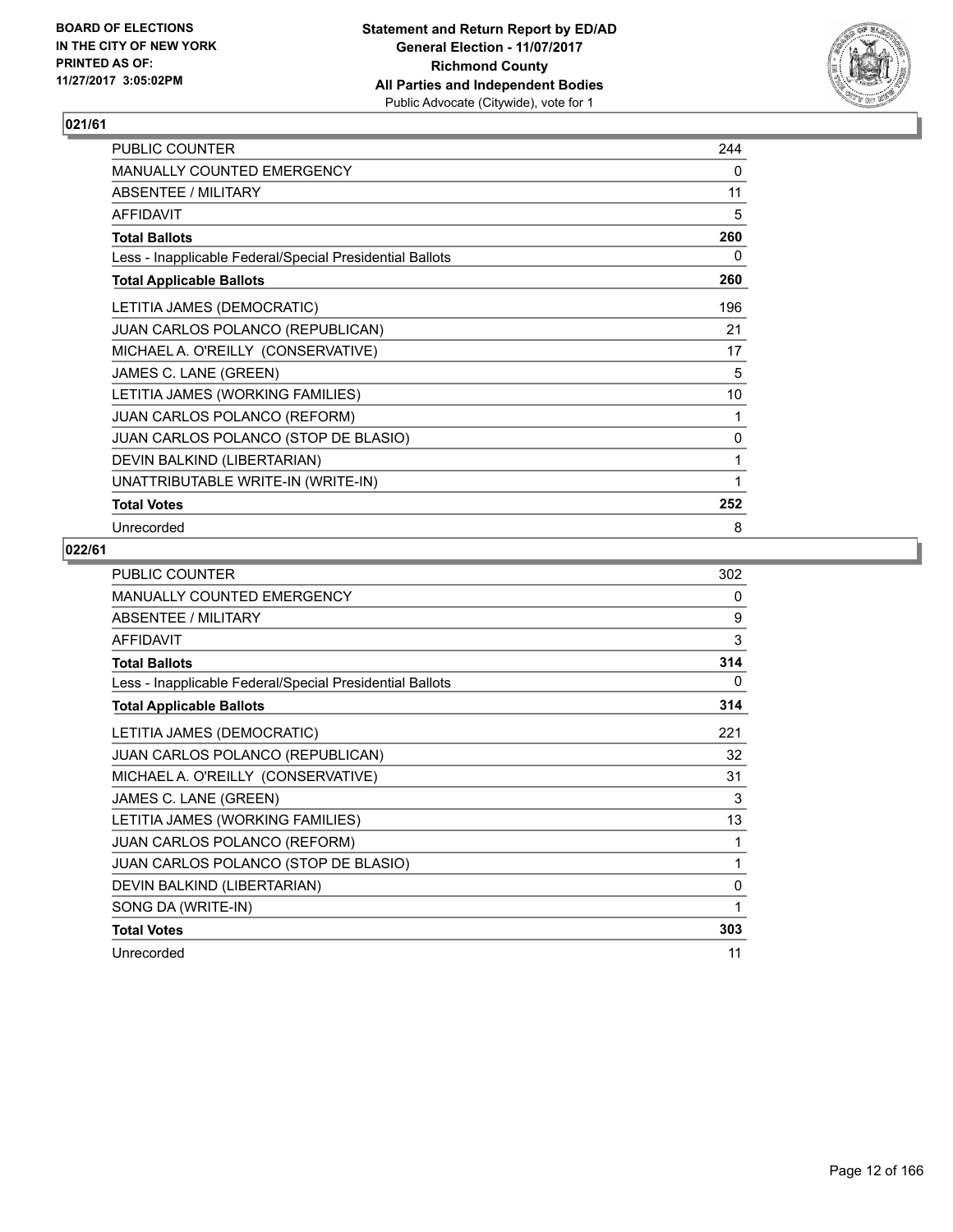

| PUBLIC COUNTER                                           | 259          |
|----------------------------------------------------------|--------------|
| <b>MANUALLY COUNTED EMERGENCY</b>                        | 0            |
| ABSENTEE / MILITARY                                      | 10           |
| <b>AFFIDAVIT</b>                                         | 0            |
| <b>Total Ballots</b>                                     | 269          |
| Less - Inapplicable Federal/Special Presidential Ballots | 0            |
| <b>Total Applicable Ballots</b>                          | 269          |
| LETITIA JAMES (DEMOCRATIC)                               | 153          |
| <b>JUAN CARLOS POLANCO (REPUBLICAN)</b>                  | 52           |
| MICHAEL A. O'REILLY (CONSERVATIVE)                       | 45           |
| JAMES C. LANE (GREEN)                                    | 3            |
| LETITIA JAMES (WORKING FAMILIES)                         | 4            |
| <b>JUAN CARLOS POLANCO (REFORM)</b>                      | 2            |
| JUAN CARLOS POLANCO (STOP DE BLASIO)                     | $\mathbf{0}$ |
| DEVIN BALKIND (LIBERTARIAN)                              | 3            |
| <b>Total Votes</b>                                       | 262          |
| Unrecorded                                               | 7            |

| <b>PUBLIC COUNTER</b>                                    | 347 |
|----------------------------------------------------------|-----|
| MANUALLY COUNTED EMERGENCY                               | 0   |
| ABSENTEE / MILITARY                                      | 8   |
| <b>AFFIDAVIT</b>                                         | 7   |
| <b>Total Ballots</b>                                     | 362 |
| Less - Inapplicable Federal/Special Presidential Ballots | 0   |
| <b>Total Applicable Ballots</b>                          | 362 |
| LETITIA JAMES (DEMOCRATIC)                               | 151 |
| JUAN CARLOS POLANCO (REPUBLICAN)                         | 102 |
| MICHAEL A. O'REILLY (CONSERVATIVE)                       | 75  |
| JAMES C. LANE (GREEN)                                    | 5   |
| LETITIA JAMES (WORKING FAMILIES)                         | 7   |
| <b>JUAN CARLOS POLANCO (REFORM)</b>                      | 3   |
| JUAN CARLOS POLANCO (STOP DE BLASIO)                     | 1   |
| DEVIN BALKIND (LIBERTARIAN)                              | 2   |
| <b>Total Votes</b>                                       | 346 |
| Unrecorded                                               | 16  |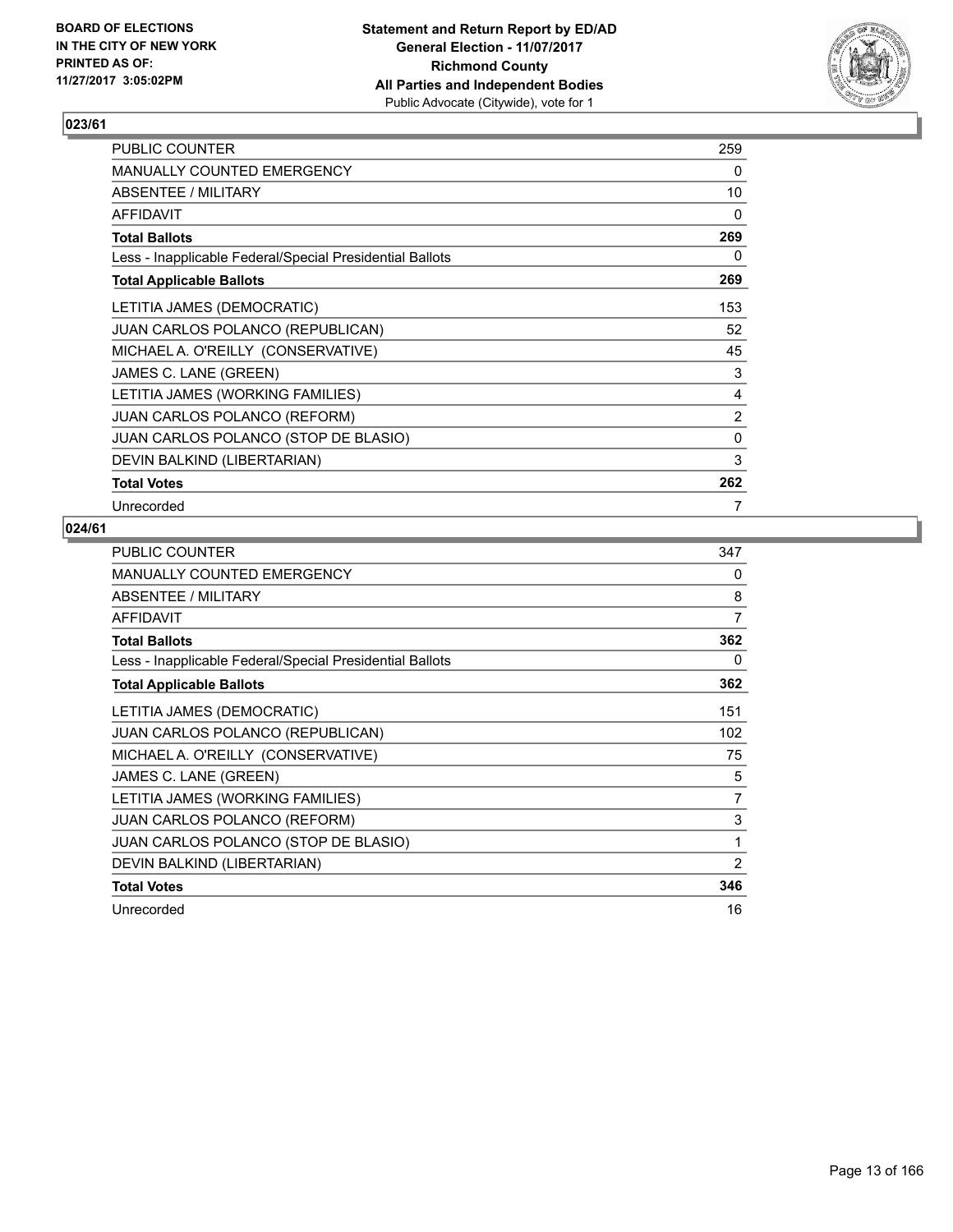

| PUBLIC COUNTER                                           | 327 |
|----------------------------------------------------------|-----|
| <b>MANUALLY COUNTED EMERGENCY</b>                        | 0   |
| ABSENTEE / MILITARY                                      | 10  |
| <b>AFFIDAVIT</b>                                         | 1   |
| <b>Total Ballots</b>                                     | 338 |
| Less - Inapplicable Federal/Special Presidential Ballots | 0   |
| <b>Total Applicable Ballots</b>                          | 338 |
| LETITIA JAMES (DEMOCRATIC)                               | 182 |
| <b>JUAN CARLOS POLANCO (REPUBLICAN)</b>                  | 66  |
| MICHAEL A. O'REILLY (CONSERVATIVE)                       | 59  |
| JAMES C. LANE (GREEN)                                    | 1   |
| LETITIA JAMES (WORKING FAMILIES)                         | 9   |
| <b>JUAN CARLOS POLANCO (REFORM)</b>                      | 0   |
| JUAN CARLOS POLANCO (STOP DE BLASIO)                     | 0   |
| DEVIN BALKIND (LIBERTARIAN)                              | 4   |
| SEAN JOHNSON (WRITE-IN)                                  | 1   |
| <b>Total Votes</b>                                       | 322 |
| Unrecorded                                               | 16  |

| <b>PUBLIC COUNTER</b>                                    | 258            |
|----------------------------------------------------------|----------------|
| <b>MANUALLY COUNTED EMERGENCY</b>                        | 0              |
| ABSENTEE / MILITARY                                      | 8              |
| <b>AFFIDAVIT</b>                                         | 0              |
| <b>Total Ballots</b>                                     | 266            |
| Less - Inapplicable Federal/Special Presidential Ballots | 0              |
| <b>Total Applicable Ballots</b>                          | 266            |
| LETITIA JAMES (DEMOCRATIC)                               | 181            |
| <b>JUAN CARLOS POLANCO (REPUBLICAN)</b>                  | 36             |
| MICHAEL A. O'REILLY (CONSERVATIVE)                       | 23             |
| JAMES C. LANE (GREEN)                                    | 5              |
| LETITIA JAMES (WORKING FAMILIES)                         | 8              |
| <b>JUAN CARLOS POLANCO (REFORM)</b>                      | 1              |
| JUAN CARLOS POLANCO (STOP DE BLASIO)                     | 2              |
| DEVIN BALKIND (LIBERTARIAN)                              | $\overline{2}$ |
| <b>Total Votes</b>                                       | 258            |
| Unrecorded                                               | 8              |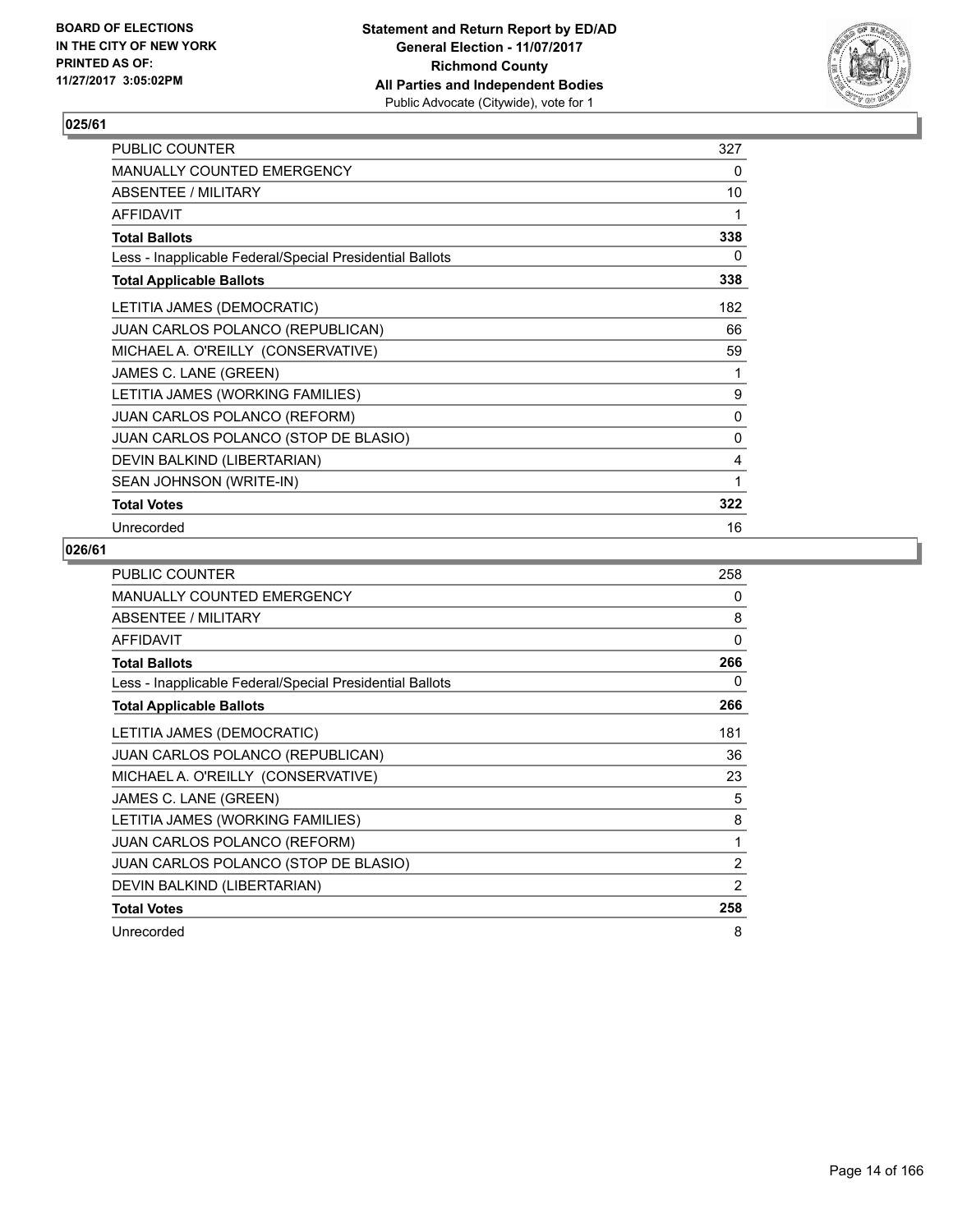

| <b>PUBLIC COUNTER</b>                                    | 245 |
|----------------------------------------------------------|-----|
| <b>MANUALLY COUNTED EMERGENCY</b>                        | 0   |
| ABSENTEE / MILITARY                                      | 11  |
| <b>AFFIDAVIT</b>                                         | 2   |
| <b>Total Ballots</b>                                     | 258 |
| Less - Inapplicable Federal/Special Presidential Ballots | 0   |
| <b>Total Applicable Ballots</b>                          | 258 |
| LETITIA JAMES (DEMOCRATIC)                               | 163 |
| <b>JUAN CARLOS POLANCO (REPUBLICAN)</b>                  | 46  |
| MICHAEL A. O'REILLY (CONSERVATIVE)                       | 30  |
| JAMES C. LANE (GREEN)                                    | 2   |
| LETITIA JAMES (WORKING FAMILIES)                         | 10  |
| <b>JUAN CARLOS POLANCO (REFORM)</b>                      | 1   |
| JUAN CARLOS POLANCO (STOP DE BLASIO)                     | 1   |
| DEVIN BALKIND (LIBERTARIAN)                              | 1   |
| <b>Total Votes</b>                                       | 254 |
| Unrecorded                                               | 4   |

| <b>PUBLIC COUNTER</b>                                    | 186 |
|----------------------------------------------------------|-----|
| <b>MANUALLY COUNTED EMERGENCY</b>                        | 0   |
| ABSENTEE / MILITARY                                      | 5   |
| <b>AFFIDAVIT</b>                                         | 0   |
| <b>Total Ballots</b>                                     | 191 |
| Less - Inapplicable Federal/Special Presidential Ballots | 0   |
| <b>Total Applicable Ballots</b>                          | 191 |
| LETITIA JAMES (DEMOCRATIC)                               | 120 |
| JUAN CARLOS POLANCO (REPUBLICAN)                         | 38  |
| MICHAEL A. O'REILLY (CONSERVATIVE)                       | 17  |
| JAMES C. LANE (GREEN)                                    | 2   |
| LETITIA JAMES (WORKING FAMILIES)                         | 7   |
| <b>JUAN CARLOS POLANCO (REFORM)</b>                      | 0   |
| JUAN CARLOS POLANCO (STOP DE BLASIO)                     | 0   |
| DEVIN BALKIND (LIBERTARIAN)                              | 1   |
| <b>Total Votes</b>                                       | 185 |
| Unrecorded                                               | 6   |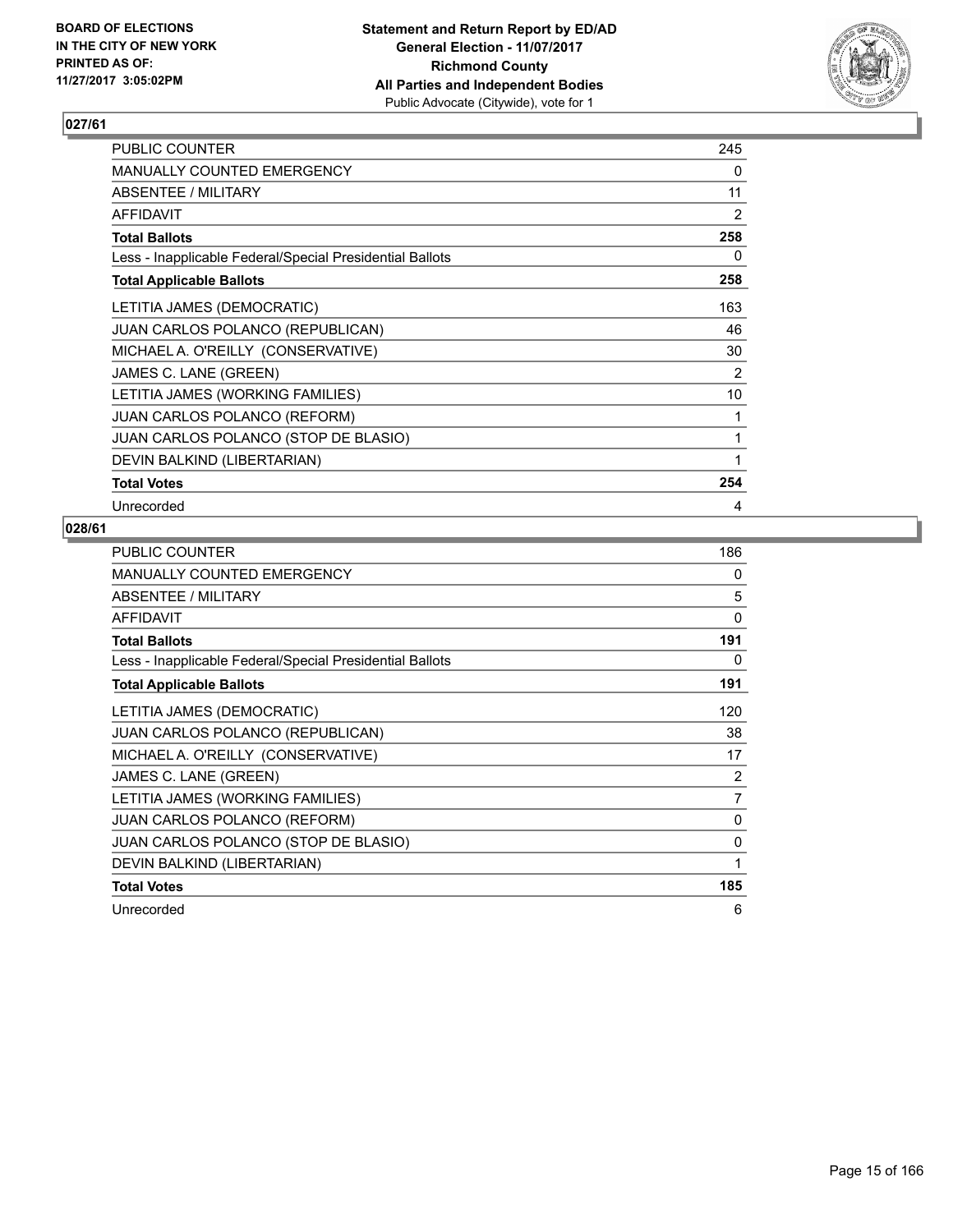

| PUBLIC COUNTER                                           | 295            |
|----------------------------------------------------------|----------------|
| <b>MANUALLY COUNTED EMERGENCY</b>                        | 0              |
| ABSENTEE / MILITARY                                      | 11             |
| <b>AFFIDAVIT</b>                                         | 3              |
| <b>Total Ballots</b>                                     | 309            |
| Less - Inapplicable Federal/Special Presidential Ballots | 0              |
| <b>Total Applicable Ballots</b>                          | 309            |
| LETITIA JAMES (DEMOCRATIC)                               | 137            |
| JUAN CARLOS POLANCO (REPUBLICAN)                         | 78             |
| MICHAEL A. O'REILLY (CONSERVATIVE)                       | 55             |
| JAMES C. LANE (GREEN)                                    | 3              |
| LETITIA JAMES (WORKING FAMILIES)                         | 13             |
| <b>JUAN CARLOS POLANCO (REFORM)</b>                      | 2              |
| JUAN CARLOS POLANCO (STOP DE BLASIO)                     | $\overline{2}$ |
| DEVIN BALKIND (LIBERTARIAN)                              | 3              |
| <b>GEORGE CODD (WRITE-IN)</b>                            | 1              |
| <b>Total Votes</b>                                       | 294            |
| Unrecorded                                               | 15             |

| <b>PUBLIC COUNTER</b>                                    | 284            |
|----------------------------------------------------------|----------------|
| <b>MANUALLY COUNTED EMERGENCY</b>                        | 0              |
| <b>ABSENTEE / MILITARY</b>                               | 10             |
| <b>AFFIDAVIT</b>                                         | 2              |
| <b>Total Ballots</b>                                     | 296            |
| Less - Inapplicable Federal/Special Presidential Ballots | 0              |
| <b>Total Applicable Ballots</b>                          | 296            |
| LETITIA JAMES (DEMOCRATIC)                               | 126            |
| <b>JUAN CARLOS POLANCO (REPUBLICAN)</b>                  | 82             |
| MICHAEL A. O'REILLY (CONSERVATIVE)                       | 55             |
| JAMES C. LANE (GREEN)                                    | $\overline{2}$ |
| LETITIA JAMES (WORKING FAMILIES)                         | 17             |
| <b>JUAN CARLOS POLANCO (REFORM)</b>                      | 0              |
| JUAN CARLOS POLANCO (STOP DE BLASIO)                     | 2              |
| DEVIN BALKIND (LIBERTARIAN)                              | $\overline{2}$ |
| <b>Total Votes</b>                                       | 286            |
| Unrecorded                                               | 10             |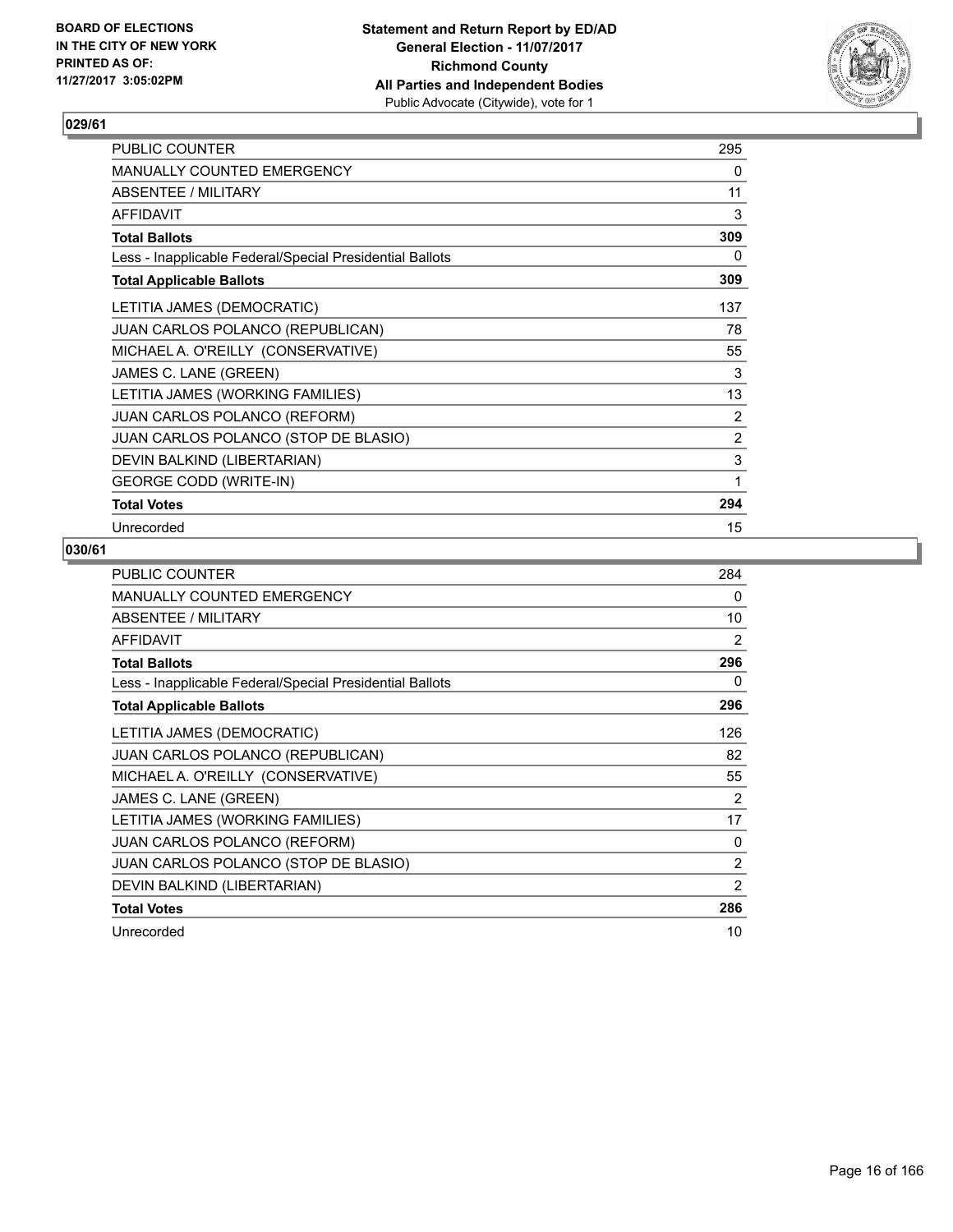

| <b>PUBLIC COUNTER</b>                                    | 275 |
|----------------------------------------------------------|-----|
| MANUALLY COUNTED EMERGENCY                               | 0   |
| ABSENTEE / MILITARY                                      | 8   |
| <b>AFFIDAVIT</b>                                         | 5   |
| <b>Total Ballots</b>                                     | 288 |
| Less - Inapplicable Federal/Special Presidential Ballots | 0   |
| <b>Total Applicable Ballots</b>                          | 288 |
| LETITIA JAMES (DEMOCRATIC)                               | 202 |
| <b>JUAN CARLOS POLANCO (REPUBLICAN)</b>                  | 41  |
| MICHAEL A. O'REILLY (CONSERVATIVE)                       | 18  |
| JAMES C. LANE (GREEN)                                    | 1   |
| LETITIA JAMES (WORKING FAMILIES)                         | 13  |
| <b>JUAN CARLOS POLANCO (REFORM)</b>                      | 1   |
| JUAN CARLOS POLANCO (STOP DE BLASIO)                     | 0   |
| DEVIN BALKIND (LIBERTARIAN)                              | 1   |
| <b>Total Votes</b>                                       | 277 |
| Unrecorded                                               | 11  |

| <b>PUBLIC COUNTER</b>                                    | 238 |
|----------------------------------------------------------|-----|
| <b>MANUALLY COUNTED EMERGENCY</b>                        | 0   |
| ABSENTEE / MILITARY                                      | 34  |
| AFFIDAVIT                                                | 5   |
| <b>Total Ballots</b>                                     | 277 |
| Less - Inapplicable Federal/Special Presidential Ballots | 0   |
| <b>Total Applicable Ballots</b>                          | 277 |
| LETITIA JAMES (DEMOCRATIC)                               | 174 |
| <b>JUAN CARLOS POLANCO (REPUBLICAN)</b>                  | 42  |
| MICHAEL A. O'REILLY (CONSERVATIVE)                       | 31  |
| JAMES C. LANE (GREEN)                                    | 2   |
| LETITIA JAMES (WORKING FAMILIES)                         | 10  |
| JUAN CARLOS POLANCO (REFORM)                             | 1   |
| JUAN CARLOS POLANCO (STOP DE BLASIO)                     | 2   |
| DEVIN BALKIND (LIBERTARIAN)                              | 2   |
| <b>Total Votes</b>                                       | 264 |
| Unrecorded                                               | 13  |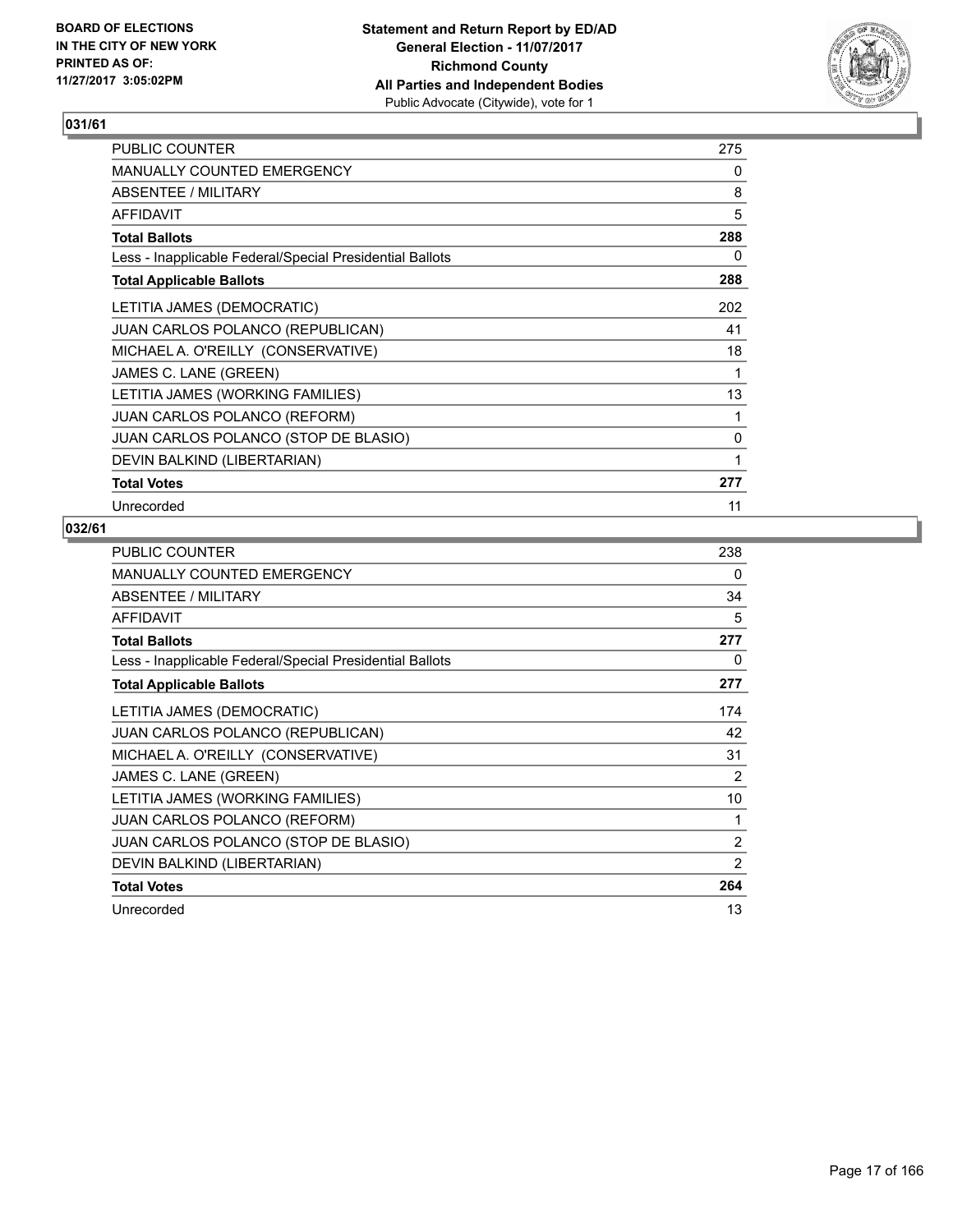

| <b>PUBLIC COUNTER</b>                                    | 245               |
|----------------------------------------------------------|-------------------|
| <b>MANUALLY COUNTED EMERGENCY</b>                        | 0                 |
| ABSENTEE / MILITARY                                      | 11                |
| <b>AFFIDAVIT</b>                                         | 2                 |
| <b>Total Ballots</b>                                     | 258               |
| Less - Inapplicable Federal/Special Presidential Ballots | 0                 |
| <b>Total Applicable Ballots</b>                          | 258               |
| LETITIA JAMES (DEMOCRATIC)                               | 176               |
| <b>JUAN CARLOS POLANCO (REPUBLICAN)</b>                  | 33                |
| MICHAEL A. O'REILLY (CONSERVATIVE)                       | 19                |
| JAMES C. LANE (GREEN)                                    | 2                 |
| LETITIA JAMES (WORKING FAMILIES)                         | 13                |
| <b>JUAN CARLOS POLANCO (REFORM)</b>                      | 1                 |
| JUAN CARLOS POLANCO (STOP DE BLASIO)                     | 2                 |
| DEVIN BALKIND (LIBERTARIAN)                              | 0                 |
| <b>Total Votes</b>                                       | 246               |
| Unrecorded                                               | $12 \overline{ }$ |

| <b>PUBLIC COUNTER</b>                                    | 373 |
|----------------------------------------------------------|-----|
| MANUALLY COUNTED EMERGENCY                               | 0   |
| ABSENTEE / MILITARY                                      | 21  |
| <b>AFFIDAVIT</b>                                         | 1   |
| <b>Total Ballots</b>                                     | 395 |
| Less - Inapplicable Federal/Special Presidential Ballots | 0   |
| <b>Total Applicable Ballots</b>                          | 395 |
| LETITIA JAMES (DEMOCRATIC)                               | 98  |
| <b>JUAN CARLOS POLANCO (REPUBLICAN)</b>                  | 146 |
| MICHAEL A. O'REILLY (CONSERVATIVE)                       | 112 |
| JAMES C. LANE (GREEN)                                    | 5   |
| LETITIA JAMES (WORKING FAMILIES)                         | 7   |
| JUAN CARLOS POLANCO (REFORM)                             | 0   |
| JUAN CARLOS POLANCO (STOP DE BLASIO)                     | 1   |
| DEVIN BALKIND (LIBERTARIAN)                              | 2   |
| MAX BAER, JR. (WRITE-IN)                                 | 1   |
| <b>Total Votes</b>                                       | 372 |
| Unrecorded                                               | 23  |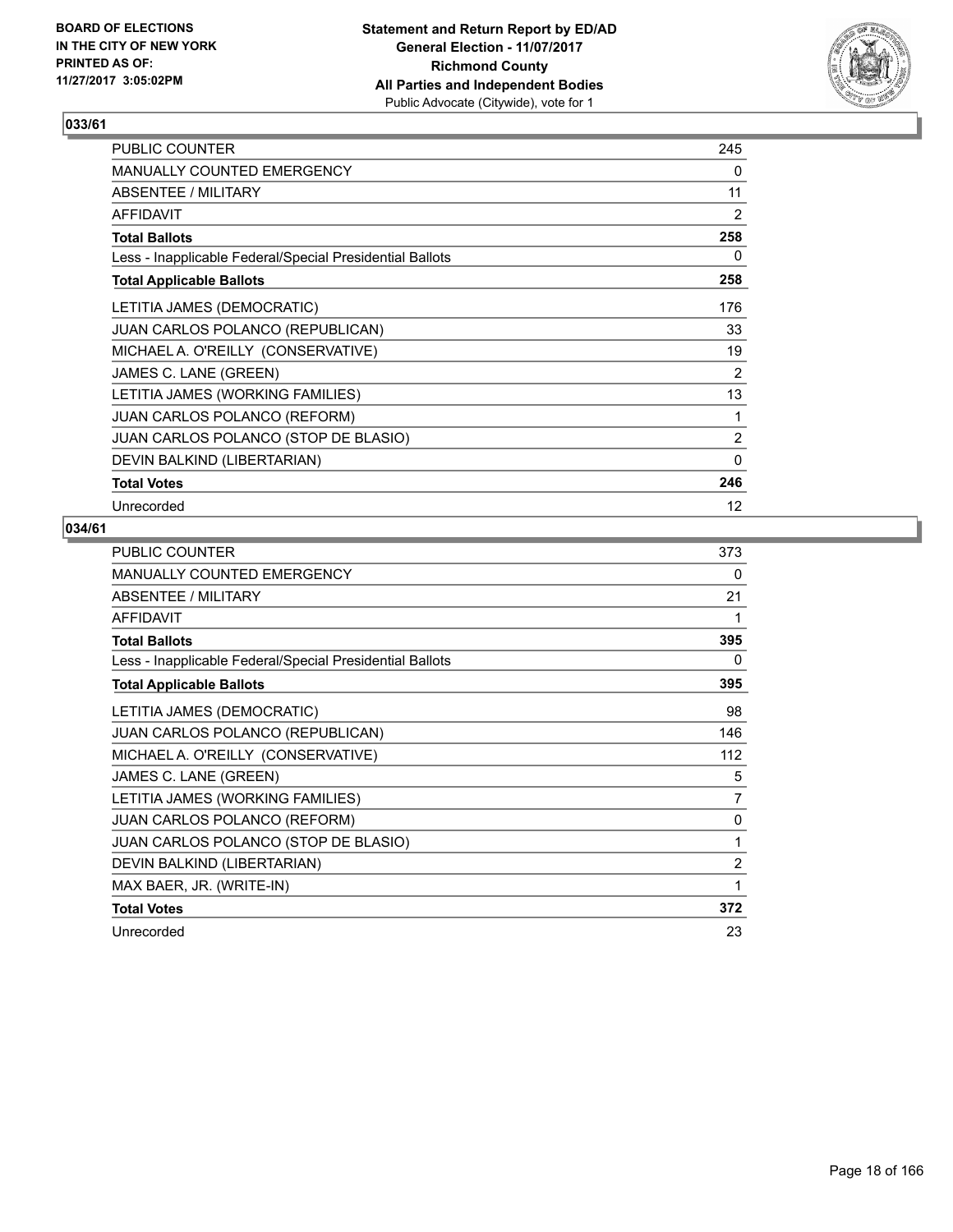

| PUBLIC COUNTER                                           | 365            |
|----------------------------------------------------------|----------------|
| MANUALLY COUNTED EMERGENCY                               | 0              |
| ABSENTEE / MILITARY                                      | 9              |
| <b>AFFIDAVIT</b>                                         | $\overline{2}$ |
| <b>Total Ballots</b>                                     | 376            |
| Less - Inapplicable Federal/Special Presidential Ballots | 0              |
| <b>Total Applicable Ballots</b>                          | 376            |
| LETITIA JAMES (DEMOCRATIC)                               | 75             |
| JUAN CARLOS POLANCO (REPUBLICAN)                         | 150            |
| MICHAEL A. O'REILLY (CONSERVATIVE)                       | 108            |
| JAMES C. LANE (GREEN)                                    | 1              |
| LETITIA JAMES (WORKING FAMILIES)                         | 7              |
| JUAN CARLOS POLANCO (REFORM)                             | $\overline{2}$ |
| JUAN CARLOS POLANCO (STOP DE BLASIO)                     | 0              |
| DEVIN BALKIND (LIBERTARIAN)                              | 3              |
| DEBORAH L. ROSE (WRITE-IN)                               | 1              |
| <b>Total Votes</b>                                       | 347            |
| Unrecorded                                               | 29             |

| <b>PUBLIC COUNTER</b>                                    | 228            |
|----------------------------------------------------------|----------------|
| <b>MANUALLY COUNTED EMERGENCY</b>                        | 0              |
| ABSENTEE / MILITARY                                      | 10             |
| <b>AFFIDAVIT</b>                                         | $\overline{2}$ |
| <b>Total Ballots</b>                                     | 240            |
| Less - Inapplicable Federal/Special Presidential Ballots | 0              |
| <b>Total Applicable Ballots</b>                          | 240            |
| LETITIA JAMES (DEMOCRATIC)                               | 59             |
| JUAN CARLOS POLANCO (REPUBLICAN)                         | 97             |
| MICHAEL A. O'REILLY (CONSERVATIVE)                       | 56             |
| JAMES C. LANE (GREEN)                                    | 4              |
| LETITIA JAMES (WORKING FAMILIES)                         | 4              |
| <b>JUAN CARLOS POLANCO (REFORM)</b>                      | 0              |
| JUAN CARLOS POLANCO (STOP DE BLASIO)                     | 0              |
| DEVIN BALKIND (LIBERTARIAN)                              | 3              |
| ROBERT RITZ (WRITE-IN)                                   | 1              |
| <b>Total Votes</b>                                       | 224            |
| Unrecorded                                               | 16             |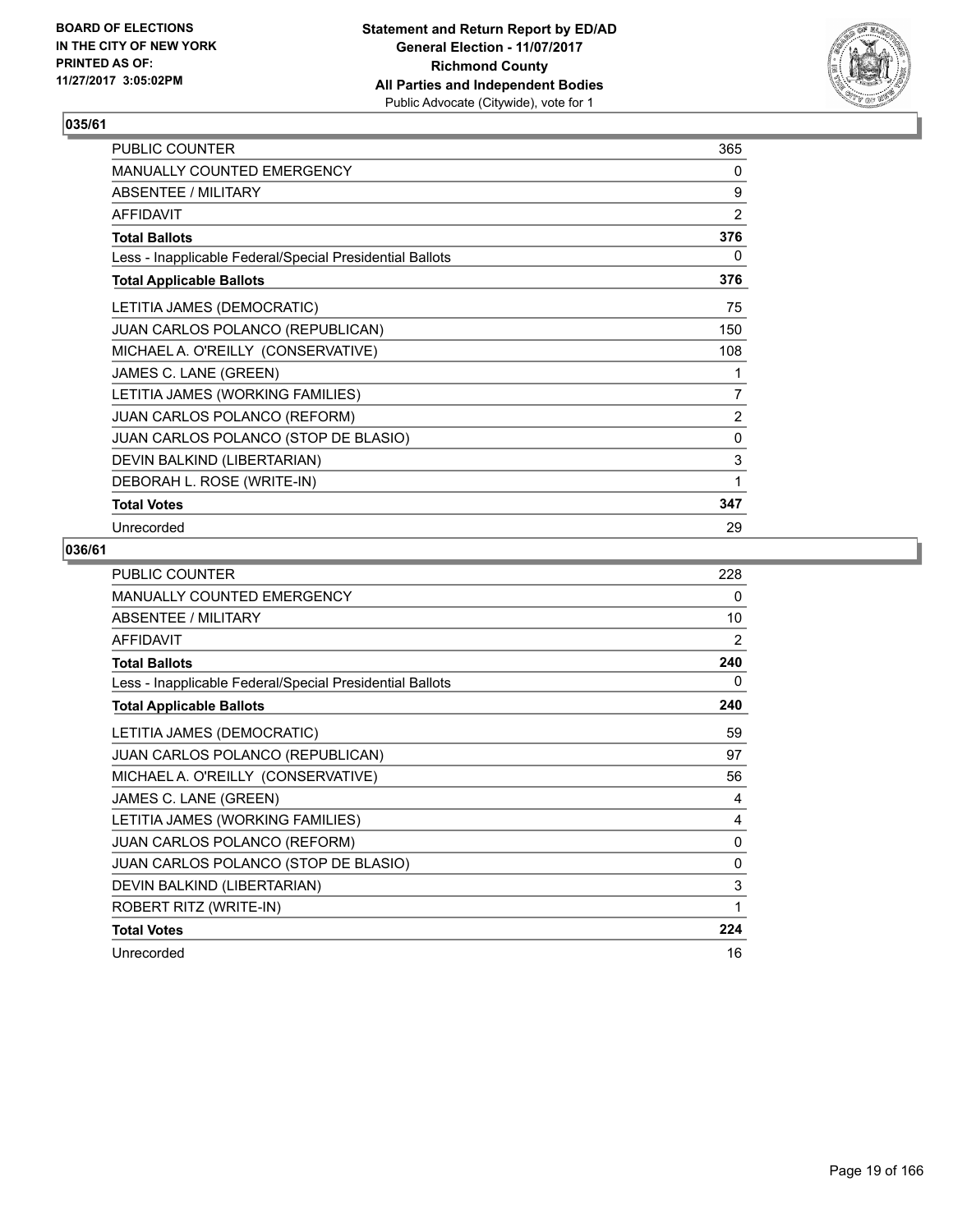

| PUBLIC COUNTER                                           | 364 |
|----------------------------------------------------------|-----|
| <b>MANUALLY COUNTED EMERGENCY</b>                        | 0   |
| ABSENTEE / MILITARY                                      | 22  |
| <b>AFFIDAVIT</b>                                         | 3   |
| <b>Total Ballots</b>                                     | 389 |
| Less - Inapplicable Federal/Special Presidential Ballots | 0   |
| <b>Total Applicable Ballots</b>                          | 389 |
| LETITIA JAMES (DEMOCRATIC)                               | 178 |
| JUAN CARLOS POLANCO (REPUBLICAN)                         | 73  |
| MICHAEL A. O'REILLY (CONSERVATIVE)                       | 74  |
| JAMES C. LANE (GREEN)                                    | 9   |
| LETITIA JAMES (WORKING FAMILIES)                         | 27  |
| <b>JUAN CARLOS POLANCO (REFORM)</b>                      | 3   |
| JUAN CARLOS POLANCO (STOP DE BLASIO)                     | 4   |
| DEVIN BALKIND (LIBERTARIAN)                              | 4   |
| WILLIAM MCGRATH (WRITE-IN)                               | 1   |
| <b>Total Votes</b>                                       | 373 |
| Unrecorded                                               | 16  |

| <b>PUBLIC COUNTER</b>                                    | 449            |
|----------------------------------------------------------|----------------|
| <b>MANUALLY COUNTED EMERGENCY</b>                        | 0              |
| ABSENTEE / MILITARY                                      | 19             |
| <b>AFFIDAVIT</b>                                         | 5              |
| <b>Total Ballots</b>                                     | 473            |
| Less - Inapplicable Federal/Special Presidential Ballots | 0              |
| <b>Total Applicable Ballots</b>                          | 473            |
| LETITIA JAMES (DEMOCRATIC)                               | 172            |
| <b>JUAN CARLOS POLANCO (REPUBLICAN)</b>                  | 130            |
| MICHAEL A. O'REILLY (CONSERVATIVE)                       | 127            |
| JAMES C. LANE (GREEN)                                    | 7              |
| LETITIA JAMES (WORKING FAMILIES)                         | 14             |
| <b>JUAN CARLOS POLANCO (REFORM)</b>                      | 3              |
| JUAN CARLOS POLANCO (STOP DE BLASIO)                     | 4              |
| DEVIN BALKIND (LIBERTARIAN)                              | $\overline{2}$ |
| <b>Total Votes</b>                                       | 459            |
| Unrecorded                                               | 14             |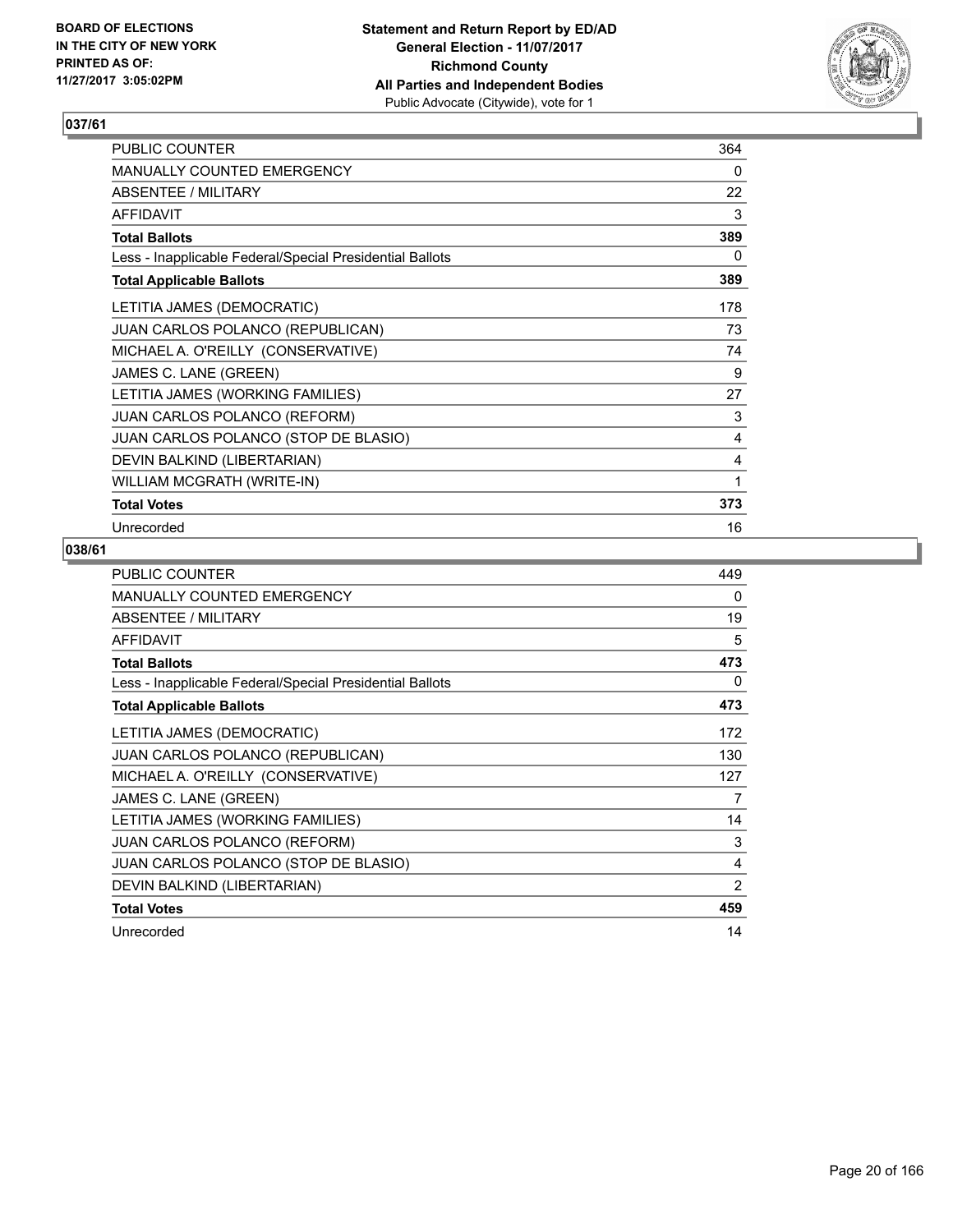

| PUBLIC COUNTER                                           | 407 |
|----------------------------------------------------------|-----|
| <b>MANUALLY COUNTED EMERGENCY</b>                        | 0   |
| ABSENTEE / MILITARY                                      | 11  |
| <b>AFFIDAVIT</b>                                         | 2   |
| <b>Total Ballots</b>                                     | 420 |
| Less - Inapplicable Federal/Special Presidential Ballots | 0   |
| <b>Total Applicable Ballots</b>                          | 420 |
| LETITIA JAMES (DEMOCRATIC)                               | 150 |
| <b>JUAN CARLOS POLANCO (REPUBLICAN)</b>                  | 115 |
| MICHAEL A. O'REILLY (CONSERVATIVE)                       | 112 |
| JAMES C. LANE (GREEN)                                    | 6   |
| LETITIA JAMES (WORKING FAMILIES)                         | 13  |
| <b>JUAN CARLOS POLANCO (REFORM)</b>                      | 0   |
| JUAN CARLOS POLANCO (STOP DE BLASIO)                     | 2   |
| DEVIN BALKIND (LIBERTARIAN)                              | 4   |
| <b>Total Votes</b>                                       | 402 |
| Unrecorded                                               | 18  |

| <b>PUBLIC COUNTER</b>                                    | 442 |
|----------------------------------------------------------|-----|
| <b>MANUALLY COUNTED EMERGENCY</b>                        | 0   |
| ABSENTEE / MILITARY                                      | 23  |
| <b>AFFIDAVIT</b>                                         | 1   |
| <b>Total Ballots</b>                                     | 466 |
| Less - Inapplicable Federal/Special Presidential Ballots | 0   |
| <b>Total Applicable Ballots</b>                          | 466 |
| LETITIA JAMES (DEMOCRATIC)                               | 170 |
| <b>JUAN CARLOS POLANCO (REPUBLICAN)</b>                  | 113 |
| MICHAEL A. O'REILLY (CONSERVATIVE)                       | 134 |
| JAMES C. LANE (GREEN)                                    | 6   |
| LETITIA JAMES (WORKING FAMILIES)                         | 9   |
| <b>JUAN CARLOS POLANCO (REFORM)</b>                      | 1   |
| JUAN CARLOS POLANCO (STOP DE BLASIO)                     | 1   |
| DEVIN BALKIND (LIBERTARIAN)                              | 4   |
| <b>Total Votes</b>                                       | 438 |
| Unrecorded                                               | 28  |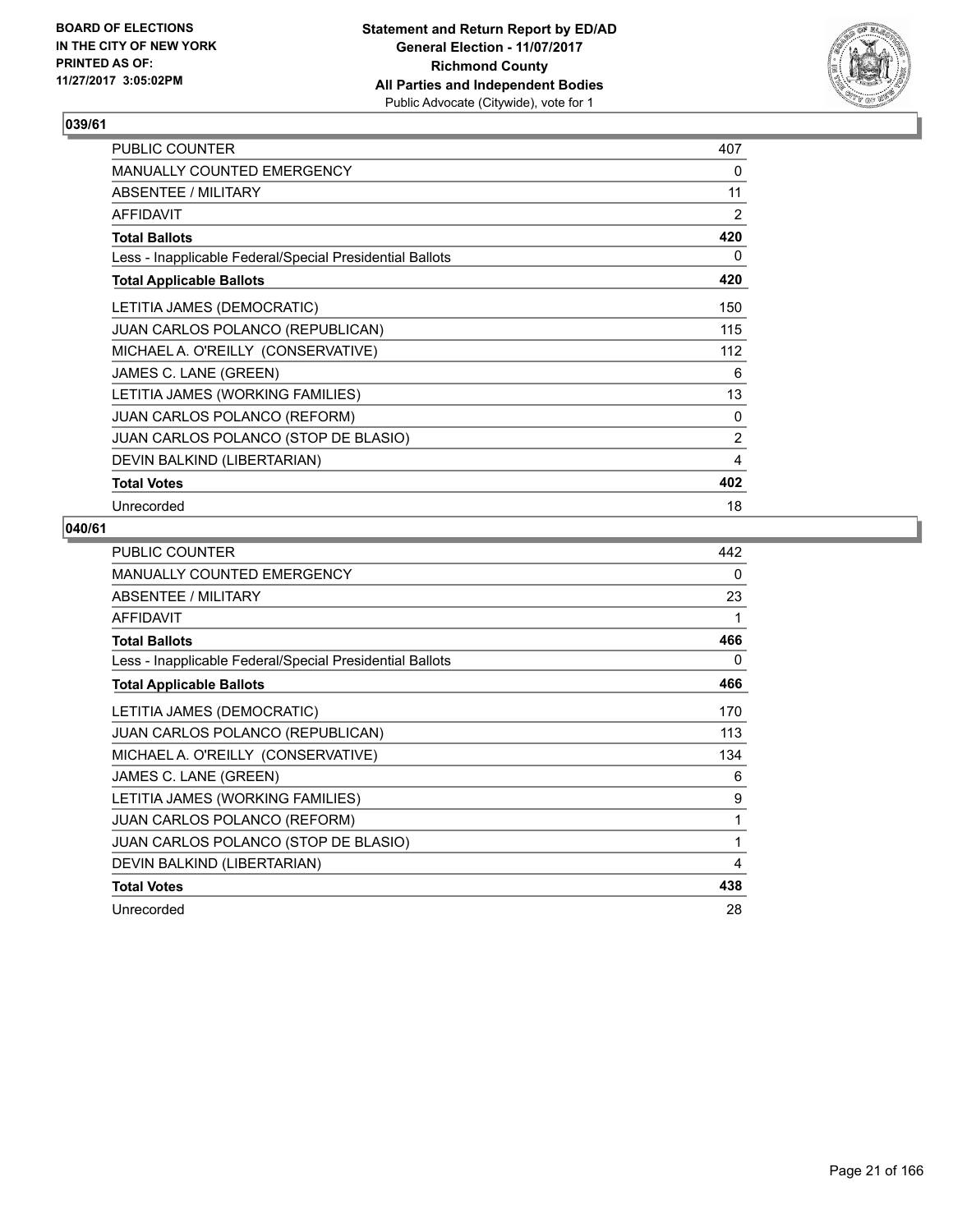

| PUBLIC COUNTER                                           | 387 |
|----------------------------------------------------------|-----|
| <b>MANUALLY COUNTED EMERGENCY</b>                        | 0   |
| ABSENTEE / MILITARY                                      | 17  |
| <b>AFFIDAVIT</b>                                         | 6   |
| <b>Total Ballots</b>                                     | 410 |
| Less - Inapplicable Federal/Special Presidential Ballots | 0   |
| <b>Total Applicable Ballots</b>                          | 410 |
| LETITIA JAMES (DEMOCRATIC)                               | 88  |
| JUAN CARLOS POLANCO (REPUBLICAN)                         | 129 |
| MICHAEL A. O'REILLY (CONSERVATIVE)                       | 145 |
| JAMES C. LANE (GREEN)                                    | 2   |
| LETITIA JAMES (WORKING FAMILIES)                         | 10  |
| JUAN CARLOS POLANCO (REFORM)                             | 2   |
| JUAN CARLOS POLANCO (STOP DE BLASIO)                     | 4   |
| DEVIN BALKIND (LIBERTARIAN)                              | 4   |
| <b>Total Votes</b>                                       | 384 |
| Unrecorded                                               | 26  |

| <b>PUBLIC COUNTER</b>                                    | 516 |
|----------------------------------------------------------|-----|
| <b>MANUALLY COUNTED EMERGENCY</b>                        | 0   |
| ABSENTEE / MILITARY                                      | 22  |
| <b>AFFIDAVIT</b>                                         | 5   |
| <b>Total Ballots</b>                                     | 543 |
| Less - Inapplicable Federal/Special Presidential Ballots | 0   |
| <b>Total Applicable Ballots</b>                          | 543 |
| LETITIA JAMES (DEMOCRATIC)                               | 174 |
| JUAN CARLOS POLANCO (REPUBLICAN)                         | 131 |
| MICHAEL A. O'REILLY (CONSERVATIVE)                       | 183 |
| JAMES C. LANE (GREEN)                                    | 5   |
| LETITIA JAMES (WORKING FAMILIES)                         | 15  |
| <b>JUAN CARLOS POLANCO (REFORM)</b>                      | 1   |
| JUAN CARLOS POLANCO (STOP DE BLASIO)                     | 3   |
| DEVIN BALKIND (LIBERTARIAN)                              | 8   |
| <b>Total Votes</b>                                       | 520 |
| Unrecorded                                               | 23  |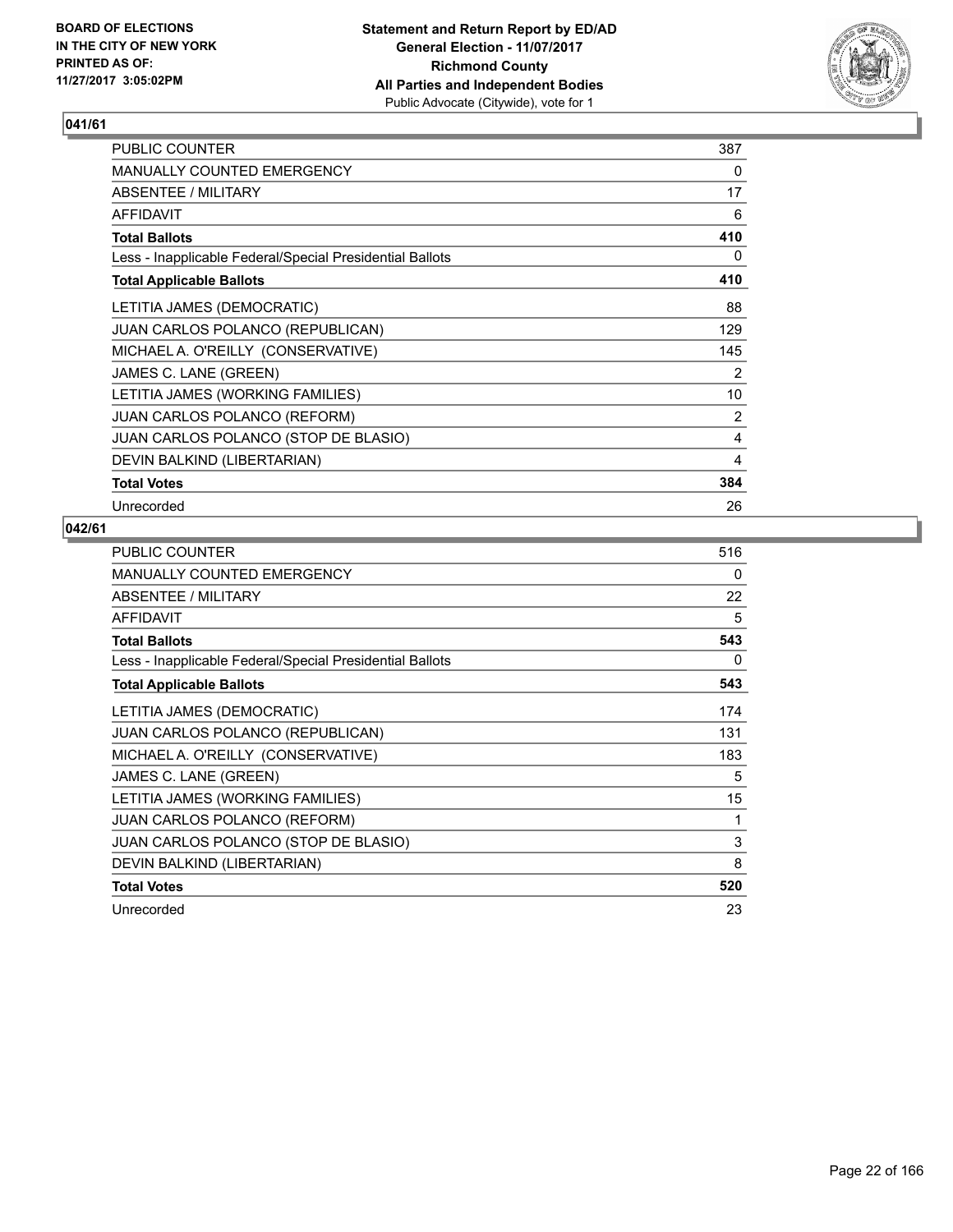

| PUBLIC COUNTER                                           | 350            |
|----------------------------------------------------------|----------------|
| <b>MANUALLY COUNTED EMERGENCY</b>                        | 0              |
| ABSENTEE / MILITARY                                      | 13             |
| <b>AFFIDAVIT</b>                                         | 1              |
| <b>Total Ballots</b>                                     | 364            |
| Less - Inapplicable Federal/Special Presidential Ballots | 0              |
| <b>Total Applicable Ballots</b>                          | 364            |
| LETITIA JAMES (DEMOCRATIC)                               | 103            |
| <b>JUAN CARLOS POLANCO (REPUBLICAN)</b>                  | 115            |
| MICHAEL A. O'REILLY (CONSERVATIVE)                       | 115            |
| JAMES C. LANE (GREEN)                                    | 6              |
| LETITIA JAMES (WORKING FAMILIES)                         | 7              |
| <b>JUAN CARLOS POLANCO (REFORM)</b>                      | $\overline{2}$ |
| JUAN CARLOS POLANCO (STOP DE BLASIO)                     | $\overline{2}$ |
| DEVIN BALKIND (LIBERTARIAN)                              | 2              |
| DAVE GROHL (WRITE-IN)                                    | 1              |
| <b>Total Votes</b>                                       | 353            |
| Unrecorded                                               | 11             |

| PUBLIC COUNTER                                           | 317            |
|----------------------------------------------------------|----------------|
| MANUALLY COUNTED EMERGENCY                               | 0              |
| ABSENTEE / MILITARY                                      | 22             |
| <b>AFFIDAVIT</b>                                         | 6              |
| <b>Total Ballots</b>                                     | 345            |
| Less - Inapplicable Federal/Special Presidential Ballots | 0              |
| <b>Total Applicable Ballots</b>                          | 345            |
| LETITIA JAMES (DEMOCRATIC)                               | 104            |
| JUAN CARLOS POLANCO (REPUBLICAN)                         | 90             |
| MICHAEL A. O'REILLY (CONSERVATIVE)                       | 104            |
| JAMES C. LANE (GREEN)                                    | 3              |
| LETITIA JAMES (WORKING FAMILIES)                         | 10             |
| <b>JUAN CARLOS POLANCO (REFORM)</b>                      | $\Omega$       |
| JUAN CARLOS POLANCO (STOP DE BLASIO)                     | 3              |
| DEVIN BALKIND (LIBERTARIAN)                              | $\overline{2}$ |
| LOUIS ADIMANDO (WRITE-IN)                                | 1              |
| <b>Total Votes</b>                                       | 317            |
| Unrecorded                                               | 28             |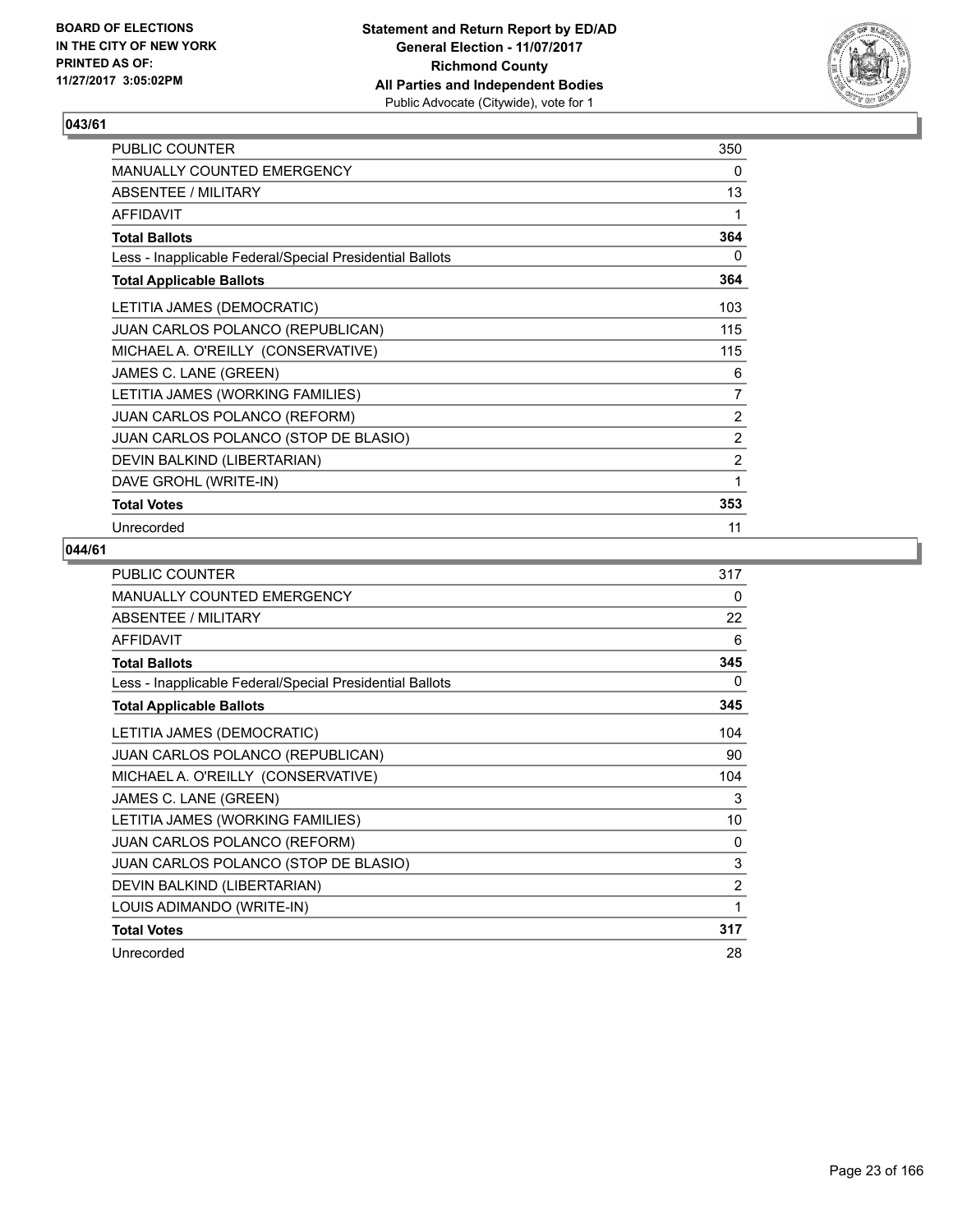

| PUBLIC COUNTER                                           | 386            |
|----------------------------------------------------------|----------------|
| <b>MANUALLY COUNTED EMERGENCY</b>                        | 0              |
| ABSENTEE / MILITARY                                      | 12             |
| <b>AFFIDAVIT</b>                                         | 5              |
| <b>Total Ballots</b>                                     | 403            |
| Less - Inapplicable Federal/Special Presidential Ballots | 0              |
| <b>Total Applicable Ballots</b>                          | 403            |
| LETITIA JAMES (DEMOCRATIC)                               | 106            |
| JUAN CARLOS POLANCO (REPUBLICAN)                         | 123            |
| MICHAEL A. O'REILLY (CONSERVATIVE)                       | 131            |
| JAMES C. LANE (GREEN)                                    | 4              |
| LETITIA JAMES (WORKING FAMILIES)                         | 7              |
| <b>JUAN CARLOS POLANCO (REFORM)</b>                      | 0              |
| JUAN CARLOS POLANCO (STOP DE BLASIO)                     | $\overline{2}$ |
| DEVIN BALKIND (LIBERTARIAN)                              | 3              |
| UNATTRIBUTABLE WRITE-IN (WRITE-IN)                       | 1              |
| <b>Total Votes</b>                                       | 377            |
| Unrecorded                                               | 26             |

| <b>PUBLIC COUNTER</b>                                    | 394 |
|----------------------------------------------------------|-----|
| <b>MANUALLY COUNTED EMERGENCY</b>                        | 0   |
| ABSENTEE / MILITARY                                      | 14  |
| <b>AFFIDAVIT</b>                                         | 3   |
| <b>Total Ballots</b>                                     | 411 |
| Less - Inapplicable Federal/Special Presidential Ballots | 0   |
| <b>Total Applicable Ballots</b>                          | 411 |
| LETITIA JAMES (DEMOCRATIC)                               | 121 |
| <b>JUAN CARLOS POLANCO (REPUBLICAN)</b>                  | 142 |
| MICHAEL A. O'REILLY (CONSERVATIVE)                       | 97  |
| JAMES C. LANE (GREEN)                                    | 9   |
| LETITIA JAMES (WORKING FAMILIES)                         | 9   |
| <b>JUAN CARLOS POLANCO (REFORM)</b>                      | 3   |
| JUAN CARLOS POLANCO (STOP DE BLASIO)                     | 4   |
| DEVIN BALKIND (LIBERTARIAN)                              | 6   |
| <b>Total Votes</b>                                       | 391 |
| Unrecorded                                               | 20  |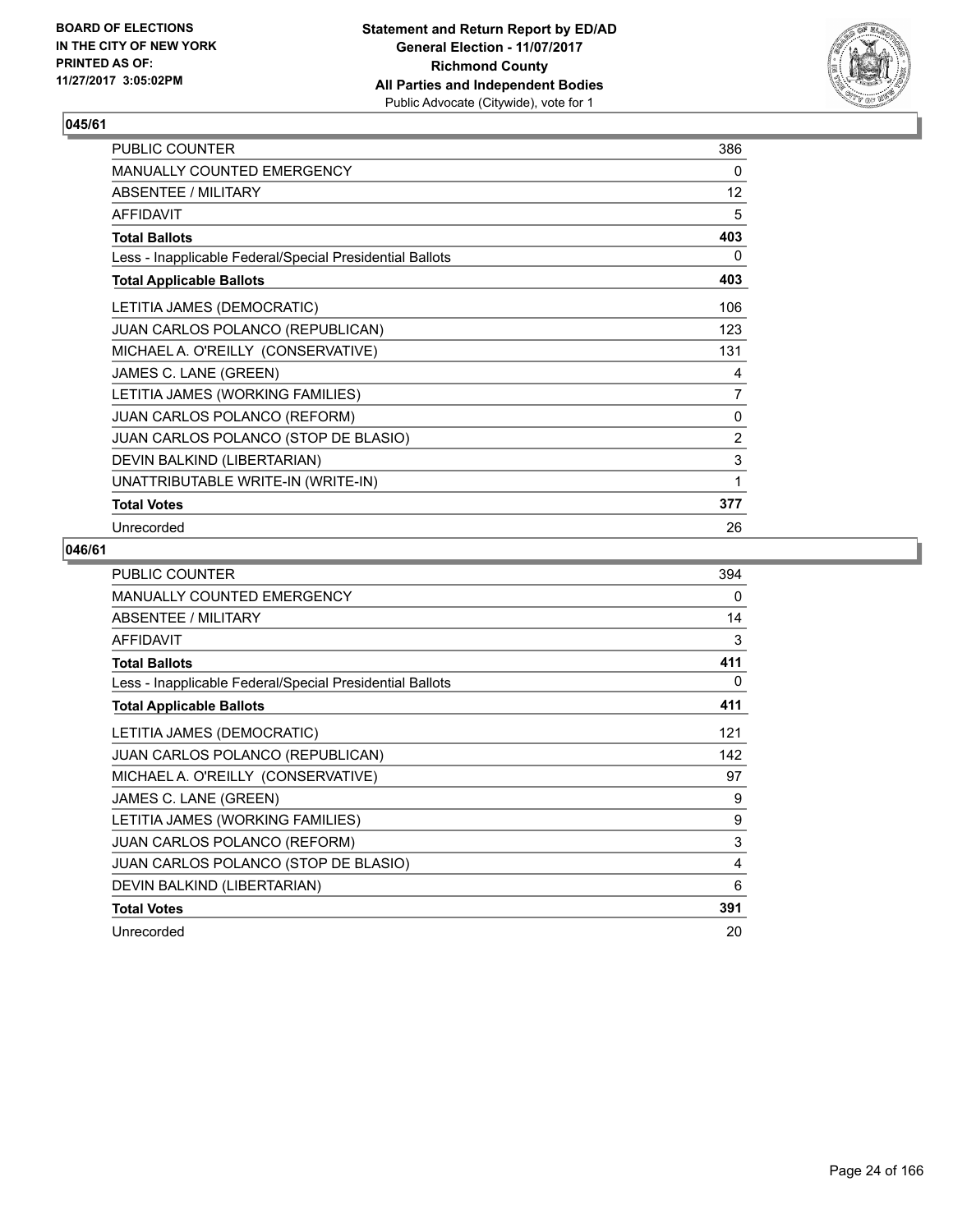

| PUBLIC COUNTER                                           | 430 |
|----------------------------------------------------------|-----|
| <b>MANUALLY COUNTED EMERGENCY</b>                        | 0   |
| <b>ABSENTEE / MILITARY</b>                               | 16  |
| <b>AFFIDAVIT</b>                                         | 5   |
| <b>Total Ballots</b>                                     | 451 |
| Less - Inapplicable Federal/Special Presidential Ballots | 0   |
| <b>Total Applicable Ballots</b>                          | 451 |
| LETITIA JAMES (DEMOCRATIC)                               | 123 |
| <b>JUAN CARLOS POLANCO (REPUBLICAN)</b>                  | 140 |
| MICHAEL A. O'REILLY (CONSERVATIVE)                       | 145 |
| JAMES C. LANE (GREEN)                                    | 5   |
| LETITIA JAMES (WORKING FAMILIES)                         | 7   |
| JUAN CARLOS POLANCO (REFORM)                             | 1   |
| JUAN CARLOS POLANCO (STOP DE BLASIO)                     | 1   |
| DEVIN BALKIND (LIBERTARIAN)                              | 1   |
| <b>Total Votes</b>                                       | 423 |
| Unrecorded                                               | 28  |

| PUBLIC COUNTER                                           | 462            |
|----------------------------------------------------------|----------------|
| MANUALLY COUNTED EMERGENCY                               | 0              |
| ABSENTEE / MILITARY                                      | 19             |
| <b>AFFIDAVIT</b>                                         | $\Omega$       |
| <b>Total Ballots</b>                                     | 481            |
| Less - Inapplicable Federal/Special Presidential Ballots | 0              |
| <b>Total Applicable Ballots</b>                          | 481            |
| LETITIA JAMES (DEMOCRATIC)                               | 89             |
| <b>JUAN CARLOS POLANCO (REPUBLICAN)</b>                  | 179            |
| MICHAEL A. O'REILLY (CONSERVATIVE)                       | 160            |
| JAMES C. LANE (GREEN)                                    | 4              |
| LETITIA JAMES (WORKING FAMILIES)                         | 13             |
| JUAN CARLOS POLANCO (REFORM)                             | 1              |
| JUAN CARLOS POLANCO (STOP DE BLASIO)                     | $\overline{2}$ |
| DEVIN BALKIND (LIBERTARIAN)                              | 3              |
| THEODORE ROOSEVELT (WRITE-IN)                            | 1              |
| <b>Total Votes</b>                                       | 452            |
| Unrecorded                                               | 29             |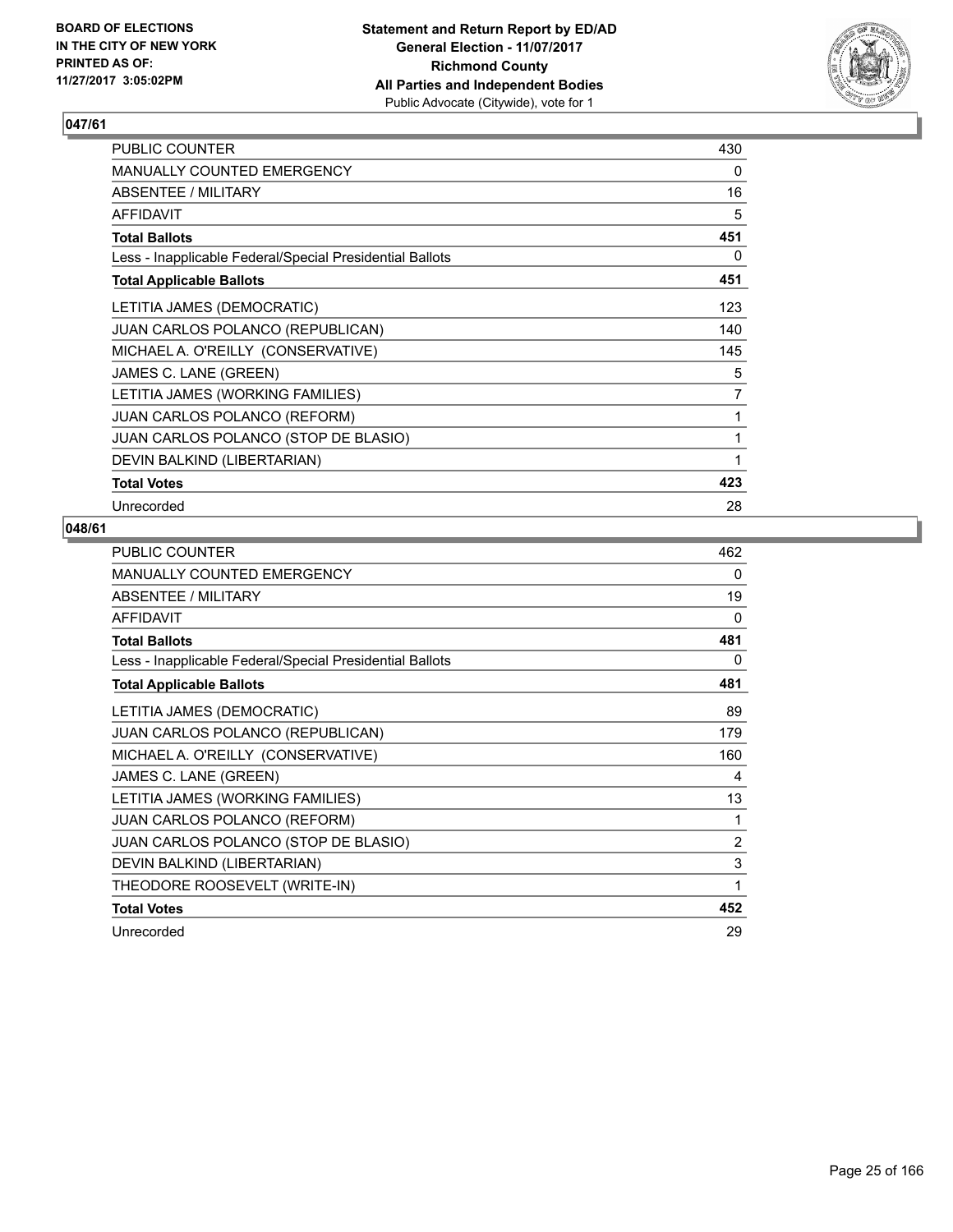

| PUBLIC COUNTER                                           | 148            |
|----------------------------------------------------------|----------------|
| <b>MANUALLY COUNTED EMERGENCY</b>                        | 0              |
| ABSENTEE / MILITARY                                      | 3              |
| <b>AFFIDAVIT</b>                                         | 6              |
| <b>Total Ballots</b>                                     | 157            |
| Less - Inapplicable Federal/Special Presidential Ballots | 0              |
| <b>Total Applicable Ballots</b>                          | 157            |
| LETITIA JAMES (DEMOCRATIC)                               | 110            |
| JUAN CARLOS POLANCO (REPUBLICAN)                         | 8              |
| MICHAEL A. O'REILLY (CONSERVATIVE)                       | 13             |
| JAMES C. LANE (GREEN)                                    | 4              |
| LETITIA JAMES (WORKING FAMILIES)                         | 10             |
| <b>JUAN CARLOS POLANCO (REFORM)</b>                      | $\overline{2}$ |
| JUAN CARLOS POLANCO (STOP DE BLASIO)                     | 0              |
| DEVIN BALKIND (LIBERTARIAN)                              | 1              |
| UNATTRIBUTABLE WRITE-IN (WRITE-IN)                       | 1              |
| <b>Total Votes</b>                                       | 149            |
| Unrecorded                                               | 8              |

| <b>PUBLIC COUNTER</b>                                    | 187            |
|----------------------------------------------------------|----------------|
| <b>MANUALLY COUNTED EMERGENCY</b>                        | 0              |
| ABSENTEE / MILITARY                                      | 4              |
| AFFIDAVIT                                                | 1              |
| <b>Total Ballots</b>                                     | 192            |
| Less - Inapplicable Federal/Special Presidential Ballots | 0              |
| <b>Total Applicable Ballots</b>                          | 192            |
| LETITIA JAMES (DEMOCRATIC)                               | 134            |
| JUAN CARLOS POLANCO (REPUBLICAN)                         | 27             |
| MICHAEL A. O'REILLY (CONSERVATIVE)                       | 12             |
| JAMES C. LANE (GREEN)                                    | 2              |
| LETITIA JAMES (WORKING FAMILIES)                         | 6              |
| <b>JUAN CARLOS POLANCO (REFORM)</b>                      | $\overline{2}$ |
| JUAN CARLOS POLANCO (STOP DE BLASIO)                     | 0              |
| DEVIN BALKIND (LIBERTARIAN)                              | 5              |
| <b>Total Votes</b>                                       | 188            |
| Unrecorded                                               | 4              |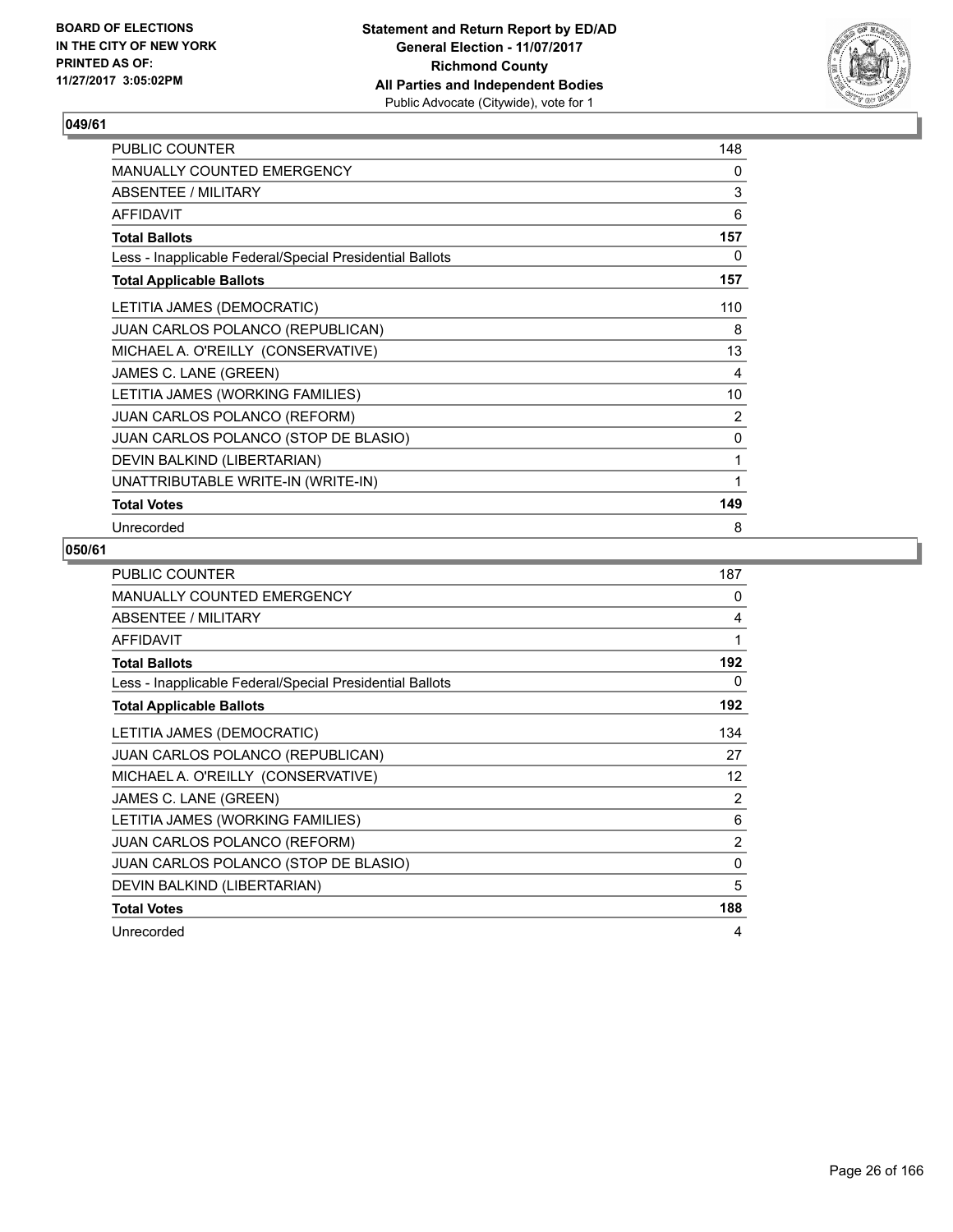

| <b>PUBLIC COUNTER</b>                                    | 262 |
|----------------------------------------------------------|-----|
| <b>MANUALLY COUNTED EMERGENCY</b>                        | 0   |
| ABSENTEE / MILITARY                                      | 24  |
| <b>AFFIDAVIT</b>                                         | 2   |
| <b>Total Ballots</b>                                     | 288 |
| Less - Inapplicable Federal/Special Presidential Ballots | 0   |
| <b>Total Applicable Ballots</b>                          | 288 |
| LETITIA JAMES (DEMOCRATIC)                               | 170 |
| <b>JUAN CARLOS POLANCO (REPUBLICAN)</b>                  | 48  |
| MICHAEL A. O'REILLY (CONSERVATIVE)                       | 31  |
| JAMES C. LANE (GREEN)                                    | 7   |
| LETITIA JAMES (WORKING FAMILIES)                         | 19  |
| <b>JUAN CARLOS POLANCO (REFORM)</b>                      | 1   |
| JUAN CARLOS POLANCO (STOP DE BLASIO)                     | 0   |
| DEVIN BALKIND (LIBERTARIAN)                              | 1   |
| <b>Total Votes</b>                                       | 277 |
| Unrecorded                                               | 11  |

| <b>PUBLIC COUNTER</b>                                    | 247 |
|----------------------------------------------------------|-----|
| <b>MANUALLY COUNTED EMERGENCY</b>                        | 0   |
| ABSENTEE / MILITARY                                      | 9   |
| <b>AFFIDAVIT</b>                                         | 1   |
| <b>Total Ballots</b>                                     | 257 |
| Less - Inapplicable Federal/Special Presidential Ballots | 0   |
| <b>Total Applicable Ballots</b>                          | 257 |
| LETITIA JAMES (DEMOCRATIC)                               | 117 |
| JUAN CARLOS POLANCO (REPUBLICAN)                         | 59  |
| MICHAEL A. O'REILLY (CONSERVATIVE)                       | 48  |
| JAMES C. LANE (GREEN)                                    | 4   |
| LETITIA JAMES (WORKING FAMILIES)                         | 7   |
| <b>JUAN CARLOS POLANCO (REFORM)</b>                      | 1   |
| JUAN CARLOS POLANCO (STOP DE BLASIO)                     | 3   |
| DEVIN BALKIND (LIBERTARIAN)                              | 3   |
| <b>Total Votes</b>                                       | 242 |
| Unrecorded                                               | 15  |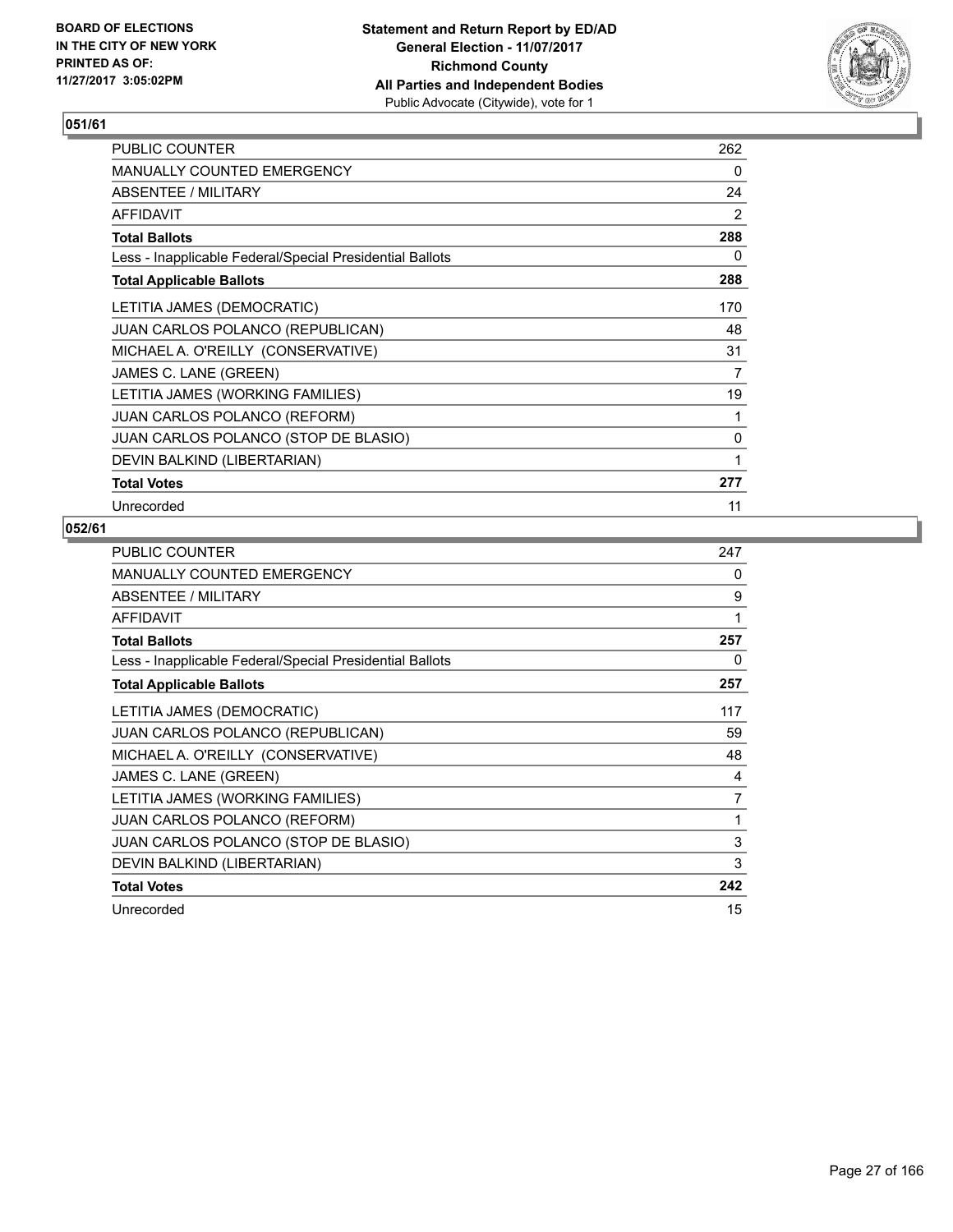

| PUBLIC COUNTER                                           | 229            |
|----------------------------------------------------------|----------------|
| <b>MANUALLY COUNTED EMERGENCY</b>                        | 0              |
| ABSENTEE / MILITARY                                      | 12             |
| <b>AFFIDAVIT</b>                                         | 2              |
| <b>Total Ballots</b>                                     | 243            |
| Less - Inapplicable Federal/Special Presidential Ballots | 0              |
| <b>Total Applicable Ballots</b>                          | 243            |
| LETITIA JAMES (DEMOCRATIC)                               | 202            |
| JUAN CARLOS POLANCO (REPUBLICAN)                         | 8              |
| MICHAEL A. O'REILLY (CONSERVATIVE)                       | 6              |
| JAMES C. LANE (GREEN)                                    | $\overline{2}$ |
| LETITIA JAMES (WORKING FAMILIES)                         | 10             |
| JUAN CARLOS POLANCO (REFORM)                             | 0              |
| JUAN CARLOS POLANCO (STOP DE BLASIO)                     | 0              |
| DEVIN BALKIND (LIBERTARIAN)                              | 0              |
| UNATTRIBUTABLE WRITE-IN (WRITE-IN)                       | 1              |
| <b>Total Votes</b>                                       | 229            |
| Unrecorded                                               | 14             |

| <b>PUBLIC COUNTER</b>                                    | 148 |
|----------------------------------------------------------|-----|
| <b>MANUALLY COUNTED EMERGENCY</b>                        | 0   |
| ABSENTEE / MILITARY                                      | 60  |
| <b>AFFIDAVIT</b>                                         | 0   |
| <b>Total Ballots</b>                                     | 208 |
| Less - Inapplicable Federal/Special Presidential Ballots | 0   |
| <b>Total Applicable Ballots</b>                          | 208 |
| LETITIA JAMES (DEMOCRATIC)                               | 111 |
| <b>JUAN CARLOS POLANCO (REPUBLICAN)</b>                  | 30  |
| MICHAEL A. O'REILLY (CONSERVATIVE)                       | 24  |
| JAMES C. LANE (GREEN)                                    | 5   |
| LETITIA JAMES (WORKING FAMILIES)                         | 15  |
| <b>JUAN CARLOS POLANCO (REFORM)</b>                      | 2   |
| JUAN CARLOS POLANCO (STOP DE BLASIO)                     | 1   |
| DEVIN BALKIND (LIBERTARIAN)                              | 2   |
| <b>Total Votes</b>                                       | 190 |
| Unrecorded                                               | 18  |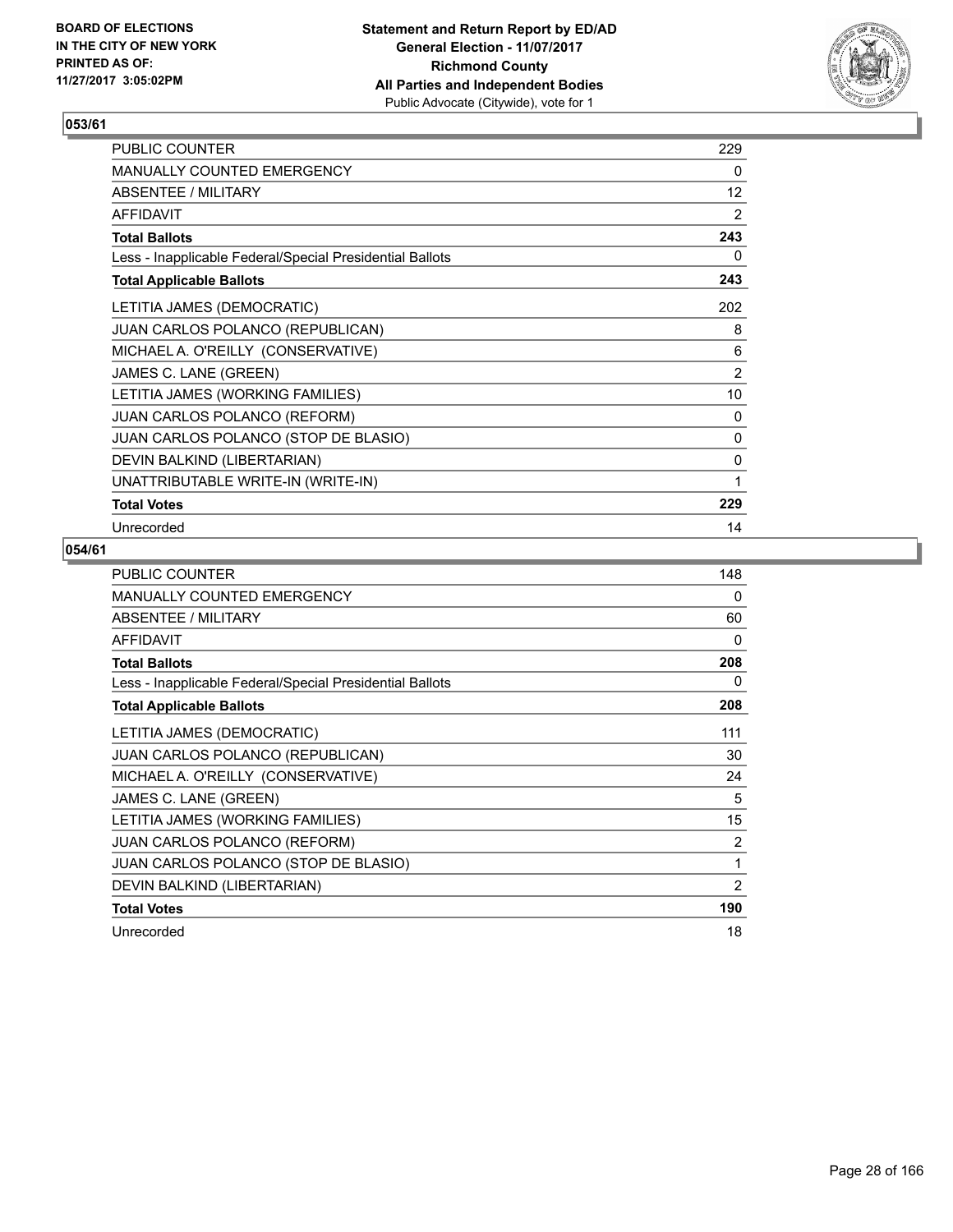

| <b>PUBLIC COUNTER</b>                                    | 236 |
|----------------------------------------------------------|-----|
| <b>MANUALLY COUNTED EMERGENCY</b>                        | 0   |
| ABSENTEE / MILITARY                                      | 11  |
| <b>AFFIDAVIT</b>                                         | 3   |
| <b>Total Ballots</b>                                     | 250 |
| Less - Inapplicable Federal/Special Presidential Ballots | 0   |
| <b>Total Applicable Ballots</b>                          | 250 |
| LETITIA JAMES (DEMOCRATIC)                               | 206 |
| <b>JUAN CARLOS POLANCO (REPUBLICAN)</b>                  | 14  |
| MICHAEL A. O'REILLY (CONSERVATIVE)                       | 5   |
| JAMES C. LANE (GREEN)                                    | 4   |
| LETITIA JAMES (WORKING FAMILIES)                         | 6   |
| <b>JUAN CARLOS POLANCO (REFORM)</b>                      | 4   |
| JUAN CARLOS POLANCO (STOP DE BLASIO)                     | 1   |
| DEVIN BALKIND (LIBERTARIAN)                              | 1   |
| <b>Total Votes</b>                                       | 241 |
| Unrecorded                                               | 9   |

| <b>PUBLIC COUNTER</b>                                    | 229 |
|----------------------------------------------------------|-----|
| <b>MANUALLY COUNTED EMERGENCY</b>                        | 0   |
| ABSENTEE / MILITARY                                      | 11  |
| <b>AFFIDAVIT</b>                                         | 3   |
| <b>Total Ballots</b>                                     | 243 |
| Less - Inapplicable Federal/Special Presidential Ballots | 0   |
| <b>Total Applicable Ballots</b>                          | 243 |
| LETITIA JAMES (DEMOCRATIC)                               | 192 |
| JUAN CARLOS POLANCO (REPUBLICAN)                         | 20  |
| MICHAEL A. O'REILLY (CONSERVATIVE)                       | 13  |
| JAMES C. LANE (GREEN)                                    | 1   |
| LETITIA JAMES (WORKING FAMILIES)                         | 13  |
| <b>JUAN CARLOS POLANCO (REFORM)</b>                      | 1   |
| JUAN CARLOS POLANCO (STOP DE BLASIO)                     | 0   |
| DEVIN BALKIND (LIBERTARIAN)                              | 1   |
| <b>Total Votes</b>                                       | 241 |
| Unrecorded                                               | 2   |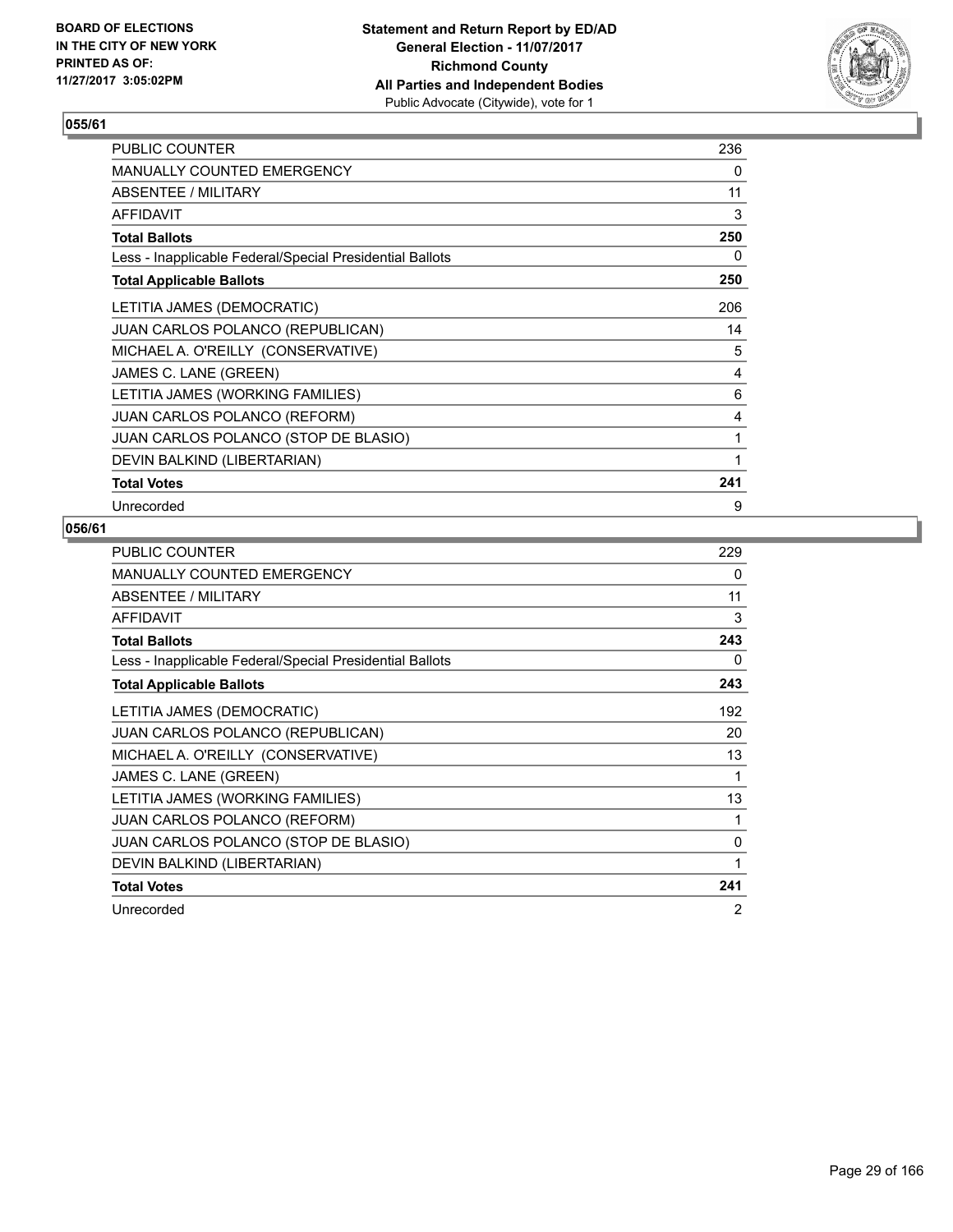

| PUBLIC COUNTER                                           | 322            |
|----------------------------------------------------------|----------------|
| <b>MANUALLY COUNTED EMERGENCY</b>                        | 0              |
| ABSENTEE / MILITARY                                      | 15             |
| <b>AFFIDAVIT</b>                                         | 1              |
| <b>Total Ballots</b>                                     | 338            |
| Less - Inapplicable Federal/Special Presidential Ballots | 0              |
| <b>Total Applicable Ballots</b>                          | 338            |
| LETITIA JAMES (DEMOCRATIC)                               | 174            |
| <b>JUAN CARLOS POLANCO (REPUBLICAN)</b>                  | 72             |
| MICHAEL A. O'REILLY (CONSERVATIVE)                       | 53             |
| JAMES C. LANE (GREEN)                                    | 5              |
| LETITIA JAMES (WORKING FAMILIES)                         | 22             |
| <b>JUAN CARLOS POLANCO (REFORM)</b>                      | 2              |
| JUAN CARLOS POLANCO (STOP DE BLASIO)                     | $\overline{2}$ |
| DEVIN BALKIND (LIBERTARIAN)                              | 1              |
| <b>Total Votes</b>                                       | 331            |
| Unrecorded                                               | 7              |

| <b>PUBLIC COUNTER</b>                                    | 197      |
|----------------------------------------------------------|----------|
| MANUALLY COUNTED EMERGENCY                               | 0        |
| ABSENTEE / MILITARY                                      | 9        |
| AFFIDAVIT                                                | 0        |
| <b>Total Ballots</b>                                     | 206      |
| Less - Inapplicable Federal/Special Presidential Ballots | 0        |
| <b>Total Applicable Ballots</b>                          | 206      |
| LETITIA JAMES (DEMOCRATIC)                               | 191      |
| JUAN CARLOS POLANCO (REPUBLICAN)                         | 3        |
| MICHAEL A. O'REILLY (CONSERVATIVE)                       | 1        |
| JAMES C. LANE (GREEN)                                    | 0        |
| LETITIA JAMES (WORKING FAMILIES)                         | 3        |
| <b>JUAN CARLOS POLANCO (REFORM)</b>                      | 0        |
| JUAN CARLOS POLANCO (STOP DE BLASIO)                     | 0        |
| DEVIN BALKIND (LIBERTARIAN)                              | $\Omega$ |
| <b>Total Votes</b>                                       | 198      |
| Unrecorded                                               | 8        |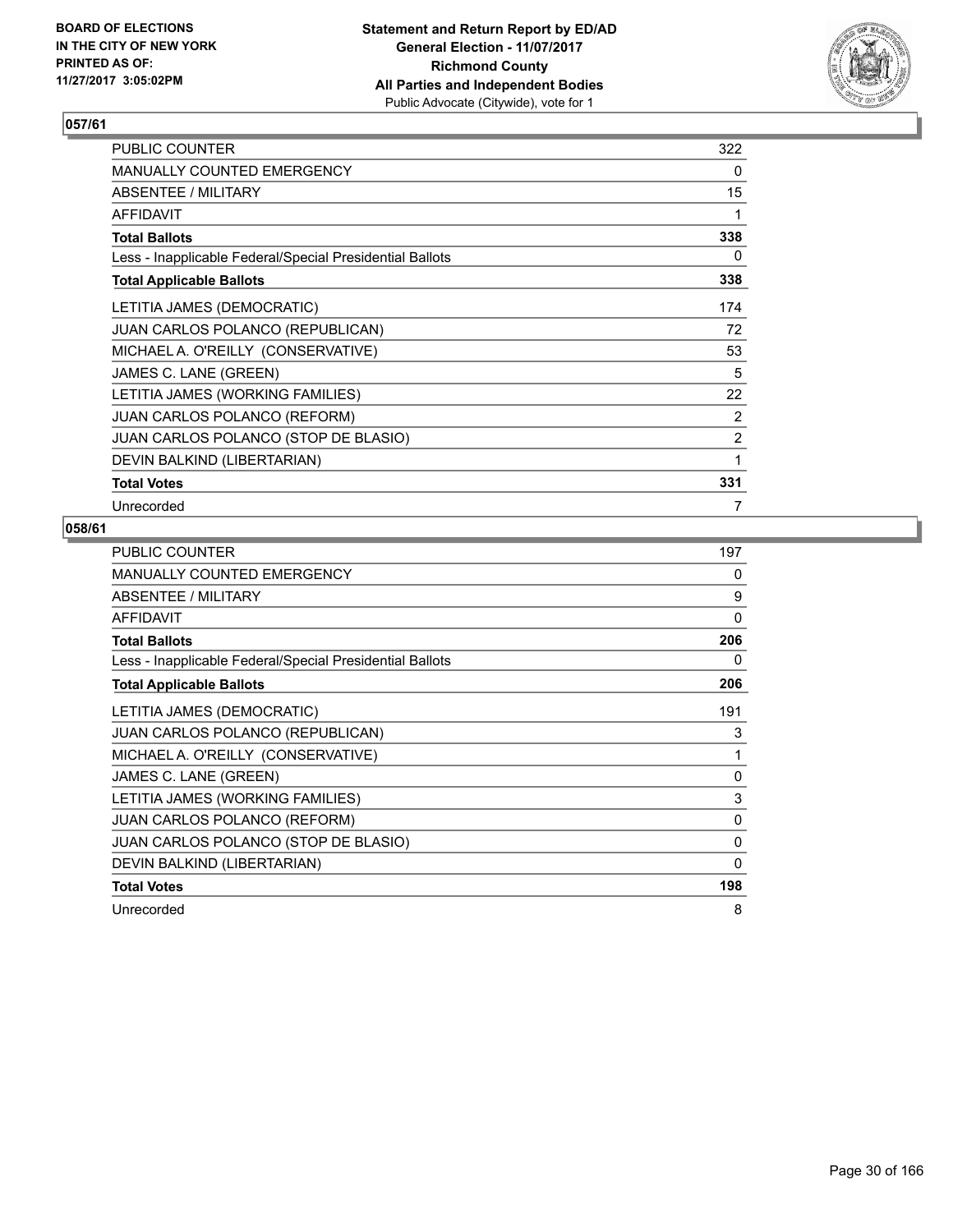

| <b>PUBLIC COUNTER</b>                                    | 220 |
|----------------------------------------------------------|-----|
| <b>MANUALLY COUNTED EMERGENCY</b>                        | 0   |
| ABSENTEE / MILITARY                                      | 6   |
| <b>AFFIDAVIT</b>                                         | 0   |
| <b>Total Ballots</b>                                     | 226 |
| Less - Inapplicable Federal/Special Presidential Ballots | 0   |
| <b>Total Applicable Ballots</b>                          | 226 |
| LETITIA JAMES (DEMOCRATIC)                               | 196 |
| <b>JUAN CARLOS POLANCO (REPUBLICAN)</b>                  | 13  |
| MICHAEL A. O'REILLY (CONSERVATIVE)                       | 4   |
| JAMES C. LANE (GREEN)                                    | 1   |
| LETITIA JAMES (WORKING FAMILIES)                         | 5   |
| <b>JUAN CARLOS POLANCO (REFORM)</b>                      | 1   |
| JUAN CARLOS POLANCO (STOP DE BLASIO)                     | 0   |
| DEVIN BALKIND (LIBERTARIAN)                              | 0   |
| <b>Total Votes</b>                                       | 220 |
| Unrecorded                                               | 6   |

| <b>PUBLIC COUNTER</b>                                    | 194 |
|----------------------------------------------------------|-----|
| MANUALLY COUNTED EMERGENCY                               | 0   |
| ABSENTEE / MILITARY                                      | 4   |
| AFFIDAVIT                                                | 3   |
| <b>Total Ballots</b>                                     | 201 |
| Less - Inapplicable Federal/Special Presidential Ballots | 0   |
| <b>Total Applicable Ballots</b>                          | 201 |
| LETITIA JAMES (DEMOCRATIC)                               | 117 |
| JUAN CARLOS POLANCO (REPUBLICAN)                         | 34  |
| MICHAEL A. O'REILLY (CONSERVATIVE)                       | 17  |
| JAMES C. LANE (GREEN)                                    | 1   |
| LETITIA JAMES (WORKING FAMILIES)                         | 10  |
| <b>JUAN CARLOS POLANCO (REFORM)</b>                      | 0   |
| JUAN CARLOS POLANCO (STOP DE BLASIO)                     | 1   |
| DEVIN BALKIND (LIBERTARIAN)                              | 2   |
| <b>Total Votes</b>                                       | 182 |
| Unrecorded                                               | 19  |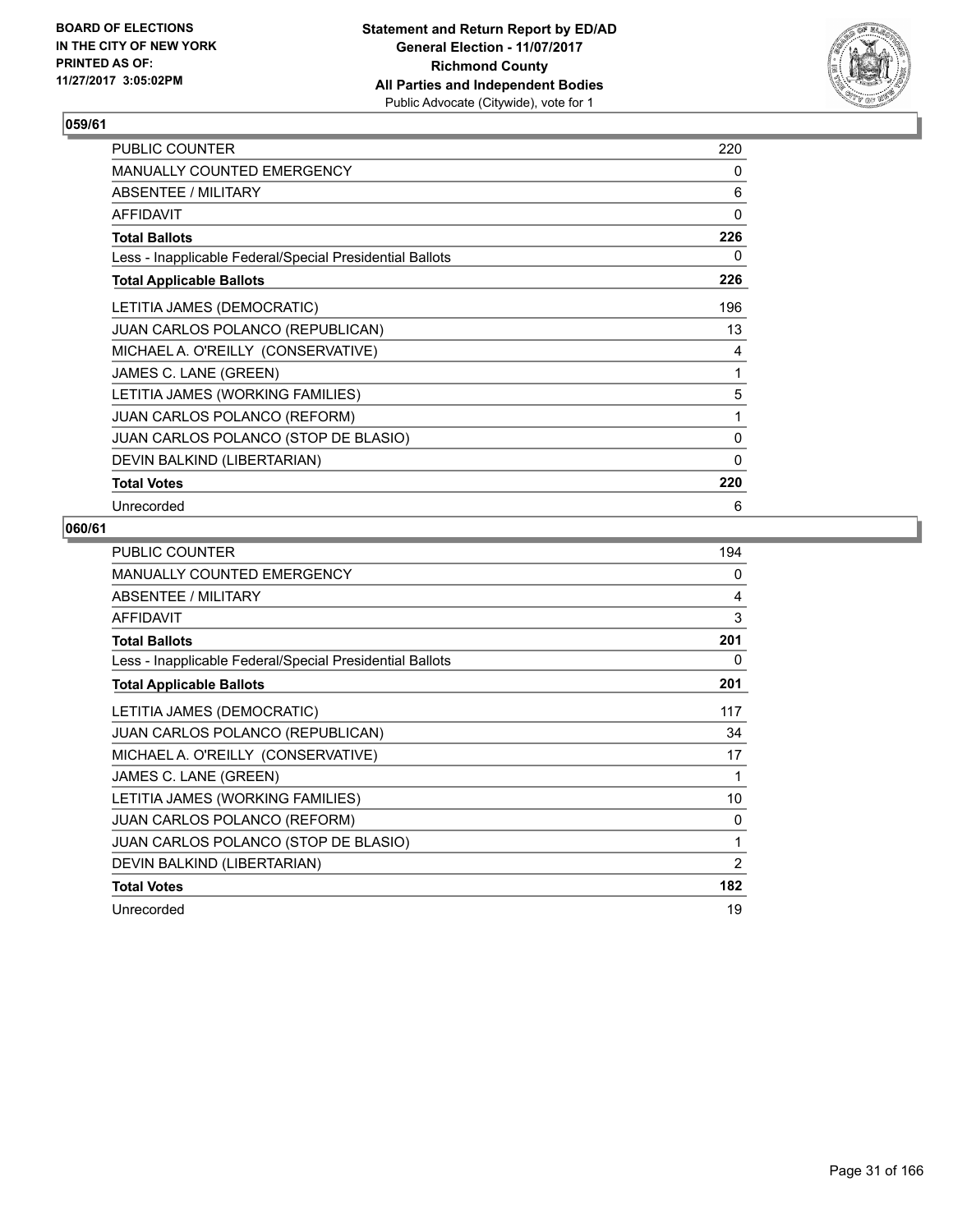

| <b>PUBLIC COUNTER</b>                                    | 217               |
|----------------------------------------------------------|-------------------|
| <b>MANUALLY COUNTED EMERGENCY</b>                        | 0                 |
| ABSENTEE / MILITARY                                      | 8                 |
| <b>AFFIDAVIT</b>                                         | 2                 |
| <b>Total Ballots</b>                                     | 227               |
| Less - Inapplicable Federal/Special Presidential Ballots | 0                 |
| <b>Total Applicable Ballots</b>                          | 227               |
| LETITIA JAMES (DEMOCRATIC)                               | 192               |
| <b>JUAN CARLOS POLANCO (REPUBLICAN)</b>                  | 7                 |
| MICHAEL A. O'REILLY (CONSERVATIVE)                       | 1                 |
| JAMES C. LANE (GREEN)                                    | $\Omega$          |
| LETITIA JAMES (WORKING FAMILIES)                         | 11                |
| <b>JUAN CARLOS POLANCO (REFORM)</b>                      | 1                 |
| JUAN CARLOS POLANCO (STOP DE BLASIO)                     | 3                 |
| DEVIN BALKIND (LIBERTARIAN)                              | 0                 |
| <b>Total Votes</b>                                       | 215               |
| Unrecorded                                               | $12 \overline{ }$ |

| <b>PUBLIC COUNTER</b>                                    | 273 |
|----------------------------------------------------------|-----|
| MANUALLY COUNTED EMERGENCY                               | 0   |
| ABSENTEE / MILITARY                                      | 9   |
| AFFIDAVIT                                                | 3   |
| <b>Total Ballots</b>                                     | 285 |
| Less - Inapplicable Federal/Special Presidential Ballots | 0   |
| <b>Total Applicable Ballots</b>                          | 285 |
| LETITIA JAMES (DEMOCRATIC)                               | 87  |
| JUAN CARLOS POLANCO (REPUBLICAN)                         | 79  |
| MICHAEL A. O'REILLY (CONSERVATIVE)                       | 84  |
| JAMES C. LANE (GREEN)                                    | 3   |
| LETITIA JAMES (WORKING FAMILIES)                         | 12  |
| <b>JUAN CARLOS POLANCO (REFORM)</b>                      | 3   |
| JUAN CARLOS POLANCO (STOP DE BLASIO)                     | 1   |
| DEVIN BALKIND (LIBERTARIAN)                              | 1   |
| <b>Total Votes</b>                                       | 270 |
| Unrecorded                                               | 15  |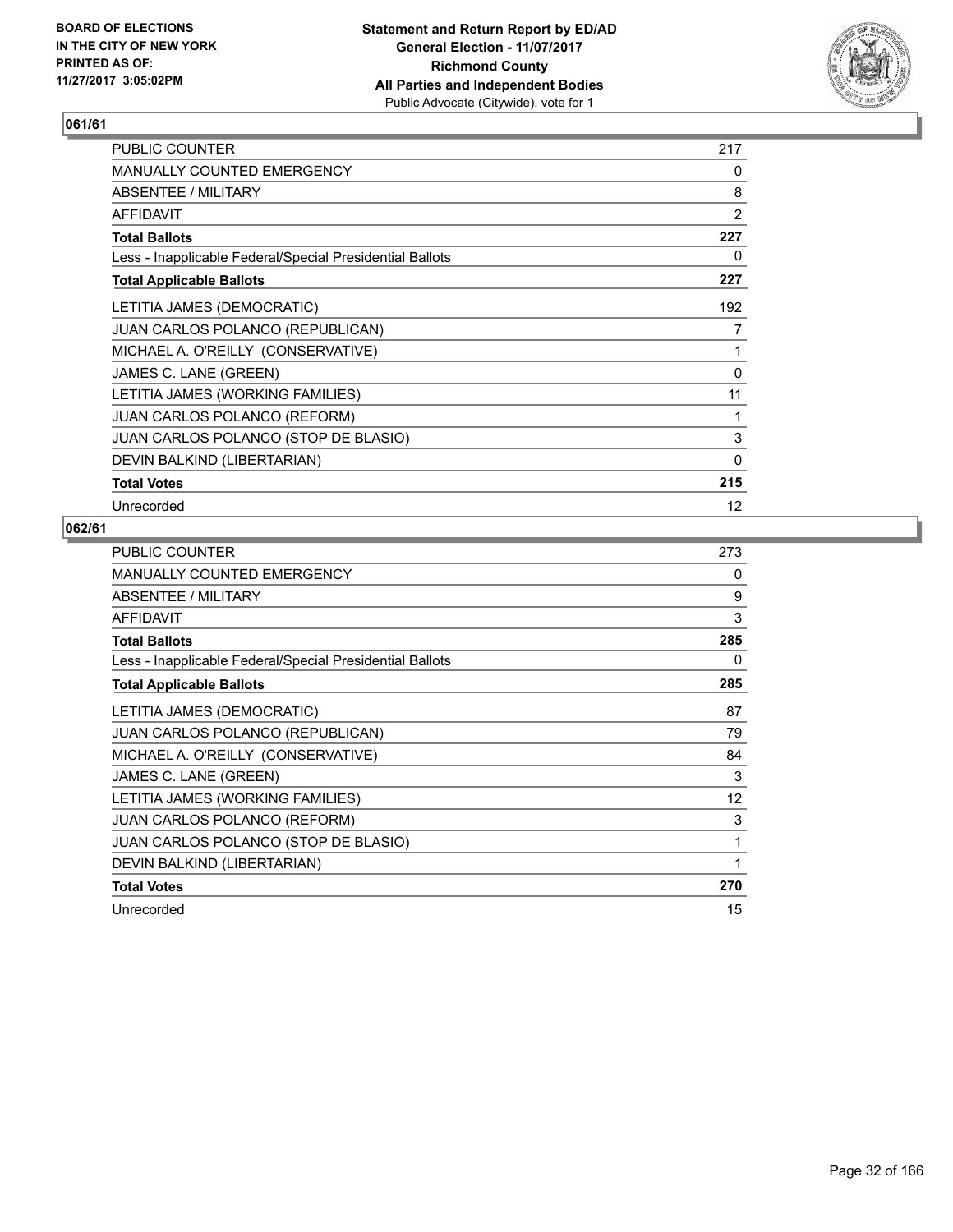

| <b>PUBLIC COUNTER</b>                                    | 102 |
|----------------------------------------------------------|-----|
| <b>MANUALLY COUNTED EMERGENCY</b>                        | 0   |
| ABSENTEE / MILITARY                                      | 5   |
| <b>AFFIDAVIT</b>                                         | 4   |
| <b>Total Ballots</b>                                     | 111 |
| Less - Inapplicable Federal/Special Presidential Ballots | 0   |
| <b>Total Applicable Ballots</b>                          | 111 |
| LETITIA JAMES (DEMOCRATIC)                               | 47  |
| <b>JUAN CARLOS POLANCO (REPUBLICAN)</b>                  | 42  |
| MICHAEL A. O'REILLY (CONSERVATIVE)                       | 17  |
| JAMES C. LANE (GREEN)                                    | 1   |
| LETITIA JAMES (WORKING FAMILIES)                         | 1   |
| <b>JUAN CARLOS POLANCO (REFORM)</b>                      | 0   |
| JUAN CARLOS POLANCO (STOP DE BLASIO)                     | 0   |
| DEVIN BALKIND (LIBERTARIAN)                              | 0   |
| <b>Total Votes</b>                                       | 108 |
| Unrecorded                                               | 3   |

| <b>PUBLIC COUNTER</b>                                    | 96       |
|----------------------------------------------------------|----------|
| <b>MANUALLY COUNTED EMERGENCY</b>                        | $\Omega$ |
| ABSENTEE / MILITARY                                      | 2        |
| <b>AFFIDAVIT</b>                                         | 0        |
| <b>Total Ballots</b>                                     | 98       |
| Less - Inapplicable Federal/Special Presidential Ballots | 0        |
| <b>Total Applicable Ballots</b>                          | 98       |
| LETITIA JAMES (DEMOCRATIC)                               | 65       |
| <b>JUAN CARLOS POLANCO (REPUBLICAN)</b>                  | 12       |
| MICHAEL A. O'REILLY (CONSERVATIVE)                       | 7        |
| JAMES C. LANE (GREEN)                                    | 3        |
| LETITIA JAMES (WORKING FAMILIES)                         | 3        |
| <b>JUAN CARLOS POLANCO (REFORM)</b>                      | 3        |
| JUAN CARLOS POLANCO (STOP DE BLASIO)                     | 0        |
| DEVIN BALKIND (LIBERTARIAN)                              | 0        |
| <b>Total Votes</b>                                       | 93       |
| Unrecorded                                               | 5        |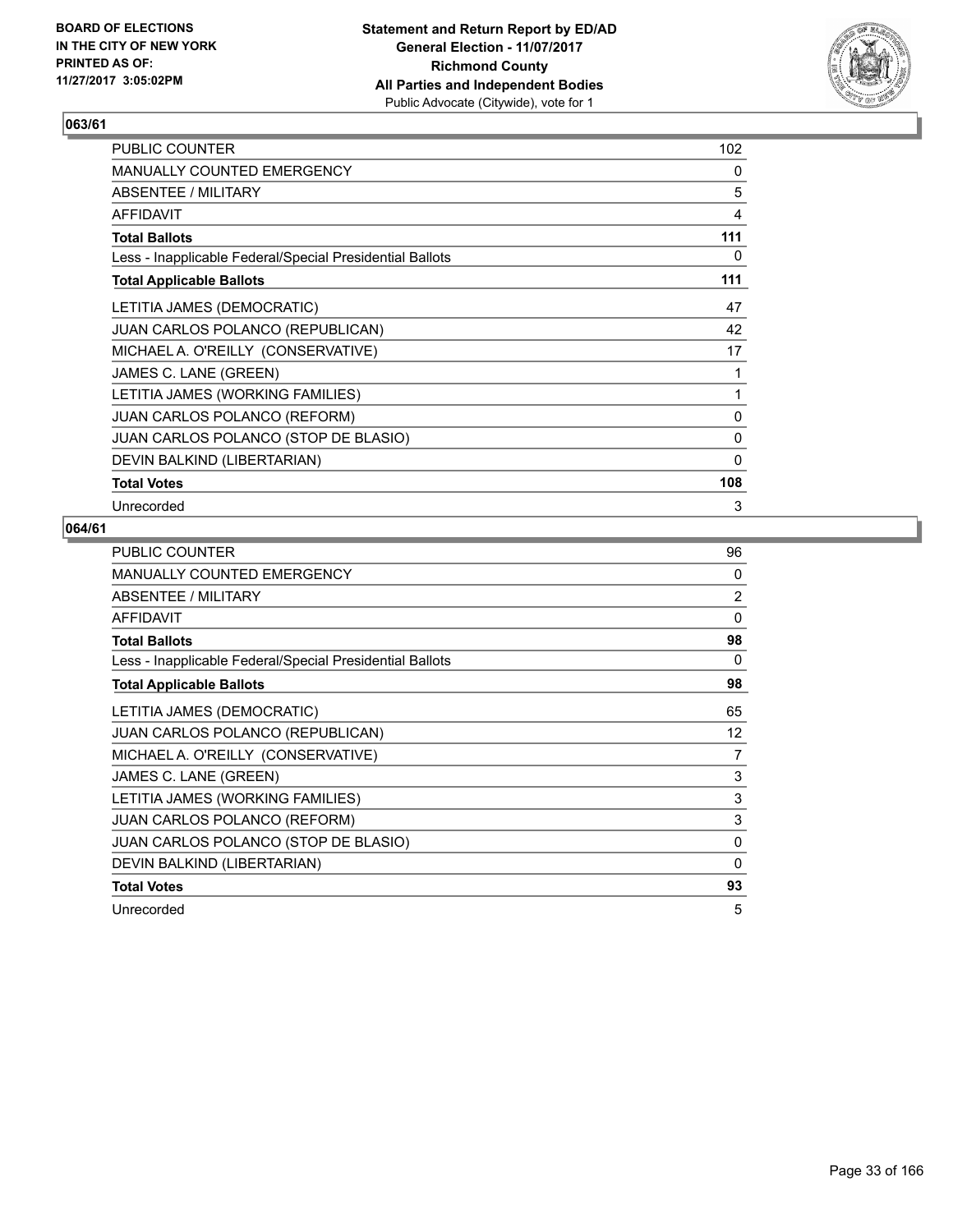

| <b>PUBLIC COUNTER</b>                                    | 269 |
|----------------------------------------------------------|-----|
| <b>MANUALLY COUNTED EMERGENCY</b>                        | 0   |
| ABSENTEE / MILITARY                                      | 3   |
| <b>AFFIDAVIT</b>                                         | 5   |
| <b>Total Ballots</b>                                     | 277 |
| Less - Inapplicable Federal/Special Presidential Ballots | 0   |
| <b>Total Applicable Ballots</b>                          | 277 |
| LETITIA JAMES (DEMOCRATIC)                               | 184 |
| <b>JUAN CARLOS POLANCO (REPUBLICAN)</b>                  | 35  |
| MICHAEL A. O'REILLY (CONSERVATIVE)                       | 14  |
| JAMES C. LANE (GREEN)                                    | 9   |
| LETITIA JAMES (WORKING FAMILIES)                         | 17  |
| <b>JUAN CARLOS POLANCO (REFORM)</b>                      | 1   |
| JUAN CARLOS POLANCO (STOP DE BLASIO)                     | 1   |
| DEVIN BALKIND (LIBERTARIAN)                              | 4   |
| <b>Total Votes</b>                                       | 265 |
| Unrecorded                                               | 12  |

| <b>PUBLIC COUNTER</b>                                    | 244 |
|----------------------------------------------------------|-----|
| <b>MANUALLY COUNTED EMERGENCY</b>                        | 0   |
| ABSENTEE / MILITARY                                      | 12  |
| <b>AFFIDAVIT</b>                                         | 1   |
| <b>Total Ballots</b>                                     | 257 |
| Less - Inapplicable Federal/Special Presidential Ballots | 0   |
| <b>Total Applicable Ballots</b>                          | 257 |
| LETITIA JAMES (DEMOCRATIC)                               | 161 |
| JUAN CARLOS POLANCO (REPUBLICAN)                         | 46  |
| MICHAEL A. O'REILLY (CONSERVATIVE)                       | 22  |
| JAMES C. LANE (GREEN)                                    | 2   |
| LETITIA JAMES (WORKING FAMILIES)                         | 12  |
| <b>JUAN CARLOS POLANCO (REFORM)</b>                      | 1   |
| JUAN CARLOS POLANCO (STOP DE BLASIO)                     | 1   |
| DEVIN BALKIND (LIBERTARIAN)                              | 6   |
| <b>Total Votes</b>                                       | 251 |
| Unrecorded                                               | 6   |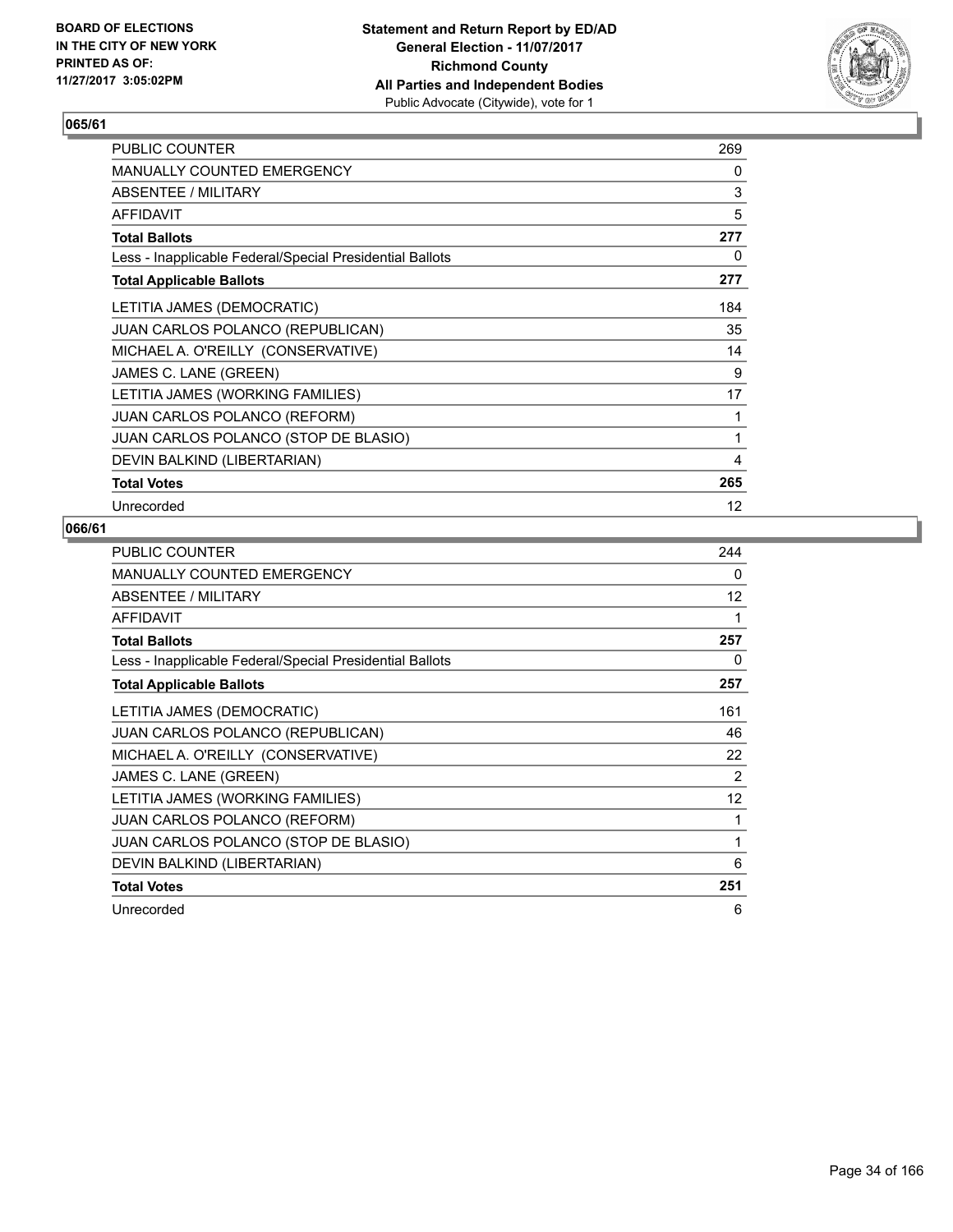

| PUBLIC COUNTER                                           | 272            |
|----------------------------------------------------------|----------------|
| <b>MANUALLY COUNTED EMERGENCY</b>                        | 0              |
| ABSENTEE / MILITARY                                      | 12             |
| <b>AFFIDAVIT</b>                                         | 1              |
| <b>Total Ballots</b>                                     | 285            |
| Less - Inapplicable Federal/Special Presidential Ballots | 0              |
| <b>Total Applicable Ballots</b>                          | 285            |
| LETITIA JAMES (DEMOCRATIC)                               | 173            |
| JUAN CARLOS POLANCO (REPUBLICAN)                         | 58             |
| MICHAEL A. O'REILLY (CONSERVATIVE)                       | 22             |
| JAMES C. LANE (GREEN)                                    | 3              |
| LETITIA JAMES (WORKING FAMILIES)                         | 11             |
| <b>JUAN CARLOS POLANCO (REFORM)</b>                      | 0              |
| JUAN CARLOS POLANCO (STOP DE BLASIO)                     | $\overline{2}$ |
| DEVIN BALKIND (LIBERTARIAN)                              | 3              |
| TINGTING ROCA (WRITE-IN)                                 | 1              |
| <b>Total Votes</b>                                       | 273            |
| Unrecorded                                               | 12             |

| <b>PUBLIC COUNTER</b>                                    | 209 |
|----------------------------------------------------------|-----|
| <b>MANUALLY COUNTED EMERGENCY</b>                        | 0   |
| ABSENTEE / MILITARY                                      | 18  |
| <b>AFFIDAVIT</b>                                         | 3   |
| <b>Total Ballots</b>                                     | 230 |
| Less - Inapplicable Federal/Special Presidential Ballots | 0   |
| <b>Total Applicable Ballots</b>                          | 230 |
| LETITIA JAMES (DEMOCRATIC)                               | 151 |
| JUAN CARLOS POLANCO (REPUBLICAN)                         | 30  |
| MICHAEL A. O'REILLY (CONSERVATIVE)                       | 25  |
| JAMES C. LANE (GREEN)                                    | 4   |
| LETITIA JAMES (WORKING FAMILIES)                         | 6   |
| <b>JUAN CARLOS POLANCO (REFORM)</b>                      | 0   |
| JUAN CARLOS POLANCO (STOP DE BLASIO)                     | 2   |
| DEVIN BALKIND (LIBERTARIAN)                              | 3   |
| RANDY SIMS (WRITE-IN)                                    | 1   |
| <b>Total Votes</b>                                       | 222 |
| Unrecorded                                               | 8   |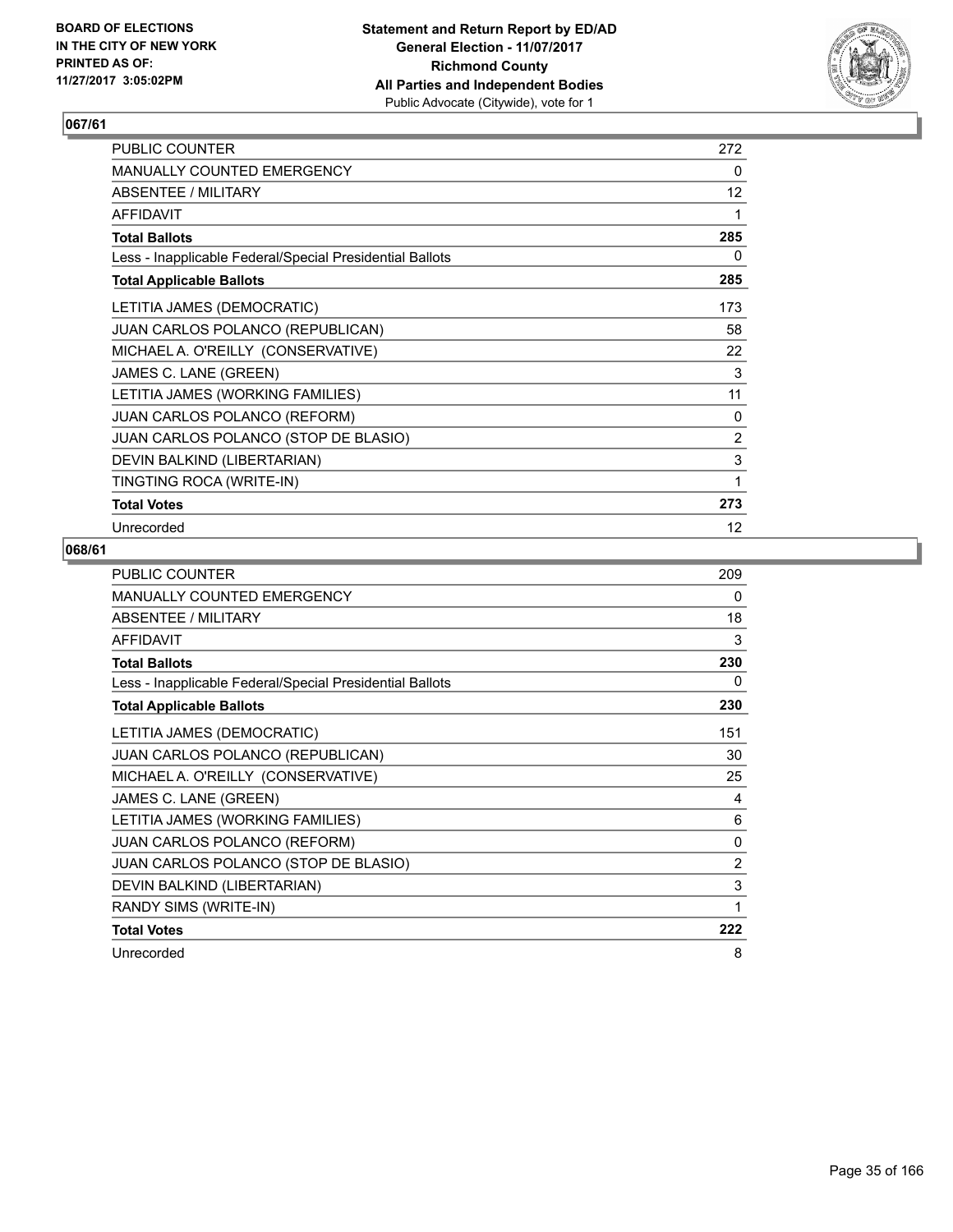

| <b>PUBLIC COUNTER</b>                                    | 235          |
|----------------------------------------------------------|--------------|
| <b>MANUALLY COUNTED EMERGENCY</b>                        | 0            |
| ABSENTEE / MILITARY                                      | 8            |
| <b>AFFIDAVIT</b>                                         | 2            |
| <b>Total Ballots</b>                                     | 245          |
| Less - Inapplicable Federal/Special Presidential Ballots | 0            |
| <b>Total Applicable Ballots</b>                          | 245          |
| LETITIA JAMES (DEMOCRATIC)                               | 176          |
| <b>JUAN CARLOS POLANCO (REPUBLICAN)</b>                  | 39           |
| MICHAEL A. O'REILLY (CONSERVATIVE)                       | 18           |
| JAMES C. LANE (GREEN)                                    | 2            |
| LETITIA JAMES (WORKING FAMILIES)                         | 3            |
| <b>JUAN CARLOS POLANCO (REFORM)</b>                      | 0            |
| JUAN CARLOS POLANCO (STOP DE BLASIO)                     | $\mathbf{0}$ |
| DEVIN BALKIND (LIBERTARIAN)                              | 0            |
| <b>Total Votes</b>                                       | 238          |
| Unrecorded                                               | 7            |

| PUBLIC COUNTER                                           | 150      |
|----------------------------------------------------------|----------|
| MANUALLY COUNTED EMERGENCY                               | 0        |
| ABSENTEE / MILITARY                                      | 8        |
| AFFIDAVIT                                                | 3        |
| <b>Total Ballots</b>                                     | 161      |
| Less - Inapplicable Federal/Special Presidential Ballots | 0        |
| <b>Total Applicable Ballots</b>                          | 161      |
| LETITIA JAMES (DEMOCRATIC)                               | 131      |
| JUAN CARLOS POLANCO (REPUBLICAN)                         | 11       |
| MICHAEL A. O'REILLY (CONSERVATIVE)                       | 1        |
| JAMES C. LANE (GREEN)                                    | 2        |
| LETITIA JAMES (WORKING FAMILIES)                         | 6        |
| <b>JUAN CARLOS POLANCO (REFORM)</b>                      | 1        |
| JUAN CARLOS POLANCO (STOP DE BLASIO)                     | 0        |
| DEVIN BALKIND (LIBERTARIAN)                              | $\Omega$ |
| <b>Total Votes</b>                                       | 152      |
| Unrecorded                                               | 9        |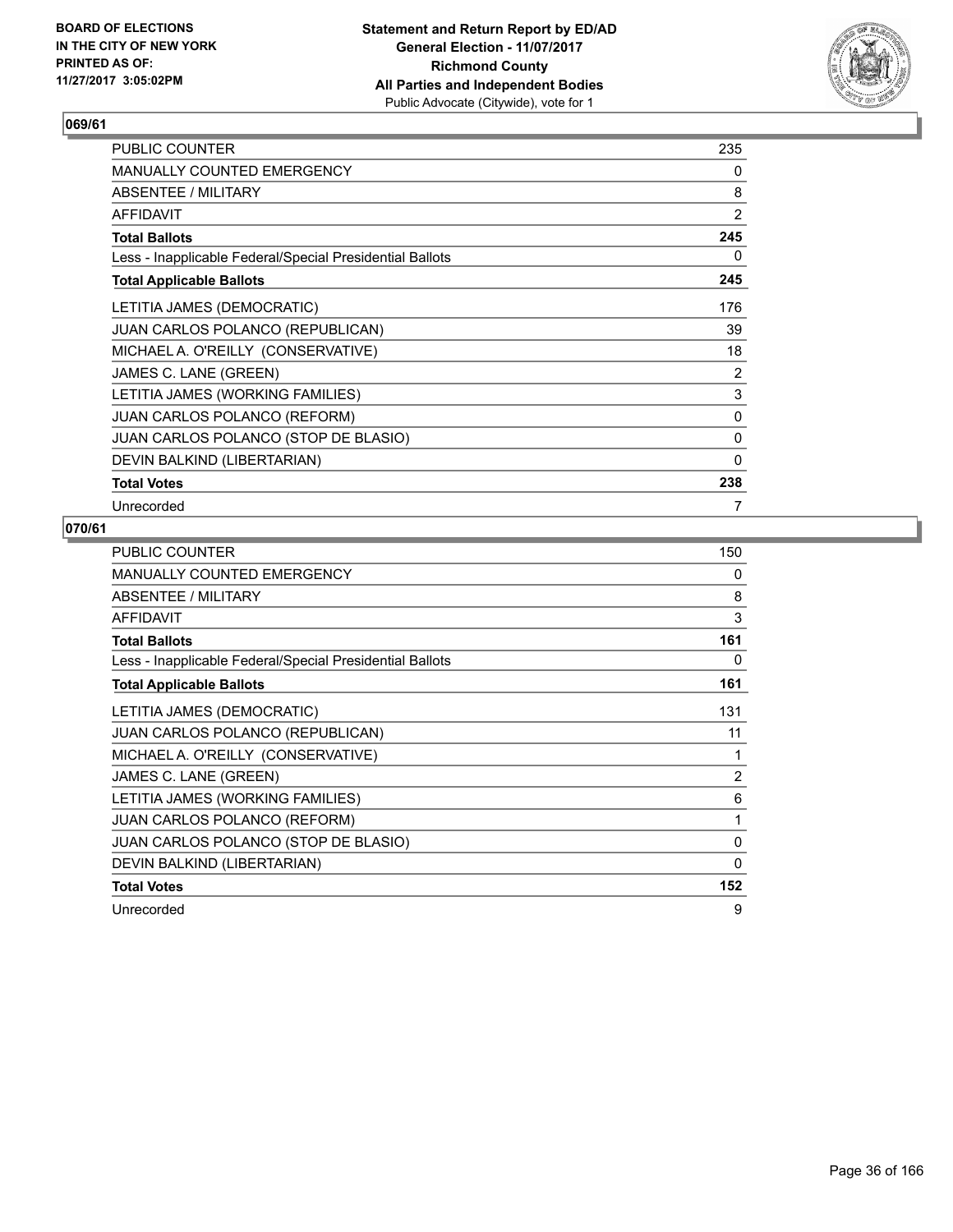

| PUBLIC COUNTER                                           | 354 |
|----------------------------------------------------------|-----|
| <b>MANUALLY COUNTED EMERGENCY</b>                        | 0   |
| ABSENTEE / MILITARY                                      | 10  |
| <b>AFFIDAVIT</b>                                         | 12  |
| <b>Total Ballots</b>                                     | 376 |
| Less - Inapplicable Federal/Special Presidential Ballots | 0   |
| <b>Total Applicable Ballots</b>                          | 376 |
| LETITIA JAMES (DEMOCRATIC)                               | 132 |
| JUAN CARLOS POLANCO (REPUBLICAN)                         | 107 |
| MICHAEL A. O'REILLY (CONSERVATIVE)                       | 97  |
| JAMES C. LANE (GREEN)                                    | 9   |
| LETITIA JAMES (WORKING FAMILIES)                         | 10  |
| <b>JUAN CARLOS POLANCO (REFORM)</b>                      | 1   |
| JUAN CARLOS POLANCO (STOP DE BLASIO)                     | 0   |
| DEVIN BALKIND (LIBERTARIAN)                              | 1   |
| <b>Total Votes</b>                                       | 357 |
| Unrecorded                                               | 19  |

| <b>PUBLIC COUNTER</b>                                    | 291 |
|----------------------------------------------------------|-----|
| <b>MANUALLY COUNTED EMERGENCY</b>                        | 0   |
| ABSENTEE / MILITARY                                      | 13  |
| <b>AFFIDAVIT</b>                                         | 7   |
| <b>Total Ballots</b>                                     | 311 |
| Less - Inapplicable Federal/Special Presidential Ballots | 0   |
| <b>Total Applicable Ballots</b>                          | 311 |
| LETITIA JAMES (DEMOCRATIC)                               | 126 |
| JUAN CARLOS POLANCO (REPUBLICAN)                         | 69  |
| MICHAEL A. O'REILLY (CONSERVATIVE)                       | 85  |
| JAMES C. LANE (GREEN)                                    | 5   |
| LETITIA JAMES (WORKING FAMILIES)                         | 9   |
| <b>JUAN CARLOS POLANCO (REFORM)</b>                      | 1   |
| JUAN CARLOS POLANCO (STOP DE BLASIO)                     | 1   |
| DEVIN BALKIND (LIBERTARIAN)                              | 3   |
| <b>Total Votes</b>                                       | 299 |
| Unrecorded                                               | 12  |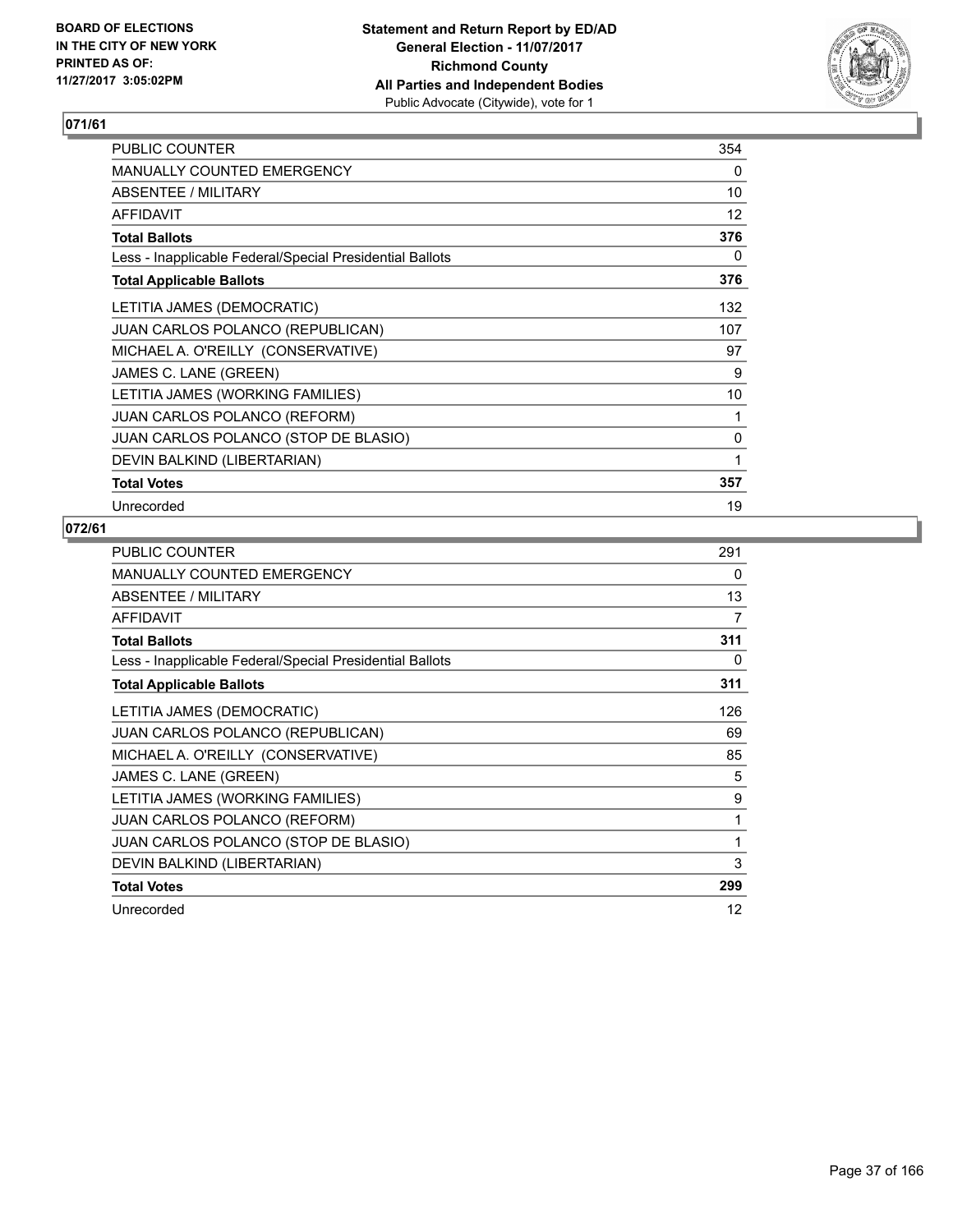

| PUBLIC COUNTER                                           | 276 |
|----------------------------------------------------------|-----|
| MANUALLY COUNTED EMERGENCY                               | 0   |
| ABSENTEE / MILITARY                                      | 4   |
| <b>AFFIDAVIT</b>                                         | 4   |
| <b>Total Ballots</b>                                     | 284 |
| Less - Inapplicable Federal/Special Presidential Ballots | 0   |
| <b>Total Applicable Ballots</b>                          | 284 |
| LETITIA JAMES (DEMOCRATIC)                               | 226 |
| JUAN CARLOS POLANCO (REPUBLICAN)                         | 13  |
| MICHAEL A. O'REILLY (CONSERVATIVE)                       | 11  |
| JAMES C. LANE (GREEN)                                    | 3   |
| LETITIA JAMES (WORKING FAMILIES)                         | 10  |
| JUAN CARLOS POLANCO (REFORM)                             | 2   |
| JUAN CARLOS POLANCO (STOP DE BLASIO)                     | 1   |
| DEVIN BALKIND (LIBERTARIAN)                              | 0   |
| UNATTRIBUTABLE WRITE-IN (WRITE-IN)                       | 1   |
| UNCOUNTED WRITE-IN PER STATUTE (WRITE-IN)                | 1   |
| <b>Total Votes</b>                                       | 268 |
| Unrecorded                                               | 16  |

| <b>PUBLIC COUNTER</b>                                    | 136      |
|----------------------------------------------------------|----------|
| MANUALLY COUNTED EMERGENCY                               | 0        |
| ABSENTEE / MILITARY                                      | 14       |
| <b>AFFIDAVIT</b>                                         | 0        |
| <b>Total Ballots</b>                                     | 150      |
| Less - Inapplicable Federal/Special Presidential Ballots | 0        |
| <b>Total Applicable Ballots</b>                          | 150      |
| LETITIA JAMES (DEMOCRATIC)                               | 104      |
| JUAN CARLOS POLANCO (REPUBLICAN)                         | 20       |
| MICHAEL A. O'REILLY (CONSERVATIVE)                       | 10       |
| JAMES C. LANE (GREEN)                                    | 3        |
| LETITIA JAMES (WORKING FAMILIES)                         | 7        |
| <b>JUAN CARLOS POLANCO (REFORM)</b>                      | 0        |
| JUAN CARLOS POLANCO (STOP DE BLASIO)                     | $\Omega$ |
| DEVIN BALKIND (LIBERTARIAN)                              | 1        |
| <b>Total Votes</b>                                       | 145      |
| Unrecorded                                               | 5        |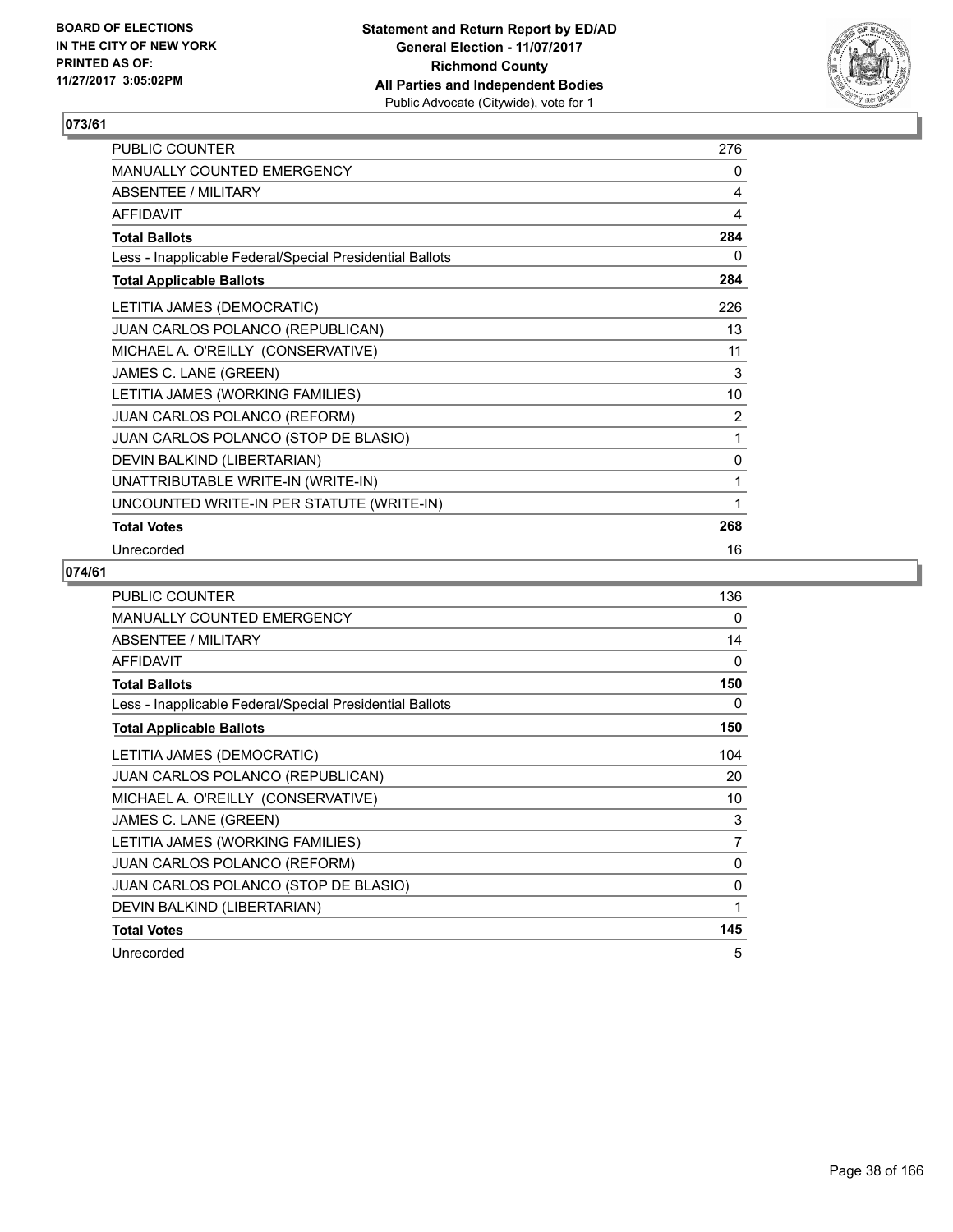

| PUBLIC COUNTER                                           | 197               |
|----------------------------------------------------------|-------------------|
| <b>MANUALLY COUNTED EMERGENCY</b>                        | 0                 |
| ABSENTEE / MILITARY                                      | 11                |
| <b>AFFIDAVIT</b>                                         | 1                 |
| <b>Total Ballots</b>                                     | 209               |
| Less - Inapplicable Federal/Special Presidential Ballots | 0                 |
| <b>Total Applicable Ballots</b>                          | 209               |
| LETITIA JAMES (DEMOCRATIC)                               | 114               |
| <b>JUAN CARLOS POLANCO (REPUBLICAN)</b>                  | 38                |
| MICHAEL A. O'REILLY (CONSERVATIVE)                       | 24                |
| JAMES C. LANE (GREEN)                                    | 8                 |
| LETITIA JAMES (WORKING FAMILIES)                         | $12 \overline{ }$ |
| <b>JUAN CARLOS POLANCO (REFORM)</b>                      | 1                 |
| JUAN CARLOS POLANCO (STOP DE BLASIO)                     | 2                 |
| DEVIN BALKIND (LIBERTARIAN)                              | 3                 |
| <b>Total Votes</b>                                       | 202               |
| Unrecorded                                               | 7                 |

| PUBLIC COUNTER                                           | 337      |
|----------------------------------------------------------|----------|
| MANUALLY COUNTED EMERGENCY                               | 0        |
| ABSENTEE / MILITARY                                      | 10       |
| <b>AFFIDAVIT</b>                                         | 2        |
| <b>Total Ballots</b>                                     | 349      |
| Less - Inapplicable Federal/Special Presidential Ballots | 0        |
| <b>Total Applicable Ballots</b>                          | 349      |
| LETITIA JAMES (DEMOCRATIC)                               | 175      |
| <b>JUAN CARLOS POLANCO (REPUBLICAN)</b>                  | 64       |
| MICHAEL A. O'REILLY (CONSERVATIVE)                       | 70       |
| JAMES C. LANE (GREEN)                                    | 3        |
| LETITIA JAMES (WORKING FAMILIES)                         | 12       |
| JUAN CARLOS POLANCO (REFORM)                             | 3        |
| JUAN CARLOS POLANCO (STOP DE BLASIO)                     | $\Omega$ |
| DEVIN BALKIND (LIBERTARIAN)                              | 4        |
| EDGAR ROSALES (WRITE-IN)                                 | 1        |
| <b>Total Votes</b>                                       | 332      |
| Unrecorded                                               | 17       |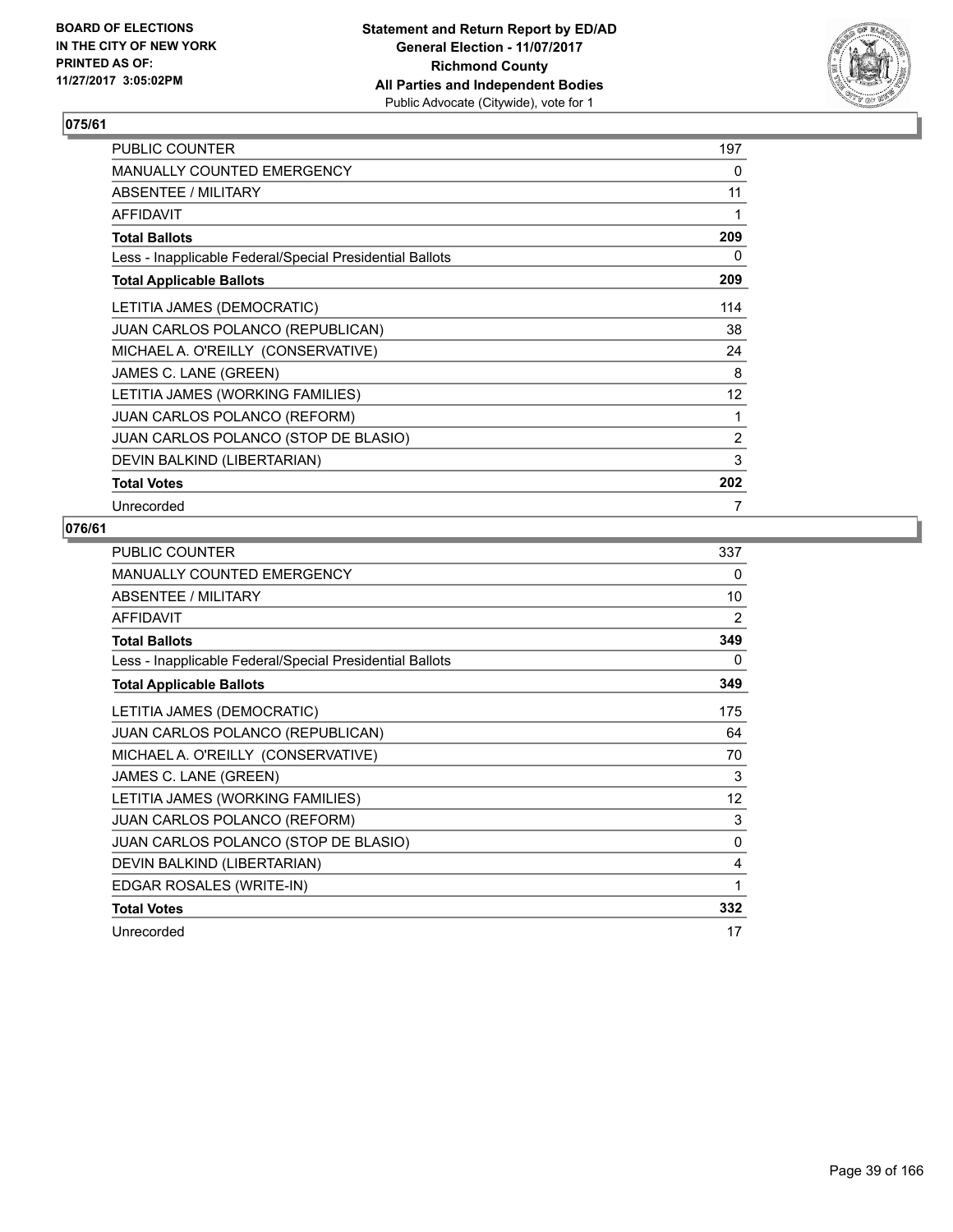

| PUBLIC COUNTER                                           | 164             |
|----------------------------------------------------------|-----------------|
| <b>MANUALLY COUNTED EMERGENCY</b>                        | 0               |
| ABSENTEE / MILITARY                                      | 3               |
| <b>AFFIDAVIT</b>                                         | 1               |
| <b>Total Ballots</b>                                     | 168             |
| Less - Inapplicable Federal/Special Presidential Ballots | 0               |
| <b>Total Applicable Ballots</b>                          | 168             |
| LETITIA JAMES (DEMOCRATIC)                               | 126             |
| <b>JUAN CARLOS POLANCO (REPUBLICAN)</b>                  | 12 <sup>°</sup> |
| MICHAEL A. O'REILLY (CONSERVATIVE)                       | 5               |
| JAMES C. LANE (GREEN)                                    | 4               |
| LETITIA JAMES (WORKING FAMILIES)                         | 17              |
| <b>JUAN CARLOS POLANCO (REFORM)</b>                      | 0               |
| JUAN CARLOS POLANCO (STOP DE BLASIO)                     | 0               |
| DEVIN BALKIND (LIBERTARIAN)                              | 2               |
| <b>Total Votes</b>                                       | 166             |
| Unrecorded                                               | 2               |

| <b>PUBLIC COUNTER</b>                                    | 96           |
|----------------------------------------------------------|--------------|
| <b>MANUALLY COUNTED EMERGENCY</b>                        | 0            |
| ABSENTEE / MILITARY                                      | 19           |
| AFFIDAVIT                                                | 1            |
| <b>Total Ballots</b>                                     | 116          |
| Less - Inapplicable Federal/Special Presidential Ballots | 0            |
| <b>Total Applicable Ballots</b>                          | 116          |
| LETITIA JAMES (DEMOCRATIC)                               | 91           |
| <b>JUAN CARLOS POLANCO (REPUBLICAN)</b>                  | 13           |
| MICHAEL A. O'REILLY (CONSERVATIVE)                       | 7            |
| JAMES C. LANE (GREEN)                                    | 1            |
| LETITIA JAMES (WORKING FAMILIES)                         | 2            |
| JUAN CARLOS POLANCO (REFORM)                             | 1            |
| JUAN CARLOS POLANCO (STOP DE BLASIO)                     | 0            |
| DEVIN BALKIND (LIBERTARIAN)                              | $\mathbf{0}$ |
| <b>Total Votes</b>                                       | 115          |
| Unrecorded                                               | 1            |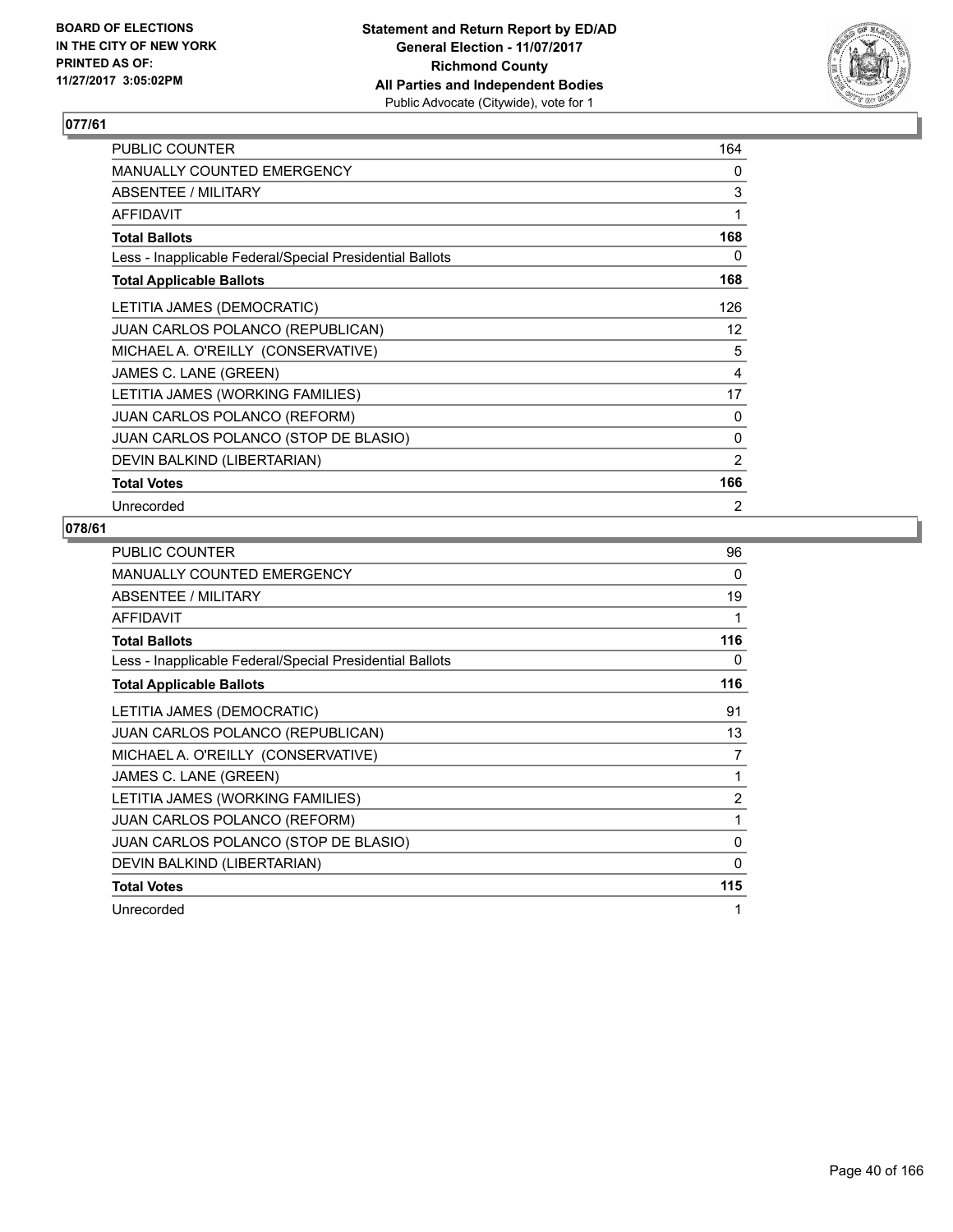

| <b>PUBLIC COUNTER</b>                                    | 0 |
|----------------------------------------------------------|---|
| MANUALLY COUNTED EMERGENCY                               | 0 |
| ABSENTEE / MILITARY                                      | 0 |
| AFFIDAVIT                                                | 0 |
| <b>Total Ballots</b>                                     | 0 |
| Less - Inapplicable Federal/Special Presidential Ballots | 0 |
| <b>Total Applicable Ballots</b>                          | 0 |
| LETITIA JAMES (DEMOCRATIC)                               | 0 |
| <b>JUAN CARLOS POLANCO (REPUBLICAN)</b>                  | 0 |
| MICHAEL A. O'REILLY (CONSERVATIVE)                       | 0 |
| JAMES C. LANE (GREEN)                                    | 0 |
| LETITIA JAMES (WORKING FAMILIES)                         | 0 |
| <b>JUAN CARLOS POLANCO (REFORM)</b>                      | 0 |
| JUAN CARLOS POLANCO (STOP DE BLASIO)                     | 0 |
| DEVIN BALKIND (LIBERTARIAN)                              | 0 |
| <b>Total Votes</b>                                       | 0 |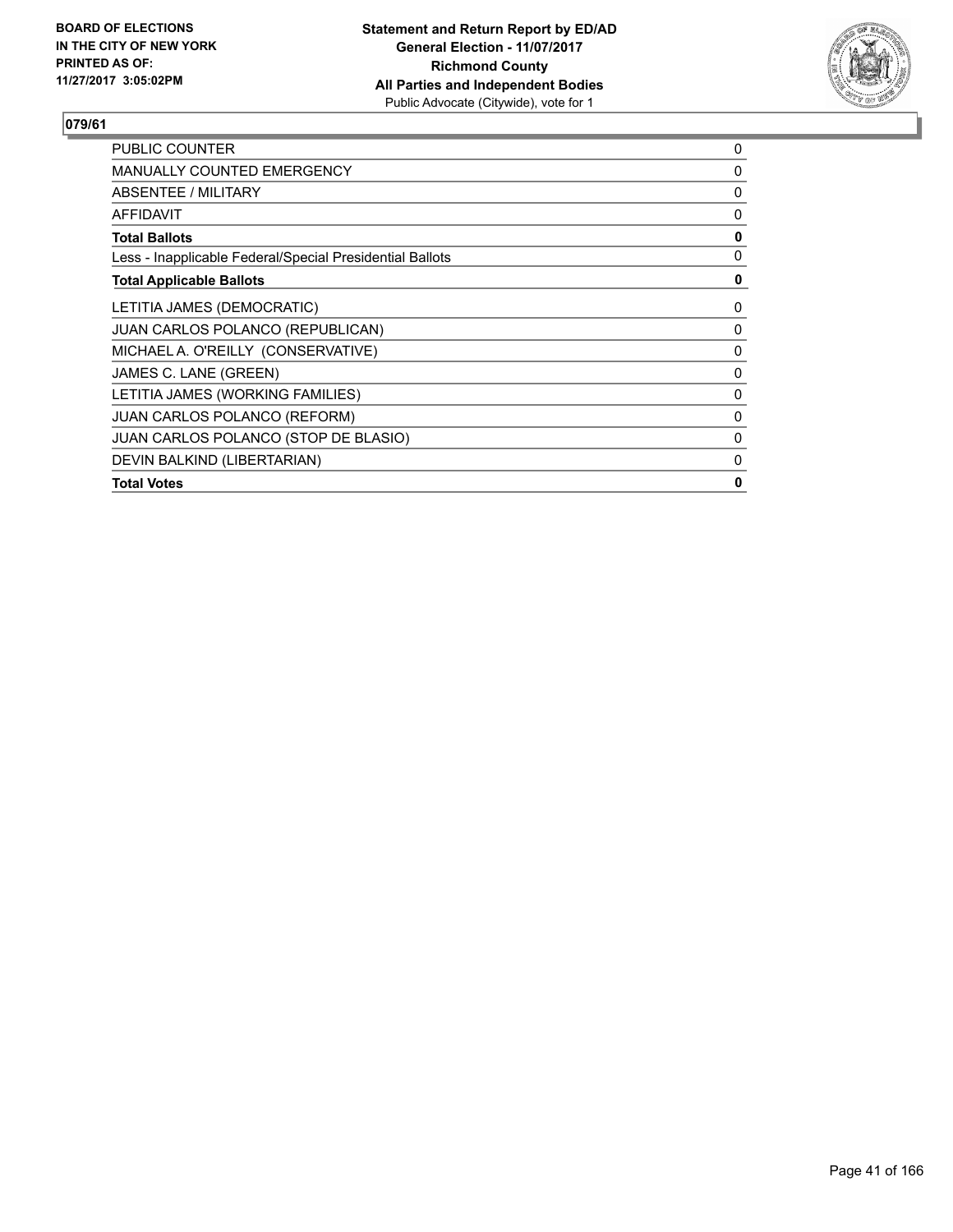

| <b>PUBLIC COUNTER</b>                                    | 378          |
|----------------------------------------------------------|--------------|
| <b>MANUALLY COUNTED EMERGENCY</b>                        | 0            |
| ABSENTEE / MILITARY                                      | 5            |
| <b>AFFIDAVIT</b>                                         | 4            |
| <b>Total Ballots</b>                                     | 387          |
| Less - Inapplicable Federal/Special Presidential Ballots | 0            |
| <b>Total Applicable Ballots</b>                          | 387          |
| LETITIA JAMES (DEMOCRATIC)                               | 65           |
| <b>JUAN CARLOS POLANCO (REPUBLICAN)</b>                  | 178          |
| MICHAEL A. O'REILLY (CONSERVATIVE)                       | 107          |
| JAMES C. LANE (GREEN)                                    | 2            |
| LETITIA JAMES (WORKING FAMILIES)                         | 7            |
| <b>JUAN CARLOS POLANCO (REFORM)</b>                      | 0            |
| JUAN CARLOS POLANCO (STOP DE BLASIO)                     | $\mathbf{0}$ |
| DEVIN BALKIND (LIBERTARIAN)                              | 3            |
| <b>Total Votes</b>                                       | 362          |
| Unrecorded                                               | 25           |

| PUBLIC COUNTER                                           | 492 |
|----------------------------------------------------------|-----|
| MANUALLY COUNTED EMERGENCY                               | 0   |
| ABSENTEE / MILITARY                                      | 11  |
| AFFIDAVIT                                                | 6   |
| <b>Total Ballots</b>                                     | 509 |
| Less - Inapplicable Federal/Special Presidential Ballots | 0   |
| <b>Total Applicable Ballots</b>                          | 509 |
| LETITIA JAMES (DEMOCRATIC)                               | 68  |
| JUAN CARLOS POLANCO (REPUBLICAN)                         | 229 |
| MICHAEL A. O'REILLY (CONSERVATIVE)                       | 152 |
| JAMES C. LANE (GREEN)                                    | 3   |
| LETITIA JAMES (WORKING FAMILIES)                         | 13  |
| <b>JUAN CARLOS POLANCO (REFORM)</b>                      | 2   |
| JUAN CARLOS POLANCO (STOP DE BLASIO)                     | 2   |
| DEVIN BALKIND (LIBERTARIAN)                              | 1   |
| <b>Total Votes</b>                                       | 470 |
| Unrecorded                                               | 39  |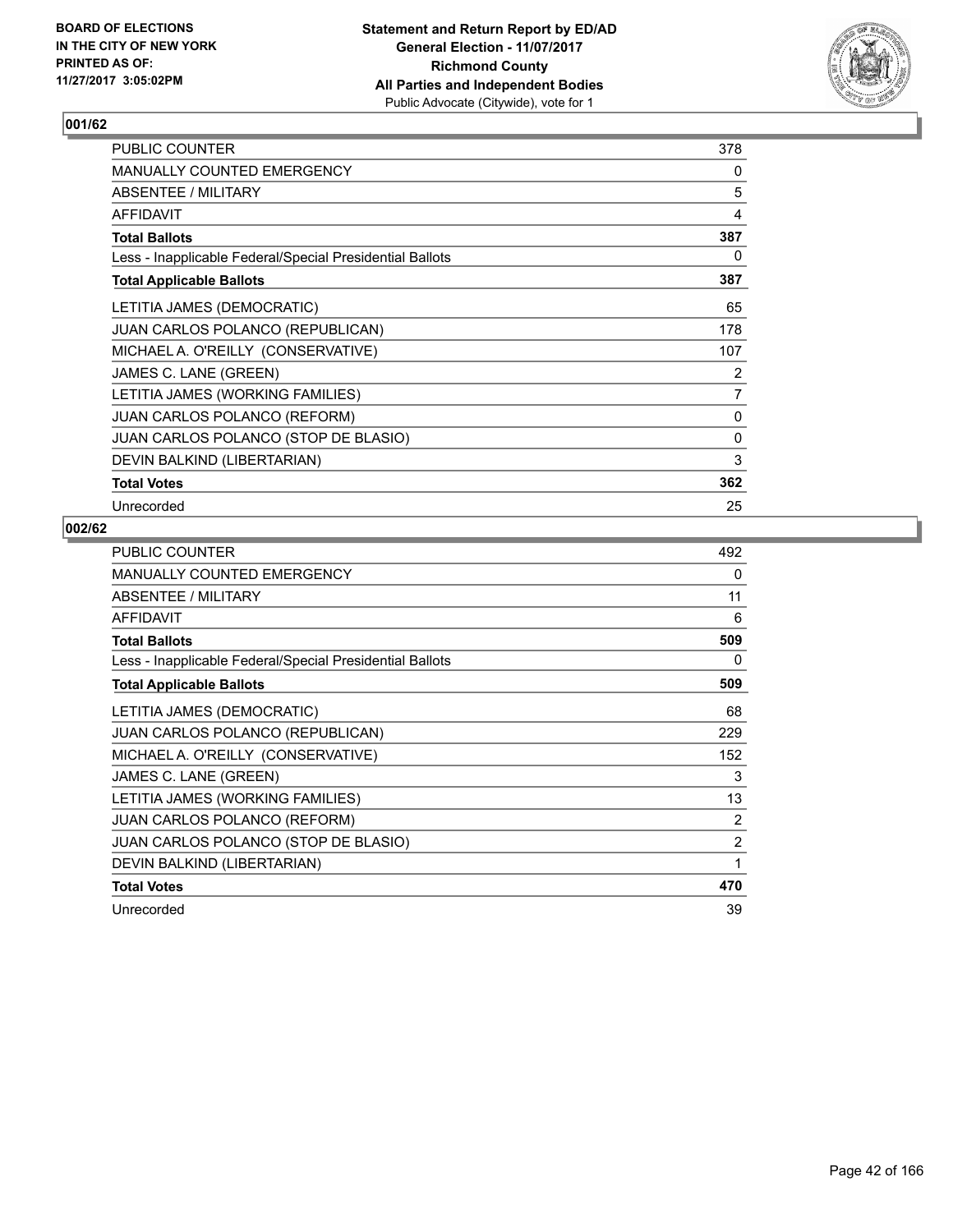

| <b>PUBLIC COUNTER</b>                                    | 346 |
|----------------------------------------------------------|-----|
| <b>MANUALLY COUNTED EMERGENCY</b>                        | 0   |
| ABSENTEE / MILITARY                                      | 6   |
| <b>AFFIDAVIT</b>                                         | 7   |
| <b>Total Ballots</b>                                     | 359 |
| Less - Inapplicable Federal/Special Presidential Ballots | 0   |
| <b>Total Applicable Ballots</b>                          | 359 |
| LETITIA JAMES (DEMOCRATIC)                               | 54  |
| JUAN CARLOS POLANCO (REPUBLICAN)                         | 160 |
| MICHAEL A. O'REILLY (CONSERVATIVE)                       | 106 |
| JAMES C. LANE (GREEN)                                    | 6   |
| LETITIA JAMES (WORKING FAMILIES)                         | 5   |
| <b>JUAN CARLOS POLANCO (REFORM)</b>                      | 1   |
| JUAN CARLOS POLANCO (STOP DE BLASIO)                     | 4   |
| DEVIN BALKIND (LIBERTARIAN)                              | 3   |
| <b>Total Votes</b>                                       | 339 |
| Unrecorded                                               | 20  |

| PUBLIC COUNTER                                           | 395 |
|----------------------------------------------------------|-----|
| MANUALLY COUNTED EMERGENCY                               | 0   |
| ABSENTEE / MILITARY                                      | 8   |
| <b>AFFIDAVIT</b>                                         | 4   |
| <b>Total Ballots</b>                                     | 407 |
| Less - Inapplicable Federal/Special Presidential Ballots | 0   |
| <b>Total Applicable Ballots</b>                          | 407 |
| LETITIA JAMES (DEMOCRATIC)                               | 82  |
| <b>JUAN CARLOS POLANCO (REPUBLICAN)</b>                  | 170 |
| MICHAEL A. O'REILLY (CONSERVATIVE)                       | 111 |
| JAMES C. LANE (GREEN)                                    | 4   |
| LETITIA JAMES (WORKING FAMILIES)                         | 7   |
| <b>JUAN CARLOS POLANCO (REFORM)</b>                      | 1   |
| JUAN CARLOS POLANCO (STOP DE BLASIO)                     | 0   |
| DEVIN BALKIND (LIBERTARIAN)                              | 3   |
| BERT KANNUDO (WRITE-IN)                                  | 1   |
| <b>Total Votes</b>                                       | 379 |
| Unrecorded                                               | 28  |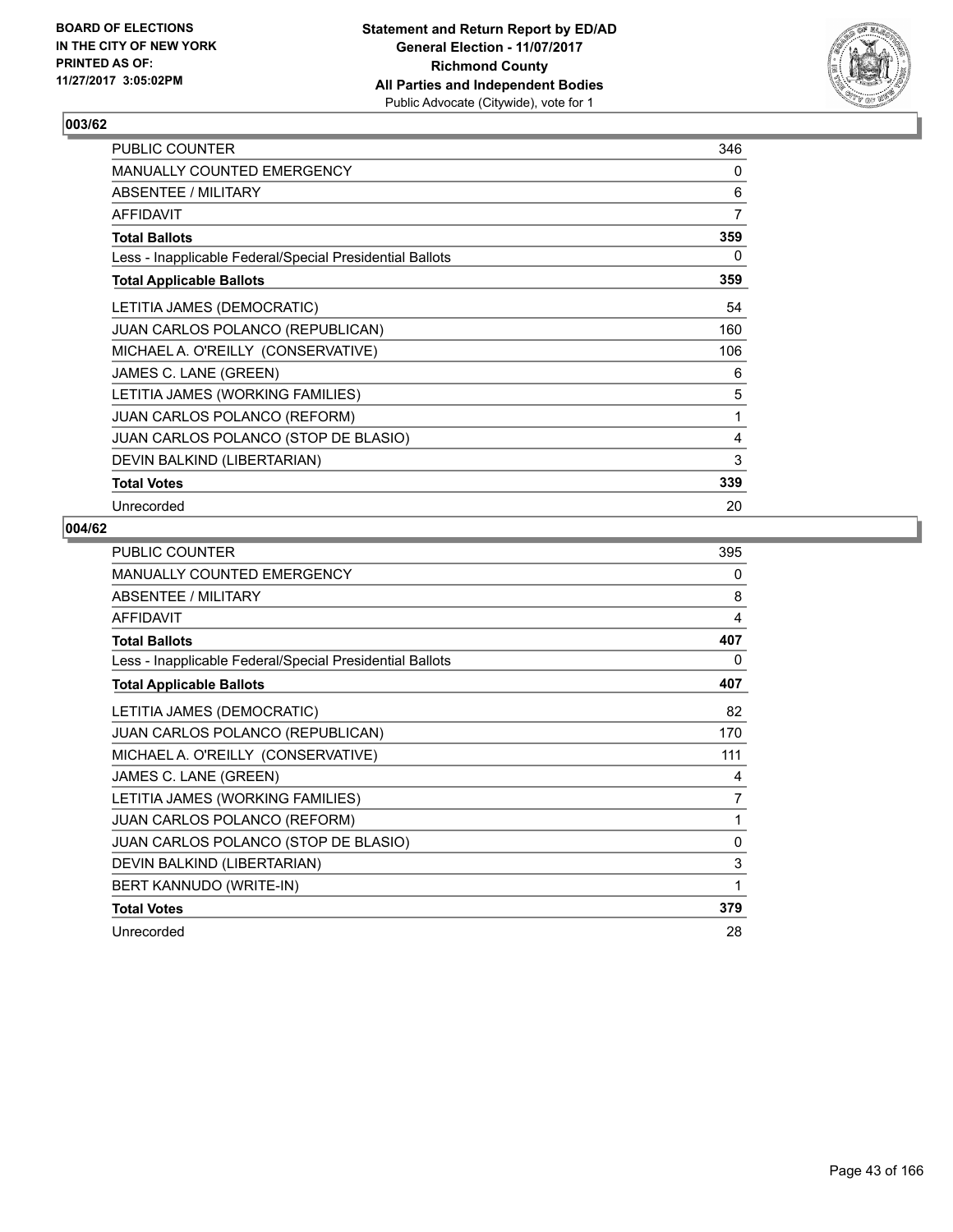

| PUBLIC COUNTER                                           | 365 |
|----------------------------------------------------------|-----|
| <b>MANUALLY COUNTED EMERGENCY</b>                        | 0   |
| ABSENTEE / MILITARY                                      | 13  |
| <b>AFFIDAVIT</b>                                         | 5   |
| <b>Total Ballots</b>                                     | 383 |
| Less - Inapplicable Federal/Special Presidential Ballots | 0   |
| <b>Total Applicable Ballots</b>                          | 383 |
| LETITIA JAMES (DEMOCRATIC)                               | 49  |
| <b>JUAN CARLOS POLANCO (REPUBLICAN)</b>                  | 186 |
| MICHAEL A. O'REILLY (CONSERVATIVE)                       | 106 |
| JAMES C. LANE (GREEN)                                    | 9   |
| LETITIA JAMES (WORKING FAMILIES)                         | 4   |
| <b>JUAN CARLOS POLANCO (REFORM)</b>                      | 4   |
| JUAN CARLOS POLANCO (STOP DE BLASIO)                     | 3   |
| DEVIN BALKIND (LIBERTARIAN)                              | 0   |
| <b>MARC HANSEN (WRITE-IN)</b>                            | 1   |
| <b>Total Votes</b>                                       | 362 |
| Unrecorded                                               | 21  |

| <b>PUBLIC COUNTER</b>                                    | 333            |
|----------------------------------------------------------|----------------|
| <b>MANUALLY COUNTED EMERGENCY</b>                        | 0              |
| ABSENTEE / MILITARY                                      | 10             |
| <b>AFFIDAVIT</b>                                         | 3              |
| <b>Total Ballots</b>                                     | 346            |
| Less - Inapplicable Federal/Special Presidential Ballots | 0              |
| <b>Total Applicable Ballots</b>                          | 346            |
| LETITIA JAMES (DEMOCRATIC)                               | 80             |
| <b>JUAN CARLOS POLANCO (REPUBLICAN)</b>                  | 134            |
| MICHAEL A. O'REILLY (CONSERVATIVE)                       | 97             |
| JAMES C. LANE (GREEN)                                    | 5              |
| LETITIA JAMES (WORKING FAMILIES)                         | 5              |
| <b>JUAN CARLOS POLANCO (REFORM)</b>                      | 1              |
| JUAN CARLOS POLANCO (STOP DE BLASIO)                     | 2              |
| DEVIN BALKIND (LIBERTARIAN)                              | $\overline{2}$ |
| <b>Total Votes</b>                                       | 326            |
| Unrecorded                                               | 20             |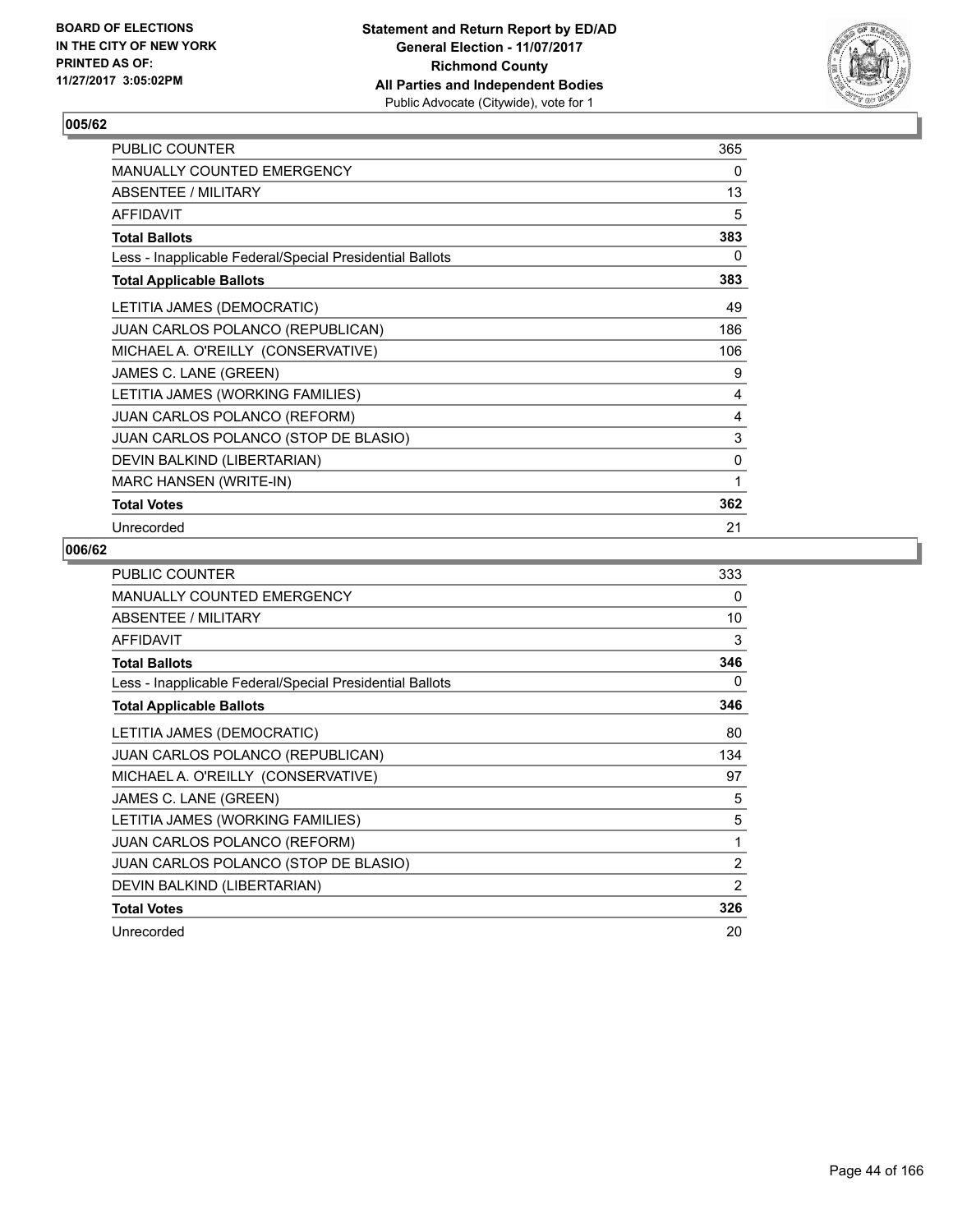

| PUBLIC COUNTER                                           | 409            |
|----------------------------------------------------------|----------------|
| MANUALLY COUNTED EMERGENCY                               | 0              |
| ABSENTEE / MILITARY                                      | 7              |
| <b>AFFIDAVIT</b>                                         | 4              |
| <b>Total Ballots</b>                                     | 420            |
| Less - Inapplicable Federal/Special Presidential Ballots | 0              |
| <b>Total Applicable Ballots</b>                          | 420            |
| LETITIA JAMES (DEMOCRATIC)                               | 76             |
| JUAN CARLOS POLANCO (REPUBLICAN)                         | 177            |
| MICHAEL A. O'REILLY (CONSERVATIVE)                       | 132            |
| JAMES C. LANE (GREEN)                                    | 3              |
| LETITIA JAMES (WORKING FAMILIES)                         | 4              |
| JUAN CARLOS POLANCO (REFORM)                             | 3              |
| JUAN CARLOS POLANCO (STOP DE BLASIO)                     | 1              |
| DEVIN BALKIND (LIBERTARIAN)                              | $\overline{2}$ |
| <b>KYLE RIORBUN (WRITE-IN)</b>                           | 1              |
| LOUIS LEONARD ROMANO (WRITE-IN)                          | 1              |
| <b>Total Votes</b>                                       | 400            |
| Unrecorded                                               | 20             |

| <b>PUBLIC COUNTER</b>                                    | 302      |
|----------------------------------------------------------|----------|
| <b>MANUALLY COUNTED EMERGENCY</b>                        | 0        |
| ABSENTEE / MILITARY                                      | 14       |
| <b>AFFIDAVIT</b>                                         | 3        |
| <b>Total Ballots</b>                                     | 319      |
| Less - Inapplicable Federal/Special Presidential Ballots | 0        |
| <b>Total Applicable Ballots</b>                          | 319      |
| LETITIA JAMES (DEMOCRATIC)                               | 57       |
| JUAN CARLOS POLANCO (REPUBLICAN)                         | 144      |
| MICHAEL A. O'REILLY (CONSERVATIVE)                       | 86       |
| JAMES C. LANE (GREEN)                                    | 2        |
| LETITIA JAMES (WORKING FAMILIES)                         | 6        |
| <b>JUAN CARLOS POLANCO (REFORM)</b>                      | 1        |
| JUAN CARLOS POLANCO (STOP DE BLASIO)                     | 1        |
| DEVIN BALKIND (LIBERTARIAN)                              | $\Omega$ |
| UNCOUNTED WRITE-IN PER STATUTE (WRITE-IN)                | 1        |
| <b>Total Votes</b>                                       | 298      |
| Unrecorded                                               | 21       |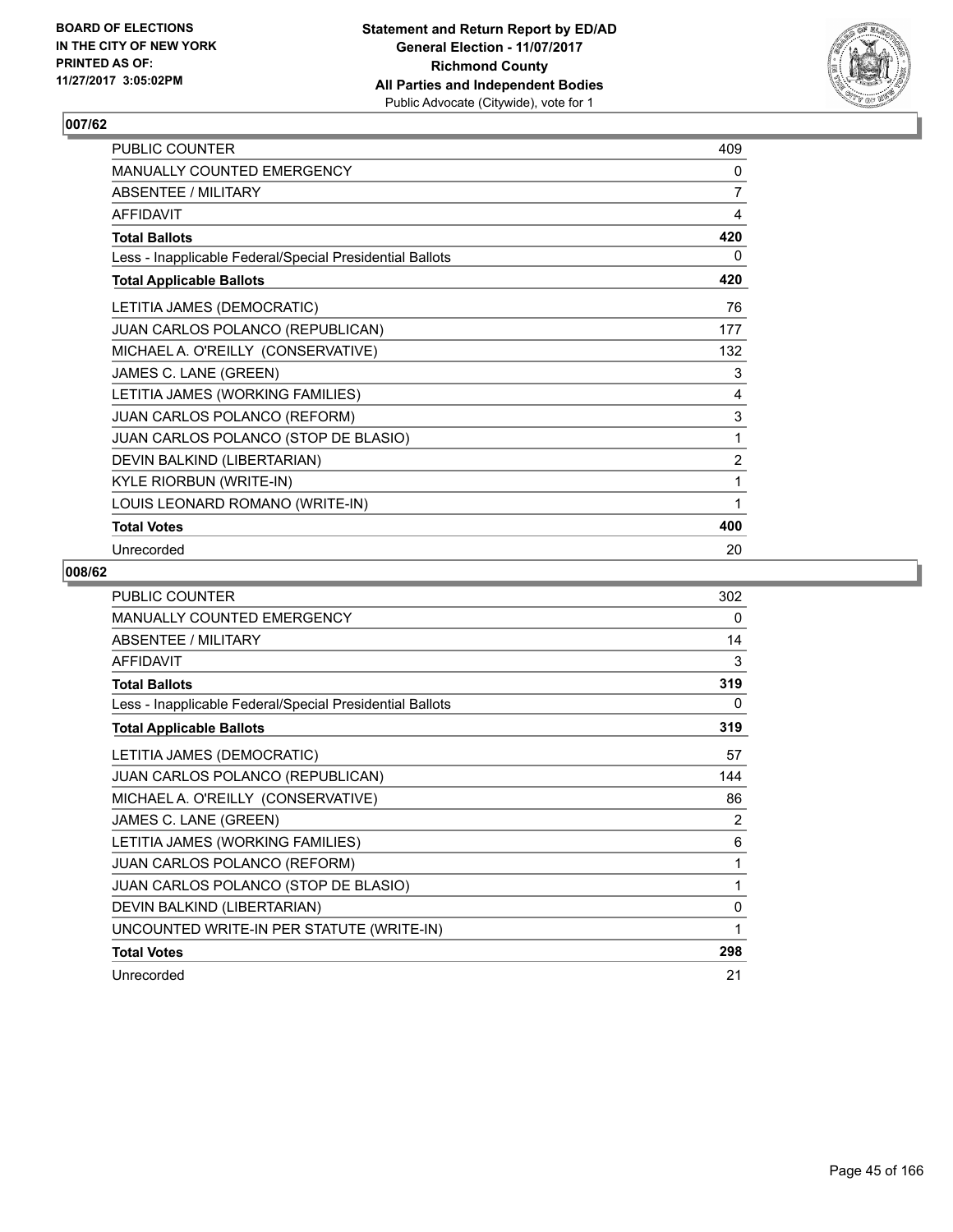

| <b>PUBLIC COUNTER</b>                                    | 225            |
|----------------------------------------------------------|----------------|
| <b>MANUALLY COUNTED EMERGENCY</b>                        | 0              |
| ABSENTEE / MILITARY                                      | $\overline{7}$ |
| <b>AFFIDAVIT</b>                                         | 2              |
| <b>Total Ballots</b>                                     | 234            |
| Less - Inapplicable Federal/Special Presidential Ballots | 0              |
| <b>Total Applicable Ballots</b>                          | 234            |
| LETITIA JAMES (DEMOCRATIC)                               | 59             |
| <b>JUAN CARLOS POLANCO (REPUBLICAN)</b>                  | 98             |
| MICHAEL A. O'REILLY (CONSERVATIVE)                       | 54             |
| JAMES C. LANE (GREEN)                                    | 3              |
| LETITIA JAMES (WORKING FAMILIES)                         | 3              |
| <b>JUAN CARLOS POLANCO (REFORM)</b>                      | 0              |
| JUAN CARLOS POLANCO (STOP DE BLASIO)                     | 0              |
| DEVIN BALKIND (LIBERTARIAN)                              | 1              |
| <b>Total Votes</b>                                       | 218            |
| Unrecorded                                               | 16             |

| <b>PUBLIC COUNTER</b>                                    | 250 |
|----------------------------------------------------------|-----|
| <b>MANUALLY COUNTED EMERGENCY</b>                        | 0   |
| ABSENTEE / MILITARY                                      | 5   |
| <b>AFFIDAVIT</b>                                         | 2   |
| <b>Total Ballots</b>                                     | 257 |
| Less - Inapplicable Federal/Special Presidential Ballots | 0   |
| <b>Total Applicable Ballots</b>                          | 257 |
| LETITIA JAMES (DEMOCRATIC)                               | 41  |
| JUAN CARLOS POLANCO (REPUBLICAN)                         | 117 |
| MICHAEL A. O'REILLY (CONSERVATIVE)                       | 70  |
| JAMES C. LANE (GREEN)                                    | 2   |
| LETITIA JAMES (WORKING FAMILIES)                         | 6   |
| <b>JUAN CARLOS POLANCO (REFORM)</b>                      | 1   |
| JUAN CARLOS POLANCO (STOP DE BLASIO)                     | 1   |
| DEVIN BALKIND (LIBERTARIAN)                              | 1   |
| <b>Total Votes</b>                                       | 239 |
| Unrecorded                                               | 18  |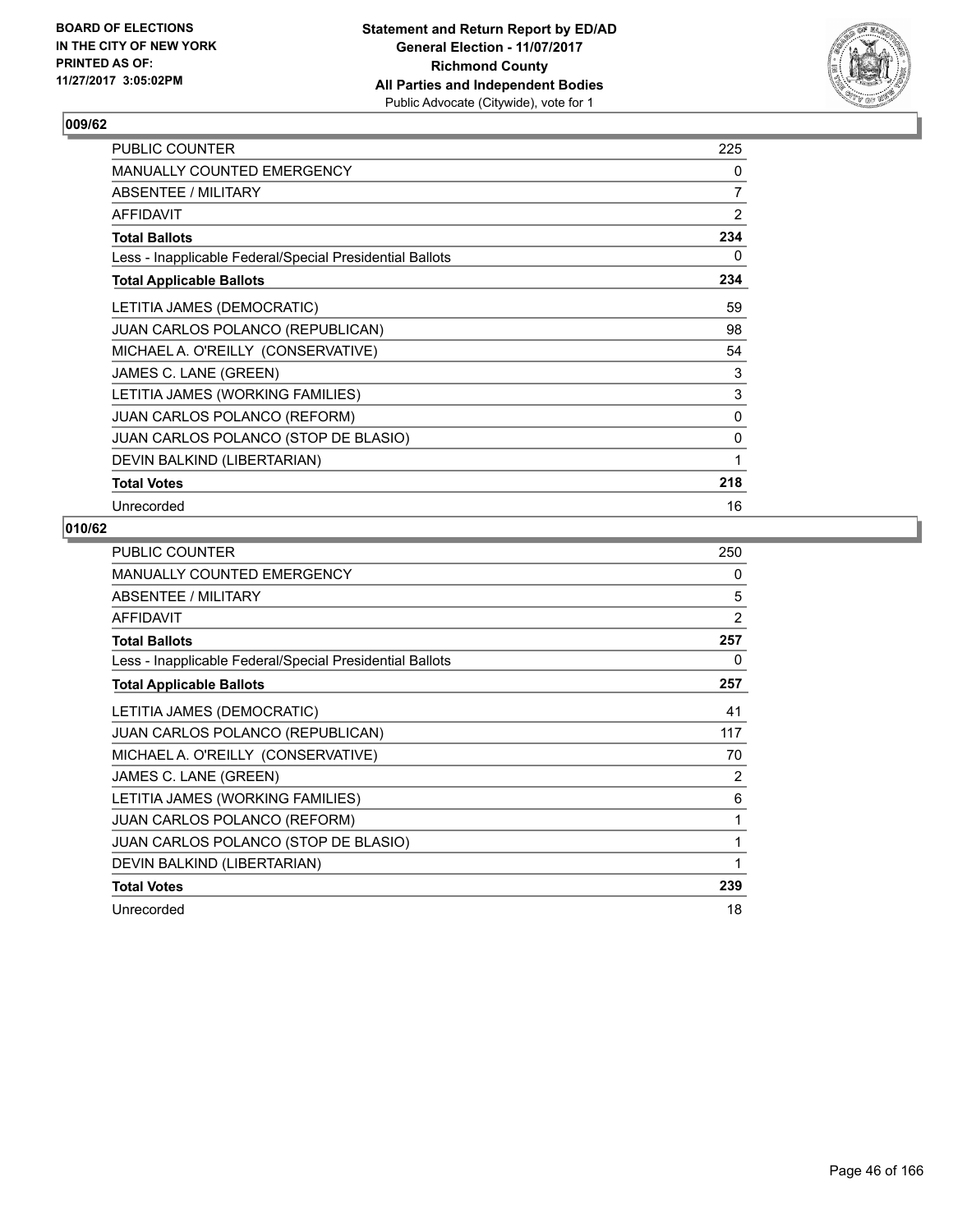

| PUBLIC COUNTER                                           | 363 |
|----------------------------------------------------------|-----|
| <b>MANUALLY COUNTED EMERGENCY</b>                        | 0   |
| ABSENTEE / MILITARY                                      | 12  |
| <b>AFFIDAVIT</b>                                         | 2   |
| <b>Total Ballots</b>                                     | 377 |
| Less - Inapplicable Federal/Special Presidential Ballots | 0   |
| <b>Total Applicable Ballots</b>                          | 377 |
| LETITIA JAMES (DEMOCRATIC)                               | 75  |
| JUAN CARLOS POLANCO (REPUBLICAN)                         | 155 |
| MICHAEL A. O'REILLY (CONSERVATIVE)                       | 114 |
| JAMES C. LANE (GREEN)                                    | 0   |
| LETITIA JAMES (WORKING FAMILIES)                         | 8   |
| <b>JUAN CARLOS POLANCO (REFORM)</b>                      | 0   |
| JUAN CARLOS POLANCO (STOP DE BLASIO)                     | 1   |
| DEVIN BALKIND (LIBERTARIAN)                              | 0   |
| <b>Total Votes</b>                                       | 353 |
| Unrecorded                                               | 24  |

| PUBLIC COUNTER                                           | 255 |
|----------------------------------------------------------|-----|
| MANUALLY COUNTED EMERGENCY                               | 0   |
| ABSENTEE / MILITARY                                      | 6   |
| AFFIDAVIT                                                | 6   |
| <b>Total Ballots</b>                                     | 267 |
| Less - Inapplicable Federal/Special Presidential Ballots | 0   |
| <b>Total Applicable Ballots</b>                          | 267 |
| LETITIA JAMES (DEMOCRATIC)                               | 67  |
| JUAN CARLOS POLANCO (REPUBLICAN)                         | 107 |
| MICHAEL A. O'REILLY (CONSERVATIVE)                       | 81  |
| JAMES C. LANE (GREEN)                                    | 3   |
| LETITIA JAMES (WORKING FAMILIES)                         | 1   |
| JUAN CARLOS POLANCO (REFORM)                             | 0   |
| JUAN CARLOS POLANCO (STOP DE BLASIO)                     | 0   |
| DEVIN BALKIND (LIBERTARIAN)                              | 0   |
| <b>Total Votes</b>                                       | 259 |
| Unrecorded                                               | 8   |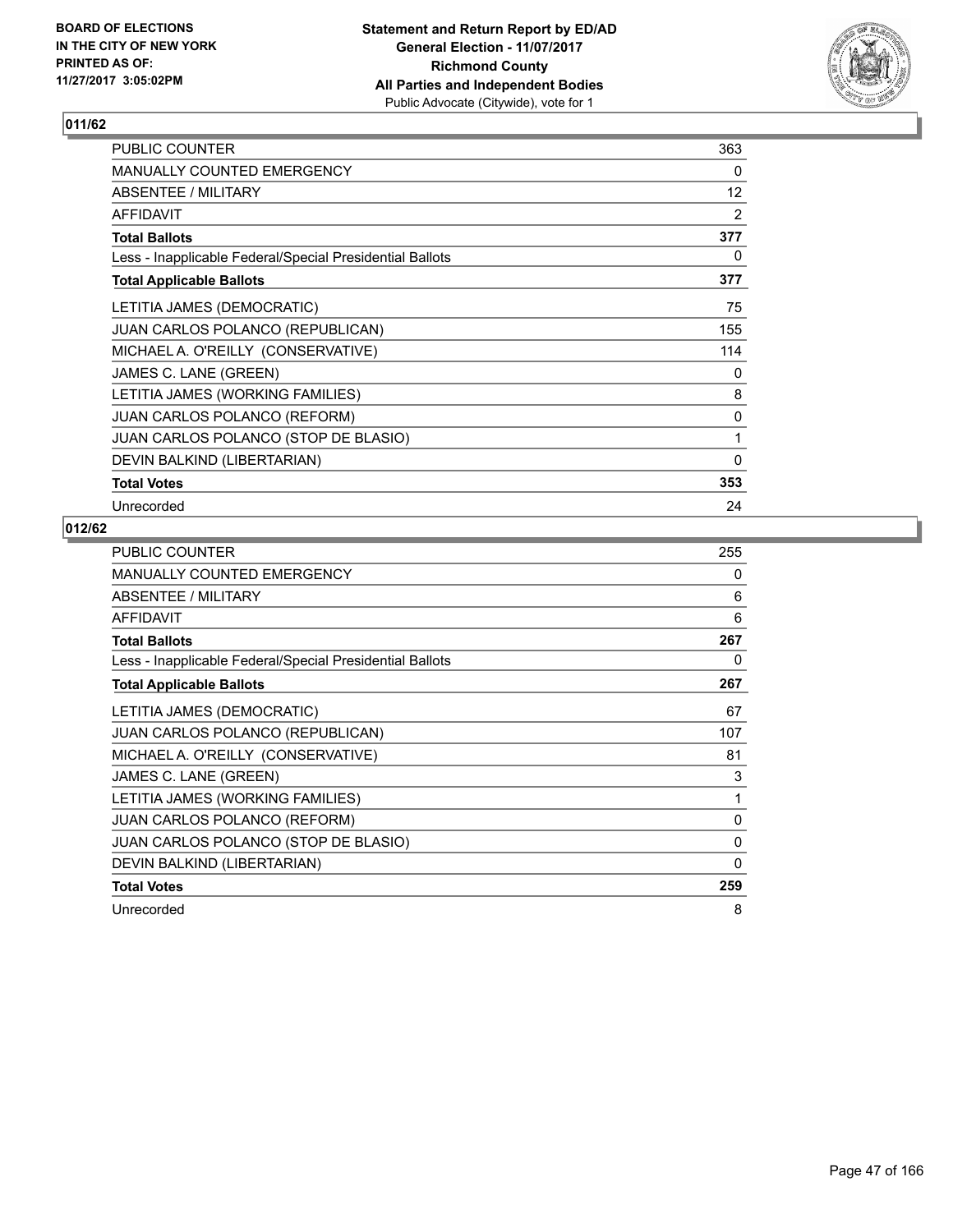

| PUBLIC COUNTER                                           | 354 |
|----------------------------------------------------------|-----|
| <b>MANUALLY COUNTED EMERGENCY</b>                        | 0   |
| ABSENTEE / MILITARY                                      | 11  |
| <b>AFFIDAVIT</b>                                         | 5   |
| <b>Total Ballots</b>                                     | 370 |
| Less - Inapplicable Federal/Special Presidential Ballots | 0   |
| <b>Total Applicable Ballots</b>                          | 370 |
| LETITIA JAMES (DEMOCRATIC)                               | 85  |
| <b>JUAN CARLOS POLANCO (REPUBLICAN)</b>                  | 147 |
| MICHAEL A. O'REILLY (CONSERVATIVE)                       | 99  |
| JAMES C. LANE (GREEN)                                    | 6   |
| LETITIA JAMES (WORKING FAMILIES)                         | 11  |
| <b>JUAN CARLOS POLANCO (REFORM)</b>                      | 0   |
| JUAN CARLOS POLANCO (STOP DE BLASIO)                     | 4   |
| DEVIN BALKIND (LIBERTARIAN)                              | 1   |
| <b>Total Votes</b>                                       | 353 |
| Unrecorded                                               | 17  |

| PUBLIC COUNTER                                           | 233 |
|----------------------------------------------------------|-----|
| MANUALLY COUNTED EMERGENCY                               | 0   |
| ABSENTEE / MILITARY                                      | 5   |
| AFFIDAVIT                                                | 1   |
| <b>Total Ballots</b>                                     | 239 |
| Less - Inapplicable Federal/Special Presidential Ballots | 0   |
| <b>Total Applicable Ballots</b>                          | 239 |
| LETITIA JAMES (DEMOCRATIC)                               | 51  |
| JUAN CARLOS POLANCO (REPUBLICAN)                         | 106 |
| MICHAEL A. O'REILLY (CONSERVATIVE)                       | 62  |
| JAMES C. LANE (GREEN)                                    | 1   |
| LETITIA JAMES (WORKING FAMILIES)                         | 5   |
| <b>JUAN CARLOS POLANCO (REFORM)</b>                      | 0   |
| JUAN CARLOS POLANCO (STOP DE BLASIO)                     | 1   |
| DEVIN BALKIND (LIBERTARIAN)                              | 1   |
| <b>Total Votes</b>                                       | 227 |
| Unrecorded                                               | 12  |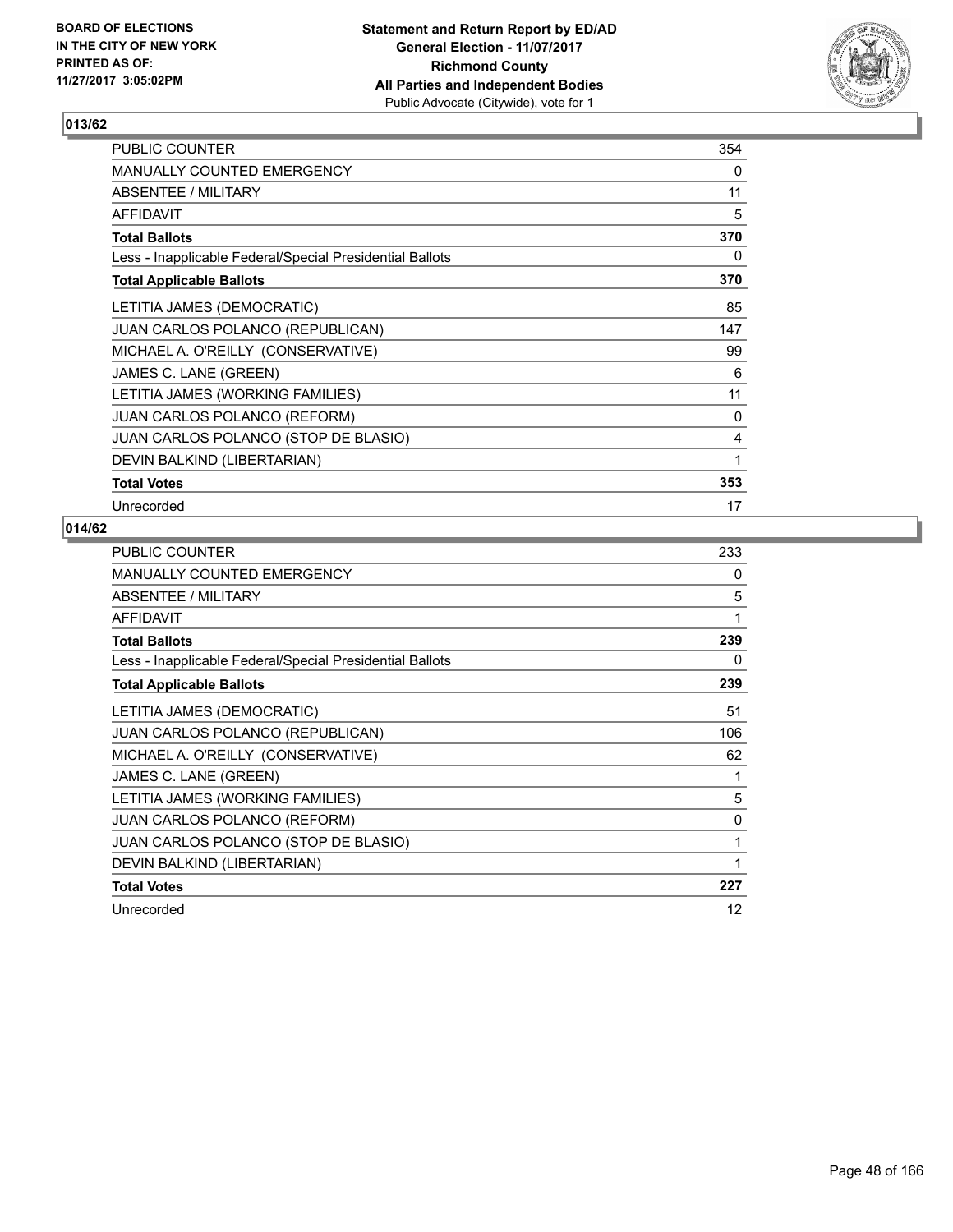

| <b>PUBLIC COUNTER</b>                                    | 363 |
|----------------------------------------------------------|-----|
| <b>MANUALLY COUNTED EMERGENCY</b>                        | 0   |
| ABSENTEE / MILITARY                                      | 10  |
| <b>AFFIDAVIT</b>                                         | 6   |
| <b>Total Ballots</b>                                     | 379 |
| Less - Inapplicable Federal/Special Presidential Ballots | 0   |
| <b>Total Applicable Ballots</b>                          | 379 |
| LETITIA JAMES (DEMOCRATIC)                               | 78  |
| JUAN CARLOS POLANCO (REPUBLICAN)                         | 162 |
| MICHAEL A. O'REILLY (CONSERVATIVE)                       | 105 |
| JAMES C. LANE (GREEN)                                    | 4   |
| LETITIA JAMES (WORKING FAMILIES)                         | 8   |
| JUAN CARLOS POLANCO (REFORM)                             | 1   |
| JUAN CARLOS POLANCO (STOP DE BLASIO)                     | 0   |
| DEVIN BALKIND (LIBERTARIAN)                              | 1   |
| <b>Total Votes</b>                                       | 359 |
| Unrecorded                                               | 20  |

| PUBLIC COUNTER                                           | 364 |
|----------------------------------------------------------|-----|
| <b>MANUALLY COUNTED EMERGENCY</b>                        | 0   |
| ABSENTEE / MILITARY                                      | 12  |
| <b>AFFIDAVIT</b>                                         | 1   |
| <b>Total Ballots</b>                                     | 377 |
| Less - Inapplicable Federal/Special Presidential Ballots | 0   |
| <b>Total Applicable Ballots</b>                          | 377 |
| LETITIA JAMES (DEMOCRATIC)                               | 106 |
| JUAN CARLOS POLANCO (REPUBLICAN)                         | 129 |
| MICHAEL A. O'REILLY (CONSERVATIVE)                       | 101 |
| JAMES C. LANE (GREEN)                                    | 1   |
| LETITIA JAMES (WORKING FAMILIES)                         | 6   |
| <b>JUAN CARLOS POLANCO (REFORM)</b>                      | 1   |
| JUAN CARLOS POLANCO (STOP DE BLASIO)                     | 3   |
| DEVIN BALKIND (LIBERTARIAN)                              | 1   |
| UNATTRIBUTABLE WRITE-IN (WRITE-IN)                       | 1   |
| <b>Total Votes</b>                                       | 349 |
| Unrecorded                                               | 28  |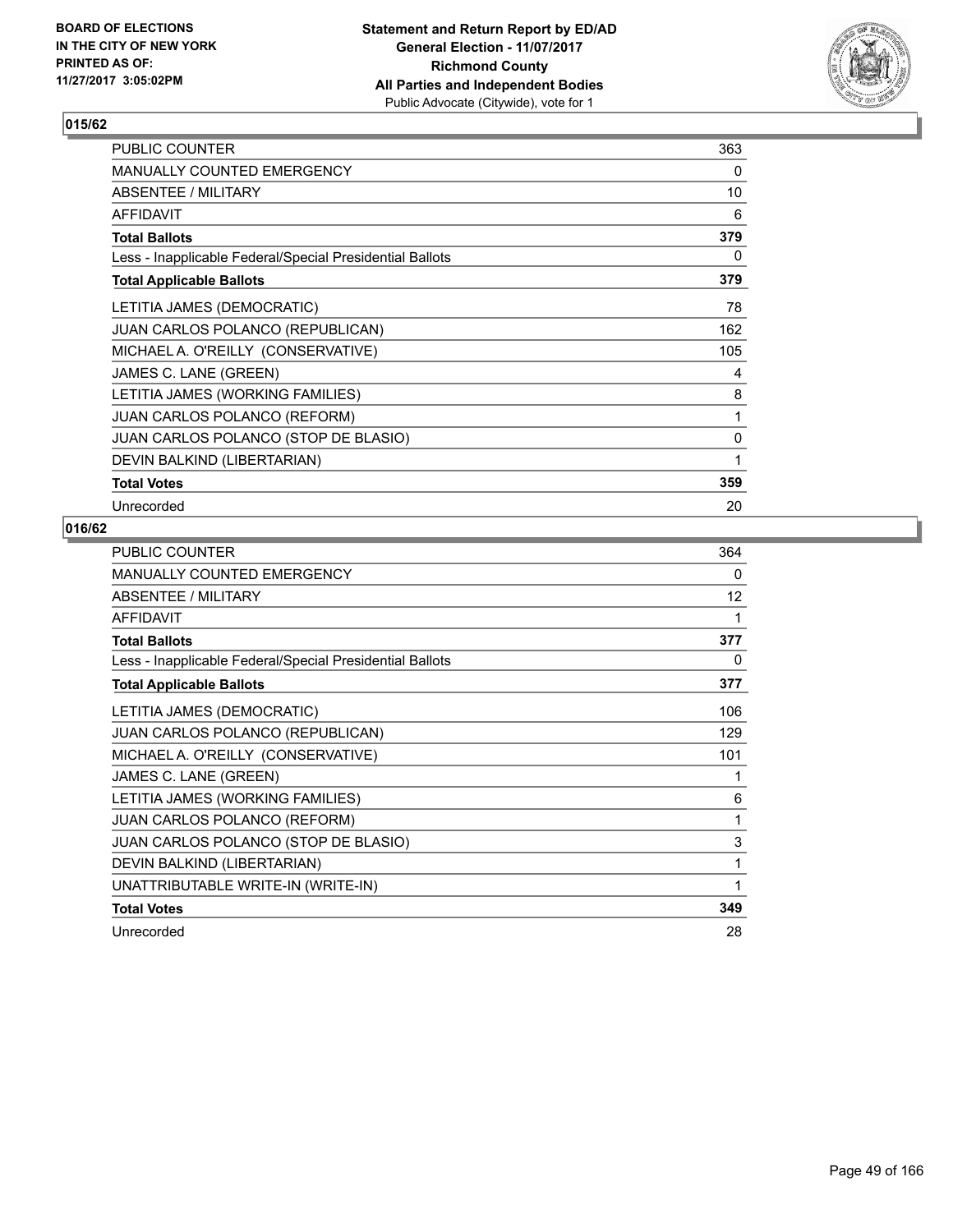

| PUBLIC COUNTER                                           | 277 |
|----------------------------------------------------------|-----|
| <b>MANUALLY COUNTED EMERGENCY</b>                        | 0   |
| ABSENTEE / MILITARY                                      | 7   |
| <b>AFFIDAVIT</b>                                         | 4   |
| <b>Total Ballots</b>                                     | 288 |
| Less - Inapplicable Federal/Special Presidential Ballots | 0   |
| <b>Total Applicable Ballots</b>                          | 288 |
| LETITIA JAMES (DEMOCRATIC)                               | 42  |
| <b>JUAN CARLOS POLANCO (REPUBLICAN)</b>                  | 123 |
| MICHAEL A. O'REILLY (CONSERVATIVE)                       | 86  |
| JAMES C. LANE (GREEN)                                    | 3   |
| LETITIA JAMES (WORKING FAMILIES)                         | 4   |
| <b>JUAN CARLOS POLANCO (REFORM)</b>                      | 0   |
| JUAN CARLOS POLANCO (STOP DE BLASIO)                     | 5   |
| DEVIN BALKIND (LIBERTARIAN)                              | 3   |
| ANTHONY VOLPE (WRITE-IN)                                 | 1   |
| <b>Total Votes</b>                                       | 267 |
| Unrecorded                                               | 21  |

| <b>PUBLIC COUNTER</b>                                    | 272            |
|----------------------------------------------------------|----------------|
| <b>MANUALLY COUNTED EMERGENCY</b>                        | 0              |
| ABSENTEE / MILITARY                                      | $\overline{2}$ |
| AFFIDAVIT                                                | $\overline{2}$ |
| <b>Total Ballots</b>                                     | 276            |
| Less - Inapplicable Federal/Special Presidential Ballots | 0              |
| <b>Total Applicable Ballots</b>                          | 276            |
| LETITIA JAMES (DEMOCRATIC)                               | 56             |
| <b>JUAN CARLOS POLANCO (REPUBLICAN)</b>                  | 115            |
| MICHAEL A. O'REILLY (CONSERVATIVE)                       | 84             |
| JAMES C. LANE (GREEN)                                    | 1              |
| LETITIA JAMES (WORKING FAMILIES)                         | 3              |
| <b>JUAN CARLOS POLANCO (REFORM)</b>                      | 0              |
| JUAN CARLOS POLANCO (STOP DE BLASIO)                     | $\overline{2}$ |
| DEVIN BALKIND (LIBERTARIAN)                              | 0              |
| <b>Total Votes</b>                                       | 261            |
| Unrecorded                                               | 15             |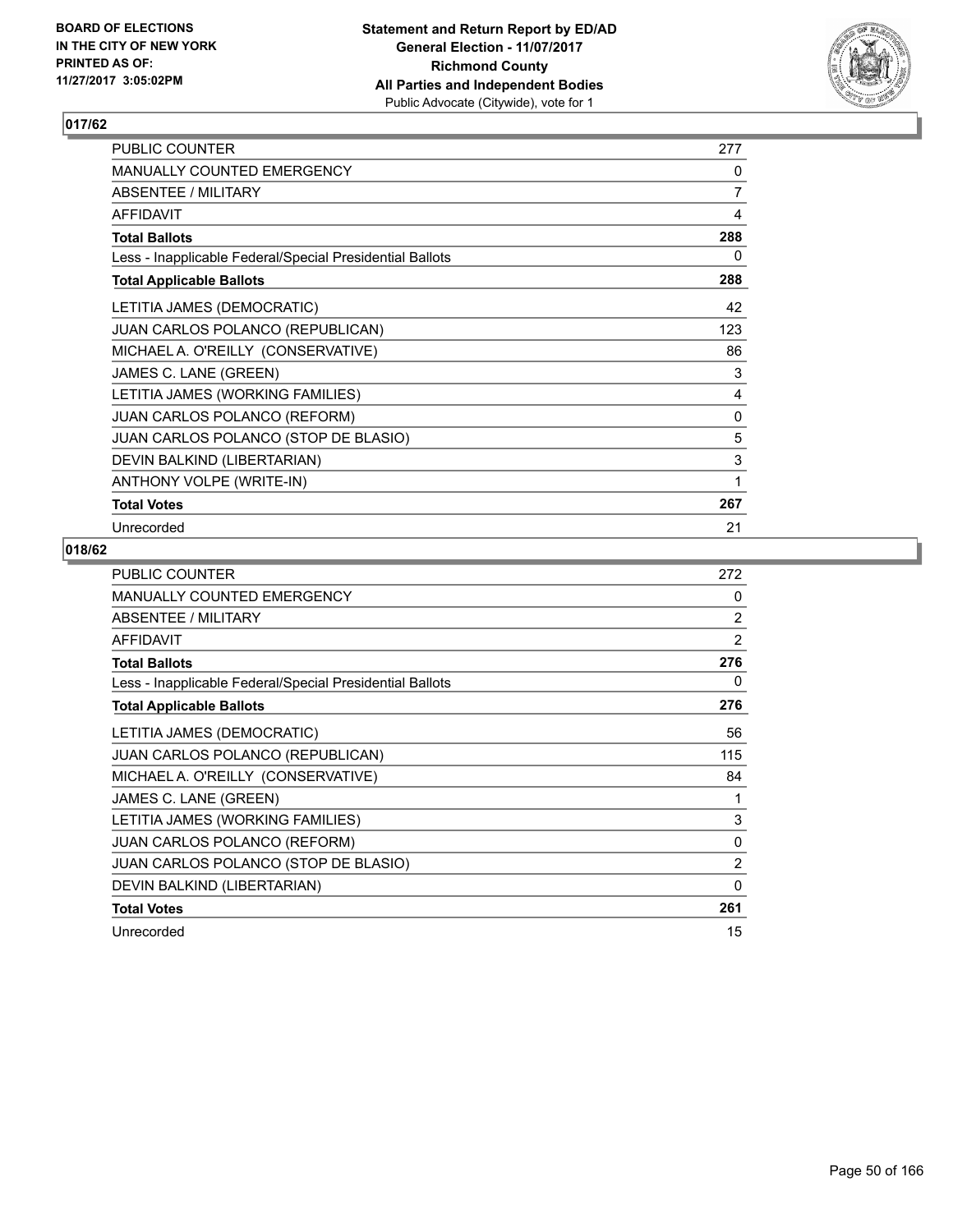

| <b>PUBLIC COUNTER</b>                                    | 300 |
|----------------------------------------------------------|-----|
| <b>MANUALLY COUNTED EMERGENCY</b>                        | 0   |
| ABSENTEE / MILITARY                                      | 8   |
| <b>AFFIDAVIT</b>                                         | 9   |
| <b>Total Ballots</b>                                     | 317 |
| Less - Inapplicable Federal/Special Presidential Ballots | 0   |
| <b>Total Applicable Ballots</b>                          | 317 |
| LETITIA JAMES (DEMOCRATIC)                               | 52  |
| JUAN CARLOS POLANCO (REPUBLICAN)                         | 138 |
| MICHAEL A. O'REILLY (CONSERVATIVE)                       | 88  |
| JAMES C. LANE (GREEN)                                    | 3   |
| LETITIA JAMES (WORKING FAMILIES)                         | 5   |
| JUAN CARLOS POLANCO (REFORM)                             | 2   |
| JUAN CARLOS POLANCO (STOP DE BLASIO)                     | 4   |
| DEVIN BALKIND (LIBERTARIAN)                              | 0   |
| <b>Total Votes</b>                                       | 292 |
| Unrecorded                                               | 25  |

| PUBLIC COUNTER                                           | 378 |
|----------------------------------------------------------|-----|
| <b>MANUALLY COUNTED EMERGENCY</b>                        | 0   |
| ABSENTEE / MILITARY                                      | 18  |
| <b>AFFIDAVIT</b>                                         | 2   |
| <b>Total Ballots</b>                                     | 398 |
| Less - Inapplicable Federal/Special Presidential Ballots | 0   |
| <b>Total Applicable Ballots</b>                          | 398 |
| LETITIA JAMES (DEMOCRATIC)                               | 51  |
| <b>JUAN CARLOS POLANCO (REPUBLICAN)</b>                  | 186 |
| MICHAEL A. O'REILLY (CONSERVATIVE)                       | 123 |
| JAMES C. LANE (GREEN)                                    | 2   |
| LETITIA JAMES (WORKING FAMILIES)                         | 5   |
| <b>JUAN CARLOS POLANCO (REFORM)</b>                      | 2   |
| JUAN CARLOS POLANCO (STOP DE BLASIO)                     | 4   |
| DEVIN BALKIND (LIBERTARIAN)                              | 0   |
| JOSEPH C. BORELLI (WRITE-IN)                             | 1   |
| <b>Total Votes</b>                                       | 374 |
| Unrecorded                                               | 24  |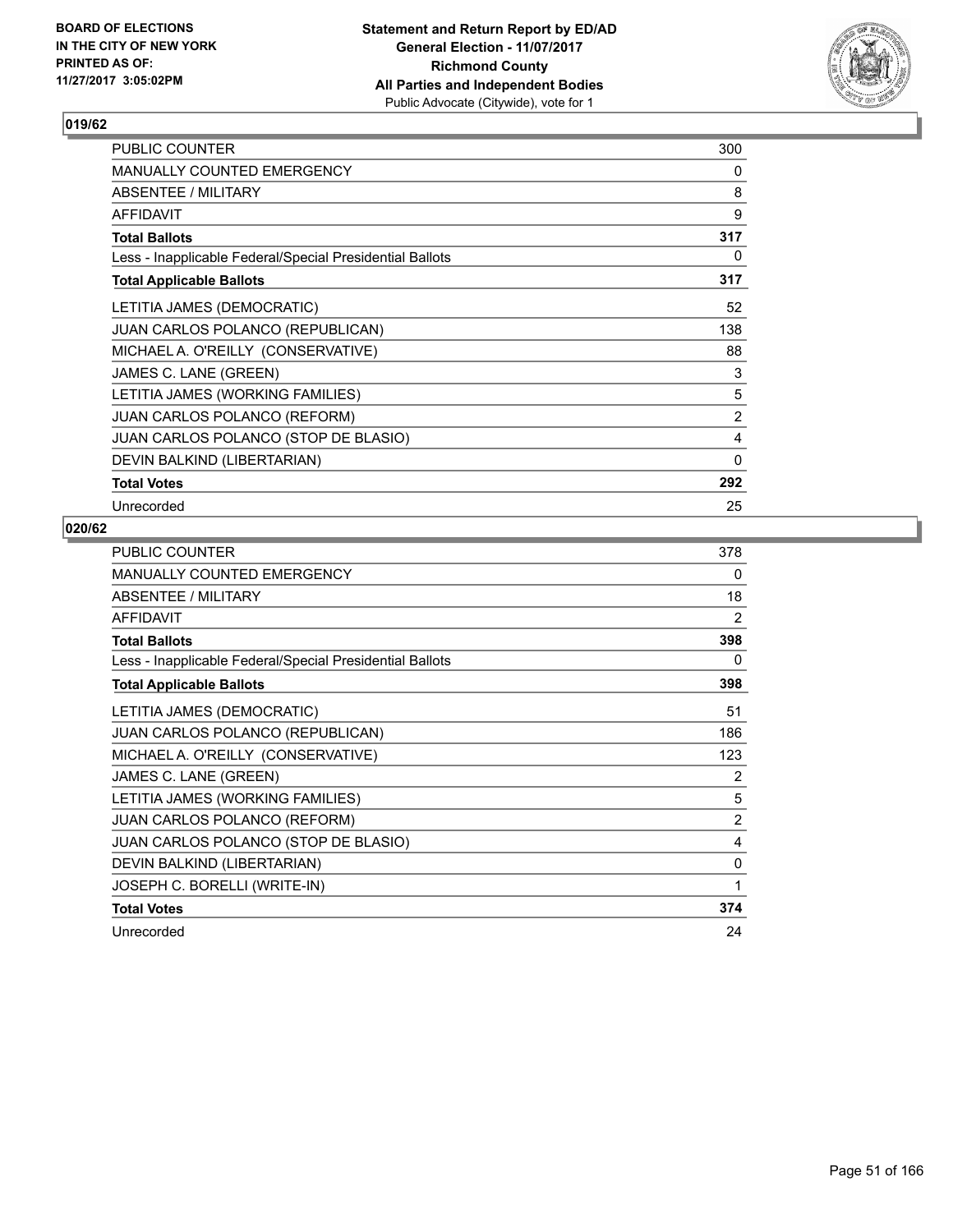

| PUBLIC COUNTER                                           | 392            |
|----------------------------------------------------------|----------------|
| <b>MANUALLY COUNTED EMERGENCY</b>                        | 0              |
| ABSENTEE / MILITARY                                      | 17             |
| <b>AFFIDAVIT</b>                                         | 7              |
| <b>Total Ballots</b>                                     | 416            |
| Less - Inapplicable Federal/Special Presidential Ballots | 0              |
| <b>Total Applicable Ballots</b>                          | 416            |
| LETITIA JAMES (DEMOCRATIC)                               | 60             |
| JUAN CARLOS POLANCO (REPUBLICAN)                         | 175            |
| MICHAEL A. O'REILLY (CONSERVATIVE)                       | 140            |
| JAMES C. LANE (GREEN)                                    | 1              |
| LETITIA JAMES (WORKING FAMILIES)                         | 7              |
| <b>JUAN CARLOS POLANCO (REFORM)</b>                      | 0              |
| JUAN CARLOS POLANCO (STOP DE BLASIO)                     | 1              |
| DEVIN BALKIND (LIBERTARIAN)                              | $\overline{2}$ |
| PHILIP LIA (WRITE-IN)                                    | 1              |
| <b>Total Votes</b>                                       | 387            |
| Unrecorded                                               | 29             |

| <b>PUBLIC COUNTER</b>                                    | 396      |
|----------------------------------------------------------|----------|
| <b>MANUALLY COUNTED EMERGENCY</b>                        | 0        |
| ABSENTEE / MILITARY                                      | 17       |
| <b>AFFIDAVIT</b>                                         | 2        |
| <b>Total Ballots</b>                                     | 415      |
| Less - Inapplicable Federal/Special Presidential Ballots | 0        |
| <b>Total Applicable Ballots</b>                          | 415      |
| LETITIA JAMES (DEMOCRATIC)                               | 77       |
| <b>JUAN CARLOS POLANCO (REPUBLICAN)</b>                  | 181      |
| MICHAEL A. O'REILLY (CONSERVATIVE)                       | 120      |
| JAMES C. LANE (GREEN)                                    | 0        |
| LETITIA JAMES (WORKING FAMILIES)                         | 10       |
| <b>JUAN CARLOS POLANCO (REFORM)</b>                      | 0        |
| JUAN CARLOS POLANCO (STOP DE BLASIO)                     | 2        |
| DEVIN BALKIND (LIBERTARIAN)                              | $\Omega$ |
| <b>Total Votes</b>                                       | 390      |
| Unrecorded                                               | 25       |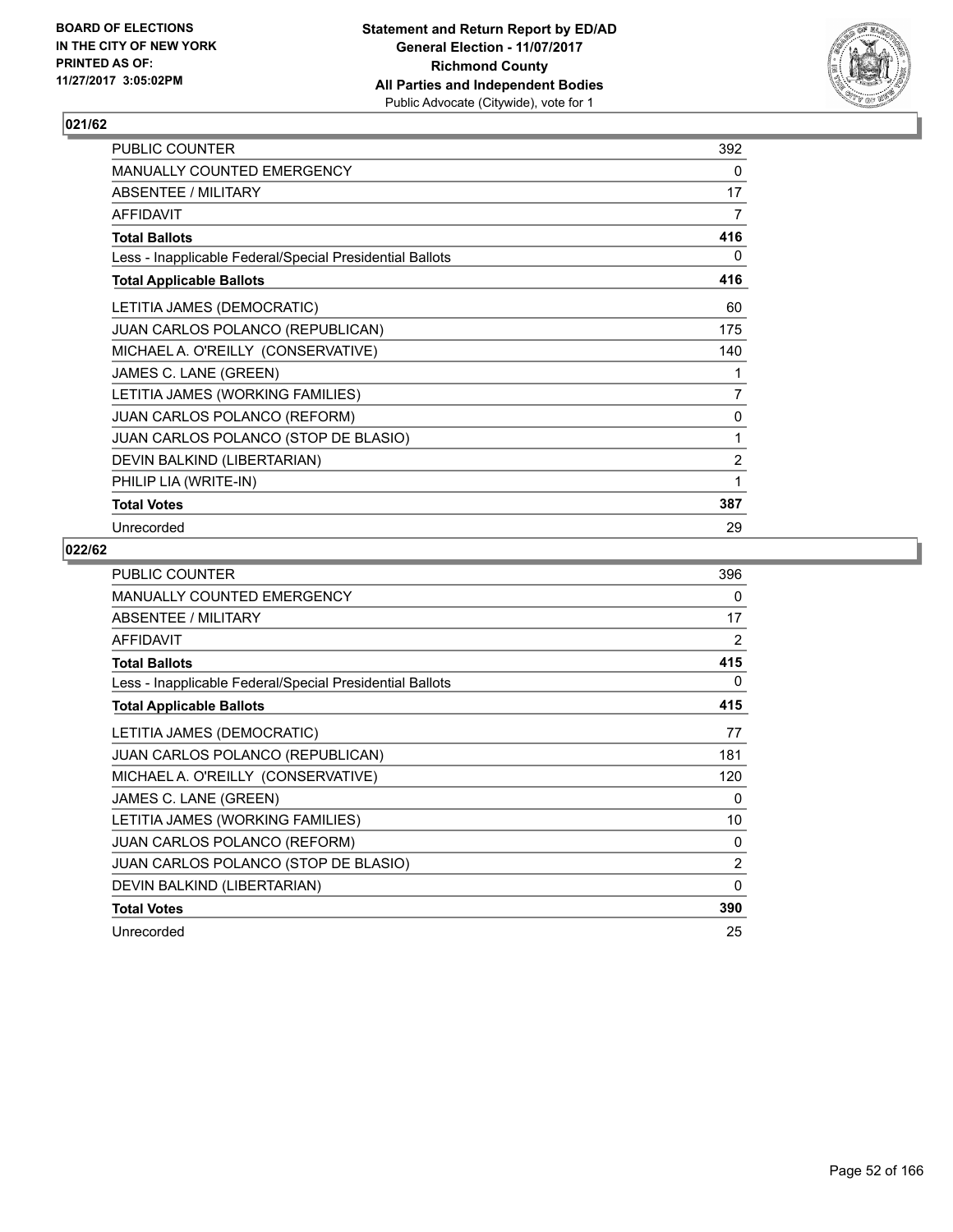

| PUBLIC COUNTER                                           | 336            |
|----------------------------------------------------------|----------------|
| <b>MANUALLY COUNTED EMERGENCY</b>                        | 0              |
| ABSENTEE / MILITARY                                      | 6              |
| <b>AFFIDAVIT</b>                                         | $\overline{2}$ |
| <b>Total Ballots</b>                                     | 344            |
| Less - Inapplicable Federal/Special Presidential Ballots | 0              |
| <b>Total Applicable Ballots</b>                          | 344            |
| LETITIA JAMES (DEMOCRATIC)                               | 71             |
| JUAN CARLOS POLANCO (REPUBLICAN)                         | 140            |
| MICHAEL A. O'REILLY (CONSERVATIVE)                       | 96             |
| JAMES C. LANE (GREEN)                                    | 1              |
| LETITIA JAMES (WORKING FAMILIES)                         | 7              |
| JUAN CARLOS POLANCO (REFORM)                             | $\overline{2}$ |
| JUAN CARLOS POLANCO (STOP DE BLASIO)                     | 0              |
| DEVIN BALKIND (LIBERTARIAN)                              | $\overline{2}$ |
| UNCOUNTED WRITE-IN PER STATUTE (WRITE-IN)                | 1              |
| <b>Total Votes</b>                                       | 320            |
| Unrecorded                                               | 24             |

| PUBLIC COUNTER                                           | 263 |
|----------------------------------------------------------|-----|
| <b>MANUALLY COUNTED EMERGENCY</b>                        | 0   |
| ABSENTEE / MILITARY                                      | 21  |
| <b>AFFIDAVIT</b>                                         | 5   |
| <b>Total Ballots</b>                                     | 289 |
| Less - Inapplicable Federal/Special Presidential Ballots | 0   |
| <b>Total Applicable Ballots</b>                          | 289 |
| LETITIA JAMES (DEMOCRATIC)                               | 81  |
| JUAN CARLOS POLANCO (REPUBLICAN)                         | 108 |
| MICHAEL A. O'REILLY (CONSERVATIVE)                       | 64  |
| JAMES C. LANE (GREEN)                                    | 3   |
| LETITIA JAMES (WORKING FAMILIES)                         | 5   |
| JUAN CARLOS POLANCO (REFORM)                             | 0   |
| JUAN CARLOS POLANCO (STOP DE BLASIO)                     | 2   |
| DEVIN BALKIND (LIBERTARIAN)                              | 0   |
| UNATTRIBUTABLE WRITE-IN (WRITE-IN)                       | 1   |
| <b>Total Votes</b>                                       | 264 |
| Unrecorded                                               | 25  |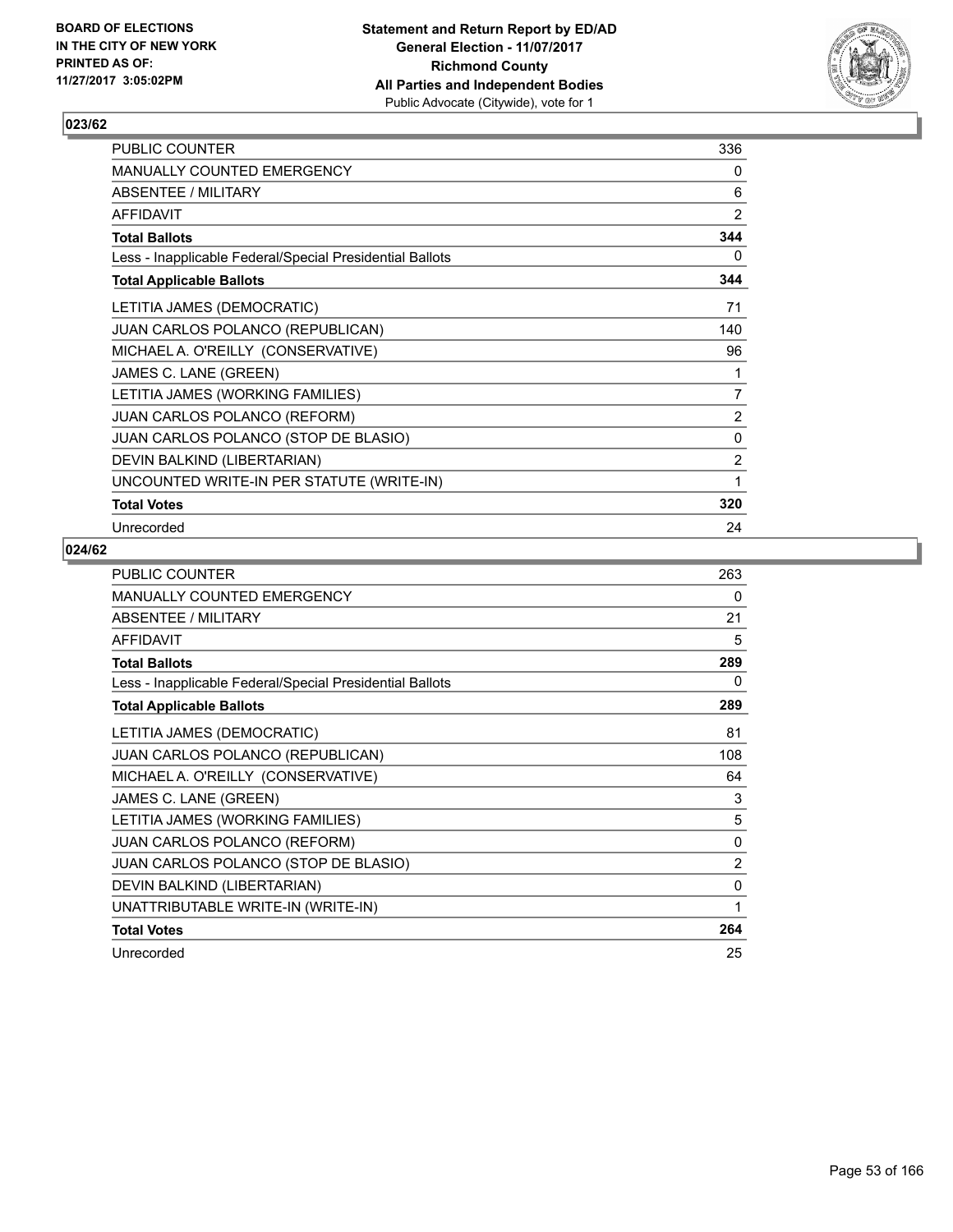

| PUBLIC COUNTER                                           | 329 |
|----------------------------------------------------------|-----|
| <b>MANUALLY COUNTED EMERGENCY</b>                        | 0   |
| <b>ABSENTEE / MILITARY</b>                               | 13  |
| <b>AFFIDAVIT</b>                                         | 0   |
| <b>Total Ballots</b>                                     | 342 |
| Less - Inapplicable Federal/Special Presidential Ballots | 0   |
| <b>Total Applicable Ballots</b>                          | 342 |
| LETITIA JAMES (DEMOCRATIC)                               | 46  |
| <b>JUAN CARLOS POLANCO (REPUBLICAN)</b>                  | 164 |
| MICHAEL A. O'REILLY (CONSERVATIVE)                       | 102 |
| JAMES C. LANE (GREEN)                                    | 0   |
| LETITIA JAMES (WORKING FAMILIES)                         | 5   |
| JUAN CARLOS POLANCO (REFORM)                             | 2   |
| JUAN CARLOS POLANCO (STOP DE BLASIO)                     | 0   |
| DEVIN BALKIND (LIBERTARIAN)                              | 1   |
| <b>Total Votes</b>                                       | 320 |
| Unrecorded                                               | 22  |

| <b>PUBLIC COUNTER</b>                                    | 359 |
|----------------------------------------------------------|-----|
| <b>MANUALLY COUNTED EMERGENCY</b>                        | 0   |
| ABSENTEE / MILITARY                                      | 13  |
| <b>AFFIDAVIT</b>                                         | 4   |
| <b>Total Ballots</b>                                     | 376 |
| Less - Inapplicable Federal/Special Presidential Ballots | 0   |
| <b>Total Applicable Ballots</b>                          | 376 |
| LETITIA JAMES (DEMOCRATIC)                               | 123 |
| JUAN CARLOS POLANCO (REPUBLICAN)                         | 112 |
| MICHAEL A. O'REILLY (CONSERVATIVE)                       | 93  |
| JAMES C. LANE (GREEN)                                    | 2   |
| LETITIA JAMES (WORKING FAMILIES)                         | 9   |
| JUAN CARLOS POLANCO (REFORM)                             | 3   |
| JUAN CARLOS POLANCO (STOP DE BLASIO)                     | 1   |
| DEVIN BALKIND (LIBERTARIAN)                              | 1   |
| JEFFREY KAPPEN (WRITE-IN)                                | 1   |
| UNATTRIBUTABLE WRITE-IN (WRITE-IN)                       | 1   |
| <b>Total Votes</b>                                       | 346 |
| Unrecorded                                               | 30  |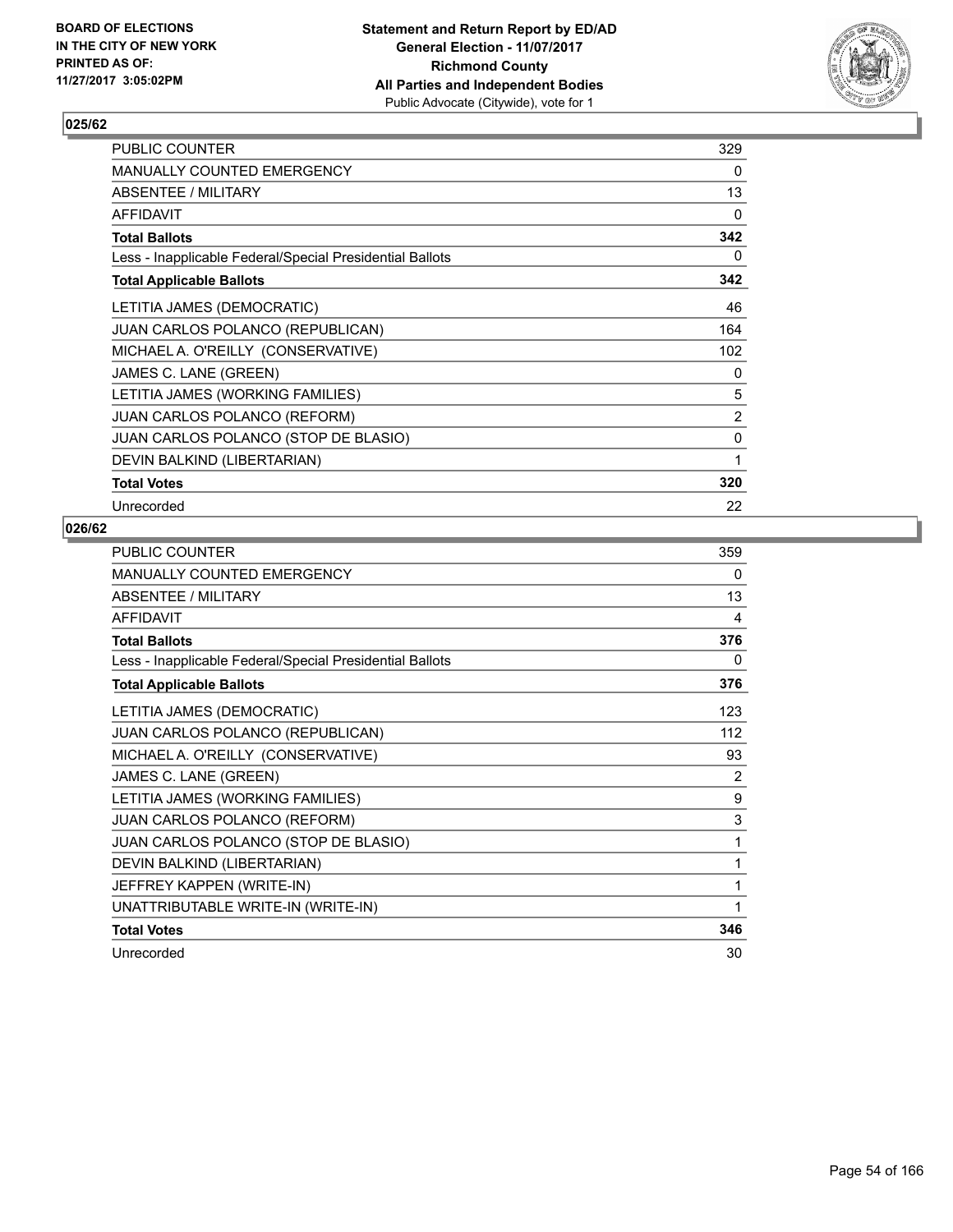

| PUBLIC COUNTER                                           | 424 |
|----------------------------------------------------------|-----|
| <b>MANUALLY COUNTED EMERGENCY</b>                        | 0   |
| <b>ABSENTEE / MILITARY</b>                               | 9   |
| <b>AFFIDAVIT</b>                                         | 6   |
| <b>Total Ballots</b>                                     | 439 |
| Less - Inapplicable Federal/Special Presidential Ballots | 0   |
| <b>Total Applicable Ballots</b>                          | 439 |
| LETITIA JAMES (DEMOCRATIC)                               | 77  |
| <b>JUAN CARLOS POLANCO (REPUBLICAN)</b>                  | 177 |
| MICHAEL A. O'REILLY (CONSERVATIVE)                       | 139 |
| JAMES C. LANE (GREEN)                                    | 4   |
| LETITIA JAMES (WORKING FAMILIES)                         | 7   |
| <b>JUAN CARLOS POLANCO (REFORM)</b>                      | 4   |
| JUAN CARLOS POLANCO (STOP DE BLASIO)                     | 0   |
| DEVIN BALKIND (LIBERTARIAN)                              | 1   |
| <b>Total Votes</b>                                       | 409 |
| Unrecorded                                               | 30  |

| PUBLIC COUNTER                                           | 364 |
|----------------------------------------------------------|-----|
| MANUALLY COUNTED EMERGENCY                               | 0   |
| ABSENTEE / MILITARY                                      | 1   |
| <b>AFFIDAVIT</b>                                         | 4   |
| <b>Total Ballots</b>                                     | 369 |
| Less - Inapplicable Federal/Special Presidential Ballots | 0   |
| <b>Total Applicable Ballots</b>                          | 369 |
| LETITIA JAMES (DEMOCRATIC)                               | 66  |
| JUAN CARLOS POLANCO (REPUBLICAN)                         | 171 |
| MICHAEL A. O'REILLY (CONSERVATIVE)                       | 105 |
| JAMES C. LANE (GREEN)                                    | 1   |
| LETITIA JAMES (WORKING FAMILIES)                         | 5   |
| <b>JUAN CARLOS POLANCO (REFORM)</b>                      | 0   |
| JUAN CARLOS POLANCO (STOP DE BLASIO)                     | 1   |
| DEVIN BALKIND (LIBERTARIAN)                              | 1   |
| UNATTRIBUTABLE WRITE-IN (WRITE-IN)                       | 1   |
| <b>Total Votes</b>                                       | 351 |
| Unrecorded                                               | 18  |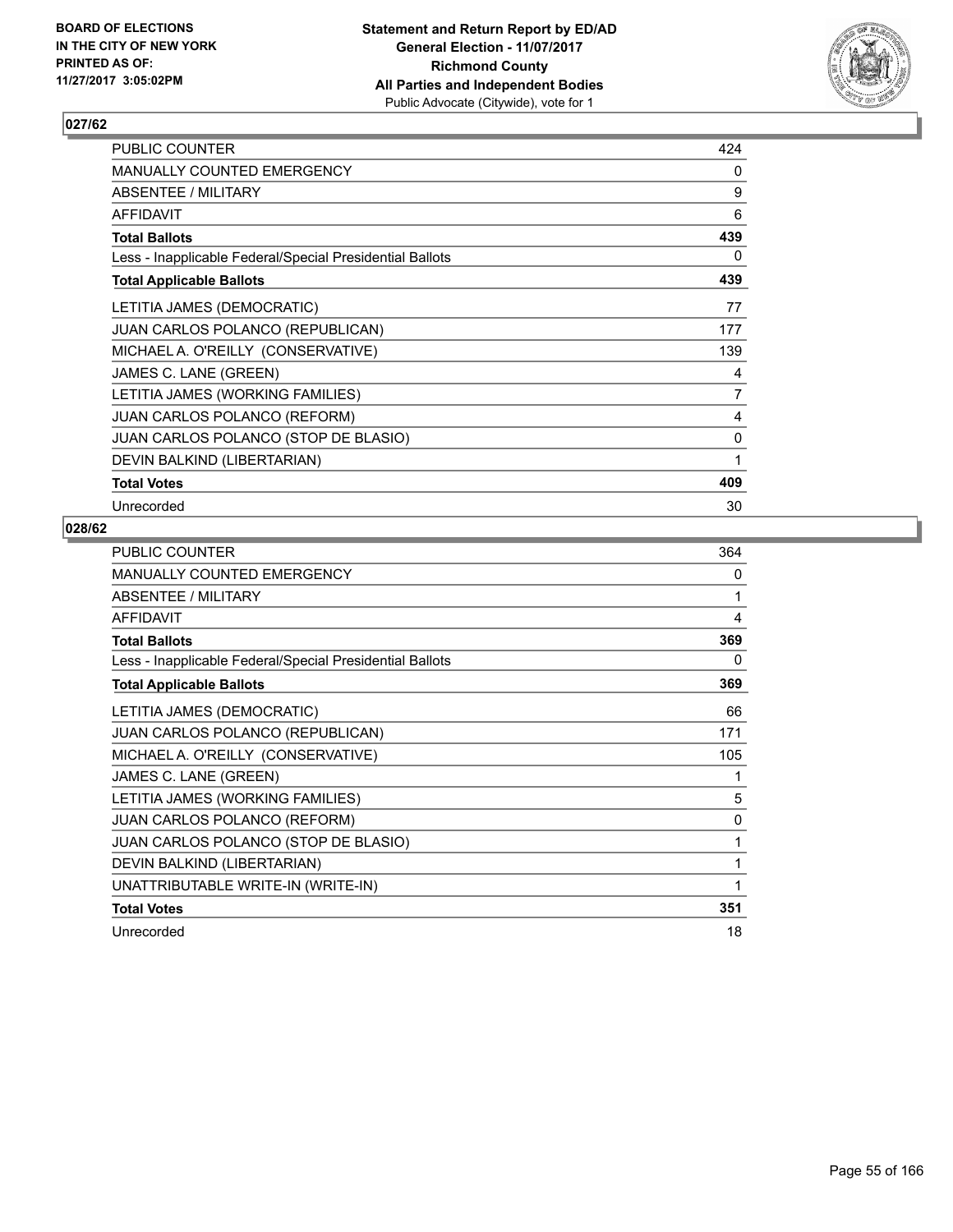

| PUBLIC COUNTER                                           | 264            |
|----------------------------------------------------------|----------------|
| <b>MANUALLY COUNTED EMERGENCY</b>                        | 0              |
| <b>ABSENTEE / MILITARY</b>                               | 12             |
| <b>AFFIDAVIT</b>                                         | 0              |
| <b>Total Ballots</b>                                     | 276            |
| Less - Inapplicable Federal/Special Presidential Ballots | 0              |
| <b>Total Applicable Ballots</b>                          | 276            |
| LETITIA JAMES (DEMOCRATIC)                               | 45             |
| <b>JUAN CARLOS POLANCO (REPUBLICAN)</b>                  | 128            |
| MICHAEL A. O'REILLY (CONSERVATIVE)                       | 78             |
| JAMES C. LANE (GREEN)                                    | 0              |
| LETITIA JAMES (WORKING FAMILIES)                         | $\overline{7}$ |
| <b>JUAN CARLOS POLANCO (REFORM)</b>                      | $\overline{2}$ |
| JUAN CARLOS POLANCO (STOP DE BLASIO)                     | 1              |
| DEVIN BALKIND (LIBERTARIAN)                              | 1              |
| <b>Total Votes</b>                                       | 262            |
| Unrecorded                                               | 14             |

| <b>PUBLIC COUNTER</b>                                    | 331            |
|----------------------------------------------------------|----------------|
| <b>MANUALLY COUNTED EMERGENCY</b>                        | 0              |
| ABSENTEE / MILITARY                                      | 4              |
| <b>AFFIDAVIT</b>                                         | 3              |
| <b>Total Ballots</b>                                     | 338            |
| Less - Inapplicable Federal/Special Presidential Ballots | 0              |
| <b>Total Applicable Ballots</b>                          | 338            |
| LETITIA JAMES (DEMOCRATIC)                               | 59             |
| <b>JUAN CARLOS POLANCO (REPUBLICAN)</b>                  | 161            |
| MICHAEL A. O'REILLY (CONSERVATIVE)                       | 88             |
| JAMES C. LANE (GREEN)                                    | 1              |
| LETITIA JAMES (WORKING FAMILIES)                         | 5              |
| <b>JUAN CARLOS POLANCO (REFORM)</b>                      | 1              |
| JUAN CARLOS POLANCO (STOP DE BLASIO)                     | $\overline{2}$ |
| DEVIN BALKIND (LIBERTARIAN)                              | 2              |
| <b>Total Votes</b>                                       | 319            |
| Unrecorded                                               | 19             |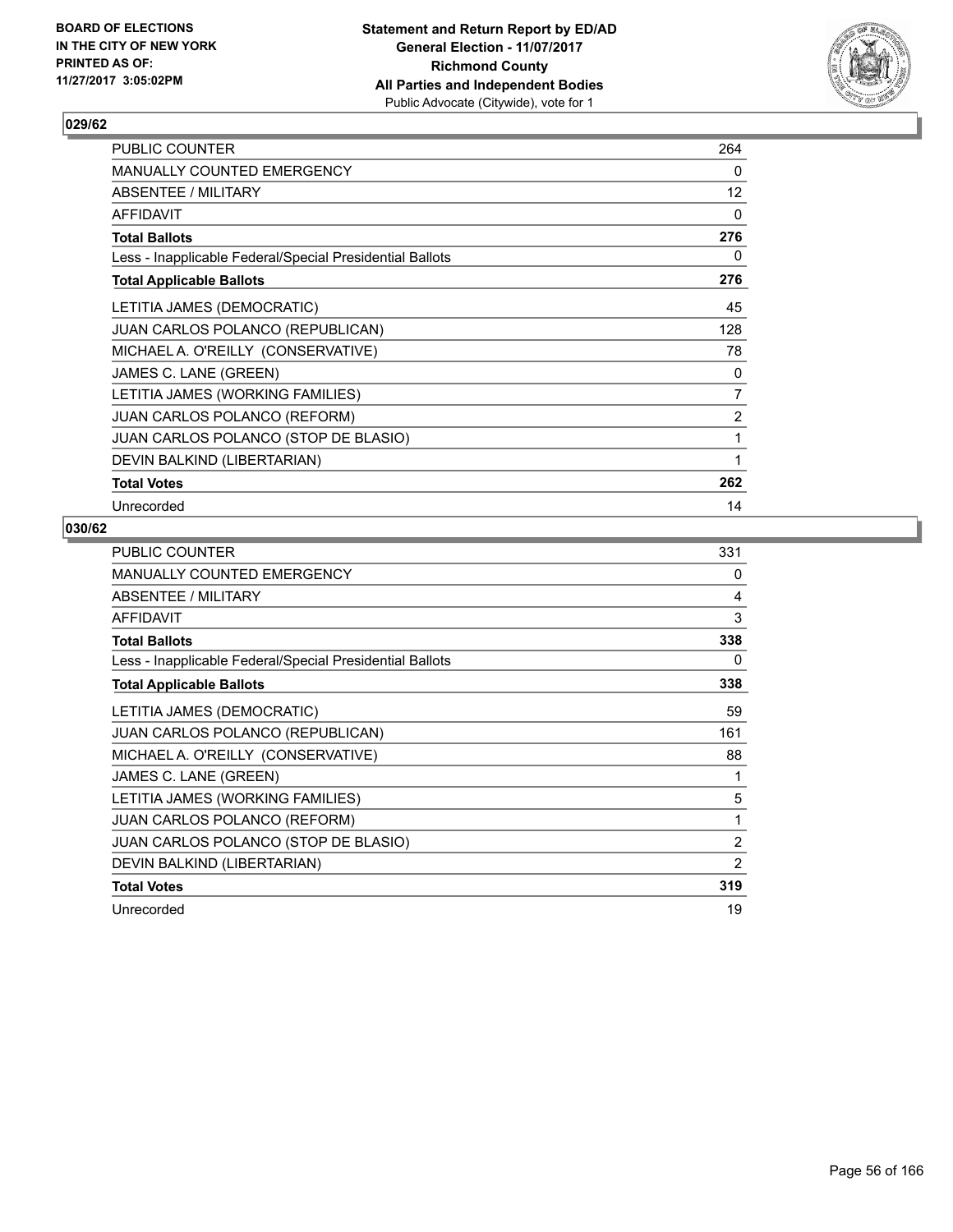

| PUBLIC COUNTER                                           | 372            |
|----------------------------------------------------------|----------------|
| <b>MANUALLY COUNTED EMERGENCY</b>                        | 0              |
| <b>ABSENTEE / MILITARY</b>                               | 20             |
| <b>AFFIDAVIT</b>                                         | 5              |
| <b>Total Ballots</b>                                     | 397            |
| Less - Inapplicable Federal/Special Presidential Ballots | 0              |
| <b>Total Applicable Ballots</b>                          | 397            |
| LETITIA JAMES (DEMOCRATIC)                               | 77             |
| <b>JUAN CARLOS POLANCO (REPUBLICAN)</b>                  | 177            |
| MICHAEL A. O'REILLY (CONSERVATIVE)                       | 110            |
| JAMES C. LANE (GREEN)                                    | 3              |
| LETITIA JAMES (WORKING FAMILIES)                         | 3              |
| <b>JUAN CARLOS POLANCO (REFORM)</b>                      | $\overline{2}$ |
| JUAN CARLOS POLANCO (STOP DE BLASIO)                     | 1              |
| DEVIN BALKIND (LIBERTARIAN)                              | 1              |
| JOSEPH C. BORELLI (WRITE-IN)                             | 1              |
| <b>Total Votes</b>                                       | 375            |
| Unrecorded                                               | 22             |

| <b>PUBLIC COUNTER</b>                                    | 344            |
|----------------------------------------------------------|----------------|
| <b>MANUALLY COUNTED EMERGENCY</b>                        | 0              |
| ABSENTEE / MILITARY                                      | 21             |
| <b>AFFIDAVIT</b>                                         | 5              |
| <b>Total Ballots</b>                                     | 370            |
| Less - Inapplicable Federal/Special Presidential Ballots | 0              |
| <b>Total Applicable Ballots</b>                          | 370            |
| LETITIA JAMES (DEMOCRATIC)                               | 71             |
| <b>JUAN CARLOS POLANCO (REPUBLICAN)</b>                  | 149            |
| MICHAEL A. O'REILLY (CONSERVATIVE)                       | 114            |
| JAMES C. LANE (GREEN)                                    | 4              |
| LETITIA JAMES (WORKING FAMILIES)                         | 4              |
| <b>JUAN CARLOS POLANCO (REFORM)</b>                      | 1              |
| JUAN CARLOS POLANCO (STOP DE BLASIO)                     | 1              |
| DEVIN BALKIND (LIBERTARIAN)                              | $\overline{2}$ |
| <b>Total Votes</b>                                       | 346            |
| Unrecorded                                               | 24             |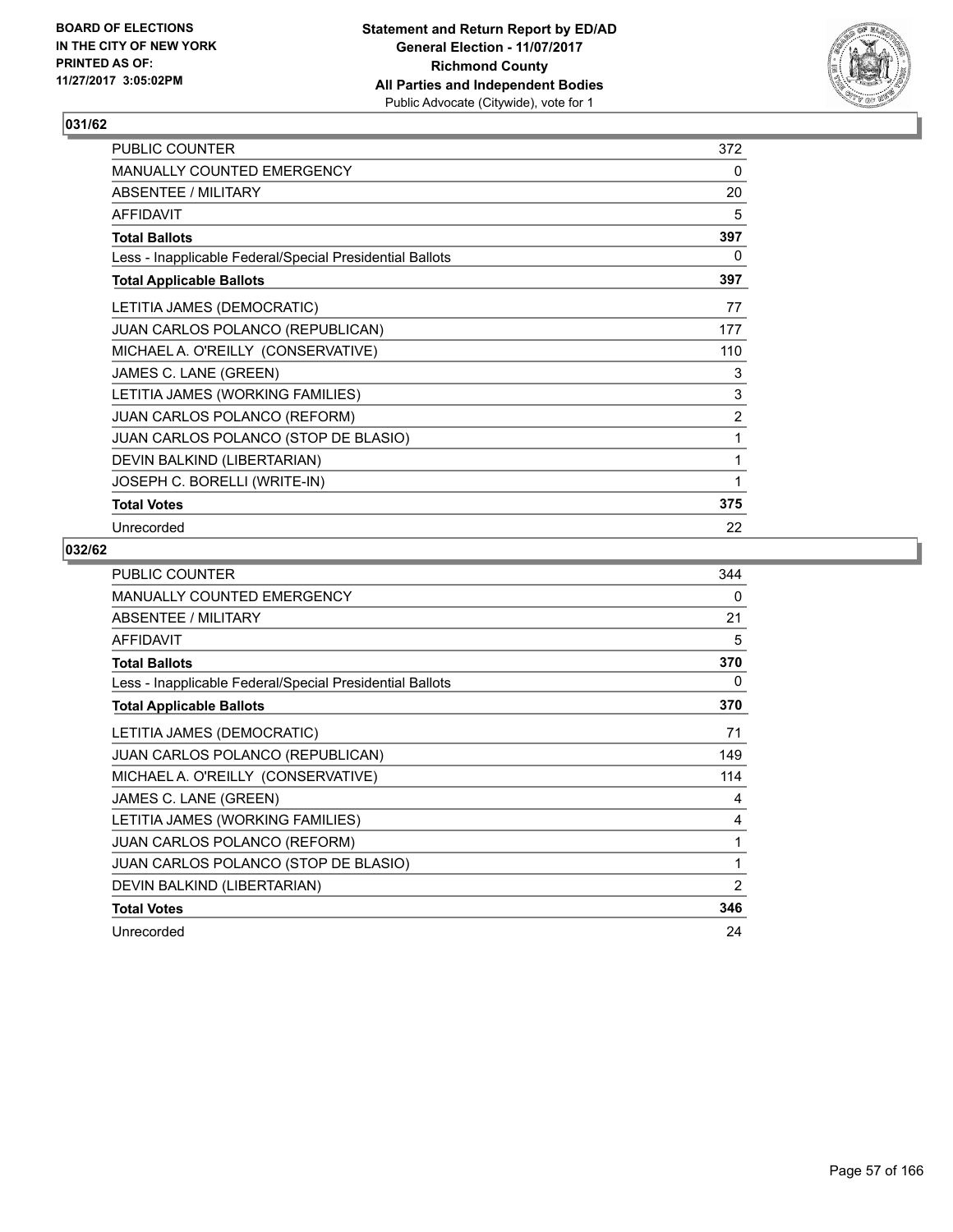

| <b>PUBLIC COUNTER</b>                                    | 364          |
|----------------------------------------------------------|--------------|
| <b>MANUALLY COUNTED EMERGENCY</b>                        | 0            |
| ABSENTEE / MILITARY                                      | 5            |
| <b>AFFIDAVIT</b>                                         | 3            |
| <b>Total Ballots</b>                                     | 372          |
| Less - Inapplicable Federal/Special Presidential Ballots | 0            |
| <b>Total Applicable Ballots</b>                          | 372          |
| LETITIA JAMES (DEMOCRATIC)                               | 70           |
| <b>JUAN CARLOS POLANCO (REPUBLICAN)</b>                  | 161          |
| MICHAEL A. O'REILLY (CONSERVATIVE)                       | 103          |
| JAMES C. LANE (GREEN)                                    | 3            |
| LETITIA JAMES (WORKING FAMILIES)                         | 4            |
| <b>JUAN CARLOS POLANCO (REFORM)</b>                      | 2            |
| JUAN CARLOS POLANCO (STOP DE BLASIO)                     | $\mathbf{0}$ |
| DEVIN BALKIND (LIBERTARIAN)                              | 2            |
| <b>Total Votes</b>                                       | 345          |
| Unrecorded                                               | 27           |

| PUBLIC COUNTER                                           | 389 |
|----------------------------------------------------------|-----|
| MANUALLY COUNTED EMERGENCY                               | 0   |
| ABSENTEE / MILITARY                                      | 13  |
| <b>AFFIDAVIT</b>                                         | 5   |
| <b>Total Ballots</b>                                     | 407 |
| Less - Inapplicable Federal/Special Presidential Ballots | 0   |
| <b>Total Applicable Ballots</b>                          | 407 |
| LETITIA JAMES (DEMOCRATIC)                               | 66  |
| <b>JUAN CARLOS POLANCO (REPUBLICAN)</b>                  | 187 |
| MICHAEL A. O'REILLY (CONSERVATIVE)                       | 117 |
| JAMES C. LANE (GREEN)                                    | 3   |
| LETITIA JAMES (WORKING FAMILIES)                         | 4   |
| JUAN CARLOS POLANCO (REFORM)                             | 1   |
| JUAN CARLOS POLANCO (STOP DE BLASIO)                     | 3   |
| DEVIN BALKIND (LIBERTARIAN)                              | 2   |
| GRIFFIN FOSSELLA (WRITE-IN)                              | 1   |
| <b>Total Votes</b>                                       | 384 |
| Unrecorded                                               | 23  |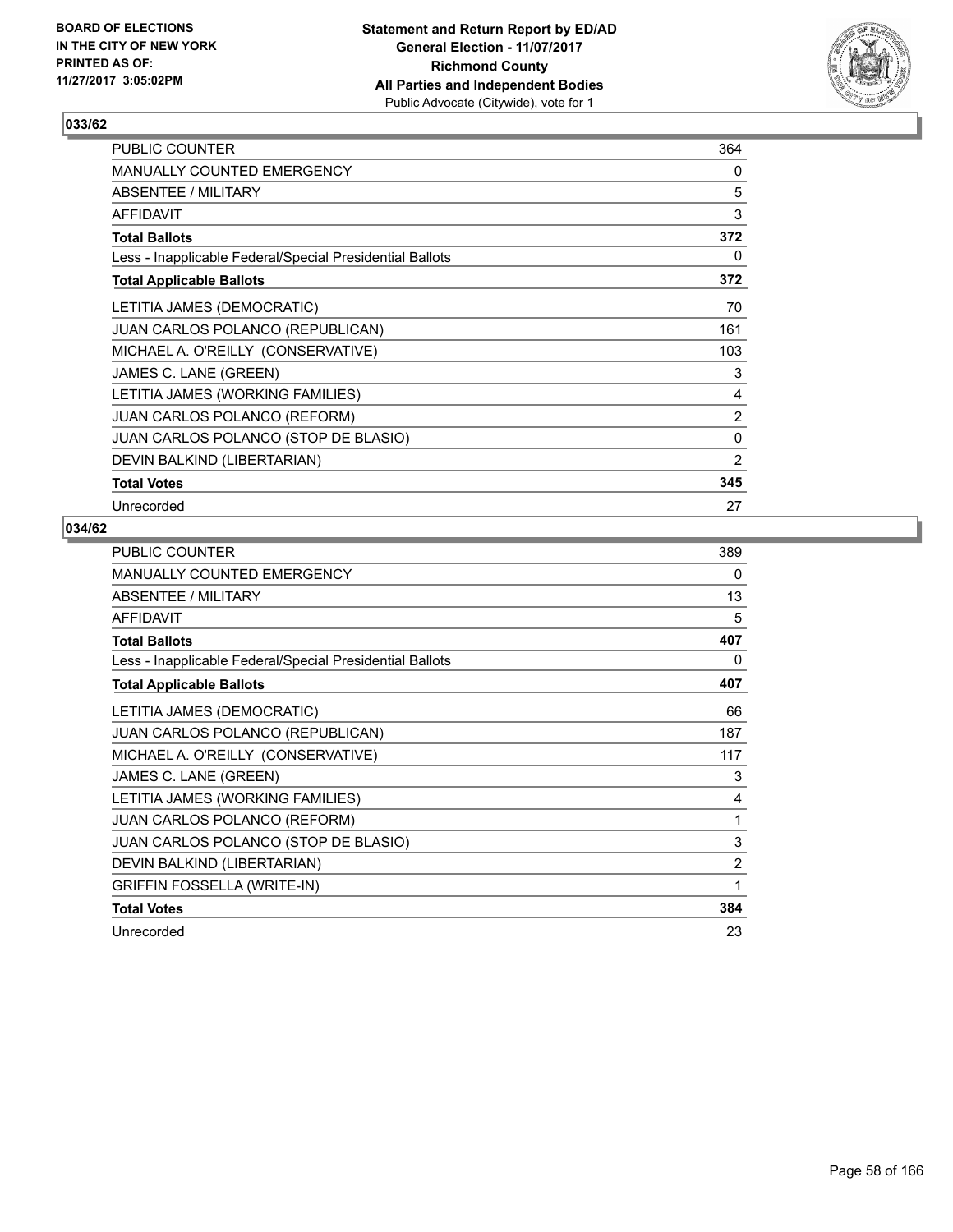

| <b>PUBLIC COUNTER</b>                                    | 345            |
|----------------------------------------------------------|----------------|
| <b>MANUALLY COUNTED EMERGENCY</b>                        | 0              |
| ABSENTEE / MILITARY                                      | 3              |
| <b>AFFIDAVIT</b>                                         | 0              |
| <b>Total Ballots</b>                                     | 348            |
| Less - Inapplicable Federal/Special Presidential Ballots | 0              |
| <b>Total Applicable Ballots</b>                          | 348            |
| LETITIA JAMES (DEMOCRATIC)                               | 49             |
| JUAN CARLOS POLANCO (REPUBLICAN)                         | 161            |
| MICHAEL A. O'REILLY (CONSERVATIVE)                       | 118            |
| JAMES C. LANE (GREEN)                                    | 0              |
| LETITIA JAMES (WORKING FAMILIES)                         | $\overline{2}$ |
| <b>JUAN CARLOS POLANCO (REFORM)</b>                      | 1              |
| JUAN CARLOS POLANCO (STOP DE BLASIO)                     | 3              |
| DEVIN BALKIND (LIBERTARIAN)                              | 1              |
| KATHLEEN GORMAN (WRITE-IN)                               | 1              |
| <b>Total Votes</b>                                       | 336            |
| Unrecorded                                               | 12             |

| PUBLIC COUNTER                                           | 321            |
|----------------------------------------------------------|----------------|
| MANUALLY COUNTED EMERGENCY                               | $\Omega$       |
| ABSENTEE / MILITARY                                      | 8              |
| <b>AFFIDAVIT</b>                                         | $\overline{2}$ |
| <b>Total Ballots</b>                                     | 331            |
| Less - Inapplicable Federal/Special Presidential Ballots | 0              |
| <b>Total Applicable Ballots</b>                          | 331            |
| LETITIA JAMES (DEMOCRATIC)                               | 72             |
| JUAN CARLOS POLANCO (REPUBLICAN)                         | 147            |
| MICHAEL A. O'REILLY (CONSERVATIVE)                       | 85             |
| JAMES C. LANE (GREEN)                                    | 3              |
| LETITIA JAMES (WORKING FAMILIES)                         | 5              |
| JUAN CARLOS POLANCO (REFORM)                             | 1              |
| JUAN CARLOS POLANCO (STOP DE BLASIO)                     | 0              |
| DEVIN BALKIND (LIBERTARIAN)                              | 0              |
| BERT KANNUDO (WRITE-IN)                                  | 1              |
| <b>Total Votes</b>                                       | 314            |
| Unrecorded                                               | 17             |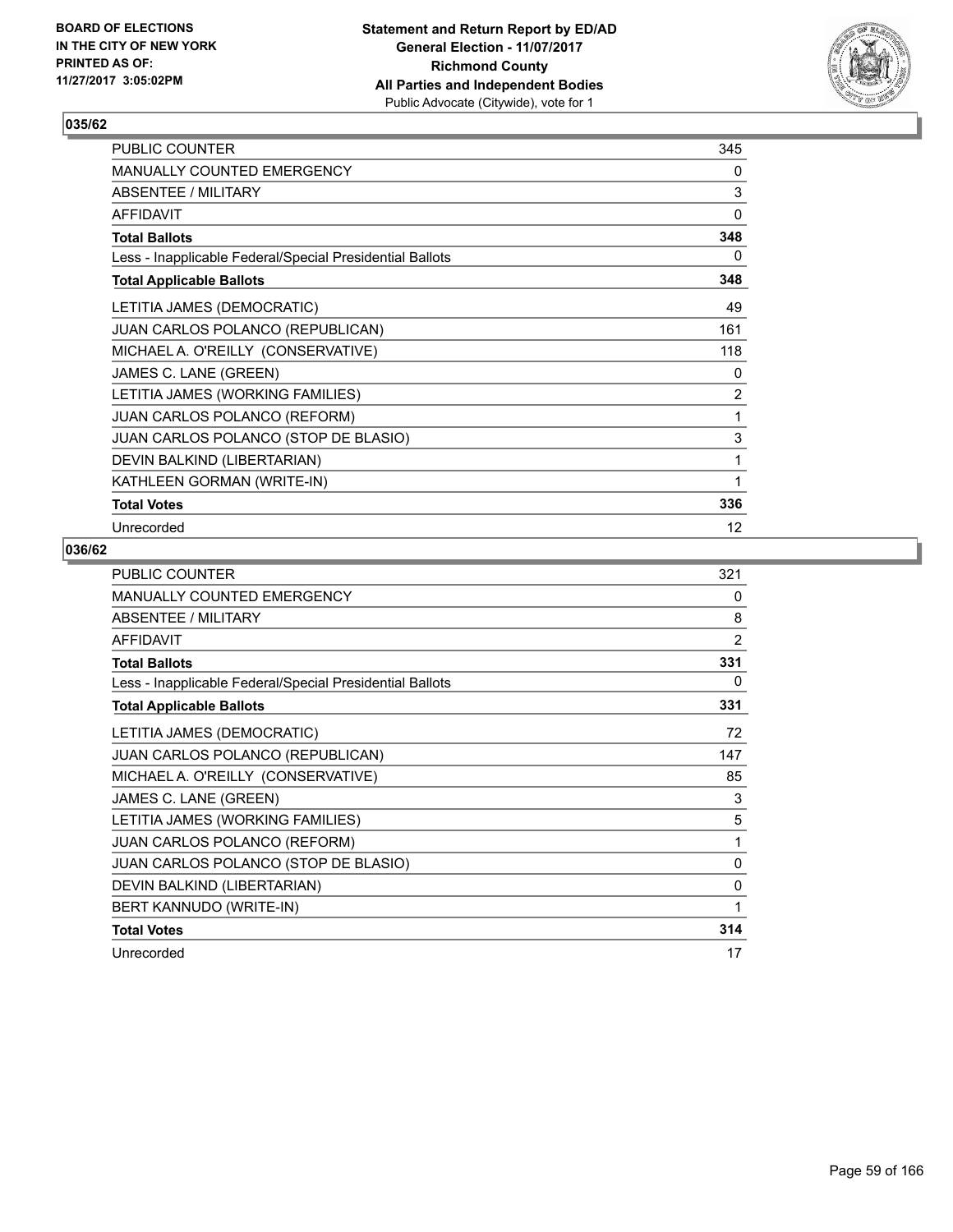

| PUBLIC COUNTER                                           | 421            |
|----------------------------------------------------------|----------------|
| <b>MANUALLY COUNTED EMERGENCY</b>                        | 0              |
| ABSENTEE / MILITARY                                      | 11             |
| <b>AFFIDAVIT</b>                                         | 2              |
| <b>Total Ballots</b>                                     | 434            |
| Less - Inapplicable Federal/Special Presidential Ballots | 0              |
| <b>Total Applicable Ballots</b>                          | 434            |
| LETITIA JAMES (DEMOCRATIC)                               | 73             |
| JUAN CARLOS POLANCO (REPUBLICAN)                         | 201            |
| MICHAEL A. O'REILLY (CONSERVATIVE)                       | 120            |
| JAMES C. LANE (GREEN)                                    | 2              |
| LETITIA JAMES (WORKING FAMILIES)                         | 6              |
| <b>JUAN CARLOS POLANCO (REFORM)</b>                      | 0              |
| JUAN CARLOS POLANCO (STOP DE BLASIO)                     | 1              |
| DEVIN BALKIND (LIBERTARIAN)                              | $\overline{2}$ |
| <b>Total Votes</b>                                       | 405            |
| Unrecorded                                               | 29             |

| PUBLIC COUNTER                                           | 440 |
|----------------------------------------------------------|-----|
| MANUALLY COUNTED EMERGENCY                               | 0   |
| ABSENTEE / MILITARY                                      | 18  |
| AFFIDAVIT                                                | 5   |
| <b>Total Ballots</b>                                     | 463 |
| Less - Inapplicable Federal/Special Presidential Ballots | 0   |
| <b>Total Applicable Ballots</b>                          | 463 |
| LETITIA JAMES (DEMOCRATIC)                               | 97  |
| JUAN CARLOS POLANCO (REPUBLICAN)                         | 169 |
| MICHAEL A. O'REILLY (CONSERVATIVE)                       | 146 |
| JAMES C. LANE (GREEN)                                    | 1   |
| LETITIA JAMES (WORKING FAMILIES)                         | 18  |
| <b>JUAN CARLOS POLANCO (REFORM)</b>                      | 2   |
| JUAN CARLOS POLANCO (STOP DE BLASIO)                     | 0   |
| DEVIN BALKIND (LIBERTARIAN)                              | 2   |
| <b>Total Votes</b>                                       | 435 |
| Unrecorded                                               | 28  |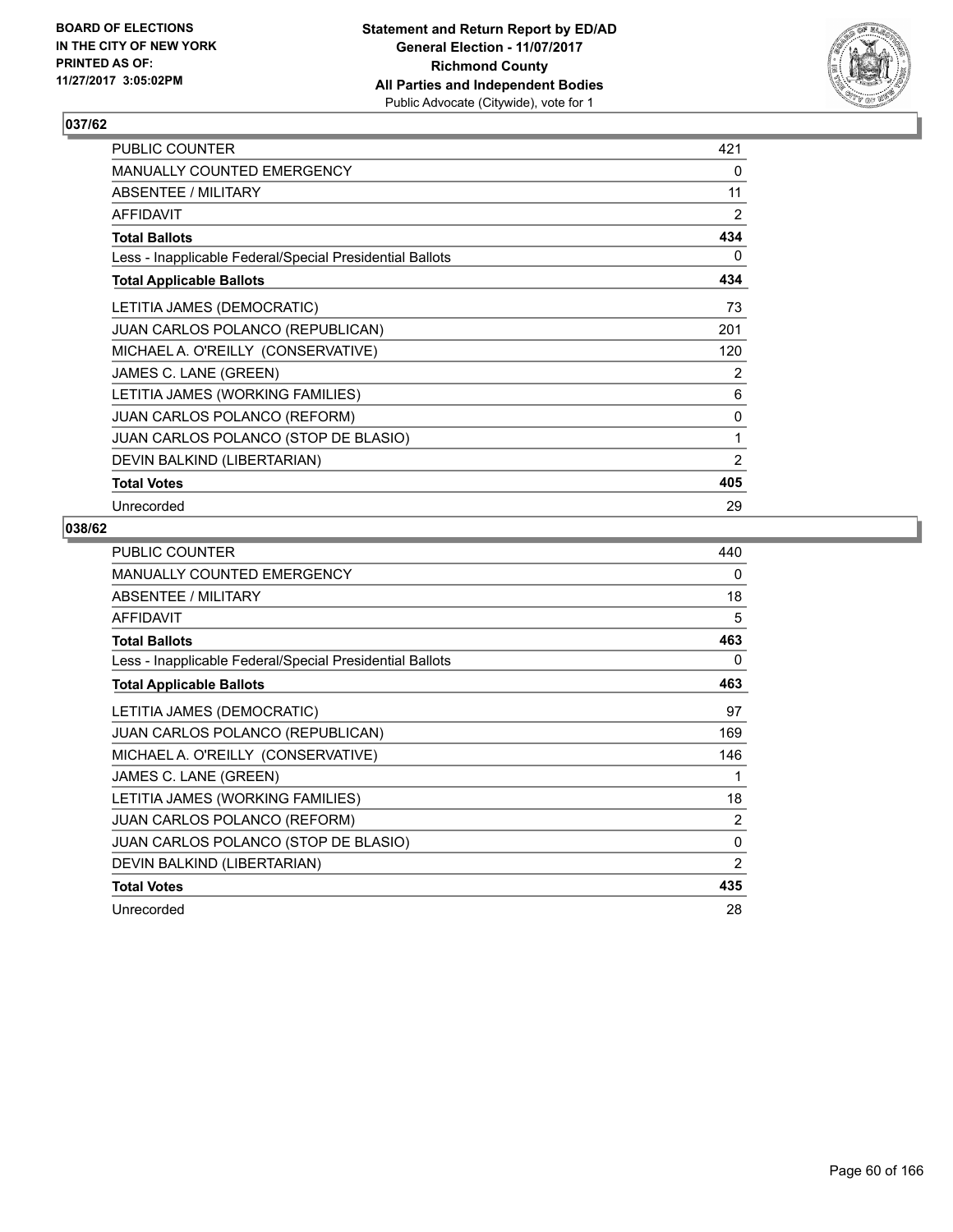

| <b>PUBLIC COUNTER</b>                                    | 455 |
|----------------------------------------------------------|-----|
| <b>MANUALLY COUNTED EMERGENCY</b>                        | 0   |
| ABSENTEE / MILITARY                                      | 13  |
| <b>AFFIDAVIT</b>                                         | 5   |
| <b>Total Ballots</b>                                     | 473 |
| Less - Inapplicable Federal/Special Presidential Ballots | 0   |
| <b>Total Applicable Ballots</b>                          | 473 |
| LETITIA JAMES (DEMOCRATIC)                               | 83  |
| <b>JUAN CARLOS POLANCO (REPUBLICAN)</b>                  | 180 |
| MICHAEL A. O'REILLY (CONSERVATIVE)                       | 165 |
| JAMES C. LANE (GREEN)                                    | 1   |
| LETITIA JAMES (WORKING FAMILIES)                         | 5   |
| <b>JUAN CARLOS POLANCO (REFORM)</b>                      | 2   |
| JUAN CARLOS POLANCO (STOP DE BLASIO)                     | 4   |
| DEVIN BALKIND (LIBERTARIAN)                              | 1   |
| <b>Total Votes</b>                                       | 441 |
| Unrecorded                                               | 32  |

| <b>PUBLIC COUNTER</b>                                    | 403 |
|----------------------------------------------------------|-----|
| <b>MANUALLY COUNTED EMERGENCY</b>                        | 0   |
| ABSENTEE / MILITARY                                      | 16  |
| <b>AFFIDAVIT</b>                                         | 7   |
| <b>Total Ballots</b>                                     | 426 |
| Less - Inapplicable Federal/Special Presidential Ballots | 0   |
| <b>Total Applicable Ballots</b>                          | 426 |
| LETITIA JAMES (DEMOCRATIC)                               | 76  |
| <b>JUAN CARLOS POLANCO (REPUBLICAN)</b>                  | 181 |
| MICHAEL A. O'REILLY (CONSERVATIVE)                       | 126 |
| JAMES C. LANE (GREEN)                                    | 3   |
| LETITIA JAMES (WORKING FAMILIES)                         | 7   |
| <b>JUAN CARLOS POLANCO (REFORM)</b>                      | 2   |
| JUAN CARLOS POLANCO (STOP DE BLASIO)                     | 2   |
| DEVIN BALKIND (LIBERTARIAN)                              | 2   |
| <b>Total Votes</b>                                       | 399 |
| Unrecorded                                               | 27  |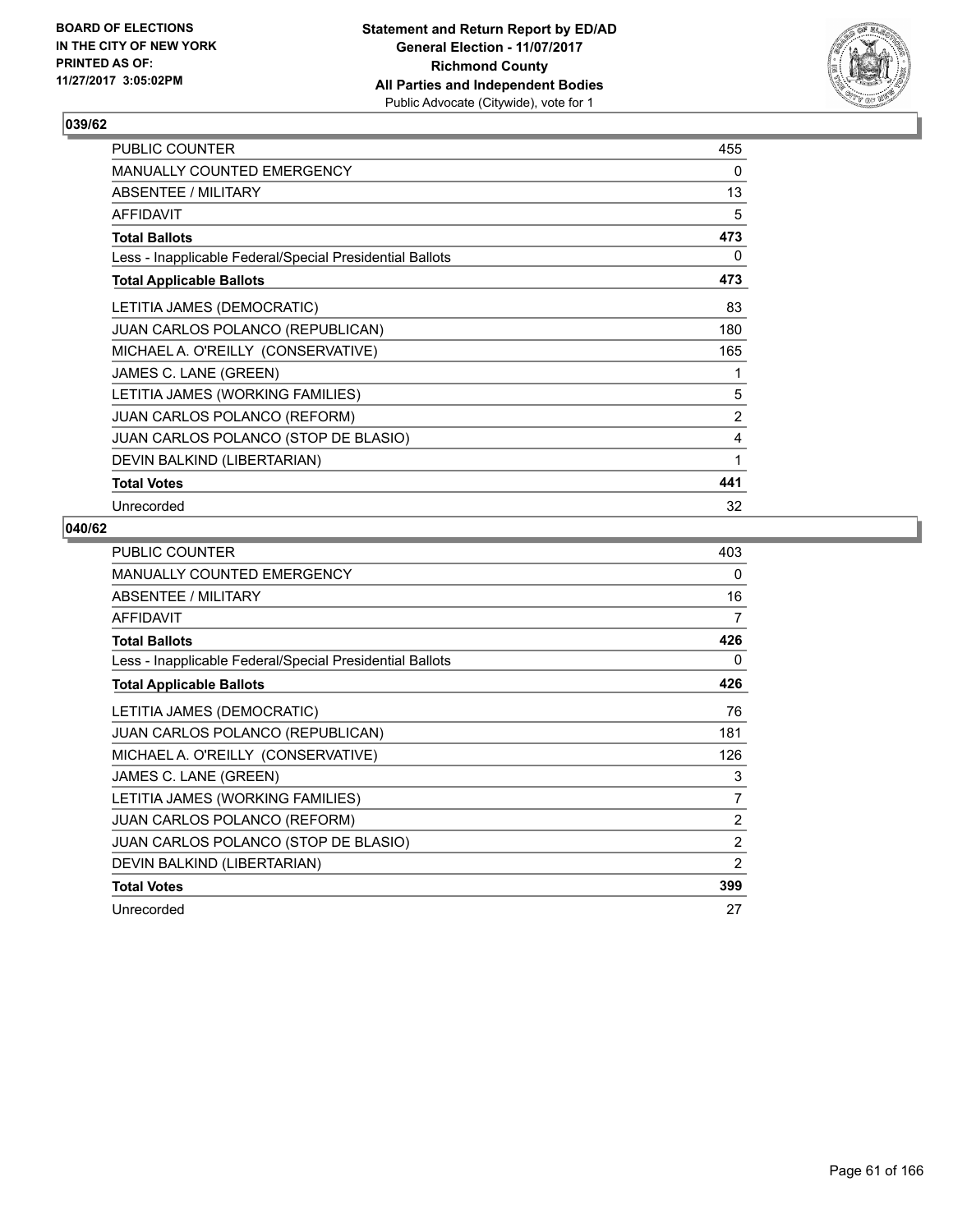

| PUBLIC COUNTER                                           | 363            |
|----------------------------------------------------------|----------------|
| MANUALLY COUNTED EMERGENCY                               | 0              |
| <b>ABSENTEE / MILITARY</b>                               | 25             |
| <b>AFFIDAVIT</b>                                         | 1              |
| <b>Total Ballots</b>                                     | 389            |
| Less - Inapplicable Federal/Special Presidential Ballots | 0              |
| <b>Total Applicable Ballots</b>                          | 389            |
| LETITIA JAMES (DEMOCRATIC)                               | 78             |
| JUAN CARLOS POLANCO (REPUBLICAN)                         | 167            |
| MICHAEL A. O'REILLY (CONSERVATIVE)                       | 109            |
| JAMES C. LANE (GREEN)                                    | 4              |
| LETITIA JAMES (WORKING FAMILIES)                         | 3              |
| JUAN CARLOS POLANCO (REFORM)                             | 0              |
| JUAN CARLOS POLANCO (STOP DE BLASIO)                     | 1              |
| DEVIN BALKIND (LIBERTARIAN)                              | 1              |
| ALAN CATANEO (WRITE-IN)                                  | $\overline{2}$ |
| UNATTRIBUTABLE WRITE-IN (WRITE-IN)                       | 1              |
| <b>Total Votes</b>                                       | 366            |
| Unrecorded                                               | 23             |

| <b>PUBLIC COUNTER</b>                                    | 392 |
|----------------------------------------------------------|-----|
| <b>MANUALLY COUNTED EMERGENCY</b>                        | 0   |
| ABSENTEE / MILITARY                                      | 12  |
| <b>AFFIDAVIT</b>                                         | 2   |
| <b>Total Ballots</b>                                     | 406 |
| Less - Inapplicable Federal/Special Presidential Ballots | 0   |
| <b>Total Applicable Ballots</b>                          | 406 |
| LETITIA JAMES (DEMOCRATIC)                               | 86  |
| JUAN CARLOS POLANCO (REPUBLICAN)                         | 156 |
| MICHAEL A. O'REILLY (CONSERVATIVE)                       | 113 |
| JAMES C. LANE (GREEN)                                    | 3   |
| LETITIA JAMES (WORKING FAMILIES)                         | 12  |
| <b>JUAN CARLOS POLANCO (REFORM)</b>                      | 0   |
| JUAN CARLOS POLANCO (STOP DE BLASIO)                     | 4   |
| DEVIN BALKIND (LIBERTARIAN)                              | 3   |
| ZIGGY CASEY (WRITE-IN)                                   | 1   |
| <b>Total Votes</b>                                       | 378 |
| Unrecorded                                               | 28  |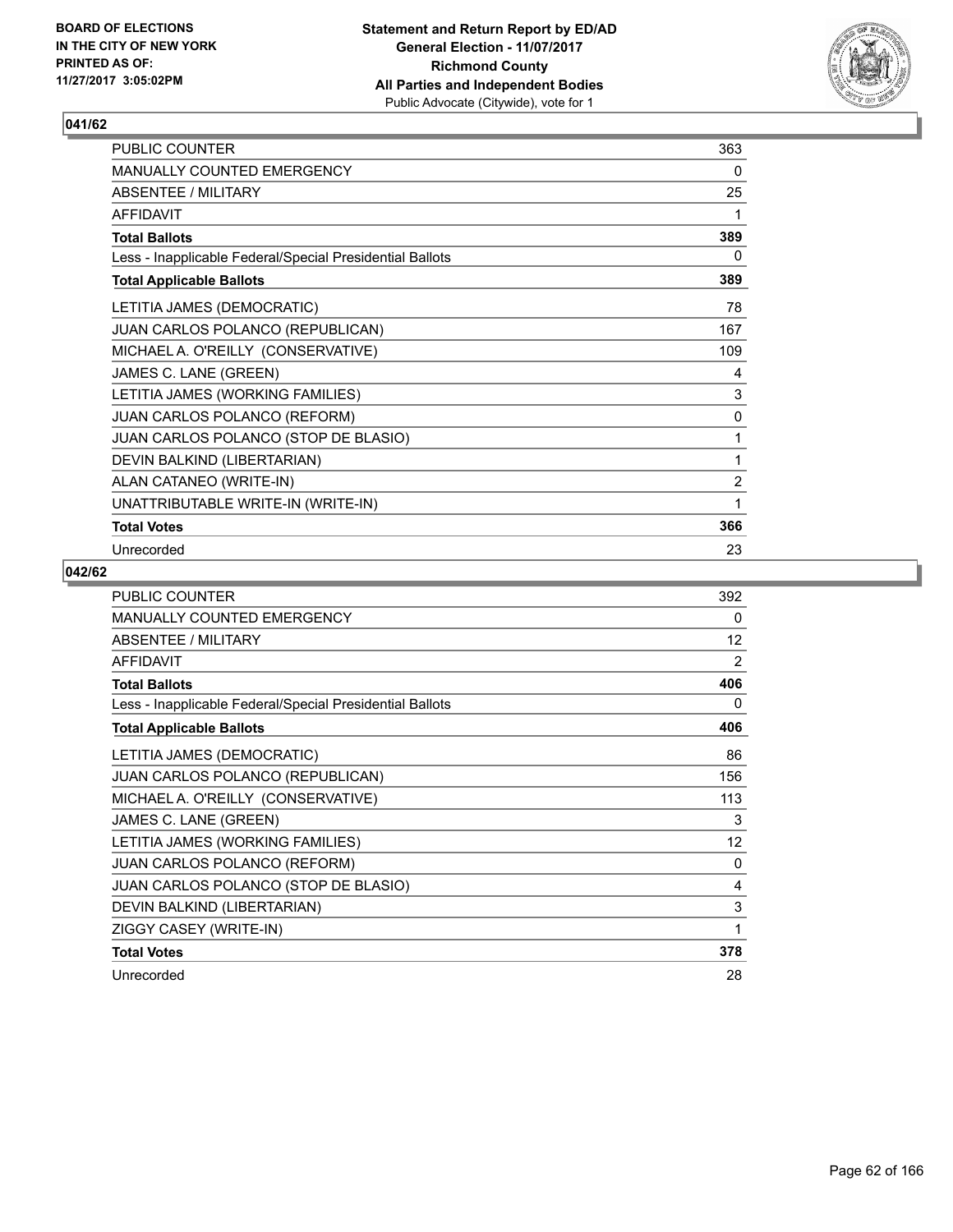

| PUBLIC COUNTER                                           | 387            |
|----------------------------------------------------------|----------------|
| MANUALLY COUNTED EMERGENCY                               | 0              |
| ABSENTEE / MILITARY                                      | 11             |
| <b>AFFIDAVIT</b>                                         | 3              |
| <b>Total Ballots</b>                                     | 401            |
| Less - Inapplicable Federal/Special Presidential Ballots | 0              |
| <b>Total Applicable Ballots</b>                          | 401            |
| LETITIA JAMES (DEMOCRATIC)                               | 75             |
| JUAN CARLOS POLANCO (REPUBLICAN)                         | 165            |
| MICHAEL A. O'REILLY (CONSERVATIVE)                       | 116            |
| JAMES C. LANE (GREEN)                                    | 4              |
| LETITIA JAMES (WORKING FAMILIES)                         | 9              |
| JUAN CARLOS POLANCO (REFORM)                             | 1              |
| JUAN CARLOS POLANCO (STOP DE BLASIO)                     | $\overline{2}$ |
| DEVIN BALKIND (LIBERTARIAN)                              | 0              |
| MICHAEL PUSHARAN (WRITE-IN)                              | 1              |
| <b>Total Votes</b>                                       | 373            |
| Unrecorded                                               | 28             |

| <b>PUBLIC COUNTER</b>                                    | 370            |
|----------------------------------------------------------|----------------|
| <b>MANUALLY COUNTED EMERGENCY</b>                        | 0              |
| ABSENTEE / MILITARY                                      | 11             |
| AFFIDAVIT                                                | 8              |
| <b>Total Ballots</b>                                     | 389            |
| Less - Inapplicable Federal/Special Presidential Ballots | 0              |
| <b>Total Applicable Ballots</b>                          | 389            |
| LETITIA JAMES (DEMOCRATIC)                               | 76             |
| JUAN CARLOS POLANCO (REPUBLICAN)                         | 152            |
| MICHAEL A. O'REILLY (CONSERVATIVE)                       | 112            |
| JAMES C. LANE (GREEN)                                    | 6              |
| LETITIA JAMES (WORKING FAMILIES)                         | 6              |
| <b>JUAN CARLOS POLANCO (REFORM)</b>                      | 0              |
| JUAN CARLOS POLANCO (STOP DE BLASIO)                     | 0              |
| DEVIN BALKIND (LIBERTARIAN)                              | $\overline{2}$ |
| <b>Total Votes</b>                                       | 354            |
| Unrecorded                                               | 35             |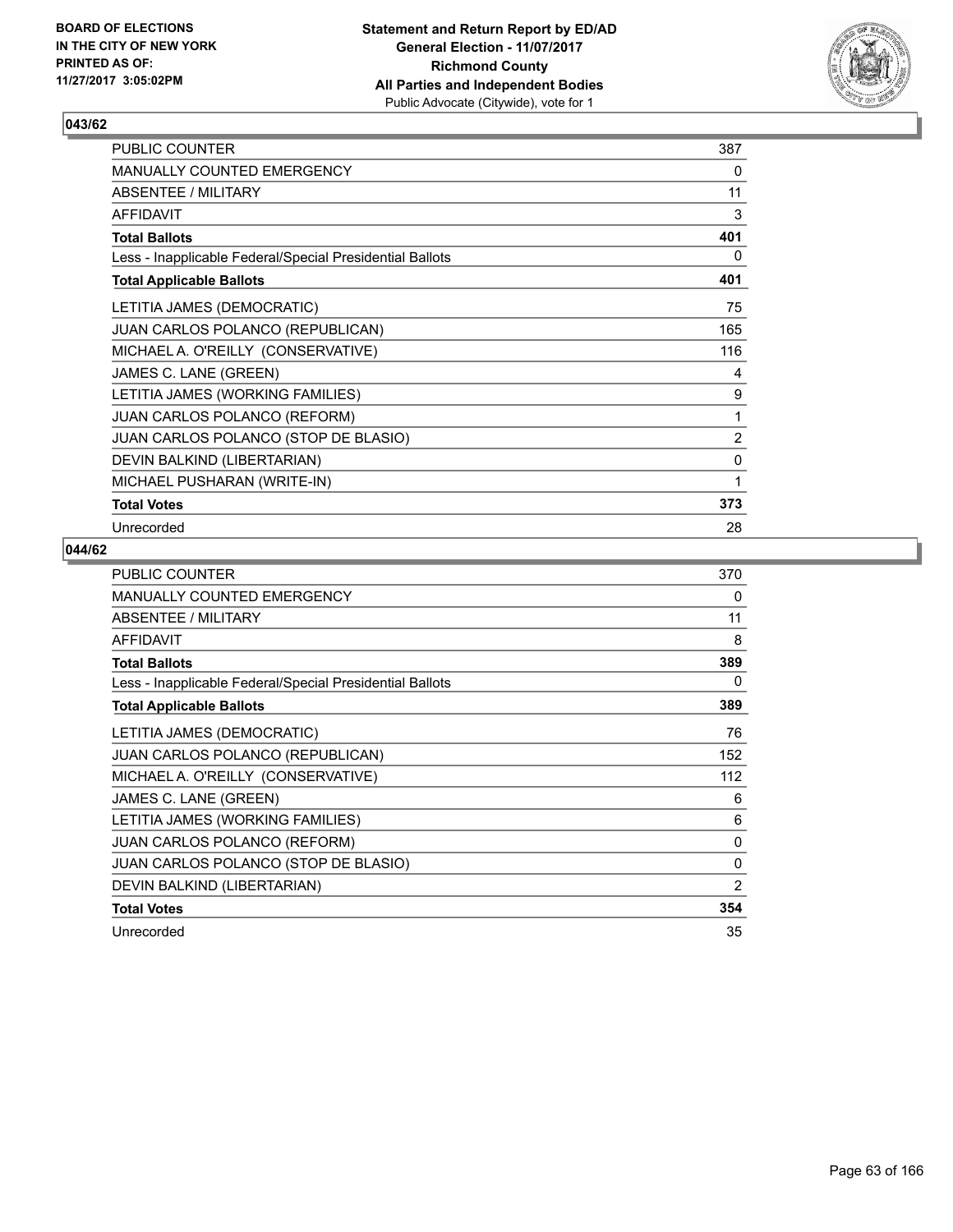

| PUBLIC COUNTER                                           | 341 |
|----------------------------------------------------------|-----|
| MANUALLY COUNTED EMERGENCY                               | 0   |
| ABSENTEE / MILITARY                                      | 10  |
| <b>AFFIDAVIT</b>                                         | 3   |
| <b>Total Ballots</b>                                     | 354 |
| Less - Inapplicable Federal/Special Presidential Ballots | 0   |
| <b>Total Applicable Ballots</b>                          | 354 |
| LETITIA JAMES (DEMOCRATIC)                               | 53  |
| JUAN CARLOS POLANCO (REPUBLICAN)                         | 168 |
| MICHAEL A. O'REILLY (CONSERVATIVE)                       | 96  |
| JAMES C. LANE (GREEN)                                    | 1   |
| LETITIA JAMES (WORKING FAMILIES)                         | 0   |
| JUAN CARLOS POLANCO (REFORM)                             | 0   |
| JUAN CARLOS POLANCO (STOP DE BLASIO)                     | 0   |
| DEVIN BALKIND (LIBERTARIAN)                              | 6   |
| UNATTRIBUTABLE WRITE-IN (WRITE-IN)                       | 1   |
| <b>Total Votes</b>                                       | 325 |
| Unrecorded                                               | 29  |

| <b>PUBLIC COUNTER</b>                                    | 469            |
|----------------------------------------------------------|----------------|
| <b>MANUALLY COUNTED EMERGENCY</b>                        | 0              |
| ABSENTEE / MILITARY                                      | 8              |
| <b>AFFIDAVIT</b>                                         | 6              |
| <b>Total Ballots</b>                                     | 483            |
| Less - Inapplicable Federal/Special Presidential Ballots | 0              |
| <b>Total Applicable Ballots</b>                          | 483            |
| LETITIA JAMES (DEMOCRATIC)                               | 89             |
| <b>JUAN CARLOS POLANCO (REPUBLICAN)</b>                  | 220            |
| MICHAEL A. O'REILLY (CONSERVATIVE)                       | 115            |
| JAMES C. LANE (GREEN)                                    | 5              |
| LETITIA JAMES (WORKING FAMILIES)                         | 6              |
| <b>JUAN CARLOS POLANCO (REFORM)</b>                      | $\overline{2}$ |
| JUAN CARLOS POLANCO (STOP DE BLASIO)                     | 1              |
| DEVIN BALKIND (LIBERTARIAN)                              | 5              |
| <b>Total Votes</b>                                       | 443            |
| Unrecorded                                               | 40             |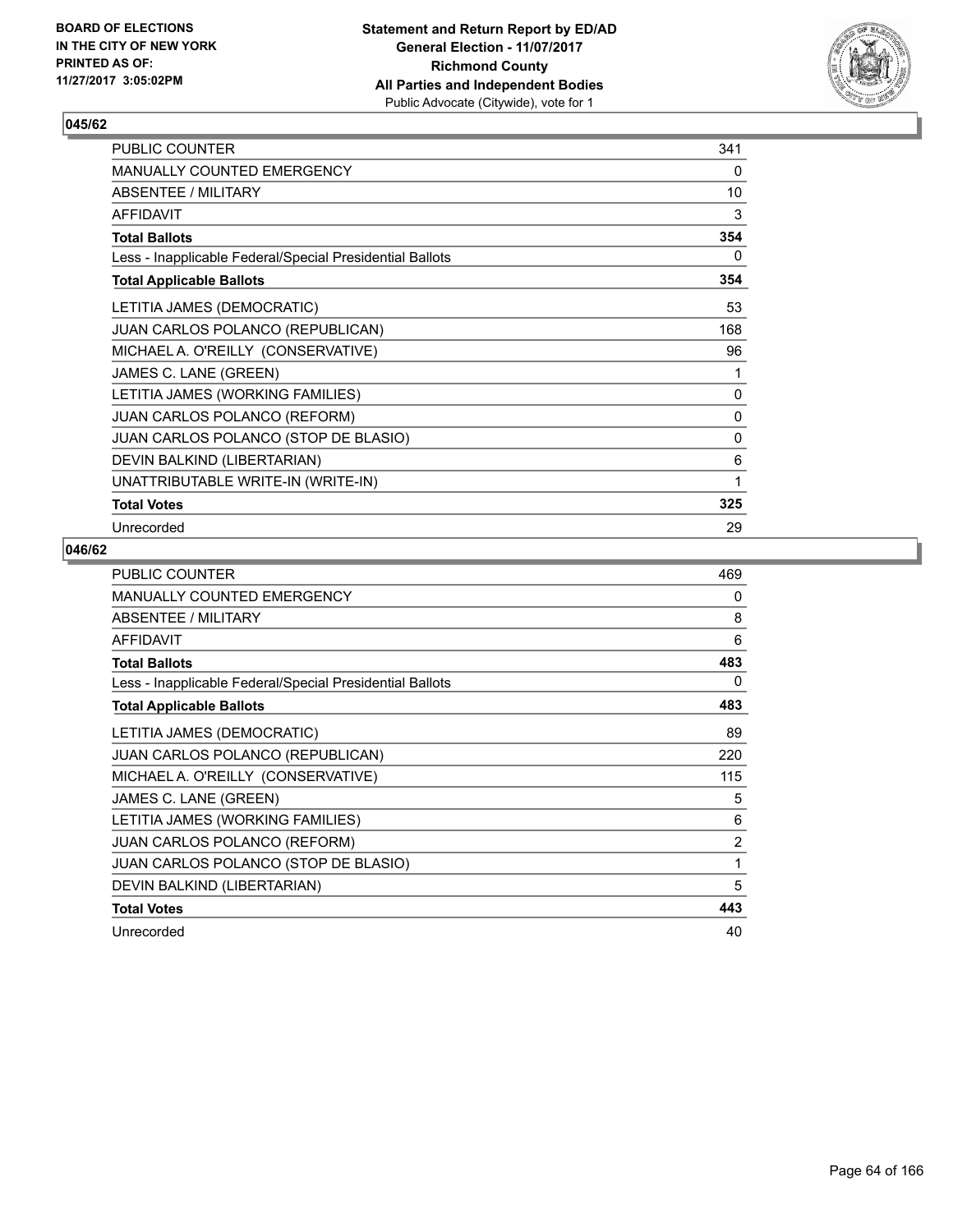

| PUBLIC COUNTER                                           | 400          |
|----------------------------------------------------------|--------------|
| <b>MANUALLY COUNTED EMERGENCY</b>                        | 0            |
| <b>ABSENTEE / MILITARY</b>                               | 13           |
| <b>AFFIDAVIT</b>                                         | 7            |
| <b>Total Ballots</b>                                     | 420          |
| Less - Inapplicable Federal/Special Presidential Ballots | 0            |
| <b>Total Applicable Ballots</b>                          | 420          |
| LETITIA JAMES (DEMOCRATIC)                               | 76           |
| <b>JUAN CARLOS POLANCO (REPUBLICAN)</b>                  | 183          |
| MICHAEL A. O'REILLY (CONSERVATIVE)                       | 129          |
| JAMES C. LANE (GREEN)                                    | 4            |
| LETITIA JAMES (WORKING FAMILIES)                         | 8            |
| <b>JUAN CARLOS POLANCO (REFORM)</b>                      | 1            |
| JUAN CARLOS POLANCO (STOP DE BLASIO)                     | 1            |
| DEVIN BALKIND (LIBERTARIAN)                              | $\mathbf{0}$ |
| <b>Total Votes</b>                                       | 402          |
| Unrecorded                                               | 18           |

| <b>PUBLIC COUNTER</b>                                    | 331            |
|----------------------------------------------------------|----------------|
| <b>MANUALLY COUNTED EMERGENCY</b>                        | 0              |
| ABSENTEE / MILITARY                                      | 6              |
| <b>AFFIDAVIT</b>                                         | 2              |
| <b>Total Ballots</b>                                     | 339            |
| Less - Inapplicable Federal/Special Presidential Ballots | 0              |
| <b>Total Applicable Ballots</b>                          | 339            |
| LETITIA JAMES (DEMOCRATIC)                               | 59             |
| JUAN CARLOS POLANCO (REPUBLICAN)                         | 154            |
| MICHAEL A. O'REILLY (CONSERVATIVE)                       | 91             |
| JAMES C. LANE (GREEN)                                    | 2              |
| LETITIA JAMES (WORKING FAMILIES)                         | 9              |
| <b>JUAN CARLOS POLANCO (REFORM)</b>                      | 0              |
| JUAN CARLOS POLANCO (STOP DE BLASIO)                     | $\overline{2}$ |
| DEVIN BALKIND (LIBERTARIAN)                              | 0              |
| <b>Total Votes</b>                                       | 317            |
| Unrecorded                                               | 22             |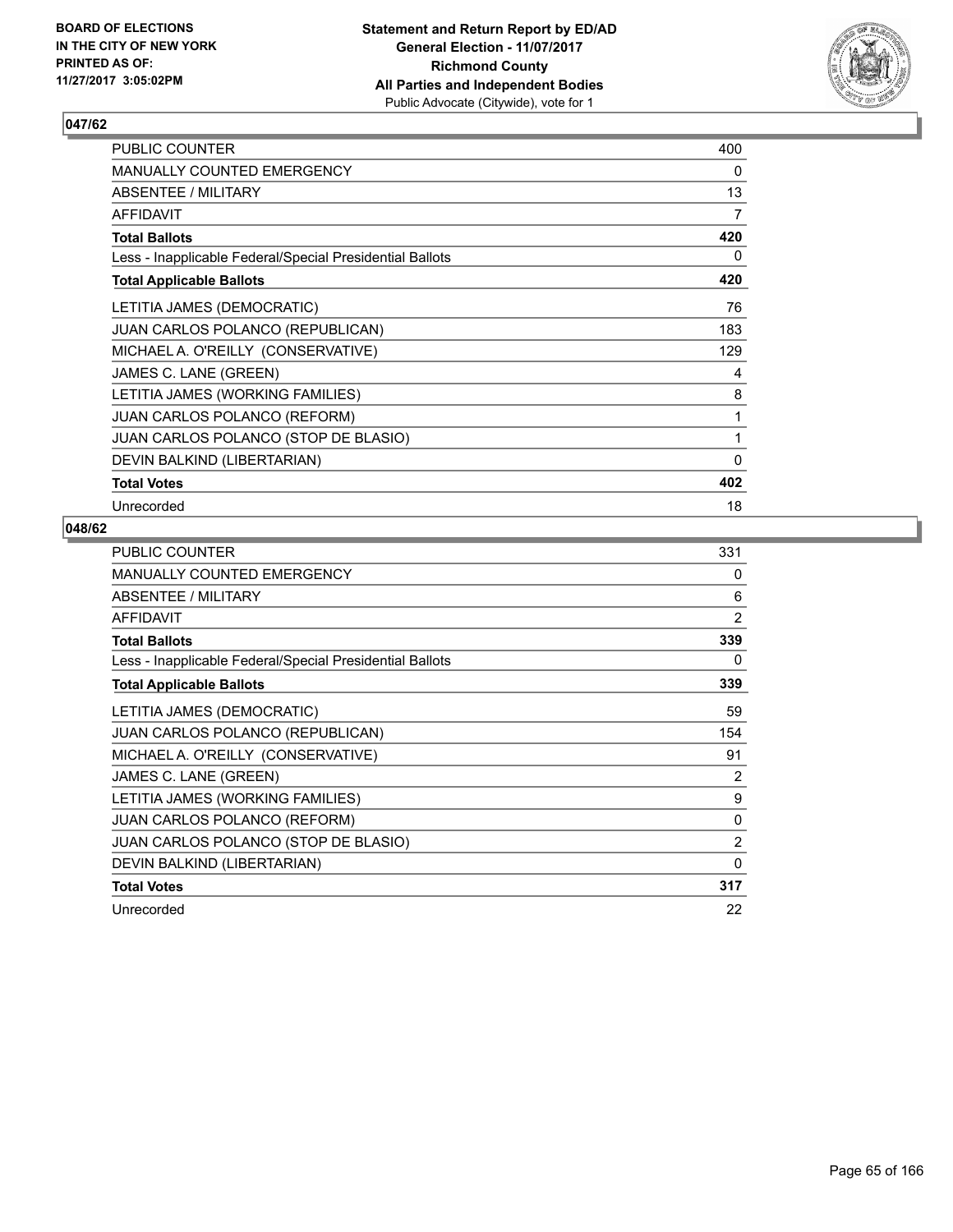

| <b>PUBLIC COUNTER</b>                                    | 422 |
|----------------------------------------------------------|-----|
| <b>MANUALLY COUNTED EMERGENCY</b>                        | 0   |
| ABSENTEE / MILITARY                                      | 15  |
| <b>AFFIDAVIT</b>                                         | 5   |
| <b>Total Ballots</b>                                     | 442 |
| Less - Inapplicable Federal/Special Presidential Ballots | 0   |
| <b>Total Applicable Ballots</b>                          | 442 |
| LETITIA JAMES (DEMOCRATIC)                               | 108 |
| <b>JUAN CARLOS POLANCO (REPUBLICAN)</b>                  | 162 |
| MICHAEL A. O'REILLY (CONSERVATIVE)                       | 141 |
| JAMES C. LANE (GREEN)                                    | 6   |
| LETITIA JAMES (WORKING FAMILIES)                         | 4   |
| <b>JUAN CARLOS POLANCO (REFORM)</b>                      | 0   |
| JUAN CARLOS POLANCO (STOP DE BLASIO)                     | 2   |
| DEVIN BALKIND (LIBERTARIAN)                              | 5   |
| <b>Total Votes</b>                                       | 428 |
| Unrecorded                                               | 14  |

| PUBLIC COUNTER                                           | 443            |
|----------------------------------------------------------|----------------|
| MANUALLY COUNTED EMERGENCY                               | 0              |
| ABSENTEE / MILITARY                                      | 16             |
| <b>AFFIDAVIT</b>                                         | $\Omega$       |
| <b>Total Ballots</b>                                     | 459            |
| Less - Inapplicable Federal/Special Presidential Ballots | 0              |
| <b>Total Applicable Ballots</b>                          | 459            |
| LETITIA JAMES (DEMOCRATIC)                               | 87             |
| <b>JUAN CARLOS POLANCO (REPUBLICAN)</b>                  | 176            |
| MICHAEL A. O'REILLY (CONSERVATIVE)                       | 156            |
| JAMES C. LANE (GREEN)                                    | 2              |
| LETITIA JAMES (WORKING FAMILIES)                         | 7              |
| JUAN CARLOS POLANCO (REFORM)                             | $\overline{2}$ |
| JUAN CARLOS POLANCO (STOP DE BLASIO)                     | 3              |
| DEVIN BALKIND (LIBERTARIAN)                              | 5              |
| DONALD J. TRUMP, JR (WRITE-IN)                           | 1              |
| <b>Total Votes</b>                                       | 439            |
| Unrecorded                                               | 20             |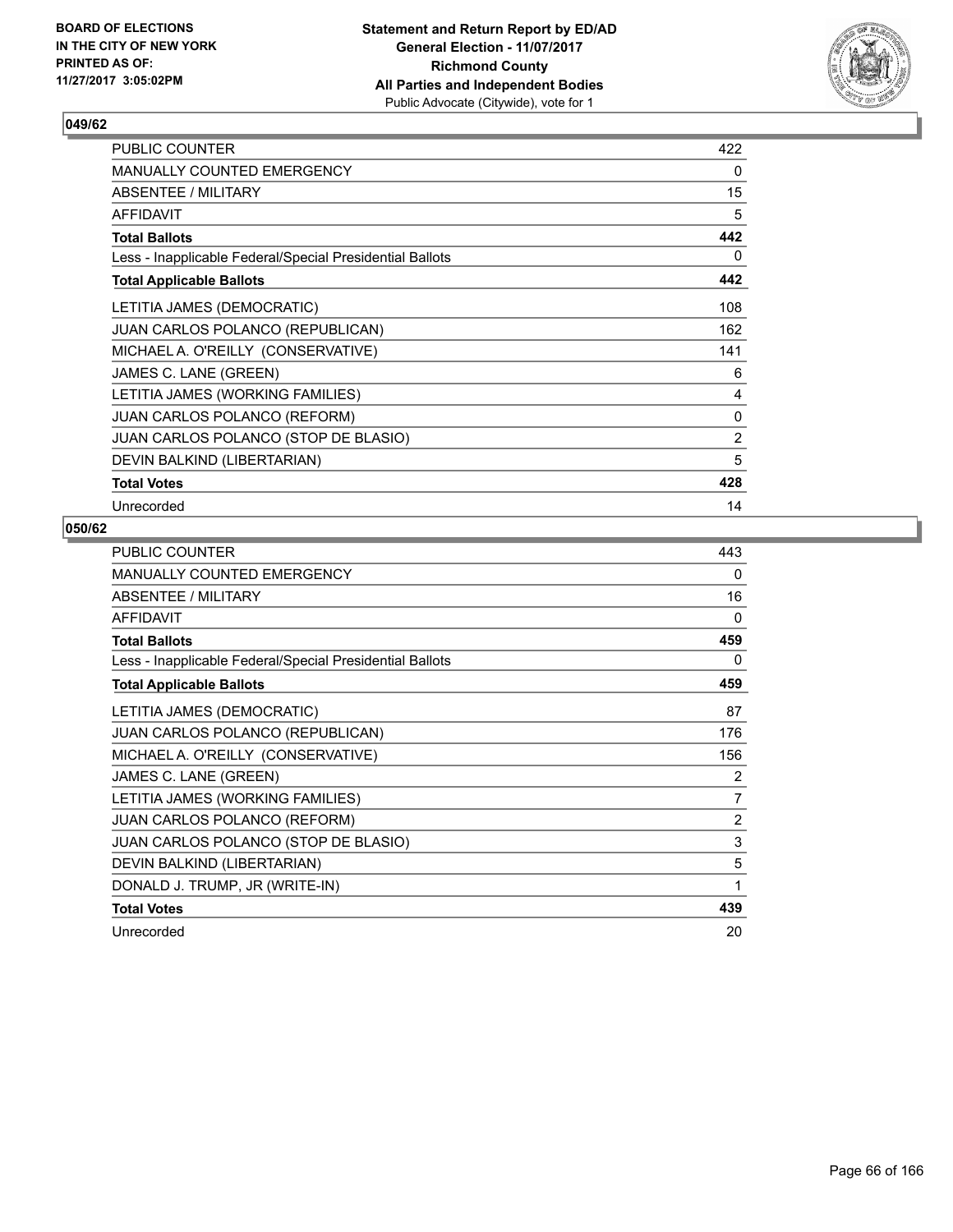

| PUBLIC COUNTER                                           | 386      |
|----------------------------------------------------------|----------|
| <b>MANUALLY COUNTED EMERGENCY</b>                        | 0        |
| ABSENTEE / MILITARY                                      | 14       |
| <b>AFFIDAVIT</b>                                         | 2        |
| <b>Total Ballots</b>                                     | 402      |
| Less - Inapplicable Federal/Special Presidential Ballots | 0        |
| <b>Total Applicable Ballots</b>                          | 402      |
| LETITIA JAMES (DEMOCRATIC)                               | 111      |
| <b>JUAN CARLOS POLANCO (REPUBLICAN)</b>                  | 146      |
| MICHAEL A. O'REILLY (CONSERVATIVE)                       | 97       |
| JAMES C. LANE (GREEN)                                    | 4        |
| LETITIA JAMES (WORKING FAMILIES)                         | 11       |
| <b>JUAN CARLOS POLANCO (REFORM)</b>                      | 3        |
| JUAN CARLOS POLANCO (STOP DE BLASIO)                     | $\Omega$ |
| DEVIN BALKIND (LIBERTARIAN)                              | 3        |
| <b>Total Votes</b>                                       | 375      |
| Unrecorded                                               | 27       |

| PUBLIC COUNTER                                           | 451            |
|----------------------------------------------------------|----------------|
| MANUALLY COUNTED EMERGENCY                               | 0              |
| ABSENTEE / MILITARY                                      | 10             |
| <b>AFFIDAVIT</b>                                         | 3              |
| <b>Total Ballots</b>                                     | 464            |
| Less - Inapplicable Federal/Special Presidential Ballots | 0              |
| <b>Total Applicable Ballots</b>                          | 464            |
| LETITIA JAMES (DEMOCRATIC)                               | 98             |
| JUAN CARLOS POLANCO (REPUBLICAN)                         | 179            |
| MICHAEL A. O'REILLY (CONSERVATIVE)                       | 141            |
| JAMES C. LANE (GREEN)                                    | 3              |
| LETITIA JAMES (WORKING FAMILIES)                         | 10             |
| JUAN CARLOS POLANCO (REFORM)                             | $\Omega$       |
| JUAN CARLOS POLANCO (STOP DE BLASIO)                     | 1              |
| DEVIN BALKIND (LIBERTARIAN)                              | $\overline{2}$ |
| JOHN GULIANO (WRITE-IN)                                  | 1              |
| JOSEPH MIONE (WRITE-IN)                                  | 1              |
| <b>Total Votes</b>                                       | 436            |
| Unrecorded                                               | 28             |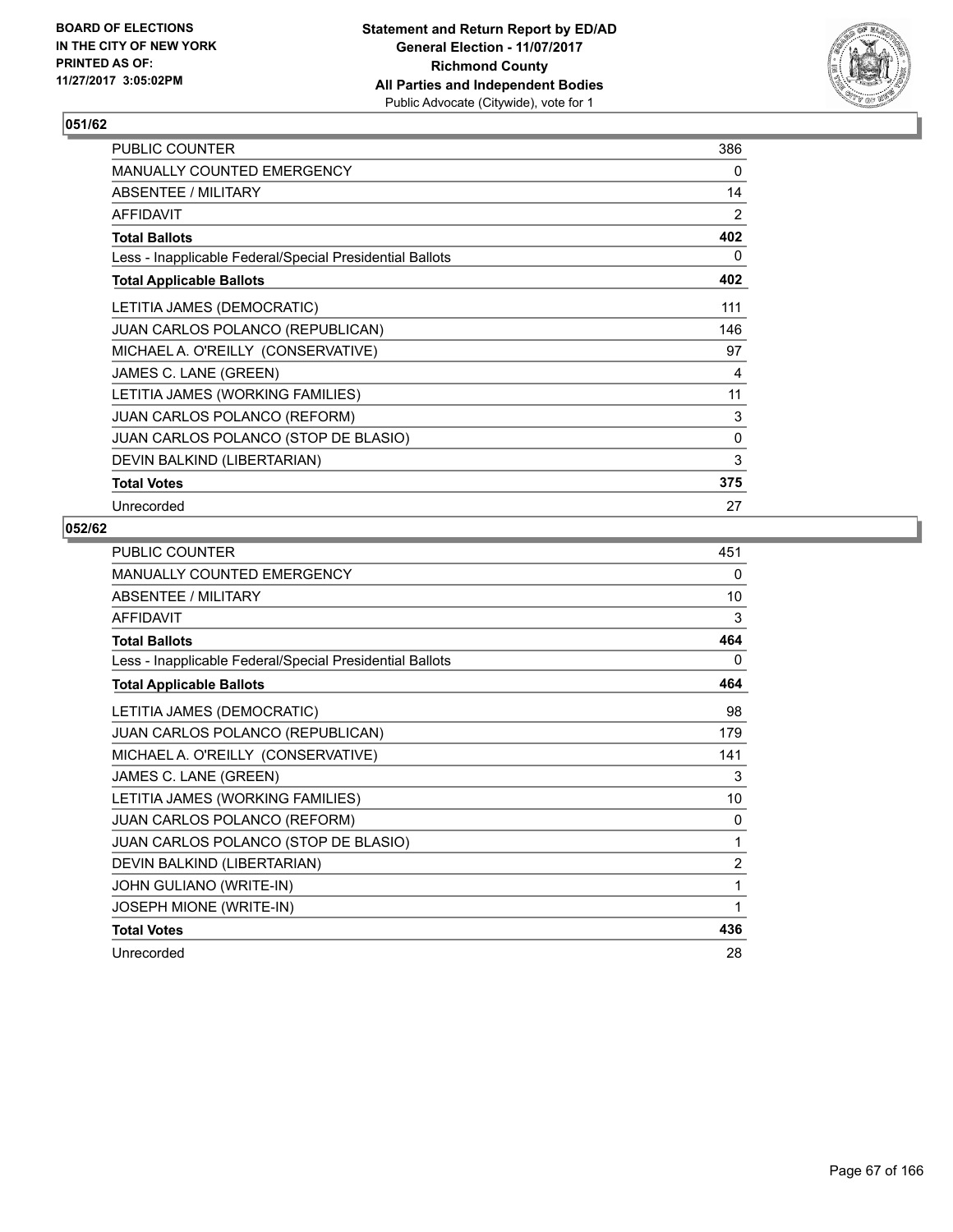

| <b>PUBLIC COUNTER</b>                                    | 452 |
|----------------------------------------------------------|-----|
| <b>MANUALLY COUNTED EMERGENCY</b>                        | 0   |
| <b>ABSENTEE / MILITARY</b>                               | 9   |
| <b>AFFIDAVIT</b>                                         | 4   |
| <b>Total Ballots</b>                                     | 465 |
| Less - Inapplicable Federal/Special Presidential Ballots | 0   |
| <b>Total Applicable Ballots</b>                          | 465 |
| LETITIA JAMES (DEMOCRATIC)                               | 97  |
| <b>JUAN CARLOS POLANCO (REPUBLICAN)</b>                  | 208 |
| MICHAEL A. O'REILLY (CONSERVATIVE)                       | 121 |
| JAMES C. LANE (GREEN)                                    | 2   |
| LETITIA JAMES (WORKING FAMILIES)                         | 9   |
| <b>JUAN CARLOS POLANCO (REFORM)</b>                      | 0   |
| JUAN CARLOS POLANCO (STOP DE BLASIO)                     | 2   |
| DEVIN BALKIND (LIBERTARIAN)                              | 5   |
| <b>Total Votes</b>                                       | 444 |
| Unrecorded                                               | 21  |

| PUBLIC COUNTER                                           | 352 |
|----------------------------------------------------------|-----|
| <b>MANUALLY COUNTED EMERGENCY</b>                        | 0   |
| <b>ABSENTEE / MILITARY</b>                               | 10  |
| <b>AFFIDAVIT</b>                                         | 1   |
| <b>Total Ballots</b>                                     | 363 |
| Less - Inapplicable Federal/Special Presidential Ballots | 0   |
| <b>Total Applicable Ballots</b>                          | 363 |
| LETITIA JAMES (DEMOCRATIC)                               | 81  |
| JUAN CARLOS POLANCO (REPUBLICAN)                         | 155 |
| MICHAEL A. O'REILLY (CONSERVATIVE)                       | 97  |
| JAMES C. LANE (GREEN)                                    | 2   |
| LETITIA JAMES (WORKING FAMILIES)                         | 4   |
| JUAN CARLOS POLANCO (REFORM)                             | 2   |
| JUAN CARLOS POLANCO (STOP DE BLASIO)                     | 3   |
| DEVIN BALKIND (LIBERTARIAN)                              | 0   |
| DAWN GALANTE (WRITE-IN)                                  | 1   |
| DONALD J. TRUMP, JR (WRITE-IN)                           | 1   |
| <b>Total Votes</b>                                       | 346 |
| Unrecorded                                               | 17  |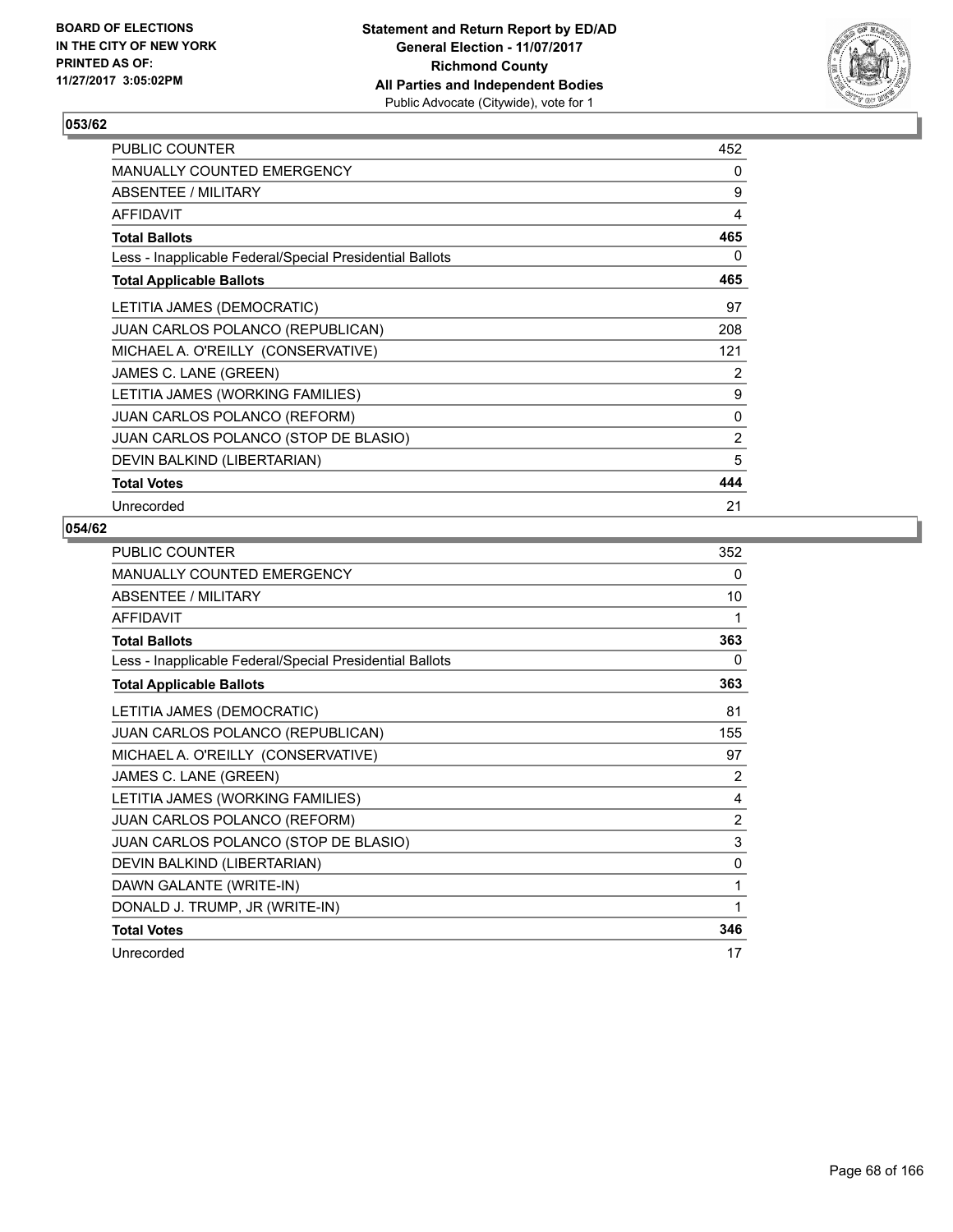

| <b>PUBLIC COUNTER</b>                                    | 444 |
|----------------------------------------------------------|-----|
| <b>MANUALLY COUNTED EMERGENCY</b>                        | 0   |
| ABSENTEE / MILITARY                                      | 17  |
| <b>AFFIDAVIT</b>                                         | 4   |
| <b>Total Ballots</b>                                     | 465 |
| Less - Inapplicable Federal/Special Presidential Ballots | 0   |
| <b>Total Applicable Ballots</b>                          | 465 |
| LETITIA JAMES (DEMOCRATIC)                               | 85  |
| JUAN CARLOS POLANCO (REPUBLICAN)                         | 185 |
| MICHAEL A. O'REILLY (CONSERVATIVE)                       | 145 |
| JAMES C. LANE (GREEN)                                    | 3   |
| LETITIA JAMES (WORKING FAMILIES)                         | 10  |
| <b>JUAN CARLOS POLANCO (REFORM)</b>                      | 0   |
| JUAN CARLOS POLANCO (STOP DE BLASIO)                     | 1   |
| DEVIN BALKIND (LIBERTARIAN)                              | 7   |
| ANDREW VILLA (WRITE-IN)                                  | 1   |
| <b>Total Votes</b>                                       | 437 |
| Unrecorded                                               | 28  |

| PUBLIC COUNTER                                           | 352            |
|----------------------------------------------------------|----------------|
| MANUALLY COUNTED EMERGENCY                               | 0              |
| ABSENTEE / MILITARY                                      | 4              |
| <b>AFFIDAVIT</b>                                         | $\overline{2}$ |
| <b>Total Ballots</b>                                     | 358            |
| Less - Inapplicable Federal/Special Presidential Ballots | 0              |
| <b>Total Applicable Ballots</b>                          | 358            |
| LETITIA JAMES (DEMOCRATIC)                               | 84             |
| JUAN CARLOS POLANCO (REPUBLICAN)                         | 149            |
| MICHAEL A. O'REILLY (CONSERVATIVE)                       | 84             |
| JAMES C. LANE (GREEN)                                    | 4              |
| LETITIA JAMES (WORKING FAMILIES)                         | 8              |
| JUAN CARLOS POLANCO (REFORM)                             | 0              |
| JUAN CARLOS POLANCO (STOP DE BLASIO)                     | 1              |
| DEVIN BALKIND (LIBERTARIAN)                              | 4              |
| LAURA SWORD (WRITE-IN)                                   | 1              |
| <b>Total Votes</b>                                       | 335            |
| Unrecorded                                               | 23             |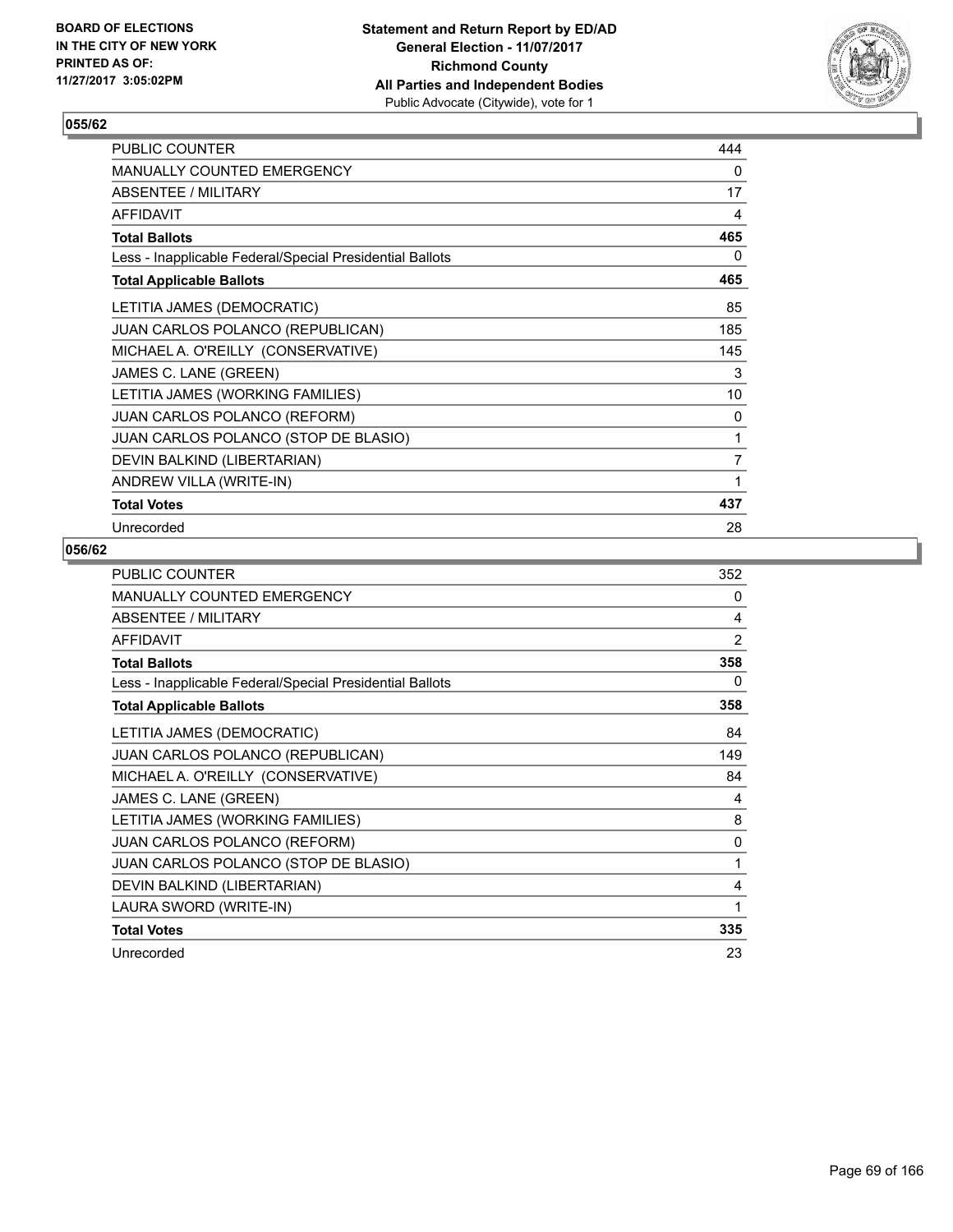

| PUBLIC COUNTER                                           | 417            |
|----------------------------------------------------------|----------------|
| MANUALLY COUNTED EMERGENCY                               | 0              |
| ABSENTEE / MILITARY                                      | 13             |
| <b>AFFIDAVIT</b>                                         | 1              |
| <b>Total Ballots</b>                                     | 431            |
| Less - Inapplicable Federal/Special Presidential Ballots | 0              |
| <b>Total Applicable Ballots</b>                          | 431            |
| LETITIA JAMES (DEMOCRATIC)                               | 81             |
| JUAN CARLOS POLANCO (REPUBLICAN)                         | 189            |
| MICHAEL A. O'REILLY (CONSERVATIVE)                       | 124            |
| JAMES C. LANE (GREEN)                                    | 2              |
| LETITIA JAMES (WORKING FAMILIES)                         | 10             |
| <b>JUAN CARLOS POLANCO (REFORM)</b>                      | 1              |
| JUAN CARLOS POLANCO (STOP DE BLASIO)                     | 1              |
| DEVIN BALKIND (LIBERTARIAN)                              | $\overline{2}$ |
| UNATTRIBUTABLE WRITE-IN (WRITE-IN)                       | 1              |
| <b>Total Votes</b>                                       | 411            |
| Unrecorded                                               | 20             |

| <b>PUBLIC COUNTER</b>                                    | 402            |
|----------------------------------------------------------|----------------|
| <b>MANUALLY COUNTED EMERGENCY</b>                        | 0              |
| ABSENTEE / MILITARY                                      | 14             |
| <b>AFFIDAVIT</b>                                         | 2              |
| <b>Total Ballots</b>                                     | 418            |
| Less - Inapplicable Federal/Special Presidential Ballots | 0              |
| <b>Total Applicable Ballots</b>                          | 418            |
| LETITIA JAMES (DEMOCRATIC)                               | 86             |
| <b>JUAN CARLOS POLANCO (REPUBLICAN)</b>                  | 196            |
| MICHAEL A. O'REILLY (CONSERVATIVE)                       | 95             |
| JAMES C. LANE (GREEN)                                    | 2              |
| LETITIA JAMES (WORKING FAMILIES)                         | 9              |
| <b>JUAN CARLOS POLANCO (REFORM)</b>                      | 1              |
| JUAN CARLOS POLANCO (STOP DE BLASIO)                     | $\overline{2}$ |
| DEVIN BALKIND (LIBERTARIAN)                              | 4              |
| <b>Total Votes</b>                                       | 395            |
| Unrecorded                                               | 23             |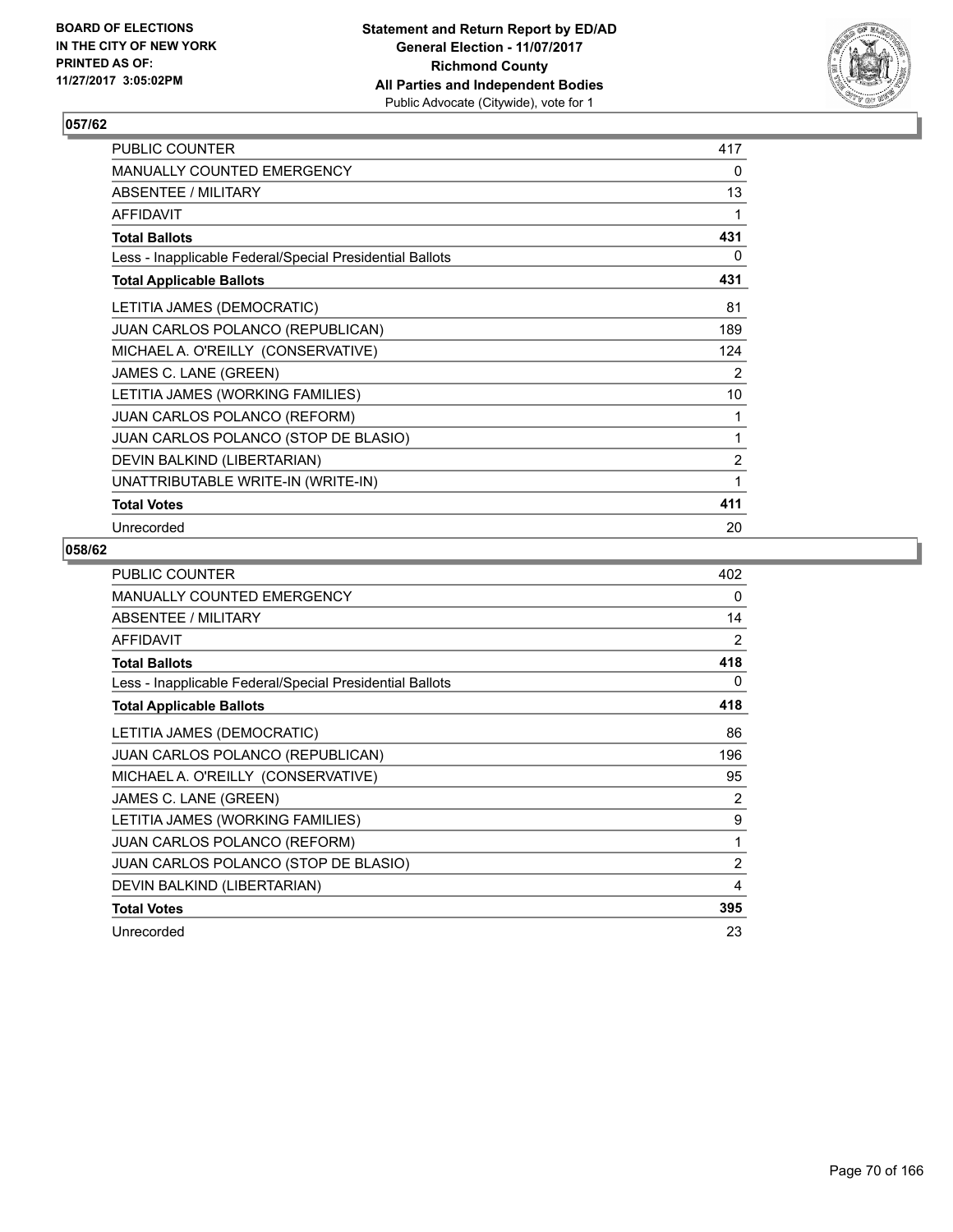

| <b>PUBLIC COUNTER</b>                                    | 333               |
|----------------------------------------------------------|-------------------|
| <b>MANUALLY COUNTED EMERGENCY</b>                        | 0                 |
| ABSENTEE / MILITARY                                      | 21                |
| <b>AFFIDAVIT</b>                                         | 4                 |
| <b>Total Ballots</b>                                     | 358               |
| Less - Inapplicable Federal/Special Presidential Ballots | 0                 |
| <b>Total Applicable Ballots</b>                          | 358               |
| LETITIA JAMES (DEMOCRATIC)                               | 85                |
| <b>JUAN CARLOS POLANCO (REPUBLICAN)</b>                  | 145               |
| MICHAEL A. O'REILLY (CONSERVATIVE)                       | 103               |
| JAMES C. LANE (GREEN)                                    | 2                 |
| LETITIA JAMES (WORKING FAMILIES)                         | $\overline{7}$    |
| <b>JUAN CARLOS POLANCO (REFORM)</b>                      | 1                 |
| JUAN CARLOS POLANCO (STOP DE BLASIO)                     | 3                 |
| DEVIN BALKIND (LIBERTARIAN)                              | 0                 |
| <b>Total Votes</b>                                       | 346               |
| Unrecorded                                               | $12 \overline{ }$ |

| <b>PUBLIC COUNTER</b>                                    | 424 |
|----------------------------------------------------------|-----|
| MANUALLY COUNTED EMERGENCY                               | 0   |
| ABSENTEE / MILITARY                                      | 10  |
| AFFIDAVIT                                                | 7   |
| <b>Total Ballots</b>                                     | 441 |
| Less - Inapplicable Federal/Special Presidential Ballots | 0   |
| <b>Total Applicable Ballots</b>                          | 441 |
| LETITIA JAMES (DEMOCRATIC)                               | 109 |
| JUAN CARLOS POLANCO (REPUBLICAN)                         | 177 |
| MICHAEL A. O'REILLY (CONSERVATIVE)                       | 113 |
| JAMES C. LANE (GREEN)                                    | 7   |
| LETITIA JAMES (WORKING FAMILIES)                         | 9   |
| <b>JUAN CARLOS POLANCO (REFORM)</b>                      | 1   |
| JUAN CARLOS POLANCO (STOP DE BLASIO)                     | 0   |
| DEVIN BALKIND (LIBERTARIAN)                              | 1   |
| <b>Total Votes</b>                                       | 417 |
| Unrecorded                                               | 24  |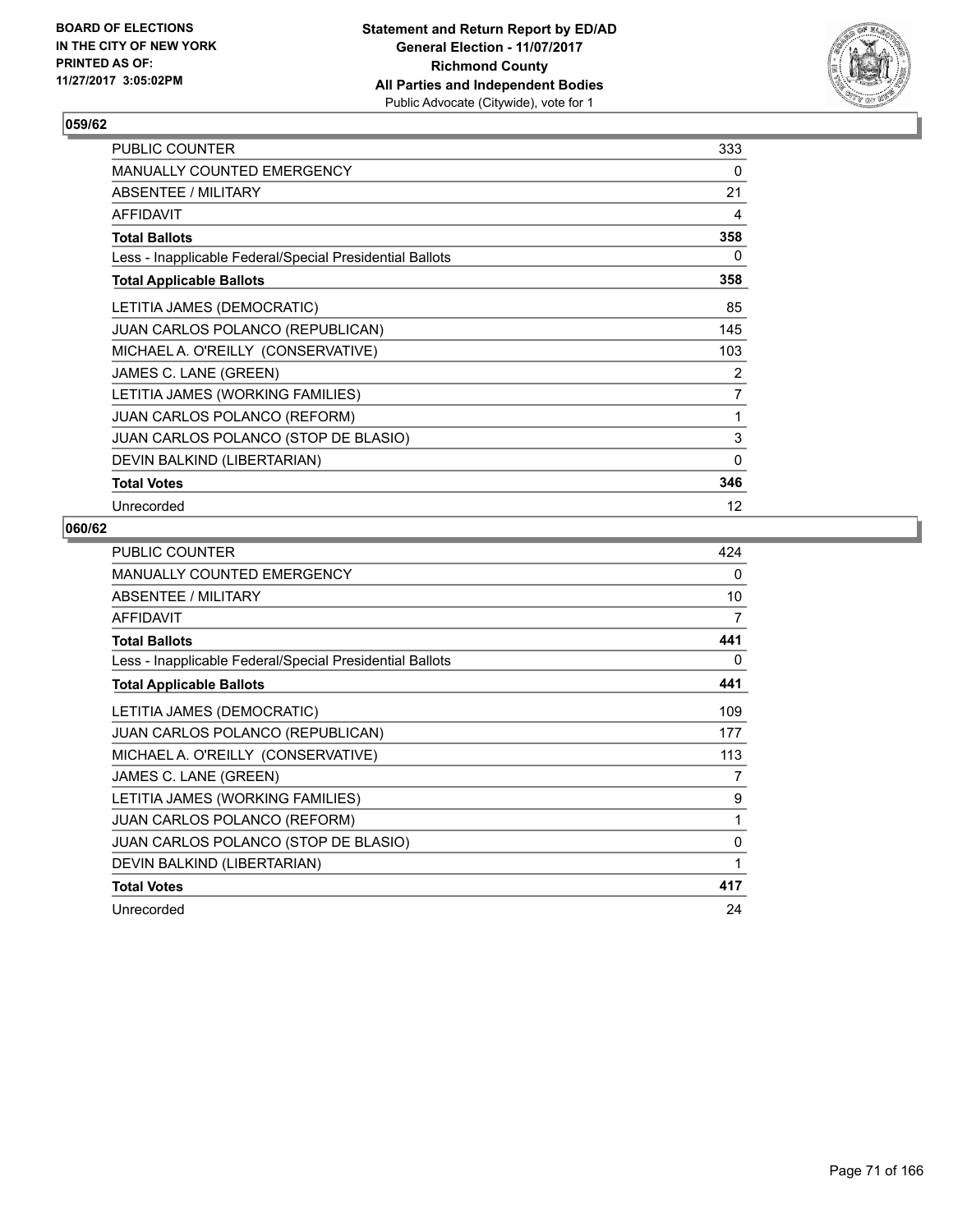

| <b>PUBLIC COUNTER</b>                                    | 465            |
|----------------------------------------------------------|----------------|
| <b>MANUALLY COUNTED EMERGENCY</b>                        | 0              |
| ABSENTEE / MILITARY                                      | 9              |
| <b>AFFIDAVIT</b>                                         | 5              |
| <b>Total Ballots</b>                                     | 479            |
| Less - Inapplicable Federal/Special Presidential Ballots | 0              |
| <b>Total Applicable Ballots</b>                          | 479            |
| LETITIA JAMES (DEMOCRATIC)                               | 103            |
| <b>JUAN CARLOS POLANCO (REPUBLICAN)</b>                  | 184            |
| MICHAEL A. O'REILLY (CONSERVATIVE)                       | 154            |
| JAMES C. LANE (GREEN)                                    | 2              |
| LETITIA JAMES (WORKING FAMILIES)                         | $\overline{7}$ |
| <b>JUAN CARLOS POLANCO (REFORM)</b>                      | 3              |
| JUAN CARLOS POLANCO (STOP DE BLASIO)                     | 0              |
| DEVIN BALKIND (LIBERTARIAN)                              | $\overline{2}$ |
| <b>Total Votes</b>                                       | 455            |
| Unrecorded                                               | 24             |

| PUBLIC COUNTER                                           | 418 |
|----------------------------------------------------------|-----|
| <b>MANUALLY COUNTED EMERGENCY</b>                        | 0   |
| ABSENTEE / MILITARY                                      | 14  |
| AFFIDAVIT                                                | 1   |
| <b>Total Ballots</b>                                     | 433 |
| Less - Inapplicable Federal/Special Presidential Ballots | 0   |
| <b>Total Applicable Ballots</b>                          | 433 |
| LETITIA JAMES (DEMOCRATIC)                               | 84  |
| <b>JUAN CARLOS POLANCO (REPUBLICAN)</b>                  | 179 |
| MICHAEL A. O'REILLY (CONSERVATIVE)                       | 126 |
| JAMES C. LANE (GREEN)                                    | 3   |
| LETITIA JAMES (WORKING FAMILIES)                         | 8   |
| <b>JUAN CARLOS POLANCO (REFORM)</b>                      | 3   |
| JUAN CARLOS POLANCO (STOP DE BLASIO)                     | 4   |
| DEVIN BALKIND (LIBERTARIAN)                              | 1   |
| <b>Total Votes</b>                                       | 408 |
| Unrecorded                                               | 25  |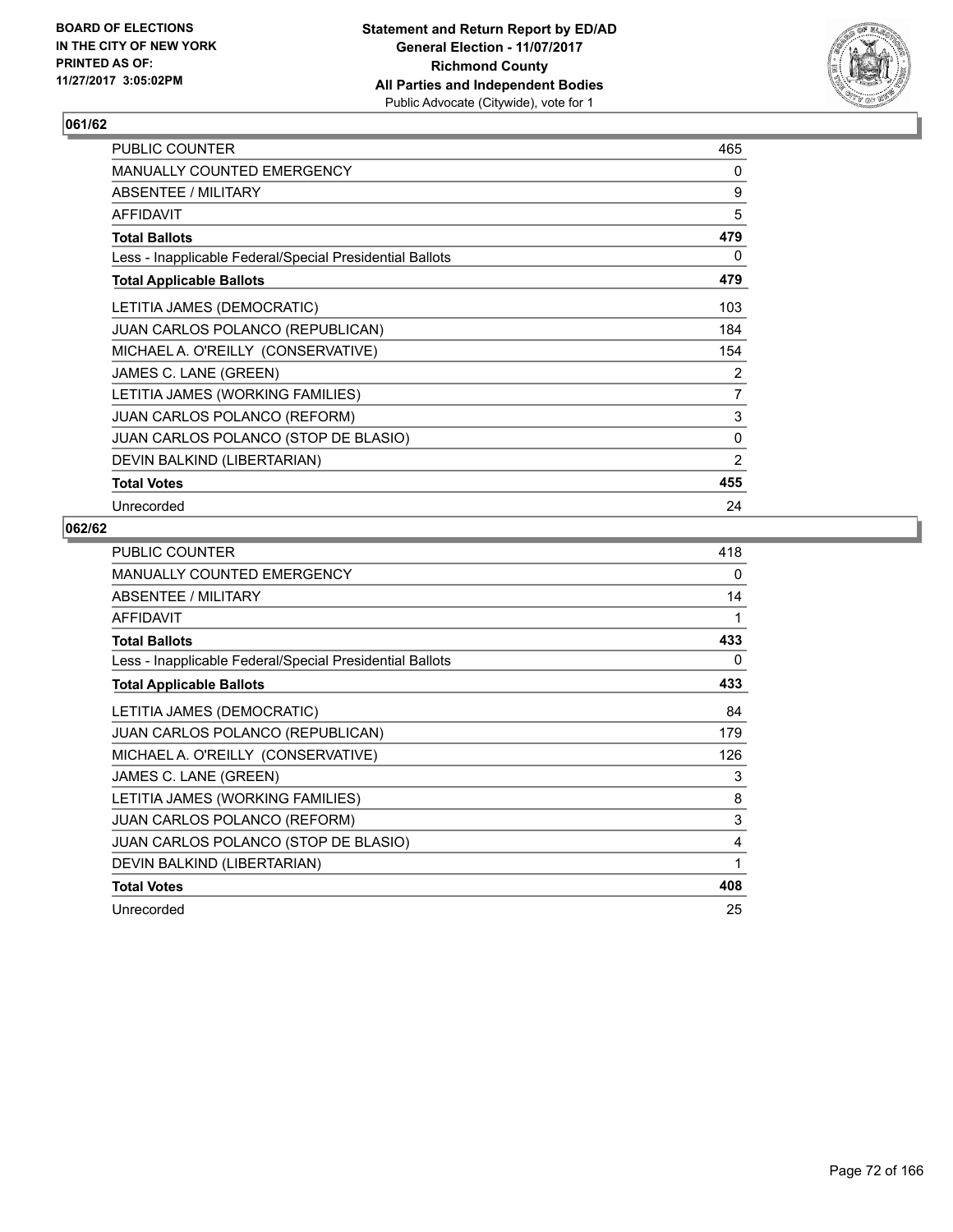

| <b>PUBLIC COUNTER</b>                                    | 274            |
|----------------------------------------------------------|----------------|
| <b>MANUALLY COUNTED EMERGENCY</b>                        | 0              |
| ABSENTEE / MILITARY                                      | $\overline{7}$ |
| <b>AFFIDAVIT</b>                                         | 0              |
| <b>Total Ballots</b>                                     | 281            |
| Less - Inapplicable Federal/Special Presidential Ballots | 0              |
| <b>Total Applicable Ballots</b>                          | 281            |
| LETITIA JAMES (DEMOCRATIC)                               | 70             |
| <b>JUAN CARLOS POLANCO (REPUBLICAN)</b>                  | 116            |
| MICHAEL A. O'REILLY (CONSERVATIVE)                       | 73             |
| JAMES C. LANE (GREEN)                                    | 2              |
| LETITIA JAMES (WORKING FAMILIES)                         | 4              |
| <b>JUAN CARLOS POLANCO (REFORM)</b>                      | 1              |
| JUAN CARLOS POLANCO (STOP DE BLASIO)                     | 1              |
| DEVIN BALKIND (LIBERTARIAN)                              | 0              |
| <b>Total Votes</b>                                       | 267            |
| Unrecorded                                               | 14             |

| <b>PUBLIC COUNTER</b>                                    | 211            |
|----------------------------------------------------------|----------------|
| MANUALLY COUNTED EMERGENCY                               | 0              |
| ABSENTEE / MILITARY                                      | 9              |
| <b>AFFIDAVIT</b>                                         | 1              |
| <b>Total Ballots</b>                                     | 221            |
| Less - Inapplicable Federal/Special Presidential Ballots | 0              |
| <b>Total Applicable Ballots</b>                          | 221            |
| LETITIA JAMES (DEMOCRATIC)                               | 48             |
| JUAN CARLOS POLANCO (REPUBLICAN)                         | 97             |
| MICHAEL A. O'REILLY (CONSERVATIVE)                       | 52             |
| JAMES C. LANE (GREEN)                                    | 0              |
| LETITIA JAMES (WORKING FAMILIES)                         | 3              |
| <b>JUAN CARLOS POLANCO (REFORM)</b>                      | $\overline{2}$ |
| JUAN CARLOS POLANCO (STOP DE BLASIO)                     | 5              |
| DEVIN BALKIND (LIBERTARIAN)                              | 1              |
| <b>Total Votes</b>                                       | 208            |
| Unrecorded                                               | 13             |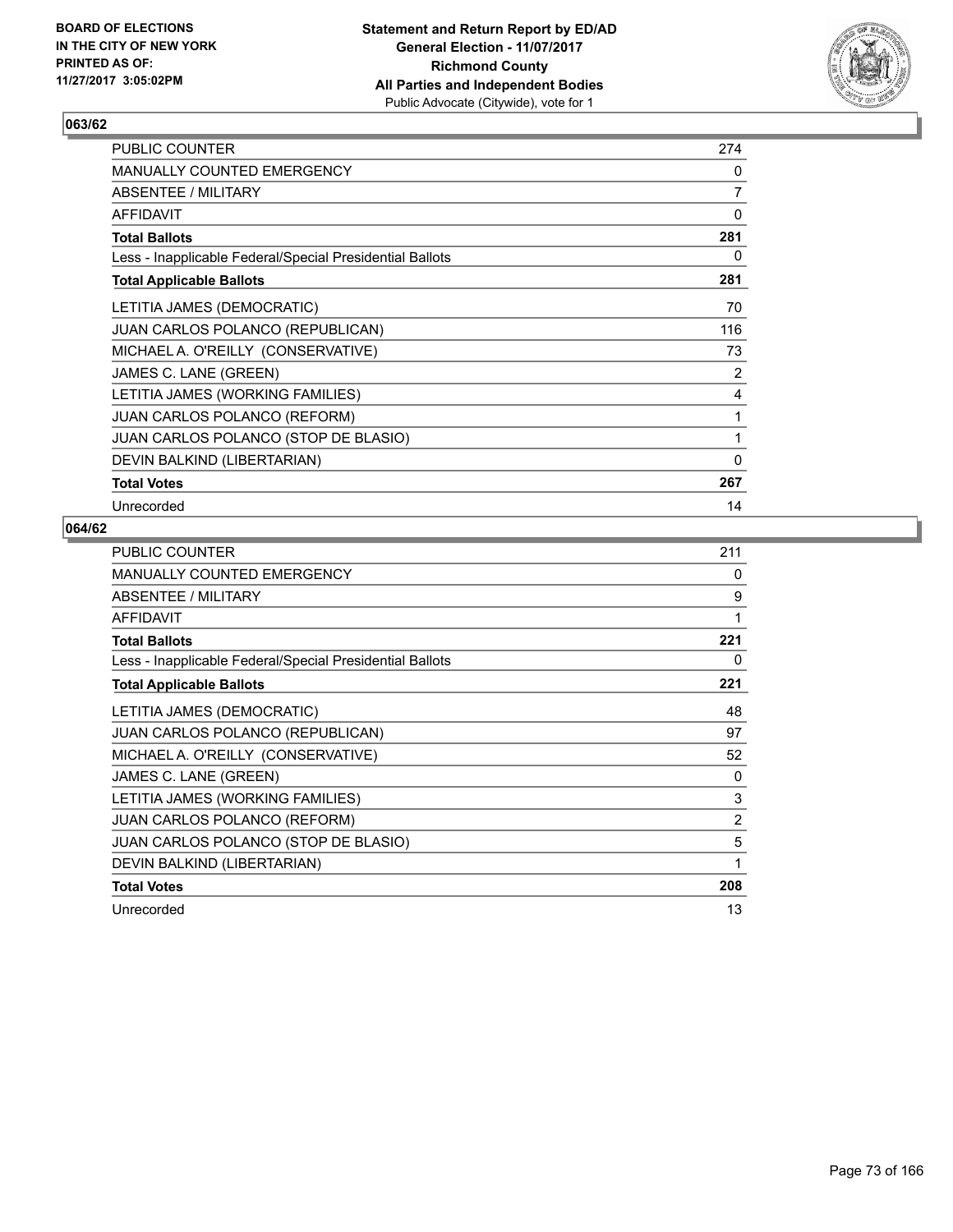

| <b>PUBLIC COUNTER</b>                                    | 454 |
|----------------------------------------------------------|-----|
| <b>MANUALLY COUNTED EMERGENCY</b>                        | 0   |
| ABSENTEE / MILITARY                                      | 17  |
| <b>AFFIDAVIT</b>                                         | 5   |
| <b>Total Ballots</b>                                     | 476 |
| Less - Inapplicable Federal/Special Presidential Ballots | 0   |
| <b>Total Applicable Ballots</b>                          | 476 |
| LETITIA JAMES (DEMOCRATIC)                               | 83  |
| JUAN CARLOS POLANCO (REPUBLICAN)                         | 208 |
| MICHAEL A. O'REILLY (CONSERVATIVE)                       | 134 |
| JAMES C. LANE (GREEN)                                    | 5   |
| LETITIA JAMES (WORKING FAMILIES)                         | 12  |
| <b>JUAN CARLOS POLANCO (REFORM)</b>                      | 4   |
| JUAN CARLOS POLANCO (STOP DE BLASIO)                     | 2   |
| DEVIN BALKIND (LIBERTARIAN)                              | 3   |
| <b>Total Votes</b>                                       | 451 |
| Unrecorded                                               | 25  |

| PUBLIC COUNTER                                           | 399            |
|----------------------------------------------------------|----------------|
| MANUALLY COUNTED EMERGENCY                               | 0              |
| ABSENTEE / MILITARY                                      | 12             |
| <b>AFFIDAVIT</b>                                         | 1              |
| <b>Total Ballots</b>                                     | 412            |
| Less - Inapplicable Federal/Special Presidential Ballots | 0              |
| <b>Total Applicable Ballots</b>                          | 412            |
| LETITIA JAMES (DEMOCRATIC)                               | 70             |
| <b>JUAN CARLOS POLANCO (REPUBLICAN)</b>                  | 176            |
| MICHAEL A. O'REILLY (CONSERVATIVE)                       | 121            |
| JAMES C. LANE (GREEN)                                    | 4              |
| LETITIA JAMES (WORKING FAMILIES)                         | 2              |
| JUAN CARLOS POLANCO (REFORM)                             | 1              |
| JUAN CARLOS POLANCO (STOP DE BLASIO)                     | $\overline{2}$ |
| DEVIN BALKIND (LIBERTARIAN)                              | 1              |
| UNATTRIBUTABLE WRITE-IN (WRITE-IN)                       | 1              |
| <b>Total Votes</b>                                       | 378            |
| Unrecorded                                               | 34             |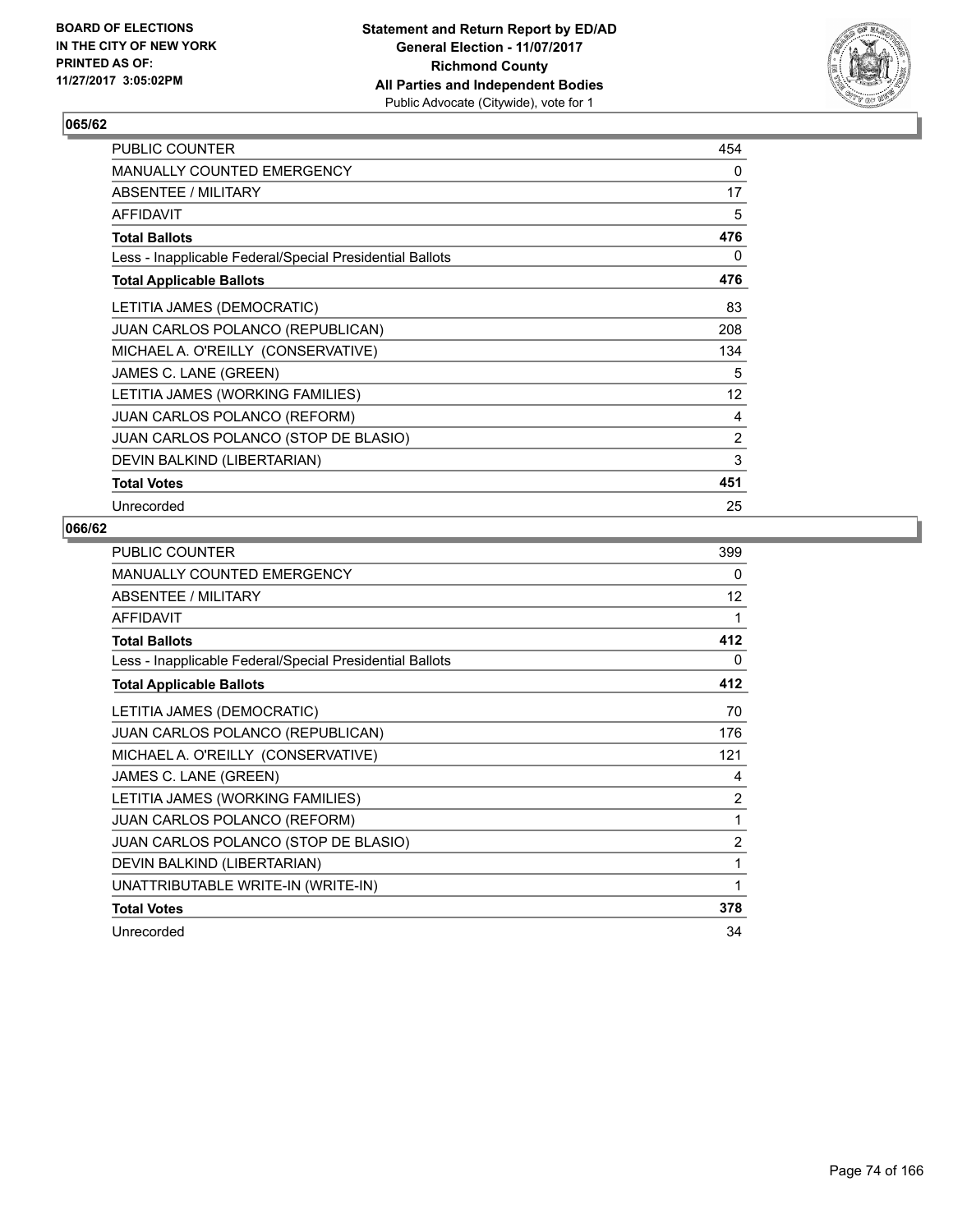

| <b>PUBLIC COUNTER</b>                                    | 433          |
|----------------------------------------------------------|--------------|
| <b>MANUALLY COUNTED EMERGENCY</b>                        | 0            |
| ABSENTEE / MILITARY                                      | 16           |
| <b>AFFIDAVIT</b>                                         | 1            |
| <b>Total Ballots</b>                                     | 450          |
| Less - Inapplicable Federal/Special Presidential Ballots | 0            |
| <b>Total Applicable Ballots</b>                          | 450          |
| LETITIA JAMES (DEMOCRATIC)                               | 105          |
| <b>JUAN CARLOS POLANCO (REPUBLICAN)</b>                  | 191          |
| MICHAEL A. O'REILLY (CONSERVATIVE)                       | 107          |
| JAMES C. LANE (GREEN)                                    | 1            |
| LETITIA JAMES (WORKING FAMILIES)                         | 5            |
| <b>JUAN CARLOS POLANCO (REFORM)</b>                      | 1            |
| JUAN CARLOS POLANCO (STOP DE BLASIO)                     | 3            |
| DEVIN BALKIND (LIBERTARIAN)                              | $\mathbf{0}$ |
| <b>Total Votes</b>                                       | 413          |
| Unrecorded                                               | 37           |

| PUBLIC COUNTER                                           | 382 |
|----------------------------------------------------------|-----|
| MANUALLY COUNTED EMERGENCY                               | 0   |
| ABSENTEE / MILITARY                                      | 17  |
| AFFIDAVIT                                                | 1   |
| <b>Total Ballots</b>                                     | 400 |
| Less - Inapplicable Federal/Special Presidential Ballots | 0   |
| <b>Total Applicable Ballots</b>                          | 400 |
| LETITIA JAMES (DEMOCRATIC)                               | 104 |
| JUAN CARLOS POLANCO (REPUBLICAN)                         | 151 |
| MICHAEL A. O'REILLY (CONSERVATIVE)                       | 109 |
| JAMES C. LANE (GREEN)                                    | 4   |
| LETITIA JAMES (WORKING FAMILIES)                         | 10  |
| <b>JUAN CARLOS POLANCO (REFORM)</b>                      | 1   |
| JUAN CARLOS POLANCO (STOP DE BLASIO)                     | 0   |
| DEVIN BALKIND (LIBERTARIAN)                              | 2   |
| <b>Total Votes</b>                                       | 381 |
| Unrecorded                                               | 19  |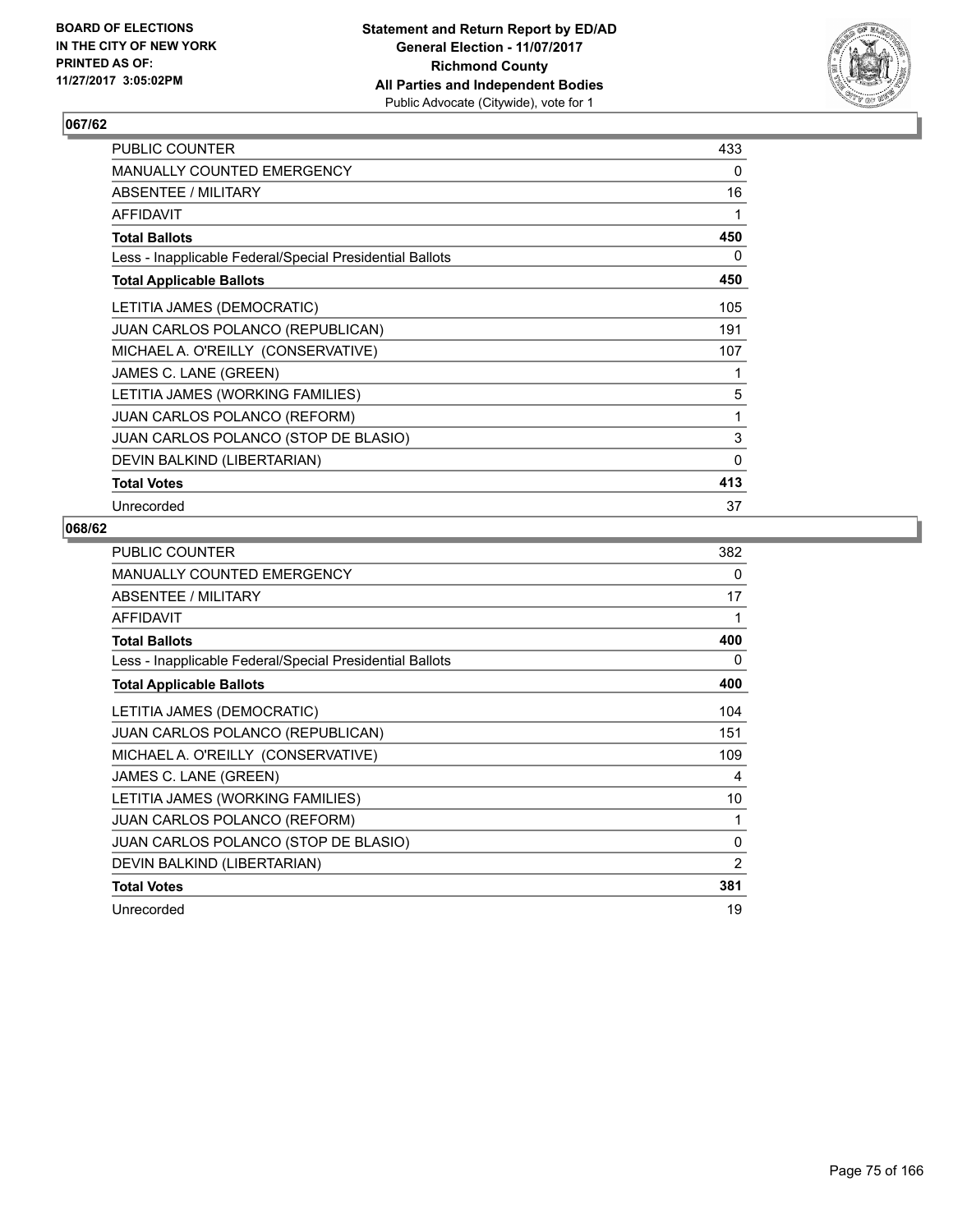

| 323 |
|-----|
| 0   |
| 19  |
| 6   |
| 348 |
| 0   |
| 348 |
| 72  |
| 140 |
| 93  |
| 2   |
| 4   |
| 1   |
| 4   |
| 2   |
| 318 |
| 30  |
|     |

| <b>PUBLIC COUNTER</b>                                    | 212            |
|----------------------------------------------------------|----------------|
| <b>MANUALLY COUNTED EMERGENCY</b>                        | 0              |
| ABSENTEE / MILITARY                                      | 7              |
| <b>AFFIDAVIT</b>                                         | $\Omega$       |
| <b>Total Ballots</b>                                     | 219            |
| Less - Inapplicable Federal/Special Presidential Ballots | 0              |
| <b>Total Applicable Ballots</b>                          | 219            |
| LETITIA JAMES (DEMOCRATIC)                               | 38             |
| JUAN CARLOS POLANCO (REPUBLICAN)                         | 97             |
| MICHAEL A. O'REILLY (CONSERVATIVE)                       | 58             |
| JAMES C. LANE (GREEN)                                    | 0              |
| LETITIA JAMES (WORKING FAMILIES)                         | 5              |
| JUAN CARLOS POLANCO (REFORM)                             | 2              |
| JUAN CARLOS POLANCO (STOP DE BLASIO)                     | $\overline{2}$ |
| DEVIN BALKIND (LIBERTARIAN)                              | 1              |
| <b>Total Votes</b>                                       | 203            |
| Unrecorded                                               | 16             |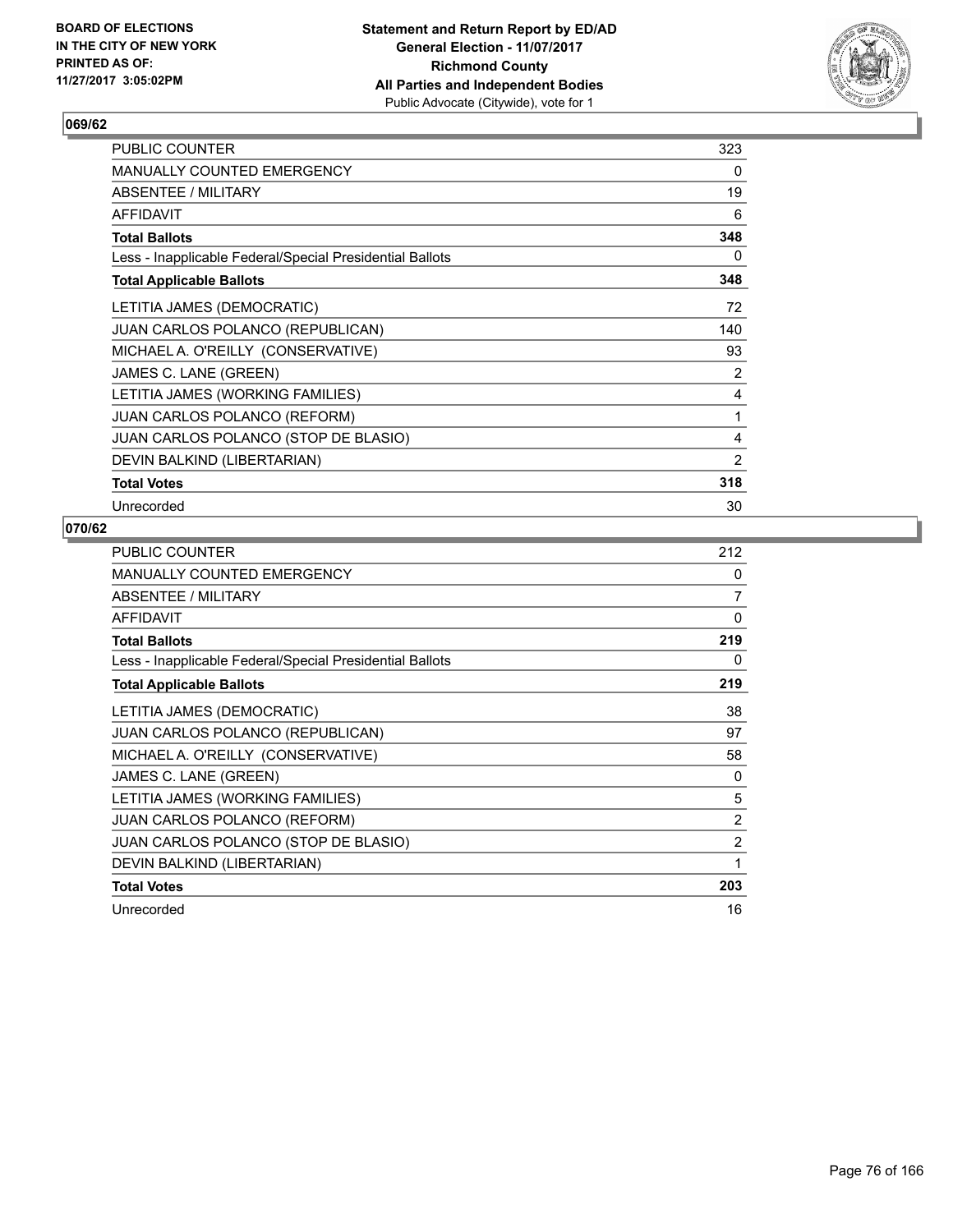

| <b>PUBLIC COUNTER</b>                                    | 372 |
|----------------------------------------------------------|-----|
| <b>MANUALLY COUNTED EMERGENCY</b>                        | 0   |
| ABSENTEE / MILITARY                                      | 18  |
| <b>AFFIDAVIT</b>                                         | 3   |
| <b>Total Ballots</b>                                     | 393 |
| Less - Inapplicable Federal/Special Presidential Ballots | 0   |
| <b>Total Applicable Ballots</b>                          | 393 |
| LETITIA JAMES (DEMOCRATIC)                               | 96  |
| JUAN CARLOS POLANCO (REPUBLICAN)                         | 151 |
| MICHAEL A. O'REILLY (CONSERVATIVE)                       | 116 |
| JAMES C. LANE (GREEN)                                    | 1   |
| LETITIA JAMES (WORKING FAMILIES)                         | 3   |
| <b>JUAN CARLOS POLANCO (REFORM)</b>                      | 2   |
| JUAN CARLOS POLANCO (STOP DE BLASIO)                     | 0   |
| DEVIN BALKIND (LIBERTARIAN)                              | 4   |
| <b>Total Votes</b>                                       | 373 |
| Unrecorded                                               | 20  |

| <b>PUBLIC COUNTER</b>                                    | 288 |
|----------------------------------------------------------|-----|
| MANUALLY COUNTED EMERGENCY                               | 0   |
| ABSENTEE / MILITARY                                      | 5   |
| AFFIDAVIT                                                | 3   |
| <b>Total Ballots</b>                                     | 296 |
| Less - Inapplicable Federal/Special Presidential Ballots | 0   |
| <b>Total Applicable Ballots</b>                          | 296 |
| LETITIA JAMES (DEMOCRATIC)                               | 59  |
| JUAN CARLOS POLANCO (REPUBLICAN)                         | 160 |
| MICHAEL A. O'REILLY (CONSERVATIVE)                       | 65  |
| JAMES C. LANE (GREEN)                                    | 3   |
| LETITIA JAMES (WORKING FAMILIES)                         | 2   |
| <b>JUAN CARLOS POLANCO (REFORM)</b>                      | 0   |
| JUAN CARLOS POLANCO (STOP DE BLASIO)                     | 1   |
| DEVIN BALKIND (LIBERTARIAN)                              | 1   |
| <b>Total Votes</b>                                       | 291 |
| Unrecorded                                               | 5   |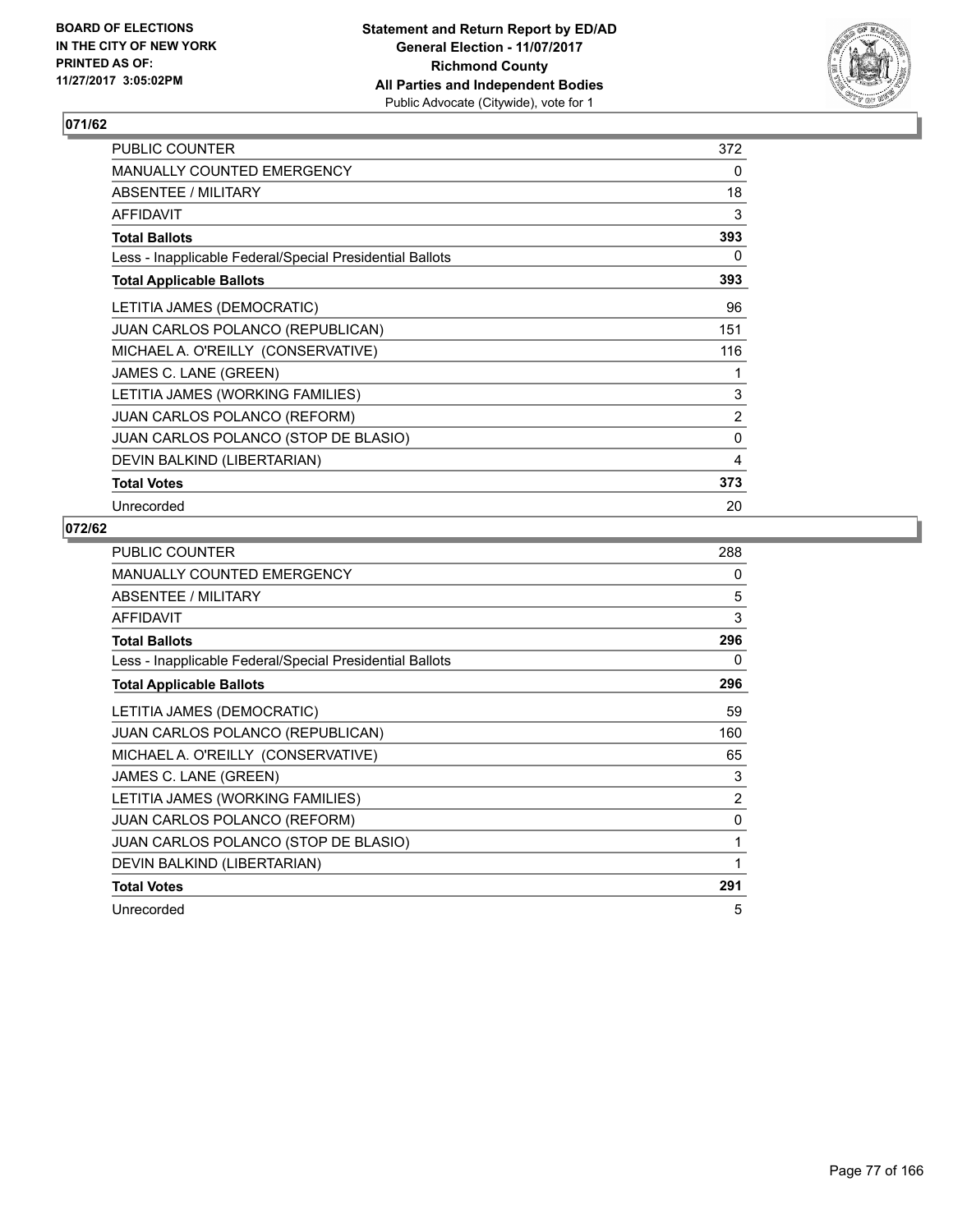

| <b>PUBLIC COUNTER</b>                                    | 375 |
|----------------------------------------------------------|-----|
| <b>MANUALLY COUNTED EMERGENCY</b>                        | 0   |
| ABSENTEE / MILITARY                                      | 17  |
| <b>AFFIDAVIT</b>                                         | 1   |
| <b>Total Ballots</b>                                     | 393 |
| Less - Inapplicable Federal/Special Presidential Ballots | 0   |
| <b>Total Applicable Ballots</b>                          | 393 |
| LETITIA JAMES (DEMOCRATIC)                               | 86  |
| <b>JUAN CARLOS POLANCO (REPUBLICAN)</b>                  | 164 |
| MICHAEL A. O'REILLY (CONSERVATIVE)                       | 103 |
| JAMES C. LANE (GREEN)                                    | 1   |
| LETITIA JAMES (WORKING FAMILIES)                         | 7   |
| <b>JUAN CARLOS POLANCO (REFORM)</b>                      | 3   |
| JUAN CARLOS POLANCO (STOP DE BLASIO)                     | 2   |
| DEVIN BALKIND (LIBERTARIAN)                              | 1   |
| <b>Total Votes</b>                                       | 367 |
| Unrecorded                                               | 26  |

| <b>PUBLIC COUNTER</b>                                    | 457            |
|----------------------------------------------------------|----------------|
| MANUALLY COUNTED EMERGENCY                               | 0              |
| ABSENTEE / MILITARY                                      | 16             |
| AFFIDAVIT                                                | 5              |
| <b>Total Ballots</b>                                     | 478            |
| Less - Inapplicable Federal/Special Presidential Ballots | 0              |
| <b>Total Applicable Ballots</b>                          | 478            |
| LETITIA JAMES (DEMOCRATIC)                               | 70             |
| JUAN CARLOS POLANCO (REPUBLICAN)                         | 212            |
| MICHAEL A. O'REILLY (CONSERVATIVE)                       | 149            |
| JAMES C. LANE (GREEN)                                    | 3              |
| LETITIA JAMES (WORKING FAMILIES)                         | 4              |
| <b>JUAN CARLOS POLANCO (REFORM)</b>                      | $\overline{2}$ |
| JUAN CARLOS POLANCO (STOP DE BLASIO)                     | 1              |
| DEVIN BALKIND (LIBERTARIAN)                              | 2              |
| <b>Total Votes</b>                                       | 443            |
| Unrecorded                                               | 35             |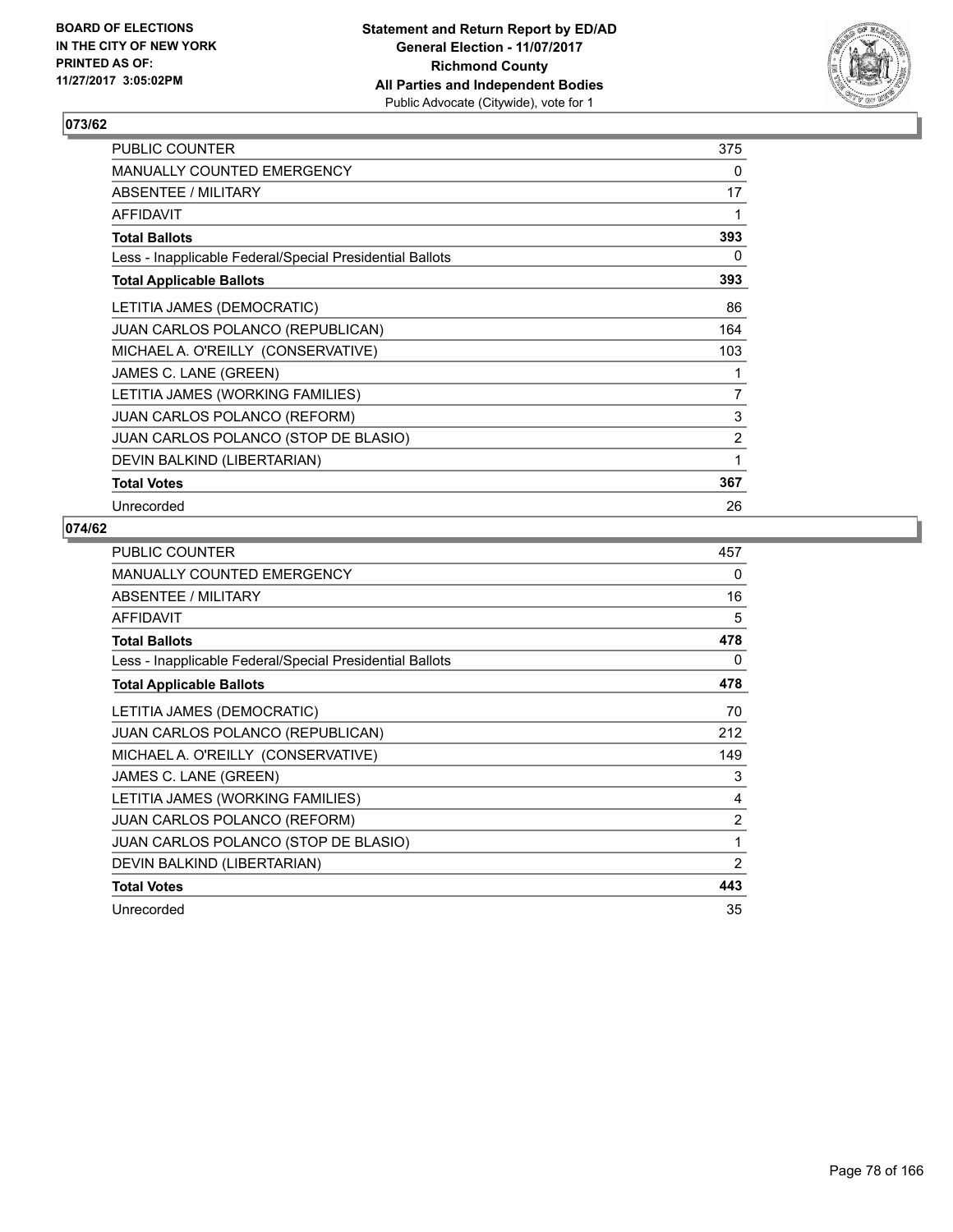

| PUBLIC COUNTER                                           | 346 |
|----------------------------------------------------------|-----|
| <b>MANUALLY COUNTED EMERGENCY</b>                        | 0   |
| <b>ABSENTEE / MILITARY</b>                               | 7   |
| <b>AFFIDAVIT</b>                                         | 2   |
| <b>Total Ballots</b>                                     | 355 |
| Less - Inapplicable Federal/Special Presidential Ballots | 0   |
| <b>Total Applicable Ballots</b>                          | 355 |
| LETITIA JAMES (DEMOCRATIC)                               | 66  |
| <b>JUAN CARLOS POLANCO (REPUBLICAN)</b>                  | 150 |
| MICHAEL A. O'REILLY (CONSERVATIVE)                       | 107 |
| JAMES C. LANE (GREEN)                                    | 1   |
| LETITIA JAMES (WORKING FAMILIES)                         | 8   |
| JUAN CARLOS POLANCO (REFORM)                             | 0   |
| JUAN CARLOS POLANCO (STOP DE BLASIO)                     | 1   |
| DEVIN BALKIND (LIBERTARIAN)                              | 3   |
| <b>Total Votes</b>                                       | 336 |
| Unrecorded                                               | 19  |

| <b>PUBLIC COUNTER</b>                                    | 365            |
|----------------------------------------------------------|----------------|
| <b>MANUALLY COUNTED EMERGENCY</b>                        | 0              |
| ABSENTEE / MILITARY                                      | 4              |
| <b>AFFIDAVIT</b>                                         | 4              |
| <b>Total Ballots</b>                                     | 373            |
| Less - Inapplicable Federal/Special Presidential Ballots | 0              |
| <b>Total Applicable Ballots</b>                          | 373            |
| LETITIA JAMES (DEMOCRATIC)                               | 47             |
| <b>JUAN CARLOS POLANCO (REPUBLICAN)</b>                  | 169            |
| MICHAEL A. O'REILLY (CONSERVATIVE)                       | 122            |
| JAMES C. LANE (GREEN)                                    | 1              |
| LETITIA JAMES (WORKING FAMILIES)                         | 7              |
| <b>JUAN CARLOS POLANCO (REFORM)</b>                      | 0              |
| JUAN CARLOS POLANCO (STOP DE BLASIO)                     | $\overline{2}$ |
| DEVIN BALKIND (LIBERTARIAN)                              | 1              |
| <b>Total Votes</b>                                       | 349            |
| Unrecorded                                               | 24             |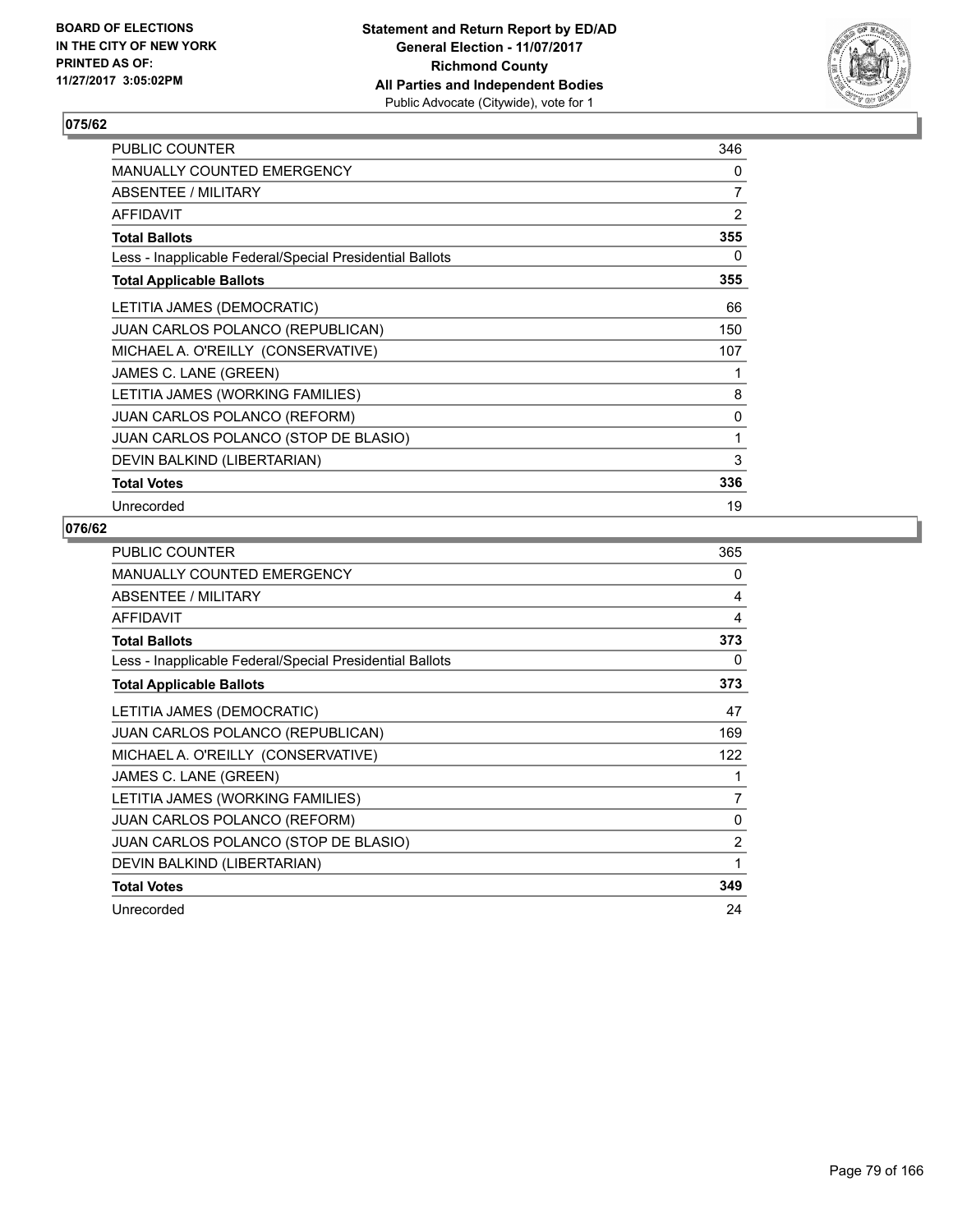

| <b>PUBLIC COUNTER</b>                                    | 409      |
|----------------------------------------------------------|----------|
| <b>MANUALLY COUNTED EMERGENCY</b>                        | 0        |
| ABSENTEE / MILITARY                                      | 15       |
| <b>AFFIDAVIT</b>                                         | 1        |
| <b>Total Ballots</b>                                     | 425      |
| Less - Inapplicable Federal/Special Presidential Ballots | 0        |
| <b>Total Applicable Ballots</b>                          | 425      |
| LETITIA JAMES (DEMOCRATIC)                               | 58       |
| <b>JUAN CARLOS POLANCO (REPUBLICAN)</b>                  | 211      |
| MICHAEL A. O'REILLY (CONSERVATIVE)                       | 117      |
| JAMES C. LANE (GREEN)                                    | 0        |
| LETITIA JAMES (WORKING FAMILIES)                         | 5        |
| <b>JUAN CARLOS POLANCO (REFORM)</b>                      | 0        |
| JUAN CARLOS POLANCO (STOP DE BLASIO)                     | 3        |
| DEVIN BALKIND (LIBERTARIAN)                              | $\Omega$ |
| <b>Total Votes</b>                                       | 394      |
| Unrecorded                                               | 31       |

| <b>PUBLIC COUNTER</b>                                    | 389      |
|----------------------------------------------------------|----------|
| MANUALLY COUNTED EMERGENCY                               | 0        |
| ABSENTEE / MILITARY                                      | 10       |
| AFFIDAVIT                                                | 2        |
| <b>Total Ballots</b>                                     | 401      |
| Less - Inapplicable Federal/Special Presidential Ballots | 0        |
| <b>Total Applicable Ballots</b>                          | 401      |
| LETITIA JAMES (DEMOCRATIC)                               | 49       |
| JUAN CARLOS POLANCO (REPUBLICAN)                         | 180      |
| MICHAEL A. O'REILLY (CONSERVATIVE)                       | 134      |
| JAMES C. LANE (GREEN)                                    | 3        |
| LETITIA JAMES (WORKING FAMILIES)                         | 8        |
| <b>JUAN CARLOS POLANCO (REFORM)</b>                      | 3        |
| JUAN CARLOS POLANCO (STOP DE BLASIO)                     | 5        |
| DEVIN BALKIND (LIBERTARIAN)                              | $\Omega$ |
| <b>Total Votes</b>                                       | 382      |
| Unrecorded                                               | 19       |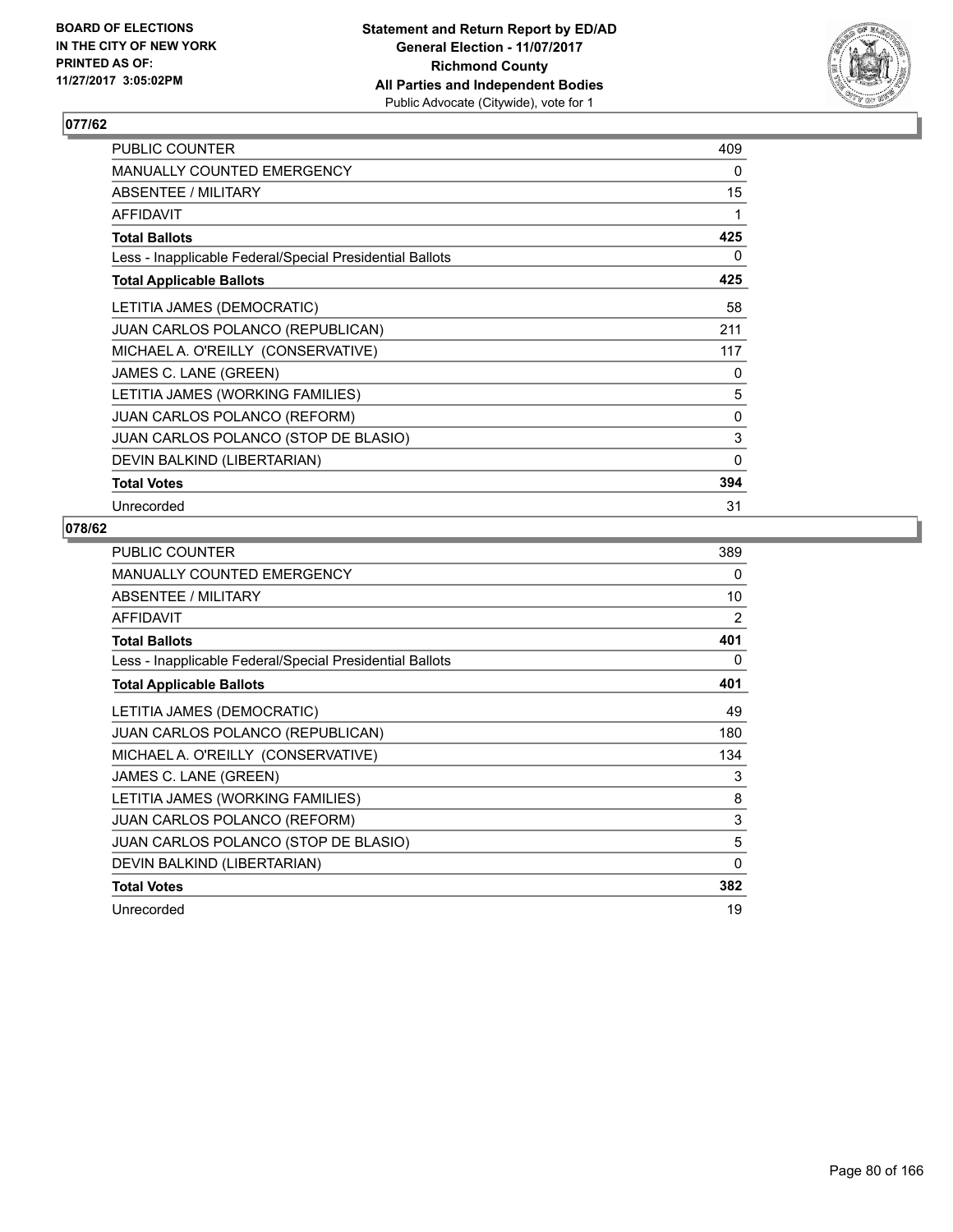

| <b>PUBLIC COUNTER</b>                                    | 210          |
|----------------------------------------------------------|--------------|
| <b>MANUALLY COUNTED EMERGENCY</b>                        | 0            |
| ABSENTEE / MILITARY                                      | 4            |
| <b>AFFIDAVIT</b>                                         | 3            |
| <b>Total Ballots</b>                                     | 217          |
| Less - Inapplicable Federal/Special Presidential Ballots | 0            |
| <b>Total Applicable Ballots</b>                          | 217          |
| LETITIA JAMES (DEMOCRATIC)                               | 37           |
| JUAN CARLOS POLANCO (REPUBLICAN)                         | 89           |
| MICHAEL A. O'REILLY (CONSERVATIVE)                       | 73           |
| JAMES C. LANE (GREEN)                                    | 3            |
| LETITIA JAMES (WORKING FAMILIES)                         | 2            |
| <b>JUAN CARLOS POLANCO (REFORM)</b>                      | 0            |
| JUAN CARLOS POLANCO (STOP DE BLASIO)                     | 1            |
| DEVIN BALKIND (LIBERTARIAN)                              | $\mathbf{0}$ |
| <b>Total Votes</b>                                       | 205          |
| Unrecorded                                               | 12           |

| <b>PUBLIC COUNTER</b>                                    | 340 |
|----------------------------------------------------------|-----|
| <b>MANUALLY COUNTED EMERGENCY</b>                        | 0   |
| ABSENTEE / MILITARY                                      | 4   |
| <b>AFFIDAVIT</b>                                         | 5   |
| <b>Total Ballots</b>                                     | 349 |
| Less - Inapplicable Federal/Special Presidential Ballots | 0   |
| <b>Total Applicable Ballots</b>                          | 349 |
| LETITIA JAMES (DEMOCRATIC)                               | 58  |
| JUAN CARLOS POLANCO (REPUBLICAN)                         | 156 |
| MICHAEL A. O'REILLY (CONSERVATIVE)                       | 89  |
| JAMES C. LANE (GREEN)                                    | 4   |
| LETITIA JAMES (WORKING FAMILIES)                         | 7   |
| JUAN CARLOS POLANCO (REFORM)                             | 2   |
| JUAN CARLOS POLANCO (STOP DE BLASIO)                     | 3   |
| DEVIN BALKIND (LIBERTARIAN)                              | 1   |
| UNATTRIBUTABLE WRITE-IN (WRITE-IN)                       | 1   |
| <b>Total Votes</b>                                       | 321 |
| Unrecorded                                               | 28  |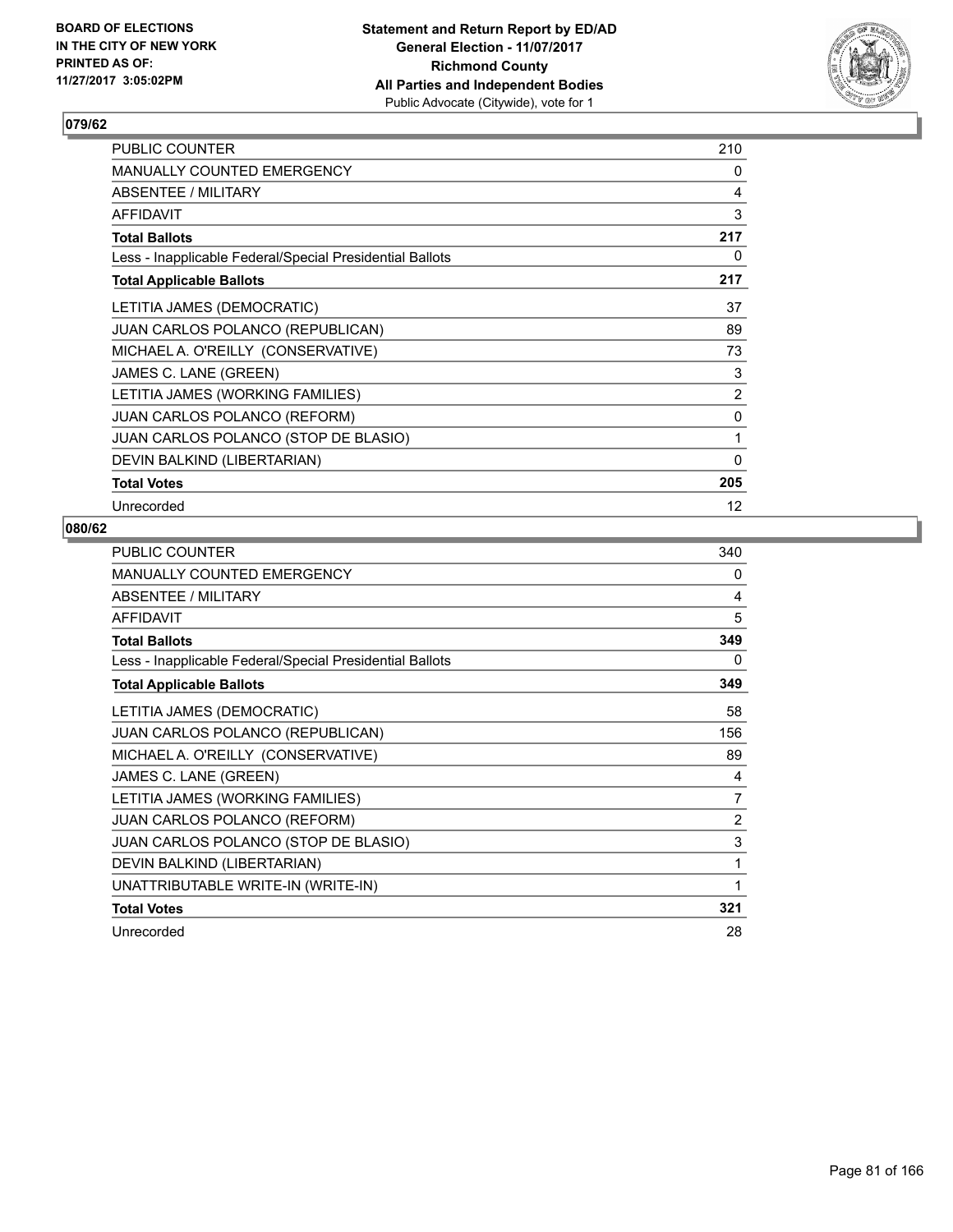

| PUBLIC COUNTER                                           | 336            |
|----------------------------------------------------------|----------------|
| <b>MANUALLY COUNTED EMERGENCY</b>                        | 0              |
| ABSENTEE / MILITARY                                      | 12             |
| <b>AFFIDAVIT</b>                                         | 4              |
| <b>Total Ballots</b>                                     | 352            |
| Less - Inapplicable Federal/Special Presidential Ballots | 0              |
| <b>Total Applicable Ballots</b>                          | 352            |
| LETITIA JAMES (DEMOCRATIC)                               | 61             |
| <b>JUAN CARLOS POLANCO (REPUBLICAN)</b>                  | 159            |
| MICHAEL A. O'REILLY (CONSERVATIVE)                       | 93             |
| JAMES C. LANE (GREEN)                                    | 2              |
| LETITIA JAMES (WORKING FAMILIES)                         | 3              |
| <b>JUAN CARLOS POLANCO (REFORM)</b>                      | 0              |
| JUAN CARLOS POLANCO (STOP DE BLASIO)                     | 0              |
| DEVIN BALKIND (LIBERTARIAN)                              | $\overline{2}$ |
| <b>Total Votes</b>                                       | 320            |
| Unrecorded                                               | 32             |

| <b>PUBLIC COUNTER</b>                                    | 374            |
|----------------------------------------------------------|----------------|
| MANUALLY COUNTED EMERGENCY                               | 0              |
| ABSENTEE / MILITARY                                      | 9              |
| AFFIDAVIT                                                | 5              |
| <b>Total Ballots</b>                                     | 388            |
| Less - Inapplicable Federal/Special Presidential Ballots | 0              |
| <b>Total Applicable Ballots</b>                          | 388            |
| LETITIA JAMES (DEMOCRATIC)                               | 79             |
| JUAN CARLOS POLANCO (REPUBLICAN)                         | 168            |
| MICHAEL A. O'REILLY (CONSERVATIVE)                       | 108            |
| JAMES C. LANE (GREEN)                                    | 2              |
| LETITIA JAMES (WORKING FAMILIES)                         | 4              |
| <b>JUAN CARLOS POLANCO (REFORM)</b>                      | $\overline{2}$ |
| JUAN CARLOS POLANCO (STOP DE BLASIO)                     | 0              |
| DEVIN BALKIND (LIBERTARIAN)                              | 3              |
| <b>Total Votes</b>                                       | 366            |
| Unrecorded                                               | 22             |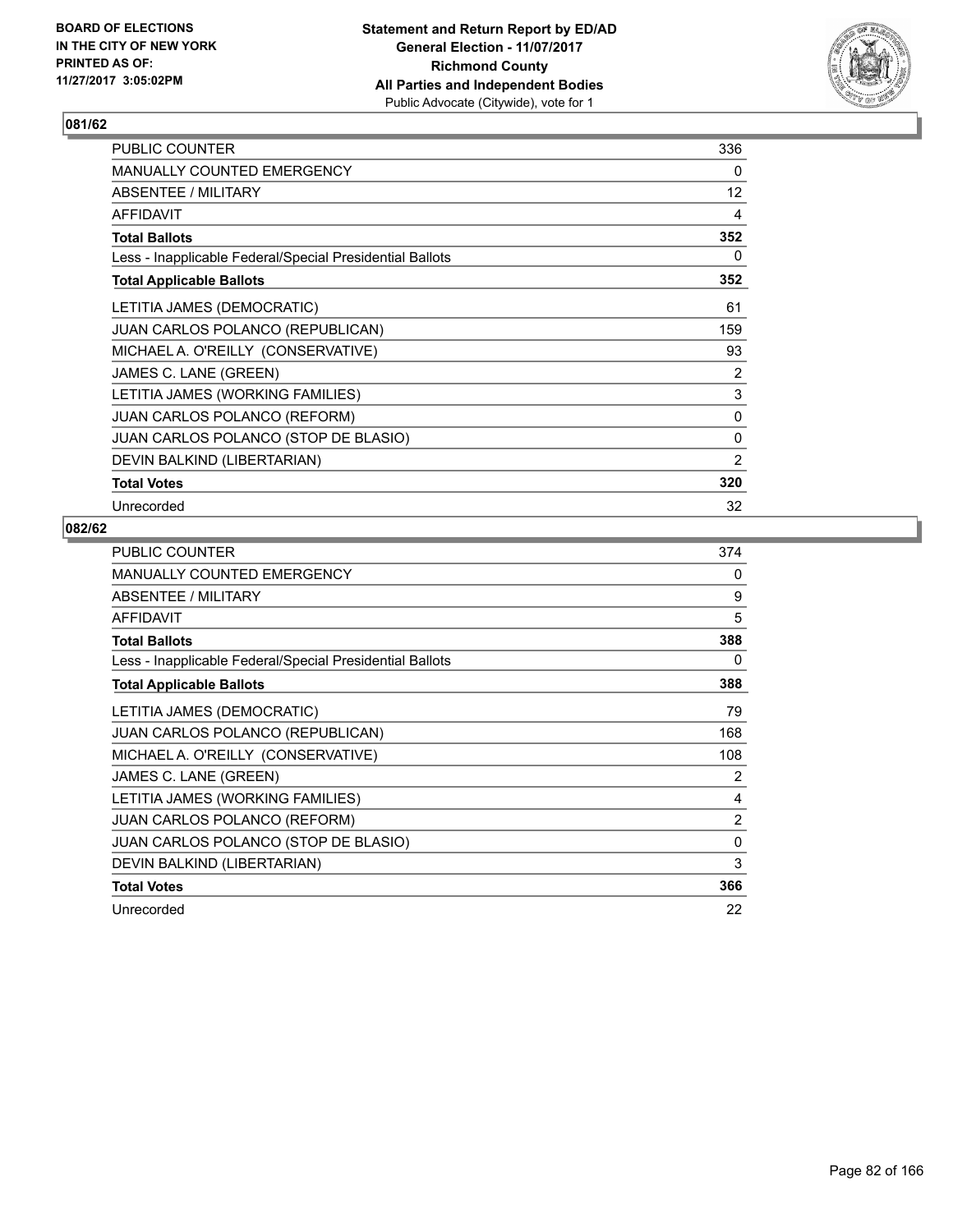

| <b>PUBLIC COUNTER</b>                                    | 349      |
|----------------------------------------------------------|----------|
| MANUALLY COUNTED EMERGENCY                               | 0        |
| ABSENTEE / MILITARY                                      | 3        |
| <b>AFFIDAVIT</b>                                         | 7        |
| <b>Total Ballots</b>                                     | 359      |
| Less - Inapplicable Federal/Special Presidential Ballots | 0        |
| <b>Total Applicable Ballots</b>                          | 359      |
| LETITIA JAMES (DEMOCRATIC)                               | 60       |
| <b>JUAN CARLOS POLANCO (REPUBLICAN)</b>                  | 166      |
| MICHAEL A. O'REILLY (CONSERVATIVE)                       | 107      |
| JAMES C. LANE (GREEN)                                    | 4        |
| LETITIA JAMES (WORKING FAMILIES)                         | 4        |
| <b>JUAN CARLOS POLANCO (REFORM)</b>                      | 1        |
| JUAN CARLOS POLANCO (STOP DE BLASIO)                     | $\Omega$ |
| DEVIN BALKIND (LIBERTARIAN)                              | 0        |
| <b>Total Votes</b>                                       | 342      |
| Unrecorded                                               | 17       |

| <b>PUBLIC COUNTER</b>                                    | 395 |
|----------------------------------------------------------|-----|
| <b>MANUALLY COUNTED EMERGENCY</b>                        | 0   |
| ABSENTEE / MILITARY                                      | 9   |
| AFFIDAVIT                                                | 1   |
| <b>Total Ballots</b>                                     | 405 |
| Less - Inapplicable Federal/Special Presidential Ballots | 0   |
| <b>Total Applicable Ballots</b>                          | 405 |
| LETITIA JAMES (DEMOCRATIC)                               | 58  |
| <b>JUAN CARLOS POLANCO (REPUBLICAN)</b>                  | 185 |
| MICHAEL A. O'REILLY (CONSERVATIVE)                       | 123 |
| JAMES C. LANE (GREEN)                                    | 2   |
| LETITIA JAMES (WORKING FAMILIES)                         | 8   |
| <b>JUAN CARLOS POLANCO (REFORM)</b>                      | 0   |
| JUAN CARLOS POLANCO (STOP DE BLASIO)                     | 3   |
| DEVIN BALKIND (LIBERTARIAN)                              | 2   |
| <b>Total Votes</b>                                       | 381 |
| Unrecorded                                               | 24  |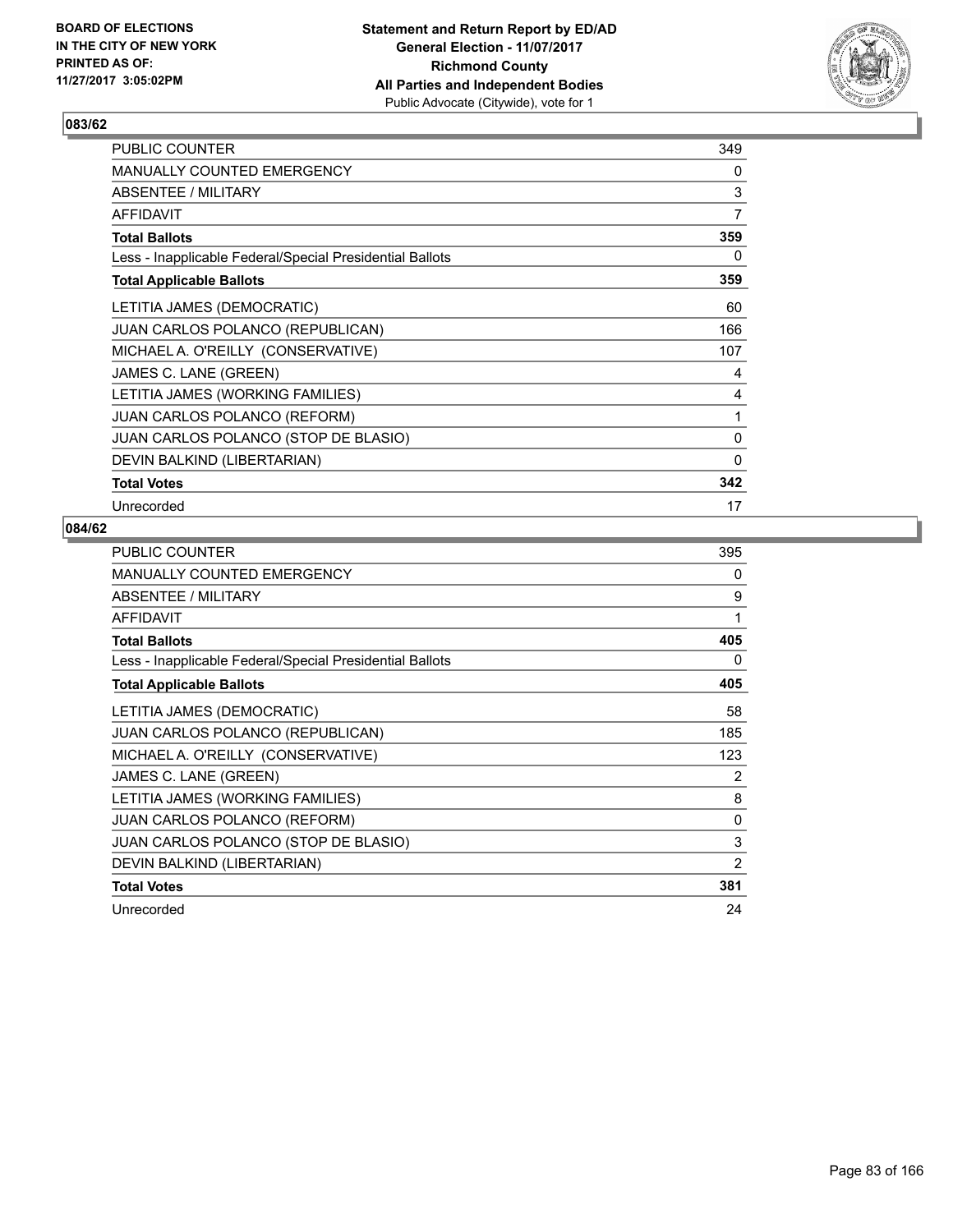

| <b>PUBLIC COUNTER</b>                                    | 332            |
|----------------------------------------------------------|----------------|
| <b>MANUALLY COUNTED EMERGENCY</b>                        | 0              |
| ABSENTEE / MILITARY                                      | 15             |
| <b>AFFIDAVIT</b>                                         | 4              |
| <b>Total Ballots</b>                                     | 351            |
| Less - Inapplicable Federal/Special Presidential Ballots | 0              |
| <b>Total Applicable Ballots</b>                          | 351            |
| LETITIA JAMES (DEMOCRATIC)                               | 93             |
| JUAN CARLOS POLANCO (REPUBLICAN)                         | 135            |
| MICHAEL A. O'REILLY (CONSERVATIVE)                       | 90             |
| JAMES C. LANE (GREEN)                                    | 2              |
| LETITIA JAMES (WORKING FAMILIES)                         | 7              |
| <b>JUAN CARLOS POLANCO (REFORM)</b>                      | $\overline{2}$ |
| JUAN CARLOS POLANCO (STOP DE BLASIO)                     | 0              |
| DEVIN BALKIND (LIBERTARIAN)                              | 4              |
| BRIAN J. GONZALES (WRITE-IN)                             | 1              |
| <b>Total Votes</b>                                       | 334            |
| Unrecorded                                               | 17             |

| <b>PUBLIC COUNTER</b>                                    | 332 |
|----------------------------------------------------------|-----|
| MANUALLY COUNTED EMERGENCY                               | 0   |
| ABSENTEE / MILITARY                                      | 19  |
| <b>AFFIDAVIT</b>                                         | 5   |
| <b>Total Ballots</b>                                     | 356 |
| Less - Inapplicable Federal/Special Presidential Ballots | 0   |
| <b>Total Applicable Ballots</b>                          | 356 |
| LETITIA JAMES (DEMOCRATIC)                               | 67  |
| <b>JUAN CARLOS POLANCO (REPUBLICAN)</b>                  | 158 |
| MICHAEL A. O'REILLY (CONSERVATIVE)                       | 99  |
| JAMES C. LANE (GREEN)                                    | 1   |
| LETITIA JAMES (WORKING FAMILIES)                         | 11  |
| <b>JUAN CARLOS POLANCO (REFORM)</b>                      | 1   |
| JUAN CARLOS POLANCO (STOP DE BLASIO)                     | 3   |
| DEVIN BALKIND (LIBERTARIAN)                              | 1   |
| <b>Total Votes</b>                                       | 341 |
| Unrecorded                                               | 15  |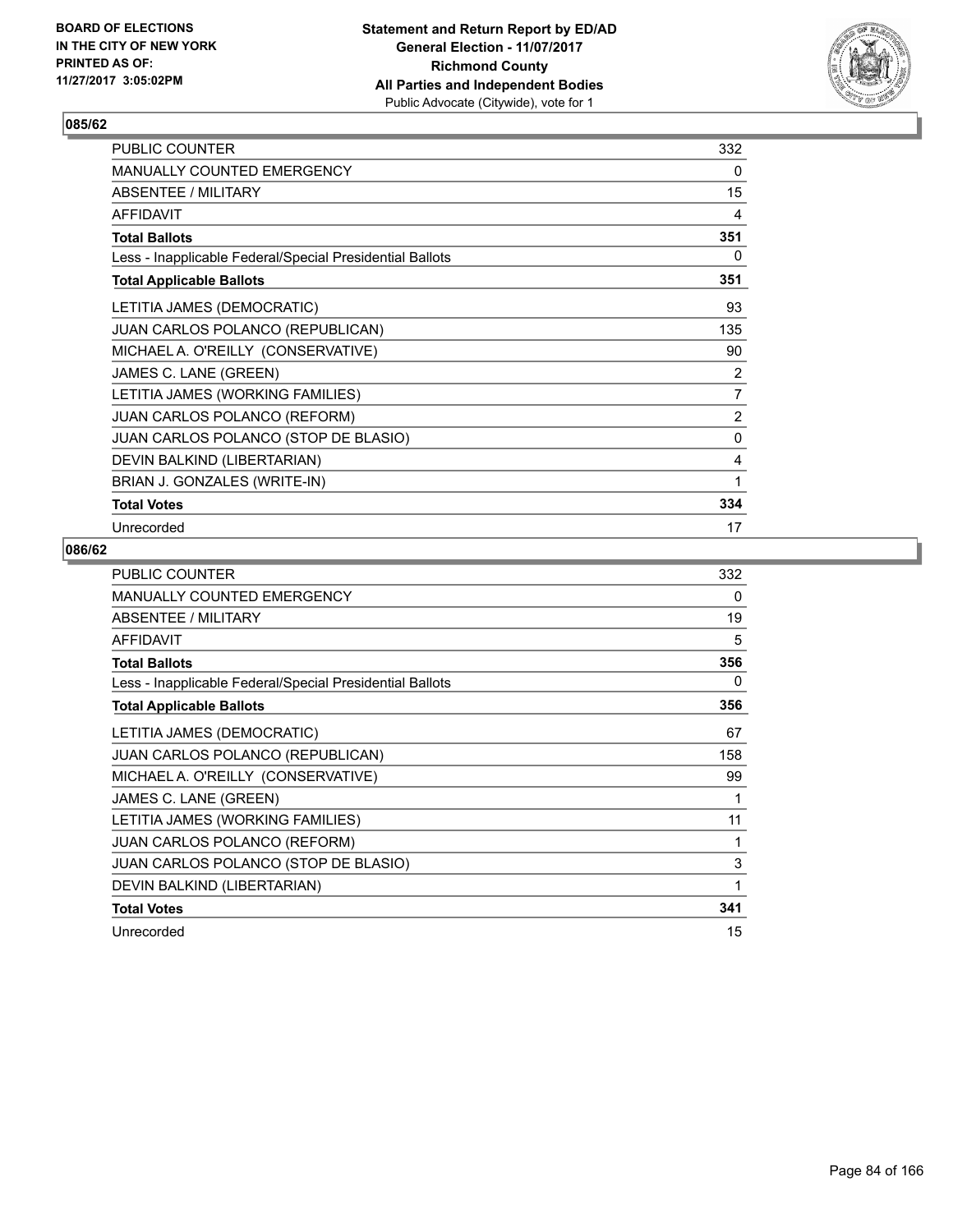

| PUBLIC COUNTER                                           | 0           |
|----------------------------------------------------------|-------------|
| <b>MANUALLY COUNTED EMERGENCY</b>                        | $\mathbf 0$ |
| ABSENTEE / MILITARY                                      | 0           |
| <b>AFFIDAVIT</b>                                         | 0           |
| <b>Total Ballots</b>                                     | 0           |
| Less - Inapplicable Federal/Special Presidential Ballots | 0           |
| <b>Total Applicable Ballots</b>                          | 0           |
| LETITIA JAMES (DEMOCRATIC)                               | 0           |
| JUAN CARLOS POLANCO (REPUBLICAN)                         | 0           |
| MICHAEL A. O'REILLY (CONSERVATIVE)                       | $\mathbf 0$ |
| JAMES C. LANE (GREEN)                                    | 0           |
| LETITIA JAMES (WORKING FAMILIES)                         | 0           |
| JUAN CARLOS POLANCO (REFORM)                             | 0           |
| JUAN CARLOS POLANCO (STOP DE BLASIO)                     | 0           |
| DEVIN BALKIND (LIBERTARIAN)                              | 0           |
| <b>Total Votes</b>                                       | $\mathbf 0$ |
| 088/62 COMBINED into: 009/63                             |             |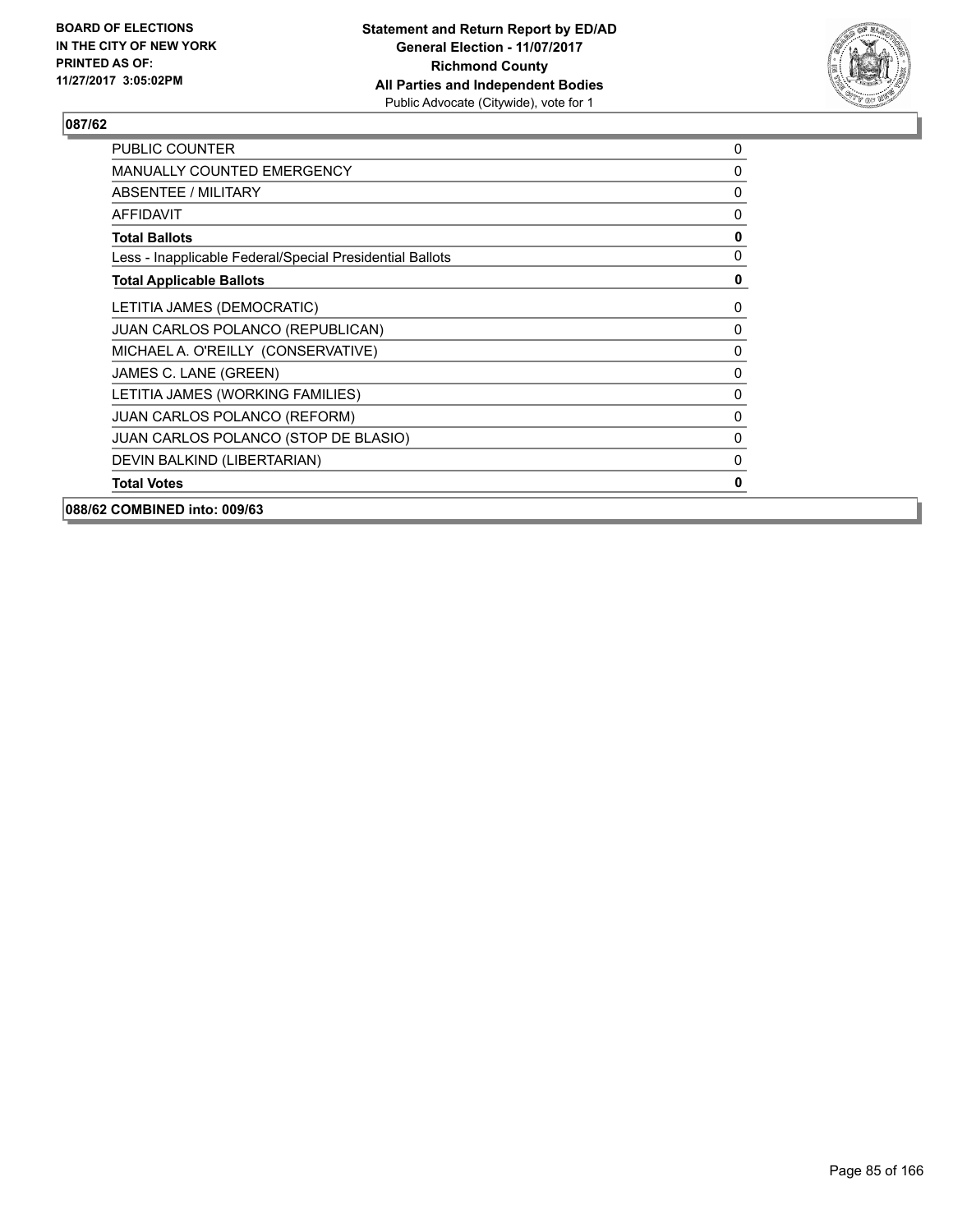

| PUBLIC COUNTER                                           | 405            |
|----------------------------------------------------------|----------------|
| <b>MANUALLY COUNTED EMERGENCY</b>                        | 0              |
| <b>ABSENTEE / MILITARY</b>                               | 9              |
| <b>AFFIDAVIT</b>                                         | 2              |
| <b>Total Ballots</b>                                     | 416            |
| Less - Inapplicable Federal/Special Presidential Ballots | 0              |
| <b>Total Applicable Ballots</b>                          | 416            |
| LETITIA JAMES (DEMOCRATIC)                               | 112            |
| JUAN CARLOS POLANCO (REPUBLICAN)                         | 156            |
| MICHAEL A. O'REILLY (CONSERVATIVE)                       | 105            |
| JAMES C. LANE (GREEN)                                    | 2              |
| LETITIA JAMES (WORKING FAMILIES)                         | $\overline{7}$ |
| <b>JUAN CARLOS POLANCO (REFORM)</b>                      | 1              |
| JUAN CARLOS POLANCO (STOP DE BLASIO)                     | 5              |
| DEVIN BALKIND (LIBERTARIAN)                              | 3              |
| <b>Total Votes</b>                                       | 391            |
| Unrecorded                                               | 25             |

| <b>PUBLIC COUNTER</b>                                    | 353 |
|----------------------------------------------------------|-----|
| <b>MANUALLY COUNTED EMERGENCY</b>                        | 0   |
| ABSENTEE / MILITARY                                      | 10  |
| AFFIDAVIT                                                | 2   |
| <b>Total Ballots</b>                                     | 365 |
| Less - Inapplicable Federal/Special Presidential Ballots | 0   |
| <b>Total Applicable Ballots</b>                          | 365 |
| LETITIA JAMES (DEMOCRATIC)                               | 147 |
| <b>JUAN CARLOS POLANCO (REPUBLICAN)</b>                  | 104 |
| MICHAEL A. O'REILLY (CONSERVATIVE)                       | 64  |
| JAMES C. LANE (GREEN)                                    | 2   |
| LETITIA JAMES (WORKING FAMILIES)                         | 15  |
| <b>JUAN CARLOS POLANCO (REFORM)</b>                      | 2   |
| JUAN CARLOS POLANCO (STOP DE BLASIO)                     | 2   |
| DEVIN BALKIND (LIBERTARIAN)                              | 0   |
| <b>Total Votes</b>                                       | 336 |
| Unrecorded                                               | 29  |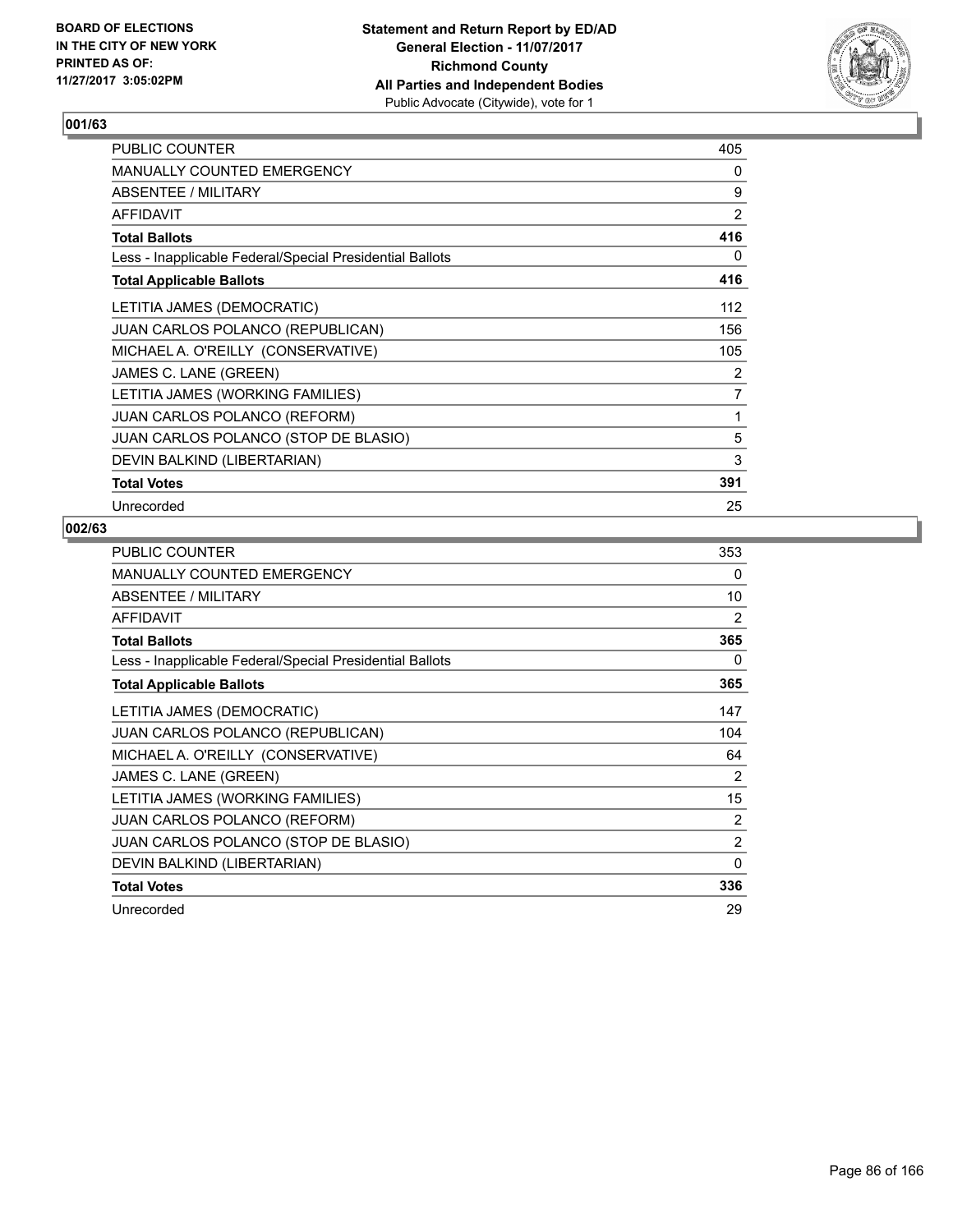

| PUBLIC COUNTER                                           | 263 |
|----------------------------------------------------------|-----|
| <b>MANUALLY COUNTED EMERGENCY</b>                        | 0   |
| <b>ABSENTEE / MILITARY</b>                               | 10  |
| <b>AFFIDAVIT</b>                                         | 1   |
| <b>Total Ballots</b>                                     | 274 |
| Less - Inapplicable Federal/Special Presidential Ballots | 0   |
| <b>Total Applicable Ballots</b>                          | 274 |
| LETITIA JAMES (DEMOCRATIC)                               | 102 |
| <b>JUAN CARLOS POLANCO (REPUBLICAN)</b>                  | 76  |
| MICHAEL A. O'REILLY (CONSERVATIVE)                       | 60  |
| JAMES C. LANE (GREEN)                                    | 2   |
| LETITIA JAMES (WORKING FAMILIES)                         | 10  |
| JUAN CARLOS POLANCO (REFORM)                             | 1   |
| JUAN CARLOS POLANCO (STOP DE BLASIO)                     | 3   |
| DEVIN BALKIND (LIBERTARIAN)                              | 0   |
| <b>Total Votes</b>                                       | 254 |
| Unrecorded                                               | 20  |

| <b>PUBLIC COUNTER</b>                                    | 369            |
|----------------------------------------------------------|----------------|
| <b>MANUALLY COUNTED EMERGENCY</b>                        | 0              |
| ABSENTEE / MILITARY                                      | 19             |
| <b>AFFIDAVIT</b>                                         | 3              |
| <b>Total Ballots</b>                                     | 391            |
| Less - Inapplicable Federal/Special Presidential Ballots | 0              |
| <b>Total Applicable Ballots</b>                          | 391            |
| LETITIA JAMES (DEMOCRATIC)                               | 77             |
| JUAN CARLOS POLANCO (REPUBLICAN)                         | 180            |
| MICHAEL A. O'REILLY (CONSERVATIVE)                       | 89             |
| JAMES C. LANE (GREEN)                                    | 1              |
| LETITIA JAMES (WORKING FAMILIES)                         | 5              |
| JUAN CARLOS POLANCO (REFORM)                             | $\overline{2}$ |
| JUAN CARLOS POLANCO (STOP DE BLASIO)                     | 1              |
| DEVIN BALKIND (LIBERTARIAN)                              | 1              |
| BARACK OBAMA (WRITE-IN)                                  | 1              |
| MICHAEL REILLY (WRITE-IN)                                | 1              |
| <b>Total Votes</b>                                       | 358            |
| Unrecorded                                               | 33             |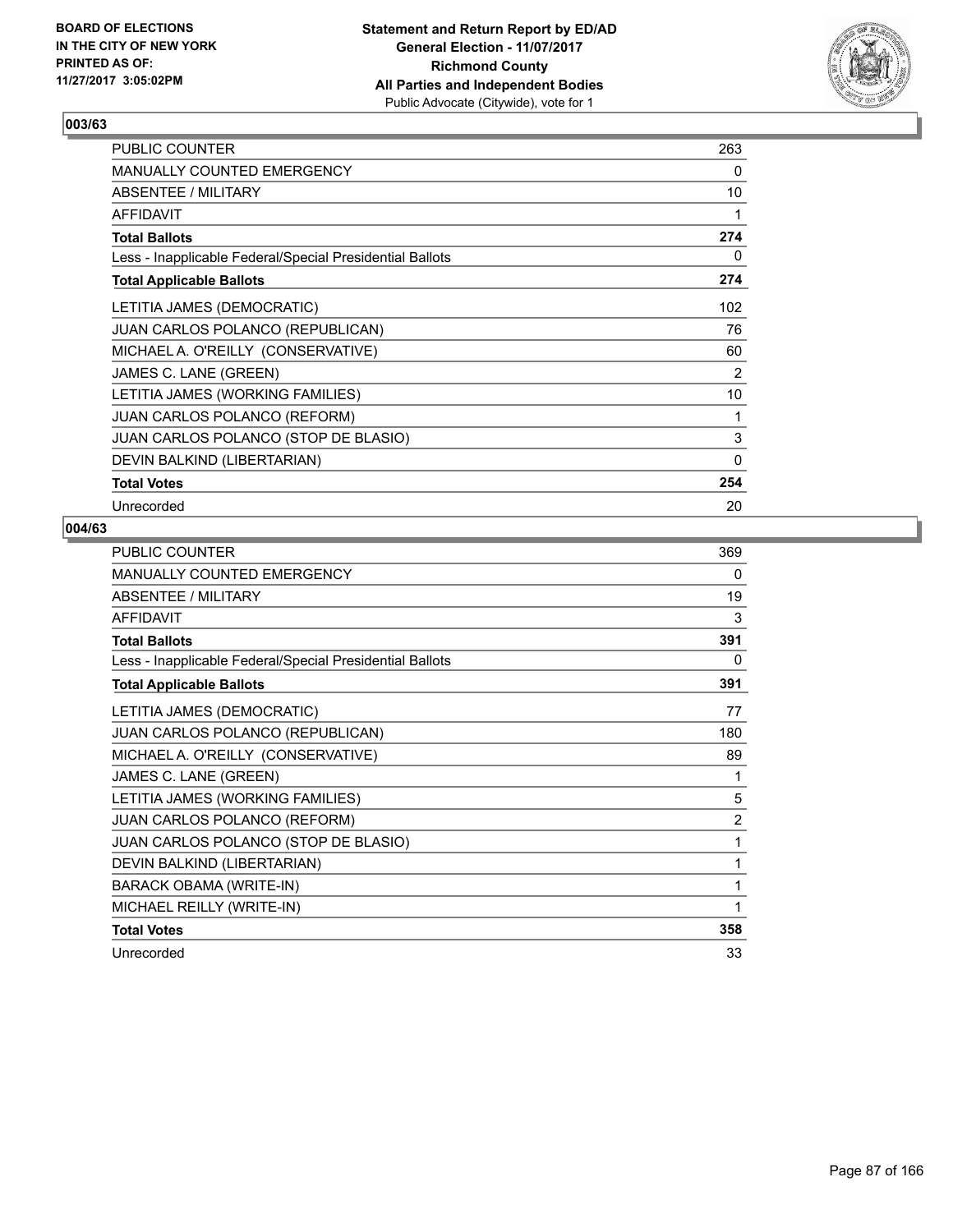

| PUBLIC COUNTER                                           | 336 |
|----------------------------------------------------------|-----|
| <b>MANUALLY COUNTED EMERGENCY</b>                        | 0   |
| ABSENTEE / MILITARY                                      | 9   |
| <b>AFFIDAVIT</b>                                         | 2   |
| <b>Total Ballots</b>                                     | 347 |
| Less - Inapplicable Federal/Special Presidential Ballots | 0   |
| <b>Total Applicable Ballots</b>                          | 347 |
| LETITIA JAMES (DEMOCRATIC)                               | 83  |
| <b>JUAN CARLOS POLANCO (REPUBLICAN)</b>                  | 139 |
| MICHAEL A. O'REILLY (CONSERVATIVE)                       | 85  |
| JAMES C. LANE (GREEN)                                    | 3   |
| LETITIA JAMES (WORKING FAMILIES)                         | 3   |
| <b>JUAN CARLOS POLANCO (REFORM)</b>                      | 0   |
| JUAN CARLOS POLANCO (STOP DE BLASIO)                     | 0   |
| DEVIN BALKIND (LIBERTARIAN)                              | 2   |
| PHILIP LIA (WRITE-IN)                                    | 1   |
| <b>Total Votes</b>                                       | 316 |
| Unrecorded                                               | 31  |

| <b>PUBLIC COUNTER</b>                                    | 349      |
|----------------------------------------------------------|----------|
| <b>MANUALLY COUNTED EMERGENCY</b>                        | 0        |
| ABSENTEE / MILITARY                                      | 16       |
| <b>AFFIDAVIT</b>                                         | 0        |
| <b>Total Ballots</b>                                     | 365      |
| Less - Inapplicable Federal/Special Presidential Ballots | 0        |
| <b>Total Applicable Ballots</b>                          | 365      |
| LETITIA JAMES (DEMOCRATIC)                               | 99       |
| <b>JUAN CARLOS POLANCO (REPUBLICAN)</b>                  | 129      |
| MICHAEL A. O'REILLY (CONSERVATIVE)                       | 108      |
| JAMES C. LANE (GREEN)                                    | 3        |
| LETITIA JAMES (WORKING FAMILIES)                         | 3        |
| <b>JUAN CARLOS POLANCO (REFORM)</b>                      | 2        |
| JUAN CARLOS POLANCO (STOP DE BLASIO)                     | 2        |
| DEVIN BALKIND (LIBERTARIAN)                              | $\Omega$ |
| <b>Total Votes</b>                                       | 346      |
| Unrecorded                                               | 19       |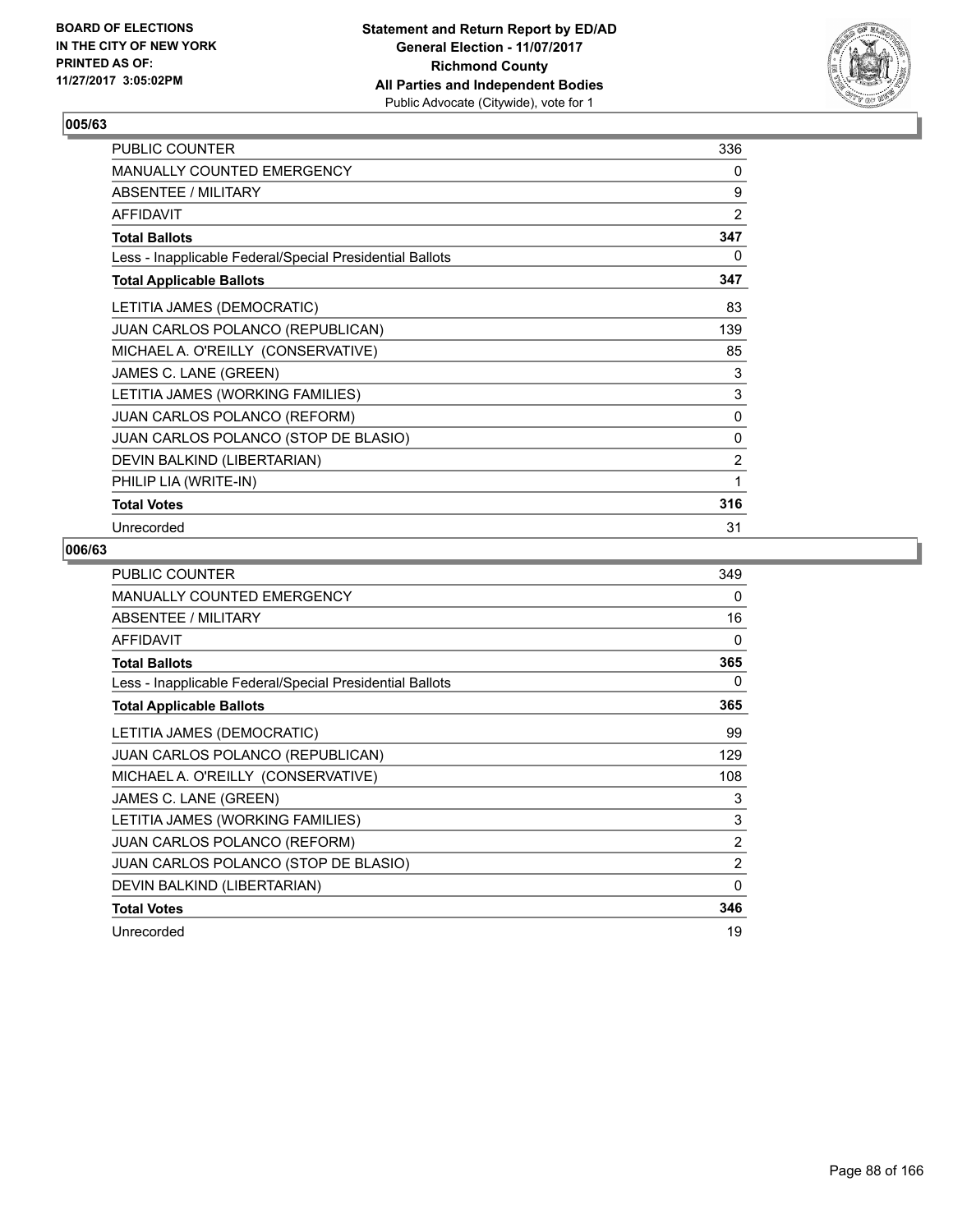

| PUBLIC COUNTER                                           | 226            |
|----------------------------------------------------------|----------------|
| <b>MANUALLY COUNTED EMERGENCY</b>                        | 0              |
| <b>ABSENTEE / MILITARY</b>                               | $\overline{7}$ |
| <b>AFFIDAVIT</b>                                         | 1              |
| <b>Total Ballots</b>                                     | 234            |
| Less - Inapplicable Federal/Special Presidential Ballots | 0              |
| <b>Total Applicable Ballots</b>                          | 234            |
| LETITIA JAMES (DEMOCRATIC)                               | 90             |
| <b>JUAN CARLOS POLANCO (REPUBLICAN)</b>                  | 69             |
| MICHAEL A. O'REILLY (CONSERVATIVE)                       | 54             |
| JAMES C. LANE (GREEN)                                    | 2              |
| LETITIA JAMES (WORKING FAMILIES)                         | 3              |
| <b>JUAN CARLOS POLANCO (REFORM)</b>                      | 0              |
| JUAN CARLOS POLANCO (STOP DE BLASIO)                     | 0              |
| DEVIN BALKIND (LIBERTARIAN)                              | 0              |
| <b>Total Votes</b>                                       | 218            |
| Unrecorded                                               | 16             |

| <b>PUBLIC COUNTER</b>                                    | 279 |
|----------------------------------------------------------|-----|
| <b>MANUALLY COUNTED EMERGENCY</b>                        | 0   |
| ABSENTEE / MILITARY                                      | 11  |
| <b>AFFIDAVIT</b>                                         | 7   |
| <b>Total Ballots</b>                                     | 297 |
| Less - Inapplicable Federal/Special Presidential Ballots | 0   |
| <b>Total Applicable Ballots</b>                          | 297 |
| LETITIA JAMES (DEMOCRATIC)                               | 72  |
| JUAN CARLOS POLANCO (REPUBLICAN)                         | 117 |
| MICHAEL A. O'REILLY (CONSERVATIVE)                       | 75  |
| JAMES C. LANE (GREEN)                                    | 2   |
| LETITIA JAMES (WORKING FAMILIES)                         | 7   |
| <b>JUAN CARLOS POLANCO (REFORM)</b>                      | 1   |
| JUAN CARLOS POLANCO (STOP DE BLASIO)                     | 1   |
| DEVIN BALKIND (LIBERTARIAN)                              | 3   |
| UNATTRIBUTABLE WRITE-IN (WRITE-IN)                       | 1   |
| <b>Total Votes</b>                                       | 279 |
| Unrecorded                                               | 18  |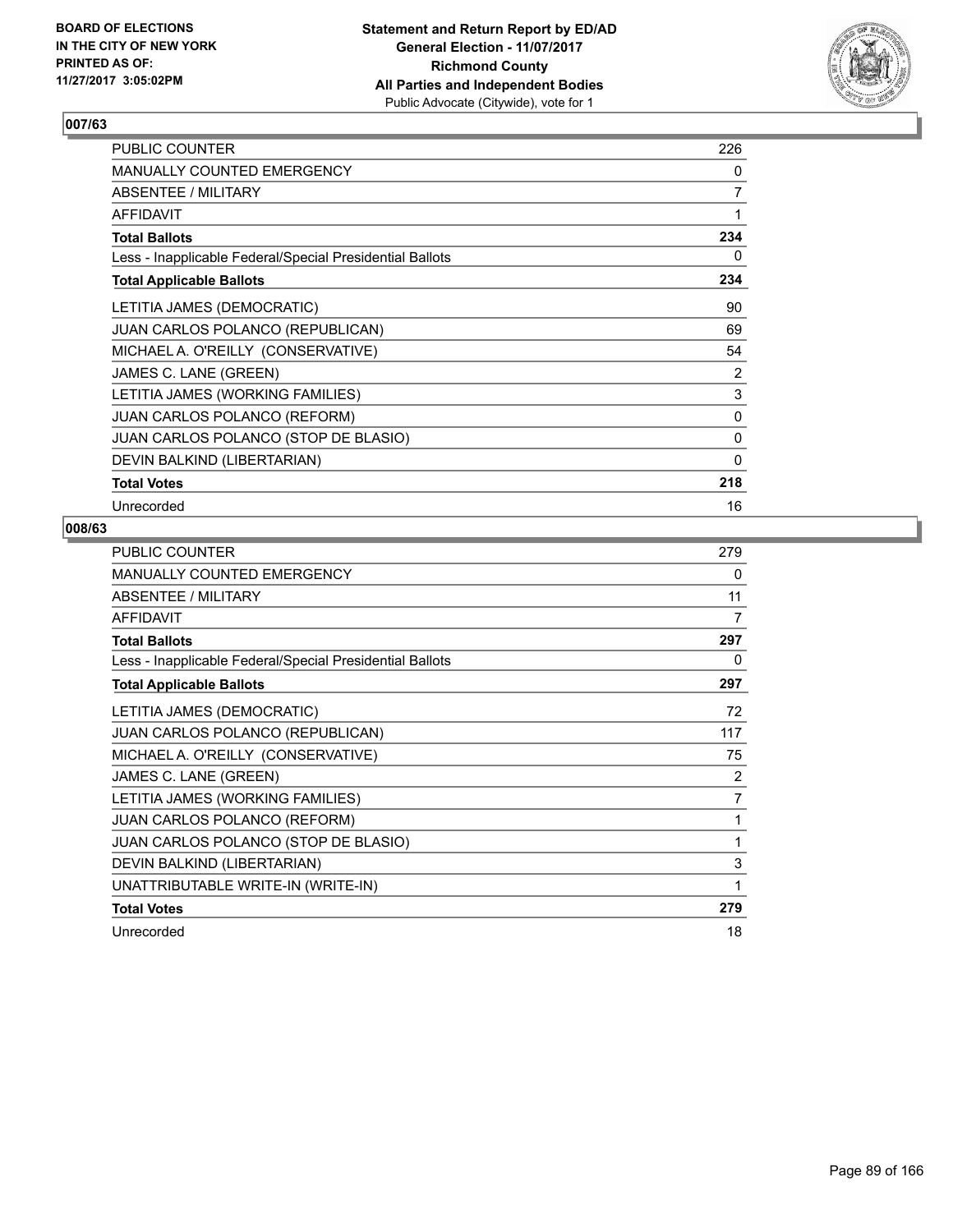

| PUBLIC COUNTER                                           | 25 |
|----------------------------------------------------------|----|
| <b>MANUALLY COUNTED EMERGENCY</b>                        | 0  |
| ABSENTEE / MILITARY                                      | 3  |
| <b>AFFIDAVIT</b>                                         | 1  |
| <b>Total Ballots</b>                                     | 29 |
| Less - Inapplicable Federal/Special Presidential Ballots | 0  |
| <b>Total Applicable Ballots</b>                          | 29 |
| LETITIA JAMES (DEMOCRATIC)                               | 5  |
| <b>JUAN CARLOS POLANCO (REPUBLICAN)</b>                  | 16 |
| MICHAEL A. O'REILLY (CONSERVATIVE)                       | 5  |
| JAMES C. LANE (GREEN)                                    | 0  |
| LETITIA JAMES (WORKING FAMILIES)                         | 1  |
| <b>JUAN CARLOS POLANCO (REFORM)</b>                      | 0  |
| JUAN CARLOS POLANCO (STOP DE BLASIO)                     | 0  |
| DEVIN BALKIND (LIBERTARIAN)                              | 0  |
| <b>Total Votes</b>                                       | 27 |
| Unrecorded                                               | 2  |

| <b>PUBLIC COUNTER</b>                                    | 172      |
|----------------------------------------------------------|----------|
| <b>MANUALLY COUNTED EMERGENCY</b>                        | 0        |
| ABSENTEE / MILITARY                                      | 8        |
| AFFIDAVIT                                                | 0        |
| <b>Total Ballots</b>                                     | 180      |
| Less - Inapplicable Federal/Special Presidential Ballots | 0        |
| <b>Total Applicable Ballots</b>                          | 180      |
| LETITIA JAMES (DEMOCRATIC)                               | 84       |
| <b>JUAN CARLOS POLANCO (REPUBLICAN)</b>                  | 45       |
| MICHAEL A. O'REILLY (CONSERVATIVE)                       | 30       |
| JAMES C. LANE (GREEN)                                    | 6        |
| LETITIA JAMES (WORKING FAMILIES)                         | 8        |
| <b>JUAN CARLOS POLANCO (REFORM)</b>                      | 1        |
| JUAN CARLOS POLANCO (STOP DE BLASIO)                     | 1        |
| DEVIN BALKIND (LIBERTARIAN)                              | $\Omega$ |
| <b>Total Votes</b>                                       | 175      |
| Unrecorded                                               | 5        |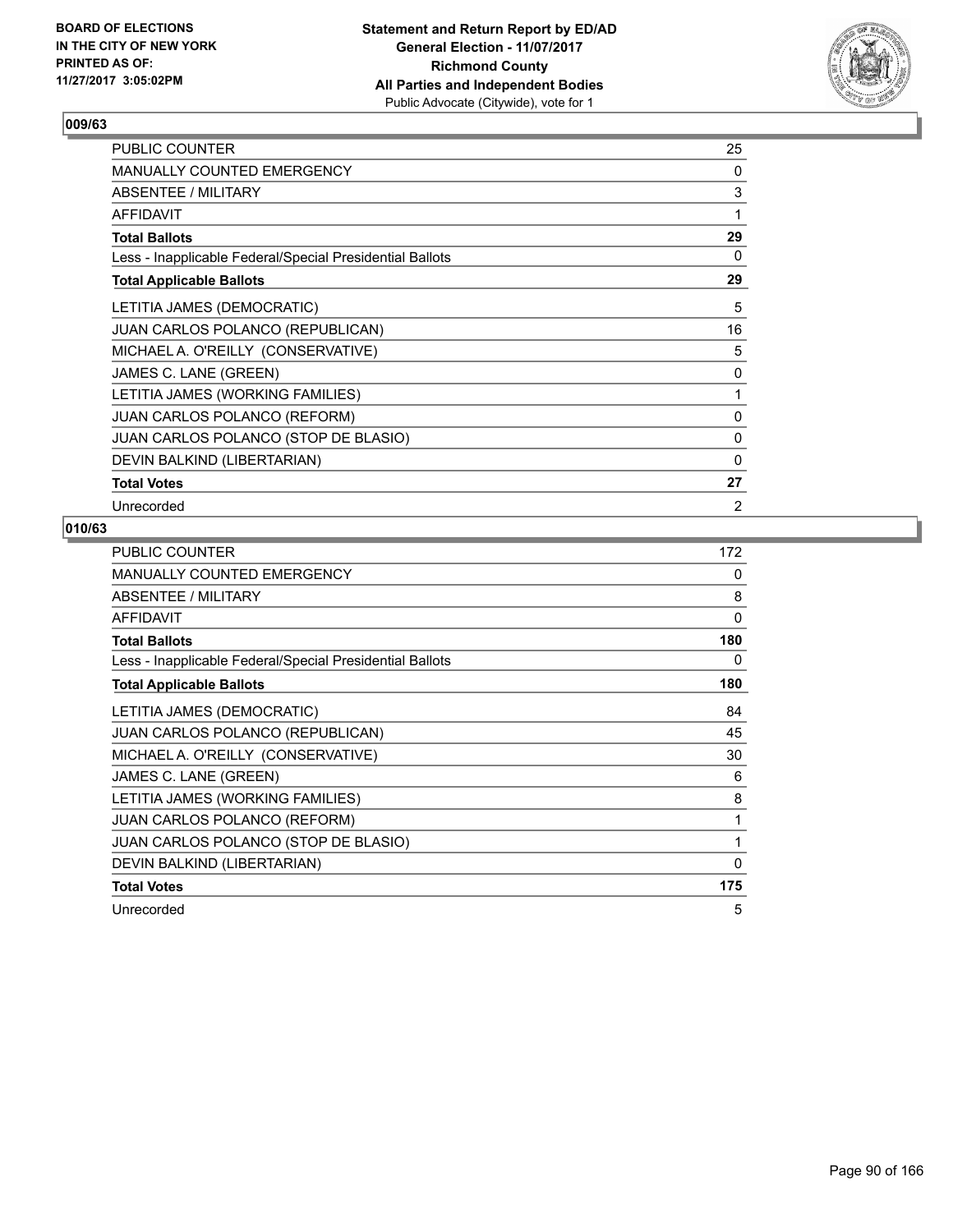

| PUBLIC COUNTER                                           | 279 |
|----------------------------------------------------------|-----|
| <b>MANUALLY COUNTED EMERGENCY</b>                        | 0   |
| ABSENTEE / MILITARY                                      | 15  |
| <b>AFFIDAVIT</b>                                         | 0   |
| <b>Total Ballots</b>                                     | 294 |
| Less - Inapplicable Federal/Special Presidential Ballots | 0   |
| <b>Total Applicable Ballots</b>                          | 294 |
| LETITIA JAMES (DEMOCRATIC)                               | 104 |
| <b>JUAN CARLOS POLANCO (REPUBLICAN)</b>                  | 105 |
| MICHAEL A. O'REILLY (CONSERVATIVE)                       | 62  |
| JAMES C. LANE (GREEN)                                    | 4   |
| LETITIA JAMES (WORKING FAMILIES)                         | 6   |
| <b>JUAN CARLOS POLANCO (REFORM)</b>                      | 0   |
| JUAN CARLOS POLANCO (STOP DE BLASIO)                     | 0   |
| DEVIN BALKIND (LIBERTARIAN)                              | 1   |
| <b>Total Votes</b>                                       | 282 |
| Unrecorded                                               | 12  |

| <b>PUBLIC COUNTER</b>                                    | 200 |
|----------------------------------------------------------|-----|
| <b>MANUALLY COUNTED EMERGENCY</b>                        | 0   |
| ABSENTEE / MILITARY                                      | 15  |
| AFFIDAVIT                                                | 4   |
| <b>Total Ballots</b>                                     | 219 |
| Less - Inapplicable Federal/Special Presidential Ballots | 0   |
| <b>Total Applicable Ballots</b>                          | 219 |
| LETITIA JAMES (DEMOCRATIC)                               | 79  |
| <b>JUAN CARLOS POLANCO (REPUBLICAN)</b>                  | 67  |
| MICHAEL A. O'REILLY (CONSERVATIVE)                       | 51  |
| JAMES C. LANE (GREEN)                                    | 3   |
| LETITIA JAMES (WORKING FAMILIES)                         | 2   |
| JUAN CARLOS POLANCO (REFORM)                             | 0   |
| JUAN CARLOS POLANCO (STOP DE BLASIO)                     | 0   |
| DEVIN BALKIND (LIBERTARIAN)                              | 4   |
| <b>Total Votes</b>                                       | 206 |
| Unrecorded                                               | 13  |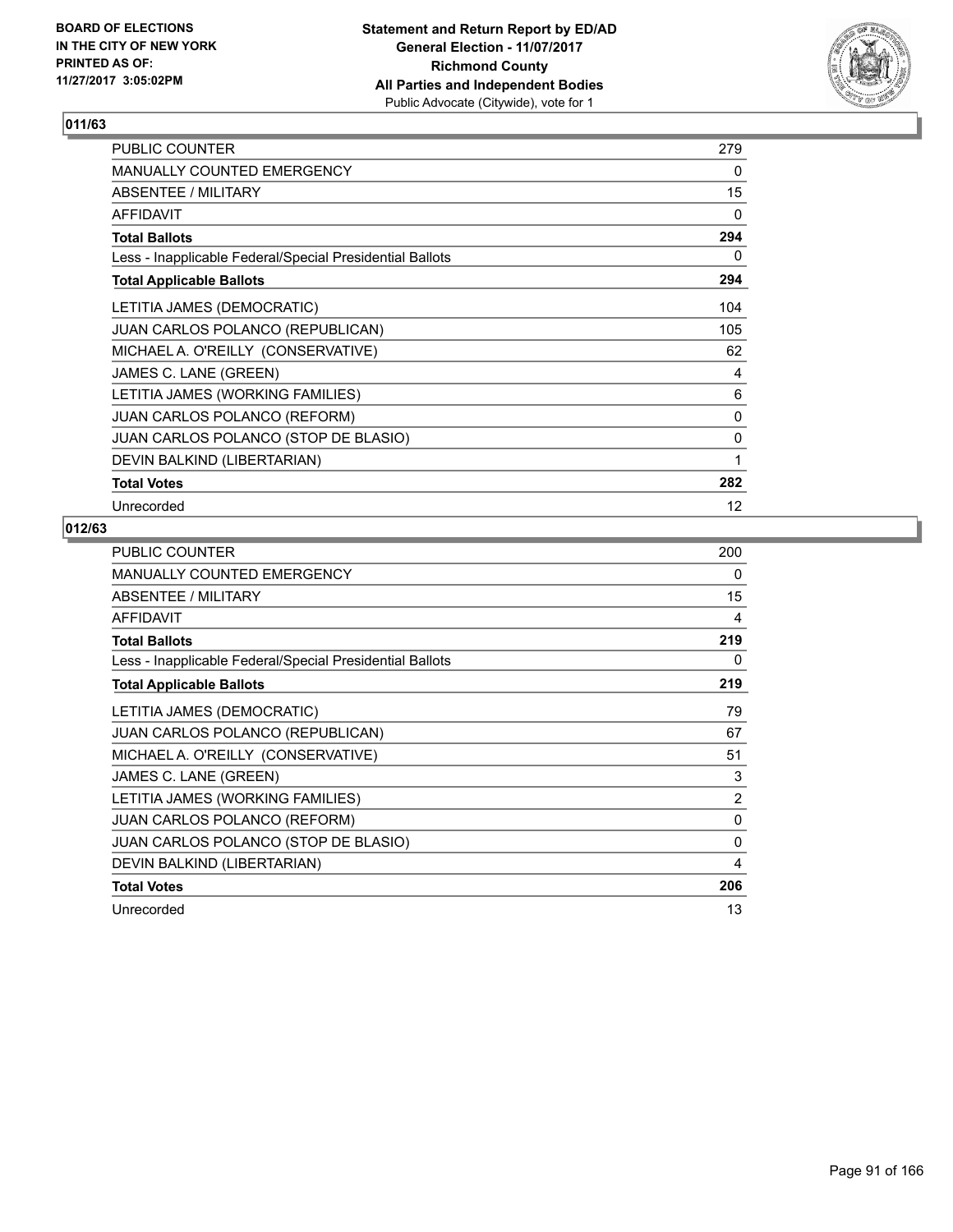

| PUBLIC COUNTER                                           | 279 |
|----------------------------------------------------------|-----|
| MANUALLY COUNTED EMERGENCY                               | 0   |
| ABSENTEE / MILITARY                                      | 8   |
| <b>AFFIDAVIT</b>                                         | 3   |
| <b>Total Ballots</b>                                     | 290 |
| Less - Inapplicable Federal/Special Presidential Ballots | 0   |
| <b>Total Applicable Ballots</b>                          | 290 |
| LETITIA JAMES (DEMOCRATIC)                               | 129 |
| <b>JUAN CARLOS POLANCO (REPUBLICAN)</b>                  | 79  |
| MICHAEL A. O'REILLY (CONSERVATIVE)                       | 45  |
| JAMES C. LANE (GREEN)                                    | 3   |
| LETITIA JAMES (WORKING FAMILIES)                         | 7   |
| <b>JUAN CARLOS POLANCO (REFORM)</b>                      | 1   |
| JUAN CARLOS POLANCO (STOP DE BLASIO)                     | 3   |
| DEVIN BALKIND (LIBERTARIAN)                              | 5   |
| LISA GREY (WRITE-IN)                                     | 1   |
| <b>Total Votes</b>                                       | 273 |
| Unrecorded                                               | 17  |

| PUBLIC COUNTER                                           | 240 |
|----------------------------------------------------------|-----|
| <b>MANUALLY COUNTED EMERGENCY</b>                        | 0   |
| ABSENTEE / MILITARY                                      | 13  |
| <b>AFFIDAVIT</b>                                         | 0   |
| <b>Total Ballots</b>                                     | 253 |
| Less - Inapplicable Federal/Special Presidential Ballots | 0   |
| <b>Total Applicable Ballots</b>                          | 253 |
| LETITIA JAMES (DEMOCRATIC)                               | 82  |
| <b>JUAN CARLOS POLANCO (REPUBLICAN)</b>                  | 75  |
| MICHAEL A. O'REILLY (CONSERVATIVE)                       | 58  |
| JAMES C. LANE (GREEN)                                    | 5   |
| LETITIA JAMES (WORKING FAMILIES)                         | 6   |
| <b>JUAN CARLOS POLANCO (REFORM)</b>                      | 0   |
| JUAN CARLOS POLANCO (STOP DE BLASIO)                     | 1   |
| DEVIN BALKIND (LIBERTARIAN)                              | 2   |
| <b>Total Votes</b>                                       | 229 |
| Unrecorded                                               | 24  |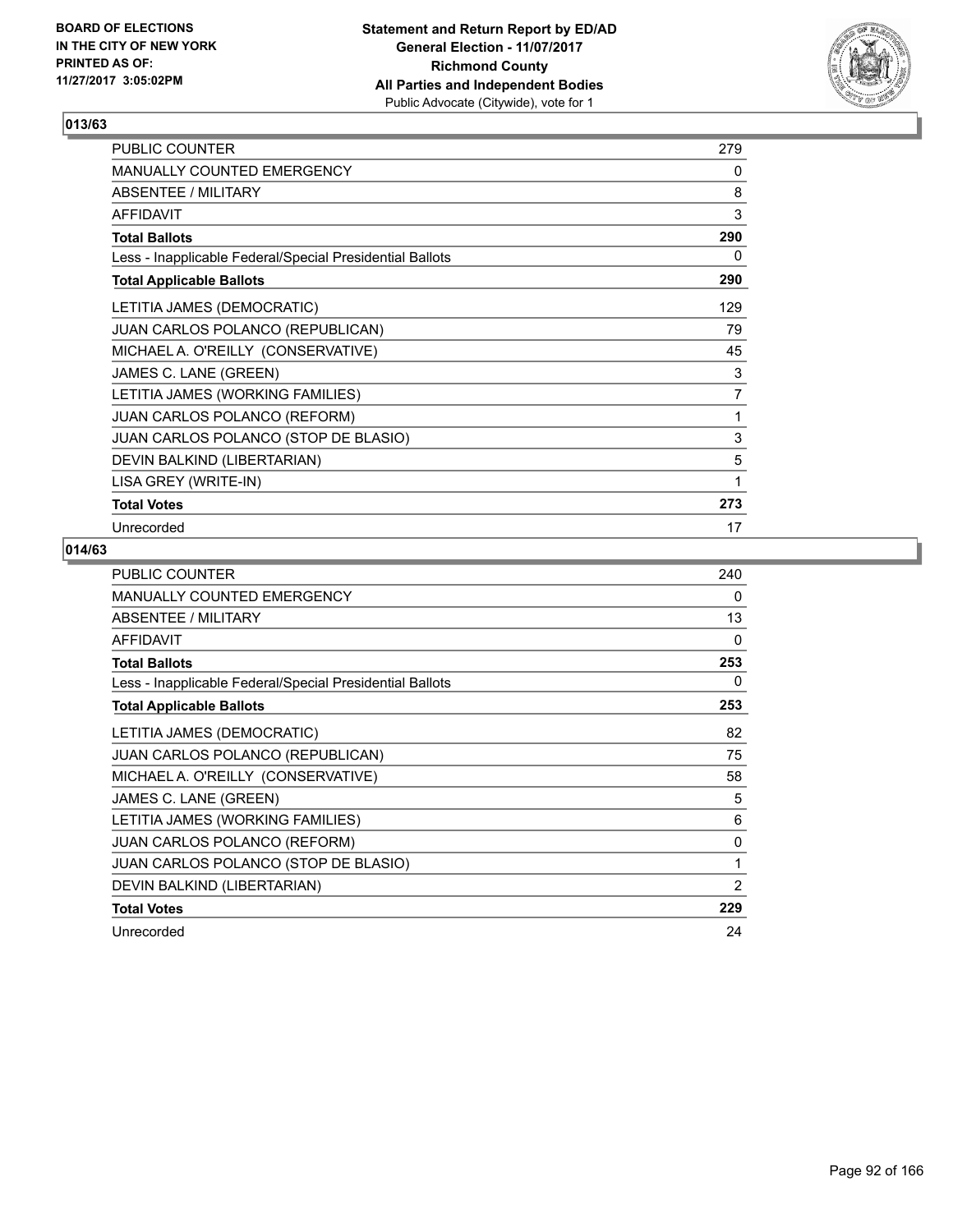

| PUBLIC COUNTER                                           | 316            |
|----------------------------------------------------------|----------------|
| <b>MANUALLY COUNTED EMERGENCY</b>                        | 0              |
| ABSENTEE / MILITARY                                      | 10             |
| <b>AFFIDAVIT</b>                                         | 5              |
| <b>Total Ballots</b>                                     | 331            |
| Less - Inapplicable Federal/Special Presidential Ballots | 0              |
| <b>Total Applicable Ballots</b>                          | 331            |
| LETITIA JAMES (DEMOCRATIC)                               | 104            |
| JUAN CARLOS POLANCO (REPUBLICAN)                         | 120            |
| MICHAEL A. O'REILLY (CONSERVATIVE)                       | 63             |
| JAMES C. LANE (GREEN)                                    | 5              |
| LETITIA JAMES (WORKING FAMILIES)                         | $\overline{7}$ |
| <b>JUAN CARLOS POLANCO (REFORM)</b>                      | 0              |
| JUAN CARLOS POLANCO (STOP DE BLASIO)                     | 2              |
| DEVIN BALKIND (LIBERTARIAN)                              | 4              |
| <b>Total Votes</b>                                       | 305            |
| Unrecorded                                               | 26             |

| <b>PUBLIC COUNTER</b>                                    | 197 |
|----------------------------------------------------------|-----|
| <b>MANUALLY COUNTED EMERGENCY</b>                        | 0   |
| ABSENTEE / MILITARY                                      | 5   |
| <b>AFFIDAVIT</b>                                         | 0   |
| <b>Total Ballots</b>                                     | 202 |
| Less - Inapplicable Federal/Special Presidential Ballots | 0   |
| <b>Total Applicable Ballots</b>                          | 202 |
| LETITIA JAMES (DEMOCRATIC)                               | 85  |
| <b>JUAN CARLOS POLANCO (REPUBLICAN)</b>                  | 63  |
| MICHAEL A. O'REILLY (CONSERVATIVE)                       | 40  |
| JAMES C. LANE (GREEN)                                    | 2   |
| LETITIA JAMES (WORKING FAMILIES)                         | 4   |
| <b>JUAN CARLOS POLANCO (REFORM)</b>                      | 0   |
| JUAN CARLOS POLANCO (STOP DE BLASIO)                     | 0   |
| DEVIN BALKIND (LIBERTARIAN)                              | 1   |
| <b>Total Votes</b>                                       | 195 |
| Unrecorded                                               | 7   |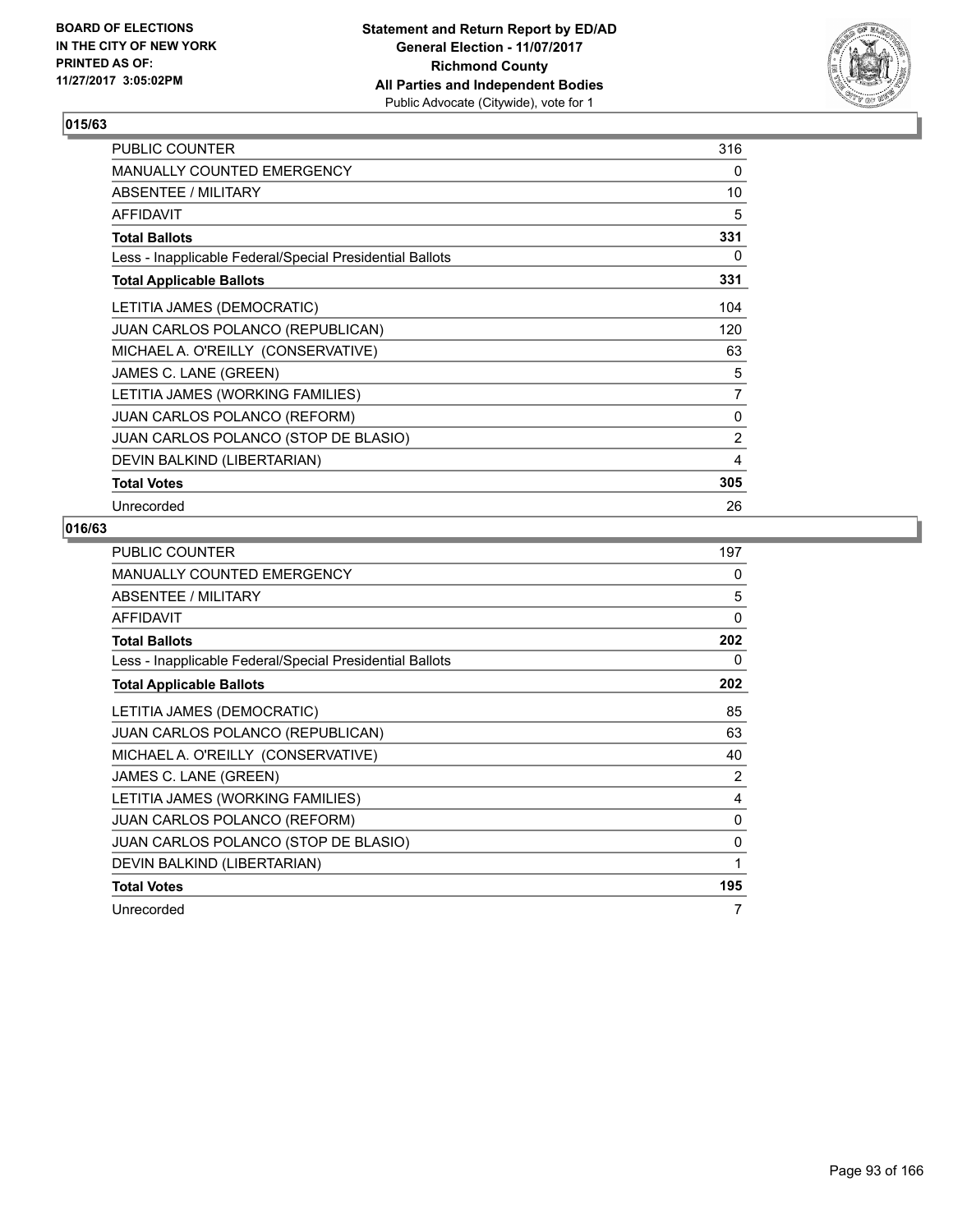

| <b>PUBLIC COUNTER</b>                                    | 96  |
|----------------------------------------------------------|-----|
| <b>MANUALLY COUNTED EMERGENCY</b>                        | 0   |
| ABSENTEE / MILITARY                                      | 8   |
| <b>AFFIDAVIT</b>                                         | 3   |
| <b>Total Ballots</b>                                     | 107 |
| Less - Inapplicable Federal/Special Presidential Ballots | 0   |
| <b>Total Applicable Ballots</b>                          | 107 |
| LETITIA JAMES (DEMOCRATIC)                               | 37  |
| <b>JUAN CARLOS POLANCO (REPUBLICAN)</b>                  | 31  |
| MICHAEL A. O'REILLY (CONSERVATIVE)                       | 29  |
| JAMES C. LANE (GREEN)                                    | 2   |
| LETITIA JAMES (WORKING FAMILIES)                         | 2   |
| <b>JUAN CARLOS POLANCO (REFORM)</b>                      | 0   |
| JUAN CARLOS POLANCO (STOP DE BLASIO)                     | 0   |
| DEVIN BALKIND (LIBERTARIAN)                              | 0   |
| <b>Total Votes</b>                                       | 101 |
| Unrecorded                                               | 6   |

| <b>PUBLIC COUNTER</b>                                    | 366 |
|----------------------------------------------------------|-----|
| MANUALLY COUNTED EMERGENCY                               | 0   |
| ABSENTEE / MILITARY                                      | 13  |
| <b>AFFIDAVIT</b>                                         | 7   |
| <b>Total Ballots</b>                                     | 386 |
| Less - Inapplicable Federal/Special Presidential Ballots | 0   |
| <b>Total Applicable Ballots</b>                          | 386 |
| LETITIA JAMES (DEMOCRATIC)                               | 99  |
| <b>JUAN CARLOS POLANCO (REPUBLICAN)</b>                  | 147 |
| MICHAEL A. O'REILLY (CONSERVATIVE)                       | 110 |
| JAMES C. LANE (GREEN)                                    | 0   |
| LETITIA JAMES (WORKING FAMILIES)                         | 8   |
| <b>JUAN CARLOS POLANCO (REFORM)</b>                      | 1   |
| JUAN CARLOS POLANCO (STOP DE BLASIO)                     | 4   |
| DEVIN BALKIND (LIBERTARIAN)                              | 2   |
| ALVARO ARIAS (WRITE-IN)                                  | 1   |
| <b>Total Votes</b>                                       | 372 |
| Unrecorded                                               | 14  |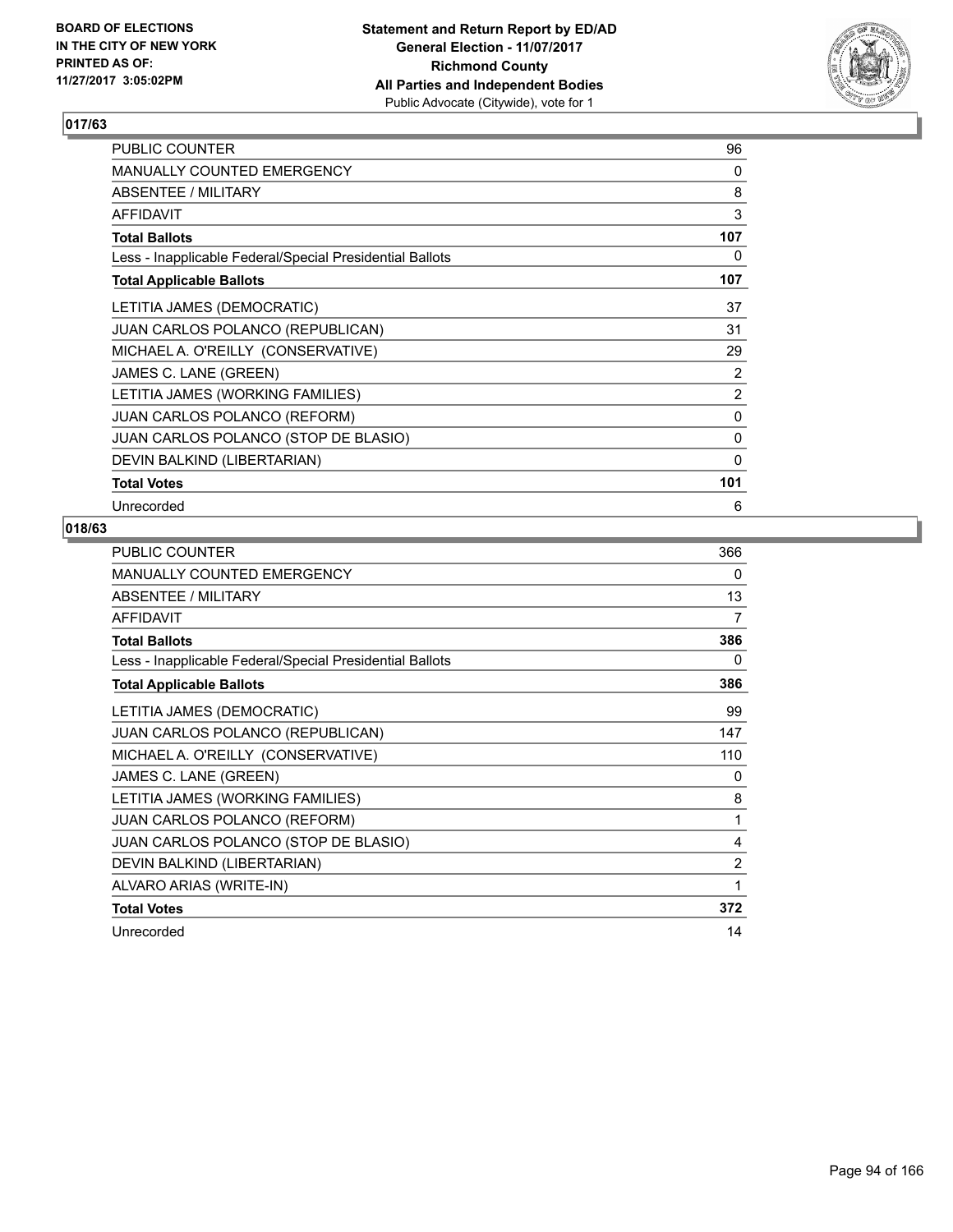

| <b>PUBLIC COUNTER</b>                                    | 268 |
|----------------------------------------------------------|-----|
| <b>MANUALLY COUNTED EMERGENCY</b>                        | 0   |
| ABSENTEE / MILITARY                                      | 5   |
| <b>AFFIDAVIT</b>                                         | 1   |
| <b>Total Ballots</b>                                     | 274 |
| Less - Inapplicable Federal/Special Presidential Ballots | 0   |
| <b>Total Applicable Ballots</b>                          | 274 |
| LETITIA JAMES (DEMOCRATIC)                               | 75  |
| <b>JUAN CARLOS POLANCO (REPUBLICAN)</b>                  | 101 |
| MICHAEL A. O'REILLY (CONSERVATIVE)                       | 78  |
| JAMES C. LANE (GREEN)                                    | 1   |
| LETITIA JAMES (WORKING FAMILIES)                         | 6   |
| <b>JUAN CARLOS POLANCO (REFORM)</b>                      | 1   |
| JUAN CARLOS POLANCO (STOP DE BLASIO)                     | 1   |
| DEVIN BALKIND (LIBERTARIAN)                              | 4   |
| <b>Total Votes</b>                                       | 267 |
| Unrecorded                                               | 7   |

| PUBLIC COUNTER                                           | 191 |
|----------------------------------------------------------|-----|
| <b>MANUALLY COUNTED EMERGENCY</b>                        | 0   |
| <b>ABSENTEE / MILITARY</b>                               | 52  |
| <b>AFFIDAVIT</b>                                         | 1   |
| <b>Total Ballots</b>                                     | 244 |
| Less - Inapplicable Federal/Special Presidential Ballots | 0   |
| <b>Total Applicable Ballots</b>                          | 244 |
| LETITIA JAMES (DEMOCRATIC)                               | 69  |
| JUAN CARLOS POLANCO (REPUBLICAN)                         | 82  |
| MICHAEL A. O'REILLY (CONSERVATIVE)                       | 57  |
| JAMES C. LANE (GREEN)                                    | 3   |
| LETITIA JAMES (WORKING FAMILIES)                         | 3   |
| JUAN CARLOS POLANCO (REFORM)                             | 1   |
| JUAN CARLOS POLANCO (STOP DE BLASIO)                     | 2   |
| DEVIN BALKIND (LIBERTARIAN)                              | 4   |
| GONZALO MERCADO (WRITE-IN)                               | 1   |
| UNATTRIBUTABLE WRITE-IN (WRITE-IN)                       | 1   |
| <b>Total Votes</b>                                       | 223 |
| Unrecorded                                               | 21  |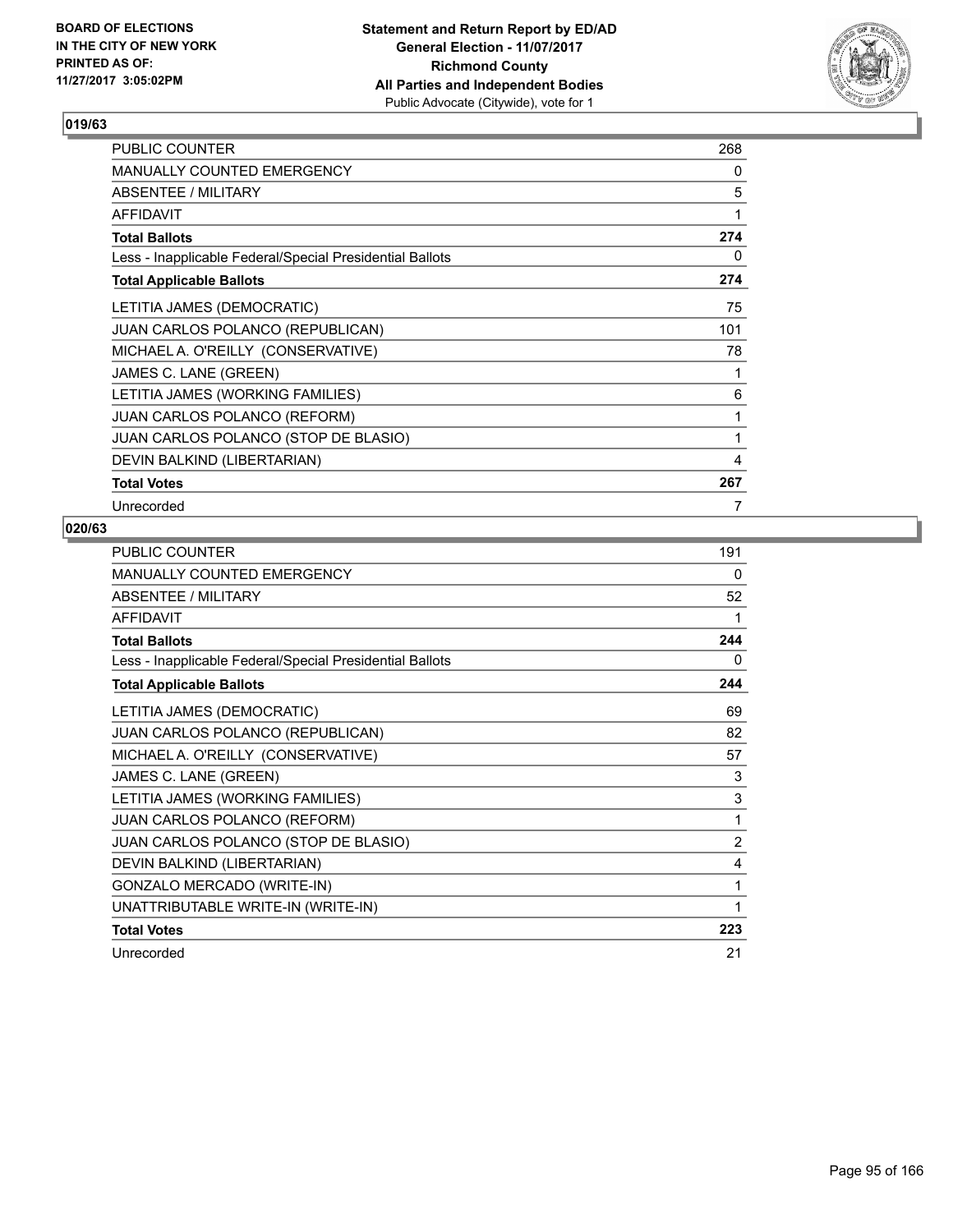

| PUBLIC COUNTER                                           | 247 |
|----------------------------------------------------------|-----|
| <b>MANUALLY COUNTED EMERGENCY</b>                        | 0   |
| ABSENTEE / MILITARY                                      | 9   |
| <b>AFFIDAVIT</b>                                         | 3   |
| <b>Total Ballots</b>                                     | 259 |
| Less - Inapplicable Federal/Special Presidential Ballots | 0   |
| <b>Total Applicable Ballots</b>                          | 259 |
| LETITIA JAMES (DEMOCRATIC)                               | 72  |
| JUAN CARLOS POLANCO (REPUBLICAN)                         | 105 |
| MICHAEL A. O'REILLY (CONSERVATIVE)                       | 61  |
| JAMES C. LANE (GREEN)                                    | 1   |
| LETITIA JAMES (WORKING FAMILIES)                         | 7   |
| <b>JUAN CARLOS POLANCO (REFORM)</b>                      |     |
| JUAN CARLOS POLANCO (STOP DE BLASIO)                     | 1   |
| DEVIN BALKIND (LIBERTARIAN)                              | 0   |
| KYLE BLUTH (WRITE-IN)                                    | 1   |
| <b>Total Votes</b>                                       | 249 |
| Unrecorded                                               | 10  |

| <b>PUBLIC COUNTER</b>                                    | 264 |
|----------------------------------------------------------|-----|
| <b>MANUALLY COUNTED EMERGENCY</b>                        | 0   |
| ABSENTEE / MILITARY                                      | 10  |
| <b>AFFIDAVIT</b>                                         | 6   |
| <b>Total Ballots</b>                                     | 280 |
| Less - Inapplicable Federal/Special Presidential Ballots | 0   |
| <b>Total Applicable Ballots</b>                          | 280 |
| LETITIA JAMES (DEMOCRATIC)                               | 87  |
| <b>JUAN CARLOS POLANCO (REPUBLICAN)</b>                  | 92  |
| MICHAEL A. O'REILLY (CONSERVATIVE)                       | 69  |
| JAMES C. LANE (GREEN)                                    | 4   |
| LETITIA JAMES (WORKING FAMILIES)                         | 7   |
| <b>JUAN CARLOS POLANCO (REFORM)</b>                      | 3   |
| JUAN CARLOS POLANCO (STOP DE BLASIO)                     | 1   |
| DEVIN BALKIND (LIBERTARIAN)                              | 2   |
| <b>Total Votes</b>                                       | 265 |
| Unrecorded                                               | 15  |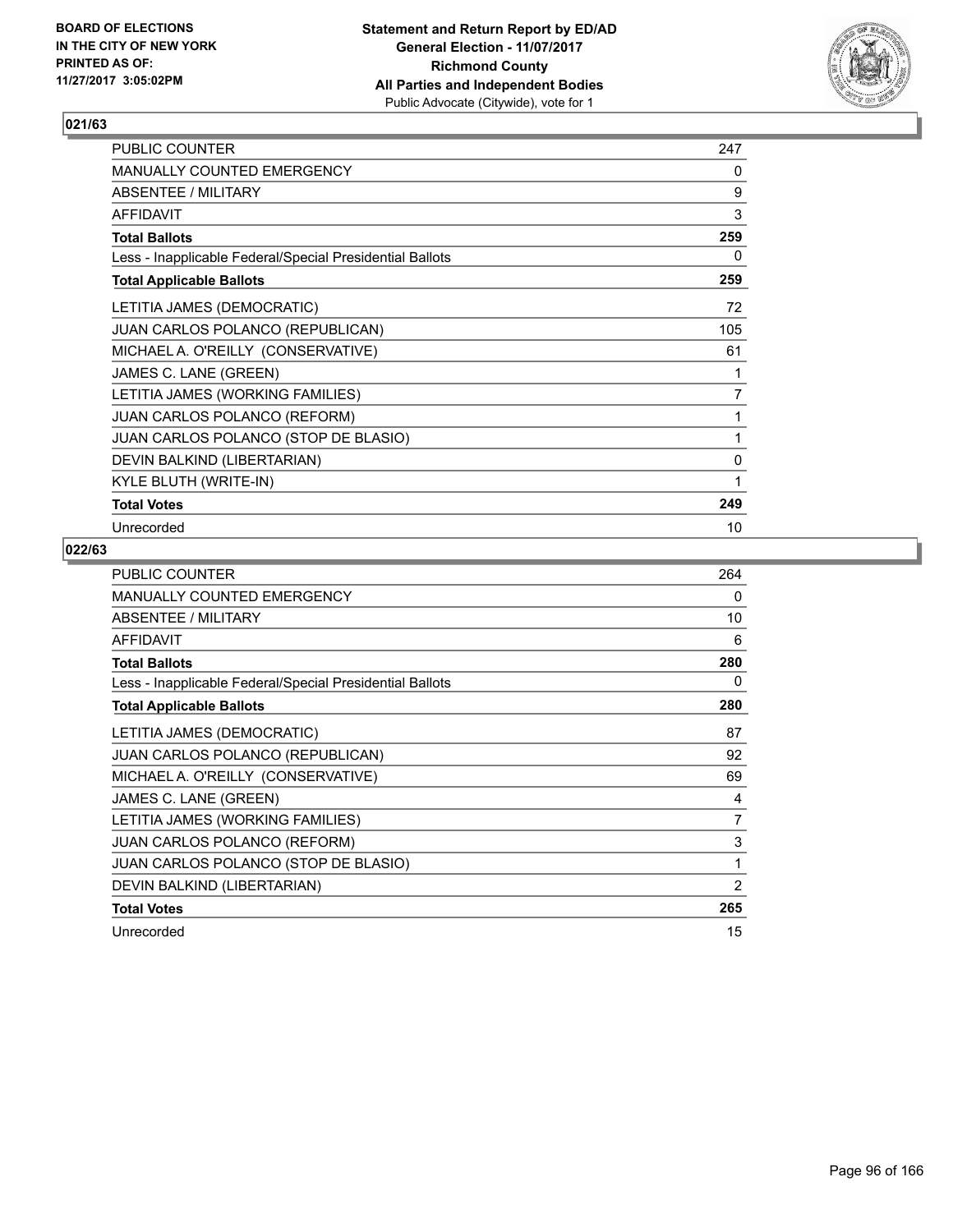

| <b>PUBLIC COUNTER</b>                                    | 272 |
|----------------------------------------------------------|-----|
| <b>MANUALLY COUNTED EMERGENCY</b>                        | 0   |
| ABSENTEE / MILITARY                                      | 4   |
| <b>AFFIDAVIT</b>                                         | 2   |
| <b>Total Ballots</b>                                     | 278 |
| Less - Inapplicable Federal/Special Presidential Ballots | 0   |
| <b>Total Applicable Ballots</b>                          | 278 |
| LETITIA JAMES (DEMOCRATIC)                               | 78  |
| <b>JUAN CARLOS POLANCO (REPUBLICAN)</b>                  | 95  |
| MICHAEL A. O'REILLY (CONSERVATIVE)                       | 67  |
| JAMES C. LANE (GREEN)                                    | 7   |
| LETITIA JAMES (WORKING FAMILIES)                         | 6   |
| JUAN CARLOS POLANCO (REFORM)                             | 1   |
| JUAN CARLOS POLANCO (STOP DE BLASIO)                     | 2   |
| DEVIN BALKIND (LIBERTARIAN)                              | 3   |
| <b>Total Votes</b>                                       | 259 |
| Unrecorded                                               | 19  |

| <b>PUBLIC COUNTER</b>                                    | 290 |
|----------------------------------------------------------|-----|
| <b>MANUALLY COUNTED EMERGENCY</b>                        | 0   |
| ABSENTEE / MILITARY                                      | 10  |
| <b>AFFIDAVIT</b>                                         | 1   |
| <b>Total Ballots</b>                                     | 301 |
| Less - Inapplicable Federal/Special Presidential Ballots | 0   |
| <b>Total Applicable Ballots</b>                          | 301 |
| LETITIA JAMES (DEMOCRATIC)                               | 123 |
| JUAN CARLOS POLANCO (REPUBLICAN)                         | 96  |
| MICHAEL A. O'REILLY (CONSERVATIVE)                       | 56  |
| JAMES C. LANE (GREEN)                                    | 2   |
| LETITIA JAMES (WORKING FAMILIES)                         | 4   |
| <b>JUAN CARLOS POLANCO (REFORM)</b>                      | 1   |
| JUAN CARLOS POLANCO (STOP DE BLASIO)                     | 2   |
| DEVIN BALKIND (LIBERTARIAN)                              | 0   |
| UNATTRIBUTABLE WRITE-IN (WRITE-IN)                       | 1   |
| <b>Total Votes</b>                                       | 285 |
| Unrecorded                                               | 16  |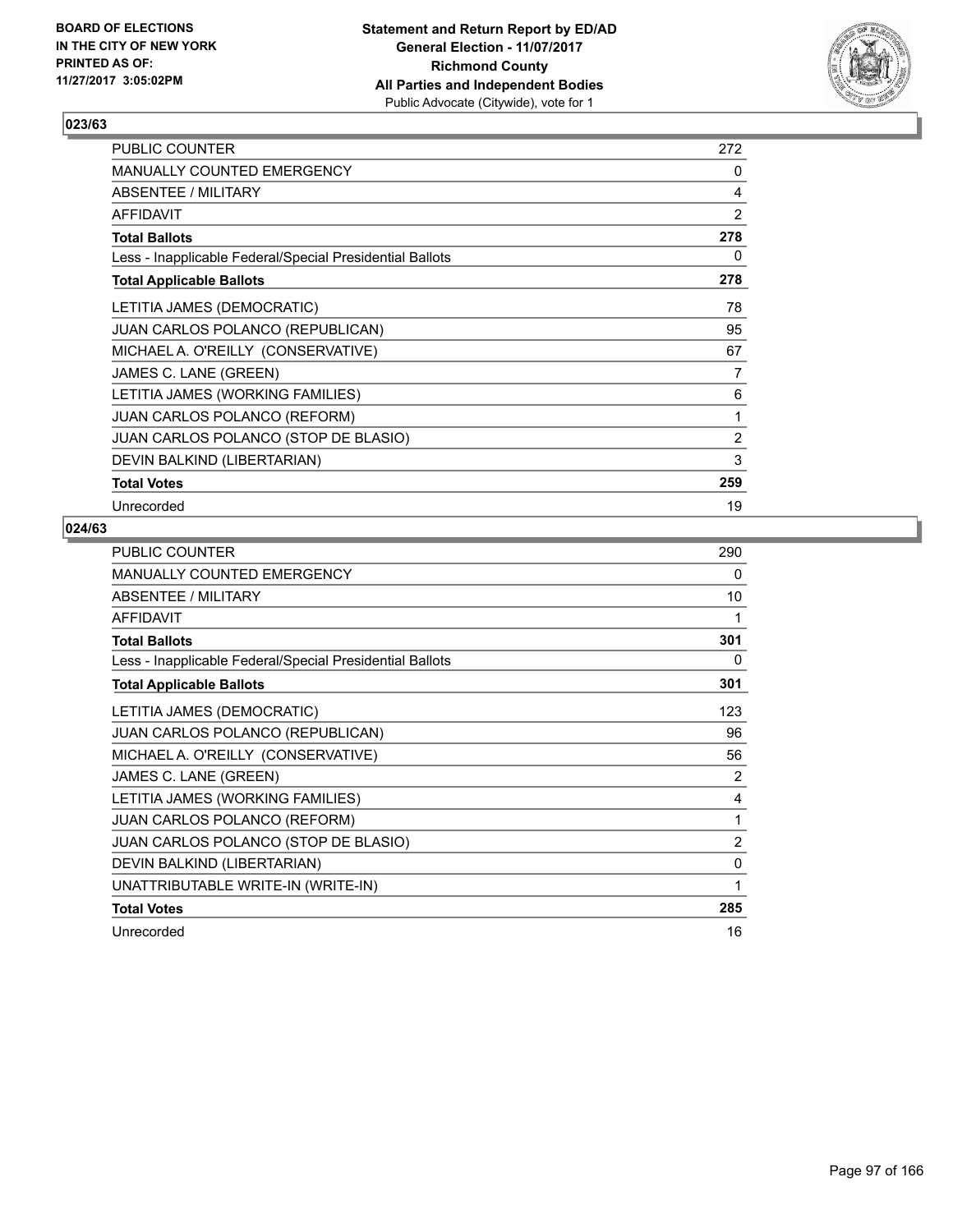

| <b>PUBLIC COUNTER</b>                                    | 216 |
|----------------------------------------------------------|-----|
| MANUALLY COUNTED EMERGENCY                               | 0   |
| ABSENTEE / MILITARY                                      | 4   |
| <b>AFFIDAVIT</b>                                         | 2   |
| <b>Total Ballots</b>                                     | 222 |
| Less - Inapplicable Federal/Special Presidential Ballots | 0   |
| <b>Total Applicable Ballots</b>                          | 222 |
| LETITIA JAMES (DEMOCRATIC)                               | 63  |
| <b>JUAN CARLOS POLANCO (REPUBLICAN)</b>                  | 91  |
| MICHAEL A. O'REILLY (CONSERVATIVE)                       | 48  |
| JAMES C. LANE (GREEN)                                    | 1   |
| LETITIA JAMES (WORKING FAMILIES)                         | 1   |
| JUAN CARLOS POLANCO (REFORM)                             | 0   |
| JUAN CARLOS POLANCO (STOP DE BLASIO)                     | 1   |
| DEVIN BALKIND (LIBERTARIAN)                              | 0   |
| <b>Total Votes</b>                                       | 205 |
| Unrecorded                                               | 17  |

| <b>PUBLIC COUNTER</b>                                    | 317 |
|----------------------------------------------------------|-----|
| MANUALLY COUNTED EMERGENCY                               | 0   |
| ABSENTEE / MILITARY                                      | 11  |
| AFFIDAVIT                                                | 1   |
| <b>Total Ballots</b>                                     | 329 |
| Less - Inapplicable Federal/Special Presidential Ballots | 0   |
| <b>Total Applicable Ballots</b>                          | 329 |
| LETITIA JAMES (DEMOCRATIC)                               | 86  |
| JUAN CARLOS POLANCO (REPUBLICAN)                         | 126 |
| MICHAEL A. O'REILLY (CONSERVATIVE)                       | 79  |
| JAMES C. LANE (GREEN)                                    | 2   |
| LETITIA JAMES (WORKING FAMILIES)                         | 6   |
| <b>JUAN CARLOS POLANCO (REFORM)</b>                      | 0   |
| JUAN CARLOS POLANCO (STOP DE BLASIO)                     | 4   |
| DEVIN BALKIND (LIBERTARIAN)                              | 0   |
| <b>Total Votes</b>                                       | 303 |
| Unrecorded                                               | 26  |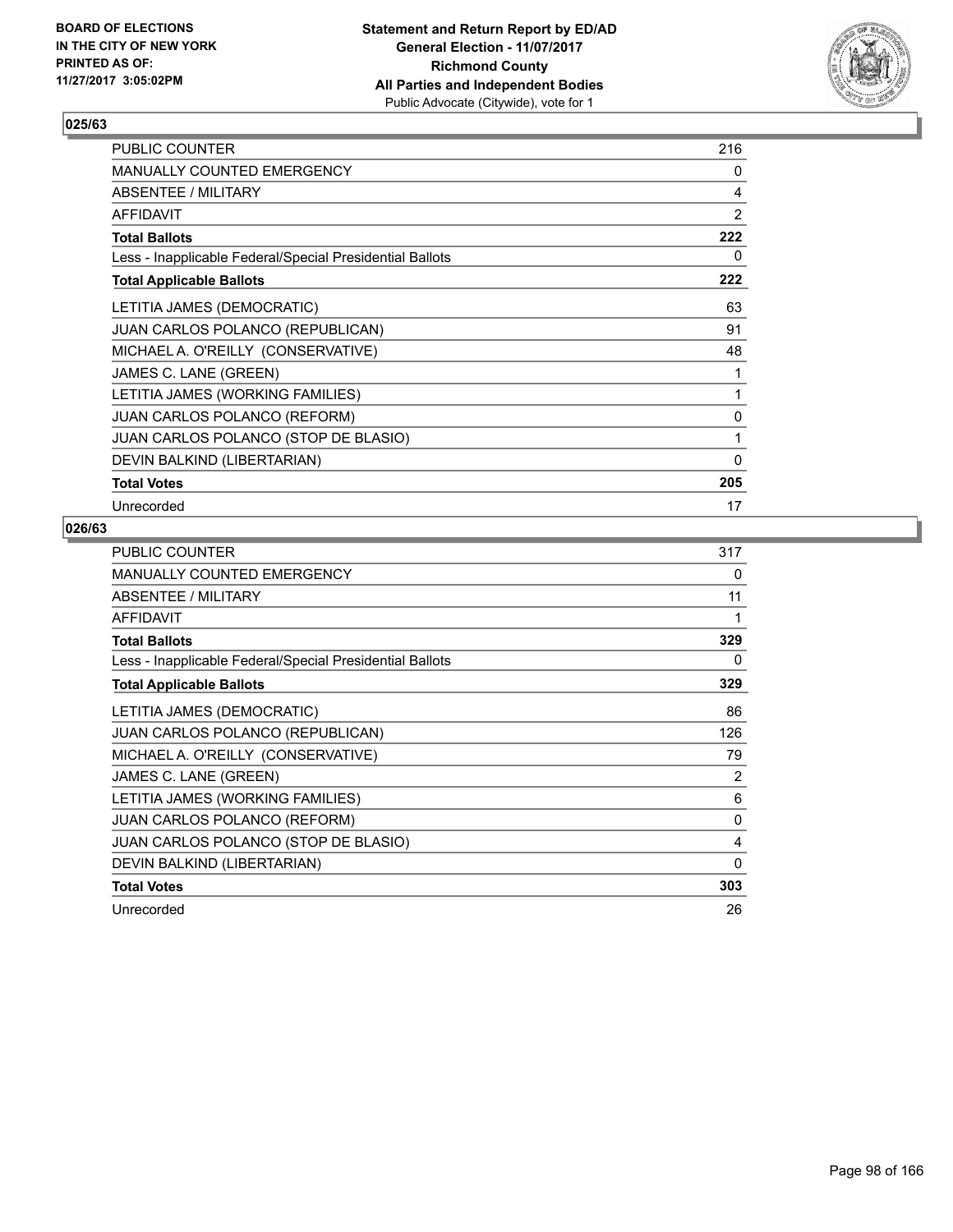

| PUBLIC COUNTER                                           | 266            |
|----------------------------------------------------------|----------------|
| <b>MANUALLY COUNTED EMERGENCY</b>                        | 0              |
| ABSENTEE / MILITARY                                      | 23             |
| <b>AFFIDAVIT</b>                                         | 2              |
| <b>Total Ballots</b>                                     | 291            |
| Less - Inapplicable Federal/Special Presidential Ballots | 0              |
| <b>Total Applicable Ballots</b>                          | 291            |
| LETITIA JAMES (DEMOCRATIC)                               | 95             |
| <b>JUAN CARLOS POLANCO (REPUBLICAN)</b>                  | 99             |
| MICHAEL A. O'REILLY (CONSERVATIVE)                       | 75             |
| JAMES C. LANE (GREEN)                                    | 0              |
| LETITIA JAMES (WORKING FAMILIES)                         | $\overline{2}$ |
| <b>JUAN CARLOS POLANCO (REFORM)</b>                      | 3              |
| JUAN CARLOS POLANCO (STOP DE BLASIO)                     | 1              |
| DEVIN BALKIND (LIBERTARIAN)                              | 3              |
| PETER SENE (WRITE-IN)                                    | 1              |
| <b>Total Votes</b>                                       | 279            |
| Unrecorded                                               | 12             |

| <b>PUBLIC COUNTER</b>                                    | 272 |
|----------------------------------------------------------|-----|
| <b>MANUALLY COUNTED EMERGENCY</b>                        | 0   |
| ABSENTEE / MILITARY                                      | 22  |
| <b>AFFIDAVIT</b>                                         | 0   |
| <b>Total Ballots</b>                                     | 294 |
| Less - Inapplicable Federal/Special Presidential Ballots | 0   |
| <b>Total Applicable Ballots</b>                          | 294 |
| LETITIA JAMES (DEMOCRATIC)                               | 74  |
| <b>JUAN CARLOS POLANCO (REPUBLICAN)</b>                  | 98  |
| MICHAEL A. O'REILLY (CONSERVATIVE)                       | 84  |
| JAMES C. LANE (GREEN)                                    | 5   |
| LETITIA JAMES (WORKING FAMILIES)                         | 6   |
| <b>JUAN CARLOS POLANCO (REFORM)</b>                      | 2   |
| JUAN CARLOS POLANCO (STOP DE BLASIO)                     | 0   |
| DEVIN BALKIND (LIBERTARIAN)                              | 1   |
| <b>Total Votes</b>                                       | 270 |
| Unrecorded                                               | 24  |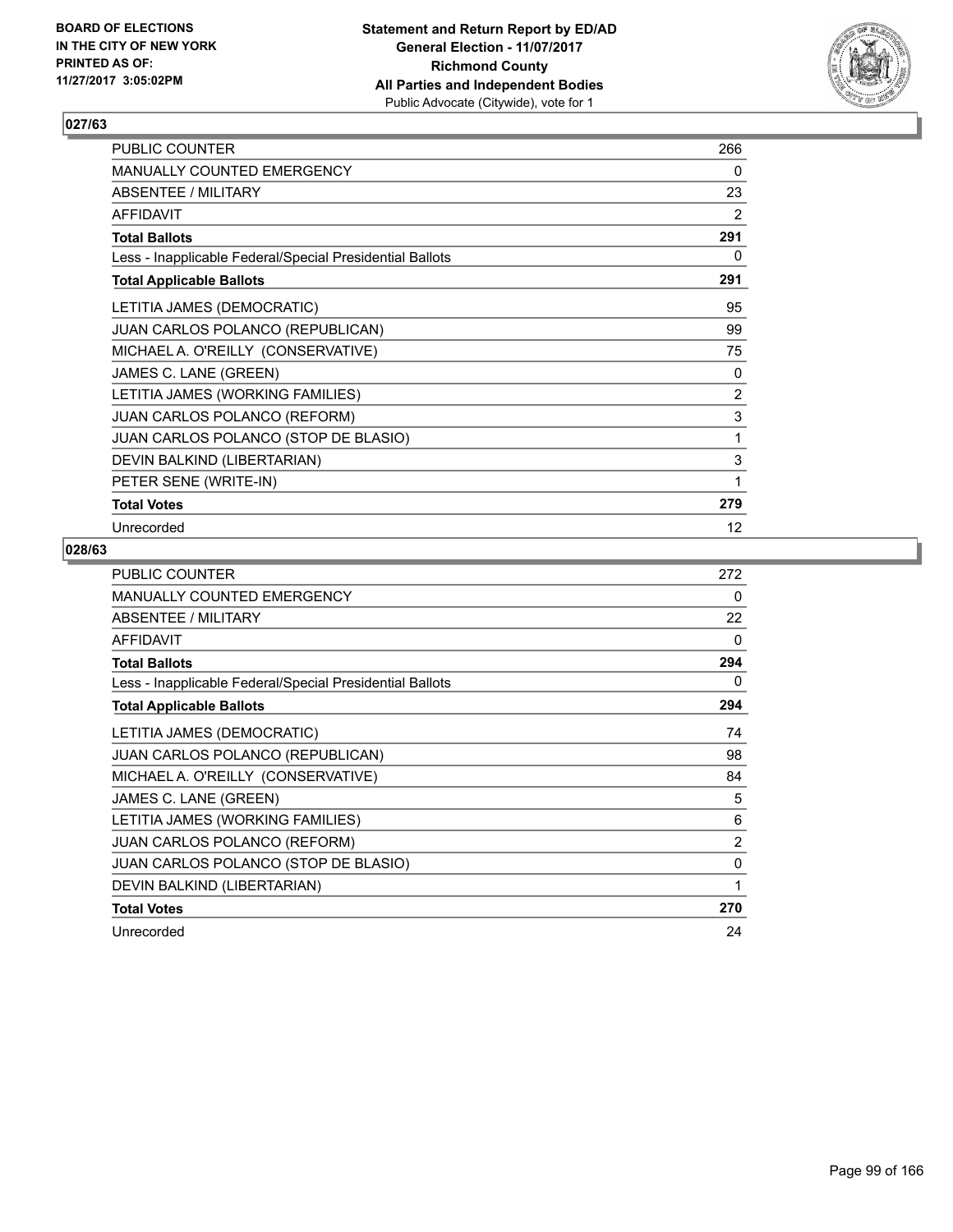

| <b>PUBLIC COUNTER</b>                                    | 323 |
|----------------------------------------------------------|-----|
| <b>MANUALLY COUNTED EMERGENCY</b>                        | 0   |
| ABSENTEE / MILITARY                                      | 10  |
| <b>AFFIDAVIT</b>                                         | 4   |
| <b>Total Ballots</b>                                     | 337 |
| Less - Inapplicable Federal/Special Presidential Ballots | 0   |
| <b>Total Applicable Ballots</b>                          | 337 |
| LETITIA JAMES (DEMOCRATIC)                               | 101 |
| <b>JUAN CARLOS POLANCO (REPUBLICAN)</b>                  | 115 |
| MICHAEL A. O'REILLY (CONSERVATIVE)                       | 84  |
| JAMES C. LANE (GREEN)                                    | 8   |
| LETITIA JAMES (WORKING FAMILIES)                         | 6   |
| <b>JUAN CARLOS POLANCO (REFORM)</b>                      | 2   |
| JUAN CARLOS POLANCO (STOP DE BLASIO)                     | 3   |
| DEVIN BALKIND (LIBERTARIAN)                              | 1   |
| <b>Total Votes</b>                                       | 320 |
| Unrecorded                                               | 17  |

| <b>PUBLIC COUNTER</b>                                    | 256 |
|----------------------------------------------------------|-----|
| MANUALLY COUNTED EMERGENCY                               | 0   |
| ABSENTEE / MILITARY                                      | 10  |
| AFFIDAVIT                                                | 2   |
| <b>Total Ballots</b>                                     | 268 |
| Less - Inapplicable Federal/Special Presidential Ballots | 0   |
| <b>Total Applicable Ballots</b>                          | 268 |
| LETITIA JAMES (DEMOCRATIC)                               | 89  |
| JUAN CARLOS POLANCO (REPUBLICAN)                         | 90  |
| MICHAEL A. O'REILLY (CONSERVATIVE)                       | 70  |
| JAMES C. LANE (GREEN)                                    | 1   |
| LETITIA JAMES (WORKING FAMILIES)                         | 7   |
| <b>JUAN CARLOS POLANCO (REFORM)</b>                      | 0   |
| JUAN CARLOS POLANCO (STOP DE BLASIO)                     | 0   |
| DEVIN BALKIND (LIBERTARIAN)                              | 2   |
| <b>Total Votes</b>                                       | 259 |
| Unrecorded                                               | 9   |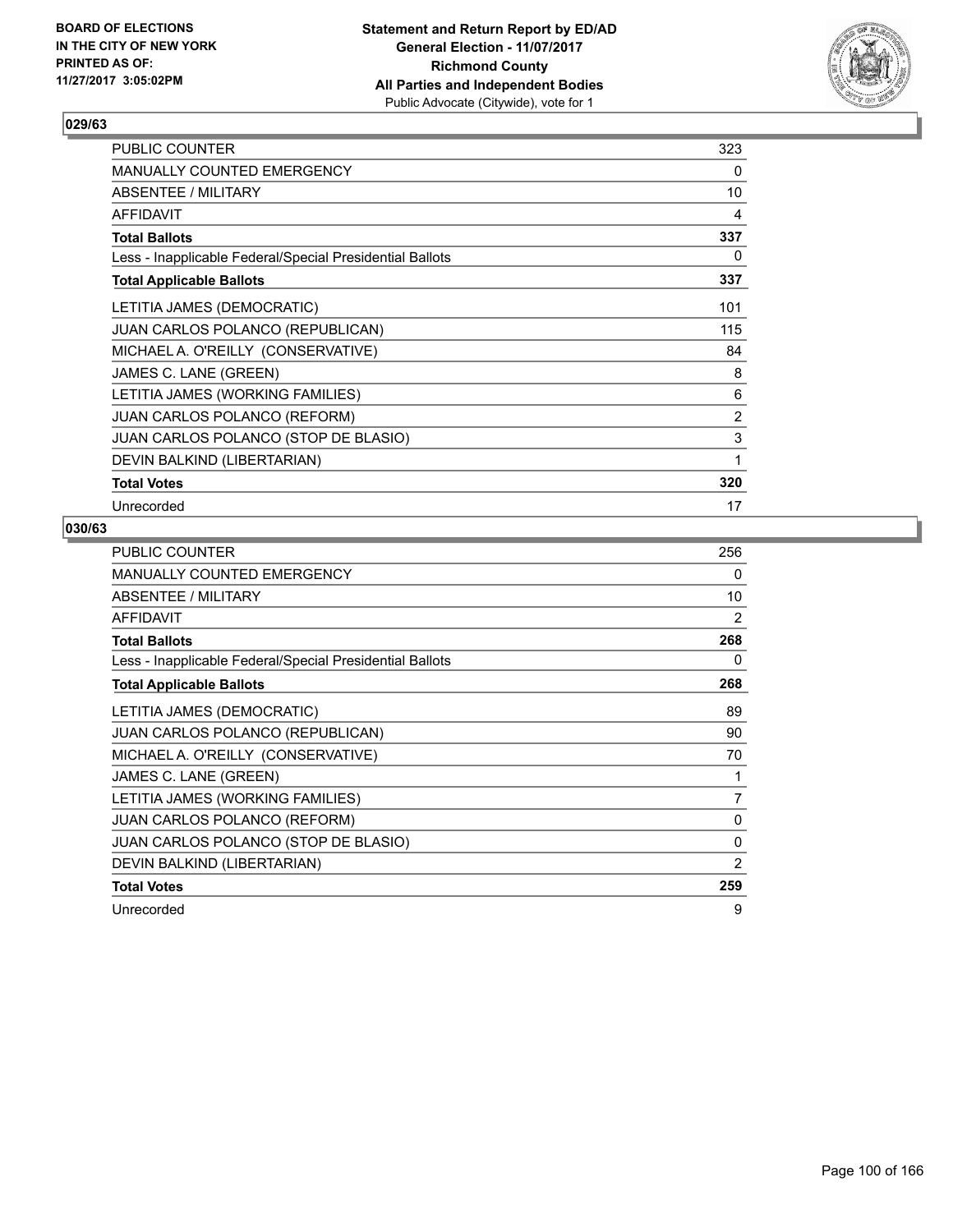

| PUBLIC COUNTER                                           | 284            |
|----------------------------------------------------------|----------------|
| <b>MANUALLY COUNTED EMERGENCY</b>                        | 0              |
| ABSENTEE / MILITARY                                      | 26             |
| <b>AFFIDAVIT</b>                                         | 6              |
| <b>Total Ballots</b>                                     | 316            |
| Less - Inapplicable Federal/Special Presidential Ballots | 0              |
| <b>Total Applicable Ballots</b>                          | 316            |
| LETITIA JAMES (DEMOCRATIC)                               | 111            |
| <b>JUAN CARLOS POLANCO (REPUBLICAN)</b>                  | 109            |
| MICHAEL A. O'REILLY (CONSERVATIVE)                       | 75             |
| JAMES C. LANE (GREEN)                                    | 1              |
| LETITIA JAMES (WORKING FAMILIES)                         | 3              |
| <b>JUAN CARLOS POLANCO (REFORM)</b>                      | 0              |
| JUAN CARLOS POLANCO (STOP DE BLASIO)                     | 1              |
| DEVIN BALKIND (LIBERTARIAN)                              | $\overline{2}$ |
| <b>Total Votes</b>                                       | 302            |
| Unrecorded                                               | 14             |

| <b>PUBLIC COUNTER</b>                                    | 358 |
|----------------------------------------------------------|-----|
| <b>MANUALLY COUNTED EMERGENCY</b>                        | 0   |
| ABSENTEE / MILITARY                                      | 5   |
| <b>AFFIDAVIT</b>                                         | 2   |
| <b>Total Ballots</b>                                     | 365 |
| Less - Inapplicable Federal/Special Presidential Ballots | 0   |
| <b>Total Applicable Ballots</b>                          | 365 |
| LETITIA JAMES (DEMOCRATIC)                               | 115 |
| JUAN CARLOS POLANCO (REPUBLICAN)                         | 127 |
| MICHAEL A. O'REILLY (CONSERVATIVE)                       | 83  |
| JAMES C. LANE (GREEN)                                    | 3   |
| LETITIA JAMES (WORKING FAMILIES)                         | 13  |
| <b>JUAN CARLOS POLANCO (REFORM)</b>                      | 1   |
| JUAN CARLOS POLANCO (STOP DE BLASIO)                     | 1   |
| DEVIN BALKIND (LIBERTARIAN)                              | 2   |
| UNATTRIBUTABLE WRITE-IN (WRITE-IN)                       | 1   |
| <b>Total Votes</b>                                       | 346 |
| Unrecorded                                               | 19  |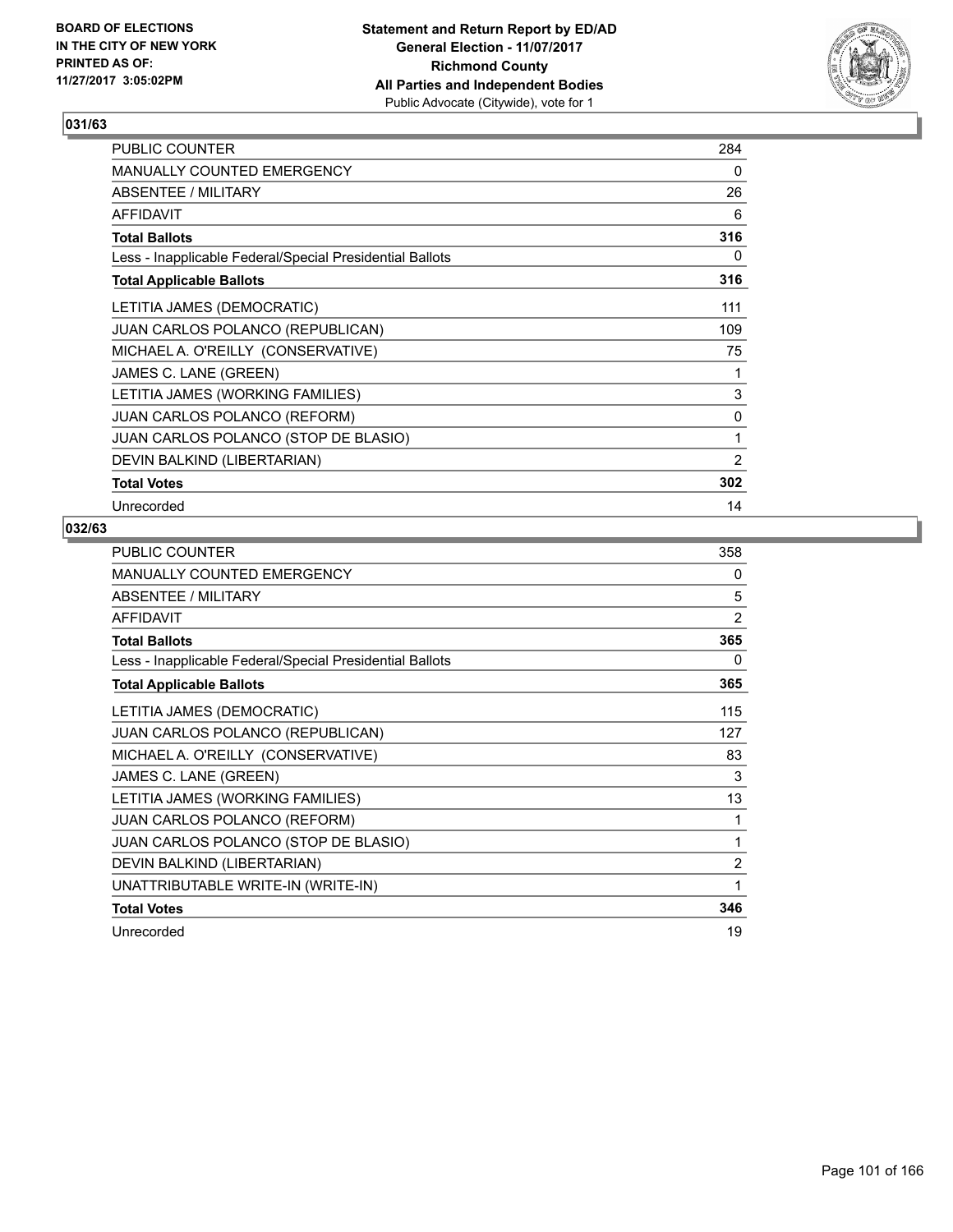

| PUBLIC COUNTER                                           | 417            |
|----------------------------------------------------------|----------------|
| <b>MANUALLY COUNTED EMERGENCY</b>                        | 0              |
| ABSENTEE / MILITARY                                      | 14             |
| <b>AFFIDAVIT</b>                                         | 9              |
| <b>Total Ballots</b>                                     | 440            |
| Less - Inapplicable Federal/Special Presidential Ballots | 0              |
| <b>Total Applicable Ballots</b>                          | 440            |
| LETITIA JAMES (DEMOCRATIC)                               | 145            |
| JUAN CARLOS POLANCO (REPUBLICAN)                         | 148            |
| MICHAEL A. O'REILLY (CONSERVATIVE)                       | 110            |
| JAMES C. LANE (GREEN)                                    | 6              |
| LETITIA JAMES (WORKING FAMILIES)                         | 6              |
| JUAN CARLOS POLANCO (REFORM)                             | $\overline{2}$ |
| JUAN CARLOS POLANCO (STOP DE BLASIO)                     | 0              |
| DEVIN BALKIND (LIBERTARIAN)                              | 2              |
| UNATTRIBUTABLE WRITE-IN (WRITE-IN)                       | 2              |
| <b>Total Votes</b>                                       | 421            |
| Unrecorded                                               | 19             |

| <b>PUBLIC COUNTER</b>                                    | 387 |
|----------------------------------------------------------|-----|
| <b>MANUALLY COUNTED EMERGENCY</b>                        | 0   |
| ABSENTEE / MILITARY                                      | 16  |
| <b>AFFIDAVIT</b>                                         | 2   |
| <b>Total Ballots</b>                                     | 405 |
| Less - Inapplicable Federal/Special Presidential Ballots | 0   |
| <b>Total Applicable Ballots</b>                          | 405 |
| LETITIA JAMES (DEMOCRATIC)                               | 87  |
| <b>JUAN CARLOS POLANCO (REPUBLICAN)</b>                  | 159 |
| MICHAEL A. O'REILLY (CONSERVATIVE)                       | 117 |
| JAMES C. LANE (GREEN)                                    | 2   |
| LETITIA JAMES (WORKING FAMILIES)                         | 7   |
| <b>JUAN CARLOS POLANCO (REFORM)</b>                      | 3   |
| JUAN CARLOS POLANCO (STOP DE BLASIO)                     | 0   |
| DEVIN BALKIND (LIBERTARIAN)                              | 2   |
| <b>Total Votes</b>                                       | 377 |
| Unrecorded                                               | 28  |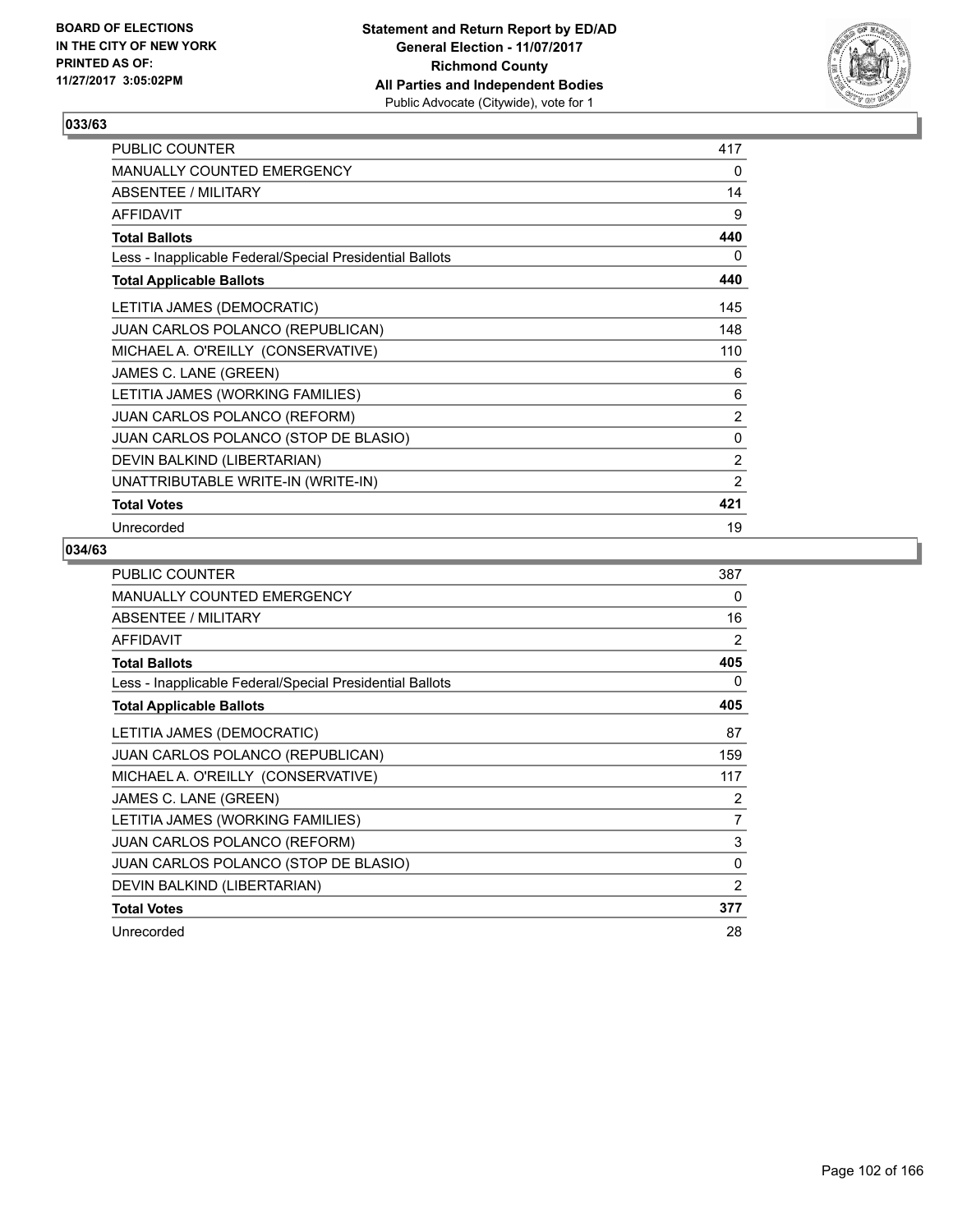

| <b>PUBLIC COUNTER</b>                                    | 443            |
|----------------------------------------------------------|----------------|
| <b>MANUALLY COUNTED EMERGENCY</b>                        | 0              |
| ABSENTEE / MILITARY                                      | 22             |
| <b>AFFIDAVIT</b>                                         | 5              |
| <b>Total Ballots</b>                                     | 470            |
| Less - Inapplicable Federal/Special Presidential Ballots | 0              |
| <b>Total Applicable Ballots</b>                          | 470            |
| LETITIA JAMES (DEMOCRATIC)                               | 110            |
| <b>JUAN CARLOS POLANCO (REPUBLICAN)</b>                  | 149            |
| MICHAEL A. O'REILLY (CONSERVATIVE)                       | 153            |
| JAMES C. LANE (GREEN)                                    | 12             |
| LETITIA JAMES (WORKING FAMILIES)                         | 13             |
| <b>JUAN CARLOS POLANCO (REFORM)</b>                      | 0              |
| JUAN CARLOS POLANCO (STOP DE BLASIO)                     | 4              |
| DEVIN BALKIND (LIBERTARIAN)                              | $\overline{2}$ |
| <b>Total Votes</b>                                       | 443            |
| Unrecorded                                               | 27             |

| <b>PUBLIC COUNTER</b>                                    | 414 |
|----------------------------------------------------------|-----|
| MANUALLY COUNTED EMERGENCY                               | 0   |
| ABSENTEE / MILITARY                                      | 17  |
| AFFIDAVIT                                                | 5   |
| <b>Total Ballots</b>                                     | 436 |
| Less - Inapplicable Federal/Special Presidential Ballots | 0   |
| <b>Total Applicable Ballots</b>                          | 436 |
| LETITIA JAMES (DEMOCRATIC)                               | 142 |
| JUAN CARLOS POLANCO (REPUBLICAN)                         | 153 |
| MICHAEL A. O'REILLY (CONSERVATIVE)                       | 95  |
| JAMES C. LANE (GREEN)                                    | 6   |
| LETITIA JAMES (WORKING FAMILIES)                         | 11  |
| <b>JUAN CARLOS POLANCO (REFORM)</b>                      | 5   |
| JUAN CARLOS POLANCO (STOP DE BLASIO)                     | 0   |
| DEVIN BALKIND (LIBERTARIAN)                              | 1   |
| <b>Total Votes</b>                                       | 413 |
| Unrecorded                                               | 23  |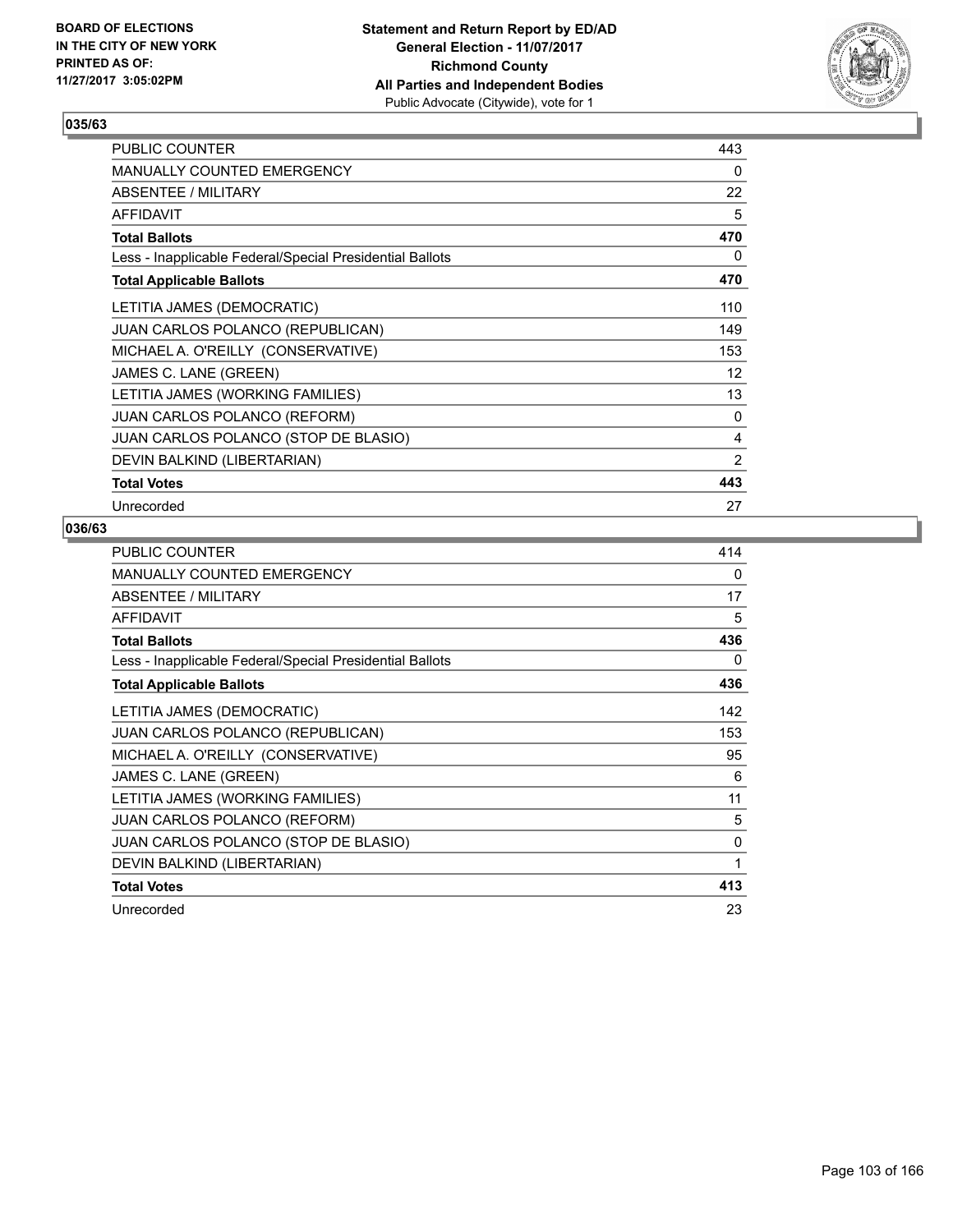

| <b>PUBLIC COUNTER</b>                                    | 279 |
|----------------------------------------------------------|-----|
| <b>MANUALLY COUNTED EMERGENCY</b>                        | 0   |
| ABSENTEE / MILITARY                                      | 11  |
| <b>AFFIDAVIT</b>                                         | 1   |
| <b>Total Ballots</b>                                     | 291 |
| Less - Inapplicable Federal/Special Presidential Ballots | 0   |
| <b>Total Applicable Ballots</b>                          | 291 |
| LETITIA JAMES (DEMOCRATIC)                               | 152 |
| <b>JUAN CARLOS POLANCO (REPUBLICAN)</b>                  | 75  |
| MICHAEL A. O'REILLY (CONSERVATIVE)                       | 43  |
| JAMES C. LANE (GREEN)                                    | 1   |
| LETITIA JAMES (WORKING FAMILIES)                         | 8   |
| <b>JUAN CARLOS POLANCO (REFORM)</b>                      | 1   |
| JUAN CARLOS POLANCO (STOP DE BLASIO)                     | 0   |
| DEVIN BALKIND (LIBERTARIAN)                              | 0   |
| <b>Total Votes</b>                                       | 280 |
| Unrecorded                                               | 11  |

| <b>PUBLIC COUNTER</b>                                    | 296 |
|----------------------------------------------------------|-----|
| MANUALLY COUNTED EMERGENCY                               | 0   |
| ABSENTEE / MILITARY                                      | 14  |
| <b>AFFIDAVIT</b>                                         | 4   |
| <b>Total Ballots</b>                                     | 314 |
| Less - Inapplicable Federal/Special Presidential Ballots | 0   |
| <b>Total Applicable Ballots</b>                          | 314 |
| LETITIA JAMES (DEMOCRATIC)                               | 181 |
| JUAN CARLOS POLANCO (REPUBLICAN)                         | 67  |
| MICHAEL A. O'REILLY (CONSERVATIVE)                       | 43  |
| JAMES C. LANE (GREEN)                                    | 2   |
| LETITIA JAMES (WORKING FAMILIES)                         | 9   |
| <b>JUAN CARLOS POLANCO (REFORM)</b>                      | 0   |
| JUAN CARLOS POLANCO (STOP DE BLASIO)                     | 1   |
| DEVIN BALKIND (LIBERTARIAN)                              | 0   |
| <b>Total Votes</b>                                       | 303 |
| Unrecorded                                               | 11  |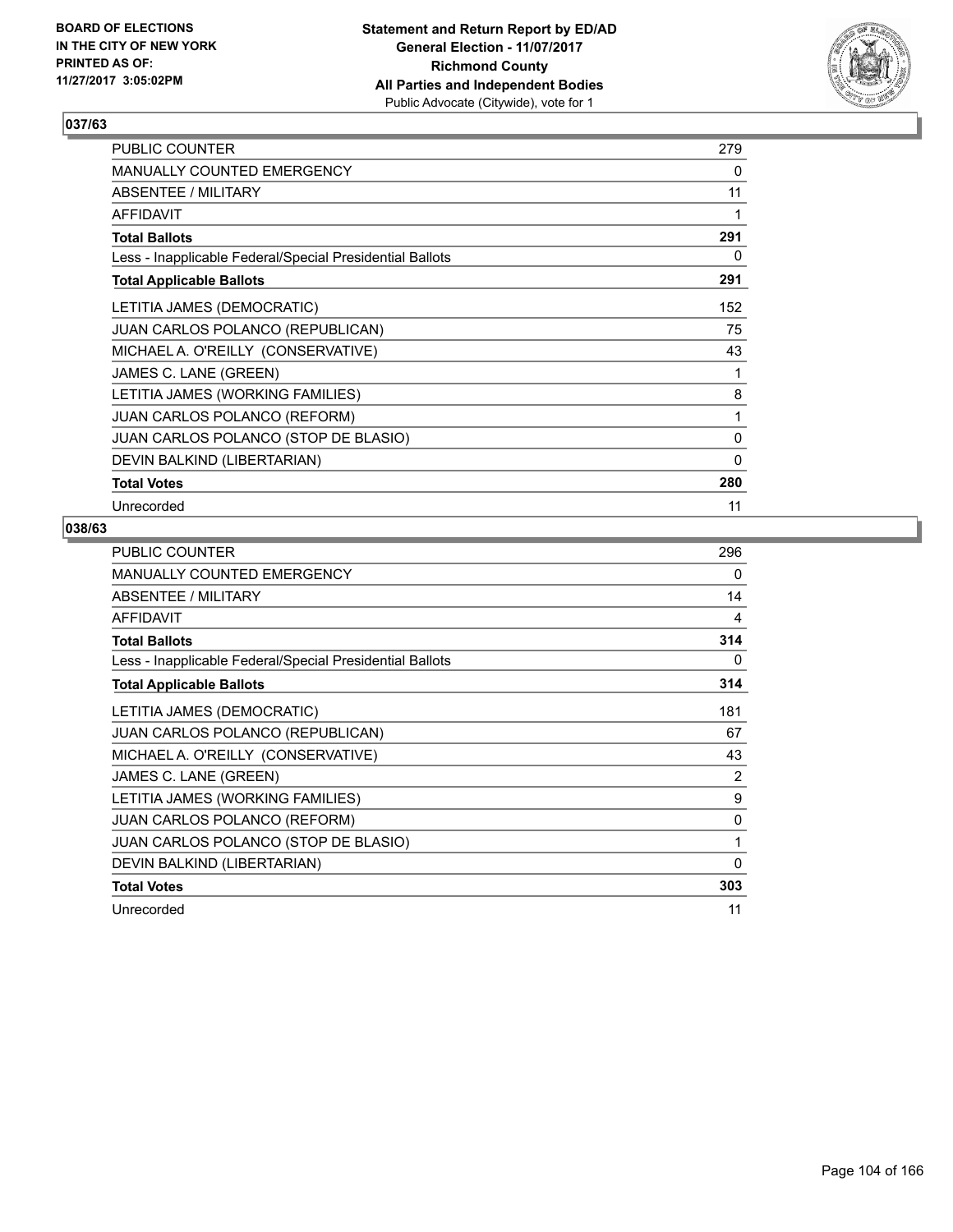

| <b>PUBLIC COUNTER</b>                                    | 206 |
|----------------------------------------------------------|-----|
| <b>MANUALLY COUNTED EMERGENCY</b>                        | 0   |
| ABSENTEE / MILITARY                                      | 5   |
| <b>AFFIDAVIT</b>                                         | 5   |
| <b>Total Ballots</b>                                     | 216 |
| Less - Inapplicable Federal/Special Presidential Ballots | 0   |
| <b>Total Applicable Ballots</b>                          | 216 |
| LETITIA JAMES (DEMOCRATIC)                               | 144 |
| <b>JUAN CARLOS POLANCO (REPUBLICAN)</b>                  | 33  |
| MICHAEL A. O'REILLY (CONSERVATIVE)                       | 17  |
| JAMES C. LANE (GREEN)                                    | 0   |
| LETITIA JAMES (WORKING FAMILIES)                         | 6   |
| <b>JUAN CARLOS POLANCO (REFORM)</b>                      | 1   |
| JUAN CARLOS POLANCO (STOP DE BLASIO)                     | 1   |
| DEVIN BALKIND (LIBERTARIAN)                              | 0   |
| <b>Total Votes</b>                                       | 202 |
| Unrecorded                                               | 14  |

| <b>PUBLIC COUNTER</b>                                    | 170            |
|----------------------------------------------------------|----------------|
| <b>MANUALLY COUNTED EMERGENCY</b>                        | 0              |
| ABSENTEE / MILITARY                                      | 10             |
| <b>AFFIDAVIT</b>                                         | 3              |
| <b>Total Ballots</b>                                     | 183            |
| Less - Inapplicable Federal/Special Presidential Ballots | 0              |
| <b>Total Applicable Ballots</b>                          | 183            |
| LETITIA JAMES (DEMOCRATIC)                               | 133            |
| JUAN CARLOS POLANCO (REPUBLICAN)                         | 24             |
| MICHAEL A. O'REILLY (CONSERVATIVE)                       | 14             |
| JAMES C. LANE (GREEN)                                    | 0              |
| LETITIA JAMES (WORKING FAMILIES)                         | 2              |
| <b>JUAN CARLOS POLANCO (REFORM)</b>                      | 0              |
| JUAN CARLOS POLANCO (STOP DE BLASIO)                     | $\overline{2}$ |
| DEVIN BALKIND (LIBERTARIAN)                              | 0              |
| <b>Total Votes</b>                                       | 175            |
| Unrecorded                                               | 8              |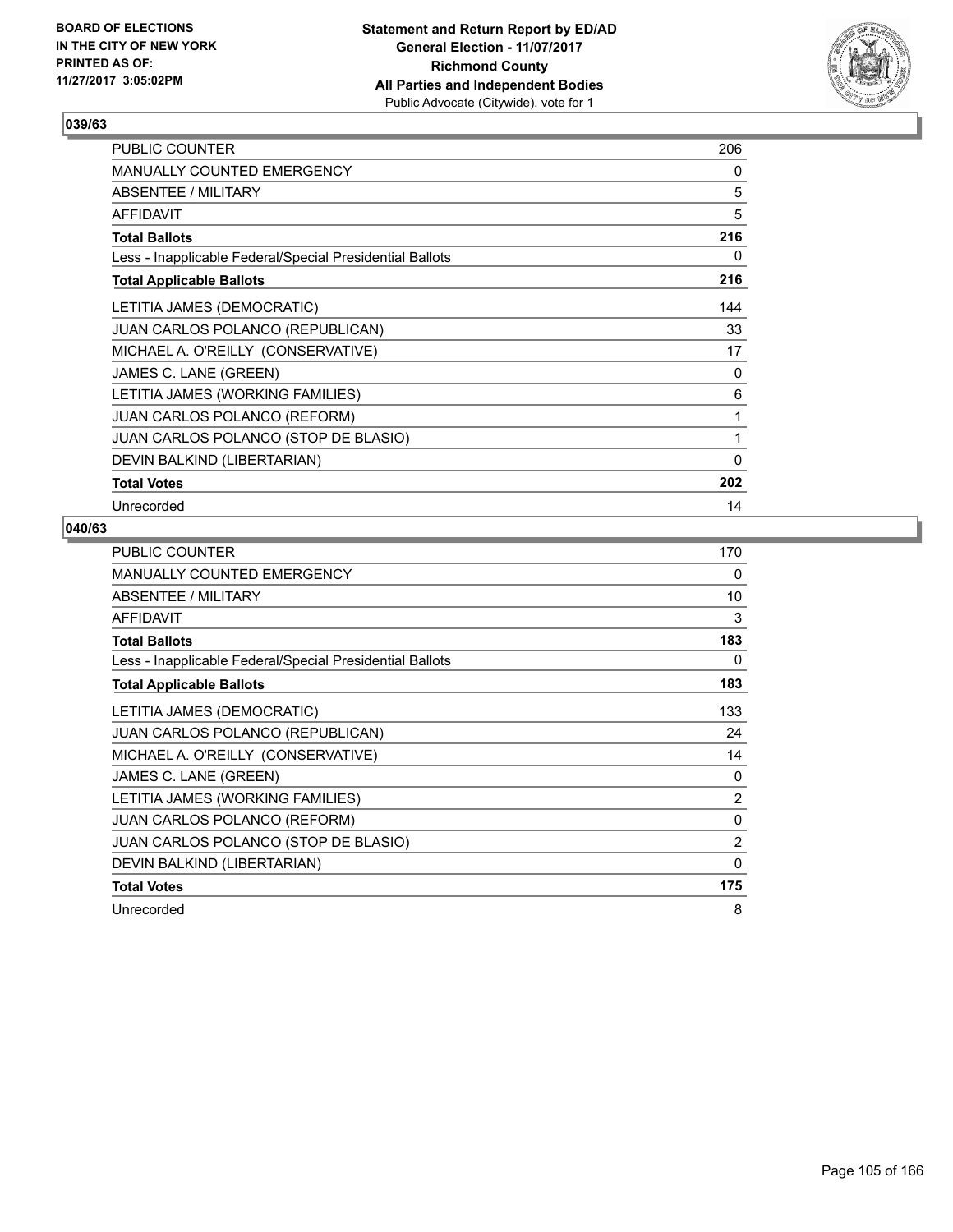

| <b>PUBLIC COUNTER</b>                                    | 131 |
|----------------------------------------------------------|-----|
| <b>MANUALLY COUNTED EMERGENCY</b>                        | 0   |
| ABSENTEE / MILITARY                                      | 8   |
| <b>AFFIDAVIT</b>                                         | 1   |
| <b>Total Ballots</b>                                     | 140 |
| Less - Inapplicable Federal/Special Presidential Ballots | 0   |
| <b>Total Applicable Ballots</b>                          | 140 |
| LETITIA JAMES (DEMOCRATIC)                               | 112 |
| <b>JUAN CARLOS POLANCO (REPUBLICAN)</b>                  | 10  |
| MICHAEL A. O'REILLY (CONSERVATIVE)                       | 6   |
| JAMES C. LANE (GREEN)                                    | 3   |
| LETITIA JAMES (WORKING FAMILIES)                         | 3   |
| <b>JUAN CARLOS POLANCO (REFORM)</b>                      | 0   |
| JUAN CARLOS POLANCO (STOP DE BLASIO)                     | 0   |
| DEVIN BALKIND (LIBERTARIAN)                              | 1   |
| <b>Total Votes</b>                                       | 135 |
| Unrecorded                                               | 5   |

| <b>PUBLIC COUNTER</b>                                    | 155 |
|----------------------------------------------------------|-----|
| <b>MANUALLY COUNTED EMERGENCY</b>                        | 0   |
| ABSENTEE / MILITARY                                      | 7   |
| AFFIDAVIT                                                | 2   |
| <b>Total Ballots</b>                                     | 164 |
| Less - Inapplicable Federal/Special Presidential Ballots | 0   |
| <b>Total Applicable Ballots</b>                          | 164 |
| LETITIA JAMES (DEMOCRATIC)                               | 136 |
| <b>JUAN CARLOS POLANCO (REPUBLICAN)</b>                  | 9   |
| MICHAEL A. O'REILLY (CONSERVATIVE)                       | 2   |
| JAMES C. LANE (GREEN)                                    | 1   |
| LETITIA JAMES (WORKING FAMILIES)                         | 11  |
| JUAN CARLOS POLANCO (REFORM)                             | 0   |
| JUAN CARLOS POLANCO (STOP DE BLASIO)                     | 0   |
| DEVIN BALKIND (LIBERTARIAN)                              | 0   |
| <b>Total Votes</b>                                       | 159 |
| Unrecorded                                               | 5   |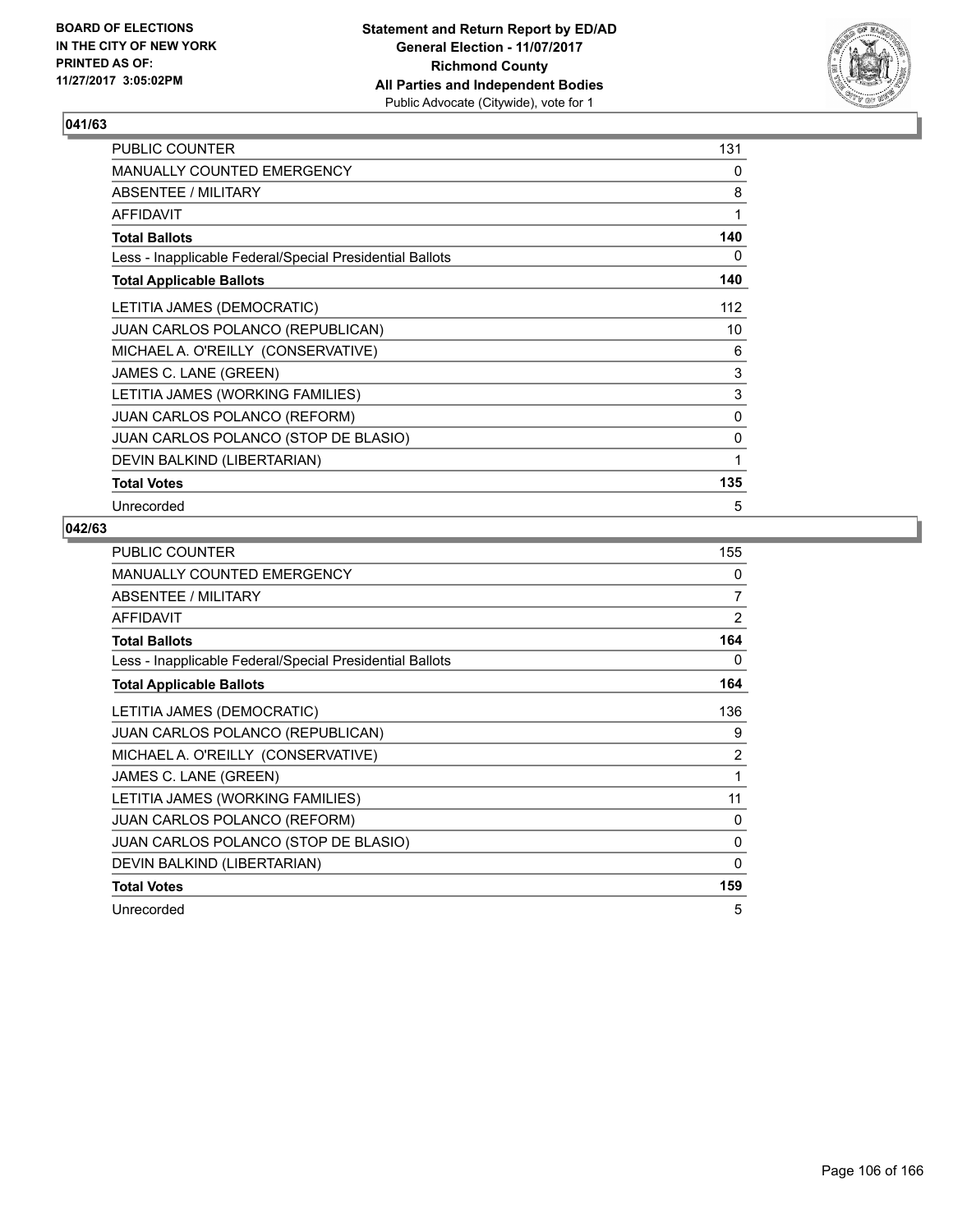

| <b>PUBLIC COUNTER</b>                                    | 276 |
|----------------------------------------------------------|-----|
| <b>MANUALLY COUNTED EMERGENCY</b>                        | 0   |
| ABSENTEE / MILITARY                                      | 7   |
| <b>AFFIDAVIT</b>                                         | 5   |
| <b>Total Ballots</b>                                     | 288 |
| Less - Inapplicable Federal/Special Presidential Ballots | 0   |
| <b>Total Applicable Ballots</b>                          | 288 |
| LETITIA JAMES (DEMOCRATIC)                               | 230 |
| <b>JUAN CARLOS POLANCO (REPUBLICAN)</b>                  | 21  |
| MICHAEL A. O'REILLY (CONSERVATIVE)                       | 18  |
| JAMES C. LANE (GREEN)                                    | 2   |
| LETITIA JAMES (WORKING FAMILIES)                         | 11  |
| <b>JUAN CARLOS POLANCO (REFORM)</b>                      | 1   |
| JUAN CARLOS POLANCO (STOP DE BLASIO)                     | 0   |
| DEVIN BALKIND (LIBERTARIAN)                              | 0   |
| <b>Total Votes</b>                                       | 283 |
| Unrecorded                                               | 5   |

| <b>PUBLIC COUNTER</b>                                    | 267 |
|----------------------------------------------------------|-----|
| MANUALLY COUNTED EMERGENCY                               | 0   |
| ABSENTEE / MILITARY                                      | 10  |
| AFFIDAVIT                                                | 2   |
| <b>Total Ballots</b>                                     | 279 |
| Less - Inapplicable Federal/Special Presidential Ballots | 0   |
| <b>Total Applicable Ballots</b>                          | 279 |
| LETITIA JAMES (DEMOCRATIC)                               | 226 |
| JUAN CARLOS POLANCO (REPUBLICAN)                         | 19  |
| MICHAEL A. O'REILLY (CONSERVATIVE)                       | 9   |
| JAMES C. LANE (GREEN)                                    | 2   |
| LETITIA JAMES (WORKING FAMILIES)                         | 11  |
| <b>JUAN CARLOS POLANCO (REFORM)</b>                      | 0   |
| JUAN CARLOS POLANCO (STOP DE BLASIO)                     | 0   |
| DEVIN BALKIND (LIBERTARIAN)                              | 1   |
| <b>Total Votes</b>                                       | 268 |
| Unrecorded                                               | 11  |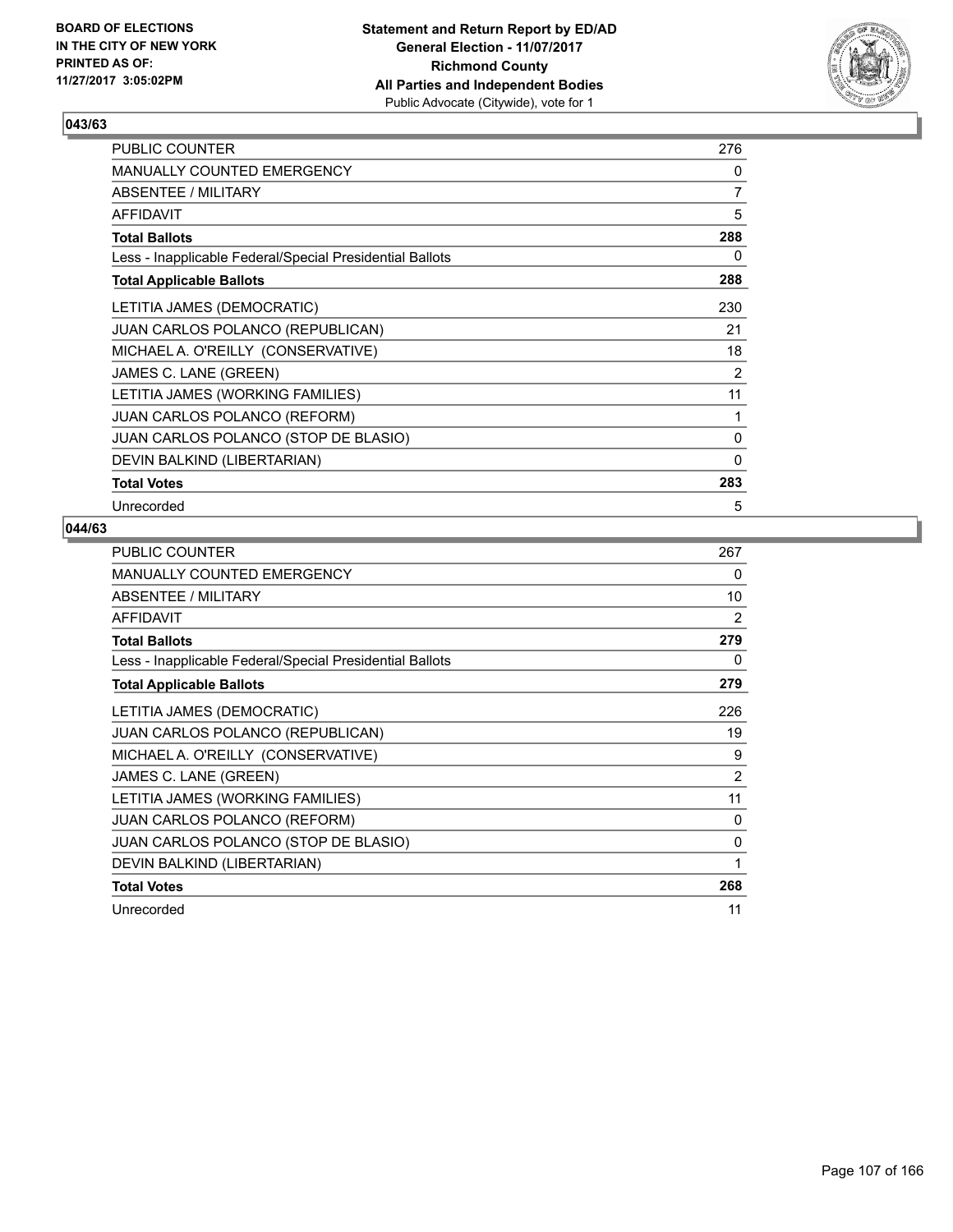

| <b>PUBLIC COUNTER</b>                                    | 169 |
|----------------------------------------------------------|-----|
| <b>MANUALLY COUNTED EMERGENCY</b>                        | 0   |
| ABSENTEE / MILITARY                                      | 13  |
| <b>AFFIDAVIT</b>                                         | 4   |
| <b>Total Ballots</b>                                     | 186 |
| Less - Inapplicable Federal/Special Presidential Ballots | 0   |
| <b>Total Applicable Ballots</b>                          | 186 |
| LETITIA JAMES (DEMOCRATIC)                               | 150 |
| <b>JUAN CARLOS POLANCO (REPUBLICAN)</b>                  | 13  |
| MICHAEL A. O'REILLY (CONSERVATIVE)                       | 7   |
| JAMES C. LANE (GREEN)                                    | 2   |
| LETITIA JAMES (WORKING FAMILIES)                         | 5   |
| <b>JUAN CARLOS POLANCO (REFORM)</b>                      | 0   |
| JUAN CARLOS POLANCO (STOP DE BLASIO)                     | 1   |
| DEVIN BALKIND (LIBERTARIAN)                              | 1   |
| <b>Total Votes</b>                                       | 179 |
| Unrecorded                                               | 7   |

| PUBLIC COUNTER                                           | 353            |
|----------------------------------------------------------|----------------|
| MANUALLY COUNTED EMERGENCY                               | 0              |
| ABSENTEE / MILITARY                                      | 13             |
| <b>AFFIDAVIT</b>                                         | 2              |
| <b>Total Ballots</b>                                     | 368            |
| Less - Inapplicable Federal/Special Presidential Ballots | 0              |
| <b>Total Applicable Ballots</b>                          | 368            |
| LETITIA JAMES (DEMOCRATIC)                               | 96             |
| JUAN CARLOS POLANCO (REPUBLICAN)                         | 149            |
| MICHAEL A. O'REILLY (CONSERVATIVE)                       | 93             |
| JAMES C. LANE (GREEN)                                    | 1              |
| LETITIA JAMES (WORKING FAMILIES)                         | 2              |
| JUAN CARLOS POLANCO (REFORM)                             | $\overline{2}$ |
| JUAN CARLOS POLANCO (STOP DE BLASIO)                     | 0              |
| DEVIN BALKIND (LIBERTARIAN)                              | $\overline{2}$ |
| UNATTRIBUTABLE WRITE-IN (WRITE-IN)                       | 1              |
| <b>Total Votes</b>                                       | 346            |
| Unrecorded                                               | 22             |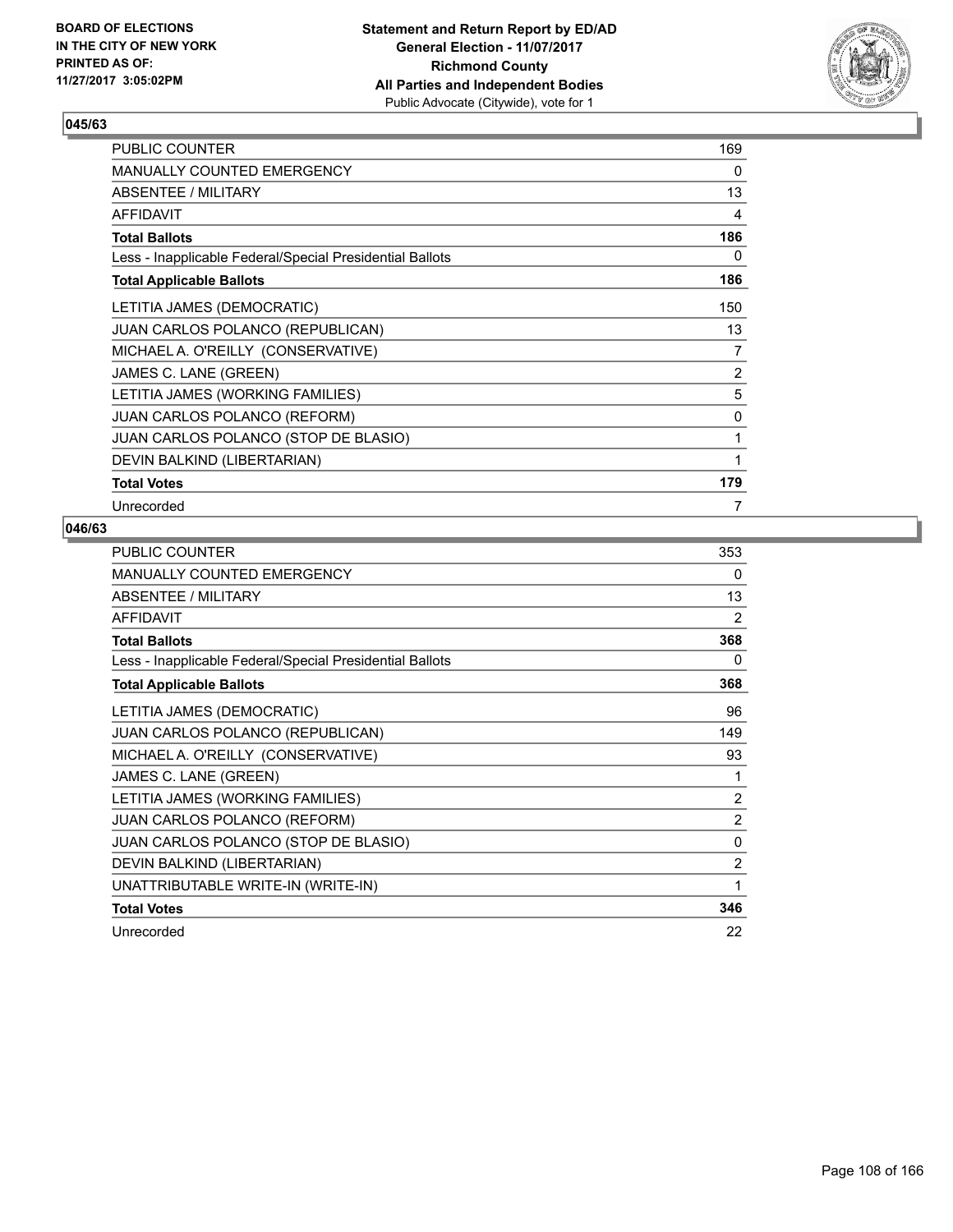

| PUBLIC COUNTER                                           | 321            |
|----------------------------------------------------------|----------------|
| <b>MANUALLY COUNTED EMERGENCY</b>                        | 0              |
| ABSENTEE / MILITARY                                      | 18             |
| <b>AFFIDAVIT</b>                                         | 5              |
| <b>Total Ballots</b>                                     | 344            |
| Less - Inapplicable Federal/Special Presidential Ballots | 0              |
| <b>Total Applicable Ballots</b>                          | 344            |
| LETITIA JAMES (DEMOCRATIC)                               | 86             |
| JUAN CARLOS POLANCO (REPUBLICAN)                         | 122            |
| MICHAEL A. O'REILLY (CONSERVATIVE)                       | 82             |
| JAMES C. LANE (GREEN)                                    | 7              |
| LETITIA JAMES (WORKING FAMILIES)                         | 10             |
| <b>JUAN CARLOS POLANCO (REFORM)</b>                      | 0              |
| JUAN CARLOS POLANCO (STOP DE BLASIO)                     | $\overline{7}$ |
| DEVIN BALKIND (LIBERTARIAN)                              | 3              |
| ECHO CHARLES (WRITE-IN)                                  | 1              |
| <b>Total Votes</b>                                       | 318            |
| Unrecorded                                               | 26             |

| PUBLIC COUNTER                                           | 311            |
|----------------------------------------------------------|----------------|
| <b>MANUALLY COUNTED EMERGENCY</b>                        | 0              |
| ABSENTEE / MILITARY                                      | 9              |
| <b>AFFIDAVIT</b>                                         | 1              |
| <b>Total Ballots</b>                                     | 321            |
| Less - Inapplicable Federal/Special Presidential Ballots | 0              |
| <b>Total Applicable Ballots</b>                          | 321            |
| LETITIA JAMES (DEMOCRATIC)                               | 67             |
| <b>JUAN CARLOS POLANCO (REPUBLICAN)</b>                  | 147            |
| MICHAEL A. O'REILLY (CONSERVATIVE)                       | 73             |
| JAMES C. LANE (GREEN)                                    | 2              |
| LETITIA JAMES (WORKING FAMILIES)                         | 7              |
| <b>JUAN CARLOS POLANCO (REFORM)</b>                      | 3              |
| JUAN CARLOS POLANCO (STOP DE BLASIO)                     | 3              |
| DEVIN BALKIND (LIBERTARIAN)                              | $\overline{2}$ |
| <b>Total Votes</b>                                       | 304            |
| Unrecorded                                               | 17             |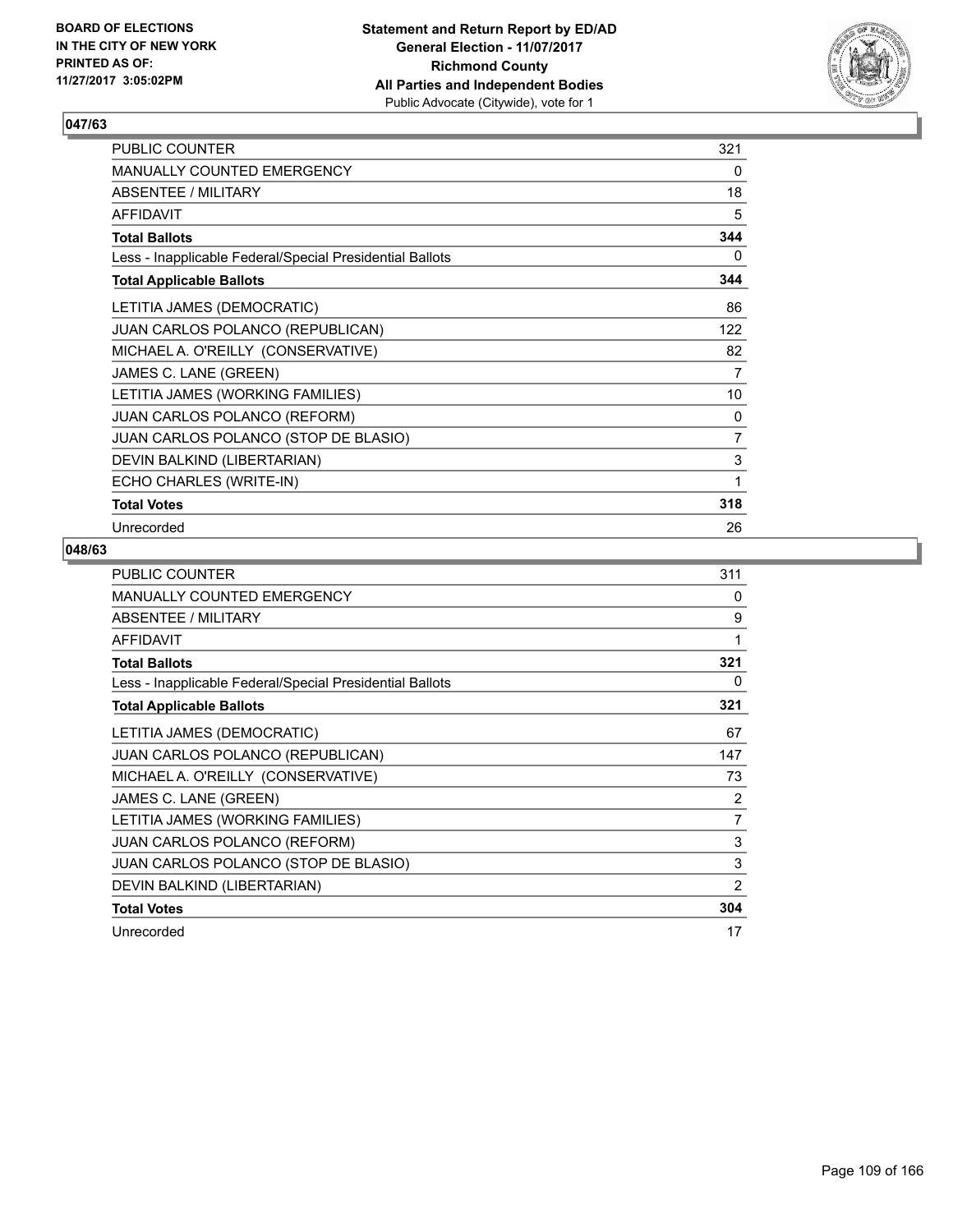

| <b>PUBLIC COUNTER</b>                                    | 359            |
|----------------------------------------------------------|----------------|
| <b>MANUALLY COUNTED EMERGENCY</b>                        | 0              |
| ABSENTEE / MILITARY                                      | 27             |
| <b>AFFIDAVIT</b>                                         | 5              |
| <b>Total Ballots</b>                                     | 391            |
| Less - Inapplicable Federal/Special Presidential Ballots | 0              |
| <b>Total Applicable Ballots</b>                          | 391            |
| LETITIA JAMES (DEMOCRATIC)                               | 97             |
| <b>JUAN CARLOS POLANCO (REPUBLICAN)</b>                  | 156            |
| MICHAEL A. O'REILLY (CONSERVATIVE)                       | 109            |
| JAMES C. LANE (GREEN)                                    | 4              |
| LETITIA JAMES (WORKING FAMILIES)                         | $\overline{7}$ |
| <b>JUAN CARLOS POLANCO (REFORM)</b>                      | 3              |
| JUAN CARLOS POLANCO (STOP DE BLASIO)                     | 0              |
| DEVIN BALKIND (LIBERTARIAN)                              | 1              |
| <b>Total Votes</b>                                       | 377            |
| Unrecorded                                               | 14             |

| <b>PUBLIC COUNTER</b>                                    | 330 |
|----------------------------------------------------------|-----|
| MANUALLY COUNTED EMERGENCY                               | 0   |
| ABSENTEE / MILITARY                                      | 10  |
| <b>AFFIDAVIT</b>                                         | 3   |
| <b>Total Ballots</b>                                     | 343 |
| Less - Inapplicable Federal/Special Presidential Ballots | 0   |
| <b>Total Applicable Ballots</b>                          | 343 |
| LETITIA JAMES (DEMOCRATIC)                               | 114 |
| JUAN CARLOS POLANCO (REPUBLICAN)                         | 113 |
| MICHAEL A. O'REILLY (CONSERVATIVE)                       | 74  |
| JAMES C. LANE (GREEN)                                    | 4   |
| LETITIA JAMES (WORKING FAMILIES)                         | 7   |
| <b>JUAN CARLOS POLANCO (REFORM)</b>                      | 1   |
| JUAN CARLOS POLANCO (STOP DE BLASIO)                     | 0   |
| DEVIN BALKIND (LIBERTARIAN)                              | 4   |
| <b>Total Votes</b>                                       | 317 |
| Unrecorded                                               | 26  |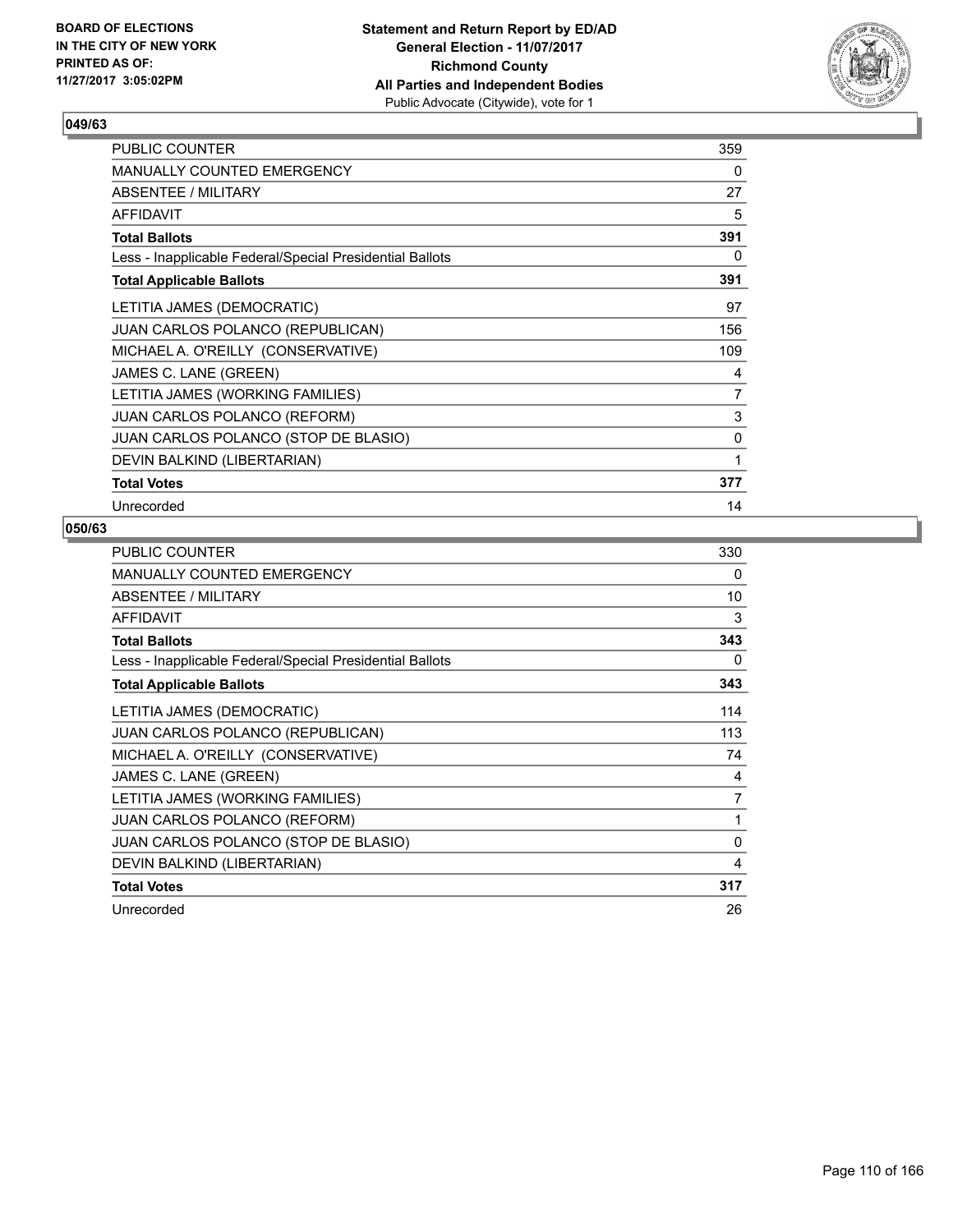

| PUBLIC COUNTER                                           | 305            |
|----------------------------------------------------------|----------------|
| <b>MANUALLY COUNTED EMERGENCY</b>                        | 0              |
| ABSENTEE / MILITARY                                      | 26             |
| <b>AFFIDAVIT</b>                                         | 0              |
| <b>Total Ballots</b>                                     | 331            |
| Less - Inapplicable Federal/Special Presidential Ballots | 0              |
| <b>Total Applicable Ballots</b>                          | 331            |
| LETITIA JAMES (DEMOCRATIC)                               | 88             |
| JUAN CARLOS POLANCO (REPUBLICAN)                         | 136            |
| MICHAEL A. O'REILLY (CONSERVATIVE)                       | 70             |
| JAMES C. LANE (GREEN)                                    | 2              |
| LETITIA JAMES (WORKING FAMILIES)                         | $\overline{7}$ |
| JUAN CARLOS POLANCO (REFORM)                             | 2              |
| JUAN CARLOS POLANCO (STOP DE BLASIO)                     | 3              |
| DEVIN BALKIND (LIBERTARIAN)                              | 3              |
| <b>Total Votes</b>                                       | 311            |
| Unrecorded                                               | 20             |

| <b>PUBLIC COUNTER</b>                                    | 242 |
|----------------------------------------------------------|-----|
| <b>MANUALLY COUNTED EMERGENCY</b>                        | 0   |
| ABSENTEE / MILITARY                                      | 11  |
| AFFIDAVIT                                                | 0   |
| <b>Total Ballots</b>                                     | 253 |
| Less - Inapplicable Federal/Special Presidential Ballots | 0   |
| <b>Total Applicable Ballots</b>                          | 253 |
| LETITIA JAMES (DEMOCRATIC)                               | 63  |
| <b>JUAN CARLOS POLANCO (REPUBLICAN)</b>                  | 99  |
| MICHAEL A. O'REILLY (CONSERVATIVE)                       | 59  |
| JAMES C. LANE (GREEN)                                    | 1   |
| LETITIA JAMES (WORKING FAMILIES)                         | 3   |
| <b>JUAN CARLOS POLANCO (REFORM)</b>                      | 0   |
| JUAN CARLOS POLANCO (STOP DE BLASIO)                     | 2   |
| DEVIN BALKIND (LIBERTARIAN)                              | 2   |
| <b>Total Votes</b>                                       | 229 |
| Unrecorded                                               | 24  |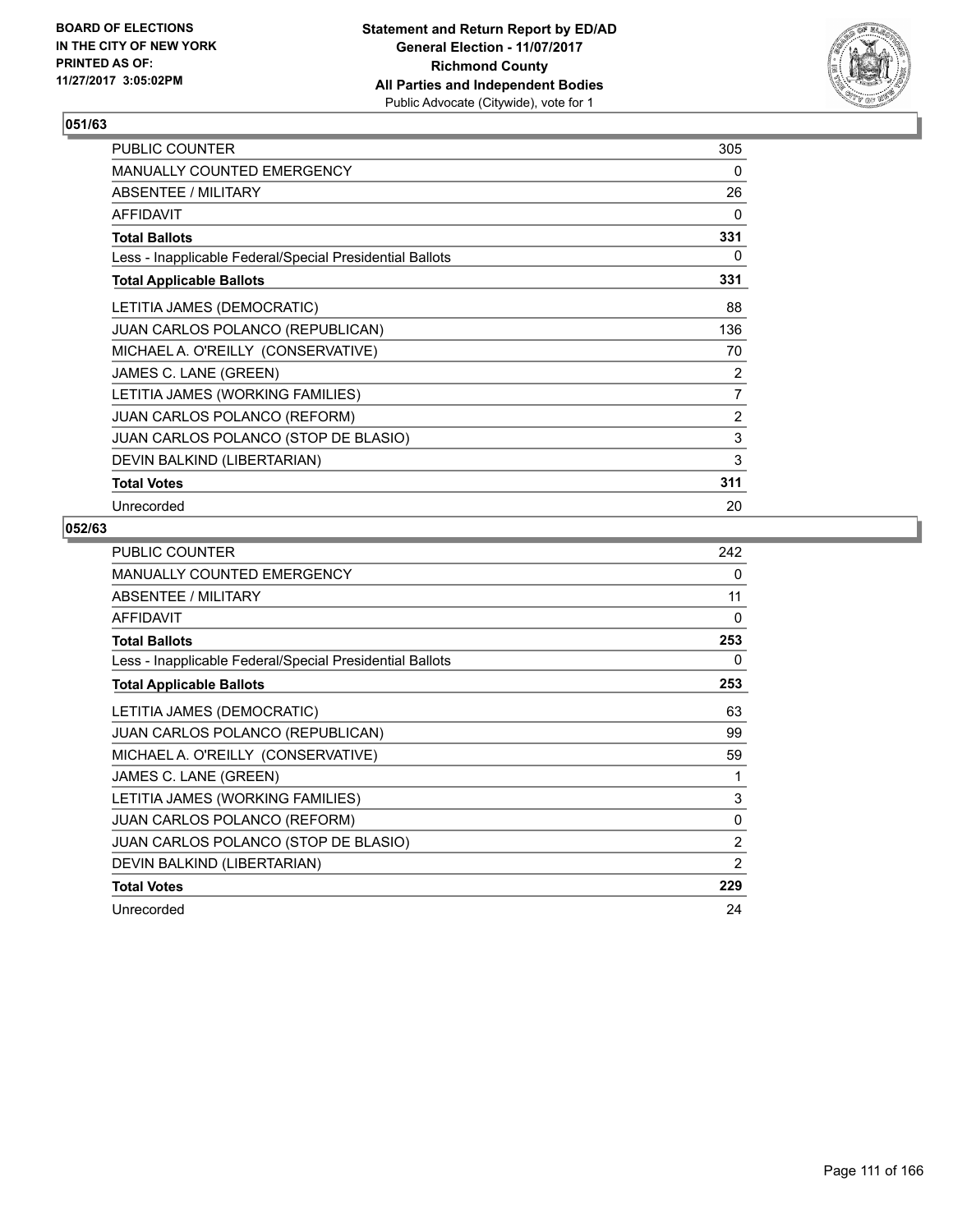

| PUBLIC COUNTER                                           | 307 |
|----------------------------------------------------------|-----|
| MANUALLY COUNTED EMERGENCY                               | 0   |
| ABSENTEE / MILITARY                                      | 11  |
| <b>AFFIDAVIT</b>                                         | 5   |
| <b>Total Ballots</b>                                     | 323 |
| Less - Inapplicable Federal/Special Presidential Ballots | 0   |
| <b>Total Applicable Ballots</b>                          | 323 |
| LETITIA JAMES (DEMOCRATIC)                               | 112 |
| JUAN CARLOS POLANCO (REPUBLICAN)                         | 98  |
| MICHAEL A. O'REILLY (CONSERVATIVE)                       | 71  |
| JAMES C. LANE (GREEN)                                    | 5   |
| LETITIA JAMES (WORKING FAMILIES)                         | 12  |
| JUAN CARLOS POLANCO (REFORM)                             | 0   |
| JUAN CARLOS POLANCO (STOP DE BLASIO)                     | 3   |
| DEVIN BALKIND (LIBERTARIAN)                              | 3   |
| UNATTRIBUTABLE WRITE-IN (WRITE-IN)                       | 1   |
| <b>Total Votes</b>                                       | 305 |
| Unrecorded                                               | 18  |

| PUBLIC COUNTER                                           | 321          |
|----------------------------------------------------------|--------------|
| MANUALLY COUNTED EMERGENCY                               | 0            |
| ABSENTEE / MILITARY                                      | 43           |
| <b>AFFIDAVIT</b>                                         | $\Omega$     |
| <b>Total Ballots</b>                                     | 364          |
| Less - Inapplicable Federal/Special Presidential Ballots | 0            |
| <b>Total Applicable Ballots</b>                          | 364          |
| LETITIA JAMES (DEMOCRATIC)                               | 136          |
| JUAN CARLOS POLANCO (REPUBLICAN)                         | 116          |
| MICHAEL A. O'REILLY (CONSERVATIVE)                       | 86           |
| JAMES C. LANE (GREEN)                                    | 4            |
| LETITIA JAMES (WORKING FAMILIES)                         | 6            |
| <b>JUAN CARLOS POLANCO (REFORM)</b>                      | 1            |
| JUAN CARLOS POLANCO (STOP DE BLASIO)                     | 5            |
| DEVIN BALKIND (LIBERTARIAN)                              | 0            |
| UNATTRIBUTABLE WRITE-IN (WRITE-IN)                       | $\mathbf{1}$ |
| <b>Total Votes</b>                                       | 355          |
| Unrecorded                                               | 9            |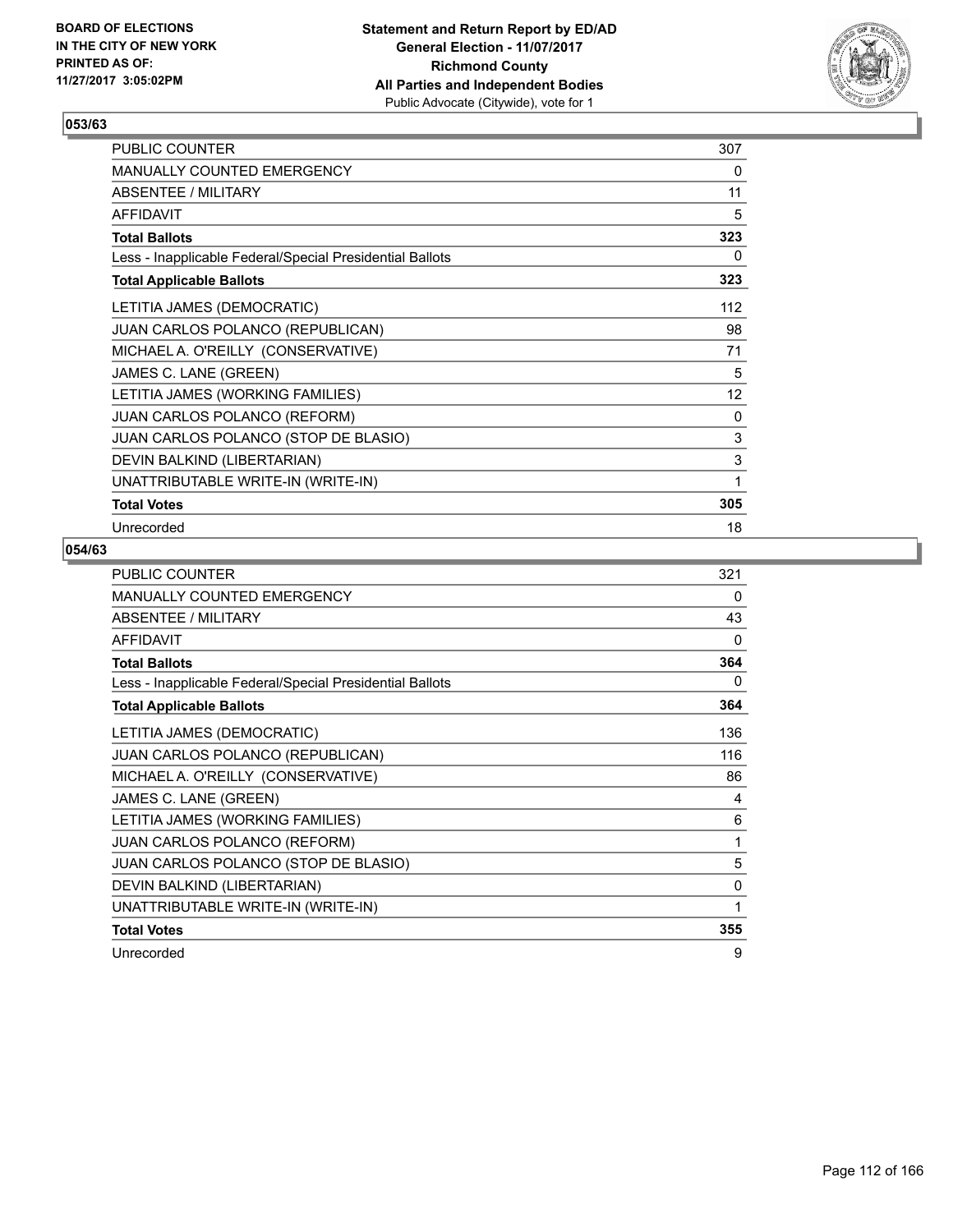

| <b>PUBLIC COUNTER</b>                                    | 269 |
|----------------------------------------------------------|-----|
| <b>MANUALLY COUNTED EMERGENCY</b>                        | 0   |
| <b>ABSENTEE / MILITARY</b>                               | 11  |
| <b>AFFIDAVIT</b>                                         | 5   |
| <b>Total Ballots</b>                                     | 285 |
| Less - Inapplicable Federal/Special Presidential Ballots | 0   |
| <b>Total Applicable Ballots</b>                          | 285 |
| LETITIA JAMES (DEMOCRATIC)                               | 85  |
| JUAN CARLOS POLANCO (REPUBLICAN)                         | 96  |
| MICHAEL A. O'REILLY (CONSERVATIVE)                       | 70  |
| JAMES C. LANE (GREEN)                                    | 6   |
| LETITIA JAMES (WORKING FAMILIES)                         | 8   |
| JUAN CARLOS POLANCO (REFORM)                             | 0   |
| JUAN CARLOS POLANCO (STOP DE BLASIO)                     | 1   |
| DEVIN BALKIND (LIBERTARIAN)                              | 1   |
| <b>Total Votes</b>                                       | 267 |
| Unrecorded                                               | 18  |

| <b>PUBLIC COUNTER</b>                                    | 216      |
|----------------------------------------------------------|----------|
| MANUALLY COUNTED EMERGENCY                               | 0        |
| ABSENTEE / MILITARY                                      | 3        |
| AFFIDAVIT                                                | 4        |
| <b>Total Ballots</b>                                     | 223      |
| Less - Inapplicable Federal/Special Presidential Ballots | 0        |
| <b>Total Applicable Ballots</b>                          | 223      |
| LETITIA JAMES (DEMOCRATIC)                               | 96       |
| <b>JUAN CARLOS POLANCO (REPUBLICAN)</b>                  | 67       |
| MICHAEL A. O'REILLY (CONSERVATIVE)                       | 34       |
| JAMES C. LANE (GREEN)                                    | 1        |
| LETITIA JAMES (WORKING FAMILIES)                         | 10       |
| JUAN CARLOS POLANCO (REFORM)                             | 1        |
| JUAN CARLOS POLANCO (STOP DE BLASIO)                     | 0        |
| DEVIN BALKIND (LIBERTARIAN)                              | $\Omega$ |
| <b>Total Votes</b>                                       | 209      |
| Unrecorded                                               | 14       |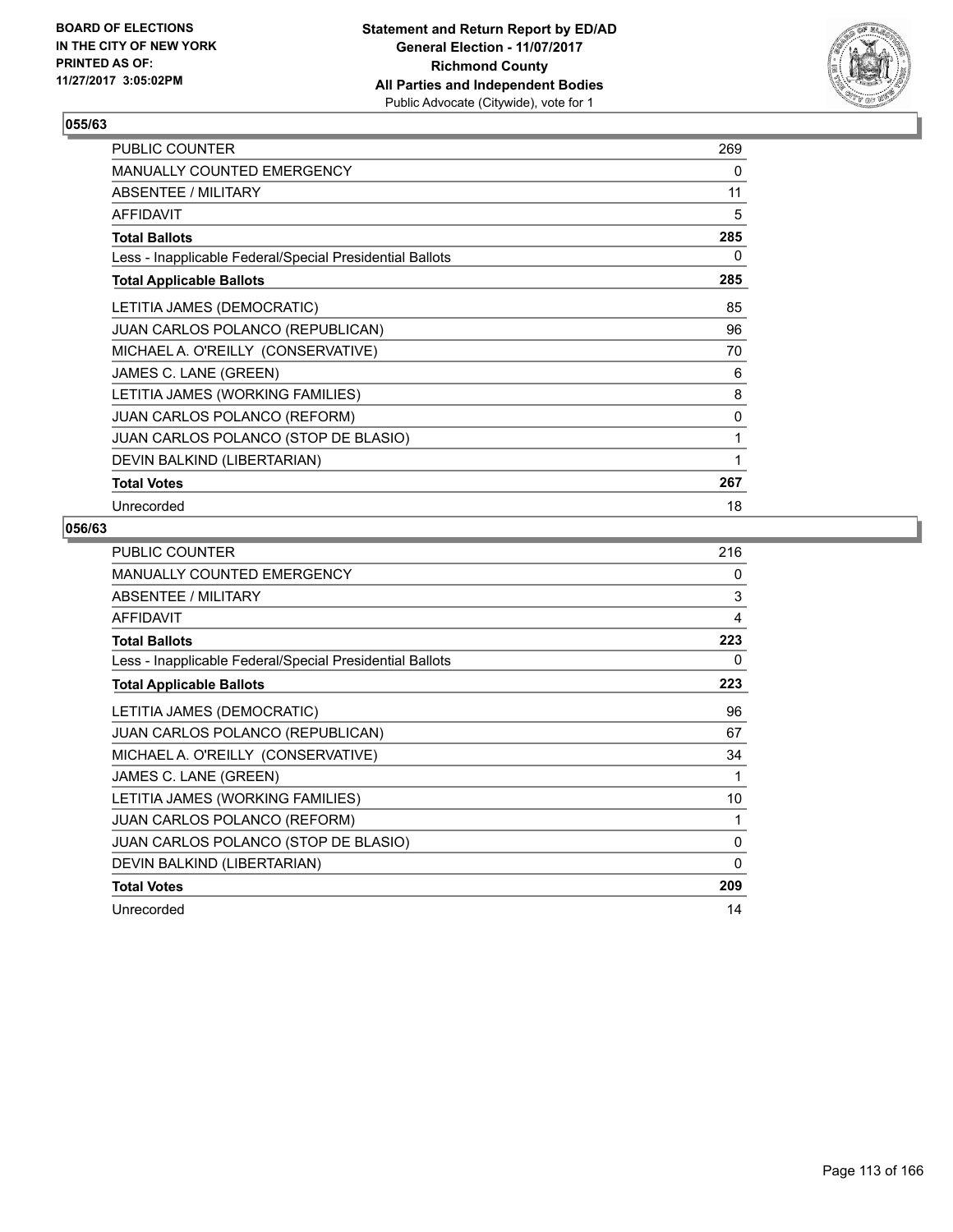

| PUBLIC COUNTER                                           | 356 |
|----------------------------------------------------------|-----|
| <b>MANUALLY COUNTED EMERGENCY</b>                        | 0   |
| ABSENTEE / MILITARY                                      | 8   |
| <b>AFFIDAVIT</b>                                         | 1   |
| <b>Total Ballots</b>                                     | 365 |
| Less - Inapplicable Federal/Special Presidential Ballots | 0   |
| <b>Total Applicable Ballots</b>                          | 365 |
| LETITIA JAMES (DEMOCRATIC)                               | 129 |
| JUAN CARLOS POLANCO (REPUBLICAN)                         | 136 |
| MICHAEL A. O'REILLY (CONSERVATIVE)                       | 53  |
| JAMES C. LANE (GREEN)                                    | 4   |
| LETITIA JAMES (WORKING FAMILIES)                         | 8   |
| JUAN CARLOS POLANCO (REFORM)                             | 3   |
| JUAN CARLOS POLANCO (STOP DE BLASIO)                     | 1   |
| DEVIN BALKIND (LIBERTARIAN)                              | 1   |
| <b>Total Votes</b>                                       | 335 |
| Unrecorded                                               | 30  |

| <b>PUBLIC COUNTER</b>                                    | 314 |
|----------------------------------------------------------|-----|
| <b>MANUALLY COUNTED EMERGENCY</b>                        | 0   |
| ABSENTEE / MILITARY                                      | 15  |
| AFFIDAVIT                                                | 3   |
| <b>Total Ballots</b>                                     | 332 |
| Less - Inapplicable Federal/Special Presidential Ballots | 0   |
| <b>Total Applicable Ballots</b>                          | 332 |
| LETITIA JAMES (DEMOCRATIC)                               | 118 |
| <b>JUAN CARLOS POLANCO (REPUBLICAN)</b>                  | 125 |
| MICHAEL A. O'REILLY (CONSERVATIVE)                       | 60  |
| JAMES C. LANE (GREEN)                                    | 5   |
| LETITIA JAMES (WORKING FAMILIES)                         | 5   |
| JUAN CARLOS POLANCO (REFORM)                             | 0   |
| JUAN CARLOS POLANCO (STOP DE BLASIO)                     | 1   |
| DEVIN BALKIND (LIBERTARIAN)                              | 1   |
| <b>Total Votes</b>                                       | 315 |
| Unrecorded                                               | 17  |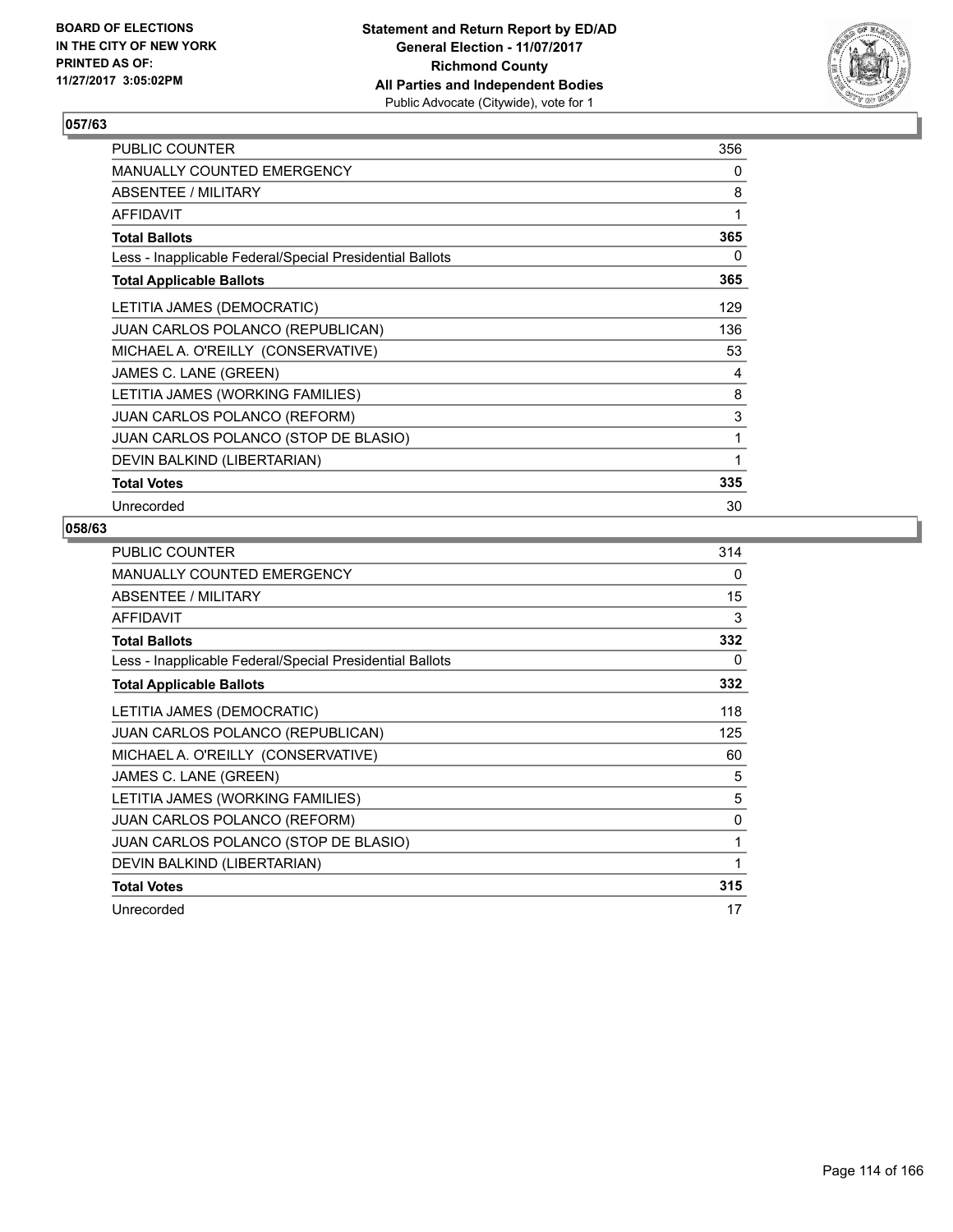

| <b>PUBLIC COUNTER</b>                                    | 347 |
|----------------------------------------------------------|-----|
| <b>MANUALLY COUNTED EMERGENCY</b>                        | 0   |
| ABSENTEE / MILITARY                                      | 12  |
| <b>AFFIDAVIT</b>                                         | 5   |
| <b>Total Ballots</b>                                     | 364 |
| Less - Inapplicable Federal/Special Presidential Ballots | 0   |
| <b>Total Applicable Ballots</b>                          | 364 |
| LETITIA JAMES (DEMOCRATIC)                               | 98  |
| <b>JUAN CARLOS POLANCO (REPUBLICAN)</b>                  | 128 |
| MICHAEL A. O'REILLY (CONSERVATIVE)                       | 108 |
| JAMES C. LANE (GREEN)                                    | 2   |
| LETITIA JAMES (WORKING FAMILIES)                         | 3   |
| <b>JUAN CARLOS POLANCO (REFORM)</b>                      | 1   |
| JUAN CARLOS POLANCO (STOP DE BLASIO)                     | 1   |
| DEVIN BALKIND (LIBERTARIAN)                              | 6   |
| <b>Total Votes</b>                                       | 347 |
| Unrecorded                                               | 17  |

| PUBLIC COUNTER                                           | 226 |
|----------------------------------------------------------|-----|
| MANUALLY COUNTED EMERGENCY                               | 0   |
| ABSENTEE / MILITARY                                      | 9   |
| <b>AFFIDAVIT</b>                                         | 1   |
| <b>Total Ballots</b>                                     | 236 |
| Less - Inapplicable Federal/Special Presidential Ballots | 0   |
| <b>Total Applicable Ballots</b>                          | 236 |
| LETITIA JAMES (DEMOCRATIC)                               | 66  |
| JUAN CARLOS POLANCO (REPUBLICAN)                         | 81  |
| MICHAEL A. O'REILLY (CONSERVATIVE)                       | 58  |
| JAMES C. LANE (GREEN)                                    | 5   |
| LETITIA JAMES (WORKING FAMILIES)                         | 8   |
| JUAN CARLOS POLANCO (REFORM)                             | 1   |
| JUAN CARLOS POLANCO (STOP DE BLASIO)                     | 0   |
| DEVIN BALKIND (LIBERTARIAN)                              | 3   |
| MICHAEL J. PENROSE (WRITE-IN)                            | 1   |
| <b>Total Votes</b>                                       | 223 |
| Unrecorded                                               | 13  |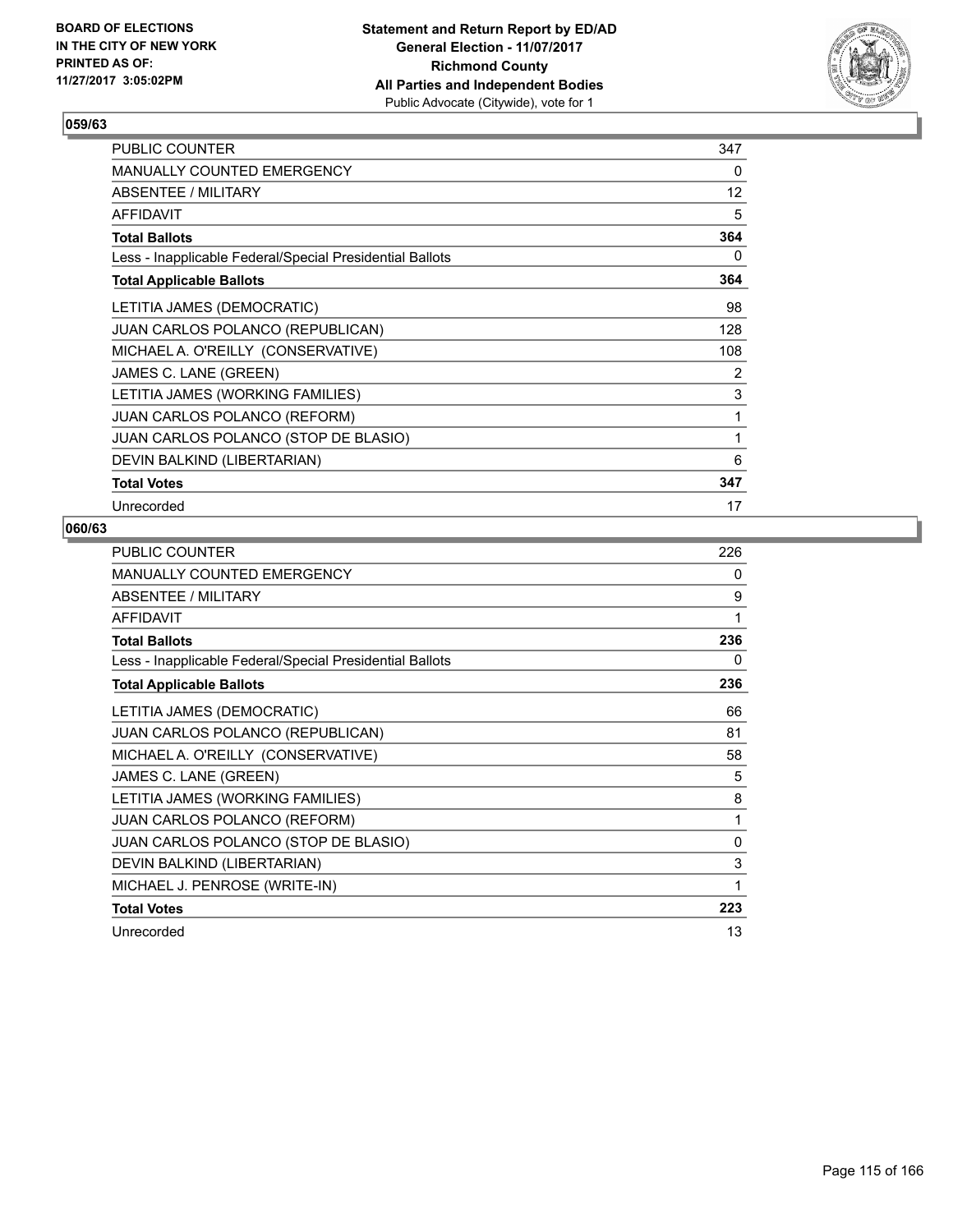

| <b>PUBLIC COUNTER</b>                                    | 316 |
|----------------------------------------------------------|-----|
| <b>MANUALLY COUNTED EMERGENCY</b>                        | 0   |
| ABSENTEE / MILITARY                                      | 19  |
| <b>AFFIDAVIT</b>                                         | 0   |
| <b>Total Ballots</b>                                     | 335 |
| Less - Inapplicable Federal/Special Presidential Ballots | 0   |
| <b>Total Applicable Ballots</b>                          | 335 |
| LETITIA JAMES (DEMOCRATIC)                               | 129 |
| JUAN CARLOS POLANCO (REPUBLICAN)                         | 87  |
| MICHAEL A. O'REILLY (CONSERVATIVE)                       | 75  |
| JAMES C. LANE (GREEN)                                    | 7   |
| LETITIA JAMES (WORKING FAMILIES)                         | 9   |
| JUAN CARLOS POLANCO (REFORM)                             | 4   |
| JUAN CARLOS POLANCO (STOP DE BLASIO)                     | 1   |
| DEVIN BALKIND (LIBERTARIAN)                              | 3   |
| <b>Total Votes</b>                                       | 315 |
| Unrecorded                                               | 20  |

| <b>PUBLIC COUNTER</b>                                    | 284 |
|----------------------------------------------------------|-----|
| <b>MANUALLY COUNTED EMERGENCY</b>                        | 0   |
| <b>ABSENTEE / MILITARY</b>                               | 10  |
| <b>AFFIDAVIT</b>                                         | 3   |
| <b>Total Ballots</b>                                     | 297 |
| Less - Inapplicable Federal/Special Presidential Ballots | 0   |
| <b>Total Applicable Ballots</b>                          | 297 |
| LETITIA JAMES (DEMOCRATIC)                               | 70  |
| JUAN CARLOS POLANCO (REPUBLICAN)                         | 109 |
| MICHAEL A. O'REILLY (CONSERVATIVE)                       | 80  |
| JAMES C. LANE (GREEN)                                    | 12  |
| LETITIA JAMES (WORKING FAMILIES)                         | 11  |
| <b>JUAN CARLOS POLANCO (REFORM)</b>                      | 0   |
| JUAN CARLOS POLANCO (STOP DE BLASIO)                     | 2   |
| DEVIN BALKIND (LIBERTARIAN)                              | 2   |
| <b>Total Votes</b>                                       | 286 |
| Unrecorded                                               | 11  |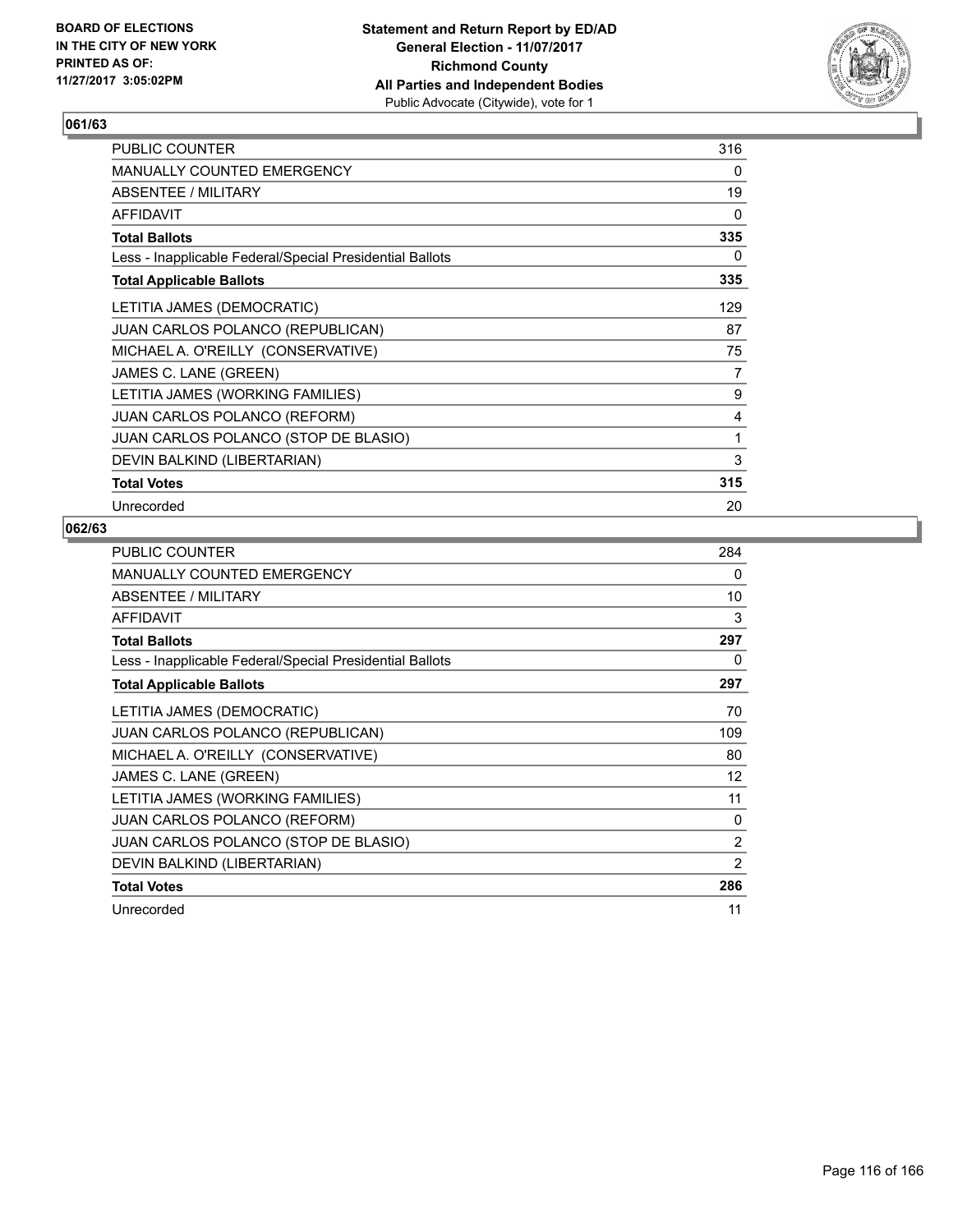

| PUBLIC COUNTER                                           | 493         |
|----------------------------------------------------------|-------------|
| MANUALLY COUNTED EMERGENCY                               | 0           |
| <b>ABSENTEE / MILITARY</b>                               | 16          |
| <b>AFFIDAVIT</b>                                         | 5           |
| <b>Total Ballots</b>                                     | 514         |
| Less - Inapplicable Federal/Special Presidential Ballots | 0           |
| <b>Total Applicable Ballots</b>                          | 514         |
| LETITIA JAMES (DEMOCRATIC)                               | 131         |
| JUAN CARLOS POLANCO (REPUBLICAN)                         | 178         |
| MICHAEL A. O'REILLY (CONSERVATIVE)                       | 133         |
| JAMES C. LANE (GREEN)                                    | 9           |
| LETITIA JAMES (WORKING FAMILIES)                         | 11          |
| JUAN CARLOS POLANCO (REFORM)                             | 1           |
| JUAN CARLOS POLANCO (STOP DE BLASIO)                     | $\mathsf 3$ |
| DEVIN BALKIND (LIBERTARIAN)                              | 1           |
| STEVE CAMMAROTA (WRITE-IN)                               | 1           |
| STEVEN KOLLER (WRITE-IN)                                 | 1           |
| <b>Total Votes</b>                                       | 469         |
| Unrecorded                                               | 45          |

| <b>PUBLIC COUNTER</b>                                    | 452            |
|----------------------------------------------------------|----------------|
| <b>MANUALLY COUNTED EMERGENCY</b>                        | 0              |
| ABSENTEE / MILITARY                                      | 12             |
| AFFIDAVIT                                                | 2              |
| <b>Total Ballots</b>                                     | 466            |
| Less - Inapplicable Federal/Special Presidential Ballots | 0              |
| <b>Total Applicable Ballots</b>                          | 466            |
| LETITIA JAMES (DEMOCRATIC)                               | 123            |
| JUAN CARLOS POLANCO (REPUBLICAN)                         | 161            |
| MICHAEL A. O'REILLY (CONSERVATIVE)                       | 138            |
| JAMES C. LANE (GREEN)                                    | 6              |
| LETITIA JAMES (WORKING FAMILIES)                         | 8              |
| <b>JUAN CARLOS POLANCO (REFORM)</b>                      | 4              |
| JUAN CARLOS POLANCO (STOP DE BLASIO)                     | $\overline{2}$ |
| DEVIN BALKIND (LIBERTARIAN)                              | 1              |
| <b>Total Votes</b>                                       | 443            |
| Unrecorded                                               | 23             |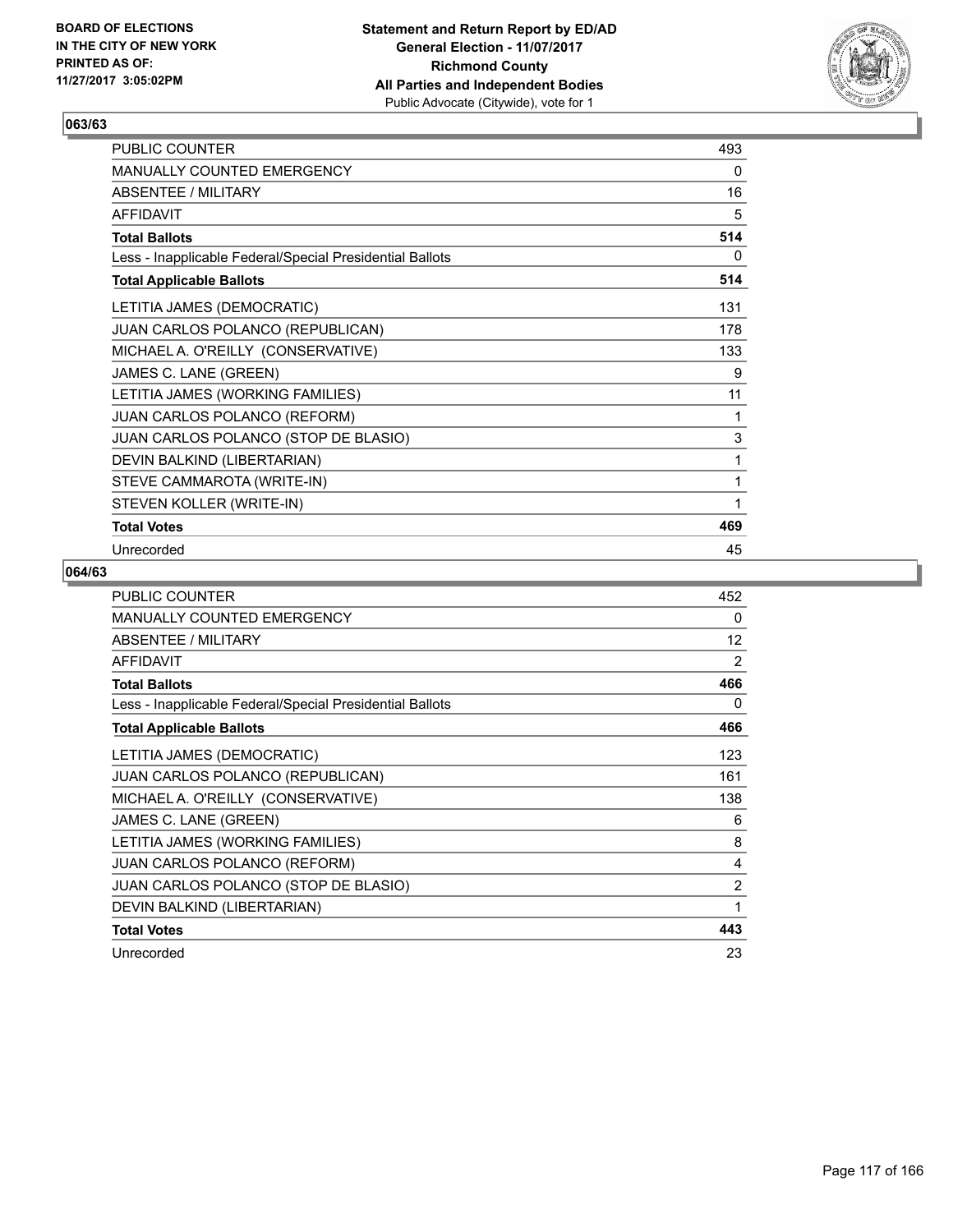

| <b>PUBLIC COUNTER</b>                                    | 417            |
|----------------------------------------------------------|----------------|
| <b>MANUALLY COUNTED EMERGENCY</b>                        | 0              |
| ABSENTEE / MILITARY                                      | 9              |
| <b>AFFIDAVIT</b>                                         | 3              |
| <b>Total Ballots</b>                                     | 429            |
| Less - Inapplicable Federal/Special Presidential Ballots | 0              |
| <b>Total Applicable Ballots</b>                          | 429            |
| LETITIA JAMES (DEMOCRATIC)                               | 134            |
| JUAN CARLOS POLANCO (REPUBLICAN)                         | 124            |
| MICHAEL A. O'REILLY (CONSERVATIVE)                       | 134            |
| JAMES C. LANE (GREEN)                                    | 6              |
| LETITIA JAMES (WORKING FAMILIES)                         | 7              |
| <b>JUAN CARLOS POLANCO (REFORM)</b>                      | 1              |
| JUAN CARLOS POLANCO (STOP DE BLASIO)                     | $\overline{2}$ |
| DEVIN BALKIND (LIBERTARIAN)                              | 0              |
| HAROLD GATES (WRITE-IN)                                  | 1              |
| <b>Total Votes</b>                                       | 409            |
| Unrecorded                                               | 20             |

| PUBLIC COUNTER                                           | 449 |
|----------------------------------------------------------|-----|
| <b>MANUALLY COUNTED EMERGENCY</b>                        | 0   |
| ABSENTEE / MILITARY                                      | 9   |
| <b>AFFIDAVIT</b>                                         | 4   |
| <b>Total Ballots</b>                                     | 462 |
| Less - Inapplicable Federal/Special Presidential Ballots | 0   |
| <b>Total Applicable Ballots</b>                          | 462 |
| LETITIA JAMES (DEMOCRATIC)                               | 104 |
| JUAN CARLOS POLANCO (REPUBLICAN)                         | 142 |
| MICHAEL A. O'REILLY (CONSERVATIVE)                       | 150 |
| JAMES C. LANE (GREEN)                                    | 14  |
| LETITIA JAMES (WORKING FAMILIES)                         | 11  |
| JUAN CARLOS POLANCO (REFORM)                             | 0   |
| JUAN CARLOS POLANCO (STOP DE BLASIO)                     | 4   |
| DEVIN BALKIND (LIBERTARIAN)                              | 4   |
| <b>JASON RUBY (WRITE-IN)</b>                             | 1   |
| <b>Total Votes</b>                                       | 430 |
| Unrecorded                                               | 32  |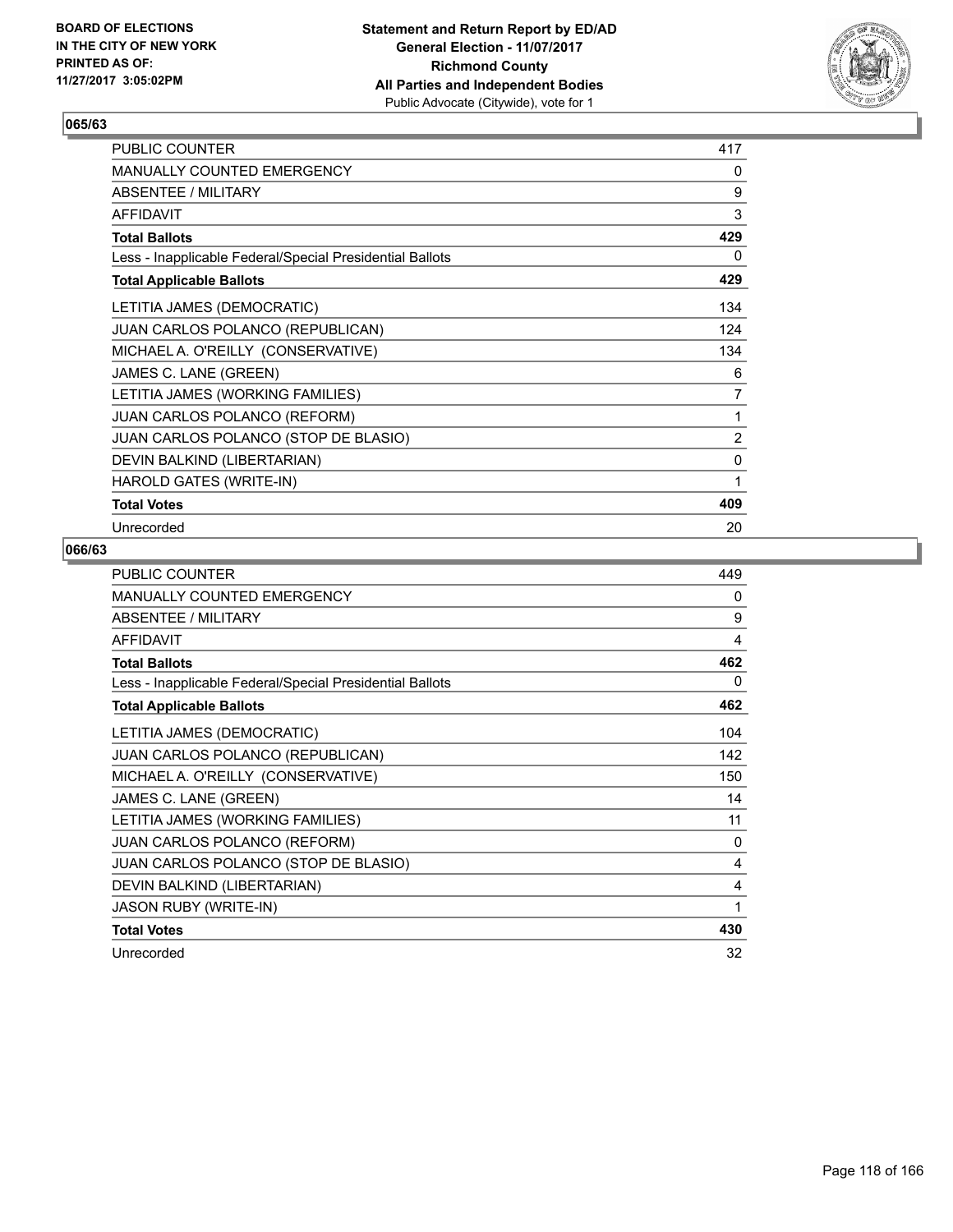

| PUBLIC COUNTER                                           | 447 |
|----------------------------------------------------------|-----|
| <b>MANUALLY COUNTED EMERGENCY</b>                        | 0   |
| ABSENTEE / MILITARY                                      | 4   |
| <b>AFFIDAVIT</b>                                         | 9   |
| <b>Total Ballots</b>                                     | 460 |
| Less - Inapplicable Federal/Special Presidential Ballots | 0   |
| <b>Total Applicable Ballots</b>                          | 460 |
| LETITIA JAMES (DEMOCRATIC)                               | 117 |
| JUAN CARLOS POLANCO (REPUBLICAN)                         | 132 |
| MICHAEL A. O'REILLY (CONSERVATIVE)                       | 160 |
| JAMES C. LANE (GREEN)                                    | 5   |
| LETITIA JAMES (WORKING FAMILIES)                         | 9   |
| JUAN CARLOS POLANCO (REFORM)                             | 5   |
| JUAN CARLOS POLANCO (STOP DE BLASIO)                     | 1   |
| DEVIN BALKIND (LIBERTARIAN)                              | 1   |
| <b>Total Votes</b>                                       | 430 |
| Unrecorded                                               | 30  |

| <b>PUBLIC COUNTER</b>                                    | 78           |
|----------------------------------------------------------|--------------|
| <b>MANUALLY COUNTED EMERGENCY</b>                        | 0            |
| ABSENTEE / MILITARY                                      | 11           |
| <b>AFFIDAVIT</b>                                         | 1            |
| <b>Total Ballots</b>                                     | 90           |
| Less - Inapplicable Federal/Special Presidential Ballots | 0            |
| <b>Total Applicable Ballots</b>                          | 90           |
| LETITIA JAMES (DEMOCRATIC)                               | 50           |
| <b>JUAN CARLOS POLANCO (REPUBLICAN)</b>                  | 17           |
| MICHAEL A. O'REILLY (CONSERVATIVE)                       | 7            |
| JAMES C. LANE (GREEN)                                    | 1            |
| LETITIA JAMES (WORKING FAMILIES)                         | 3            |
| <b>JUAN CARLOS POLANCO (REFORM)</b>                      | $\mathbf{0}$ |
| JUAN CARLOS POLANCO (STOP DE BLASIO)                     | 0            |
| DEVIN BALKIND (LIBERTARIAN)                              | 1            |
| <b>Total Votes</b>                                       | 79           |
| Unrecorded                                               | 11           |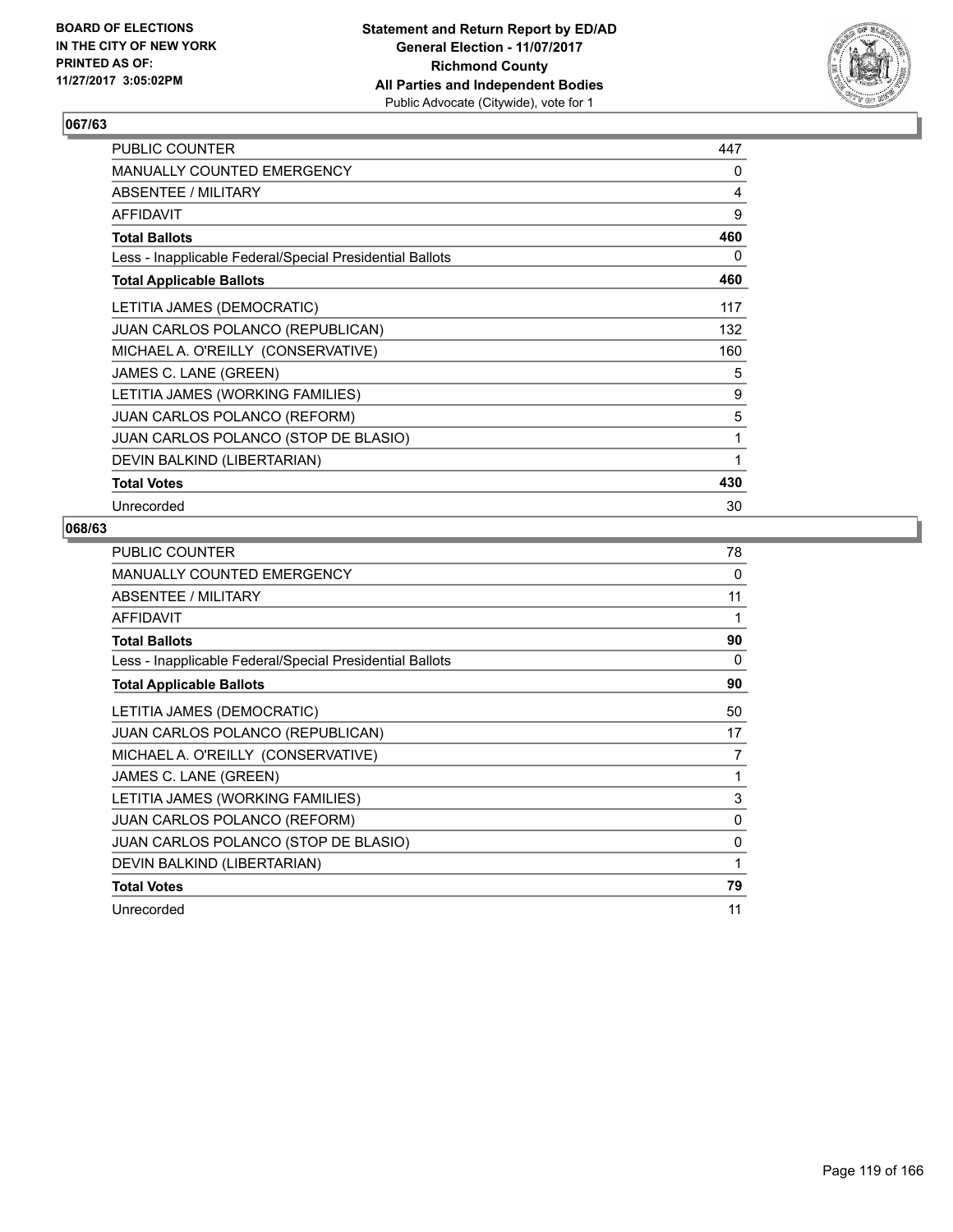

| PUBLIC COUNTER                                           | 257            |
|----------------------------------------------------------|----------------|
| <b>MANUALLY COUNTED EMERGENCY</b>                        | 0              |
| <b>ABSENTEE / MILITARY</b>                               | 41             |
| <b>AFFIDAVIT</b>                                         | 4              |
| <b>Total Ballots</b>                                     | 302            |
| Less - Inapplicable Federal/Special Presidential Ballots | 0              |
| <b>Total Applicable Ballots</b>                          | 302            |
| LETITIA JAMES (DEMOCRATIC)                               | 81             |
| JUAN CARLOS POLANCO (REPUBLICAN)                         | 97             |
| MICHAEL A. O'REILLY (CONSERVATIVE)                       | 82             |
| JAMES C. LANE (GREEN)                                    | 2              |
| LETITIA JAMES (WORKING FAMILIES)                         | 5              |
| <b>JUAN CARLOS POLANCO (REFORM)</b>                      | $\overline{2}$ |
| JUAN CARLOS POLANCO (STOP DE BLASIO)                     | $\mathbf{0}$   |
| DEVIN BALKIND (LIBERTARIAN)                              | $\overline{2}$ |
| DALE C. SIMS (WRITE-IN)                                  | 1              |
| <b>Total Votes</b>                                       | 272            |
| Unrecorded                                               | 30             |

| PUBLIC COUNTER                                           | 177      |
|----------------------------------------------------------|----------|
| MANUALLY COUNTED EMERGENCY                               | 0        |
| ABSENTEE / MILITARY                                      | 4        |
| <b>AFFIDAVIT</b>                                         | 1        |
| <b>Total Ballots</b>                                     | 182      |
| Less - Inapplicable Federal/Special Presidential Ballots | 0        |
| <b>Total Applicable Ballots</b>                          | 182      |
| LETITIA JAMES (DEMOCRATIC)                               | 57       |
| <b>JUAN CARLOS POLANCO (REPUBLICAN)</b>                  | 61       |
| MICHAEL A. O'REILLY (CONSERVATIVE)                       | 48       |
| JAMES C. LANE (GREEN)                                    | 1        |
| LETITIA JAMES (WORKING FAMILIES)                         | 3        |
| <b>JUAN CARLOS POLANCO (REFORM)</b>                      | 1        |
| JUAN CARLOS POLANCO (STOP DE BLASIO)                     | 1        |
| DEVIN BALKIND (LIBERTARIAN)                              | $\Omega$ |
| <b>Total Votes</b>                                       | 172      |
| Unrecorded                                               | 10       |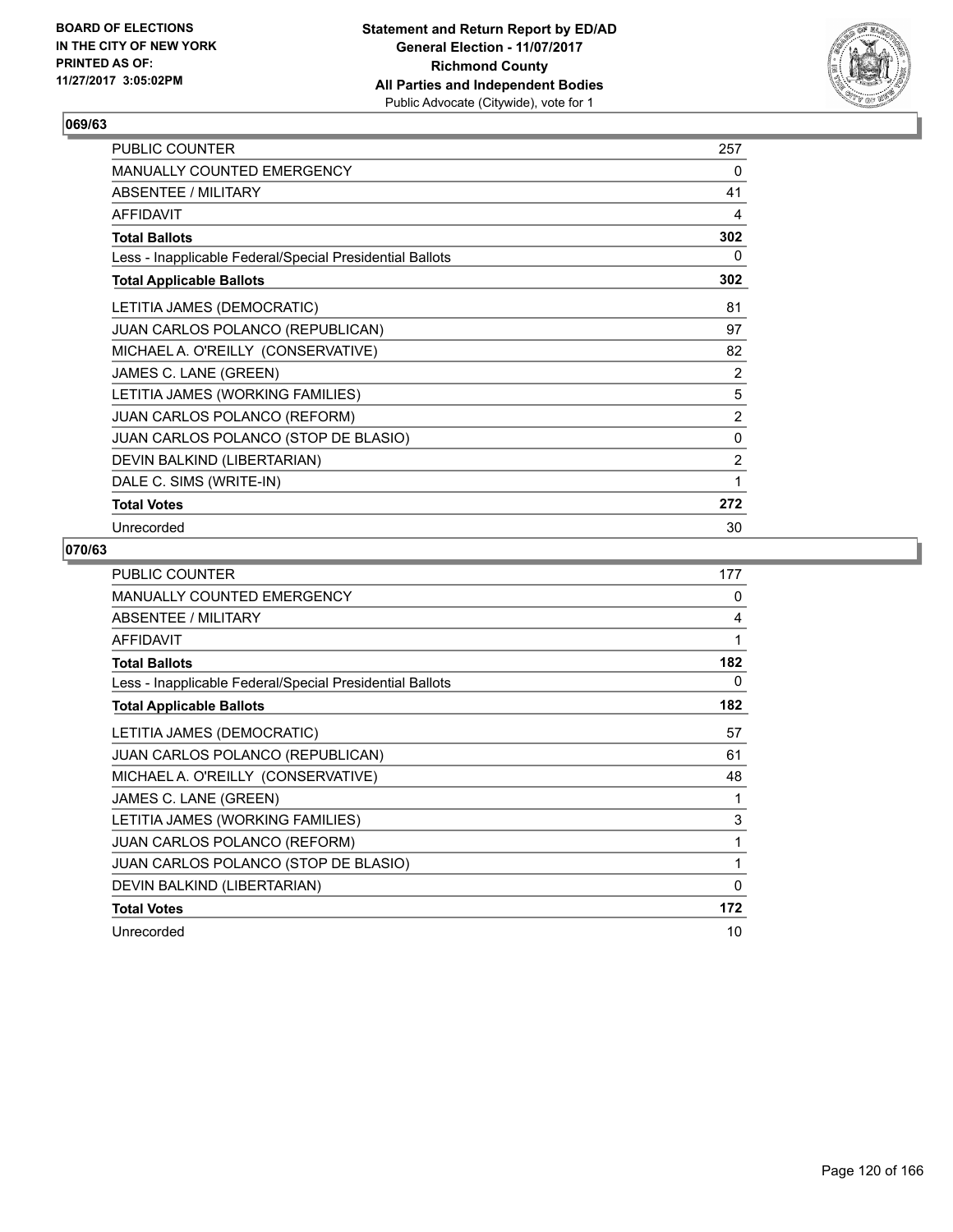

| PUBLIC COUNTER                                           | 176               |
|----------------------------------------------------------|-------------------|
| <b>MANUALLY COUNTED EMERGENCY</b>                        | 0                 |
| ABSENTEE / MILITARY                                      | 9                 |
| <b>AFFIDAVIT</b>                                         | 2                 |
| <b>Total Ballots</b>                                     | 187               |
| Less - Inapplicable Federal/Special Presidential Ballots | 0                 |
| <b>Total Applicable Ballots</b>                          | 187               |
| LETITIA JAMES (DEMOCRATIC)                               | 136               |
| <b>JUAN CARLOS POLANCO (REPUBLICAN)</b>                  | 25                |
| MICHAEL A. O'REILLY (CONSERVATIVE)                       | 4                 |
| JAMES C. LANE (GREEN)                                    | 4                 |
| LETITIA JAMES (WORKING FAMILIES)                         | 5                 |
| <b>JUAN CARLOS POLANCO (REFORM)</b>                      | 1                 |
| JUAN CARLOS POLANCO (STOP DE BLASIO)                     | 0                 |
| DEVIN BALKIND (LIBERTARIAN)                              | 0                 |
| <b>Total Votes</b>                                       | 175               |
| Unrecorded                                               | $12 \overline{ }$ |

| <b>PUBLIC COUNTER</b>                                    | 357          |
|----------------------------------------------------------|--------------|
| <b>MANUALLY COUNTED EMERGENCY</b>                        | 0            |
| ABSENTEE / MILITARY                                      | 15           |
| <b>AFFIDAVIT</b>                                         | 0            |
| <b>Total Ballots</b>                                     | 372          |
| Less - Inapplicable Federal/Special Presidential Ballots | 0            |
| <b>Total Applicable Ballots</b>                          | 372          |
| LETITIA JAMES (DEMOCRATIC)                               | 104          |
| JUAN CARLOS POLANCO (REPUBLICAN)                         | 136          |
| MICHAEL A. O'REILLY (CONSERVATIVE)                       | 88           |
| JAMES C. LANE (GREEN)                                    | 7            |
| LETITIA JAMES (WORKING FAMILIES)                         | 14           |
| JUAN CARLOS POLANCO (REFORM)                             | 1            |
| JUAN CARLOS POLANCO (STOP DE BLASIO)                     | $\mathbf{0}$ |
| DEVIN BALKIND (LIBERTARIAN)                              | 1            |
| TODD STROH (WRITE-IN)                                    | 1            |
| UNATTRIBUTABLE WRITE-IN (WRITE-IN)                       | 1            |
| <b>Total Votes</b>                                       | 353          |
| Unrecorded                                               | 19           |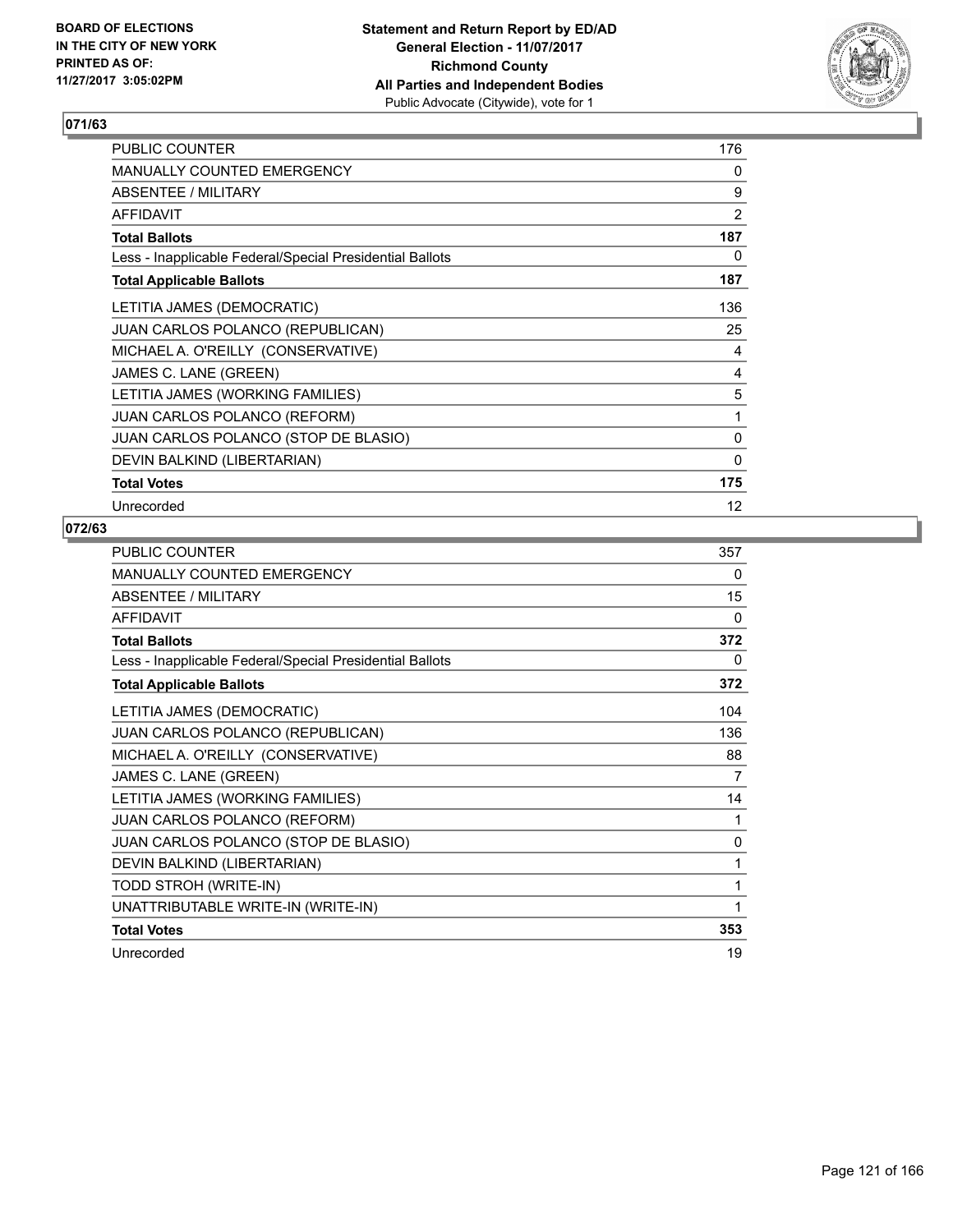

| <b>PUBLIC COUNTER</b>                                    | 335 |
|----------------------------------------------------------|-----|
| <b>MANUALLY COUNTED EMERGENCY</b>                        | 0   |
| <b>ABSENTEE / MILITARY</b>                               | 12  |
| <b>AFFIDAVIT</b>                                         | 2   |
| <b>Total Ballots</b>                                     | 349 |
| Less - Inapplicable Federal/Special Presidential Ballots | 0   |
| <b>Total Applicable Ballots</b>                          | 349 |
| LETITIA JAMES (DEMOCRATIC)                               | 108 |
| <b>JUAN CARLOS POLANCO (REPUBLICAN)</b>                  | 112 |
| MICHAEL A. O'REILLY (CONSERVATIVE)                       | 89  |
| JAMES C. LANE (GREEN)                                    | 3   |
| LETITIA JAMES (WORKING FAMILIES)                         | 7   |
| <b>JUAN CARLOS POLANCO (REFORM)</b>                      | 3   |
| JUAN CARLOS POLANCO (STOP DE BLASIO)                     | 0   |
| DEVIN BALKIND (LIBERTARIAN)                              | 1   |
| <b>Total Votes</b>                                       | 323 |
| Unrecorded                                               | 26  |

| <b>PUBLIC COUNTER</b>                                    | 198 |
|----------------------------------------------------------|-----|
| MANUALLY COUNTED EMERGENCY                               | 0   |
| ABSENTEE / MILITARY                                      | 14  |
| <b>AFFIDAVIT</b>                                         | 1   |
| <b>Total Ballots</b>                                     | 213 |
| Less - Inapplicable Federal/Special Presidential Ballots | 0   |
| <b>Total Applicable Ballots</b>                          | 213 |
| LETITIA JAMES (DEMOCRATIC)                               | 75  |
| JUAN CARLOS POLANCO (REPUBLICAN)                         | 63  |
| MICHAEL A. O'REILLY (CONSERVATIVE)                       | 53  |
| JAMES C. LANE (GREEN)                                    | 2   |
| LETITIA JAMES (WORKING FAMILIES)                         | 7   |
| <b>JUAN CARLOS POLANCO (REFORM)</b>                      | 2   |
| JUAN CARLOS POLANCO (STOP DE BLASIO)                     | 1   |
| DEVIN BALKIND (LIBERTARIAN)                              | 1   |
| <b>Total Votes</b>                                       | 204 |
| Unrecorded                                               | 9   |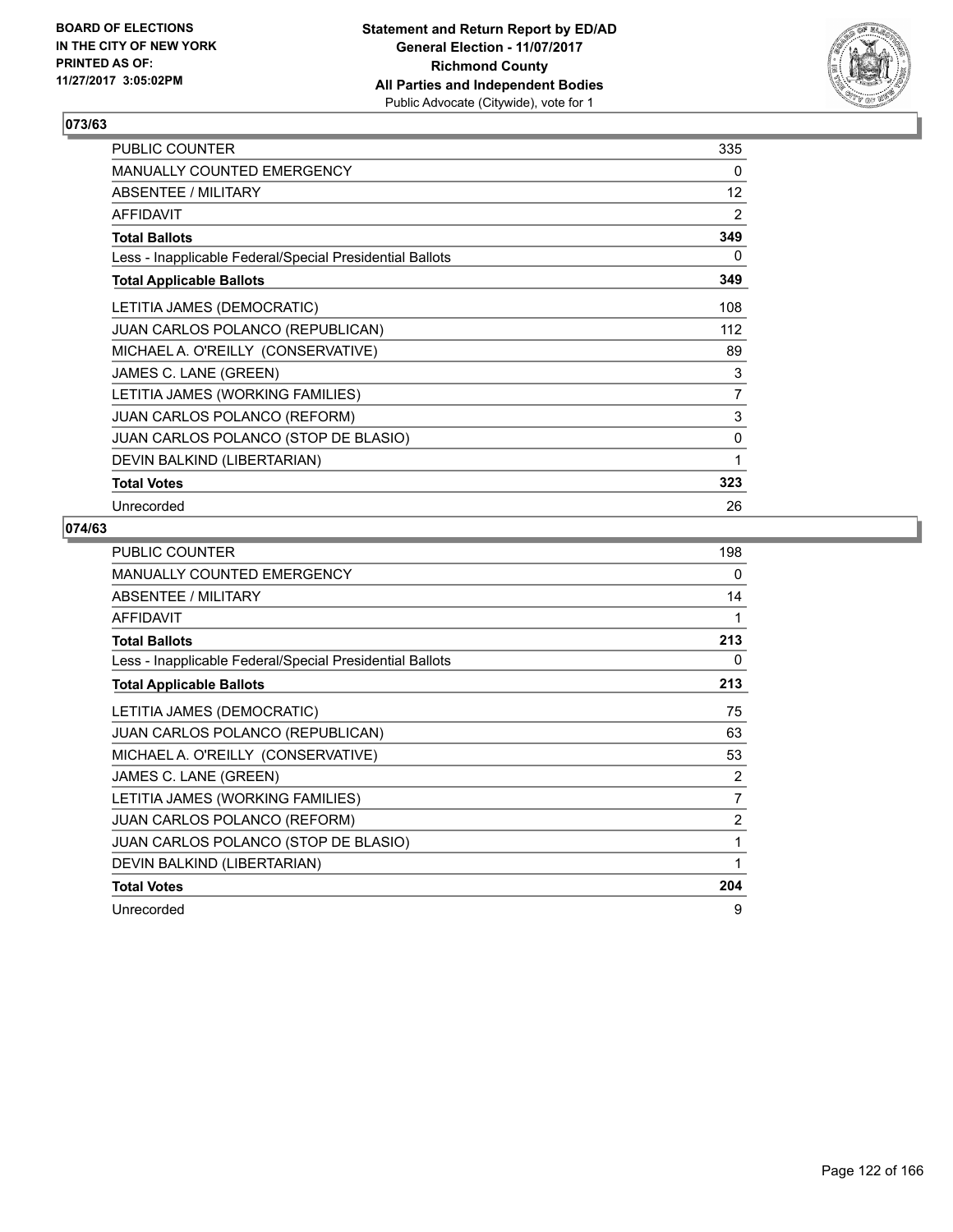

| <b>PUBLIC COUNTER</b>                                    | 159 |
|----------------------------------------------------------|-----|
| <b>MANUALLY COUNTED EMERGENCY</b>                        | 0   |
| ABSENTEE / MILITARY                                      | 12  |
| <b>AFFIDAVIT</b>                                         | 1   |
| <b>Total Ballots</b>                                     | 172 |
| Less - Inapplicable Federal/Special Presidential Ballots | 0   |
| <b>Total Applicable Ballots</b>                          | 172 |
| LETITIA JAMES (DEMOCRATIC)                               | 109 |
| JUAN CARLOS POLANCO (REPUBLICAN)                         | 25  |
| MICHAEL A. O'REILLY (CONSERVATIVE)                       | 16  |
| JAMES C. LANE (GREEN)                                    | 1   |
| LETITIA JAMES (WORKING FAMILIES)                         | 8   |
| JUAN CARLOS POLANCO (REFORM)                             | 1   |
| JUAN CARLOS POLANCO (STOP DE BLASIO)                     | 1   |
| DEVIN BALKIND (LIBERTARIAN)                              | 1   |
| <b>Total Votes</b>                                       | 162 |
| Unrecorded                                               | 10  |

| <b>PUBLIC COUNTER</b>                                    | 323 |
|----------------------------------------------------------|-----|
| <b>MANUALLY COUNTED EMERGENCY</b>                        | 0   |
| ABSENTEE / MILITARY                                      | 7   |
| <b>AFFIDAVIT</b>                                         | 4   |
| <b>Total Ballots</b>                                     | 334 |
| Less - Inapplicable Federal/Special Presidential Ballots | 0   |
| <b>Total Applicable Ballots</b>                          | 334 |
| LETITIA JAMES (DEMOCRATIC)                               | 102 |
| <b>JUAN CARLOS POLANCO (REPUBLICAN)</b>                  | 118 |
| MICHAEL A. O'REILLY (CONSERVATIVE)                       | 81  |
| JAMES C. LANE (GREEN)                                    | 3   |
| LETITIA JAMES (WORKING FAMILIES)                         | 5   |
| <b>JUAN CARLOS POLANCO (REFORM)</b>                      | 5   |
| JUAN CARLOS POLANCO (STOP DE BLASIO)                     | 1   |
| DEVIN BALKIND (LIBERTARIAN)                              | 2   |
| <b>Total Votes</b>                                       | 317 |
| Unrecorded                                               | 17  |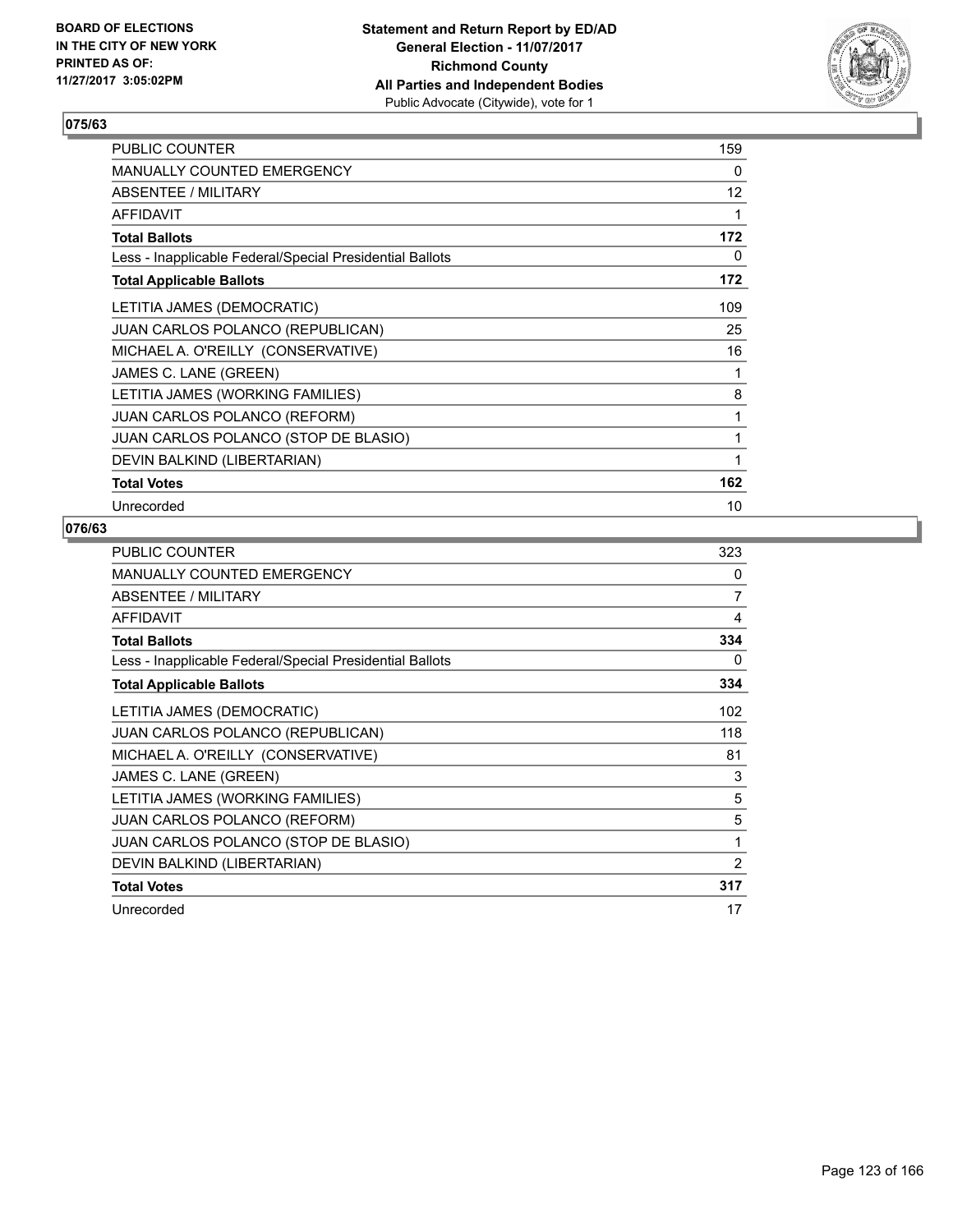

| <b>PUBLIC COUNTER</b>                                    | 250 |
|----------------------------------------------------------|-----|
| <b>MANUALLY COUNTED EMERGENCY</b>                        | 0   |
| ABSENTEE / MILITARY                                      | 4   |
| <b>AFFIDAVIT</b>                                         | 2   |
| <b>Total Ballots</b>                                     | 256 |
| Less - Inapplicable Federal/Special Presidential Ballots | 0   |
| <b>Total Applicable Ballots</b>                          | 256 |
| LETITIA JAMES (DEMOCRATIC)                               | 104 |
| <b>JUAN CARLOS POLANCO (REPUBLICAN)</b>                  | 76  |
| MICHAEL A. O'REILLY (CONSERVATIVE)                       | 54  |
| JAMES C. LANE (GREEN)                                    | 6   |
| LETITIA JAMES (WORKING FAMILIES)                         | 4   |
| <b>JUAN CARLOS POLANCO (REFORM)</b>                      | 1   |
| JUAN CARLOS POLANCO (STOP DE BLASIO)                     | 1   |
| DEVIN BALKIND (LIBERTARIAN)                              | 2   |
| <b>Total Votes</b>                                       | 248 |
| Unrecorded                                               | 8   |

| <b>PUBLIC COUNTER</b>                                    | 163 |
|----------------------------------------------------------|-----|
| MANUALLY COUNTED EMERGENCY                               | 0   |
| ABSENTEE / MILITARY                                      | 17  |
| <b>AFFIDAVIT</b>                                         | 0   |
| <b>Total Ballots</b>                                     | 180 |
| Less - Inapplicable Federal/Special Presidential Ballots | 0   |
| <b>Total Applicable Ballots</b>                          | 180 |
| LETITIA JAMES (DEMOCRATIC)                               | 50  |
| JUAN CARLOS POLANCO (REPUBLICAN)                         | 67  |
| MICHAEL A. O'REILLY (CONSERVATIVE)                       | 42  |
| JAMES C. LANE (GREEN)                                    | 4   |
| LETITIA JAMES (WORKING FAMILIES)                         | 5   |
| <b>JUAN CARLOS POLANCO (REFORM)</b>                      | 1   |
| JUAN CARLOS POLANCO (STOP DE BLASIO)                     | 0   |
| DEVIN BALKIND (LIBERTARIAN)                              | 0   |
| <b>Total Votes</b>                                       | 169 |
| Unrecorded                                               | 11  |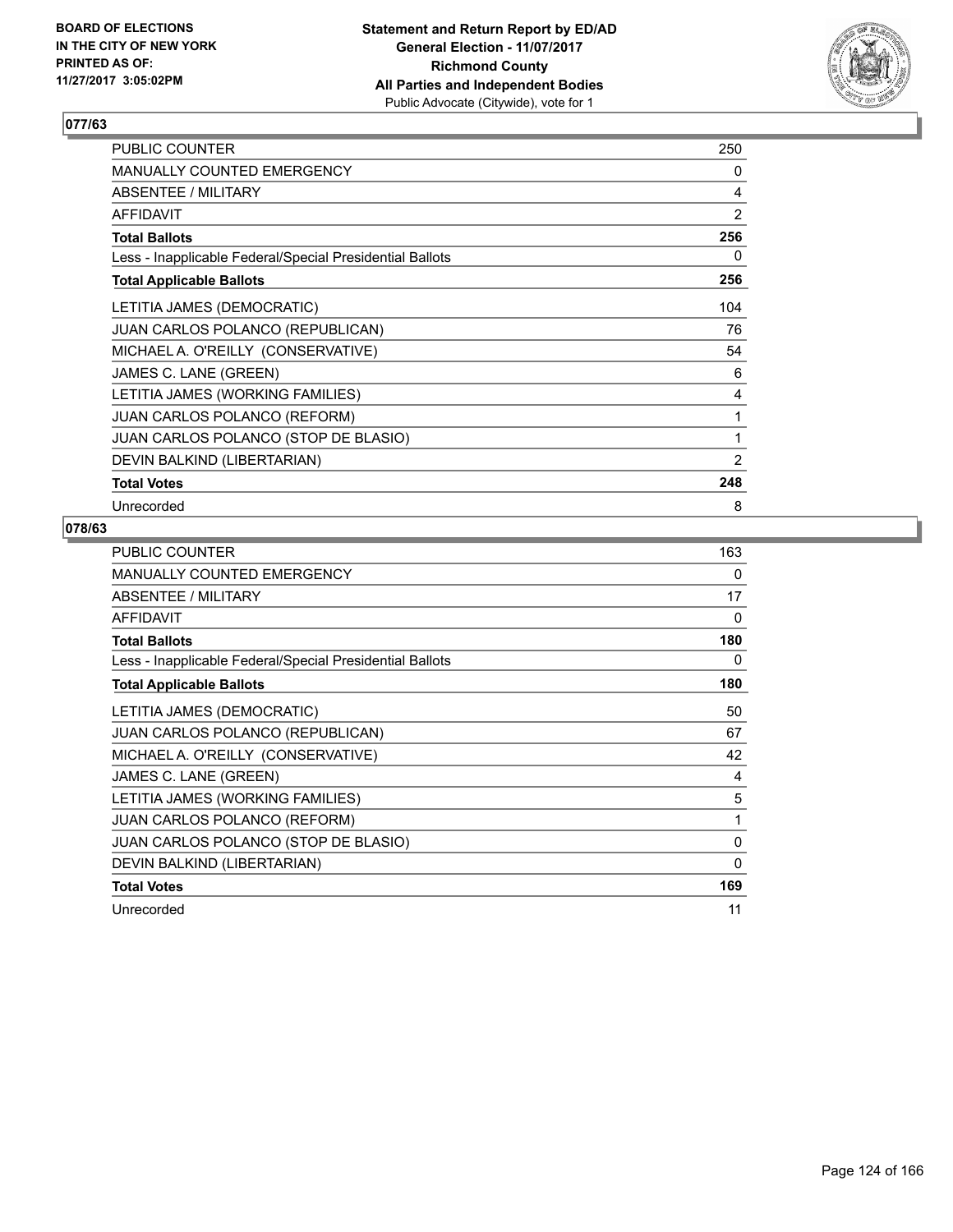

| <b>PUBLIC COUNTER</b>                                    | 278               |
|----------------------------------------------------------|-------------------|
| <b>MANUALLY COUNTED EMERGENCY</b>                        | 0                 |
| ABSENTEE / MILITARY                                      | 11                |
| <b>AFFIDAVIT</b>                                         | $\overline{2}$    |
| <b>Total Ballots</b>                                     | 291               |
| Less - Inapplicable Federal/Special Presidential Ballots | 0                 |
| <b>Total Applicable Ballots</b>                          | 291               |
| LETITIA JAMES (DEMOCRATIC)                               | 78                |
| <b>JUAN CARLOS POLANCO (REPUBLICAN)</b>                  | 113               |
| MICHAEL A. O'REILLY (CONSERVATIVE)                       | 76                |
| JAMES C. LANE (GREEN)                                    | 2                 |
| LETITIA JAMES (WORKING FAMILIES)                         | 3                 |
| <b>JUAN CARLOS POLANCO (REFORM)</b>                      | 4                 |
| JUAN CARLOS POLANCO (STOP DE BLASIO)                     | 2                 |
| DEVIN BALKIND (LIBERTARIAN)                              | 1                 |
| <b>Total Votes</b>                                       | 279               |
| Unrecorded                                               | $12 \overline{ }$ |

| <b>PUBLIC COUNTER</b>                                    | 239 |
|----------------------------------------------------------|-----|
| MANUALLY COUNTED EMERGENCY                               | 0   |
| ABSENTEE / MILITARY                                      | 7   |
| AFFIDAVIT                                                | 7   |
| <b>Total Ballots</b>                                     | 253 |
| Less - Inapplicable Federal/Special Presidential Ballots | 0   |
| <b>Total Applicable Ballots</b>                          | 253 |
| LETITIA JAMES (DEMOCRATIC)                               | 150 |
| JUAN CARLOS POLANCO (REPUBLICAN)                         | 38  |
| MICHAEL A. O'REILLY (CONSERVATIVE)                       | 41  |
| JAMES C. LANE (GREEN)                                    | 0   |
| LETITIA JAMES (WORKING FAMILIES)                         | 10  |
| <b>JUAN CARLOS POLANCO (REFORM)</b>                      | 0   |
| JUAN CARLOS POLANCO (STOP DE BLASIO)                     | 1   |
| DEVIN BALKIND (LIBERTARIAN)                              | 1   |
| <b>Total Votes</b>                                       | 241 |
| Unrecorded                                               | 12  |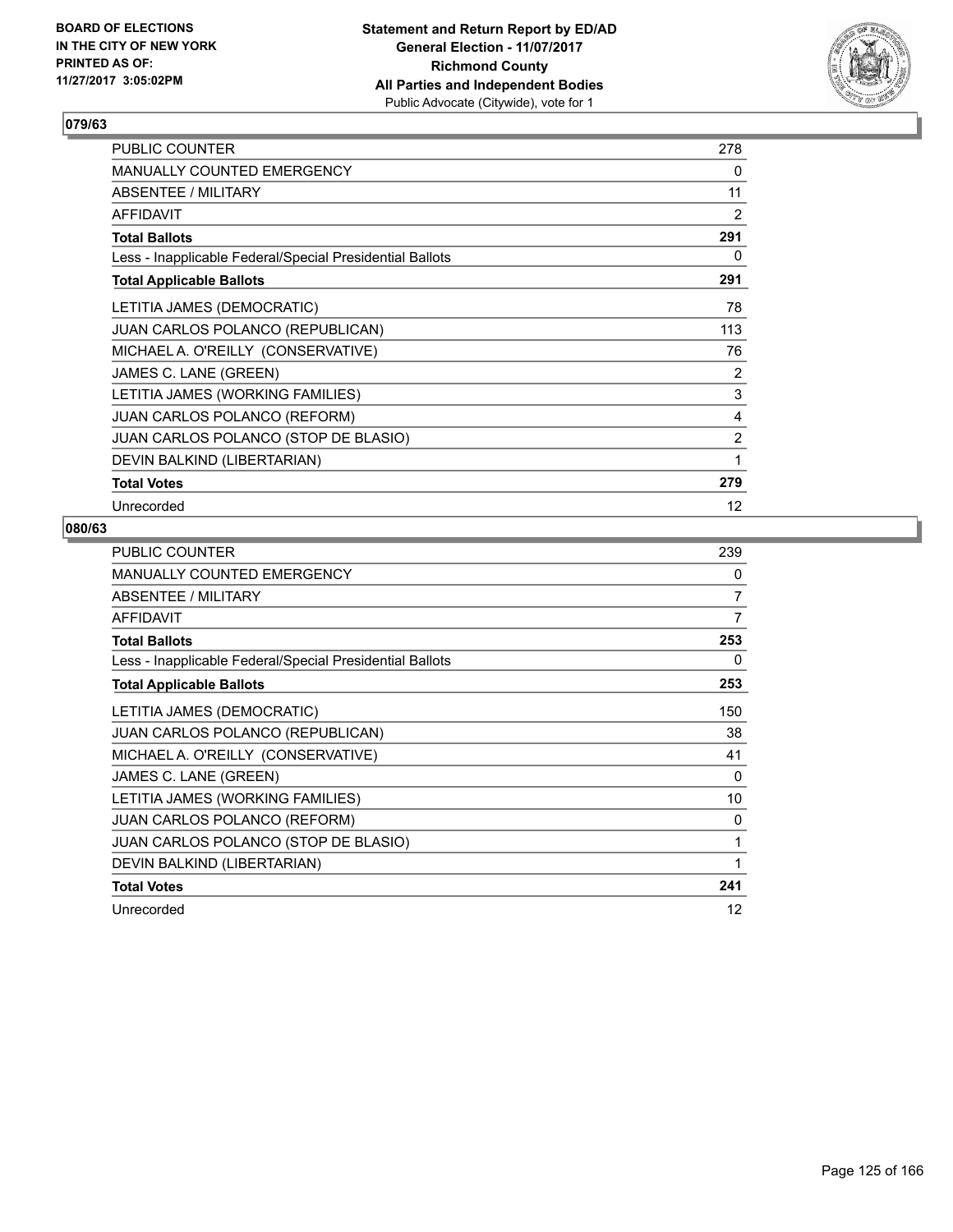

| <b>PUBLIC COUNTER</b>                                    | 218 |
|----------------------------------------------------------|-----|
| <b>MANUALLY COUNTED EMERGENCY</b>                        | 0   |
| <b>ABSENTEE / MILITARY</b>                               | 10  |
| <b>AFFIDAVIT</b>                                         | 1   |
| <b>Total Ballots</b>                                     | 229 |
| Less - Inapplicable Federal/Special Presidential Ballots | 0   |
| <b>Total Applicable Ballots</b>                          | 229 |
| LETITIA JAMES (DEMOCRATIC)                               | 66  |
| JUAN CARLOS POLANCO (REPUBLICAN)                         | 90  |
| MICHAEL A. O'REILLY (CONSERVATIVE)                       | 52  |
| JAMES C. LANE (GREEN)                                    | 1   |
| LETITIA JAMES (WORKING FAMILIES)                         | 3   |
| JUAN CARLOS POLANCO (REFORM)                             | 1   |
| JUAN CARLOS POLANCO (STOP DE BLASIO)                     | 0   |
| DEVIN BALKIND (LIBERTARIAN)                              | 0   |
| <b>Total Votes</b>                                       | 213 |
| Unrecorded                                               | 16  |

| PUBLIC COUNTER                                           | 196            |
|----------------------------------------------------------|----------------|
| <b>MANUALLY COUNTED EMERGENCY</b>                        | 0              |
| ABSENTEE / MILITARY                                      | 15             |
| <b>AFFIDAVIT</b>                                         | 0              |
| <b>Total Ballots</b>                                     | 211            |
| Less - Inapplicable Federal/Special Presidential Ballots | 0              |
| <b>Total Applicable Ballots</b>                          | 211            |
| LETITIA JAMES (DEMOCRATIC)                               | 59             |
| JUAN CARLOS POLANCO (REPUBLICAN)                         | 63             |
| MICHAEL A. O'REILLY (CONSERVATIVE)                       | 68             |
| JAMES C. LANE (GREEN)                                    | 2              |
| LETITIA JAMES (WORKING FAMILIES)                         | 4              |
| <b>JUAN CARLOS POLANCO (REFORM)</b>                      | $\overline{2}$ |
| JUAN CARLOS POLANCO (STOP DE BLASIO)                     | 1              |
| DEVIN BALKIND (LIBERTARIAN)                              | 0              |
| <b>Total Votes</b>                                       | 199            |
| Unrecorded                                               | 12             |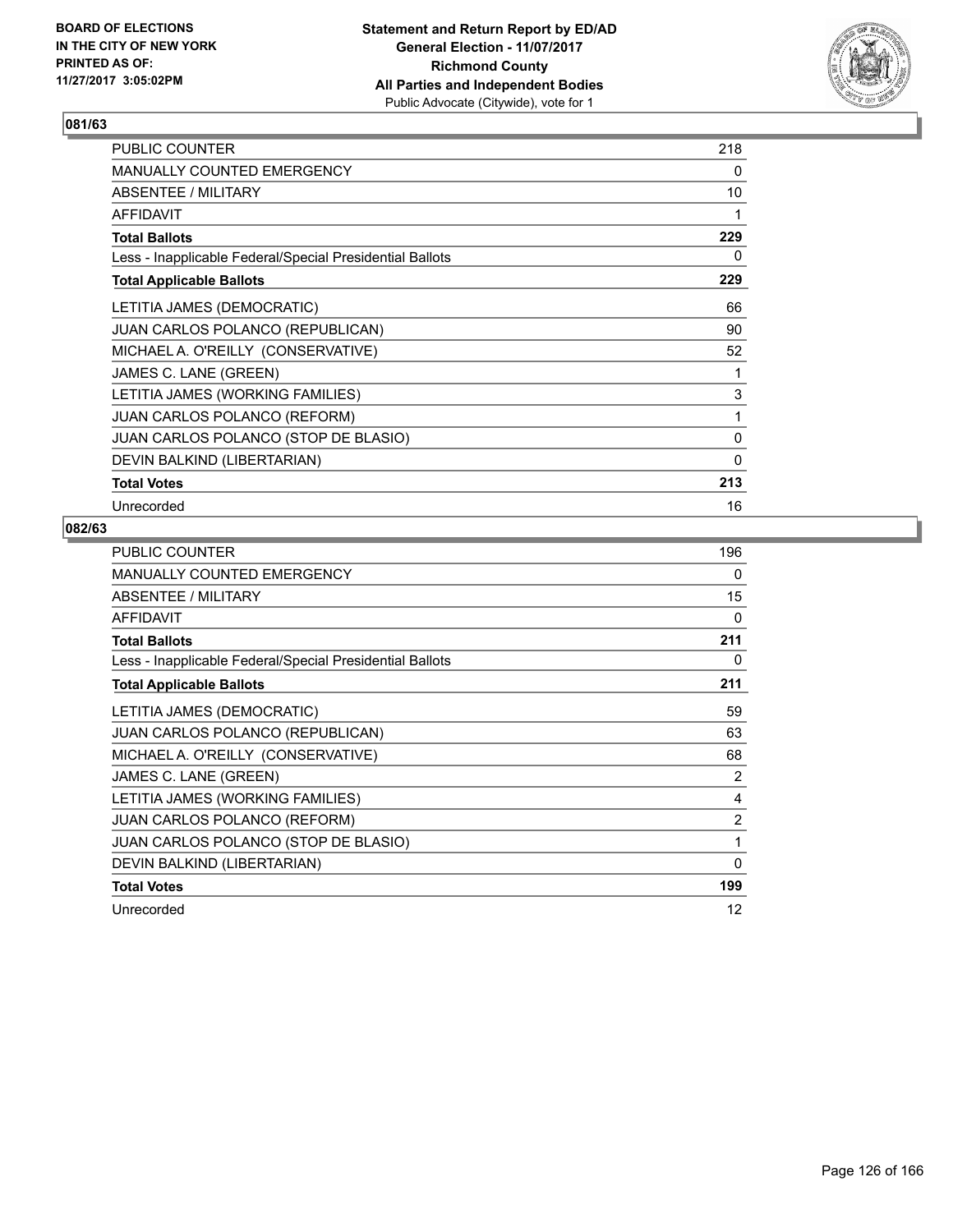

| PUBLIC COUNTER                                           | 249 |
|----------------------------------------------------------|-----|
| <b>MANUALLY COUNTED EMERGENCY</b>                        | 0   |
| <b>ABSENTEE / MILITARY</b>                               | 6   |
| <b>AFFIDAVIT</b>                                         | 1   |
| <b>Total Ballots</b>                                     | 256 |
| Less - Inapplicable Federal/Special Presidential Ballots | 0   |
| <b>Total Applicable Ballots</b>                          | 256 |
| LETITIA JAMES (DEMOCRATIC)                               | 149 |
| JUAN CARLOS POLANCO (REPUBLICAN)                         | 55  |
| MICHAEL A. O'REILLY (CONSERVATIVE)                       | 32  |
| JAMES C. LANE (GREEN)                                    | 0   |
| LETITIA JAMES (WORKING FAMILIES)                         | 4   |
| JUAN CARLOS POLANCO (REFORM)                             | 0   |
| JUAN CARLOS POLANCO (STOP DE BLASIO)                     | 1   |
| DEVIN BALKIND (LIBERTARIAN)                              | 0   |
| KEVIN BAROZ (WRITE-IN)                                   | 1   |
| THOMAS JUDE BAROZ (WRITE-IN)                             | 1   |
| WILL BAROZ (WRITE-IN)                                    | 1   |
| <b>Total Votes</b>                                       | 244 |
| Unrecorded                                               | 12  |

| <b>PUBLIC COUNTER</b>                                    | 258 |
|----------------------------------------------------------|-----|
| <b>MANUALLY COUNTED EMERGENCY</b>                        | 0   |
| <b>ABSENTEE / MILITARY</b>                               | 13  |
| <b>AFFIDAVIT</b>                                         |     |
| <b>Total Ballots</b>                                     | 272 |
| Less - Inapplicable Federal/Special Presidential Ballots | 0   |
| <b>Total Applicable Ballots</b>                          | 272 |
| LETITIA JAMES (DEMOCRATIC)                               | 84  |
| JUAN CARLOS POLANCO (REPUBLICAN)                         | 104 |
| MICHAEL A. O'REILLY (CONSERVATIVE)                       | 57  |
| JAMES C. LANE (GREEN)                                    | 3   |
| LETITIA JAMES (WORKING FAMILIES)                         | 1   |
| <b>JUAN CARLOS POLANCO (REFORM)</b>                      | 2   |
| JUAN CARLOS POLANCO (STOP DE BLASIO)                     | 3   |
| DEVIN BALKIND (LIBERTARIAN)                              | 0   |
| <b>Total Votes</b>                                       | 254 |
| Unrecorded                                               | 18  |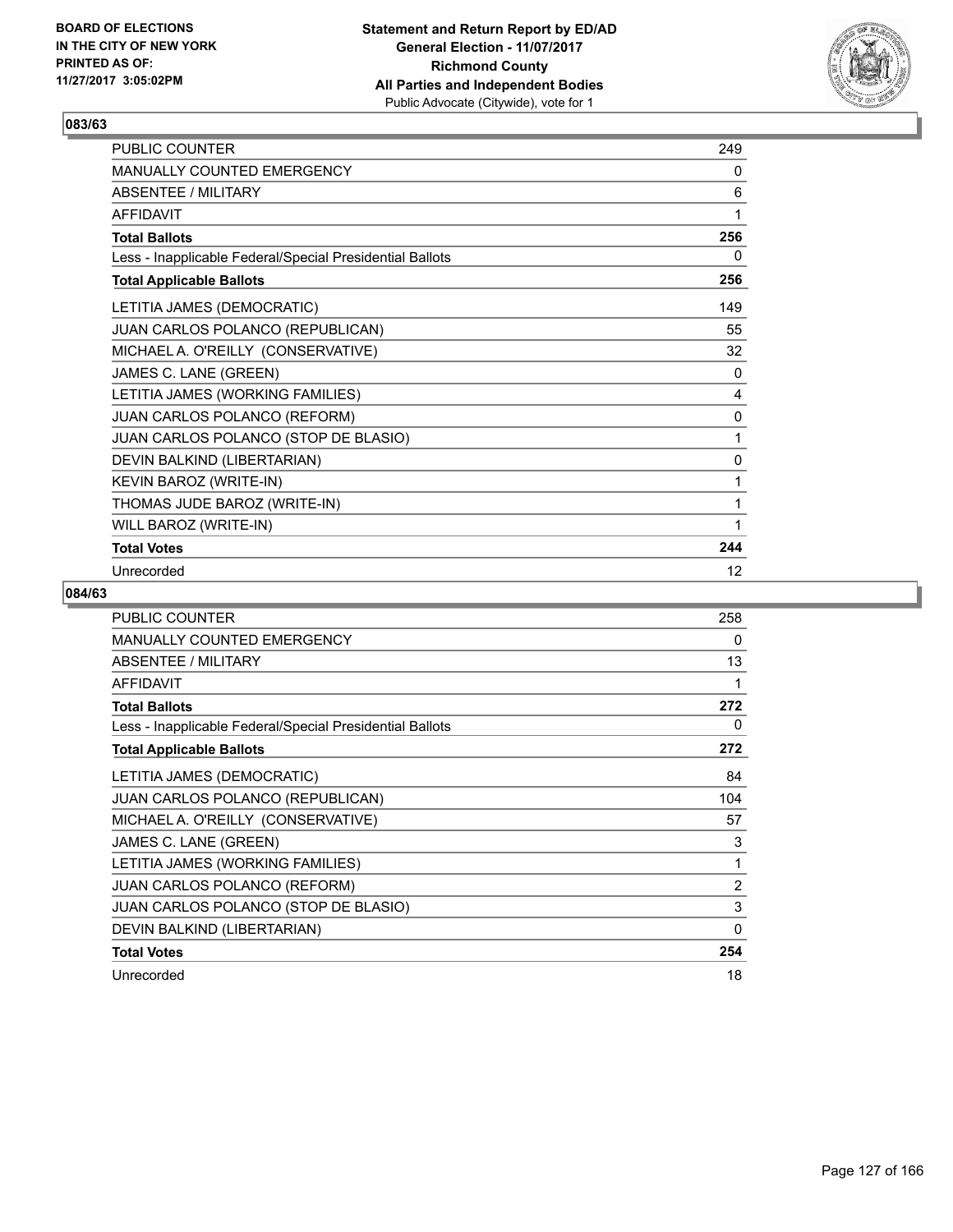

| <b>PUBLIC COUNTER</b>                                    | 258 |
|----------------------------------------------------------|-----|
| <b>MANUALLY COUNTED EMERGENCY</b>                        | 0   |
| ABSENTEE / MILITARY                                      | 2   |
| <b>AFFIDAVIT</b>                                         | 3   |
| <b>Total Ballots</b>                                     | 263 |
| Less - Inapplicable Federal/Special Presidential Ballots | 0   |
| <b>Total Applicable Ballots</b>                          | 263 |
| LETITIA JAMES (DEMOCRATIC)                               | 61  |
| <b>JUAN CARLOS POLANCO (REPUBLICAN)</b>                  | 109 |
| MICHAEL A. O'REILLY (CONSERVATIVE)                       | 62  |
| JAMES C. LANE (GREEN)                                    | 5   |
| LETITIA JAMES (WORKING FAMILIES)                         | 5   |
| JUAN CARLOS POLANCO (REFORM)                             | 1   |
| JUAN CARLOS POLANCO (STOP DE BLASIO)                     | 1   |
| DEVIN BALKIND (LIBERTARIAN)                              | 0   |
| SRANTE JONES (WRITE-IN)                                  | 1   |
| <b>Total Votes</b>                                       | 245 |
| Unrecorded                                               | 18  |

| <b>PUBLIC COUNTER</b>                                    | 0            |
|----------------------------------------------------------|--------------|
| <b>MANUALLY COUNTED EMERGENCY</b>                        | 0            |
| ABSENTEE / MILITARY                                      | 0            |
| AFFIDAVIT                                                | $\Omega$     |
| <b>Total Ballots</b>                                     | $\mathbf{0}$ |
| Less - Inapplicable Federal/Special Presidential Ballots | 0            |
| <b>Total Applicable Ballots</b>                          | 0            |
| LETITIA JAMES (DEMOCRATIC)                               | 0            |
| JUAN CARLOS POLANCO (REPUBLICAN)                         | 0            |
| MICHAEL A. O'REILLY (CONSERVATIVE)                       | $\Omega$     |
| JAMES C. LANE (GREEN)                                    | 0            |
| LETITIA JAMES (WORKING FAMILIES)                         | 0            |
| <b>JUAN CARLOS POLANCO (REFORM)</b>                      | 0            |
| JUAN CARLOS POLANCO (STOP DE BLASIO)                     | $\Omega$     |
| DEVIN BALKIND (LIBERTARIAN)                              | 0            |
| <b>Total Votes</b>                                       | 0            |
|                                                          |              |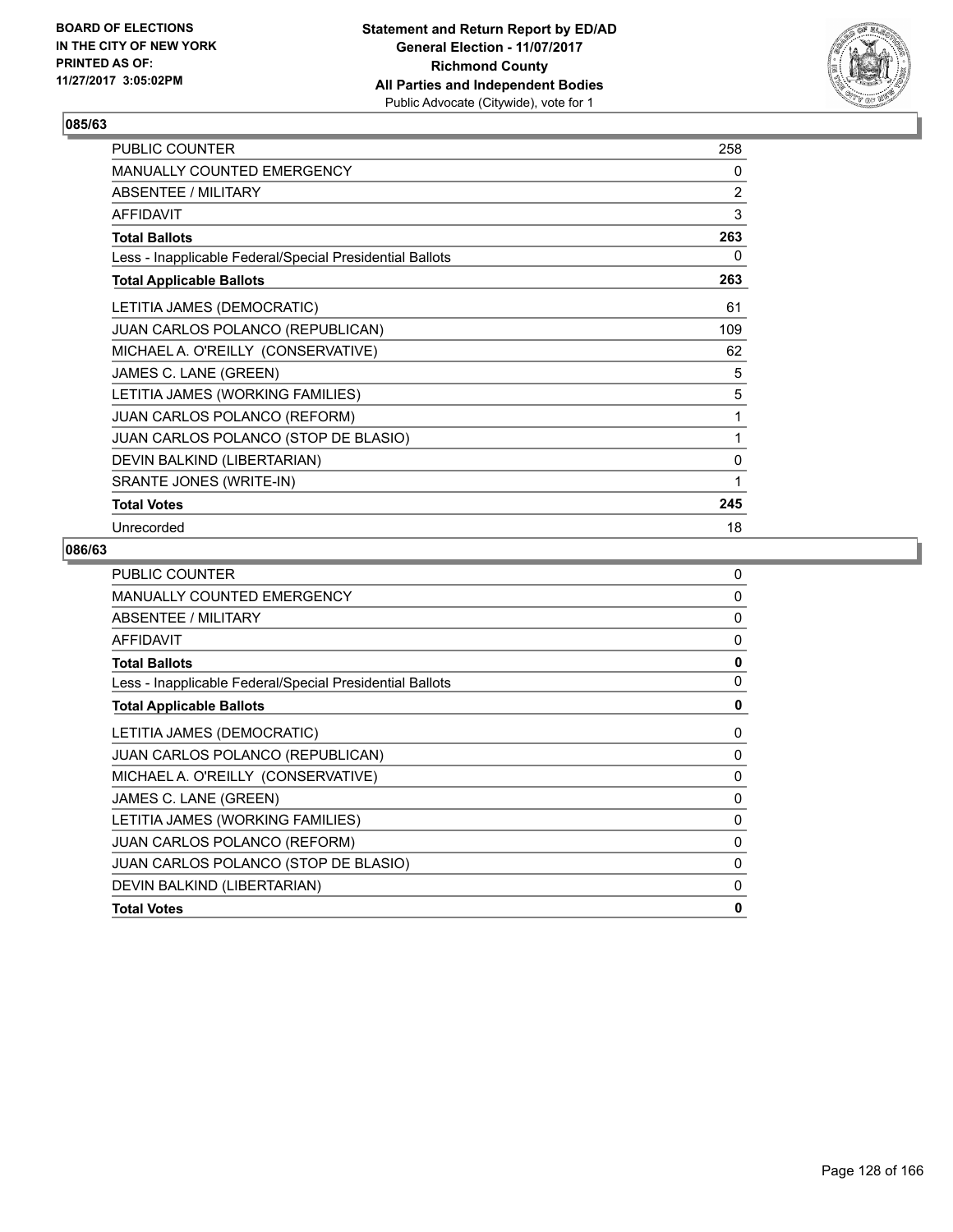

| <b>MANUALLY COUNTED EMERGENCY</b><br>0<br>ABSENTEE / MILITARY<br><b>AFFIDAVIT</b><br>0<br>0<br><b>Total Ballots</b><br>Less - Inapplicable Federal/Special Presidential Ballots<br><b>Total Applicable Ballots</b><br>LETITIA JAMES (DEMOCRATIC)<br>0<br><b>JUAN CARLOS POLANCO (REPUBLICAN)</b><br>0<br>MICHAEL A. O'REILLY (CONSERVATIVE)<br>0<br>JAMES C. LANE (GREEN)<br>0<br>LETITIA JAMES (WORKING FAMILIES)<br>0<br><b>JUAN CARLOS POLANCO (REFORM)</b><br>0<br>JUAN CARLOS POLANCO (STOP DE BLASIO)<br>0<br>DEVIN BALKIND (LIBERTARIAN)<br>$\Omega$<br>0<br><b>Total Votes</b> | <b>PUBLIC COUNTER</b> | 0 |
|----------------------------------------------------------------------------------------------------------------------------------------------------------------------------------------------------------------------------------------------------------------------------------------------------------------------------------------------------------------------------------------------------------------------------------------------------------------------------------------------------------------------------------------------------------------------------------------|-----------------------|---|
|                                                                                                                                                                                                                                                                                                                                                                                                                                                                                                                                                                                        |                       |   |
|                                                                                                                                                                                                                                                                                                                                                                                                                                                                                                                                                                                        |                       | 0 |
|                                                                                                                                                                                                                                                                                                                                                                                                                                                                                                                                                                                        |                       |   |
|                                                                                                                                                                                                                                                                                                                                                                                                                                                                                                                                                                                        |                       |   |
|                                                                                                                                                                                                                                                                                                                                                                                                                                                                                                                                                                                        |                       | 0 |
|                                                                                                                                                                                                                                                                                                                                                                                                                                                                                                                                                                                        |                       | 0 |
|                                                                                                                                                                                                                                                                                                                                                                                                                                                                                                                                                                                        |                       |   |
|                                                                                                                                                                                                                                                                                                                                                                                                                                                                                                                                                                                        |                       |   |
|                                                                                                                                                                                                                                                                                                                                                                                                                                                                                                                                                                                        |                       |   |
|                                                                                                                                                                                                                                                                                                                                                                                                                                                                                                                                                                                        |                       |   |
|                                                                                                                                                                                                                                                                                                                                                                                                                                                                                                                                                                                        |                       |   |
|                                                                                                                                                                                                                                                                                                                                                                                                                                                                                                                                                                                        |                       |   |
|                                                                                                                                                                                                                                                                                                                                                                                                                                                                                                                                                                                        |                       |   |
|                                                                                                                                                                                                                                                                                                                                                                                                                                                                                                                                                                                        |                       |   |
|                                                                                                                                                                                                                                                                                                                                                                                                                                                                                                                                                                                        |                       |   |

| <b>PUBLIC COUNTER</b>                                    | 0            |
|----------------------------------------------------------|--------------|
| <b>MANUALLY COUNTED EMERGENCY</b>                        | $\Omega$     |
| ABSENTEE / MILITARY                                      | 0            |
| <b>AFFIDAVIT</b>                                         | 0            |
| <b>Total Ballots</b>                                     | $\mathbf{0}$ |
| Less - Inapplicable Federal/Special Presidential Ballots | $\mathbf{0}$ |
| <b>Total Applicable Ballots</b>                          | 0            |
| LETITIA JAMES (DEMOCRATIC)                               | 0            |
| <b>JUAN CARLOS POLANCO (REPUBLICAN)</b>                  | 0            |
| MICHAEL A. O'REILLY (CONSERVATIVE)                       | 0            |
| JAMES C. LANE (GREEN)                                    | 0            |
| LETITIA JAMES (WORKING FAMILIES)                         | $\Omega$     |
| <b>JUAN CARLOS POLANCO (REFORM)</b>                      | 0            |
| JUAN CARLOS POLANCO (STOP DE BLASIO)                     | 0            |
| DEVIN BALKIND (LIBERTARIAN)                              | 0            |
| <b>Total Votes</b>                                       | 0            |
|                                                          |              |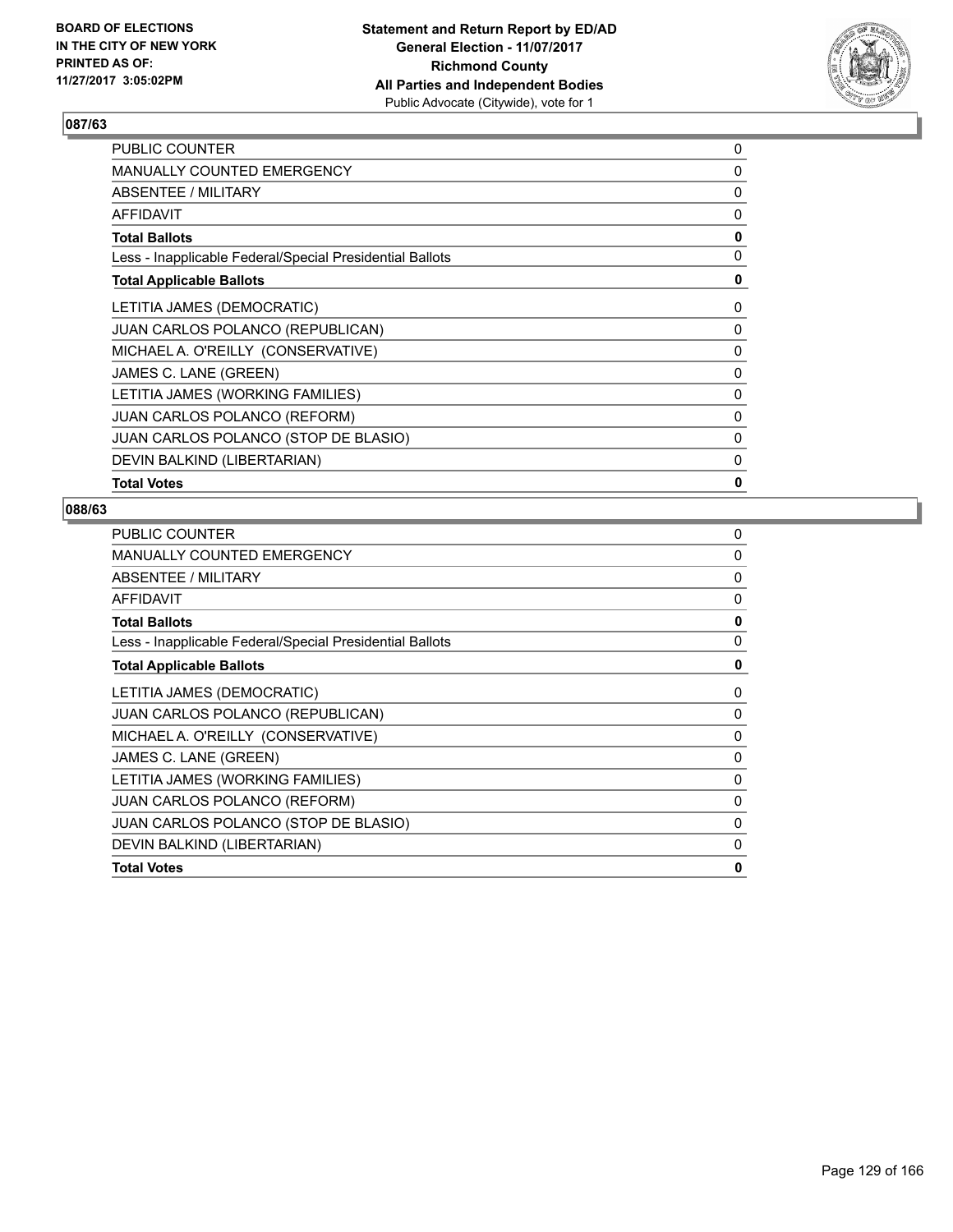

| <b>PUBLIC COUNTER</b>                                    | 0            |
|----------------------------------------------------------|--------------|
| <b>MANUALLY COUNTED EMERGENCY</b>                        | $\Omega$     |
| <b>ABSENTEE / MILITARY</b>                               | 0            |
| <b>AFFIDAVIT</b>                                         | 0            |
| <b>Total Ballots</b>                                     | $\mathbf{0}$ |
| Less - Inapplicable Federal/Special Presidential Ballots | 0            |
| <b>Total Applicable Ballots</b>                          | 0            |
| LETITIA JAMES (DEMOCRATIC)                               | 0            |
| <b>JUAN CARLOS POLANCO (REPUBLICAN)</b>                  | 0            |
| MICHAEL A. O'REILLY (CONSERVATIVE)                       | 0            |
| JAMES C. LANE (GREEN)                                    | 0            |
| LETITIA JAMES (WORKING FAMILIES)                         | 0            |
| <b>JUAN CARLOS POLANCO (REFORM)</b>                      | $\Omega$     |
| JUAN CARLOS POLANCO (STOP DE BLASIO)                     | 0            |
| DEVIN BALKIND (LIBERTARIAN)                              | 0            |
| <b>Total Votes</b>                                       | 0            |
|                                                          |              |

| <b>PUBLIC COUNTER</b>                                    | 0            |
|----------------------------------------------------------|--------------|
| <b>MANUALLY COUNTED EMERGENCY</b>                        | $\Omega$     |
| ABSENTEE / MILITARY                                      | 0            |
| <b>AFFIDAVIT</b>                                         | 0            |
| <b>Total Ballots</b>                                     | $\mathbf{0}$ |
| Less - Inapplicable Federal/Special Presidential Ballots | $\mathbf{0}$ |
| <b>Total Applicable Ballots</b>                          | 0            |
| LETITIA JAMES (DEMOCRATIC)                               | 0            |
| <b>JUAN CARLOS POLANCO (REPUBLICAN)</b>                  | 0            |
| MICHAEL A. O'REILLY (CONSERVATIVE)                       | 0            |
| JAMES C. LANE (GREEN)                                    | 0            |
| LETITIA JAMES (WORKING FAMILIES)                         | $\Omega$     |
| <b>JUAN CARLOS POLANCO (REFORM)</b>                      | 0            |
| JUAN CARLOS POLANCO (STOP DE BLASIO)                     | 0            |
| DEVIN BALKIND (LIBERTARIAN)                              | 0            |
| <b>Total Votes</b>                                       | 0            |
|                                                          |              |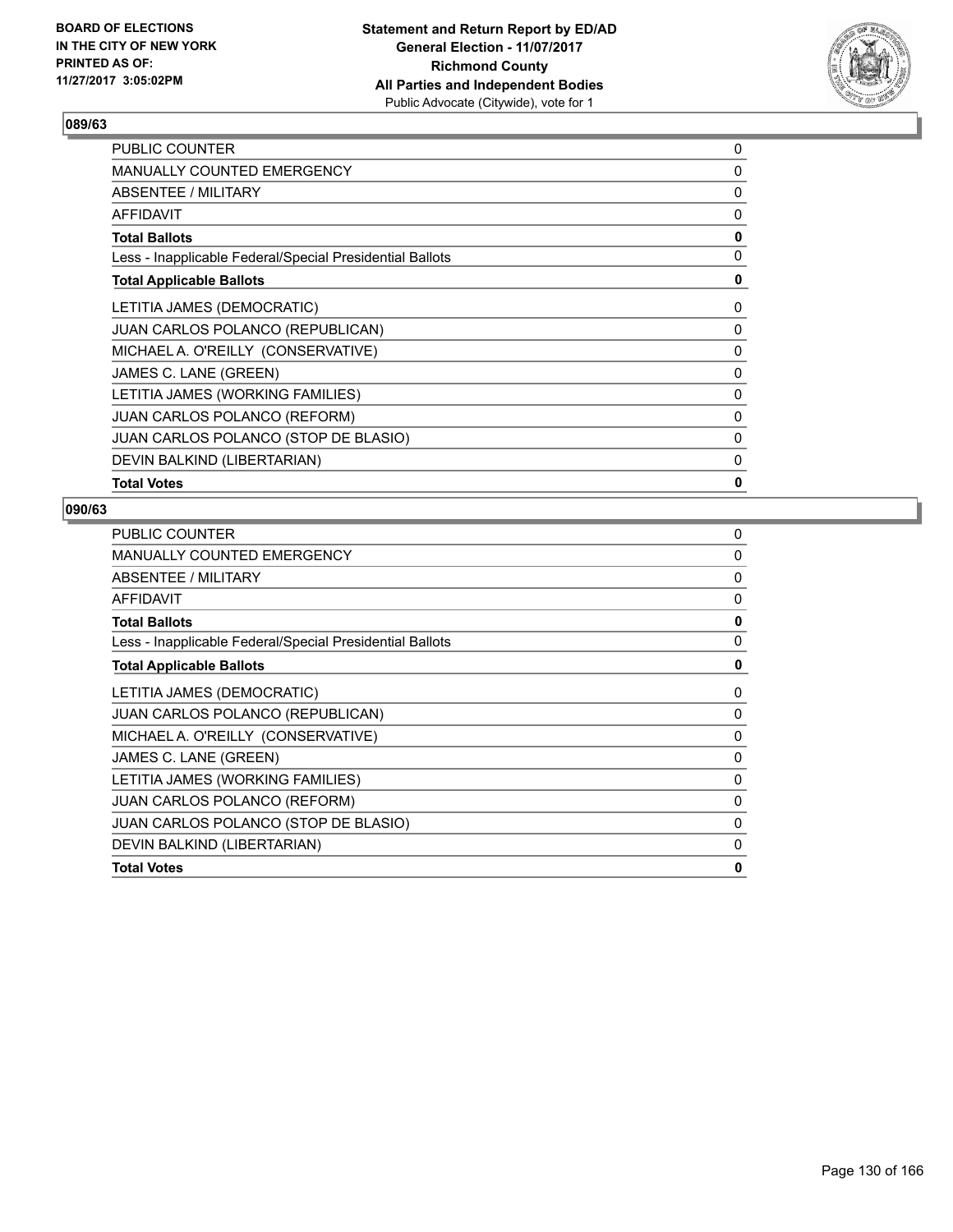

| <b>PUBLIC COUNTER</b>                                    | 313            |
|----------------------------------------------------------|----------------|
| <b>MANUALLY COUNTED EMERGENCY</b>                        | 0              |
| ABSENTEE / MILITARY                                      | 13             |
| <b>AFFIDAVIT</b>                                         | 2              |
| <b>Total Ballots</b>                                     | 328            |
| Less - Inapplicable Federal/Special Presidential Ballots | 0              |
| <b>Total Applicable Ballots</b>                          | 328            |
| LETITIA JAMES (DEMOCRATIC)                               | 72             |
| JUAN CARLOS POLANCO (REPUBLICAN)                         | 136            |
| MICHAEL A. O'REILLY (CONSERVATIVE)                       | 91             |
| JAMES C. LANE (GREEN)                                    | 2              |
| LETITIA JAMES (WORKING FAMILIES)                         | $\overline{7}$ |
| JUAN CARLOS POLANCO (REFORM)                             | 2              |
| JUAN CARLOS POLANCO (STOP DE BLASIO)                     | 0              |
| DEVIN BALKIND (LIBERTARIAN)                              | 3              |
| <b>Total Votes</b>                                       | 313            |
| Unrecorded                                               | 15             |

| <b>PUBLIC COUNTER</b>                                    | 404 |
|----------------------------------------------------------|-----|
| MANUALLY COUNTED EMERGENCY                               | 0   |
| ABSENTEE / MILITARY                                      | 22  |
| <b>AFFIDAVIT</b>                                         | 5   |
| <b>Total Ballots</b>                                     | 431 |
| Less - Inapplicable Federal/Special Presidential Ballots | 0   |
| <b>Total Applicable Ballots</b>                          | 431 |
| LETITIA JAMES (DEMOCRATIC)                               | 73  |
| <b>JUAN CARLOS POLANCO (REPUBLICAN)</b>                  | 178 |
| MICHAEL A. O'REILLY (CONSERVATIVE)                       | 135 |
| JAMES C. LANE (GREEN)                                    | 2   |
| LETITIA JAMES (WORKING FAMILIES)                         | 9   |
| JUAN CARLOS POLANCO (REFORM)                             | 1   |
| JUAN CARLOS POLANCO (STOP DE BLASIO)                     | 0   |
| DEVIN BALKIND (LIBERTARIAN)                              | 1   |
| JOHN SZELUGA (WRITE-IN)                                  | 1   |
| <b>Total Votes</b>                                       | 400 |
| Unrecorded                                               | 31  |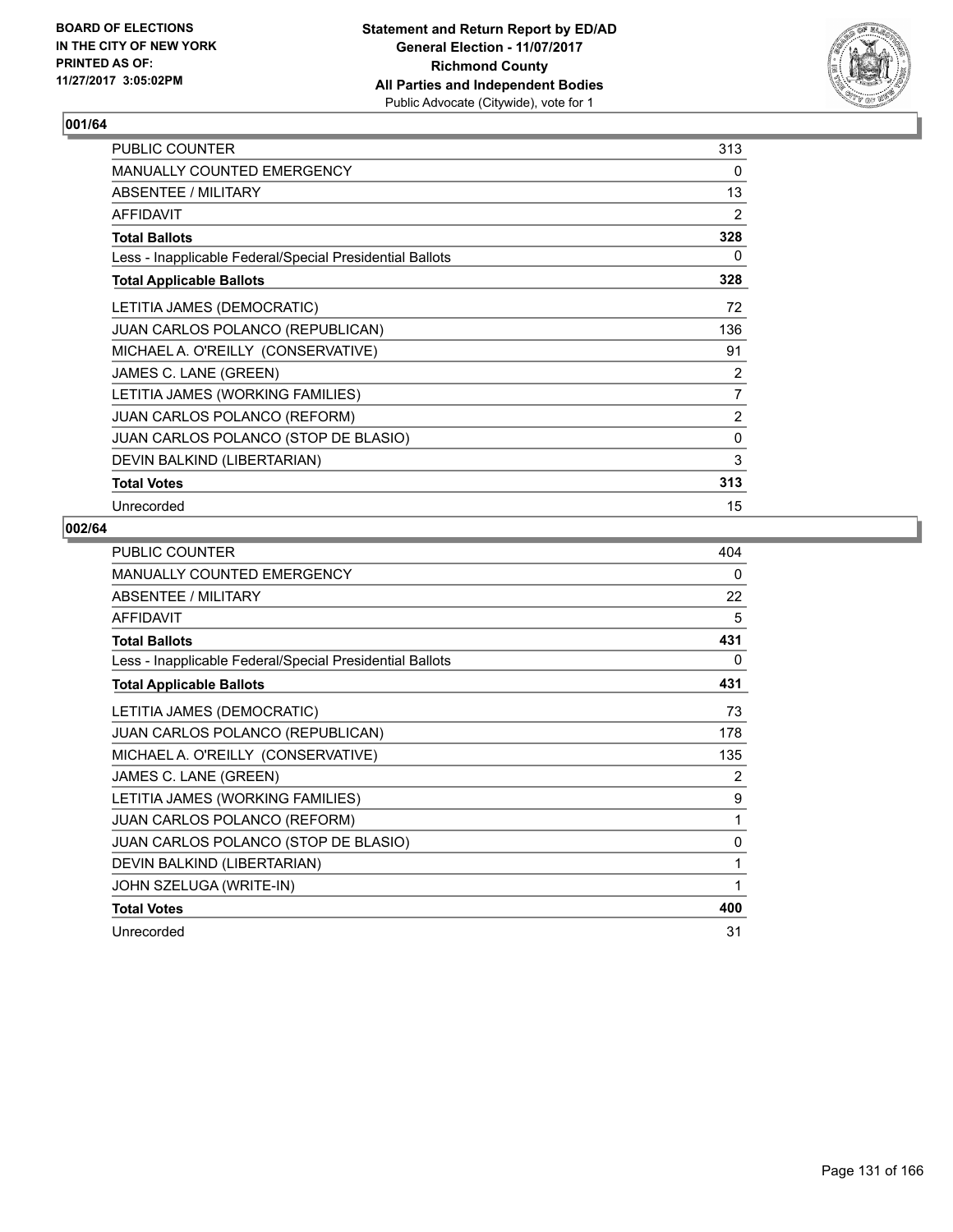

| <b>PUBLIC COUNTER</b>                                    | 394 |
|----------------------------------------------------------|-----|
| <b>MANUALLY COUNTED EMERGENCY</b>                        | 0   |
| ABSENTEE / MILITARY                                      | 21  |
| <b>AFFIDAVIT</b>                                         | 2   |
| <b>Total Ballots</b>                                     | 417 |
| Less - Inapplicable Federal/Special Presidential Ballots | 0   |
| <b>Total Applicable Ballots</b>                          | 417 |
| LETITIA JAMES (DEMOCRATIC)                               | 74  |
| JUAN CARLOS POLANCO (REPUBLICAN)                         | 164 |
| MICHAEL A. O'REILLY (CONSERVATIVE)                       | 137 |
| JAMES C. LANE (GREEN)                                    | 3   |
| LETITIA JAMES (WORKING FAMILIES)                         | 6   |
| JUAN CARLOS POLANCO (REFORM)                             | 5   |
| JUAN CARLOS POLANCO (STOP DE BLASIO)                     | 2   |
| DEVIN BALKIND (LIBERTARIAN)                              | 1   |
| <b>Total Votes</b>                                       | 392 |
| Unrecorded                                               | 25  |

| <b>PUBLIC COUNTER</b>                                    | 307 |
|----------------------------------------------------------|-----|
| MANUALLY COUNTED EMERGENCY                               | 0   |
| ABSENTEE / MILITARY                                      | 11  |
| AFFIDAVIT                                                | 0   |
| <b>Total Ballots</b>                                     | 318 |
| Less - Inapplicable Federal/Special Presidential Ballots | 0   |
| <b>Total Applicable Ballots</b>                          | 318 |
| LETITIA JAMES (DEMOCRATIC)                               | 51  |
| JUAN CARLOS POLANCO (REPUBLICAN)                         | 131 |
| MICHAEL A. O'REILLY (CONSERVATIVE)                       | 108 |
| JAMES C. LANE (GREEN)                                    | 3   |
| LETITIA JAMES (WORKING FAMILIES)                         | 6   |
| <b>JUAN CARLOS POLANCO (REFORM)</b>                      | 0   |
| JUAN CARLOS POLANCO (STOP DE BLASIO)                     | 1   |
| DEVIN BALKIND (LIBERTARIAN)                              | 3   |
| <b>Total Votes</b>                                       | 303 |
| Unrecorded                                               | 15  |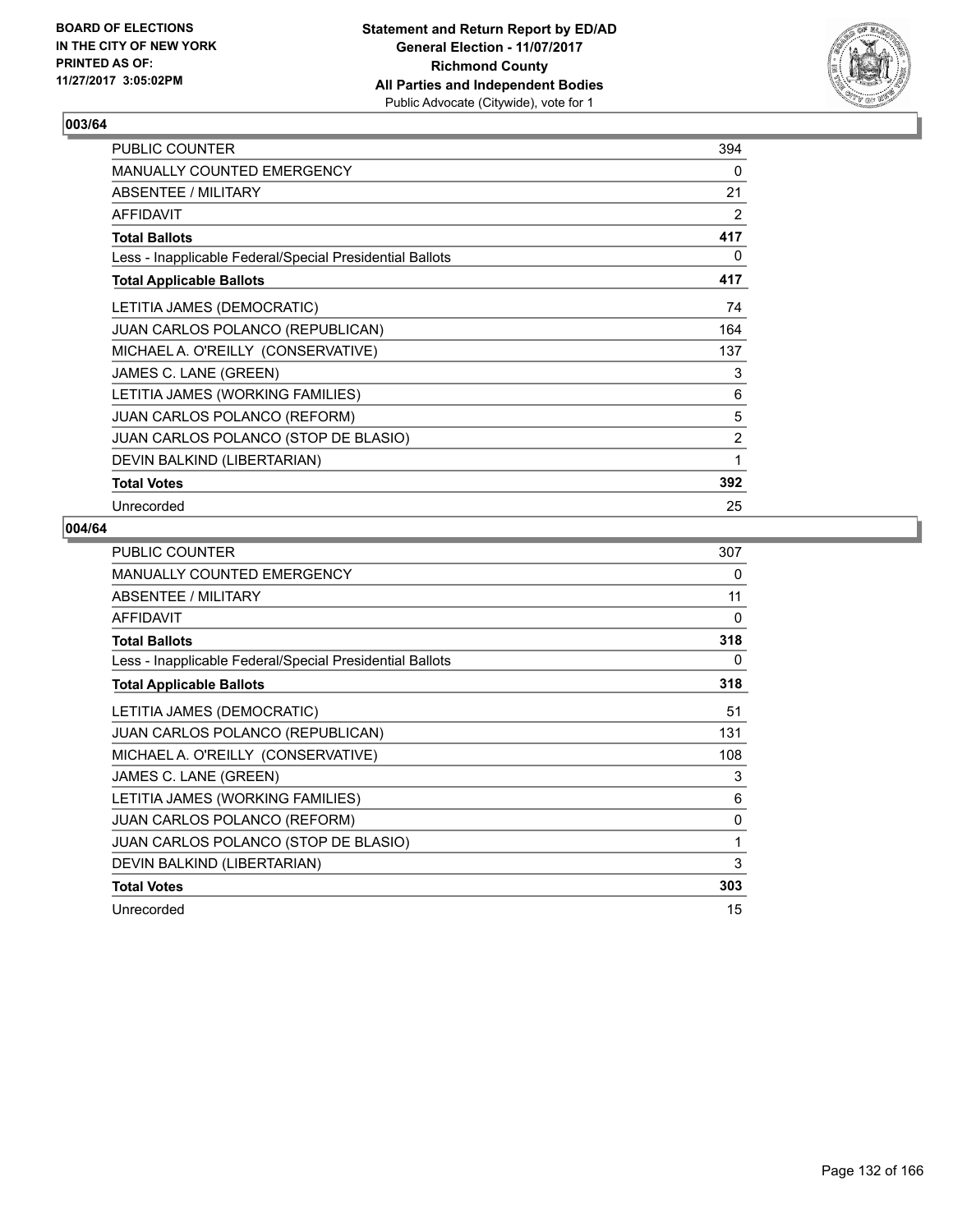

| PUBLIC COUNTER                                           | 416 |
|----------------------------------------------------------|-----|
| <b>MANUALLY COUNTED EMERGENCY</b>                        | 0   |
| <b>ABSENTEE / MILITARY</b>                               | 18  |
| <b>AFFIDAVIT</b>                                         | 4   |
| <b>Total Ballots</b>                                     | 438 |
| Less - Inapplicable Federal/Special Presidential Ballots | 0   |
| <b>Total Applicable Ballots</b>                          | 438 |
| LETITIA JAMES (DEMOCRATIC)                               | 104 |
| <b>JUAN CARLOS POLANCO (REPUBLICAN)</b>                  | 183 |
| MICHAEL A. O'REILLY (CONSERVATIVE)                       | 110 |
| JAMES C. LANE (GREEN)                                    | 3   |
| LETITIA JAMES (WORKING FAMILIES)                         | 6   |
| JUAN CARLOS POLANCO (REFORM)                             | 2   |
| JUAN CARLOS POLANCO (STOP DE BLASIO)                     | 4   |
| DEVIN BALKIND (LIBERTARIAN)                              | 3   |
| <b>Total Votes</b>                                       | 415 |
| Unrecorded                                               | 23  |

| <b>PUBLIC COUNTER</b>                                    | 426            |
|----------------------------------------------------------|----------------|
| <b>MANUALLY COUNTED EMERGENCY</b>                        | 0              |
| ABSENTEE / MILITARY                                      | 16             |
| <b>AFFIDAVIT</b>                                         | 6              |
| <b>Total Ballots</b>                                     | 448            |
| Less - Inapplicable Federal/Special Presidential Ballots | 0              |
| <b>Total Applicable Ballots</b>                          | 448            |
| LETITIA JAMES (DEMOCRATIC)                               | 74             |
| JUAN CARLOS POLANCO (REPUBLICAN)                         | 168            |
| MICHAEL A. O'REILLY (CONSERVATIVE)                       | 152            |
| JAMES C. LANE (GREEN)                                    | 7              |
| LETITIA JAMES (WORKING FAMILIES)                         | 15             |
| <b>JUAN CARLOS POLANCO (REFORM)</b>                      | 5              |
| JUAN CARLOS POLANCO (STOP DE BLASIO)                     | 1              |
| DEVIN BALKIND (LIBERTARIAN)                              | $\overline{2}$ |
| UNATTRIBUTABLE WRITE-IN (WRITE-IN)                       | 1              |
| <b>Total Votes</b>                                       | 425            |
| Unrecorded                                               | 23             |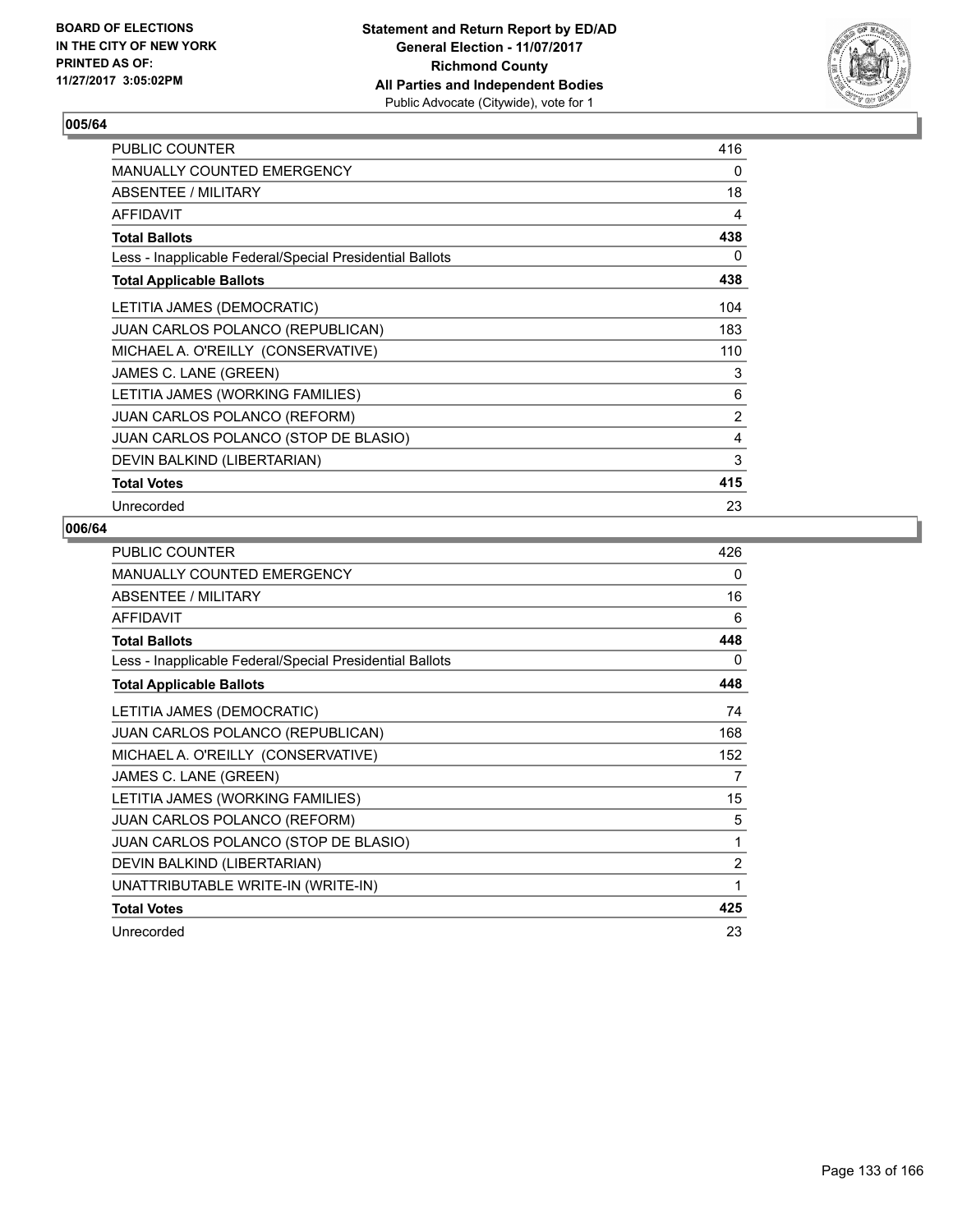

| <b>PUBLIC COUNTER</b>                                    | 427 |
|----------------------------------------------------------|-----|
| <b>MANUALLY COUNTED EMERGENCY</b>                        | 0   |
| ABSENTEE / MILITARY                                      | 13  |
| <b>AFFIDAVIT</b>                                         | 2   |
| <b>Total Ballots</b>                                     | 442 |
| Less - Inapplicable Federal/Special Presidential Ballots | 0   |
| <b>Total Applicable Ballots</b>                          | 442 |
| LETITIA JAMES (DEMOCRATIC)                               | 83  |
| <b>JUAN CARLOS POLANCO (REPUBLICAN)</b>                  | 200 |
| MICHAEL A. O'REILLY (CONSERVATIVE)                       | 121 |
| JAMES C. LANE (GREEN)                                    | 0   |
| LETITIA JAMES (WORKING FAMILIES)                         | 10  |
| JUAN CARLOS POLANCO (REFORM)                             | 0   |
| JUAN CARLOS POLANCO (STOP DE BLASIO)                     | 0   |
| DEVIN BALKIND (LIBERTARIAN)                              | 2   |
| RALPH NADER (WRITE-IN)                                   | 1   |
| <b>Total Votes</b>                                       | 417 |
| Unrecorded                                               | 25  |

| <b>PUBLIC COUNTER</b>                                    | 332 |
|----------------------------------------------------------|-----|
| <b>MANUALLY COUNTED EMERGENCY</b>                        | 0   |
| ABSENTEE / MILITARY                                      | 20  |
| <b>AFFIDAVIT</b>                                         | 3   |
| <b>Total Ballots</b>                                     | 355 |
| Less - Inapplicable Federal/Special Presidential Ballots | 0   |
| <b>Total Applicable Ballots</b>                          | 355 |
| LETITIA JAMES (DEMOCRATIC)                               | 73  |
| JUAN CARLOS POLANCO (REPUBLICAN)                         | 125 |
| MICHAEL A. O'REILLY (CONSERVATIVE)                       | 119 |
| JAMES C. LANE (GREEN)                                    | 4   |
| LETITIA JAMES (WORKING FAMILIES)                         | 8   |
| <b>JUAN CARLOS POLANCO (REFORM)</b>                      | 2   |
| JUAN CARLOS POLANCO (STOP DE BLASIO)                     | 4   |
| DEVIN BALKIND (LIBERTARIAN)                              | 2   |
| MICHAEL GRAHAM (WRITE-IN)                                | 1   |
| <b>Total Votes</b>                                       | 338 |
| Unrecorded                                               | 17  |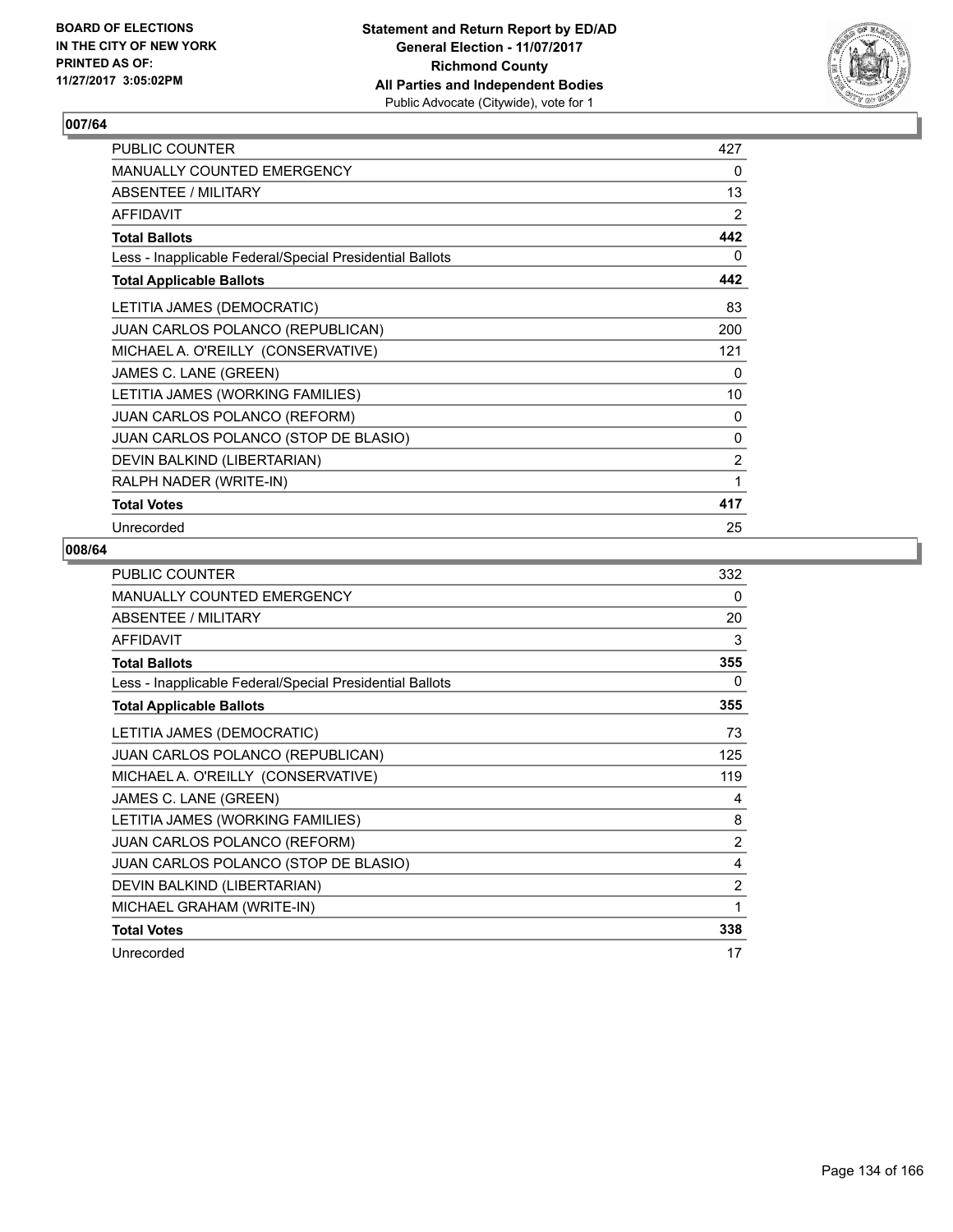

| <b>PUBLIC COUNTER</b>                                    | 317 |
|----------------------------------------------------------|-----|
| <b>MANUALLY COUNTED EMERGENCY</b>                        | 0   |
| ABSENTEE / MILITARY                                      | 8   |
| <b>AFFIDAVIT</b>                                         | 1   |
| <b>Total Ballots</b>                                     | 326 |
| Less - Inapplicable Federal/Special Presidential Ballots | 0   |
| <b>Total Applicable Ballots</b>                          | 326 |
| LETITIA JAMES (DEMOCRATIC)                               | 53  |
| <b>JUAN CARLOS POLANCO (REPUBLICAN)</b>                  | 135 |
| MICHAEL A. O'REILLY (CONSERVATIVE)                       | 101 |
| JAMES C. LANE (GREEN)                                    | 2   |
| LETITIA JAMES (WORKING FAMILIES)                         | 3   |
| <b>JUAN CARLOS POLANCO (REFORM)</b>                      | 0   |
| JUAN CARLOS POLANCO (STOP DE BLASIO)                     | 4   |
| DEVIN BALKIND (LIBERTARIAN)                              | 3   |
| <b>Total Votes</b>                                       | 301 |
| Unrecorded                                               | 25  |

| <b>PUBLIC COUNTER</b>                                    | 318 |
|----------------------------------------------------------|-----|
| MANUALLY COUNTED EMERGENCY                               | 0   |
| ABSENTEE / MILITARY                                      | 8   |
| AFFIDAVIT                                                | 6   |
| <b>Total Ballots</b>                                     | 332 |
| Less - Inapplicable Federal/Special Presidential Ballots | 0   |
| <b>Total Applicable Ballots</b>                          | 332 |
| LETITIA JAMES (DEMOCRATIC)                               | 44  |
| JUAN CARLOS POLANCO (REPUBLICAN)                         | 153 |
| MICHAEL A. O'REILLY (CONSERVATIVE)                       | 106 |
| JAMES C. LANE (GREEN)                                    | 2   |
| LETITIA JAMES (WORKING FAMILIES)                         | 1   |
| <b>JUAN CARLOS POLANCO (REFORM)</b>                      | 2   |
| JUAN CARLOS POLANCO (STOP DE BLASIO)                     | 2   |
| DEVIN BALKIND (LIBERTARIAN)                              | 3   |
| <b>Total Votes</b>                                       | 313 |
| Unrecorded                                               | 19  |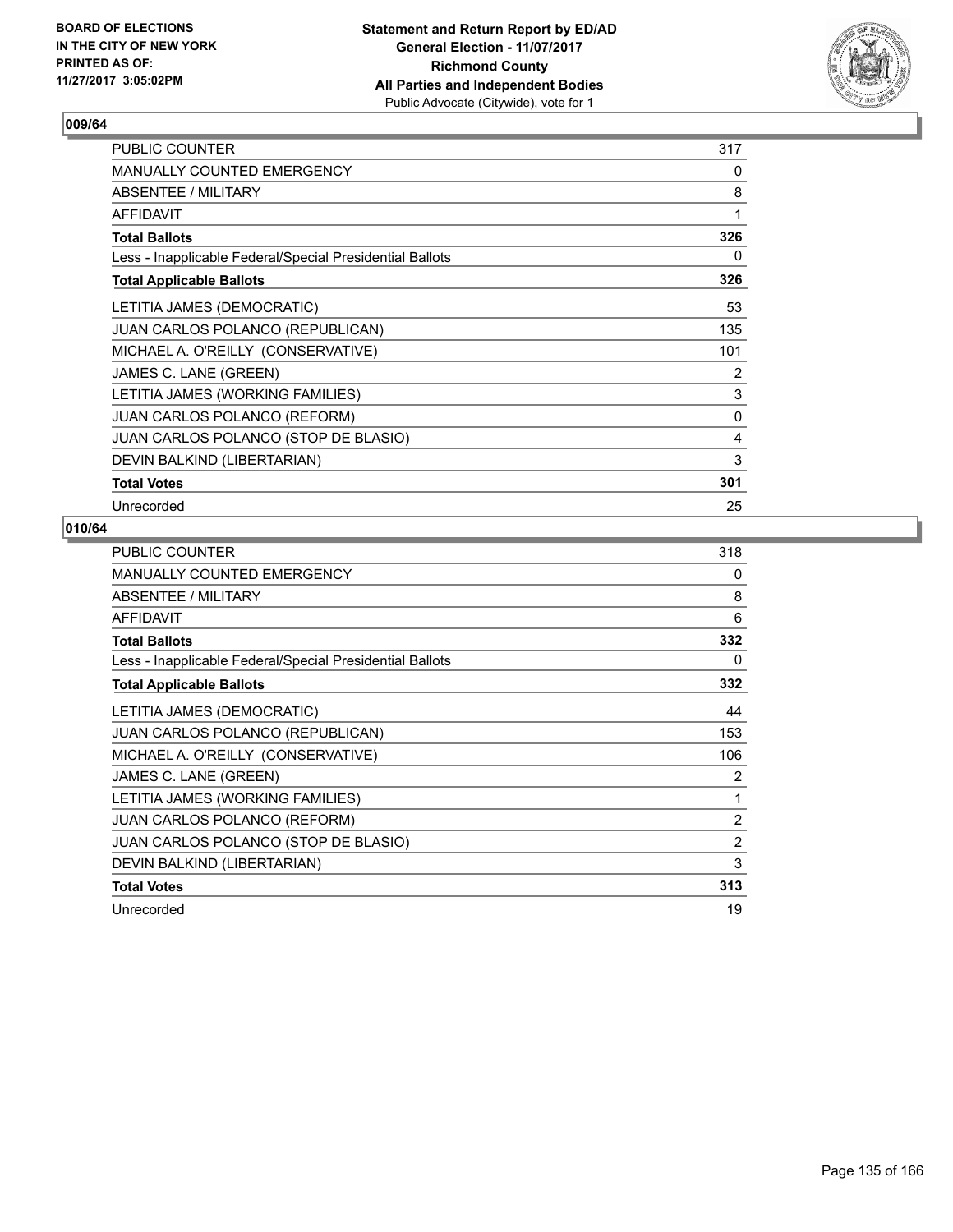

| PUBLIC COUNTER                                           | 145 |
|----------------------------------------------------------|-----|
| <b>MANUALLY COUNTED EMERGENCY</b>                        | 0   |
| ABSENTEE / MILITARY                                      | 11  |
| <b>AFFIDAVIT</b>                                         | 0   |
| <b>Total Ballots</b>                                     | 156 |
| Less - Inapplicable Federal/Special Presidential Ballots | 0   |
| <b>Total Applicable Ballots</b>                          | 156 |
| LETITIA JAMES (DEMOCRATIC)                               | 30  |
| JUAN CARLOS POLANCO (REPUBLICAN)                         | 63  |
| MICHAEL A. O'REILLY (CONSERVATIVE)                       | 53  |
| JAMES C. LANE (GREEN)                                    | 1   |
| LETITIA JAMES (WORKING FAMILIES)                         | 4   |
| JUAN CARLOS POLANCO (REFORM)                             | 1   |
| JUAN CARLOS POLANCO (STOP DE BLASIO)                     | 0   |
| DEVIN BALKIND (LIBERTARIAN)                              | 0   |
| <b>Total Votes</b>                                       | 152 |
| Unrecorded                                               | 4   |

| <b>PUBLIC COUNTER</b>                                    | 293 |
|----------------------------------------------------------|-----|
| <b>MANUALLY COUNTED EMERGENCY</b>                        | 0   |
| ABSENTEE / MILITARY                                      | 13  |
| <b>AFFIDAVIT</b>                                         | 3   |
| <b>Total Ballots</b>                                     | 309 |
| Less - Inapplicable Federal/Special Presidential Ballots | 0   |
| <b>Total Applicable Ballots</b>                          | 309 |
| LETITIA JAMES (DEMOCRATIC)                               | 70  |
| JUAN CARLOS POLANCO (REPUBLICAN)                         | 154 |
| MICHAEL A. O'REILLY (CONSERVATIVE)                       | 54  |
| JAMES C. LANE (GREEN)                                    | 1   |
| LETITIA JAMES (WORKING FAMILIES)                         | 1   |
| JUAN CARLOS POLANCO (REFORM)                             | 0   |
| JUAN CARLOS POLANCO (STOP DE BLASIO)                     | 6   |
| DEVIN BALKIND (LIBERTARIAN)                              | 1   |
| JOSEPH GORGA, JR. (WRITE-IN)                             | 1   |
| <b>Total Votes</b>                                       | 288 |
| Unrecorded                                               | 21  |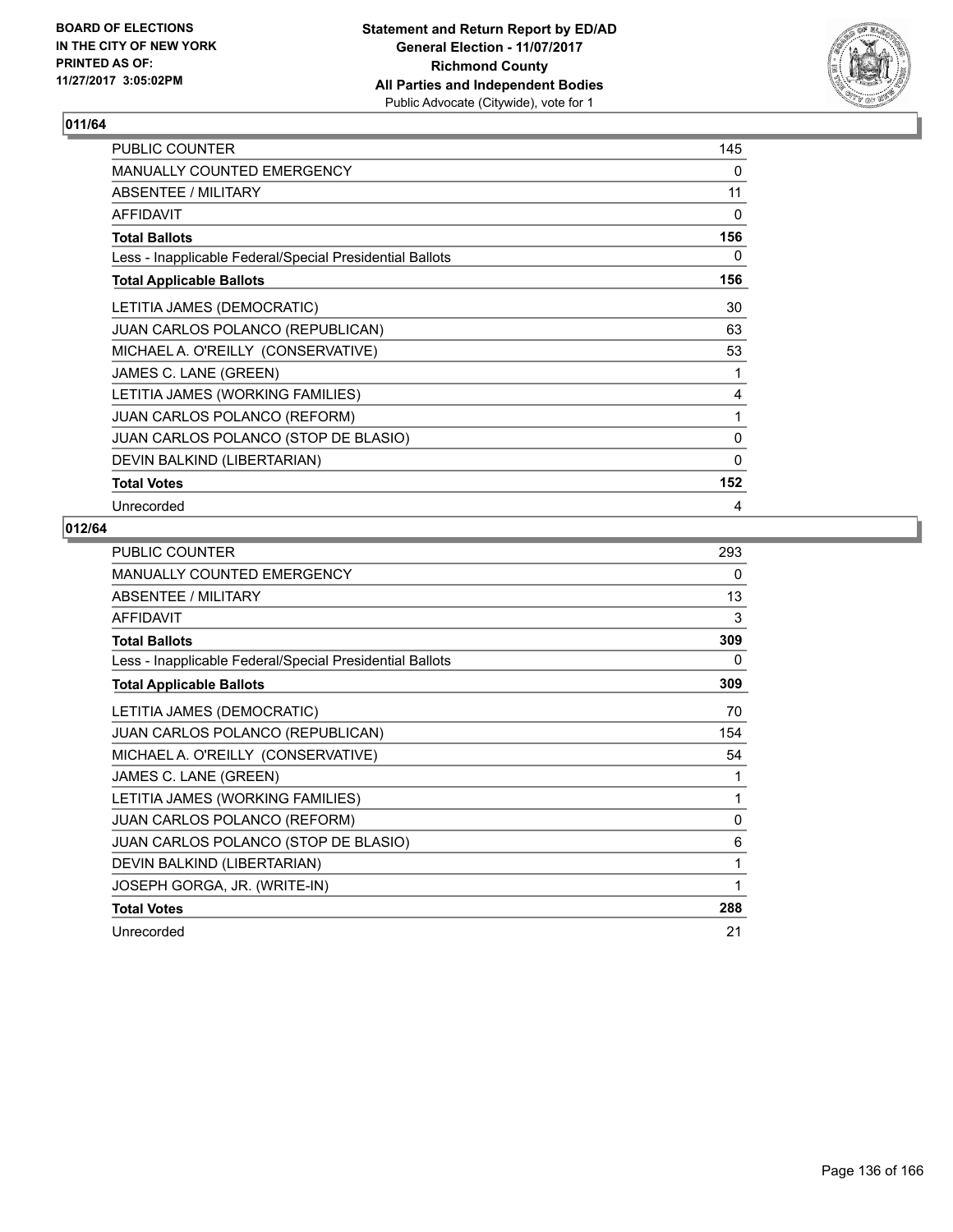

| <b>PUBLIC COUNTER</b>                                    | 148 |
|----------------------------------------------------------|-----|
| <b>MANUALLY COUNTED EMERGENCY</b>                        | 0   |
| ABSENTEE / MILITARY                                      | 4   |
| <b>AFFIDAVIT</b>                                         | 1   |
| <b>Total Ballots</b>                                     | 153 |
| Less - Inapplicable Federal/Special Presidential Ballots | 0   |
| <b>Total Applicable Ballots</b>                          | 153 |
| LETITIA JAMES (DEMOCRATIC)                               | 40  |
| <b>JUAN CARLOS POLANCO (REPUBLICAN)</b>                  | 61  |
| MICHAEL A. O'REILLY (CONSERVATIVE)                       | 30  |
| JAMES C. LANE (GREEN)                                    | 2   |
| LETITIA JAMES (WORKING FAMILIES)                         | 6   |
| <b>JUAN CARLOS POLANCO (REFORM)</b>                      | 0   |
| JUAN CARLOS POLANCO (STOP DE BLASIO)                     | 2   |
| DEVIN BALKIND (LIBERTARIAN)                              | 4   |
| <b>Total Votes</b>                                       | 145 |
| Unrecorded                                               | 8   |

| <b>PUBLIC COUNTER</b>                                    | 379            |
|----------------------------------------------------------|----------------|
| MANUALLY COUNTED EMERGENCY                               | 0              |
| ABSENTEE / MILITARY                                      | 12             |
| AFFIDAVIT                                                | 2              |
| <b>Total Ballots</b>                                     | 393            |
| Less - Inapplicable Federal/Special Presidential Ballots | 0              |
| <b>Total Applicable Ballots</b>                          | 393            |
| LETITIA JAMES (DEMOCRATIC)                               | 78             |
| JUAN CARLOS POLANCO (REPUBLICAN)                         | 159            |
| MICHAEL A. O'REILLY (CONSERVATIVE)                       | 109            |
| JAMES C. LANE (GREEN)                                    | 3              |
| LETITIA JAMES (WORKING FAMILIES)                         | 7              |
| <b>JUAN CARLOS POLANCO (REFORM)</b>                      | 1              |
| JUAN CARLOS POLANCO (STOP DE BLASIO)                     | $\overline{2}$ |
| DEVIN BALKIND (LIBERTARIAN)                              | 1              |
| <b>Total Votes</b>                                       | 360            |
| Unrecorded                                               | 33             |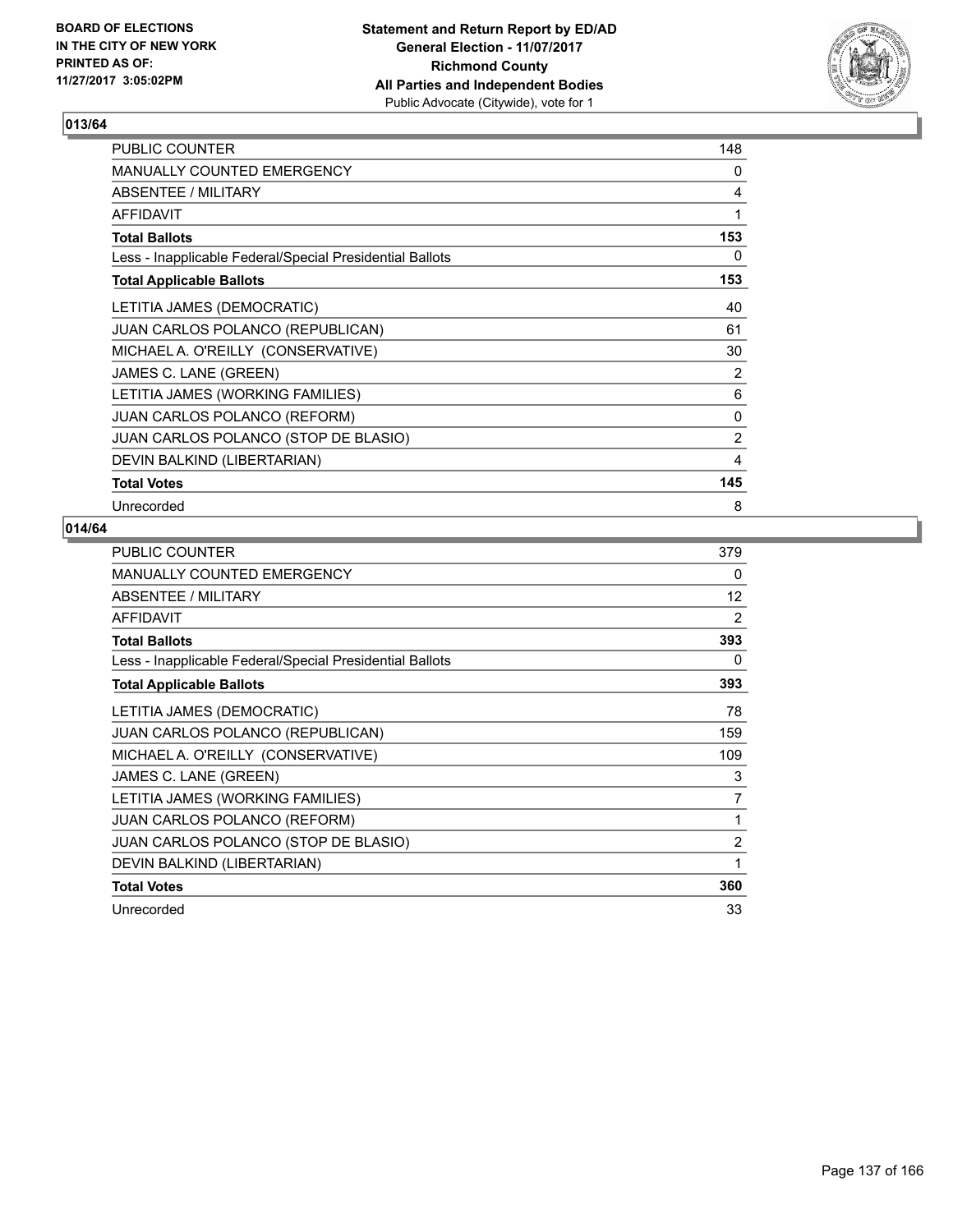

| <b>PUBLIC COUNTER</b>                                    | 439 |
|----------------------------------------------------------|-----|
| <b>MANUALLY COUNTED EMERGENCY</b>                        | 0   |
| <b>ABSENTEE / MILITARY</b>                               | 12  |
| <b>AFFIDAVIT</b>                                         | 2   |
| <b>Total Ballots</b>                                     | 453 |
| Less - Inapplicable Federal/Special Presidential Ballots | 0   |
| <b>Total Applicable Ballots</b>                          | 453 |
| LETITIA JAMES (DEMOCRATIC)                               | 78  |
| JUAN CARLOS POLANCO (REPUBLICAN)                         | 203 |
| MICHAEL A. O'REILLY (CONSERVATIVE)                       | 128 |
| JAMES C. LANE (GREEN)                                    | 4   |
| LETITIA JAMES (WORKING FAMILIES)                         | 6   |
| JUAN CARLOS POLANCO (REFORM)                             | 0   |
| JUAN CARLOS POLANCO (STOP DE BLASIO)                     | 1   |
| DEVIN BALKIND (LIBERTARIAN)                              | 4   |
| <b>Total Votes</b>                                       | 424 |
| Unrecorded                                               | 29  |

| <b>PUBLIC COUNTER</b>                                    | 356 |
|----------------------------------------------------------|-----|
| MANUALLY COUNTED EMERGENCY                               | 0   |
| ABSENTEE / MILITARY                                      | 13  |
| AFFIDAVIT                                                | 4   |
| <b>Total Ballots</b>                                     | 373 |
| Less - Inapplicable Federal/Special Presidential Ballots | 0   |
| <b>Total Applicable Ballots</b>                          | 373 |
| LETITIA JAMES (DEMOCRATIC)                               | 65  |
| JUAN CARLOS POLANCO (REPUBLICAN)                         | 145 |
| MICHAEL A. O'REILLY (CONSERVATIVE)                       | 103 |
| JAMES C. LANE (GREEN)                                    | 4   |
| LETITIA JAMES (WORKING FAMILIES)                         | 10  |
| <b>JUAN CARLOS POLANCO (REFORM)</b>                      | 0   |
| JUAN CARLOS POLANCO (STOP DE BLASIO)                     | 1   |
| DEVIN BALKIND (LIBERTARIAN)                              | 3   |
| <b>Total Votes</b>                                       | 331 |
| Unrecorded                                               | 42  |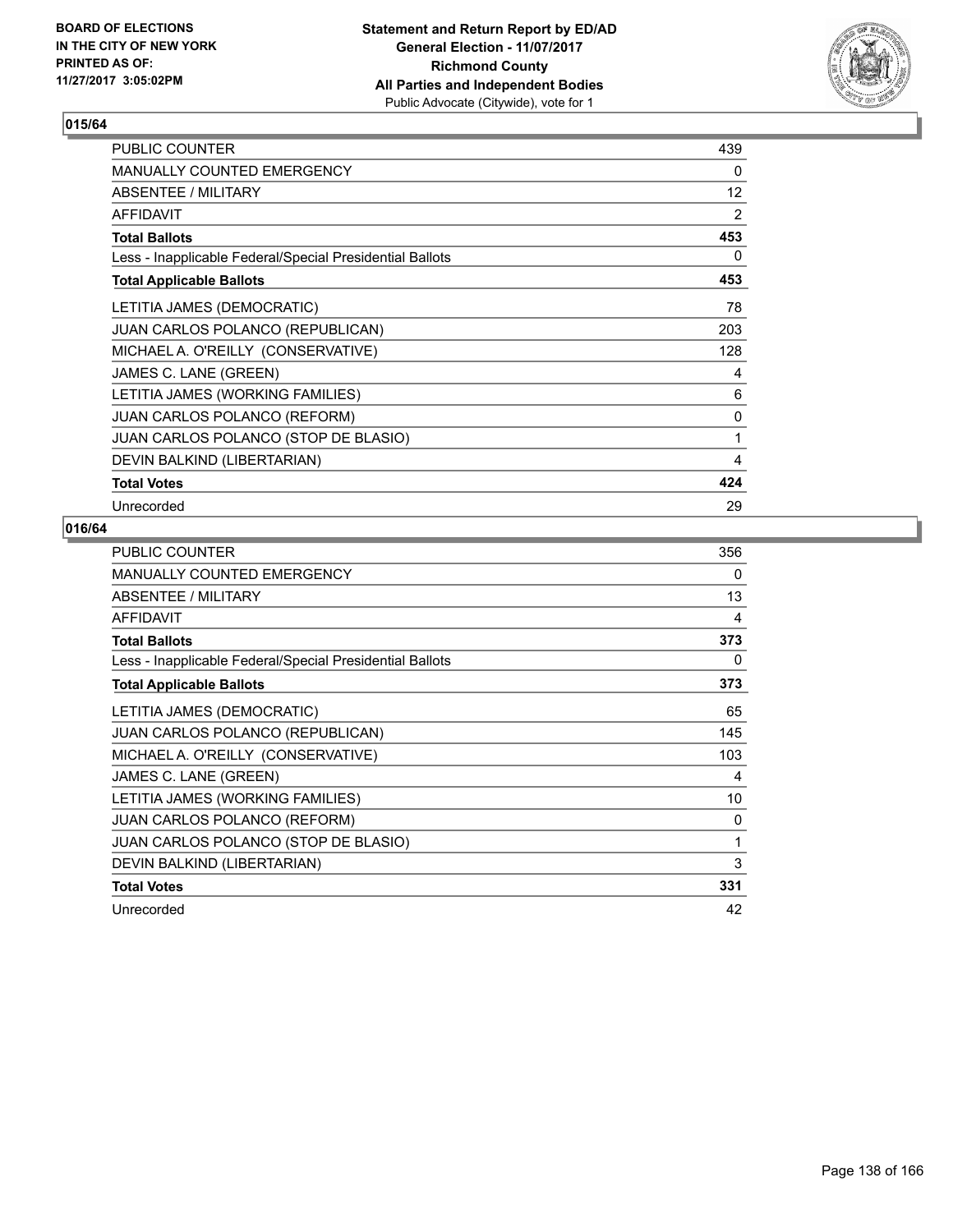

| PUBLIC COUNTER                                           | 368 |
|----------------------------------------------------------|-----|
| <b>MANUALLY COUNTED EMERGENCY</b>                        | 0   |
| ABSENTEE / MILITARY                                      | 31  |
| <b>AFFIDAVIT</b>                                         | 2   |
| <b>Total Ballots</b>                                     | 401 |
| Less - Inapplicable Federal/Special Presidential Ballots | 0   |
| <b>Total Applicable Ballots</b>                          | 401 |
| LETITIA JAMES (DEMOCRATIC)                               | 86  |
| <b>JUAN CARLOS POLANCO (REPUBLICAN)</b>                  | 153 |
| MICHAEL A. O'REILLY (CONSERVATIVE)                       | 110 |
| JAMES C. LANE (GREEN)                                    | 3   |
| LETITIA JAMES (WORKING FAMILIES)                         | 7   |
| <b>JUAN CARLOS POLANCO (REFORM)</b>                      | 2   |
| JUAN CARLOS POLANCO (STOP DE BLASIO)                     | 2   |
| DEVIN BALKIND (LIBERTARIAN)                              | 1   |
| <b>Total Votes</b>                                       | 364 |
| Unrecorded                                               | 37  |

| <b>PUBLIC COUNTER</b>                                    | 270            |
|----------------------------------------------------------|----------------|
| <b>MANUALLY COUNTED EMERGENCY</b>                        | 0              |
| ABSENTEE / MILITARY                                      | 14             |
| <b>AFFIDAVIT</b>                                         | 0              |
| <b>Total Ballots</b>                                     | 284            |
| Less - Inapplicable Federal/Special Presidential Ballots | 0              |
| <b>Total Applicable Ballots</b>                          | 284            |
| LETITIA JAMES (DEMOCRATIC)                               | 74             |
| JUAN CARLOS POLANCO (REPUBLICAN)                         | 103            |
| MICHAEL A. O'REILLY (CONSERVATIVE)                       | 72             |
| JAMES C. LANE (GREEN)                                    | 0              |
| LETITIA JAMES (WORKING FAMILIES)                         | 10             |
| <b>JUAN CARLOS POLANCO (REFORM)</b>                      | 1              |
| JUAN CARLOS POLANCO (STOP DE BLASIO)                     | 1              |
| DEVIN BALKIND (LIBERTARIAN)                              | $\overline{2}$ |
| <b>Total Votes</b>                                       | 263            |
| Unrecorded                                               | 21             |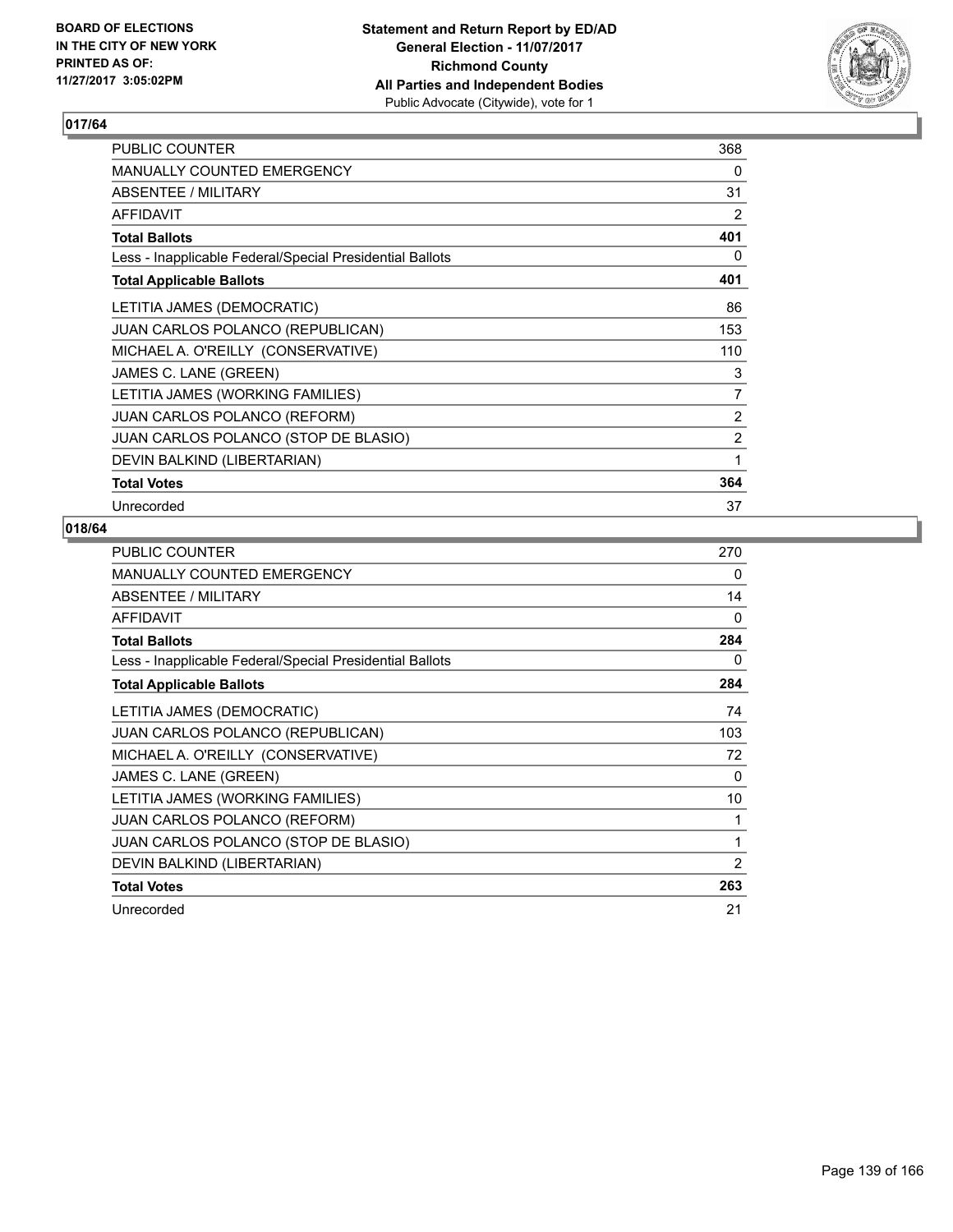

| PUBLIC COUNTER                                           | 200            |
|----------------------------------------------------------|----------------|
| MANUALLY COUNTED EMERGENCY                               | 0              |
| ABSENTEE / MILITARY                                      | 35             |
| <b>AFFIDAVIT</b>                                         | $\overline{2}$ |
| <b>Total Ballots</b>                                     | 237            |
| Less - Inapplicable Federal/Special Presidential Ballots | 0              |
| <b>Total Applicable Ballots</b>                          | 237            |
| LETITIA JAMES (DEMOCRATIC)                               | 128            |
| JUAN CARLOS POLANCO (REPUBLICAN)                         | 58             |
| MICHAEL A. O'REILLY (CONSERVATIVE)                       | 33             |
| JAMES C. LANE (GREEN)                                    | 3              |
| LETITIA JAMES (WORKING FAMILIES)                         | 3              |
| <b>JUAN CARLOS POLANCO (REFORM)</b>                      | 0              |
| JUAN CARLOS POLANCO (STOP DE BLASIO)                     | 2              |
| DEVIN BALKIND (LIBERTARIAN)                              | 0              |
| JAMES A. ALFANO (WRITE-IN)                               | 1              |
| <b>Total Votes</b>                                       | 228            |
| Unrecorded                                               | 9              |

| <b>PUBLIC COUNTER</b>                                    | 303            |
|----------------------------------------------------------|----------------|
| MANUALLY COUNTED EMERGENCY                               | $\Omega$       |
| ABSENTEE / MILITARY                                      | 11             |
| <b>AFFIDAVIT</b>                                         | $\overline{2}$ |
| <b>Total Ballots</b>                                     | 316            |
| Less - Inapplicable Federal/Special Presidential Ballots | 0              |
| <b>Total Applicable Ballots</b>                          | 316            |
| LETITIA JAMES (DEMOCRATIC)                               | 90             |
| JUAN CARLOS POLANCO (REPUBLICAN)                         | 122            |
| MICHAEL A. O'REILLY (CONSERVATIVE)                       | 74             |
| JAMES C. LANE (GREEN)                                    | 5              |
| LETITIA JAMES (WORKING FAMILIES)                         | 5              |
| JUAN CARLOS POLANCO (REFORM)                             | 1              |
| JUAN CARLOS POLANCO (STOP DE BLASIO)                     | 1              |
| DEVIN BALKIND (LIBERTARIAN)                              | 1              |
| UNATTRIBUTABLE WRITE-IN (WRITE-IN)                       | 1              |
| <b>Total Votes</b>                                       | 300            |
| Unrecorded                                               | 16             |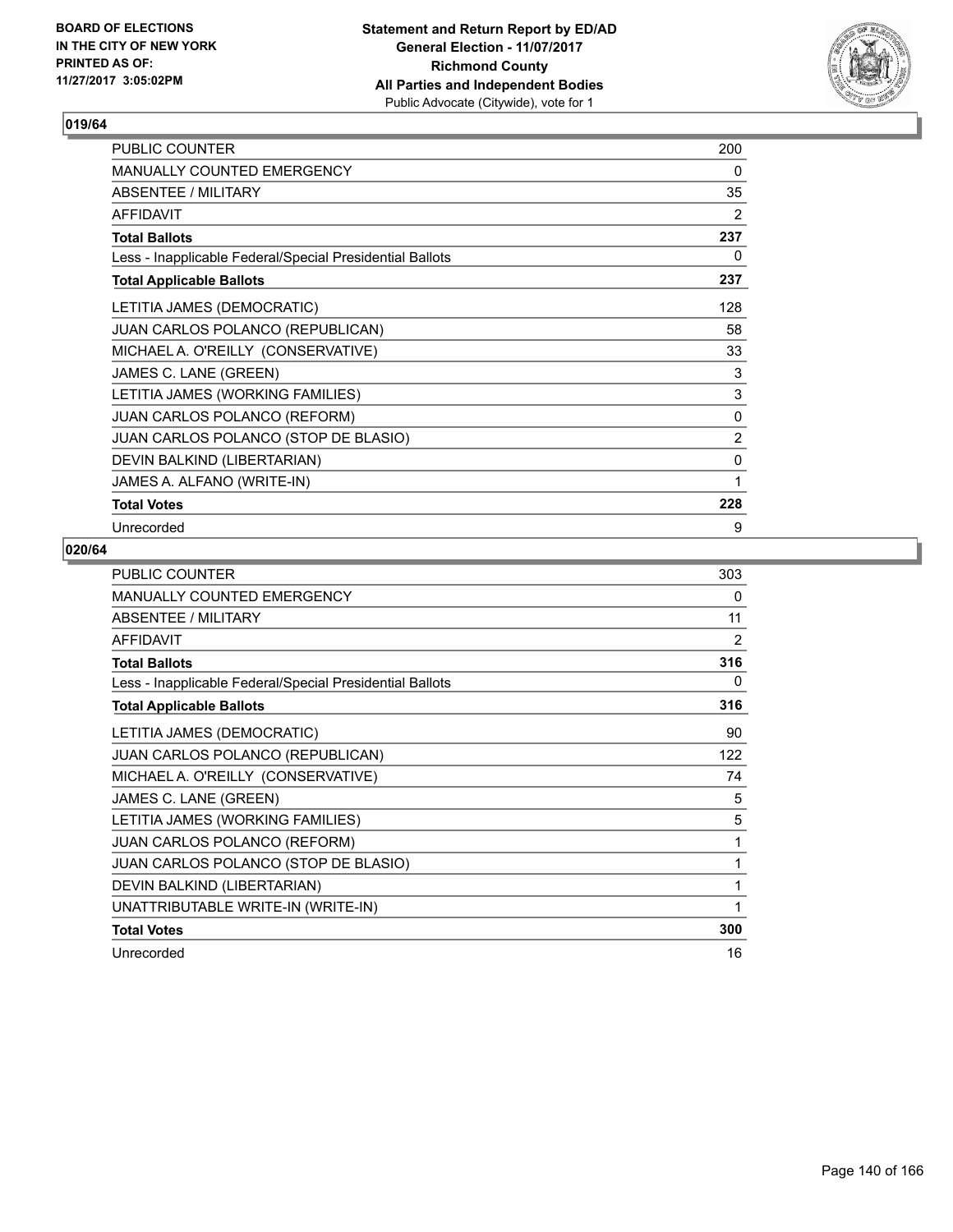

| PUBLIC COUNTER                                           | 327 |
|----------------------------------------------------------|-----|
| <b>MANUALLY COUNTED EMERGENCY</b>                        | 0   |
| ABSENTEE / MILITARY                                      | 8   |
| <b>AFFIDAVIT</b>                                         | 2   |
| <b>Total Ballots</b>                                     | 337 |
| Less - Inapplicable Federal/Special Presidential Ballots | 0   |
| <b>Total Applicable Ballots</b>                          | 337 |
| LETITIA JAMES (DEMOCRATIC)                               | 90  |
| JUAN CARLOS POLANCO (REPUBLICAN)                         | 141 |
| MICHAEL A. O'REILLY (CONSERVATIVE)                       | 69  |
| JAMES C. LANE (GREEN)                                    | 4   |
| LETITIA JAMES (WORKING FAMILIES)                         | 11  |
| JUAN CARLOS POLANCO (REFORM)                             | 1   |
| JUAN CARLOS POLANCO (STOP DE BLASIO)                     | 1   |
| DEVIN BALKIND (LIBERTARIAN)                              | 0   |
| UNATTRIBUTABLE WRITE-IN (WRITE-IN)                       | 1   |
| <b>Total Votes</b>                                       | 318 |
| Unrecorded                                               | 19  |

| <b>PUBLIC COUNTER</b>                                    | 362 |
|----------------------------------------------------------|-----|
| <b>MANUALLY COUNTED EMERGENCY</b>                        | 0   |
| ABSENTEE / MILITARY                                      | 22  |
| <b>AFFIDAVIT</b>                                         | 4   |
| <b>Total Ballots</b>                                     | 388 |
| Less - Inapplicable Federal/Special Presidential Ballots | 0   |
| <b>Total Applicable Ballots</b>                          | 388 |
| LETITIA JAMES (DEMOCRATIC)                               | 105 |
| <b>JUAN CARLOS POLANCO (REPUBLICAN)</b>                  | 125 |
| MICHAEL A. O'REILLY (CONSERVATIVE)                       | 100 |
| JAMES C. LANE (GREEN)                                    | 3   |
| LETITIA JAMES (WORKING FAMILIES)                         | 10  |
| <b>JUAN CARLOS POLANCO (REFORM)</b>                      | 1   |
| JUAN CARLOS POLANCO (STOP DE BLASIO)                     | 2   |
| DEVIN BALKIND (LIBERTARIAN)                              | 1   |
| <b>Total Votes</b>                                       | 347 |
| Unrecorded                                               | 41  |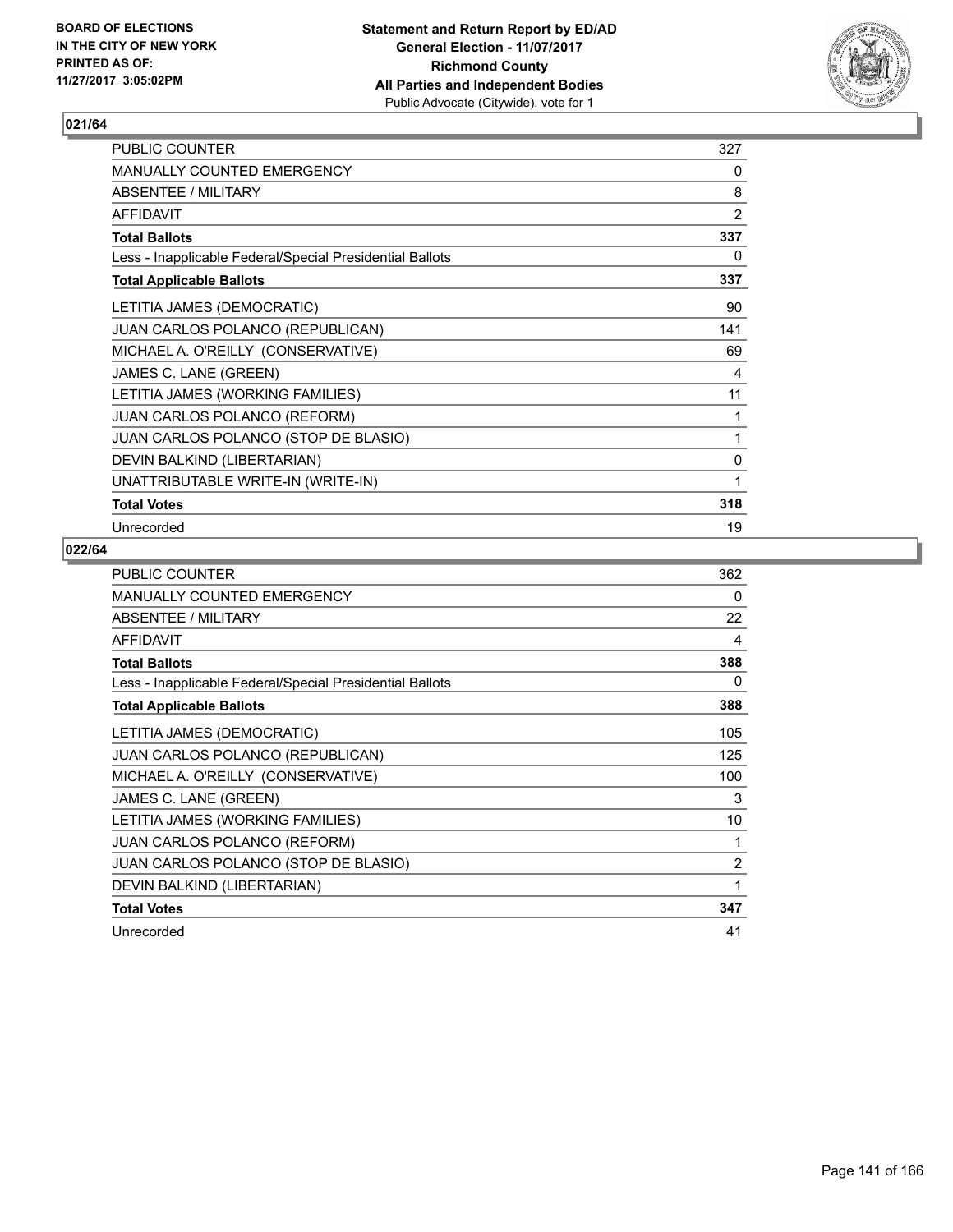

| <b>PUBLIC COUNTER</b>                                    | 317 |
|----------------------------------------------------------|-----|
| <b>MANUALLY COUNTED EMERGENCY</b>                        | 0   |
| ABSENTEE / MILITARY                                      | 15  |
| <b>AFFIDAVIT</b>                                         | 7   |
| <b>Total Ballots</b>                                     | 339 |
| Less - Inapplicable Federal/Special Presidential Ballots | 0   |
| <b>Total Applicable Ballots</b>                          | 339 |
| LETITIA JAMES (DEMOCRATIC)                               | 72  |
| JUAN CARLOS POLANCO (REPUBLICAN)                         | 124 |
| MICHAEL A. O'REILLY (CONSERVATIVE)                       | 100 |
| JAMES C. LANE (GREEN)                                    | 4   |
| LETITIA JAMES (WORKING FAMILIES)                         | 6   |
| <b>JUAN CARLOS POLANCO (REFORM)</b>                      | 1   |
| JUAN CARLOS POLANCO (STOP DE BLASIO)                     | 3   |
| DEVIN BALKIND (LIBERTARIAN)                              | 3   |
| ROBERT HELBOCK (WRITE-IN)                                | 1   |
| <b>Total Votes</b>                                       | 314 |
| Unrecorded                                               | 25  |

| PUBLIC COUNTER                                           | 315          |
|----------------------------------------------------------|--------------|
| MANUALLY COUNTED EMERGENCY                               | 0            |
| ABSENTEE / MILITARY                                      | 4            |
| <b>AFFIDAVIT</b>                                         | 1            |
| <b>Total Ballots</b>                                     | 320          |
| Less - Inapplicable Federal/Special Presidential Ballots | 0            |
| <b>Total Applicable Ballots</b>                          | 320          |
| LETITIA JAMES (DEMOCRATIC)                               | 85           |
| JUAN CARLOS POLANCO (REPUBLICAN)                         | 111          |
| MICHAEL A. O'REILLY (CONSERVATIVE)                       | 94           |
| JAMES C. LANE (GREEN)                                    | 4            |
| LETITIA JAMES (WORKING FAMILIES)                         | 8            |
| <b>JUAN CARLOS POLANCO (REFORM)</b>                      | 0            |
| JUAN CARLOS POLANCO (STOP DE BLASIO)                     | 4            |
| DEVIN BALKIND (LIBERTARIAN)                              | 0            |
| STEPHEN MCFEELY (WRITE-IN)                               | $\mathbf{1}$ |
| <b>Total Votes</b>                                       | 307          |
| Unrecorded                                               | 13           |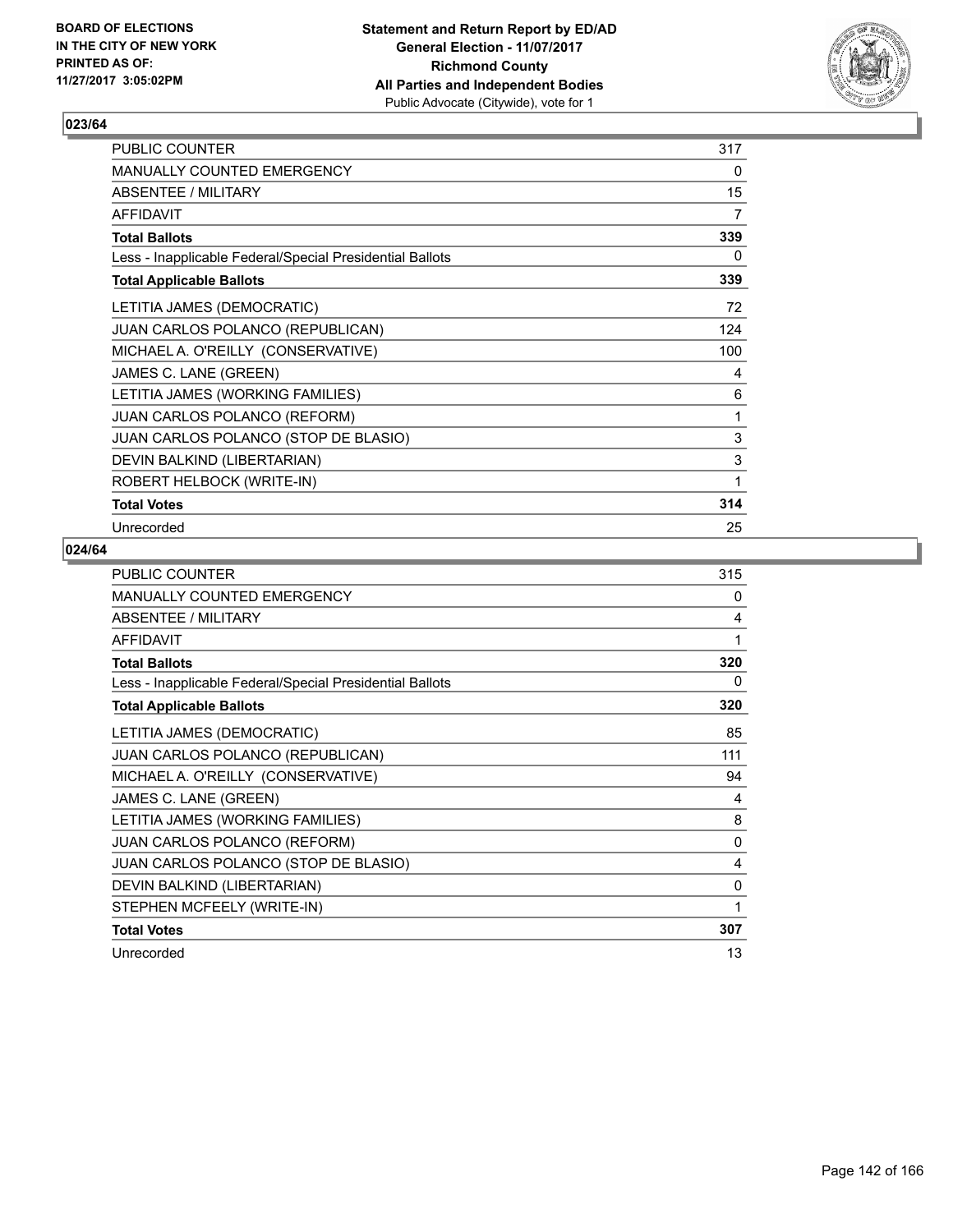

| PUBLIC COUNTER                                           | 303 |
|----------------------------------------------------------|-----|
| <b>MANUALLY COUNTED EMERGENCY</b>                        | 0   |
| ABSENTEE / MILITARY                                      | 18  |
| <b>AFFIDAVIT</b>                                         | 5   |
| <b>Total Ballots</b>                                     | 326 |
| Less - Inapplicable Federal/Special Presidential Ballots | 0   |
| <b>Total Applicable Ballots</b>                          | 326 |
| LETITIA JAMES (DEMOCRATIC)                               | 69  |
| JUAN CARLOS POLANCO (REPUBLICAN)                         | 124 |
| MICHAEL A. O'REILLY (CONSERVATIVE)                       | 82  |
| JAMES C. LANE (GREEN)                                    | 2   |
| LETITIA JAMES (WORKING FAMILIES)                         | 10  |
| JUAN CARLOS POLANCO (REFORM)                             | 3   |
| JUAN CARLOS POLANCO (STOP DE BLASIO)                     | 3   |
| DEVIN BALKIND (LIBERTARIAN)                              | 1   |
| ADAIR MARTINEZ (WRITE-IN)                                | 1   |
| <b>Total Votes</b>                                       | 295 |
| Unrecorded                                               | 31  |

| <b>PUBLIC COUNTER</b>                                    | 315            |
|----------------------------------------------------------|----------------|
| <b>MANUALLY COUNTED EMERGENCY</b>                        | 0              |
| ABSENTEE / MILITARY                                      | 10             |
| AFFIDAVIT                                                | 1              |
| <b>Total Ballots</b>                                     | 326            |
| Less - Inapplicable Federal/Special Presidential Ballots | 0              |
| <b>Total Applicable Ballots</b>                          | 326            |
| LETITIA JAMES (DEMOCRATIC)                               | 98             |
| <b>JUAN CARLOS POLANCO (REPUBLICAN)</b>                  | 109            |
| MICHAEL A. O'REILLY (CONSERVATIVE)                       | 81             |
| JAMES C. LANE (GREEN)                                    | 1              |
| LETITIA JAMES (WORKING FAMILIES)                         | 7              |
| <b>JUAN CARLOS POLANCO (REFORM)</b>                      | $\overline{2}$ |
| JUAN CARLOS POLANCO (STOP DE BLASIO)                     | 3              |
| DEVIN BALKIND (LIBERTARIAN)                              | $\overline{2}$ |
| <b>Total Votes</b>                                       | 303            |
| Unrecorded                                               | 23             |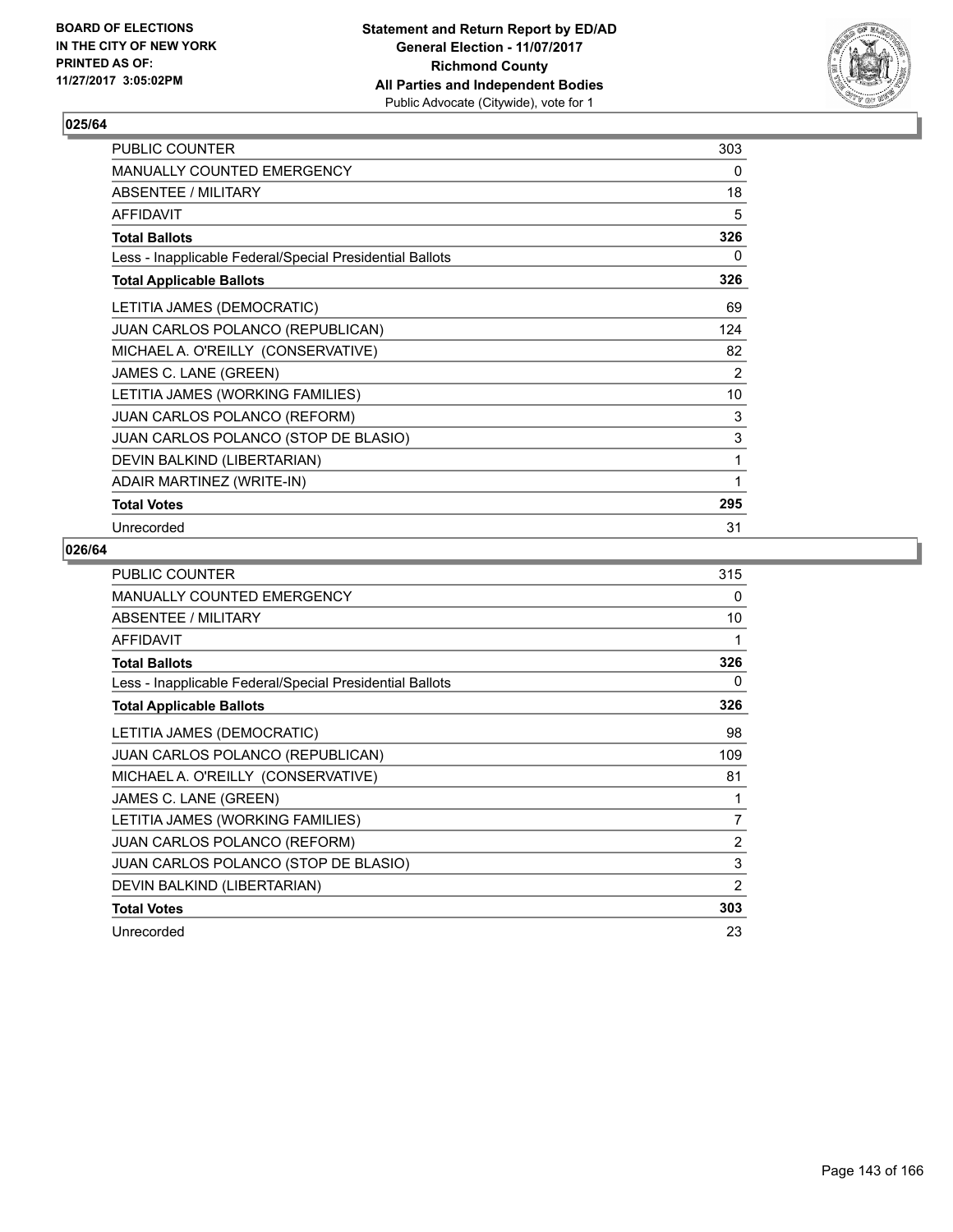

| <b>PUBLIC COUNTER</b>                                    | 278 |
|----------------------------------------------------------|-----|
| <b>MANUALLY COUNTED EMERGENCY</b>                        | 0   |
| ABSENTEE / MILITARY                                      | 7   |
| <b>AFFIDAVIT</b>                                         | 1   |
| <b>Total Ballots</b>                                     | 286 |
| Less - Inapplicable Federal/Special Presidential Ballots | 0   |
| <b>Total Applicable Ballots</b>                          | 286 |
| LETITIA JAMES (DEMOCRATIC)                               | 76  |
| <b>JUAN CARLOS POLANCO (REPUBLICAN)</b>                  | 103 |
| MICHAEL A. O'REILLY (CONSERVATIVE)                       | 79  |
| JAMES C. LANE (GREEN)                                    | 0   |
| LETITIA JAMES (WORKING FAMILIES)                         | 6   |
| <b>JUAN CARLOS POLANCO (REFORM)</b>                      | 1   |
| JUAN CARLOS POLANCO (STOP DE BLASIO)                     | 2   |
| DEVIN BALKIND (LIBERTARIAN)                              | 3   |
| <b>Total Votes</b>                                       | 270 |
| Unrecorded                                               | 16  |

| PUBLIC COUNTER                                           | 201 |
|----------------------------------------------------------|-----|
| MANUALLY COUNTED EMERGENCY                               | 0   |
| ABSENTEE / MILITARY                                      | 3   |
| AFFIDAVIT                                                | 0   |
| <b>Total Ballots</b>                                     | 204 |
| Less - Inapplicable Federal/Special Presidential Ballots | 0   |
| <b>Total Applicable Ballots</b>                          | 204 |
| LETITIA JAMES (DEMOCRATIC)                               | 41  |
| JUAN CARLOS POLANCO (REPUBLICAN)                         | 87  |
| MICHAEL A. O'REILLY (CONSERVATIVE)                       | 60  |
| JAMES C. LANE (GREEN)                                    | 2   |
| LETITIA JAMES (WORKING FAMILIES)                         | 2   |
| <b>JUAN CARLOS POLANCO (REFORM)</b>                      | 0   |
| JUAN CARLOS POLANCO (STOP DE BLASIO)                     | 0   |
| DEVIN BALKIND (LIBERTARIAN)                              | 2   |
| <b>Total Votes</b>                                       | 194 |
| Unrecorded                                               | 10  |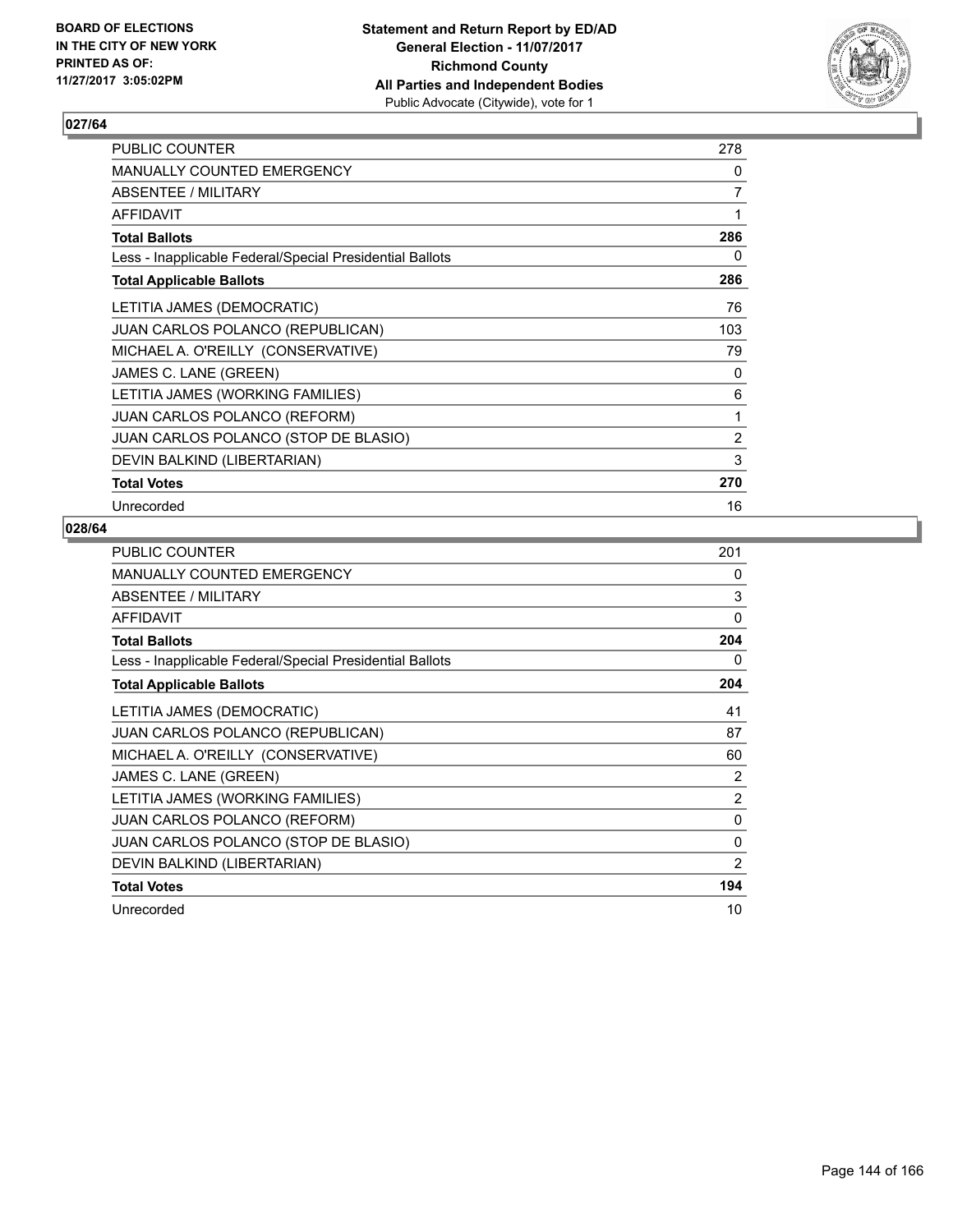

| <b>PUBLIC COUNTER</b>                                    | 347 |
|----------------------------------------------------------|-----|
| <b>MANUALLY COUNTED EMERGENCY</b>                        | 0   |
| ABSENTEE / MILITARY                                      | 9   |
| <b>AFFIDAVIT</b>                                         | 0   |
| <b>Total Ballots</b>                                     | 356 |
| Less - Inapplicable Federal/Special Presidential Ballots | 0   |
| <b>Total Applicable Ballots</b>                          | 356 |
| LETITIA JAMES (DEMOCRATIC)                               | 68  |
| JUAN CARLOS POLANCO (REPUBLICAN)                         | 141 |
| MICHAEL A. O'REILLY (CONSERVATIVE)                       | 102 |
| JAMES C. LANE (GREEN)                                    | 7   |
| LETITIA JAMES (WORKING FAMILIES)                         | 8   |
| <b>JUAN CARLOS POLANCO (REFORM)</b>                      | 1   |
| JUAN CARLOS POLANCO (STOP DE BLASIO)                     | 2   |
| DEVIN BALKIND (LIBERTARIAN)                              | 4   |
| <b>Total Votes</b>                                       | 333 |
| Unrecorded                                               | 23  |

| <b>PUBLIC COUNTER</b>                                    | 297 |
|----------------------------------------------------------|-----|
| <b>MANUALLY COUNTED EMERGENCY</b>                        | 0   |
| ABSENTEE / MILITARY                                      | 5   |
| AFFIDAVIT                                                | 1   |
| <b>Total Ballots</b>                                     | 303 |
| Less - Inapplicable Federal/Special Presidential Ballots | 0   |
| <b>Total Applicable Ballots</b>                          | 303 |
| LETITIA JAMES (DEMOCRATIC)                               | 74  |
| <b>JUAN CARLOS POLANCO (REPUBLICAN)</b>                  | 125 |
| MICHAEL A. O'REILLY (CONSERVATIVE)                       | 75  |
| JAMES C. LANE (GREEN)                                    | 1   |
| LETITIA JAMES (WORKING FAMILIES)                         | 9   |
| JUAN CARLOS POLANCO (REFORM)                             | 0   |
| JUAN CARLOS POLANCO (STOP DE BLASIO)                     | 1   |
| DEVIN BALKIND (LIBERTARIAN)                              | 0   |
| <b>Total Votes</b>                                       | 285 |
| Unrecorded                                               | 18  |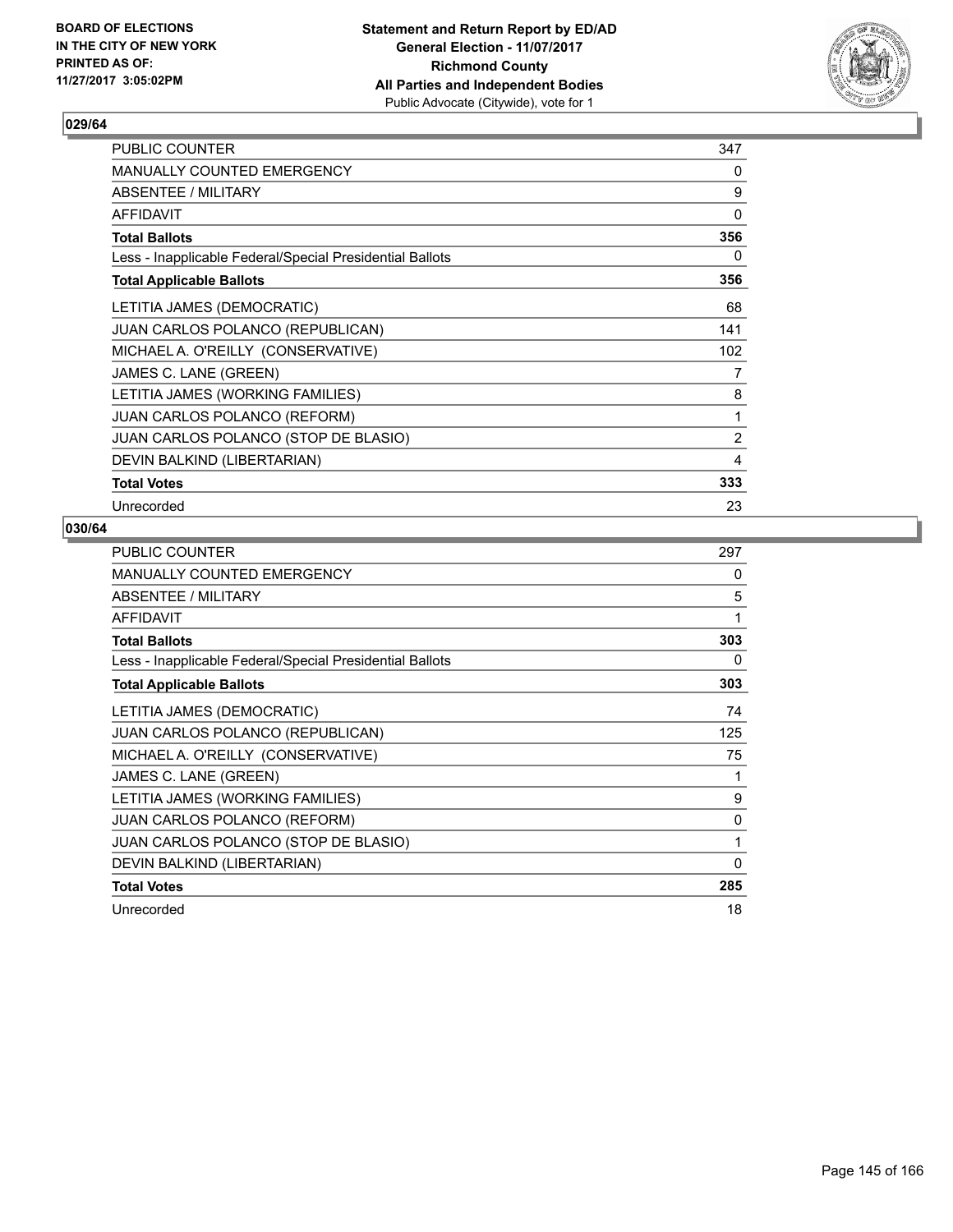

| <b>PUBLIC COUNTER</b>                                    | 289               |
|----------------------------------------------------------|-------------------|
| <b>MANUALLY COUNTED EMERGENCY</b>                        | 0                 |
| ABSENTEE / MILITARY                                      | 3                 |
| <b>AFFIDAVIT</b>                                         | $\overline{2}$    |
| <b>Total Ballots</b>                                     | 294               |
| Less - Inapplicable Federal/Special Presidential Ballots | 0                 |
| <b>Total Applicable Ballots</b>                          | 294               |
| LETITIA JAMES (DEMOCRATIC)                               | 71                |
| <b>JUAN CARLOS POLANCO (REPUBLICAN)</b>                  | 115               |
| MICHAEL A. O'REILLY (CONSERVATIVE)                       | 76                |
| JAMES C. LANE (GREEN)                                    | 2                 |
| LETITIA JAMES (WORKING FAMILIES)                         | $12 \overline{ }$ |
| <b>JUAN CARLOS POLANCO (REFORM)</b>                      | 0                 |
| JUAN CARLOS POLANCO (STOP DE BLASIO)                     | $\overline{2}$    |
| DEVIN BALKIND (LIBERTARIAN)                              | 3                 |
| <b>Total Votes</b>                                       | 281               |
| Unrecorded                                               | 13                |

| <b>PUBLIC COUNTER</b>                                    | 336 |
|----------------------------------------------------------|-----|
| MANUALLY COUNTED EMERGENCY                               | 0   |
| ABSENTEE / MILITARY                                      | 12  |
| AFFIDAVIT                                                | 1   |
| <b>Total Ballots</b>                                     | 349 |
| Less - Inapplicable Federal/Special Presidential Ballots | 0   |
| <b>Total Applicable Ballots</b>                          | 349 |
| LETITIA JAMES (DEMOCRATIC)                               | 102 |
| JUAN CARLOS POLANCO (REPUBLICAN)                         | 117 |
| MICHAEL A. O'REILLY (CONSERVATIVE)                       | 91  |
| JAMES C. LANE (GREEN)                                    | 6   |
| LETITIA JAMES (WORKING FAMILIES)                         | 5   |
| <b>JUAN CARLOS POLANCO (REFORM)</b>                      | 0   |
| JUAN CARLOS POLANCO (STOP DE BLASIO)                     | 1   |
| DEVIN BALKIND (LIBERTARIAN)                              | 4   |
| <b>Total Votes</b>                                       | 326 |
| Unrecorded                                               | 23  |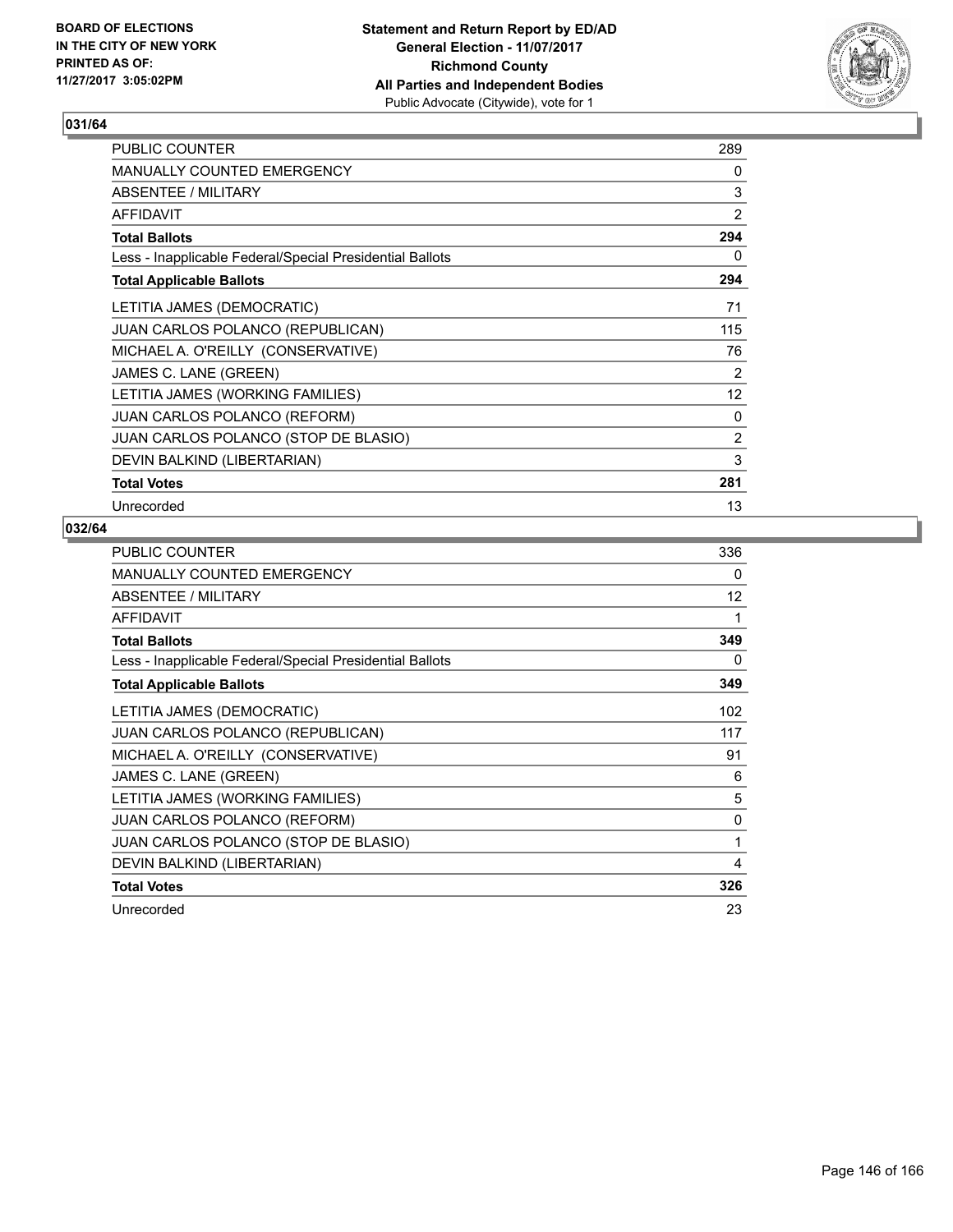

| PUBLIC COUNTER                                           | 286 |
|----------------------------------------------------------|-----|
| <b>MANUALLY COUNTED EMERGENCY</b>                        | 0   |
| ABSENTEE / MILITARY                                      | 14  |
| <b>AFFIDAVIT</b>                                         | 1   |
| <b>Total Ballots</b>                                     | 301 |
| Less - Inapplicable Federal/Special Presidential Ballots | 0   |
| <b>Total Applicable Ballots</b>                          | 301 |
| LETITIA JAMES (DEMOCRATIC)                               | 63  |
| JUAN CARLOS POLANCO (REPUBLICAN)                         | 119 |
| MICHAEL A. O'REILLY (CONSERVATIVE)                       | 91  |
| JAMES C. LANE (GREEN)                                    | 4   |
| LETITIA JAMES (WORKING FAMILIES)                         | 7   |
| <b>JUAN CARLOS POLANCO (REFORM)</b>                      | 1   |
| JUAN CARLOS POLANCO (STOP DE BLASIO)                     | 1   |
| DEVIN BALKIND (LIBERTARIAN)                              | 0   |
| ALFRED C. SHARPTON (WRITE-IN)                            | 1   |
| <b>Total Votes</b>                                       | 287 |
| Unrecorded                                               | 14  |

| PUBLIC COUNTER                                           | 320            |
|----------------------------------------------------------|----------------|
| <b>MANUALLY COUNTED EMERGENCY</b>                        | 0              |
| ABSENTEE / MILITARY                                      | 44             |
| <b>AFFIDAVIT</b>                                         | 8              |
| <b>Total Ballots</b>                                     | 372            |
| Less - Inapplicable Federal/Special Presidential Ballots | 0              |
| <b>Total Applicable Ballots</b>                          | 372            |
| LETITIA JAMES (DEMOCRATIC)                               | 97             |
| JUAN CARLOS POLANCO (REPUBLICAN)                         | 151            |
| MICHAEL A. O'REILLY (CONSERVATIVE)                       | 83             |
| JAMES C. LANE (GREEN)                                    | 2              |
| LETITIA JAMES (WORKING FAMILIES)                         | $\overline{7}$ |
| JUAN CARLOS POLANCO (REFORM)                             | $\overline{2}$ |
| JUAN CARLOS POLANCO (STOP DE BLASIO)                     | $\overline{2}$ |
| DEVIN BALKIND (LIBERTARIAN)                              | 2              |
| DAVID C. EISENBACH (WRITE-IN)                            | $\overline{2}$ |
| <b>Total Votes</b>                                       | 348            |
| Unrecorded                                               | 24             |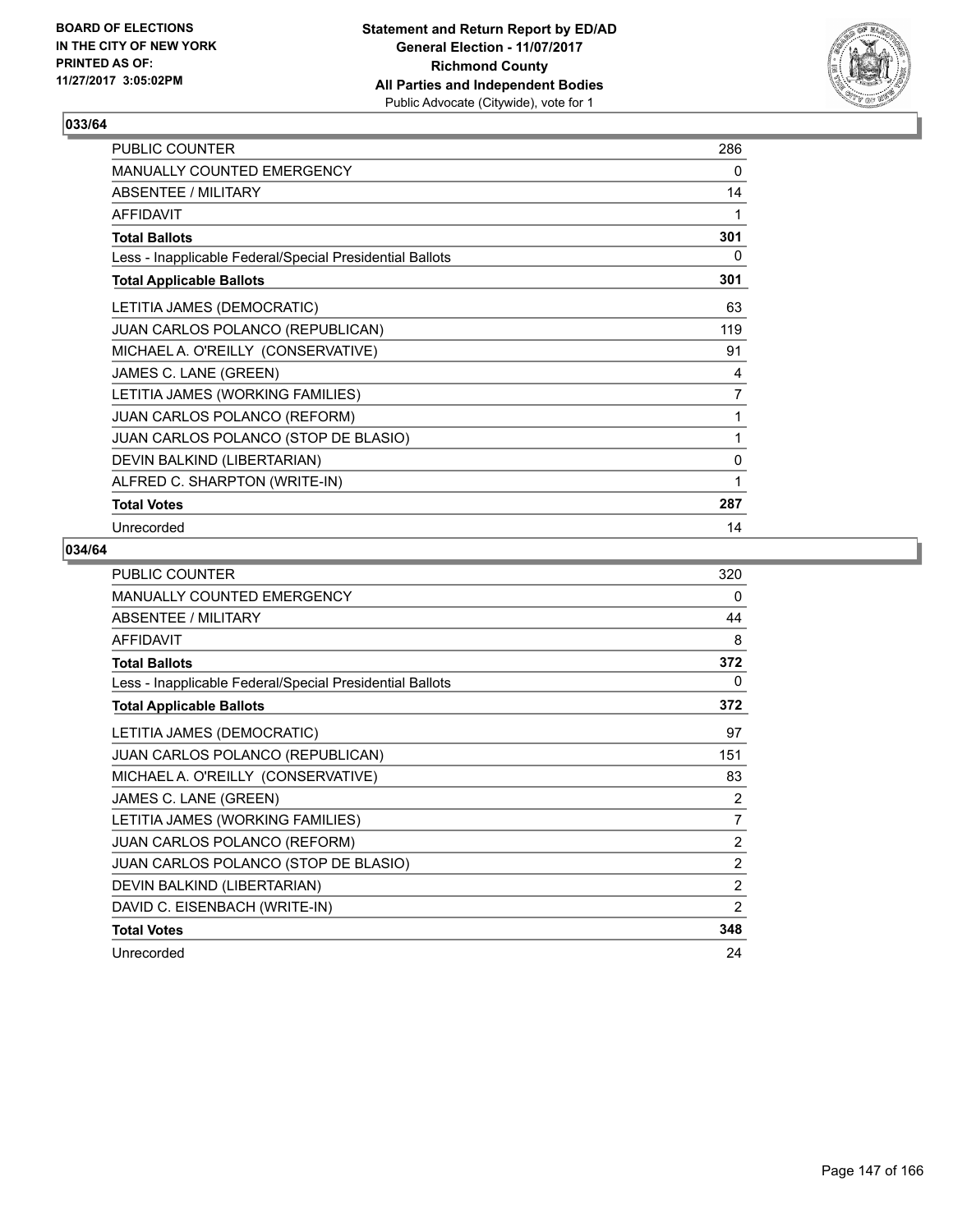

| PUBLIC COUNTER                                           | 307 |
|----------------------------------------------------------|-----|
| <b>MANUALLY COUNTED EMERGENCY</b>                        | 0   |
| ABSENTEE / MILITARY                                      | 20  |
| <b>AFFIDAVIT</b>                                         | 0   |
| <b>Total Ballots</b>                                     | 327 |
| Less - Inapplicable Federal/Special Presidential Ballots | 0   |
| <b>Total Applicable Ballots</b>                          | 327 |
| LETITIA JAMES (DEMOCRATIC)                               | 89  |
| JUAN CARLOS POLANCO (REPUBLICAN)                         | 124 |
| MICHAEL A. O'REILLY (CONSERVATIVE)                       | 75  |
| JAMES C. LANE (GREEN)                                    | 4   |
| LETITIA JAMES (WORKING FAMILIES)                         | 6   |
| <b>JUAN CARLOS POLANCO (REFORM)</b>                      | 0   |
| JUAN CARLOS POLANCO (STOP DE BLASIO)                     | 1   |
| DEVIN BALKIND (LIBERTARIAN)                              | 3   |
| <b>Total Votes</b>                                       | 302 |
| Unrecorded                                               | 25  |

| <b>PUBLIC COUNTER</b>                                    | 349 |
|----------------------------------------------------------|-----|
| <b>MANUALLY COUNTED EMERGENCY</b>                        | 0   |
| ABSENTEE / MILITARY                                      | 9   |
| <b>AFFIDAVIT</b>                                         | 4   |
| <b>Total Ballots</b>                                     | 362 |
| Less - Inapplicable Federal/Special Presidential Ballots | 0   |
| <b>Total Applicable Ballots</b>                          | 362 |
| LETITIA JAMES (DEMOCRATIC)                               | 99  |
| <b>JUAN CARLOS POLANCO (REPUBLICAN)</b>                  | 130 |
| MICHAEL A. O'REILLY (CONSERVATIVE)                       | 88  |
| JAMES C. LANE (GREEN)                                    | 4   |
| LETITIA JAMES (WORKING FAMILIES)                         | 14  |
| <b>JUAN CARLOS POLANCO (REFORM)</b>                      | 2   |
| <b>JUAN CARLOS POLANCO (STOP DE BLASIO)</b>              | 2   |
| DEVIN BALKIND (LIBERTARIAN)                              | 0   |
| <b>Total Votes</b>                                       | 339 |
| Unrecorded                                               | 23  |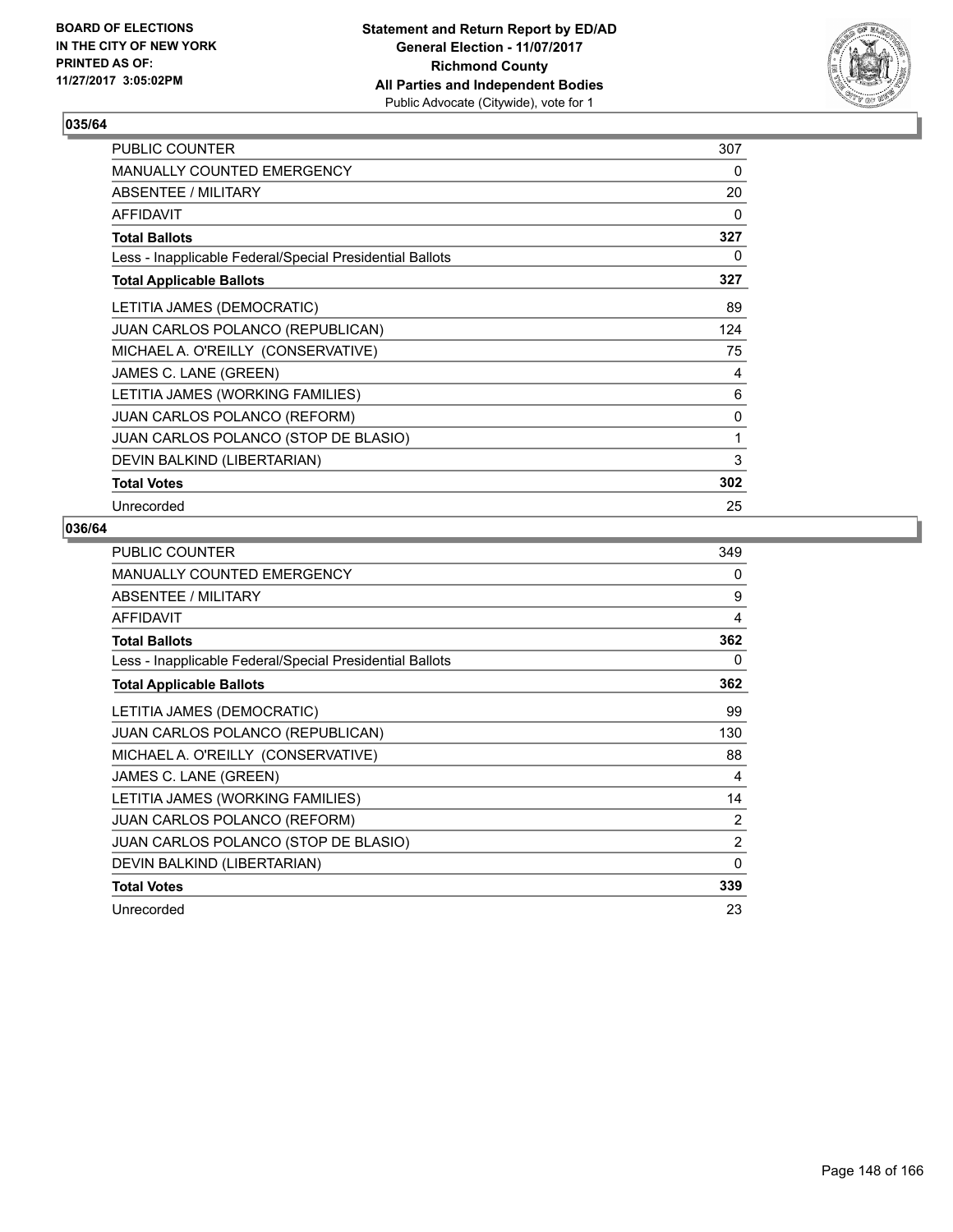

| PUBLIC COUNTER                                           | 283            |
|----------------------------------------------------------|----------------|
| <b>MANUALLY COUNTED EMERGENCY</b>                        | 0              |
| <b>ABSENTEE / MILITARY</b>                               | 12             |
| <b>AFFIDAVIT</b>                                         | 1              |
| <b>Total Ballots</b>                                     | 296            |
| Less - Inapplicable Federal/Special Presidential Ballots | 0              |
| <b>Total Applicable Ballots</b>                          | 296            |
| LETITIA JAMES (DEMOCRATIC)                               | 86             |
| JUAN CARLOS POLANCO (REPUBLICAN)                         | 119            |
| MICHAEL A. O'REILLY (CONSERVATIVE)                       | 68             |
| JAMES C. LANE (GREEN)                                    | 5              |
| LETITIA JAMES (WORKING FAMILIES)                         | $\overline{2}$ |
| JUAN CARLOS POLANCO (REFORM)                             | 1              |
| JUAN CARLOS POLANCO (STOP DE BLASIO)                     | $\mathbf{0}$   |
| DEVIN BALKIND (LIBERTARIAN)                              | 0              |
| IRIS FELSENSTEIN (WRITE-IN)                              | 1              |
| RAMY HANNA (WRITE-IN)                                    | 1              |
| UNATTRIBUTABLE WRITE-IN (WRITE-IN)                       | 1              |
| <b>Total Votes</b>                                       | 284            |
| Unrecorded                                               | 12             |

| <b>PUBLIC COUNTER</b>                                    | 280 |
|----------------------------------------------------------|-----|
| <b>MANUALLY COUNTED EMERGENCY</b>                        | 0   |
| <b>ABSENTEE / MILITARY</b>                               | 18  |
| AFFIDAVIT                                                | 0   |
| <b>Total Ballots</b>                                     | 298 |
| Less - Inapplicable Federal/Special Presidential Ballots | 0   |
| <b>Total Applicable Ballots</b>                          | 298 |
| LETITIA JAMES (DEMOCRATIC)                               | 92  |
| JUAN CARLOS POLANCO (REPUBLICAN)                         | 104 |
| MICHAEL A. O'REILLY (CONSERVATIVE)                       | 61  |
| JAMES C. LANE (GREEN)                                    | 3   |
| LETITIA JAMES (WORKING FAMILIES)                         | 12  |
| <b>JUAN CARLOS POLANCO (REFORM)</b>                      | 2   |
| JUAN CARLOS POLANCO (STOP DE BLASIO)                     | 2   |
| DEVIN BALKIND (LIBERTARIAN)                              | 2   |
| <b>Total Votes</b>                                       | 278 |
| Unrecorded                                               | 20  |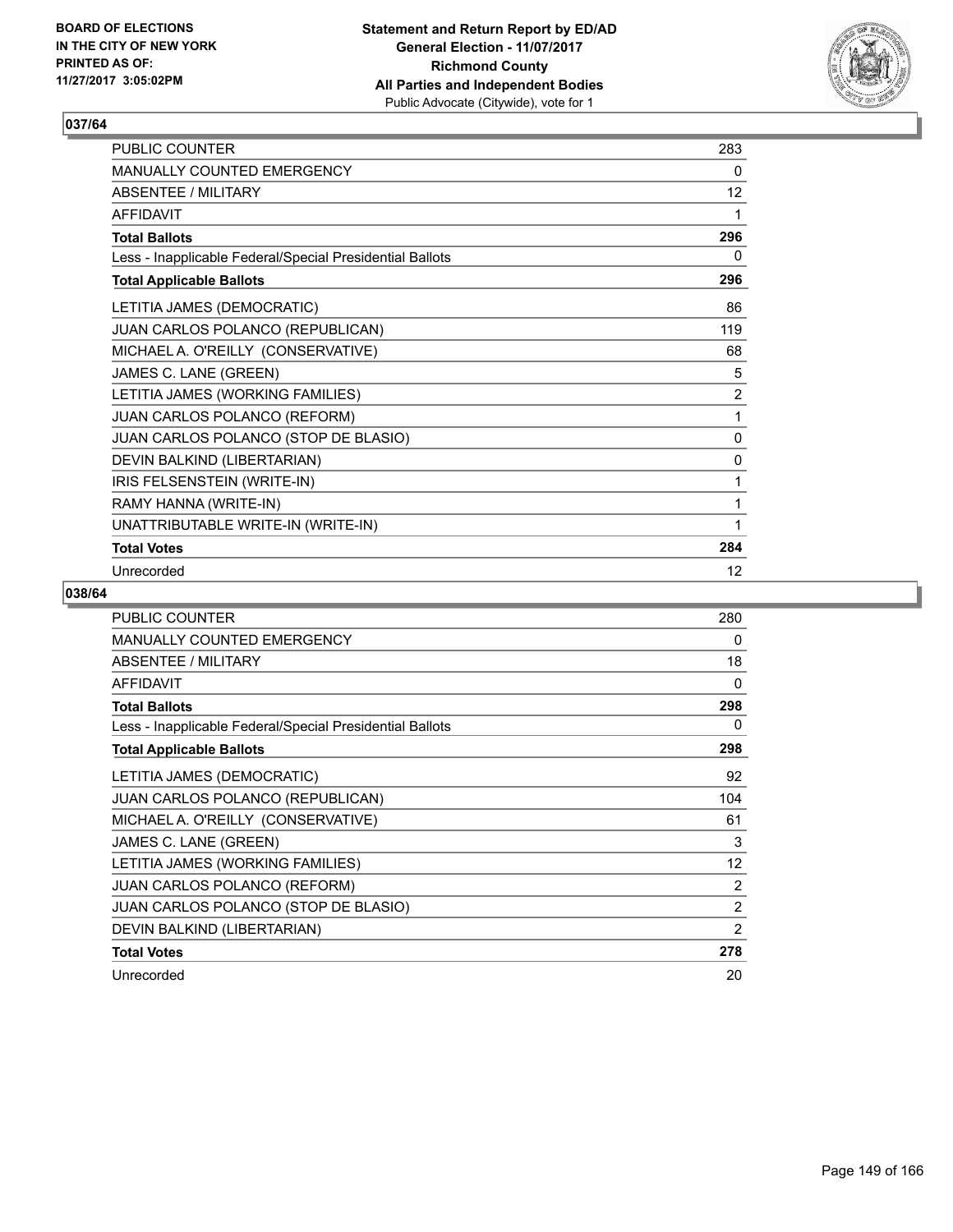

| <b>PUBLIC COUNTER</b>                                    | 272            |
|----------------------------------------------------------|----------------|
| <b>MANUALLY COUNTED EMERGENCY</b>                        | 0              |
| ABSENTEE / MILITARY                                      | $\overline{7}$ |
| <b>AFFIDAVIT</b>                                         | 0              |
| <b>Total Ballots</b>                                     | 279            |
| Less - Inapplicable Federal/Special Presidential Ballots | 0              |
| <b>Total Applicable Ballots</b>                          | 279            |
| LETITIA JAMES (DEMOCRATIC)                               | 75             |
| JUAN CARLOS POLANCO (REPUBLICAN)                         | 87             |
| MICHAEL A. O'REILLY (CONSERVATIVE)                       | 70             |
| JAMES C. LANE (GREEN)                                    | 2              |
| LETITIA JAMES (WORKING FAMILIES)                         | 11             |
| JUAN CARLOS POLANCO (REFORM)                             | 4              |
| JUAN CARLOS POLANCO (STOP DE BLASIO)                     | 5              |
| DEVIN BALKIND (LIBERTARIAN)                              | 3              |
| <b>Total Votes</b>                                       | 257            |
| Unrecorded                                               | 22             |

| <b>PUBLIC COUNTER</b>                                    | 211            |
|----------------------------------------------------------|----------------|
| MANUALLY COUNTED EMERGENCY                               | 0              |
| ABSENTEE / MILITARY                                      | 14             |
| AFFIDAVIT                                                | 7              |
| <b>Total Ballots</b>                                     | 232            |
| Less - Inapplicable Federal/Special Presidential Ballots | 0              |
| <b>Total Applicable Ballots</b>                          | 232            |
| LETITIA JAMES (DEMOCRATIC)                               | 112            |
| JUAN CARLOS POLANCO (REPUBLICAN)                         | 61             |
| MICHAEL A. O'REILLY (CONSERVATIVE)                       | 31             |
| JAMES C. LANE (GREEN)                                    | 3              |
| LETITIA JAMES (WORKING FAMILIES)                         | 9              |
| <b>JUAN CARLOS POLANCO (REFORM)</b>                      | 3              |
| JUAN CARLOS POLANCO (STOP DE BLASIO)                     | $\overline{2}$ |
| DEVIN BALKIND (LIBERTARIAN)                              | $\Omega$       |
| <b>Total Votes</b>                                       | 221            |
| Unrecorded                                               | 11             |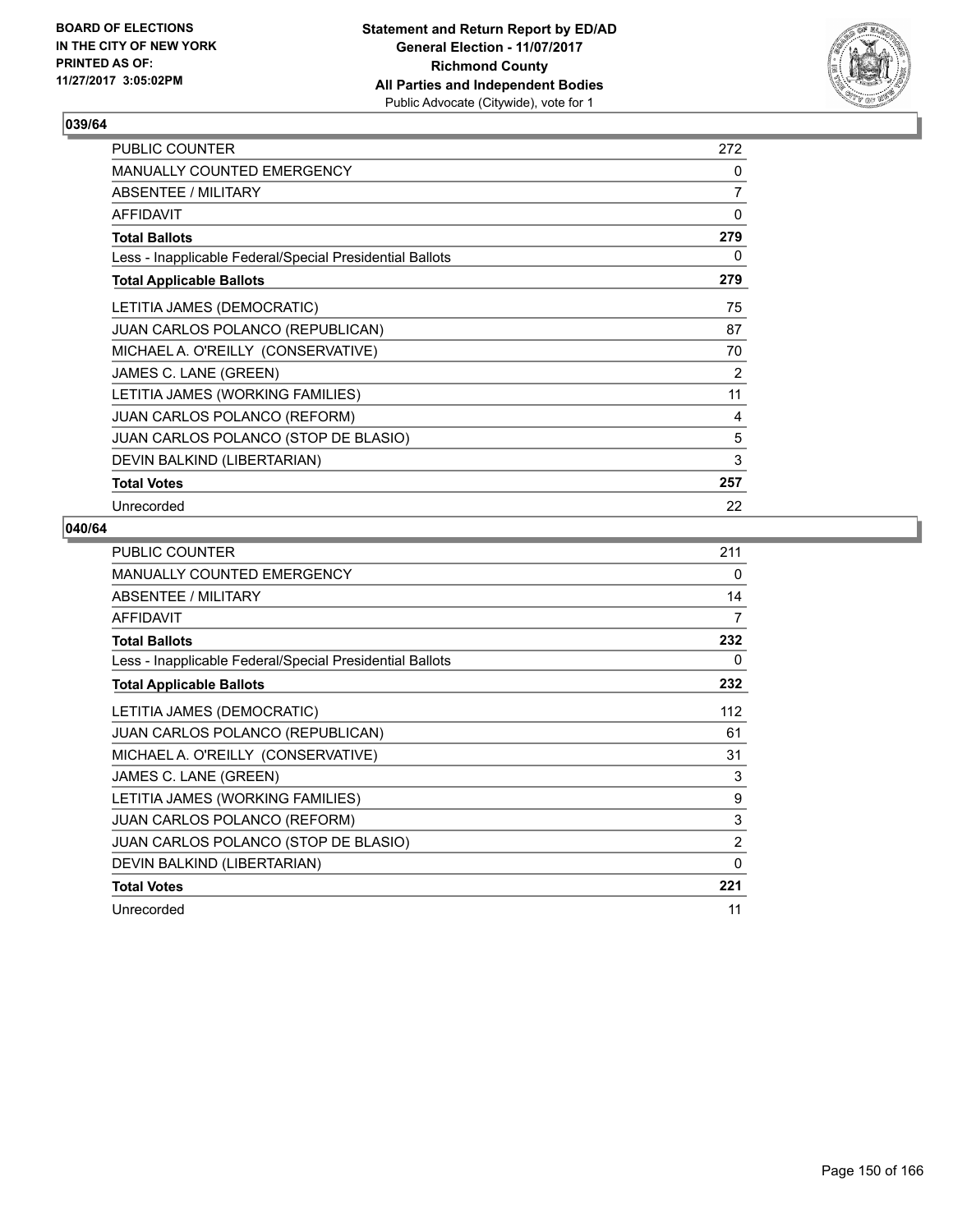

| <b>PUBLIC COUNTER</b>                                    | 238            |
|----------------------------------------------------------|----------------|
| <b>MANUALLY COUNTED EMERGENCY</b>                        | 0              |
| ABSENTEE / MILITARY                                      | 2              |
| <b>AFFIDAVIT</b>                                         | $\overline{2}$ |
| <b>Total Ballots</b>                                     | 242            |
| Less - Inapplicable Federal/Special Presidential Ballots | 0              |
| <b>Total Applicable Ballots</b>                          | 242            |
| LETITIA JAMES (DEMOCRATIC)                               | 63             |
| <b>JUAN CARLOS POLANCO (REPUBLICAN)</b>                  | 88             |
| MICHAEL A. O'REILLY (CONSERVATIVE)                       | 58             |
| JAMES C. LANE (GREEN)                                    | 5              |
| LETITIA JAMES (WORKING FAMILIES)                         | 2              |
| <b>JUAN CARLOS POLANCO (REFORM)</b>                      | 0              |
| JUAN CARLOS POLANCO (STOP DE BLASIO)                     | 1              |
| DEVIN BALKIND (LIBERTARIAN)                              | $\overline{2}$ |
| <b>Total Votes</b>                                       | 219            |
| Unrecorded                                               | 23             |

| PUBLIC COUNTER                                           | 238 |
|----------------------------------------------------------|-----|
| MANUALLY COUNTED EMERGENCY                               | 0   |
| ABSENTEE / MILITARY                                      | 14  |
| <b>AFFIDAVIT</b>                                         | 3   |
| <b>Total Ballots</b>                                     | 255 |
| Less - Inapplicable Federal/Special Presidential Ballots | 0   |
| <b>Total Applicable Ballots</b>                          | 255 |
| LETITIA JAMES (DEMOCRATIC)                               | 93  |
| JUAN CARLOS POLANCO (REPUBLICAN)                         | 75  |
| MICHAEL A. O'REILLY (CONSERVATIVE)                       | 45  |
| JAMES C. LANE (GREEN)                                    | 2   |
| LETITIA JAMES (WORKING FAMILIES)                         | 7   |
| <b>JUAN CARLOS POLANCO (REFORM)</b>                      | 4   |
| JUAN CARLOS POLANCO (STOP DE BLASIO)                     | 3   |
| DEVIN BALKIND (LIBERTARIAN)                              | 3   |
| UNATTRIBUTABLE WRITE-IN (WRITE-IN)                       | 2   |
| <b>Total Votes</b>                                       | 234 |
| Unrecorded                                               | 21  |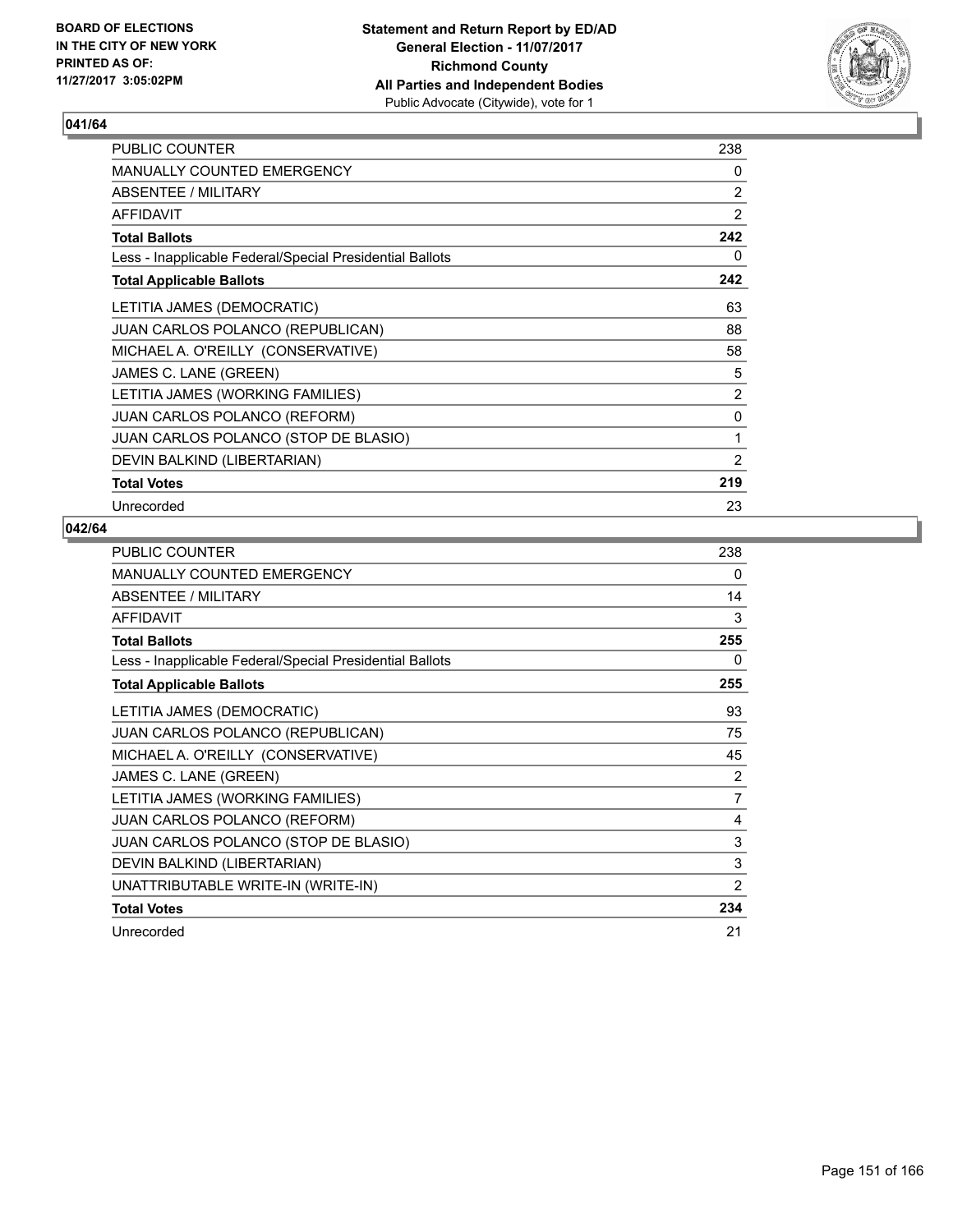

| PUBLIC COUNTER                                           | 153            |
|----------------------------------------------------------|----------------|
| <b>MANUALLY COUNTED EMERGENCY</b>                        | 0              |
| <b>ABSENTEE / MILITARY</b>                               | 5              |
| <b>AFFIDAVIT</b>                                         | $\overline{2}$ |
| <b>Total Ballots</b>                                     | 160            |
| Less - Inapplicable Federal/Special Presidential Ballots | 0              |
| <b>Total Applicable Ballots</b>                          | 160            |
| LETITIA JAMES (DEMOCRATIC)                               | 45             |
| <b>JUAN CARLOS POLANCO (REPUBLICAN)</b>                  | 70             |
| MICHAEL A. O'REILLY (CONSERVATIVE)                       | 26             |
| JAMES C. LANE (GREEN)                                    | 1              |
| LETITIA JAMES (WORKING FAMILIES)                         | 4              |
| <b>JUAN CARLOS POLANCO (REFORM)</b>                      | 1              |
| JUAN CARLOS POLANCO (STOP DE BLASIO)                     | $\overline{2}$ |
| DEVIN BALKIND (LIBERTARIAN)                              | 1              |
| <b>Total Votes</b>                                       | 150            |
| Unrecorded                                               | 10             |

| PUBLIC COUNTER                                           | 284            |
|----------------------------------------------------------|----------------|
| MANUALLY COUNTED EMERGENCY                               | 0              |
| ABSENTEE / MILITARY                                      | 9              |
| <b>AFFIDAVIT</b>                                         | 1              |
| <b>Total Ballots</b>                                     | 294            |
| Less - Inapplicable Federal/Special Presidential Ballots | 0              |
| <b>Total Applicable Ballots</b>                          | 294            |
| LETITIA JAMES (DEMOCRATIC)                               | 98             |
| <b>JUAN CARLOS POLANCO (REPUBLICAN)</b>                  | 98             |
| MICHAEL A. O'REILLY (CONSERVATIVE)                       | 56             |
| JAMES C. LANE (GREEN)                                    | 5              |
| LETITIA JAMES (WORKING FAMILIES)                         | 11             |
| JUAN CARLOS POLANCO (REFORM)                             | 2              |
| JUAN CARLOS POLANCO (STOP DE BLASIO)                     | $\overline{2}$ |
| DEVIN BALKIND (LIBERTARIAN)                              | 4              |
| ESTEBAN E. GONZALEZ (WRITE-IN)                           | 1              |
| <b>Total Votes</b>                                       | 277            |
| Unrecorded                                               | 17             |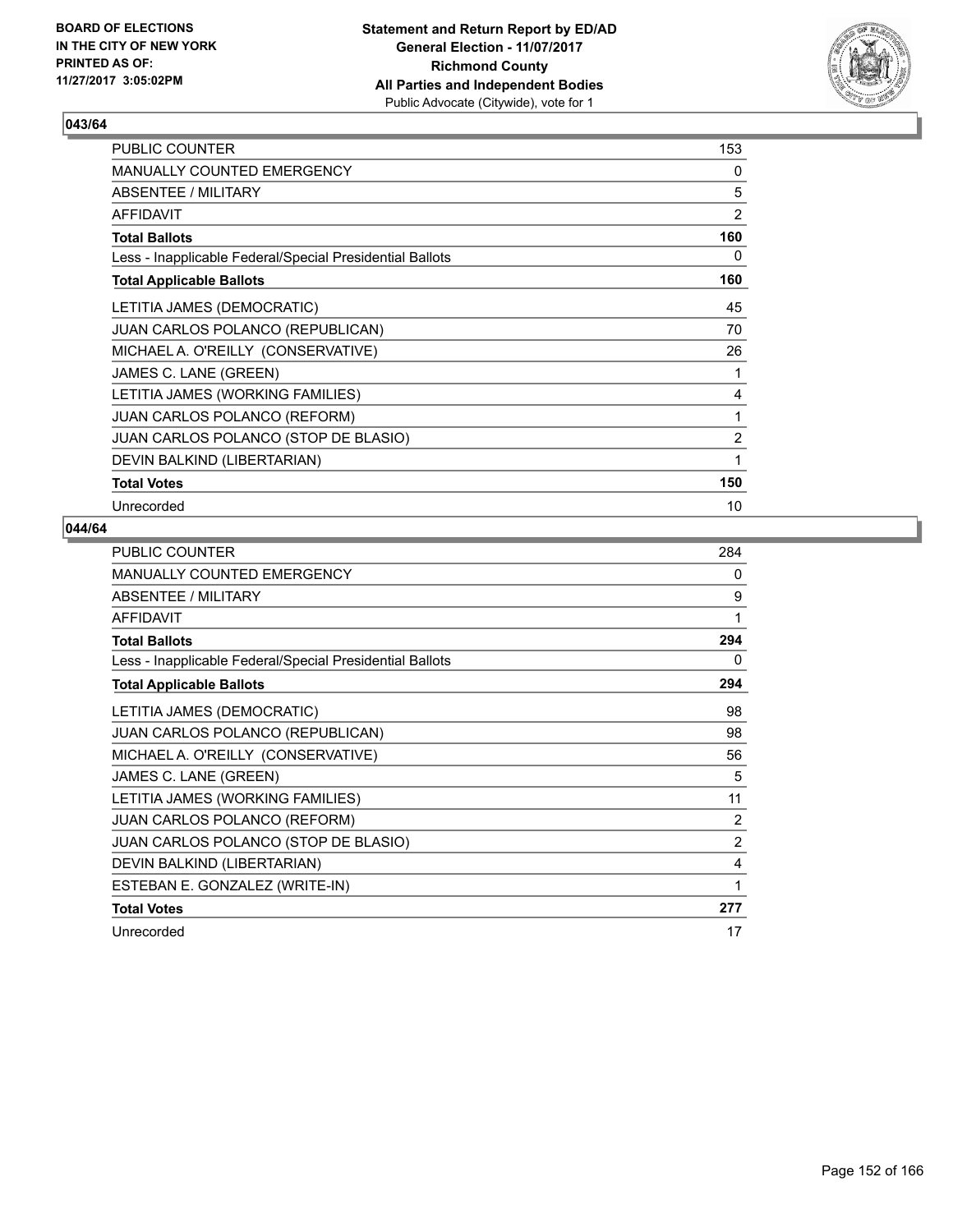

| <b>PUBLIC COUNTER</b>                                    | 244            |
|----------------------------------------------------------|----------------|
| <b>MANUALLY COUNTED EMERGENCY</b>                        | 0              |
| ABSENTEE / MILITARY                                      | 13             |
| <b>AFFIDAVIT</b>                                         | 0              |
| <b>Total Ballots</b>                                     | 257            |
| Less - Inapplicable Federal/Special Presidential Ballots | 0              |
| <b>Total Applicable Ballots</b>                          | 257            |
| LETITIA JAMES (DEMOCRATIC)                               | 85             |
| JUAN CARLOS POLANCO (REPUBLICAN)                         | 82             |
| MICHAEL A. O'REILLY (CONSERVATIVE)                       | 68             |
| JAMES C. LANE (GREEN)                                    | 1              |
| LETITIA JAMES (WORKING FAMILIES)                         | 6              |
| JUAN CARLOS POLANCO (REFORM)                             | 1              |
| JUAN CARLOS POLANCO (STOP DE BLASIO)                     | 0              |
| DEVIN BALKIND (LIBERTARIAN)                              | $\overline{2}$ |
| <b>Total Votes</b>                                       | 245            |
| Unrecorded                                               | 12             |

| <b>PUBLIC COUNTER</b>                                    | 254          |
|----------------------------------------------------------|--------------|
| <b>MANUALLY COUNTED EMERGENCY</b>                        | 0            |
| ABSENTEE / MILITARY                                      | 6            |
| <b>AFFIDAVIT</b>                                         | $\Omega$     |
| <b>Total Ballots</b>                                     | 260          |
| Less - Inapplicable Federal/Special Presidential Ballots | 0            |
| <b>Total Applicable Ballots</b>                          | 260          |
| LETITIA JAMES (DEMOCRATIC)                               | 82           |
| JUAN CARLOS POLANCO (REPUBLICAN)                         | 83           |
| MICHAEL A. O'REILLY (CONSERVATIVE)                       | 64           |
| JAMES C. LANE (GREEN)                                    | 6            |
| LETITIA JAMES (WORKING FAMILIES)                         | 6            |
| <b>JUAN CARLOS POLANCO (REFORM)</b>                      | $\mathbf{0}$ |
| JUAN CARLOS POLANCO (STOP DE BLASIO)                     | 3            |
| DEVIN BALKIND (LIBERTARIAN)                              | 1            |
| STEVE DIBRIENZA (WRITE-IN)                               | 1            |
| UNATTRIBUTABLE WRITE-IN (WRITE-IN)                       | 1            |
| <b>Total Votes</b>                                       | 247          |
| Unrecorded                                               | 13           |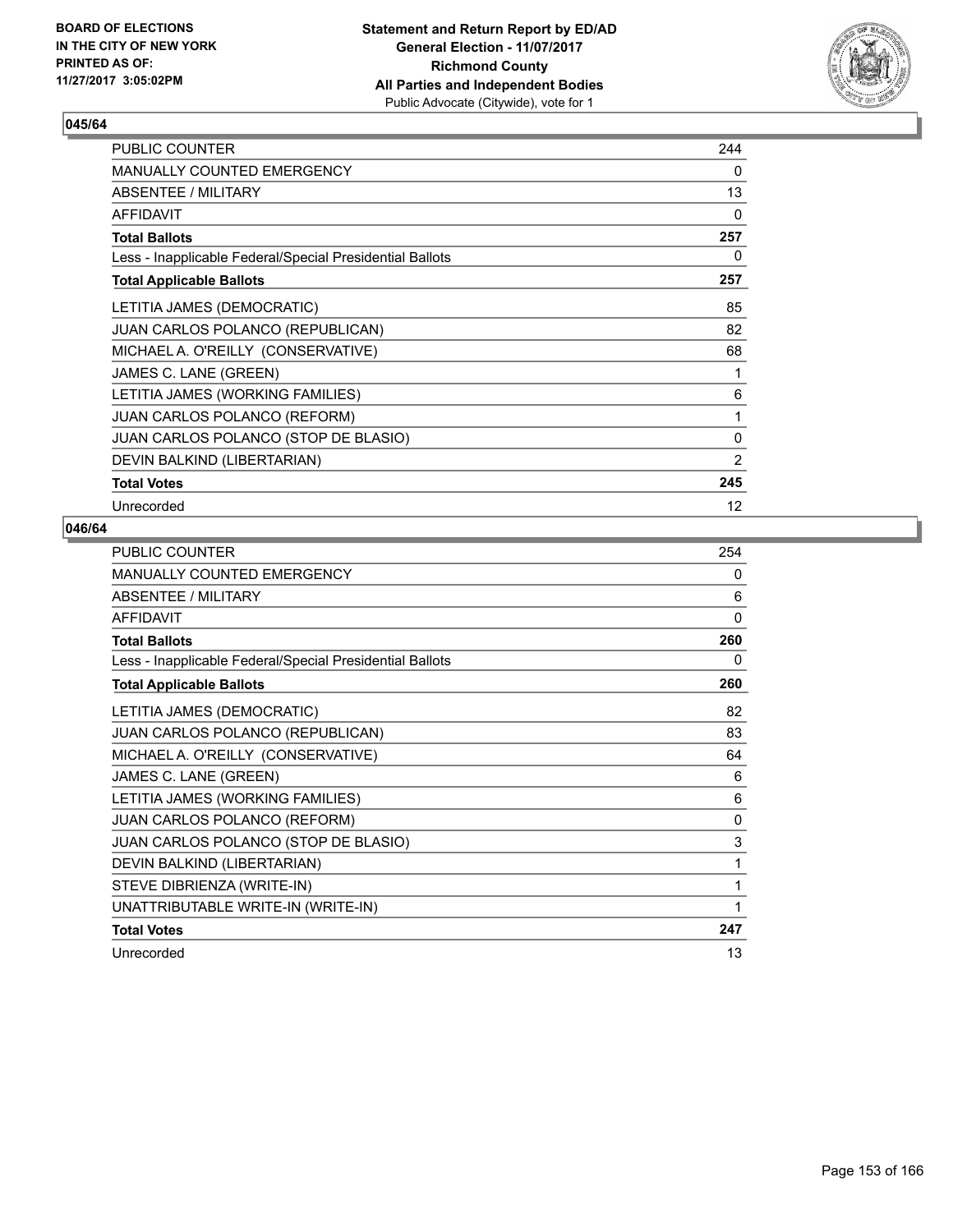

| <b>PUBLIC COUNTER</b>                                    | 309               |
|----------------------------------------------------------|-------------------|
| <b>MANUALLY COUNTED EMERGENCY</b>                        | 0                 |
| ABSENTEE / MILITARY                                      | 17                |
| <b>AFFIDAVIT</b>                                         | 1                 |
| <b>Total Ballots</b>                                     | 327               |
| Less - Inapplicable Federal/Special Presidential Ballots | 0                 |
| <b>Total Applicable Ballots</b>                          | 327               |
| LETITIA JAMES (DEMOCRATIC)                               | 118               |
| <b>JUAN CARLOS POLANCO (REPUBLICAN)</b>                  | 92                |
| MICHAEL A. O'REILLY (CONSERVATIVE)                       | 79                |
| JAMES C. LANE (GREEN)                                    | 8                 |
| LETITIA JAMES (WORKING FAMILIES)                         | $12 \overline{ }$ |
| <b>JUAN CARLOS POLANCO (REFORM)</b>                      | 2                 |
| JUAN CARLOS POLANCO (STOP DE BLASIO)                     | 3                 |
| DEVIN BALKIND (LIBERTARIAN)                              | 1                 |
| <b>Total Votes</b>                                       | 315               |
| Unrecorded                                               | $12 \overline{ }$ |

| <b>PUBLIC COUNTER</b>                                    | 377 |
|----------------------------------------------------------|-----|
| MANUALLY COUNTED EMERGENCY                               | 0   |
| ABSENTEE / MILITARY                                      | 15  |
| <b>AFFIDAVIT</b>                                         | 2   |
| <b>Total Ballots</b>                                     | 394 |
| Less - Inapplicable Federal/Special Presidential Ballots | 0   |
| <b>Total Applicable Ballots</b>                          | 394 |
| LETITIA JAMES (DEMOCRATIC)                               | 76  |
| JUAN CARLOS POLANCO (REPUBLICAN)                         | 145 |
| MICHAEL A. O'REILLY (CONSERVATIVE)                       | 135 |
| JAMES C. LANE (GREEN)                                    | 1   |
| LETITIA JAMES (WORKING FAMILIES)                         | 6   |
| <b>JUAN CARLOS POLANCO (REFORM)</b>                      | 1   |
| JUAN CARLOS POLANCO (STOP DE BLASIO)                     | 0   |
| DEVIN BALKIND (LIBERTARIAN)                              | 2   |
| <b>Total Votes</b>                                       | 366 |
| Unrecorded                                               | 28  |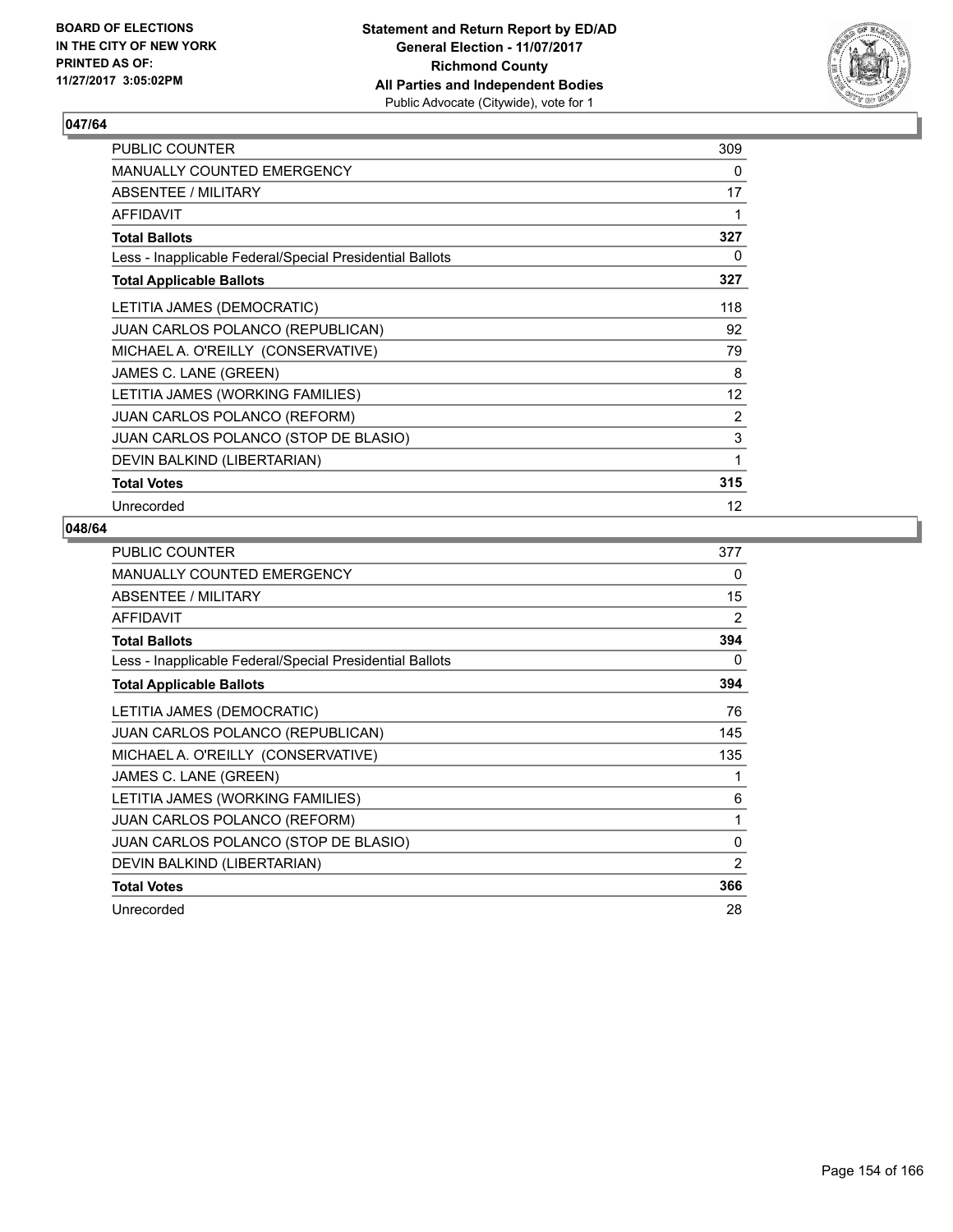

| PUBLIC COUNTER                                           | 299 |
|----------------------------------------------------------|-----|
| <b>MANUALLY COUNTED EMERGENCY</b>                        | 0   |
| ABSENTEE / MILITARY                                      | 35  |
| <b>AFFIDAVIT</b>                                         | 4   |
| <b>Total Ballots</b>                                     | 338 |
| Less - Inapplicable Federal/Special Presidential Ballots | 0   |
| <b>Total Applicable Ballots</b>                          | 338 |
| LETITIA JAMES (DEMOCRATIC)                               | 130 |
| JUAN CARLOS POLANCO (REPUBLICAN)                         | 103 |
| MICHAEL A. O'REILLY (CONSERVATIVE)                       | 62  |
| JAMES C. LANE (GREEN)                                    | 5   |
| LETITIA JAMES (WORKING FAMILIES)                         | 10  |
| <b>JUAN CARLOS POLANCO (REFORM)</b>                      | 1   |
| JUAN CARLOS POLANCO (STOP DE BLASIO)                     | 2   |
| DEVIN BALKIND (LIBERTARIAN)                              | 3   |
| <b>Total Votes</b>                                       | 316 |
| Unrecorded                                               | 22  |

| <b>PUBLIC COUNTER</b>                                    | 275 |
|----------------------------------------------------------|-----|
| MANUALLY COUNTED EMERGENCY                               | 0   |
| ABSENTEE / MILITARY                                      | 13  |
| AFFIDAVIT                                                | 5   |
| <b>Total Ballots</b>                                     | 293 |
| Less - Inapplicable Federal/Special Presidential Ballots | 0   |
| <b>Total Applicable Ballots</b>                          | 293 |
| LETITIA JAMES (DEMOCRATIC)                               | 105 |
| JUAN CARLOS POLANCO (REPUBLICAN)                         | 88  |
| MICHAEL A. O'REILLY (CONSERVATIVE)                       | 71  |
| JAMES C. LANE (GREEN)                                    | 3   |
| LETITIA JAMES (WORKING FAMILIES)                         | 7   |
| <b>JUAN CARLOS POLANCO (REFORM)</b>                      | 2   |
| JUAN CARLOS POLANCO (STOP DE BLASIO)                     | 3   |
| DEVIN BALKIND (LIBERTARIAN)                              | 1   |
| <b>Total Votes</b>                                       | 280 |
| Unrecorded                                               | 13  |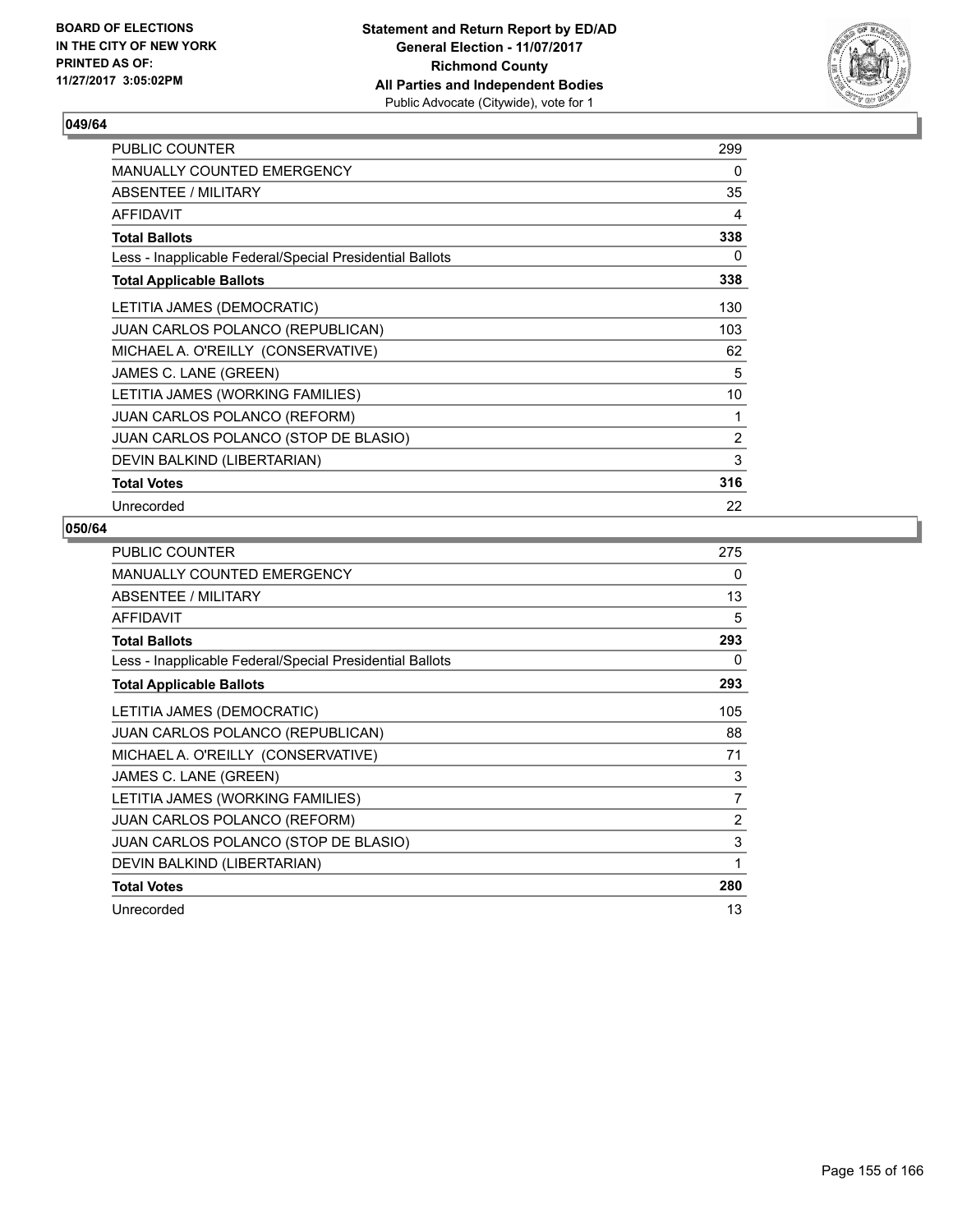

| <b>PUBLIC COUNTER</b>                                    | 237               |
|----------------------------------------------------------|-------------------|
| <b>MANUALLY COUNTED EMERGENCY</b>                        | 0                 |
| ABSENTEE / MILITARY                                      | 4                 |
| <b>AFFIDAVIT</b>                                         | $\overline{2}$    |
| <b>Total Ballots</b>                                     | 243               |
| Less - Inapplicable Federal/Special Presidential Ballots | 0                 |
| <b>Total Applicable Ballots</b>                          | 243               |
| LETITIA JAMES (DEMOCRATIC)                               | 100               |
| <b>JUAN CARLOS POLANCO (REPUBLICAN)</b>                  | 62                |
| MICHAEL A. O'REILLY (CONSERVATIVE)                       | 51                |
| JAMES C. LANE (GREEN)                                    | 3                 |
| LETITIA JAMES (WORKING FAMILIES)                         | 8                 |
| <b>JUAN CARLOS POLANCO (REFORM)</b>                      | 3                 |
| JUAN CARLOS POLANCO (STOP DE BLASIO)                     | $\overline{2}$    |
| DEVIN BALKIND (LIBERTARIAN)                              | $\overline{2}$    |
| <b>Total Votes</b>                                       | 231               |
| Unrecorded                                               | $12 \overline{ }$ |

| <b>PUBLIC COUNTER</b>                                    | 276 |
|----------------------------------------------------------|-----|
| <b>MANUALLY COUNTED EMERGENCY</b>                        | 0   |
| ABSENTEE / MILITARY                                      | 9   |
| AFFIDAVIT                                                | 1   |
| <b>Total Ballots</b>                                     | 286 |
| Less - Inapplicable Federal/Special Presidential Ballots | 0   |
| <b>Total Applicable Ballots</b>                          | 286 |
| LETITIA JAMES (DEMOCRATIC)                               | 90  |
| <b>JUAN CARLOS POLANCO (REPUBLICAN)</b>                  | 92  |
| MICHAEL A. O'REILLY (CONSERVATIVE)                       | 71  |
| JAMES C. LANE (GREEN)                                    | 2   |
| LETITIA JAMES (WORKING FAMILIES)                         | 12  |
| <b>JUAN CARLOS POLANCO (REFORM)</b>                      | 0   |
| JUAN CARLOS POLANCO (STOP DE BLASIO)                     | 4   |
| DEVIN BALKIND (LIBERTARIAN)                              | 3   |
| <b>Total Votes</b>                                       | 274 |
| Unrecorded                                               | 12  |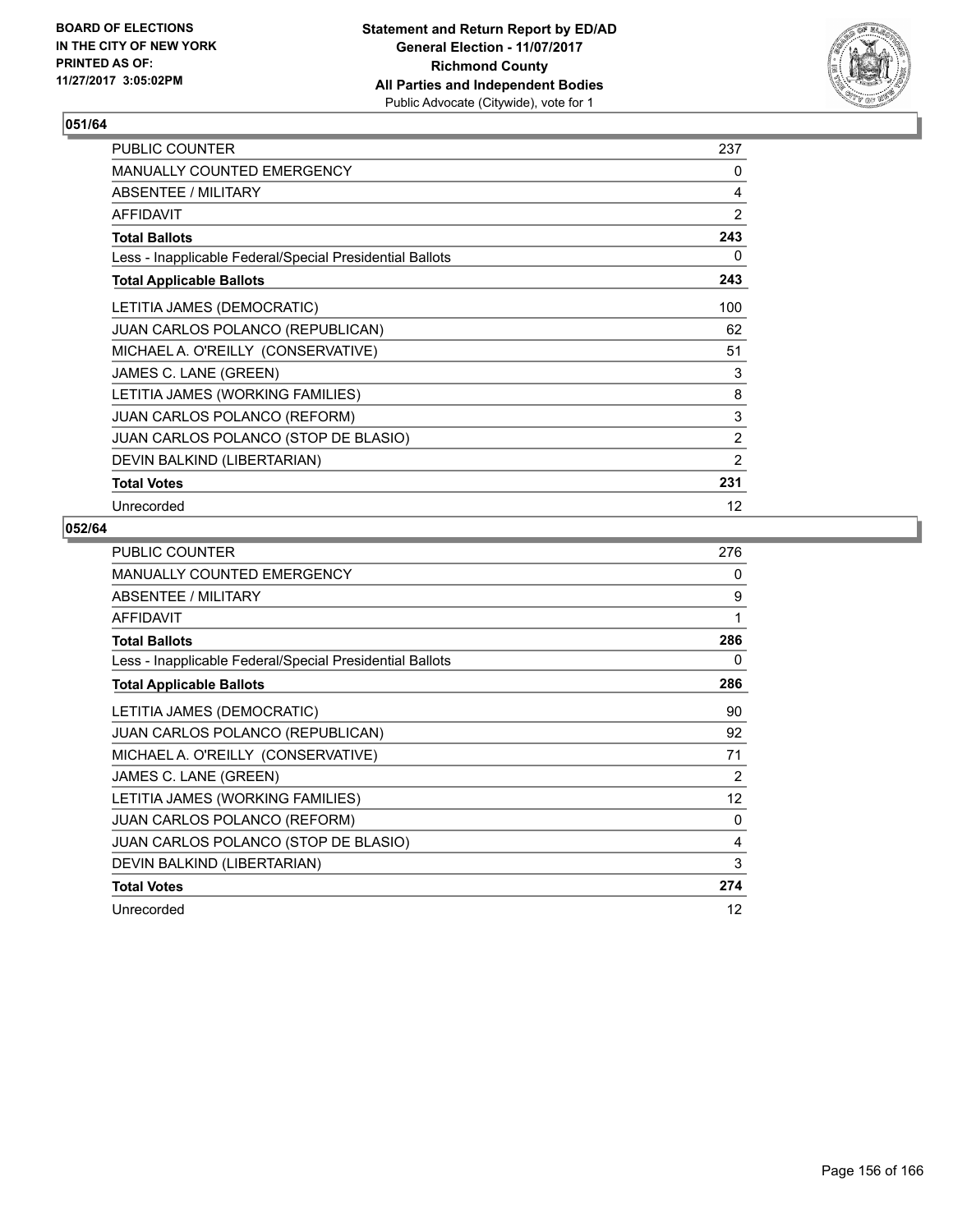

| PUBLIC COUNTER                                           | 276            |
|----------------------------------------------------------|----------------|
| <b>MANUALLY COUNTED EMERGENCY</b>                        | 0              |
| ABSENTEE / MILITARY                                      | 14             |
| <b>AFFIDAVIT</b>                                         | $\overline{2}$ |
| <b>Total Ballots</b>                                     | 292            |
| Less - Inapplicable Federal/Special Presidential Ballots | 0              |
| <b>Total Applicable Ballots</b>                          | 292            |
| LETITIA JAMES (DEMOCRATIC)                               | 116            |
| JUAN CARLOS POLANCO (REPUBLICAN)                         | 90             |
| MICHAEL A. O'REILLY (CONSERVATIVE)                       | 49             |
| JAMES C. LANE (GREEN)                                    | 1              |
| LETITIA JAMES (WORKING FAMILIES)                         | 15             |
| JUAN CARLOS POLANCO (REFORM)                             | $\overline{2}$ |
| JUAN CARLOS POLANCO (STOP DE BLASIO)                     | $\overline{2}$ |
| DEVIN BALKIND (LIBERTARIAN)                              | 3              |
| UNATTRIBUTABLE WRITE-IN (WRITE-IN)                       | 1              |
| <b>Total Votes</b>                                       | 279            |
| Unrecorded                                               | 13             |

| PUBLIC COUNTER                                           | 373            |
|----------------------------------------------------------|----------------|
| <b>MANUALLY COUNTED EMERGENCY</b>                        | 0              |
| ABSENTEE / MILITARY                                      | 12             |
| <b>AFFIDAVIT</b>                                         | 5              |
| <b>Total Ballots</b>                                     | 390            |
| Less - Inapplicable Federal/Special Presidential Ballots | 0              |
| <b>Total Applicable Ballots</b>                          | 390            |
| LETITIA JAMES (DEMOCRATIC)                               | 79             |
| <b>JUAN CARLOS POLANCO (REPUBLICAN)</b>                  | 147            |
| MICHAEL A. O'REILLY (CONSERVATIVE)                       | 125            |
| JAMES C. LANE (GREEN)                                    | 6              |
| LETITIA JAMES (WORKING FAMILIES)                         | 10             |
| <b>JUAN CARLOS POLANCO (REFORM)</b>                      | 0              |
| <b>JUAN CARLOS POLANCO (STOP DE BLASIO)</b>              | 1              |
| DEVIN BALKIND (LIBERTARIAN)                              | $\overline{2}$ |
| <b>Total Votes</b>                                       | 370            |
| Unrecorded                                               | 20             |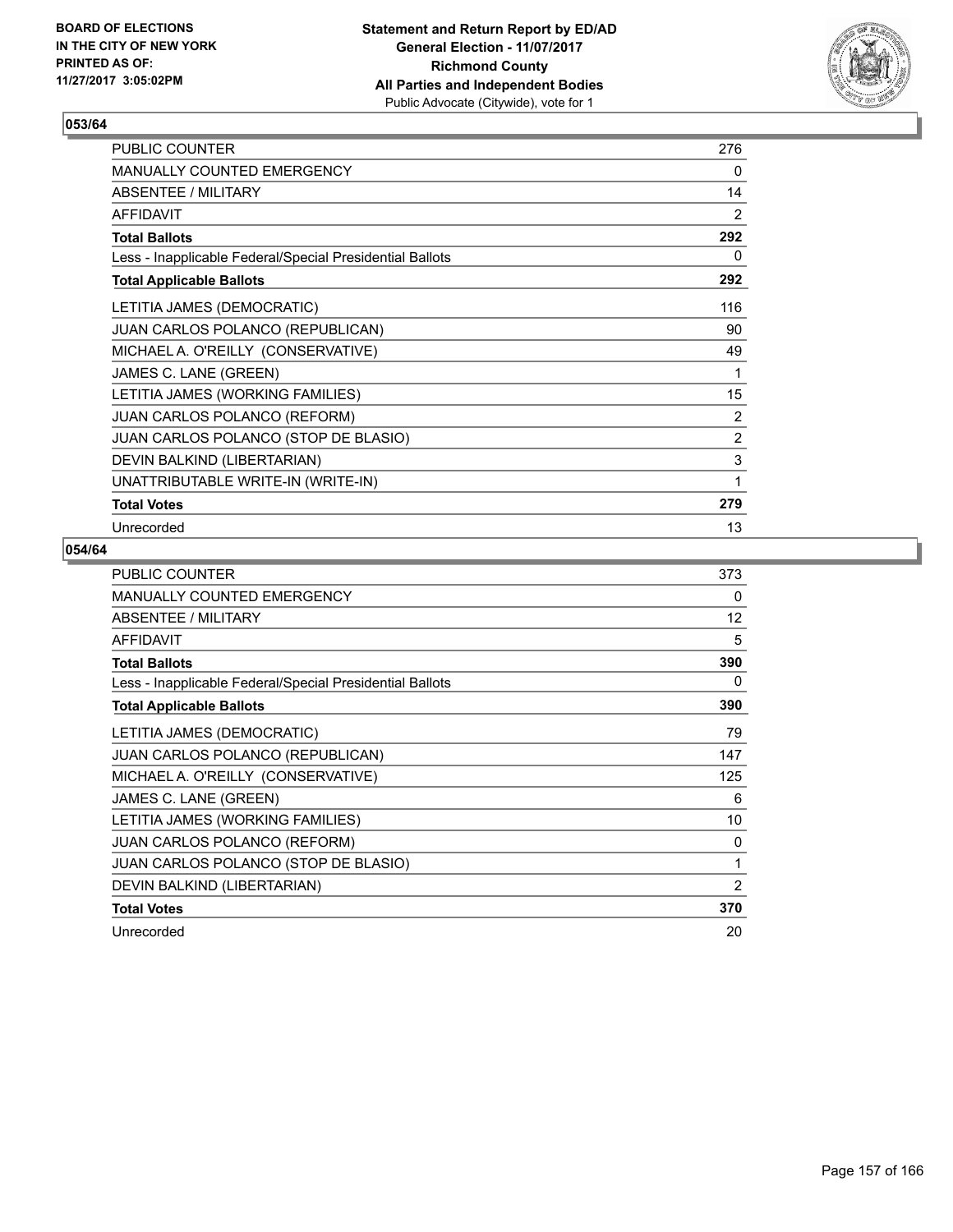

| PUBLIC COUNTER                                           | 341 |
|----------------------------------------------------------|-----|
| MANUALLY COUNTED EMERGENCY                               | 0   |
| ABSENTEE / MILITARY                                      | 11  |
| <b>AFFIDAVIT</b>                                         | 1   |
| <b>Total Ballots</b>                                     | 353 |
| Less - Inapplicable Federal/Special Presidential Ballots | 0   |
| <b>Total Applicable Ballots</b>                          | 353 |
| LETITIA JAMES (DEMOCRATIC)                               | 92  |
| JUAN CARLOS POLANCO (REPUBLICAN)                         | 139 |
| MICHAEL A. O'REILLY (CONSERVATIVE)                       | 88  |
| JAMES C. LANE (GREEN)                                    | 5   |
| LETITIA JAMES (WORKING FAMILIES)                         | 2   |
| JUAN CARLOS POLANCO (REFORM)                             | 0   |
| JUAN CARLOS POLANCO (STOP DE BLASIO)                     | 1   |
| DEVIN BALKIND (LIBERTARIAN)                              | 3   |
| UNATTRIBUTABLE WRITE-IN (WRITE-IN)                       | 1   |
| <b>Total Votes</b>                                       | 331 |
| Unrecorded                                               | 22  |

| <b>PUBLIC COUNTER</b>                                    | 358            |
|----------------------------------------------------------|----------------|
| <b>MANUALLY COUNTED EMERGENCY</b>                        | 0              |
| ABSENTEE / MILITARY                                      | 23             |
| <b>AFFIDAVIT</b>                                         | 2              |
| <b>Total Ballots</b>                                     | 383            |
| Less - Inapplicable Federal/Special Presidential Ballots | 0              |
| <b>Total Applicable Ballots</b>                          | 383            |
| LETITIA JAMES (DEMOCRATIC)                               | 88             |
| JUAN CARLOS POLANCO (REPUBLICAN)                         | 149            |
| MICHAEL A. O'REILLY (CONSERVATIVE)                       | 117            |
| JAMES C. LANE (GREEN)                                    | 4              |
| LETITIA JAMES (WORKING FAMILIES)                         | 6              |
| <b>JUAN CARLOS POLANCO (REFORM)</b>                      | $\mathbf{0}$   |
| JUAN CARLOS POLANCO (STOP DE BLASIO)                     | 1              |
| DEVIN BALKIND (LIBERTARIAN)                              | $\overline{2}$ |
| PETER LANTRY (WRITE-IN)                                  | 1              |
| UNCOUNTED WRITE-IN PER STATUTE (WRITE-IN)                | 1              |
| <b>Total Votes</b>                                       | 369            |
| Unrecorded                                               | 14             |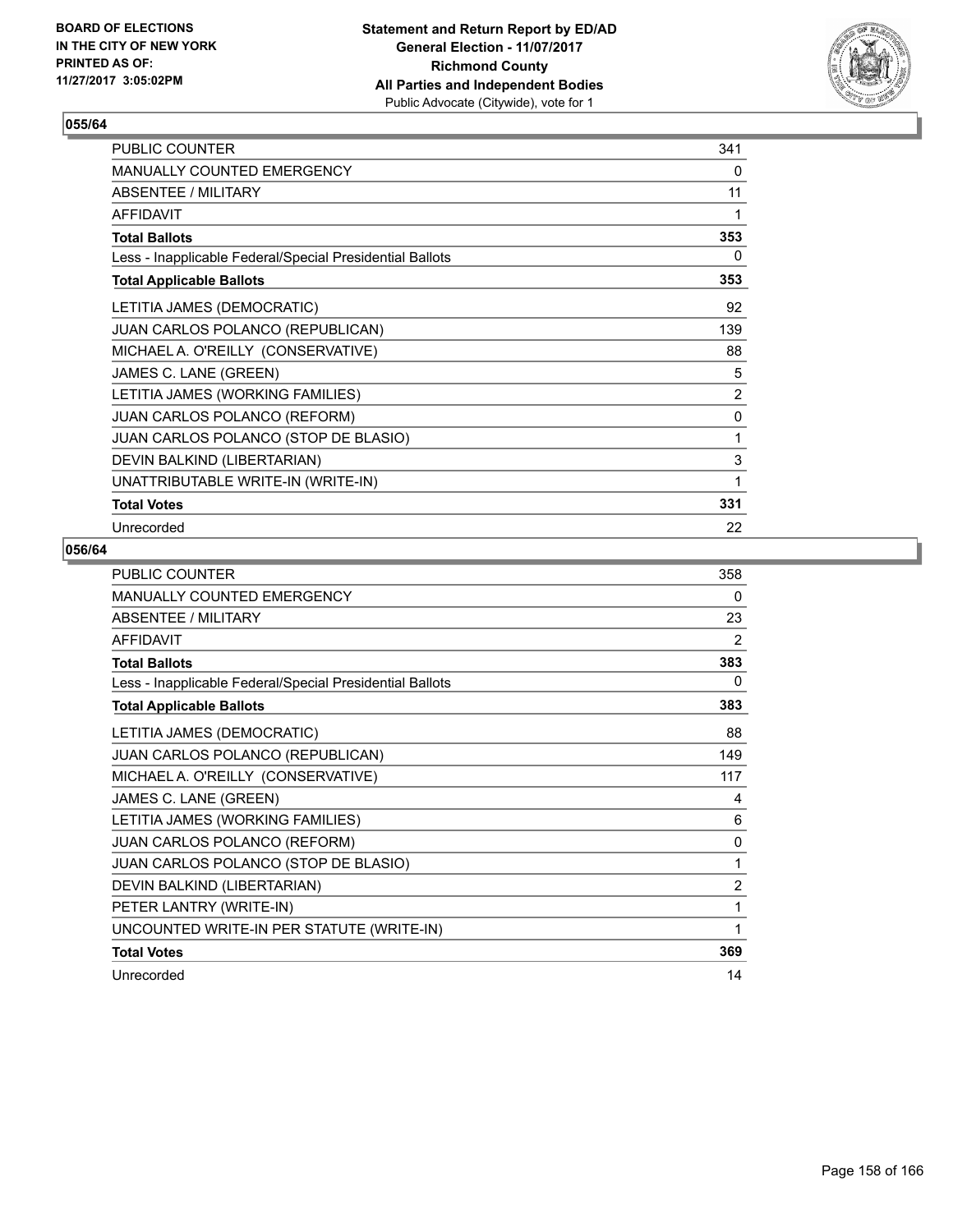

| <b>PUBLIC COUNTER</b>                                    | 214 |
|----------------------------------------------------------|-----|
| <b>MANUALLY COUNTED EMERGENCY</b>                        | 0   |
| ABSENTEE / MILITARY                                      | 7   |
| <b>AFFIDAVIT</b>                                         | 1   |
| <b>Total Ballots</b>                                     | 222 |
| Less - Inapplicable Federal/Special Presidential Ballots | 0   |
| <b>Total Applicable Ballots</b>                          | 222 |
| LETITIA JAMES (DEMOCRATIC)                               | 61  |
| JUAN CARLOS POLANCO (REPUBLICAN)                         | 79  |
| MICHAEL A. O'REILLY (CONSERVATIVE)                       | 60  |
| JAMES C. LANE (GREEN)                                    | 3   |
| LETITIA JAMES (WORKING FAMILIES)                         | 8   |
| <b>JUAN CARLOS POLANCO (REFORM)</b>                      | 3   |
| JUAN CARLOS POLANCO (STOP DE BLASIO)                     | 1   |
| DEVIN BALKIND (LIBERTARIAN)                              | 3   |
| <b>Total Votes</b>                                       | 218 |
| Unrecorded                                               | 4   |

| PUBLIC COUNTER                                           | 341            |
|----------------------------------------------------------|----------------|
| MANUALLY COUNTED EMERGENCY                               | 0              |
| ABSENTEE / MILITARY                                      | 10             |
| <b>AFFIDAVIT</b>                                         | 7              |
| <b>Total Ballots</b>                                     | 358            |
| Less - Inapplicable Federal/Special Presidential Ballots | 0              |
| <b>Total Applicable Ballots</b>                          | 358            |
| LETITIA JAMES (DEMOCRATIC)                               | 62             |
| JUAN CARLOS POLANCO (REPUBLICAN)                         | 171            |
| MICHAEL A. O'REILLY (CONSERVATIVE)                       | 95             |
| JAMES C. LANE (GREEN)                                    | 2              |
| LETITIA JAMES (WORKING FAMILIES)                         | 4              |
| JUAN CARLOS POLANCO (REFORM)                             | 1              |
| JUAN CARLOS POLANCO (STOP DE BLASIO)                     | $\overline{2}$ |
| DEVIN BALKIND (LIBERTARIAN)                              | 0              |
| ANTHONY INCARBUNE (WRITE-IN)                             | 1              |
| <b>Total Votes</b>                                       | 338            |
| Unrecorded                                               | 20             |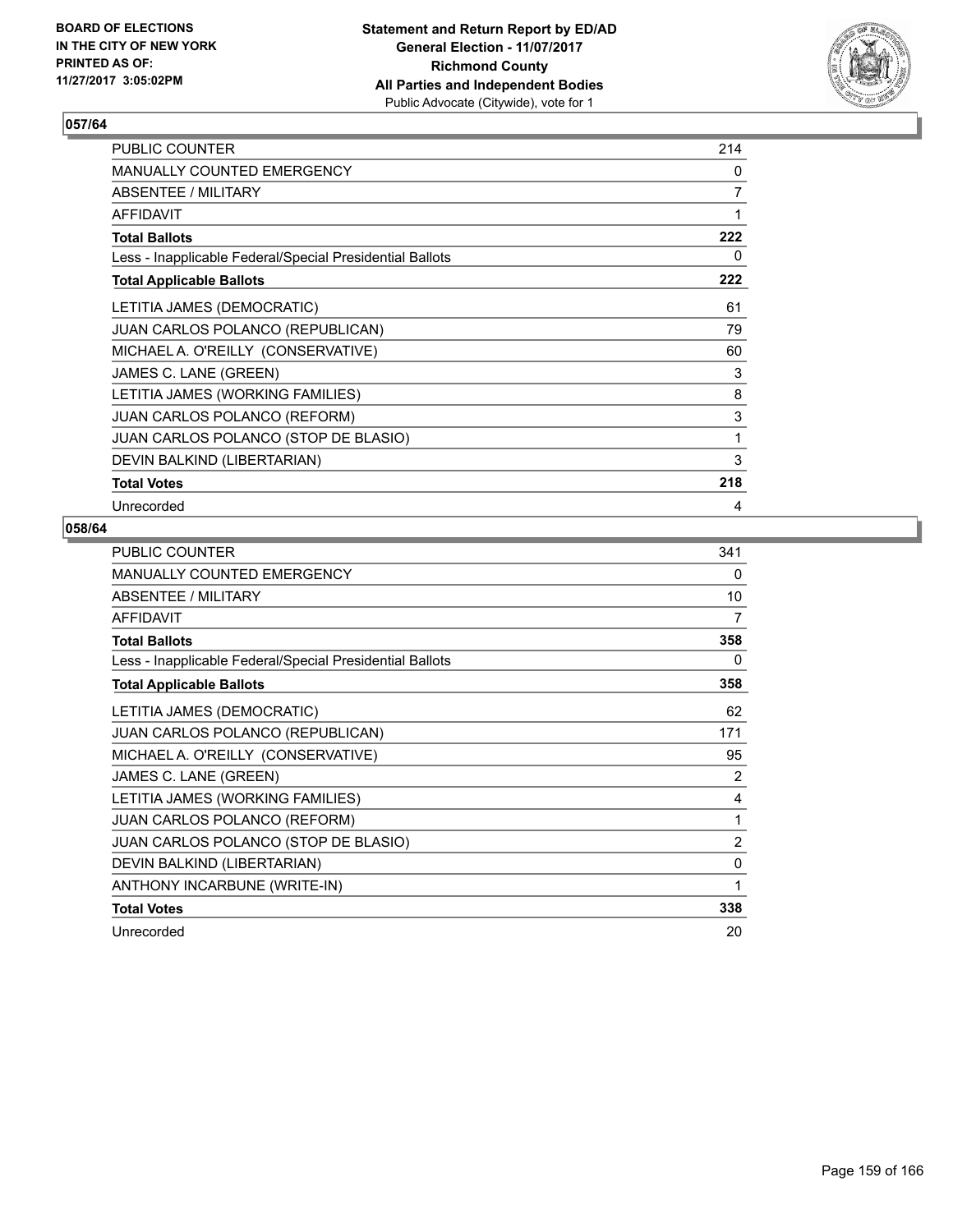

| <b>PUBLIC COUNTER</b>                                    | 273 |
|----------------------------------------------------------|-----|
| <b>MANUALLY COUNTED EMERGENCY</b>                        | 0   |
| ABSENTEE / MILITARY                                      | 11  |
| <b>AFFIDAVIT</b>                                         | 1   |
| <b>Total Ballots</b>                                     | 285 |
| Less - Inapplicable Federal/Special Presidential Ballots | 0   |
| <b>Total Applicable Ballots</b>                          | 285 |
| LETITIA JAMES (DEMOCRATIC)                               | 67  |
| JUAN CARLOS POLANCO (REPUBLICAN)                         | 111 |
| MICHAEL A. O'REILLY (CONSERVATIVE)                       | 73  |
| JAMES C. LANE (GREEN)                                    | 3   |
| LETITIA JAMES (WORKING FAMILIES)                         | 3   |
| <b>JUAN CARLOS POLANCO (REFORM)</b>                      | 1   |
| JUAN CARLOS POLANCO (STOP DE BLASIO)                     | 2   |
| DEVIN BALKIND (LIBERTARIAN)                              | 2   |
| <b>Total Votes</b>                                       | 262 |
| Unrecorded                                               | 23  |

| <b>PUBLIC COUNTER</b>                                    | 189 |
|----------------------------------------------------------|-----|
| MANUALLY COUNTED EMERGENCY                               | 0   |
| ABSENTEE / MILITARY                                      | 9   |
| <b>AFFIDAVIT</b>                                         | 1   |
| <b>Total Ballots</b>                                     | 199 |
| Less - Inapplicable Federal/Special Presidential Ballots | 0   |
| <b>Total Applicable Ballots</b>                          | 199 |
| LETITIA JAMES (DEMOCRATIC)                               | 60  |
| JUAN CARLOS POLANCO (REPUBLICAN)                         | 79  |
| MICHAEL A. O'REILLY (CONSERVATIVE)                       | 45  |
| JAMES C. LANE (GREEN)                                    | 5   |
| LETITIA JAMES (WORKING FAMILIES)                         | 4   |
| <b>JUAN CARLOS POLANCO (REFORM)</b>                      | 0   |
| JUAN CARLOS POLANCO (STOP DE BLASIO)                     | 0   |
| DEVIN BALKIND (LIBERTARIAN)                              | 0   |
| <b>Total Votes</b>                                       | 193 |
| Unrecorded                                               | 6   |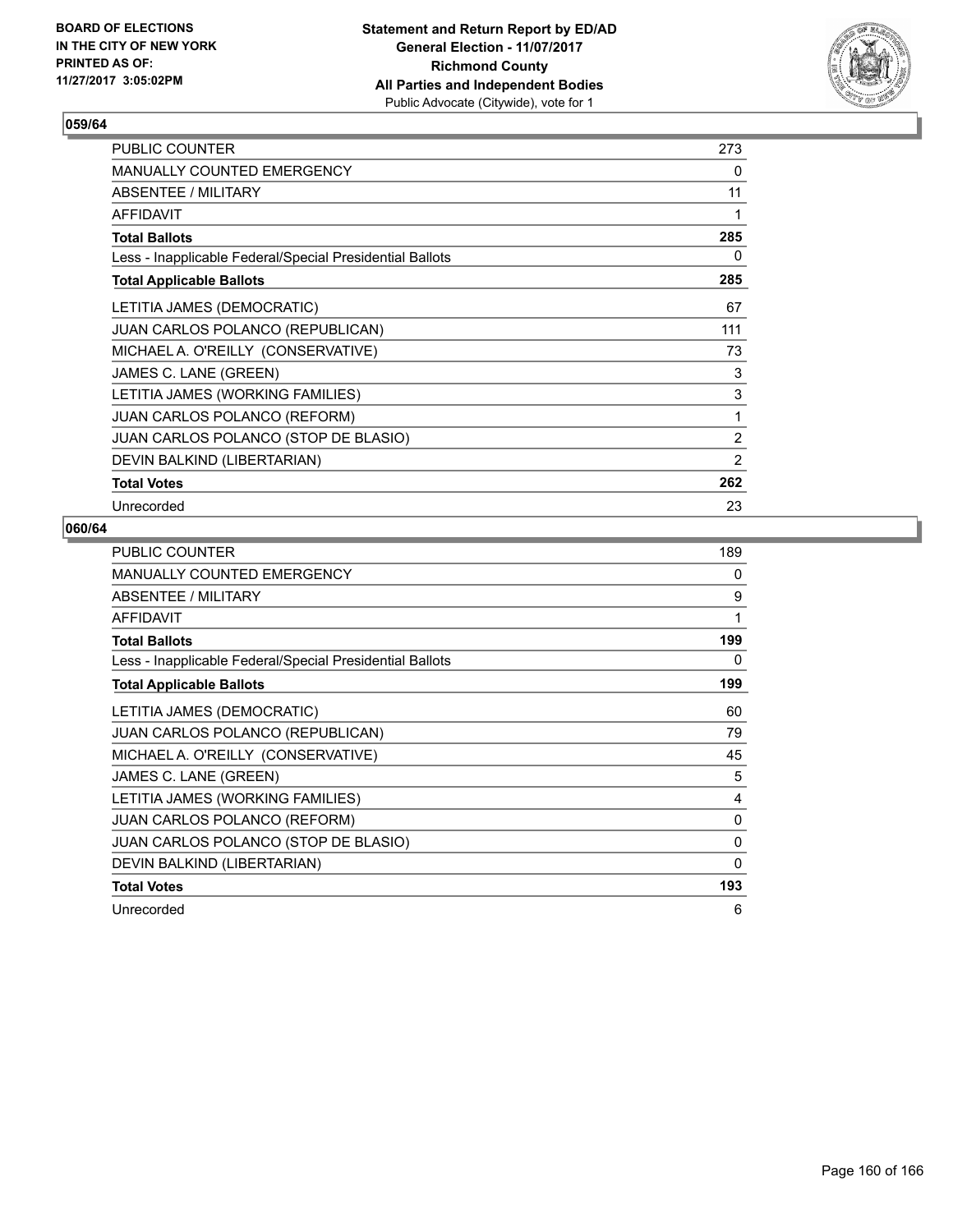

| <b>PUBLIC COUNTER</b>                                    | 215 |
|----------------------------------------------------------|-----|
| <b>MANUALLY COUNTED EMERGENCY</b>                        | 0   |
| ABSENTEE / MILITARY                                      | 2   |
| <b>AFFIDAVIT</b>                                         | 0   |
| <b>Total Ballots</b>                                     | 217 |
| Less - Inapplicable Federal/Special Presidential Ballots | 0   |
| <b>Total Applicable Ballots</b>                          | 217 |
| LETITIA JAMES (DEMOCRATIC)                               | 100 |
| <b>JUAN CARLOS POLANCO (REPUBLICAN)</b>                  | 60  |
| MICHAEL A. O'REILLY (CONSERVATIVE)                       | 34  |
| JAMES C. LANE (GREEN)                                    | 2   |
| LETITIA JAMES (WORKING FAMILIES)                         | 8   |
| JUAN CARLOS POLANCO (REFORM)                             | 2   |
| JUAN CARLOS POLANCO (STOP DE BLASIO)                     | 0   |
| DEVIN BALKIND (LIBERTARIAN)                              | 1   |
| <b>Total Votes</b>                                       | 207 |
| Unrecorded                                               | 10  |

| <b>PUBLIC COUNTER</b>                                    | 278            |
|----------------------------------------------------------|----------------|
| MANUALLY COUNTED EMERGENCY                               | 0              |
| ABSENTEE / MILITARY                                      | 28             |
| AFFIDAVIT                                                | 1              |
| <b>Total Ballots</b>                                     | 307            |
| Less - Inapplicable Federal/Special Presidential Ballots | 0              |
| <b>Total Applicable Ballots</b>                          | 307            |
| LETITIA JAMES (DEMOCRATIC)                               | 75             |
| JUAN CARLOS POLANCO (REPUBLICAN)                         | 115            |
| MICHAEL A. O'REILLY (CONSERVATIVE)                       | 76             |
| JAMES C. LANE (GREEN)                                    | 3              |
| LETITIA JAMES (WORKING FAMILIES)                         | 8              |
| <b>JUAN CARLOS POLANCO (REFORM)</b>                      | $\overline{7}$ |
| JUAN CARLOS POLANCO (STOP DE BLASIO)                     | 0              |
| DEVIN BALKIND (LIBERTARIAN)                              | 3              |
| <b>Total Votes</b>                                       | 287            |
| Unrecorded                                               | 20             |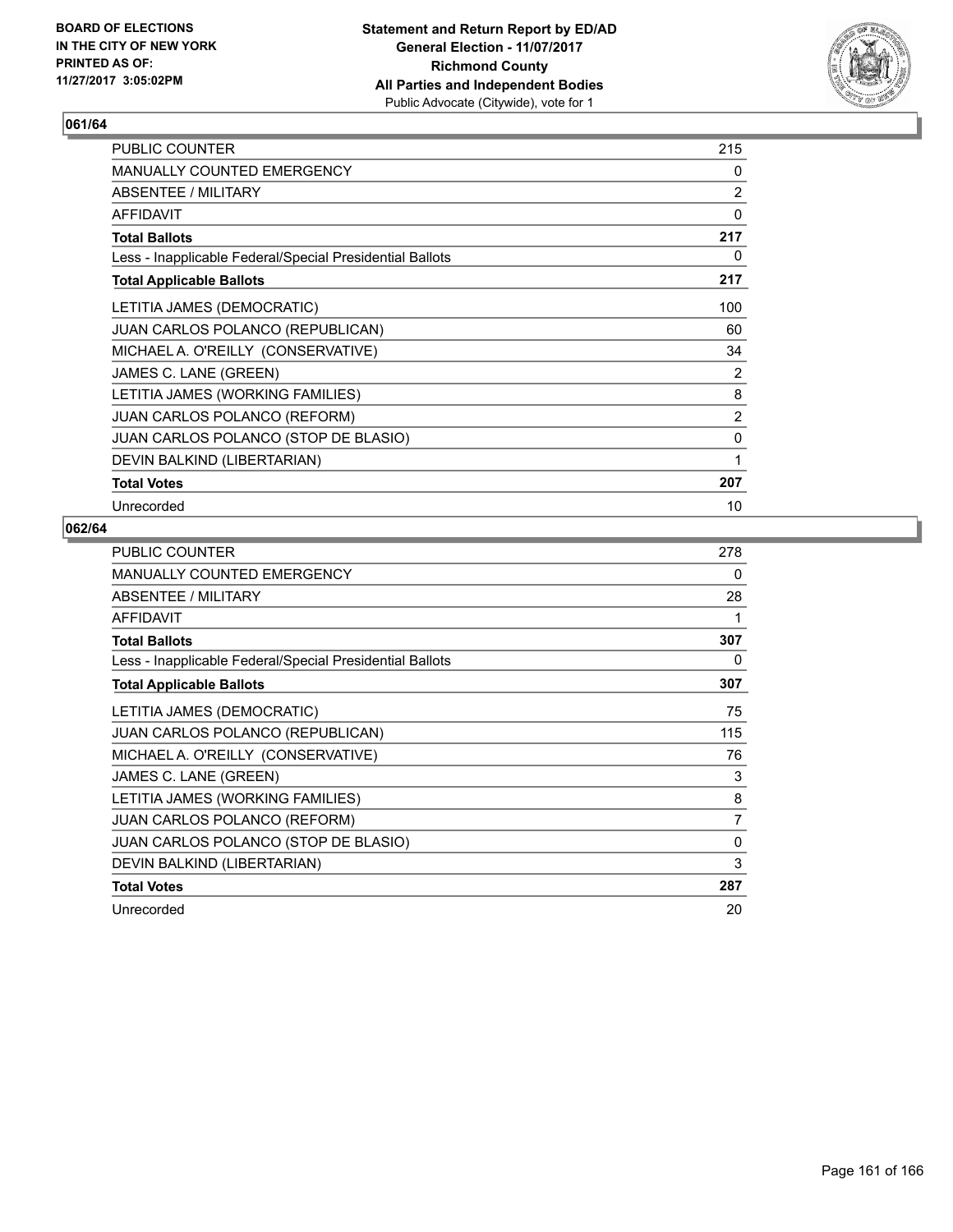

| <b>PUBLIC COUNTER</b>                                    | 268            |
|----------------------------------------------------------|----------------|
| <b>MANUALLY COUNTED EMERGENCY</b>                        | 0              |
| ABSENTEE / MILITARY                                      | 5              |
| <b>AFFIDAVIT</b>                                         | 4              |
| <b>Total Ballots</b>                                     | 277            |
| Less - Inapplicable Federal/Special Presidential Ballots | 0              |
| <b>Total Applicable Ballots</b>                          | 277            |
| LETITIA JAMES (DEMOCRATIC)                               | 84             |
| <b>JUAN CARLOS POLANCO (REPUBLICAN)</b>                  | 91             |
| MICHAEL A. O'REILLY (CONSERVATIVE)                       | 69             |
| JAMES C. LANE (GREEN)                                    | 4              |
| LETITIA JAMES (WORKING FAMILIES)                         | 5              |
| <b>JUAN CARLOS POLANCO (REFORM)</b>                      | 0              |
| JUAN CARLOS POLANCO (STOP DE BLASIO)                     | $\overline{2}$ |
| DEVIN BALKIND (LIBERTARIAN)                              | 1              |
| <b>Total Votes</b>                                       | 256            |
| Unrecorded                                               | 21             |

| <b>PUBLIC COUNTER</b>                                    | 0            |
|----------------------------------------------------------|--------------|
| MANUALLY COUNTED EMERGENCY                               | $\Omega$     |
| ABSENTEE / MILITARY                                      | 0            |
| <b>AFFIDAVIT</b>                                         | $\mathbf{0}$ |
| <b>Total Ballots</b>                                     | 0            |
| Less - Inapplicable Federal/Special Presidential Ballots | 0            |
| <b>Total Applicable Ballots</b>                          | 0            |
| LETITIA JAMES (DEMOCRATIC)                               | 0            |
| JUAN CARLOS POLANCO (REPUBLICAN)                         | 0            |
| MICHAEL A. O'REILLY (CONSERVATIVE)                       | 0            |
| JAMES C. LANE (GREEN)                                    | 0            |
| LETITIA JAMES (WORKING FAMILIES)                         | $\Omega$     |
| JUAN CARLOS POLANCO (REFORM)                             | $\Omega$     |
| JUAN CARLOS POLANCO (STOP DE BLASIO)                     | 0            |
| DEVIN BALKIND (LIBERTARIAN)                              | 0            |
| <b>Total Votes</b>                                       | $\mathbf{0}$ |
|                                                          |              |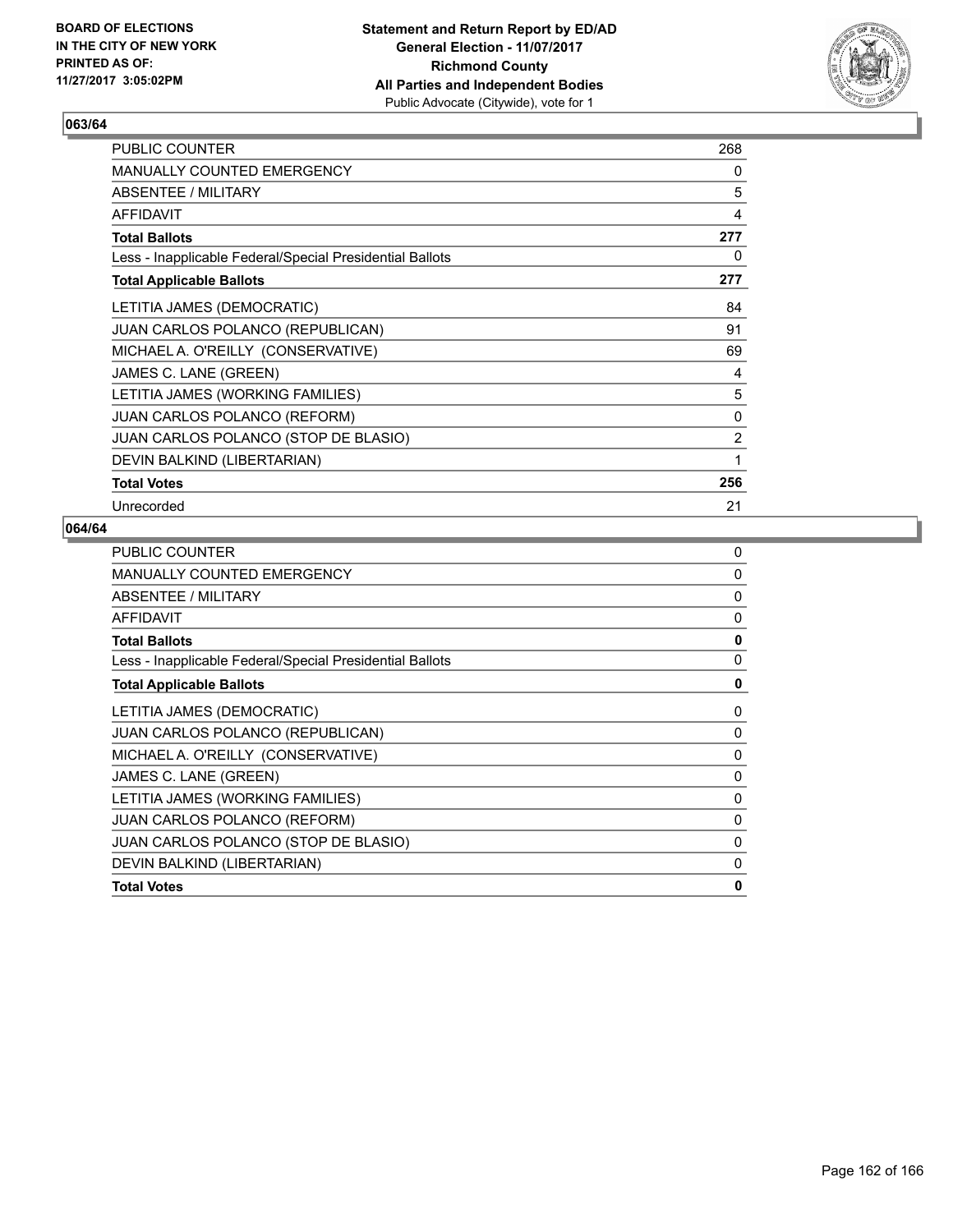

| <b>MANUALLY COUNTED EMERGENCY</b><br>0<br>ABSENTEE / MILITARY<br><b>AFFIDAVIT</b><br>0<br>0<br><b>Total Ballots</b><br>Less - Inapplicable Federal/Special Presidential Ballots<br><b>Total Applicable Ballots</b><br>LETITIA JAMES (DEMOCRATIC)<br>0<br><b>JUAN CARLOS POLANCO (REPUBLICAN)</b><br>0<br>MICHAEL A. O'REILLY (CONSERVATIVE)<br>0<br>JAMES C. LANE (GREEN)<br>0<br>LETITIA JAMES (WORKING FAMILIES)<br>0<br><b>JUAN CARLOS POLANCO (REFORM)</b><br>0<br>JUAN CARLOS POLANCO (STOP DE BLASIO)<br>0<br>DEVIN BALKIND (LIBERTARIAN)<br>$\Omega$<br>0<br><b>Total Votes</b> | <b>PUBLIC COUNTER</b> | 0 |
|----------------------------------------------------------------------------------------------------------------------------------------------------------------------------------------------------------------------------------------------------------------------------------------------------------------------------------------------------------------------------------------------------------------------------------------------------------------------------------------------------------------------------------------------------------------------------------------|-----------------------|---|
|                                                                                                                                                                                                                                                                                                                                                                                                                                                                                                                                                                                        |                       |   |
|                                                                                                                                                                                                                                                                                                                                                                                                                                                                                                                                                                                        |                       | 0 |
|                                                                                                                                                                                                                                                                                                                                                                                                                                                                                                                                                                                        |                       |   |
|                                                                                                                                                                                                                                                                                                                                                                                                                                                                                                                                                                                        |                       |   |
|                                                                                                                                                                                                                                                                                                                                                                                                                                                                                                                                                                                        |                       | 0 |
|                                                                                                                                                                                                                                                                                                                                                                                                                                                                                                                                                                                        |                       | 0 |
|                                                                                                                                                                                                                                                                                                                                                                                                                                                                                                                                                                                        |                       |   |
|                                                                                                                                                                                                                                                                                                                                                                                                                                                                                                                                                                                        |                       |   |
|                                                                                                                                                                                                                                                                                                                                                                                                                                                                                                                                                                                        |                       |   |
|                                                                                                                                                                                                                                                                                                                                                                                                                                                                                                                                                                                        |                       |   |
|                                                                                                                                                                                                                                                                                                                                                                                                                                                                                                                                                                                        |                       |   |
|                                                                                                                                                                                                                                                                                                                                                                                                                                                                                                                                                                                        |                       |   |
|                                                                                                                                                                                                                                                                                                                                                                                                                                                                                                                                                                                        |                       |   |
|                                                                                                                                                                                                                                                                                                                                                                                                                                                                                                                                                                                        |                       |   |
|                                                                                                                                                                                                                                                                                                                                                                                                                                                                                                                                                                                        |                       |   |

| <b>PUBLIC COUNTER</b>                                    | 0            |
|----------------------------------------------------------|--------------|
| MANUALLY COUNTED EMERGENCY                               | $\Omega$     |
| ABSENTEE / MILITARY                                      | 0            |
| <b>AFFIDAVIT</b>                                         | 0            |
| <b>Total Ballots</b>                                     | 0            |
| Less - Inapplicable Federal/Special Presidential Ballots | $\mathbf{0}$ |
| <b>Total Applicable Ballots</b>                          | 0            |
| LETITIA JAMES (DEMOCRATIC)                               | 0            |
| <b>JUAN CARLOS POLANCO (REPUBLICAN)</b>                  | 0            |
| MICHAEL A. O'REILLY (CONSERVATIVE)                       | $\Omega$     |
| JAMES C. LANE (GREEN)                                    | 0            |
| LETITIA JAMES (WORKING FAMILIES)                         | 0            |
| <b>JUAN CARLOS POLANCO (REFORM)</b>                      | 0            |
| JUAN CARLOS POLANCO (STOP DE BLASIO)                     | 0            |
| DEVIN BALKIND (LIBERTARIAN)                              | 0            |
| <b>Total Votes</b>                                       | 0            |
|                                                          |              |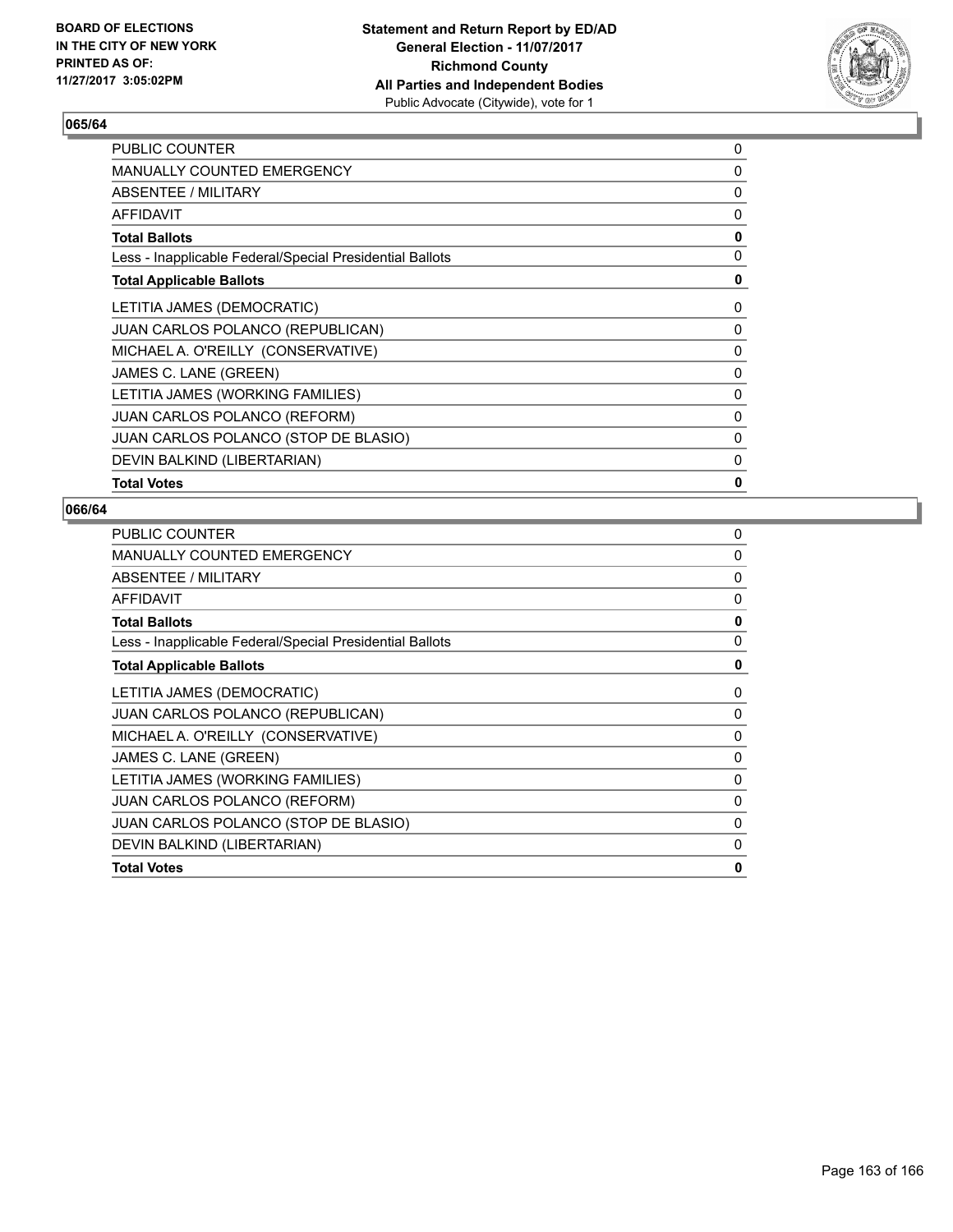

| PUBLIC COUNTER                                           | 0            |
|----------------------------------------------------------|--------------|
| <b>MANUALLY COUNTED EMERGENCY</b>                        | $\Omega$     |
| ABSENTEE / MILITARY                                      | 0            |
| <b>AFFIDAVIT</b>                                         | 0            |
| <b>Total Ballots</b>                                     | 0            |
| Less - Inapplicable Federal/Special Presidential Ballots | 0            |
| <b>Total Applicable Ballots</b>                          | 0            |
| LETITIA JAMES (DEMOCRATIC)                               | 0            |
| <b>JUAN CARLOS POLANCO (REPUBLICAN)</b>                  | 0            |
| MICHAEL A. O'REILLY (CONSERVATIVE)                       | 0            |
| JAMES C. LANE (GREEN)                                    | 0            |
| LETITIA JAMES (WORKING FAMILIES)                         | $\mathbf{0}$ |
| JUAN CARLOS POLANCO (REFORM)                             | 0            |
| JUAN CARLOS POLANCO (STOP DE BLASIO)                     | 0            |
| DEVIN BALKIND (LIBERTARIAN)                              | 0            |
| <b>Total Votes</b>                                       | 0            |

| <b>PUBLIC COUNTER</b>                                    | 0            |
|----------------------------------------------------------|--------------|
| MANUALLY COUNTED EMERGENCY                               | $\Omega$     |
| ABSENTEE / MILITARY                                      | 0            |
| <b>AFFIDAVIT</b>                                         | 0            |
| <b>Total Ballots</b>                                     | 0            |
| Less - Inapplicable Federal/Special Presidential Ballots | $\mathbf{0}$ |
| <b>Total Applicable Ballots</b>                          | 0            |
| LETITIA JAMES (DEMOCRATIC)                               | 0            |
| <b>JUAN CARLOS POLANCO (REPUBLICAN)</b>                  | 0            |
| MICHAEL A. O'REILLY (CONSERVATIVE)                       | $\Omega$     |
| JAMES C. LANE (GREEN)                                    | 0            |
| LETITIA JAMES (WORKING FAMILIES)                         | 0            |
| <b>JUAN CARLOS POLANCO (REFORM)</b>                      | 0            |
| JUAN CARLOS POLANCO (STOP DE BLASIO)                     | 0            |
| DEVIN BALKIND (LIBERTARIAN)                              | 0            |
| <b>Total Votes</b>                                       | 0            |
|                                                          |              |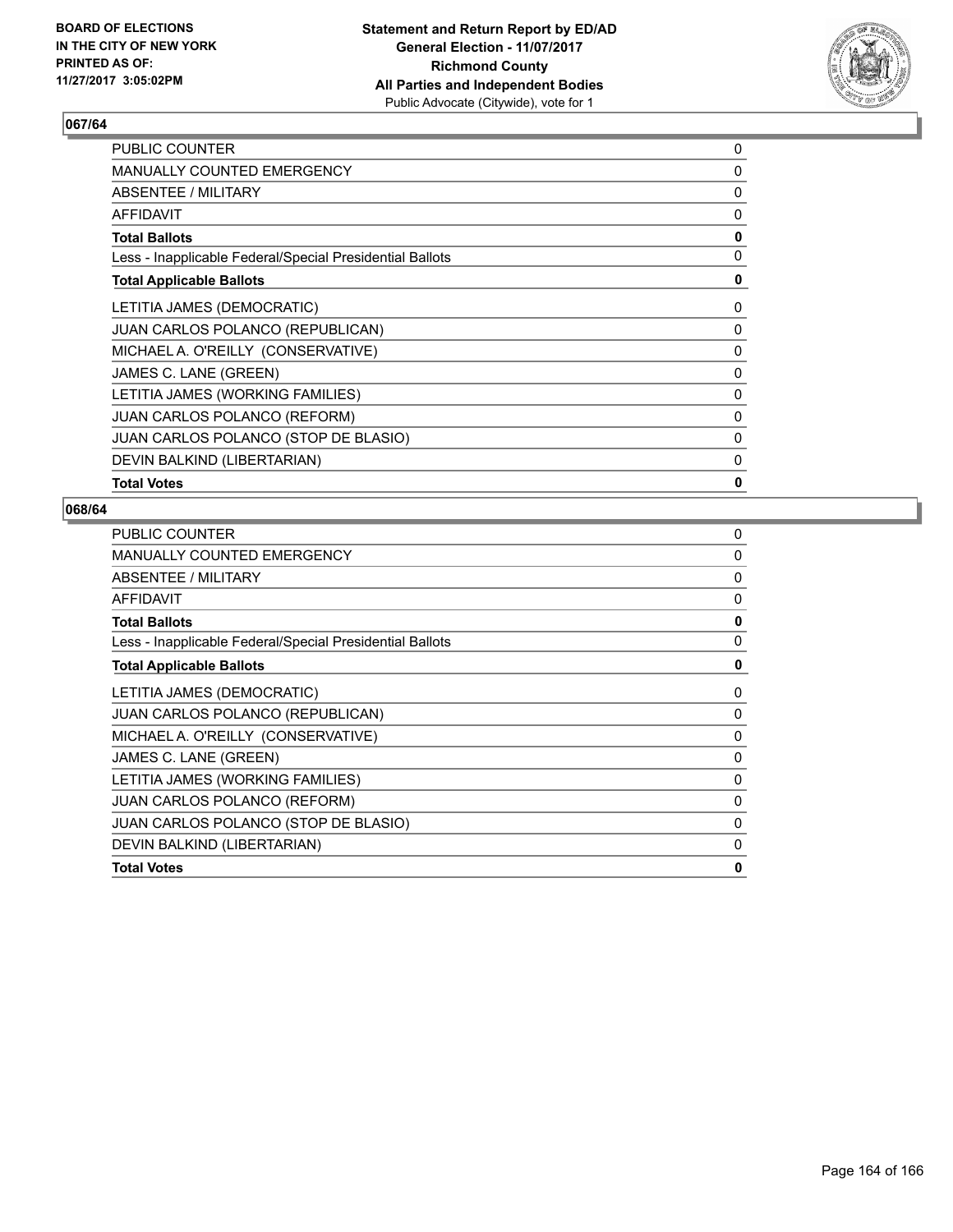

| <b>PUBLIC COUNTER</b>                                    | 0            |
|----------------------------------------------------------|--------------|
| <b>MANUALLY COUNTED EMERGENCY</b>                        | $\Omega$     |
| <b>ABSENTEE / MILITARY</b>                               | 0            |
| <b>AFFIDAVIT</b>                                         | 0            |
| <b>Total Ballots</b>                                     | $\mathbf{0}$ |
| Less - Inapplicable Federal/Special Presidential Ballots | 0            |
| <b>Total Applicable Ballots</b>                          | 0            |
| LETITIA JAMES (DEMOCRATIC)                               | 0            |
| <b>JUAN CARLOS POLANCO (REPUBLICAN)</b>                  | 0            |
| MICHAEL A. O'REILLY (CONSERVATIVE)                       | 0            |
| JAMES C. LANE (GREEN)                                    | 0            |
| LETITIA JAMES (WORKING FAMILIES)                         | 0            |
| <b>JUAN CARLOS POLANCO (REFORM)</b>                      | $\Omega$     |
| <b>JUAN CARLOS POLANCO (STOP DE BLASIO)</b>              | 0            |
| DEVIN BALKIND (LIBERTARIAN)                              | 0            |
| <b>Total Votes</b>                                       | 0            |

| <b>PUBLIC COUNTER</b>                                    | 0            |
|----------------------------------------------------------|--------------|
| MANUALLY COUNTED EMERGENCY                               | $\Omega$     |
| ABSENTEE / MILITARY                                      | 0            |
| <b>AFFIDAVIT</b>                                         | 0            |
| <b>Total Ballots</b>                                     | 0            |
| Less - Inapplicable Federal/Special Presidential Ballots | $\mathbf{0}$ |
| <b>Total Applicable Ballots</b>                          | 0            |
| LETITIA JAMES (DEMOCRATIC)                               | 0            |
| <b>JUAN CARLOS POLANCO (REPUBLICAN)</b>                  | 0            |
| MICHAEL A. O'REILLY (CONSERVATIVE)                       | $\Omega$     |
| JAMES C. LANE (GREEN)                                    | 0            |
| LETITIA JAMES (WORKING FAMILIES)                         | 0            |
| <b>JUAN CARLOS POLANCO (REFORM)</b>                      | 0            |
| JUAN CARLOS POLANCO (STOP DE BLASIO)                     | 0            |
| DEVIN BALKIND (LIBERTARIAN)                              | 0            |
| <b>Total Votes</b>                                       | 0            |
|                                                          |              |